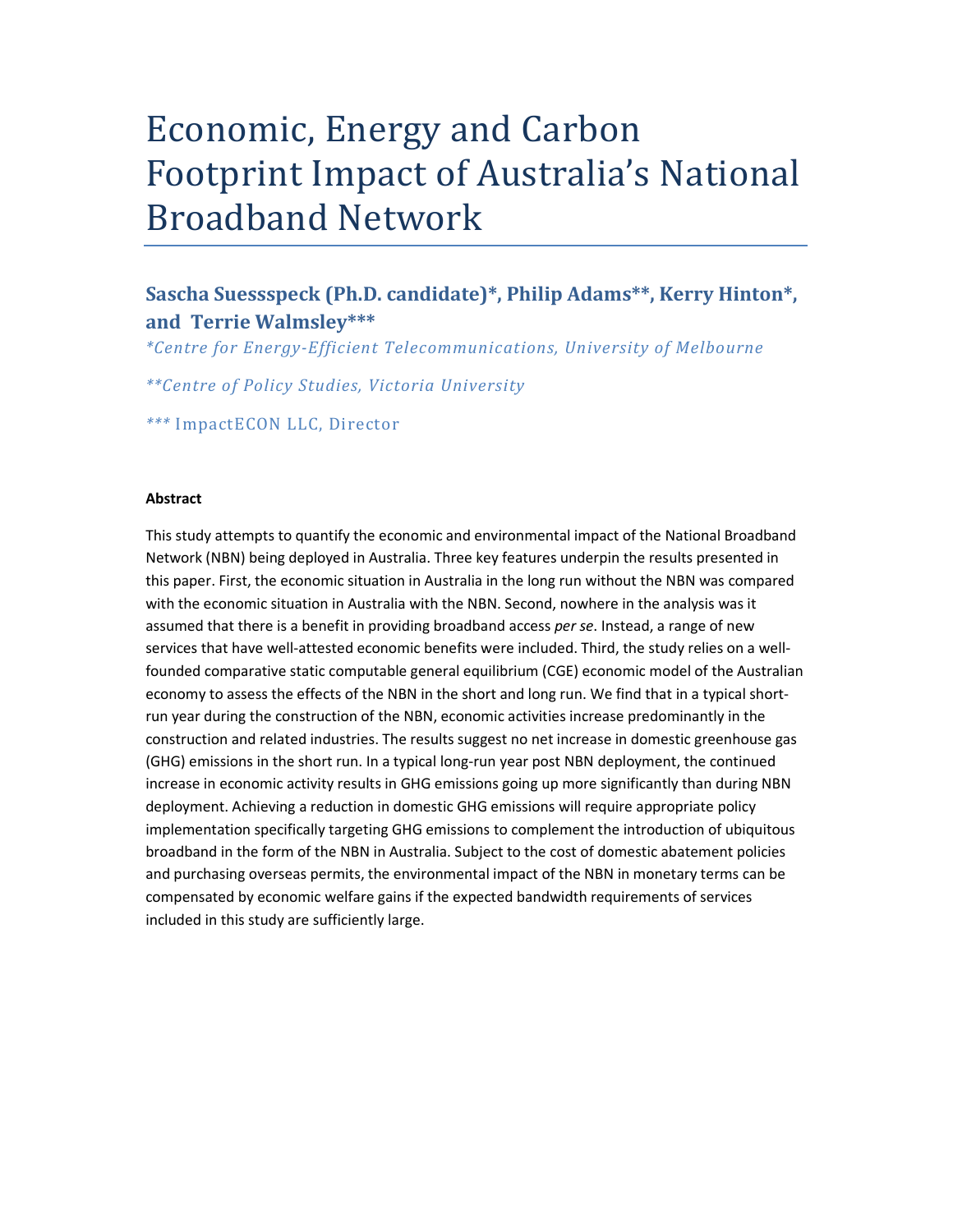#### 1 Introduction

1

The Australian Federal government is in the process of deploying a National Broadband Network (NBN) that will provide ubiquitous high-speed broadband to all Australians. A recent cost-benefit analysis (CBA) conducted by Robson (2014) on behalf of the Australian government focused on the economic costs and potential benefits of the NBN and found that the economic costs outweigh the economic benefits by at least 4 billion U.S. dollars<sup>1</sup>. The benefits identified in the Robson study were based on estimates of the consumer and total surplus derived from the private "willingness to pay" for higher internet access speeds. As an enabler for new and existing services, however, the NBN is also likely to stimulate additional economic activities which were not captured by the partial equilibrium analysis conducted in the Robson study.

An important contribution to the literature on the environmental impact of information and communication technology (ICT), including broadband, was made by the authors of the Global e-Sustainability Initiative (GeSI) SMARTer 2020 report. The GeSI study investigated the environmental impact of ICT globally and identified potential changes in productivity due to the greater and more innovative use of ICT in the power, transportation, agriculture and land use, buildings, manufacturing and the consumer and service sector. The ICT abatement potential as a result of these changes is equivalent to seven times ICT direct GHG emissions. However, the SMARTer 2020 report ignored any changes in relative prices and economic activities resulting from changes of productivity. These additional activities also impact total GHG emissions.

We have estimated that the NBN's power consumption including user equipment is approximately 1.3 Tera Watts per hour (TWh) which equates to approximately 0.32% of domestic GHG emissions.<sup>2</sup> While the NBN's power consumption and consequential GHG emissions appears to be relatively small in the overall scheme of things, ubiquitous broadband in the form of a NBN could have a much greater impact on Australia's economy.

Using general equilibrium analysis to take changes in relative prices into account, the study presented in this paper attempts to quantify both the economic and environmental impact of the NBN. We have looked at the current state of broadband and those services having greatest impact arising from the availability and use of high-speed broadband. Based on our assessment of the potential adoption of these services over the next decade in Australia, the resulting impact on the overall economy is then quantified through the use of computable general equilibrium (CGE) modelling. For this purpose, we have adopted The Enormous Multiregional Model (TERM) for Australia developed at the Centre of Policy Studies (CoPS).

The inputs to the policy simulation in TERM are based on key service categories that are seen as the most significant services, in terms of productivity improvements, labour force participation and changes to private household consumption, that will benefit from the availability of ubiquitous broadband. In addition to the costs and benefits derived from the case studies, we have attempted to model the incremental impact of deploying the NBN across the nation using a detailed analysis of geospatial datasets to determine network coverage and the bandwidth available with the NBN relative to the no-NBN Business As Usual (BAU). Other key inputs were the expected bandwidth

 $^{\rm 1}$  Australian dollar converted to U.S. dollar using 2013 Purchasing Power Parities for GDP and related indicators (1.52) published by the Organisation for Economic Co-operation and Development (OECD).

<sup>&</sup>lt;sup>2</sup> Inputs to the power consumption modelling of the NBN were provided by CEET and derived from publically available information.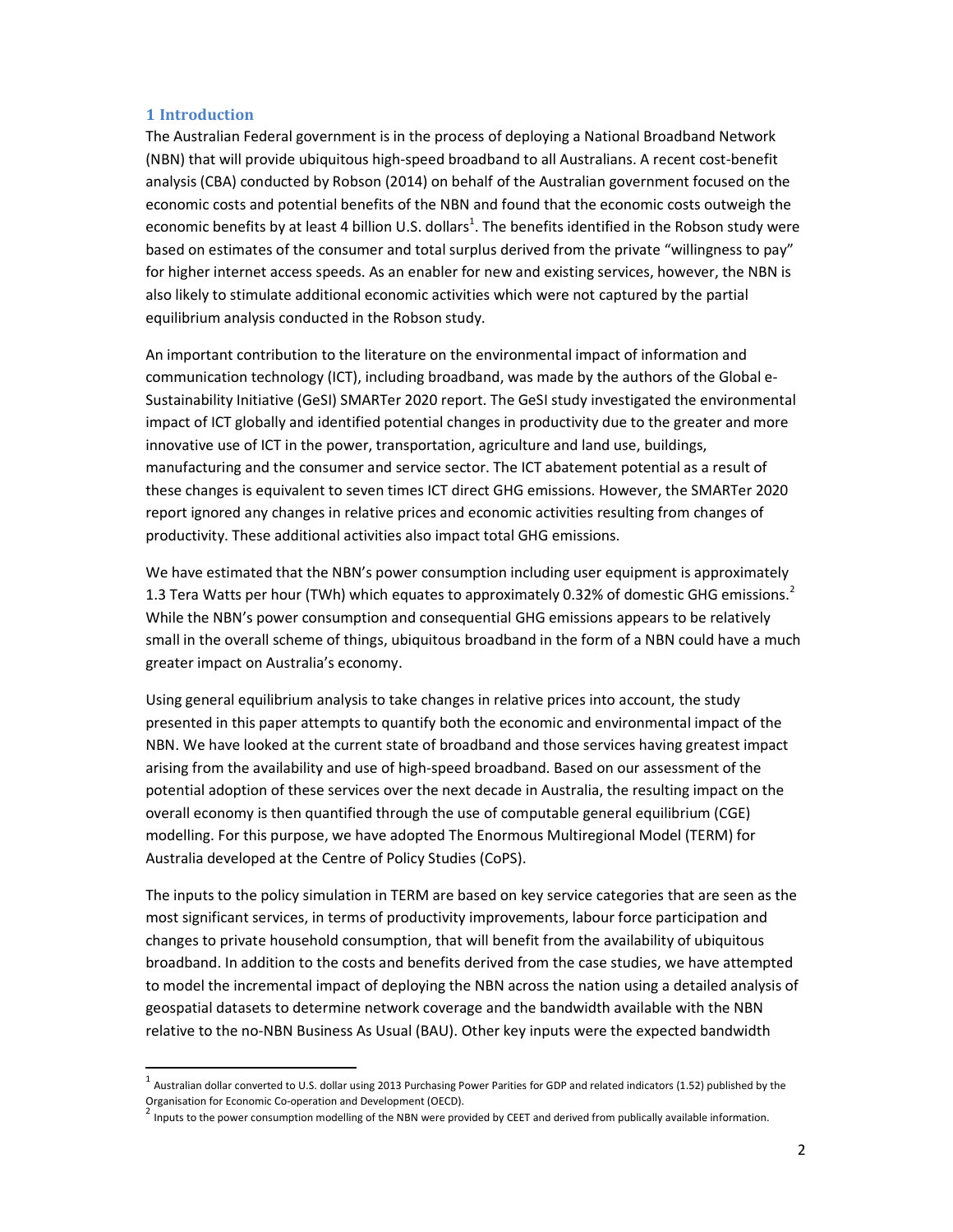requirements of the services and assumptions about debt-servicing repayment arising from foreign investment in the NBN. Real consumption was used as a measure of welfare and simulated changes to the activity levels of all economic sectors were used as a proxy for changes to Australia's GHG emissions relative to the BAU.

The remaining part of the paper is structured as follows. The next section presents an overview of the NBN, its key features and stated benefits. An overview of the TERM model and its database are provided in section 3. In section 4, we provide an overview of the inputs and closures developed for the short and long run policy simulations. Section 5 introduces the scenarios that the results presented in section 6 are based on. The results and possible policy implications are briefly discussed in section 7.

#### 2 Background

The National Broadband Network was announced on 7 April 2009 by the Government at the time with the objective to create a wholesale-only, open-access communications network. Its aim is to deliver high-speed broadband and telephony services nationwide. A revised Government Corporate Plan from 6 August 2012 set out peak funding of 44 billion dollars providing 93 percent of premises with fibre-to-the-premises (FTTP) and the remaining 7 percent of premises with fixed wireless and satellite connections by 2021. However, following the Australian federal election and a change of Government in 2013, an independent assessment was undertaken as part of a strategic review (NBN Co Limited, 2013). The independent assessment found that the existing NBN plan is forecast to miss its completion date by three years and would cost 73 billion dollars to complete instead of 44 billion dollars originally proposed. Consequently, the original model was considered unfeasible and an alternative model was proposed subject to other reviews, including an independent cost-benefit analysis and review of regulation related to the availability of high-speed broadband in Australia. The December 2013 Strategic Review identified, among a number of scenarios, a potential technology mix which minimises peak funding. The so called Multi-Technology-Mix (MTM) scenario delivers 90 percent of premises with 50 Megabits per second (Mbps) data rate for transferring data from the service providers' network to the end user (download) and 25 Mbps download data rate to the remaining 10 percent of premises by 2019. With a revised statement of expectations (SoE)<sup>3</sup> from April 2014, the Government endorsed the building of a cost-effective NBN, utilising the access technology most appropriate in each area of Australia. The access technologies that may be considered comprise the following domains:

- Gigabit Passive Optical Network (GPON) Access;
- Point to Point Fibre Access;
- Very-high-bit-rate Digital Subscriber Line (VDSL) Access;
- Hybrid fibre-coaxial (HFC) Access;
- TD-LTE Wireless Access; and
- Satellite Access.

1

The peak information rate (PIR) NBN wholesale services deliver is the theoretical speed that an end user was able to receive if he or she was the only active user at that time.<sup>4</sup> Typically, NBN wholesale

 $^3$  The April 2014 Statement of Expectations can be retrieved from the following link (last accessed 18 February 2015):

http://www.communications.gov.au/ data/assets/pdf file/0014/221162/SOE Shareholder Minister letter.pdf

<sup>4</sup> NBN Co Limited, Corporate Plan 2011-2013, 17 December 2010, page 157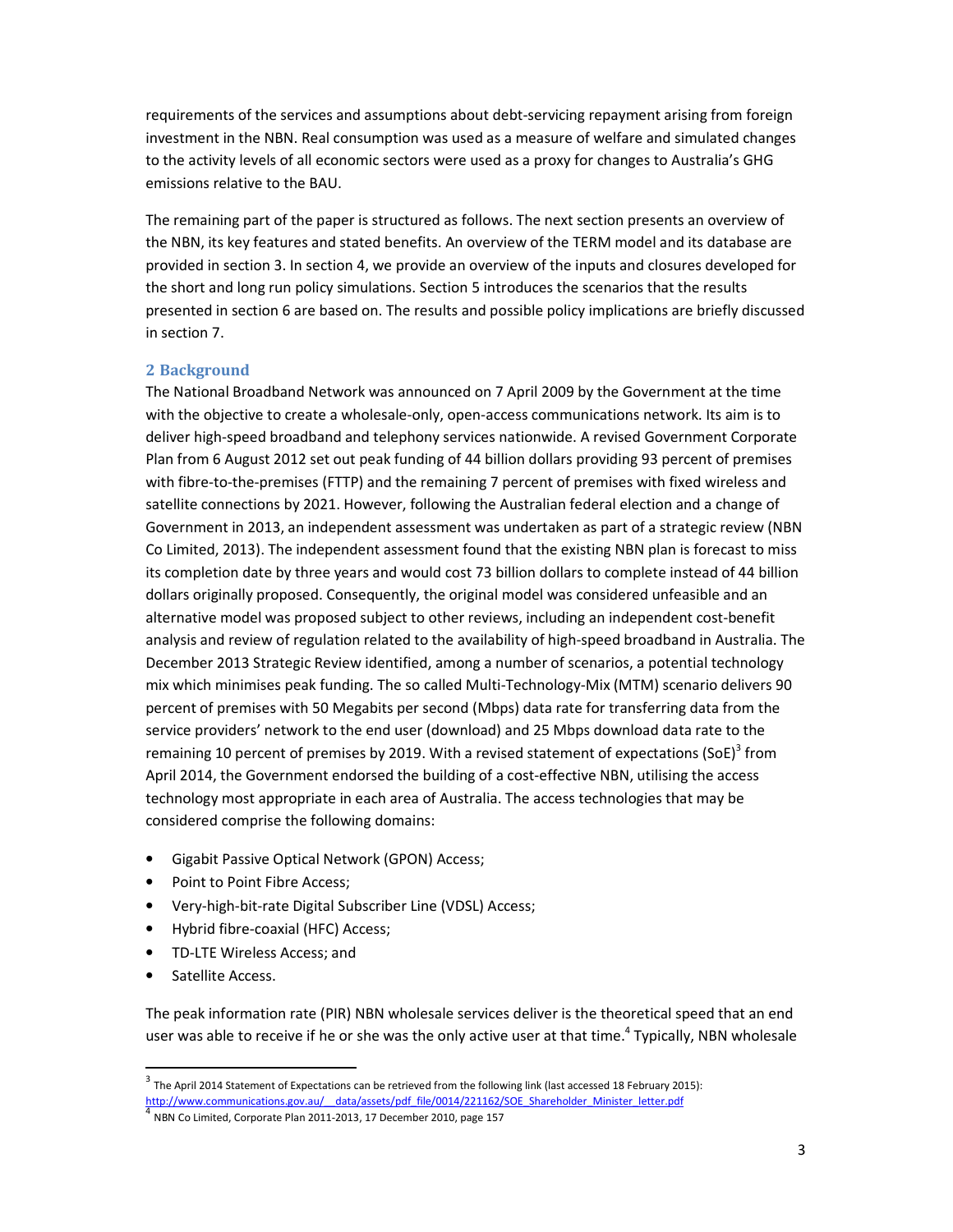services provide multiple configurations with asymmetric PIRs that differ for data sent from a network service provider to an end user (download or downstream) and vice versa (upload or upstream). According to an NBN Co discussion paper, the configurations and asymmetric PIRs that are likely to be made available to retail service providers (RSPs) in the VDSL Access Domain, for example, are 50Mbps or 100Mbps downstream and 5Mbps, 10Mbps, 20Mbps, or 40Mbps upstream.<sup>5</sup> Table 2.1 lists the configurations of the asymmetric PIRs provided to RSPs in the remaining NBN access domains.<sup>6</sup>

| <b>Access Domain</b>         | <b>Downstream (PIR Mbps)</b> | <b>Upstream (PIR Mbps)</b> |
|------------------------------|------------------------------|----------------------------|
| $GPON^7$                     | 12                           | 1                          |
|                              | 25                           | 5                          |
|                              | 25                           | 10                         |
|                              | 50                           | 20                         |
|                              | 100                          | 40                         |
|                              | 250                          | 100                        |
|                              | 500                          | 200                        |
|                              | 1,000                        | 400                        |
| HFC <sup>8</sup>             | 12                           | 1                          |
|                              | 25                           | 5                          |
|                              | 25                           | 10                         |
|                              | 50                           | 20                         |
|                              | 100                          | 40                         |
| TD-LTE Wireless <sup>9</sup> | 25                           | 5                          |
| Satellite <sup>10</sup>      | 12                           | 1                          |

Table 2.1: PIR configurations of the NBN wholesale services available to RSPs

Source: NBN Co Limited

l,

The potential of the effective use of the NBN was described previously by the former Australian Government Department of Broadband, Communications and Digital Economy to:

- assist in overcoming the challenges posed by the physical distances people have to travel in regional Australia;
- contribute to an improvement in Australia's productivity by giving businesses a new way of conducting business and accessing markets;
- allow for better and more efficient use of infrastructure by enabling greater opportunities for tele-working and video conferencing, thereby reducing pressure on transport infrastructure;

<sup>&</sup>lt;sup>5</sup> Grahame Lynch, Revealed: NBN Co develops proposed product set for FTTN, with diluted speed guarantees, 15 April 2014, article can be accessed under the following link (last accessed on 2 February 2015): http://www.commsday.com/commsday-australasia/revealed-nbnco-develops-proposed-product-set-for-fttn-with-diluted-speed-guarantees

 $^6$  A previous study undertaken by the Department of Communications (2013) identified the quality of services of the broadband infrastructure available in most areas of Australia to be a national issue. The Department of Communications found that, as of December 2013, less than one-third of premises have access to peak download speeds of between 25 Mbps and 110 Mbps. Almost two-thirds of premises are in areas that have access to peak median download speeds of less than 24 Mbps, about one-third of premises have access to less than 9 Mbps, and almost than one-twelfth of premises have access to less than 4.8 Mbps over the copper network.

<sup>7</sup> Peak Information rates in Megabits per second (Mbps) for best effort services available on the Fibre Access Circuit, NBN Co Limited, Corporate Plan 2011-2013, 17 December 2010, Exhibit 8.4, page 94

<sup>&</sup>lt;sup>8</sup> NBN Co Limited, NBN Co HFC Access, Draft UNI-HFC Customer Interface Specification, Draft v1.1, 17 October 2014, page 4

<sup>&</sup>lt;sup>9</sup> NBN Co Limited, Fixed Wireless Fact Sheet, page 1

 $^{10}$  NBN Co Limited, Fact Sheet: Satellite Support Scheme, 30 July 2014, page 3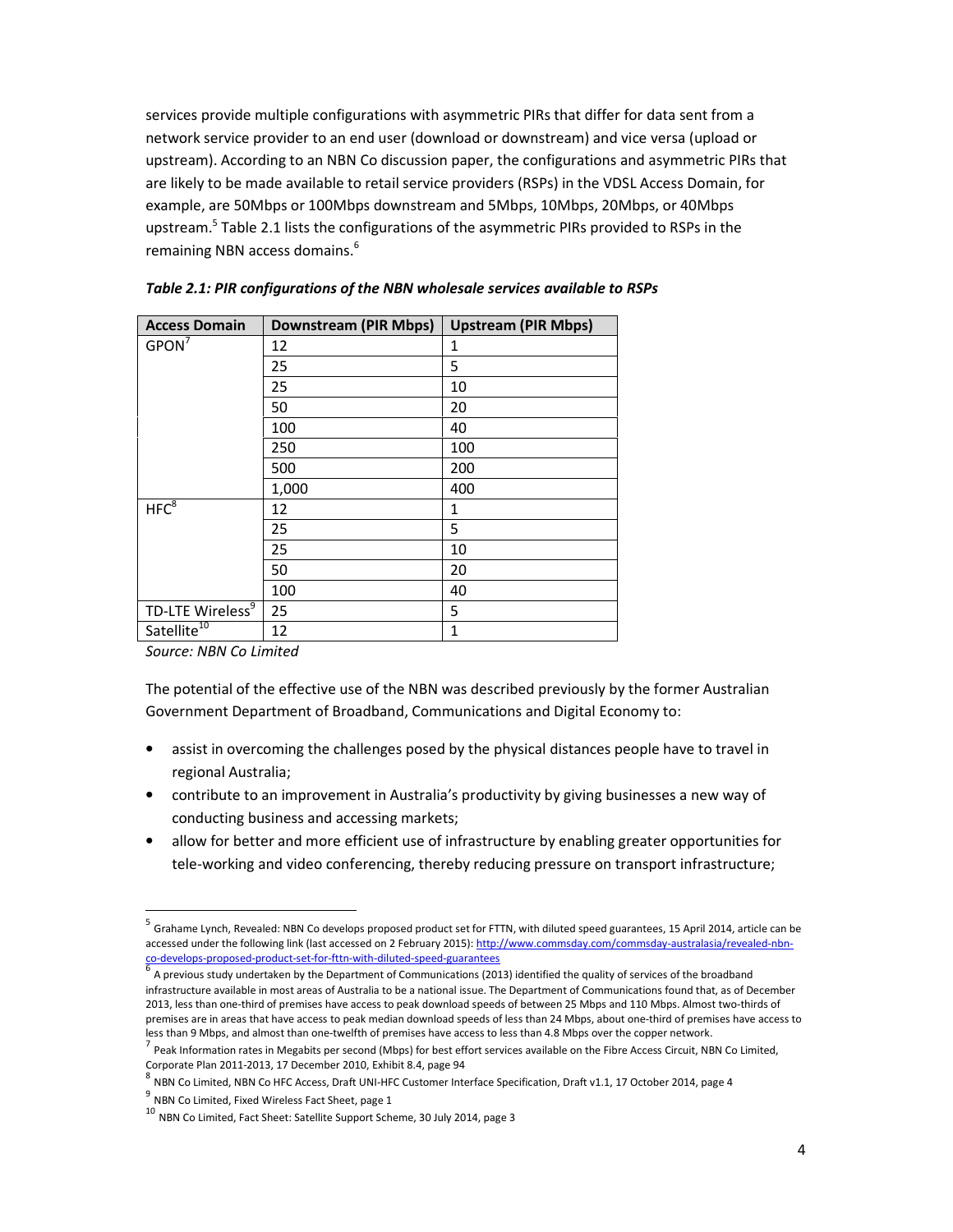- support alternative healthcare models which allow patients and the elderly to stay longer at home and reduce pressure on health care budgets associated with an aging population;
- support enhanced access to education and skills development opportunities; and
- allow governments to enhance service delivery models providing more convenient and more efficient services to clients."<sup>11</sup>

The NBN is deemed essential for Australia's digital evolution to support future economic and social growth by the following:

- saving time consuming and costly travel via video conferencing;
- realising the benefits of cloud based services, providing access to customers, suppliers, staff and information at home as well as in the office, on any connected device;
- improving the online experience for customers, removing geographic barriers and growing the potential local market;
- allowing more flexible working, opening up new employment opportunities and boosting the productivity of existing staff;
- selling new products and services, exploiting new channels to market, offering services globally and improving operational efficiency; and
- working and collaborating in teams regardless of location.<sup>12</sup>

Furthermore, speeds available over the NBN enable households to do the following:

- achieve greater work-life balance by working from home;
- connect with people via smoother video conferencing;
- more efficient online shopping and banking;
- video streaming, entertainment on demand, online games, music and photos, access to international TV, news and sport;
- improving the education landscape by extending learning opportunities beyond the classroom; and
- make use of e-health and telehealth via quick transfer of medical images and documents, video consultations, secure sharing of records, payments and systems. $^{13}$

# 3 The TERM model

l,

The CGE model adopted for the study presented in this paper is a version of the comparative static 'bottom-up' CGE model TERM for Australia.<sup>14</sup> The TERM master database includes a high degree of regional detail which assists in examining the regional impacts of policy changes that may be regionspecific. Each region is treated in the model as a separate economy. The database adopted for the present study captures 24 industries, 3 primary factors and 13 regions. The aggregation of the

<sup>11</sup> Department of Broadband, Communications and the Digital Economy (DBCDE), superseded by the Department of Communications in 2013, The Role and Potential of the- National Broadband Network, 23 March 2011, page 6

<sup>&</sup>lt;sup>12</sup> NBN Co. Limited website under the following link (last accessed on 25 July 2014): http://www.nbnco.com.au/connect-home-orbusiness/information-for-business.html

<sup>&</sup>lt;sup>13</sup> NBN Co. Limited website under the following link (last accessed on 25 July 2014): http://www.nbnco.com.au/connect-home-orbusiness/information-for-home.html

DISSINESS/INDITIRENDET INTENTION TRESPARKENT IN THE READ TO THE READ TO DETERMINE THE SERVICE SERVICE THE SOLO<br><sup>14</sup> Documentation of TERM including example applications are available from the CoPS website under the followi April 2015): http://www.copsmodels.com/term.htm#Documentation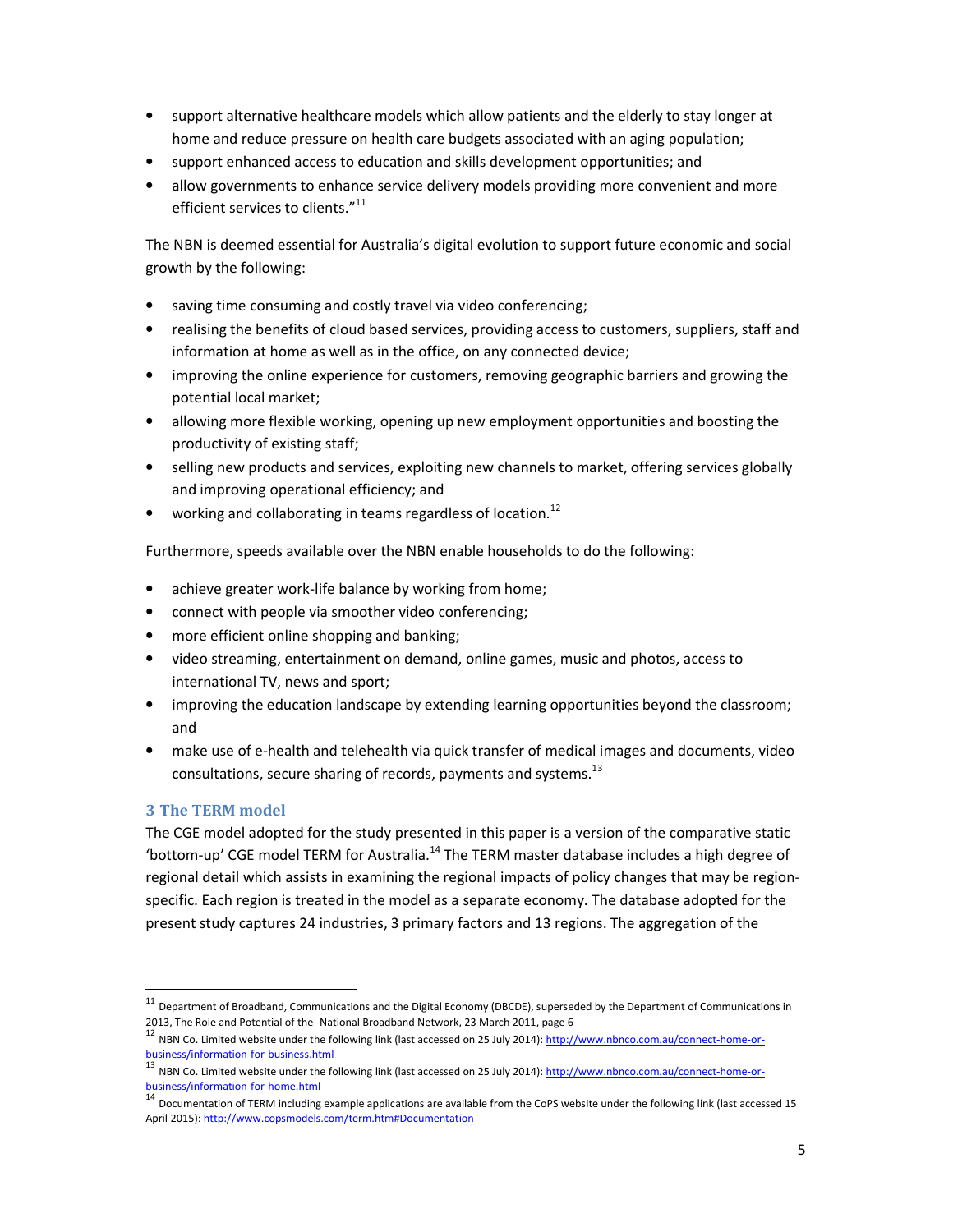regions was intended to distinguish metropolitan and urban areas from regional and remote areas in Australia. Each industry is assumed to produce only one commodity.

The TERM model's equation system is similar to the equation system of other CGE models.<sup>15</sup> Producers choose a cost-minimising combination of intermediate and primary factor inputs. The combination is subject to a production function involving primary factors (labour, land and capital) and intermediate inputs of goods and services. Intermediate inputs comprise imported and domestically-produced versions of the same good. Regional investors construct capital goods by combining investment-related goods and services (construction services and equipment). Households are assumed to maximise a utility function subject to a budget constraint. In each region, a single representative household receives and spends all income. Households receive wage income generated in a particular region. Capital income is shared between regional households and tax revenues are distributed between regions. The composition of investment and government demands is exogenous. Household demand and its composition follow the linear expenditure system.

Prices are determined via market-clearing conditions that require supply to equal demand, i.e. the amount sold to final users, such as households, government and foreign users (international exports), and intermediate users, such as firms and investors. For traded goods, the Armington<sup>16</sup> assumption is applied resulting in the same goods produced in different countries or regions to be treated as imperfect substitutes. Import prices are assumed to be fixed. Foreign demand, i.e. exports, respond to the foreign currency price of domestic commodities. Other miscellaneous equations define summary variables such as the consumer price index, GDP and the balance of trade.

Model computations typically start from an initial solution and generate deviations away from that solution. Deviations from an initial solution are generally referred to as policy simulations. Inputoutput tables give a snapshot of the country's economic structure in a particular year and provide an initial solution. The initial solution and base year adopted for the present study is the financial year  $2010/2011$ .<sup>17</sup> It was chosen on the grounds that it would reflect the state of the economy at the beginning of the roll-out of the NBN and therefore be appropriate to investigate the economic impact of the NBN.

The base year of the database provided by the Centre of Policy Studies (CoPS) for this study refers to the financial year 2005/06. In using an input-output updating technique referred to as historical simulation, however, the macro variables including real GDP, aggregate consumption, investment, government expenditure and exports as of financial year 2010/11 were adopted. The base year in the CGE model is therefore the financial year 2010/2011. It was chosen on the grounds that it would reflect the state of the economy at the beginning of the roll-out of the NBN and therefore be appropriate to investigate the economic impact of the NBN in the short and long term.

1

<sup>15</sup> A technical description of the TERM model's equation system can be found in Mark Horridge, The TERM model and its data base, General Paper No. G-219, July 2011.

<sup>&</sup>lt;sup>16</sup> Paul S. Armington, A Theory of Demand for Products Distinguished by Place of Production, Staff Papers - International Monetary Fund, Vol. 16, No. 1 (Mar., 1969), pp. 159-178

 $^{17}$  The base year of the database provided by the Centre of Policy Studies (CoPS) for this study refers to the financial year 2005/06. In using an input-output updating technique referred to as historical simulation, the macro variables including real GDP, aggregate consumption, investment, government expenditure and exports as of financial year 2010/11 were adopted.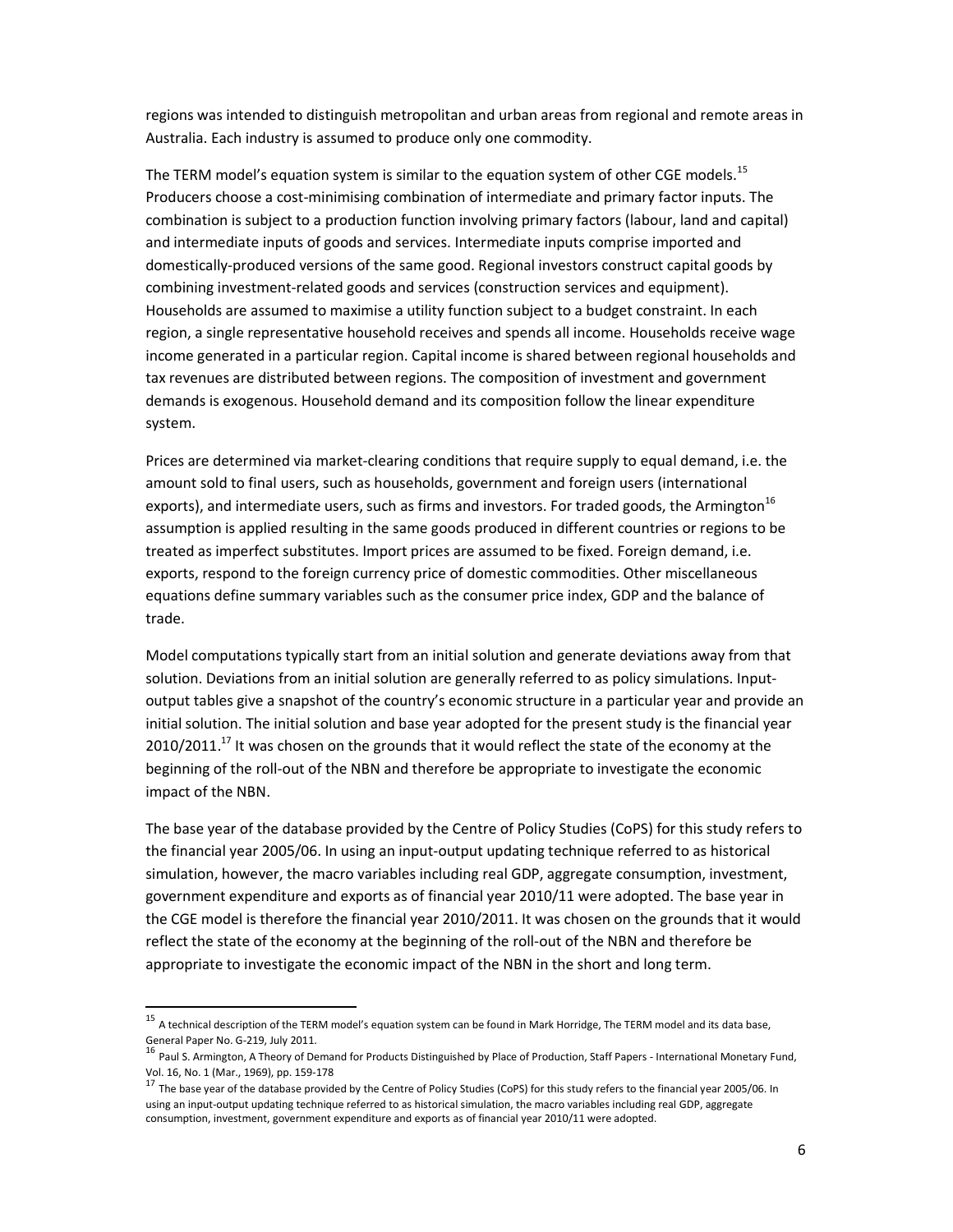# 4 Simulation design

The incremental impact of the NBN is assessed by comparing two outlooks for Australia and its regions. The first is based on the BAU in which broadband availability and quality is assumed in the mid to long term without the build of an NBN. The second scenario deviates from the first due to the construction and operation of the NBN.

The BAU scenario assumes some growth in broadband service, albeit the growth in availability and quality is much lower than that expected under the NBN. The BAU or reference scenario rests upon the following two key assumptions:

- Current ADSL-enabled exchanges and distribution areas will be upgraded to deliver ADSL2+; and
- HFC cable networks will be upgraded over time to match the capability of the HFC cable footprint area under the NBN.

We have also assumed that the number of premises served by HFC under the BAU will stay unchanged, whereas the NBN provides access to HFC for about 0.9 million additional premises, as identified in the Strategic Review<sup>18</sup>.

For estimating residential and commercial access to appropriate bandwidth we have utilised open source geographic information system (GIS) software, geospatial datasets, 2011 census data by Mesh Block<sup>19</sup> level, counts of Australian Businesses by Statistical Area 2 level, Telstra exchange service areas, exchange building locations, and details of Telstra Wholesale's TopHat IP DSLAM Rollout. Since the different technologies proposed in the Strategic Review will cover different geographical regions across the nation (e.g. HFC is primarily deployed in urban areas), we derived different percentage coverage of each technology in different geographical regions. More importantly, we have derived the percentage coverage of bandwidth available under each technology in these geographical regions. Depending on what the required bandwidth of new services is, we were able to estimate the net effect of the NBN in every single geographical region.

Rather than assuming that there is a benefit in providing broadband access per se, we undertook an international literature review and identified a range of new services and new ways of working that are enabled by broadband. Only new services that have well-attested economic benefits were included. These services can be summarised as follows:

- Cloud Computing;
- Electronic Commerce;
- Online Higher Education;
- Telehealth Practice;
- Telework; and
- Entertainment.

l,

<sup>18</sup> NBN Co Limited, Strategic Review, 12 December 2013, exhibit 3-2, page 89

<sup>&</sup>lt;sup>19</sup> In the Australian Statistical Geography Standard (ASGS), the Australian Bureau of Statistics' current geographical framework, Mesh Blocks are the smallest geographic region and the smallest geographical unit for which Census data are available. For the purpose of the 2011 Census, approximately 347,000 Mesh Blocks are covering the whole of Australia without gaps or overlaps. Mesh Blocks that are overlapping Telstra exchange service areas (ESAs) boundaries were broken up increasing the number of Mesh Blocks well over 400,000. The 2011 census data was divided up in proportion to the area overlapping ESAs in square metres.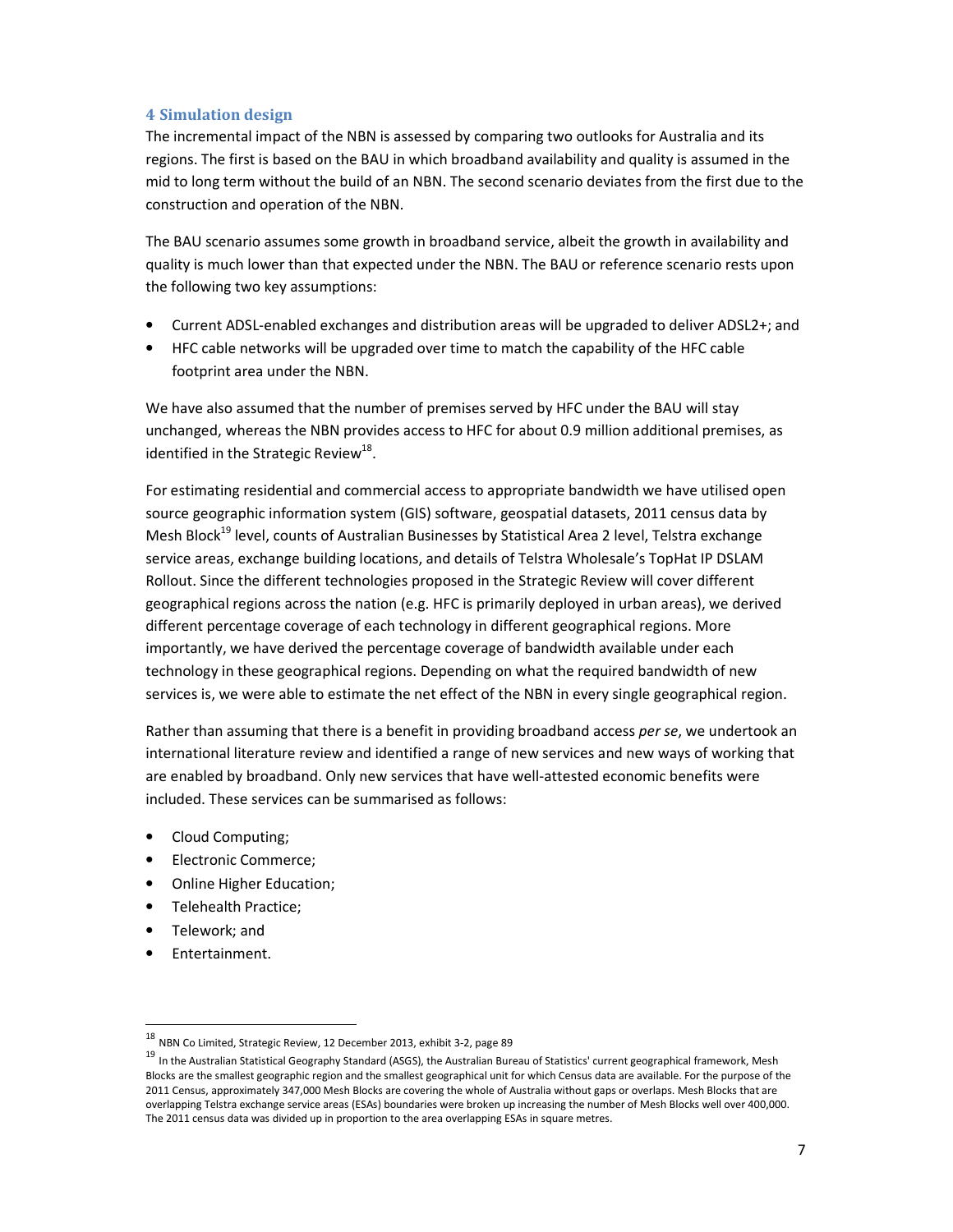The costs and benefits associated with these services detailed in the literature review were used to derive the percentage change values (referred to as "shocks" hereafter) of selected variables in the TERM model. Table 4.1 summarises the type of benefit found in selected studies and the variables in the TERM model chosen to be shocked.

| Service group | <b>Stated benefit (Reference)</b>                | Selected ("shocked") variable in<br>the TERM model |
|---------------|--------------------------------------------------|----------------------------------------------------|
| Cloud         | Companies using public cloud services reduce     | Technical change of all ICT                        |
| Computing     | ICT capital expenditure by 50% and operating     | related commodities used by                        |
|               | expenditures by 25% (KPMG, 2008)                 | industry and region                                |
| Electronic    | Company using e-banking and e-government         | Technical change of labour used                    |
| Commerce      | and the internet to receive and provide after-   | by industry and region                             |
|               | sales services improving firm productivity       |                                                    |
|               | between 5% and 20% (Atrostic and Nguyen,         |                                                    |
|               | 2006; Rincón-Aznar et al., 2006; Fornefeld et    |                                                    |
|               | al., 2008)                                       |                                                    |
| Online Higher | Courses relying on machine-guided mode of        | Technical change of capital used                   |
| Education     | instruction combined with one face-to-face       | by the Education industry by                       |
|               | meeting each week requires 67% to 75% less       | region                                             |
|               | classroom use than traditional courses (Bowen    |                                                    |
|               | et al., 2012)                                    |                                                    |
| Telehealth    | Reduced health system expenditure (hospitals,    | Technical change of all inputs                     |
| Practice      | medical services, pharmaceuticals, informal      | used by the Health industry by                     |
|               | and formal carer costs) and intervention costs   | region                                             |
|               | (care coordinator, equipment and data            |                                                    |
|               | transmission) for aged care due to tele-         |                                                    |
|               | monitoring (Access Economics, 2010) resulting    |                                                    |
|               | in total financial benefits of 9,781 million AUD |                                                    |
|               | (2011 prices) annually;                          |                                                    |
|               | Annual net cost savings estimated for the        |                                                    |
|               | United States economy due to provider-to-        |                                                    |
|               | provider tele-consulting (Cusack et al., 2007)   |                                                    |
|               | resulting in equivalent annual cost savings for  |                                                    |
|               | the Australian economy of 503 million AUD        |                                                    |
|               | (2011 prices);                                   |                                                    |
|               | Benefits of patient self-management including    |                                                    |
|               | secure, private patient communications with      |                                                    |
|               | clinicians (Bartlett et al., 2010) resulting in  |                                                    |
|               | benefits of estimated 465 million AUD (2011      |                                                    |
|               | prices) per annum;                               |                                                    |
|               | A high-tech office (micro-clinic) with two       |                                                    |
|               | doctors, no pharmacy, no radiology, and a hi-    |                                                    |
|               | definition video conferencing add-on to link     |                                                    |
|               | patients to a nearby hospital for a quick        |                                                    |
|               | consultation with a specialist if need be        |                                                    |
|               | reducing patient cost by 50% (Capps, 2009)       |                                                    |

| Table 4.1 Benefits of broadband enabled services and chosen shock variables |  |  |
|-----------------------------------------------------------------------------|--|--|
|-----------------------------------------------------------------------------|--|--|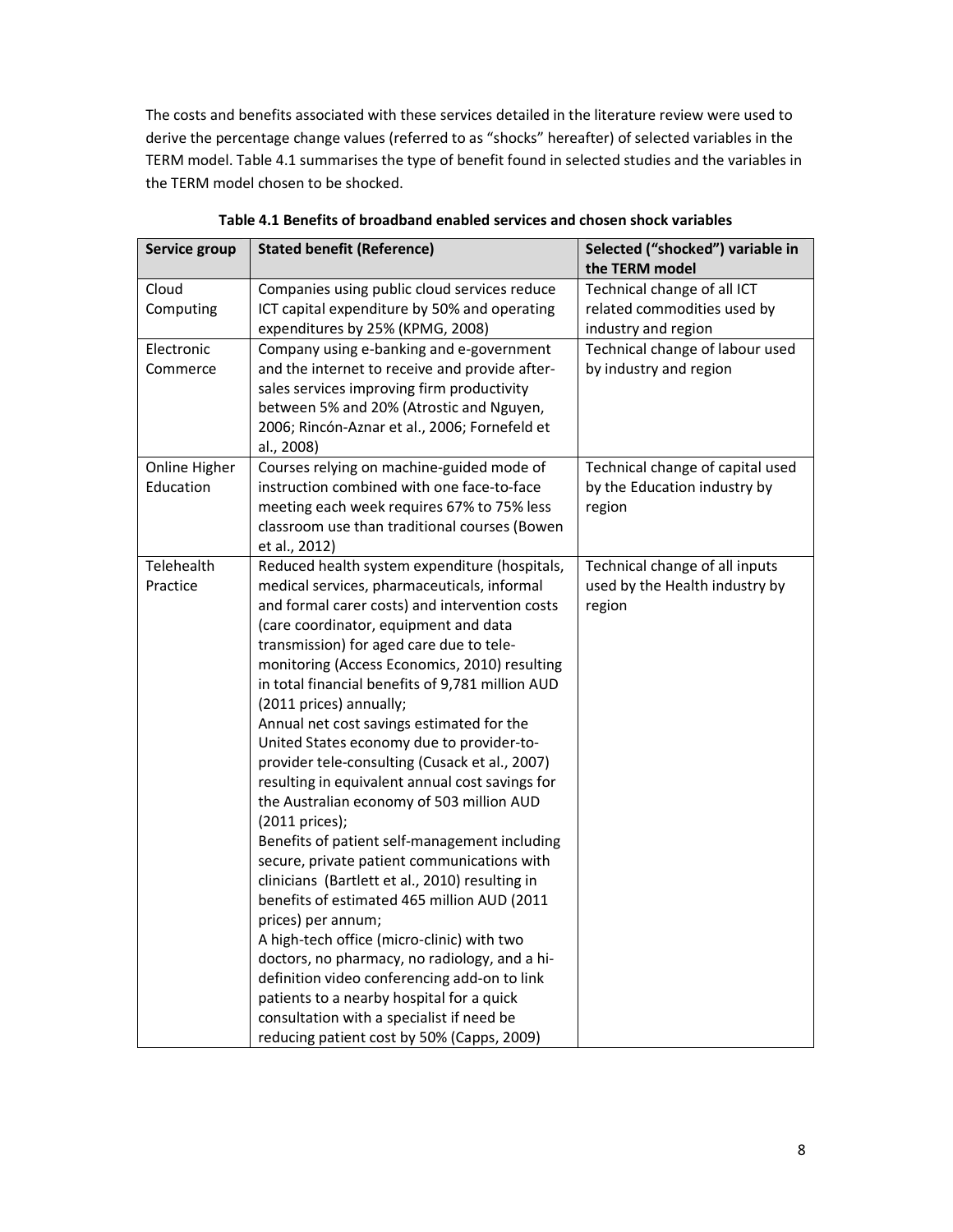| Service group   | <b>Stated benefit (Reference)</b>                | Selected ("shocked") variable in<br>the TERM model |
|-----------------|--------------------------------------------------|----------------------------------------------------|
| Transport       | Travel cost savings based on the estimated       | Subsistence demand shifter                         |
|                 | number of avoided car trips to health            | variable for Transport used by all                 |
|                 | professionals worth potentially 278 million      | households by region                               |
|                 | AUD (2011 prices) per annum                      |                                                    |
| <b>Telework</b> | Difference in Telework productivity,             | Technical change of labour used                    |
|                 | productivity (general) and performance for       | by industry and region;                            |
|                 | teleworkers and non-teleworkers between          | Number of people employed                          |
|                 | around 7% and 11% (Bentley et al., 2013);        | (aggregate employment)                             |
|                 | Sample costs and benefits to employers when      |                                                    |
|                 | introducing telework within the organisation     |                                                    |
|                 | (England, 2012) resulting in estimated labour    |                                                    |
|                 | productivity improvements of between 0.2%        |                                                    |
|                 | and 0.4%;                                        |                                                    |
|                 | More than 122,000 additional full time           |                                                    |
|                 | equivalents are willing to participate in the    |                                                    |
|                 | labour force if telework was available (Deloitte |                                                    |
|                 | Access Economics and colmar brunton, 2012)       |                                                    |
| Entertainment   | Increase of household expenditure on online      | Subsistence demand shifter                         |
|                 | services to 1,460 AUD (2011 prices) in 2020      | variable for Entertainment used                    |
|                 | (Deloitte Access Economics, 2013)                | by all households by region                        |

In addition to including the impact of the NBN on firms and households by region in the long run, in this study we have also taken into account the expenditure required for the NBN deployment which is detailed in this section further below. The deviations away from the initial solution in form of the TERM model database of the base year can be illustrated by the following equation:

# New solution  $= (1 + shock) \times Initial$  solution.

1

The comparative static version of the TERM model enabled us to study the impact of the NBN in the short run during the construction phase and in the long run during the mature phase.

A typical short-run closure<sup>20</sup> is used for studying the economic impact during the construction phase of the NBN. On the expenditure side of the GDP, with private consumption, investment and government spending demand largely unaffected in the short run by definition, sudden changes to the economy will affect the balance of trade, that is, the value of exports less the value of imports. On the income side of the GDP, with capital stock and the average real wage fixed in the short term, by definition, aggregate employment and the rate of return on capital might change as a result of a policy change, or, as in this case, the relatively large investment for the construction of the NBN. Other key assumptions include regional consumption follows regional wage income and real government spending demand follows real household demand. The distribution of investment between industries can change. Investment in industry NBN Co. Services ("NBNCoSrvcs"), however, is assumed to be fixed and "shocked" in accordance with the investment in a typical year during the construction phase of the NBN. For all other industries investment is endogenous and linked to

<sup>&</sup>lt;sup>20</sup> A closure defines, amongst other things, the variables in a CGE model that are being calculated by the equations in the model and therefore endogenous, and the variables that are fixed or constant and therefore exogenous. Which variable is exogenous and which is endogenous is partly driven by the state of the respective economy, such as labour shortage for example. The type of closure also determines what part of the economy will adjust, which enables trend analysis of policy changes in the short run versus the long run.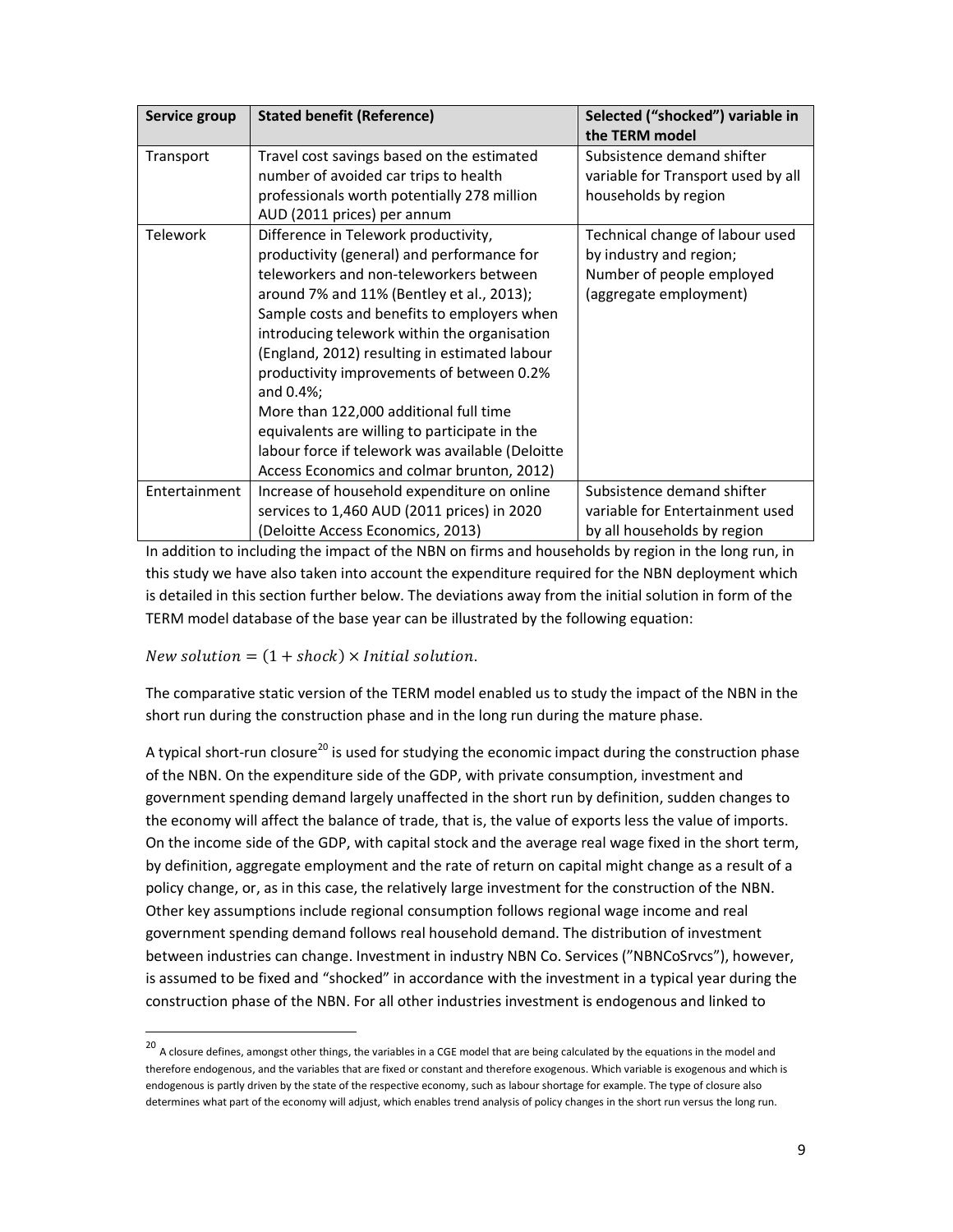profits. In order to avoid the redistribution of investment from all other industries to the NBN wholesale service industry, aggregate real investment, which is assumed to be fixed in the short-run closure, is shocked by the percentage of the investment amount divided by the total investment for all industries.

A typical long-run closure is used to study the incremental benefits due to NBN enabled services. Under the selected long-run closure, GDP is assumed to be determined by changes to private and government consumption and changes to investment. Aggregate employment and the rate of return on capital are exogenous while the real wage and capital stock are explained by model equations. We also assumed in the long run that regional consumption follows regional wage income and real government spending demand follows real household demand.

Table 4.2 summarises the differences between the short and long-run closures. A complete list of variables in TERM that are assumed to be exogenous in the short run and the long run closure is provided in appendix C and D respectively.

| <b>Variable</b>                  | <b>Short-run closure</b> | Long-run closure |
|----------------------------------|--------------------------|------------------|
| Real wage                        | <b>Exogenous</b>         | Endogenous       |
| Employment                       | Endogenous               | <b>Exogenous</b> |
| Rate of return                   | Endogenous               | <b>Exogenous</b> |
| Capital                          | <b>Exogenous</b>         | Endogenous       |
| Private consumption              | <b>Exogenous</b>         | Endogenous       |
| Government consumption           | <b>Exogenous</b>         | Endogenous       |
| Aggregate investment             | <b>Exogenous</b>         | Endogenous       |
| Industry investment (NBNCoSrvcs) | <b>Exogenous</b>         | Endogenous       |
| Trade balance                    | Endogenous               | <b>Exogenous</b> |

Table 4.2 Differences between the short and long-run closures

The remainder of this section describes in more detail the shocks we have derived from various sources including the ones listed in Table 4.1.

# Investment and NBN deployment

For an estimate of the expenditure in the construction phase, we have assumed 8.6 billion AUD<sup>21</sup> (2010 prices) is required in a typical short-run year. The region-specific shock values to investment (\$m, constant prices) were derived using the following equation.

 $\text{Shock}(xinvitot_{\textit{''NBNCoSrvcs'',r}}) = \text{\$NBN expenditure in FY2016} \times \text{\#Premises passed in FY2016}_{\text{\#All Premises passed in FY2016}}$ 

where

 $\overline{a}$ 

xinvitot <sub>"NBNCoSrvcs",r</sub> is the investment in 'industry' "NBNCoSrvcs" providing NBN Co. wholesale goods and services in region r;

\$NBN expenditure in FY2016 is the total expenditure on NBN construction in the financial year 2016 in AUD;

#Premises passed in FY 2016 $_d$  is the number of premises passed in the financial year 2016 in region d; and

 $^{21}$  NBN Co Limited, Corporate Plan 2011-2013, 17 December 2010, page 135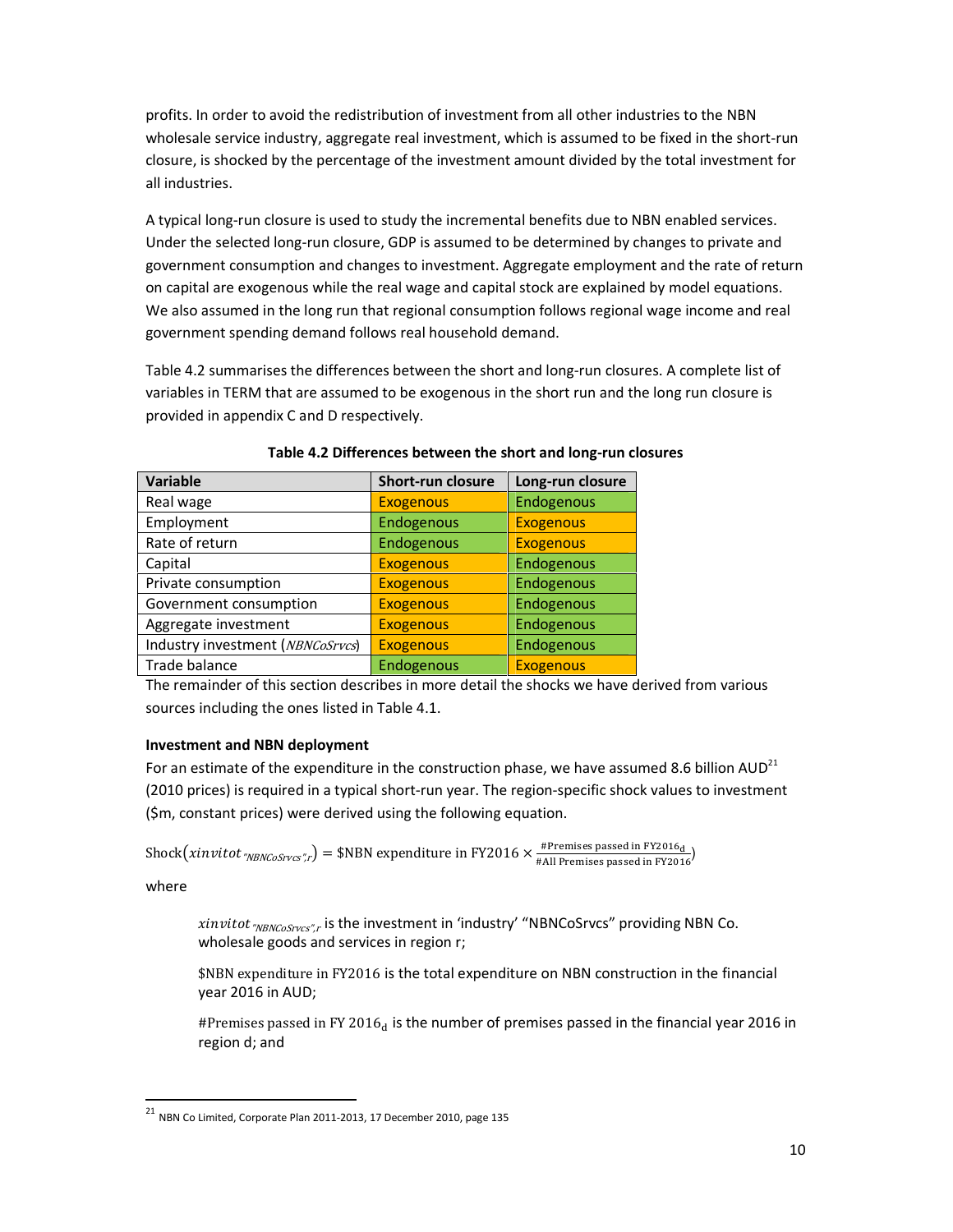#Premises passed in FY 2016 is the total number of premises passed in the financial year 2016.

The investment in the financial year 2016 is the sum of the capital and operating expenditure allocated to regions in accordance with the forecasted number of premises passed in the same year. We have assumed that foreign investors will cover the additional investment in full. To avoid the crowding out effect of investment in the remaining industries, aggregate investment needs to increase by the same amount as the total of the investment in the NBNCoSrvcs 'industry'. Aggregated investment was assumed to be fixed in the long run and the shock value for real investment was derived as follows:

 $\text{Shock}[NatMacro("RealInv"))] = \frac{\text{SNBN expenditure in FY2016}}{\text{SReal investment}}$ 

where

NatMacro("RealInv") is real investment;

\$NBN expenditure in FY2016 is total expenditure in the financial year ending 2016 in AUD; and

\$Real investment is estimated real investment in the financial year ending 2011 in AUD.

#### Debt-servicing repayments

In the long run, we have assumed that with the NBN in place it is necessary for Australia to have a balance of trade surplus of 4.2 billion AUD (2010 prices) more than otherwise would have been required.<sup>22</sup> This 4.2 billion AUD can be thought of as a payment arising from foreign investment in the NBN. The payment for a fixed-rate mortgage was derived based on the long term interest rate paid on debt of 6.9% as suggested by the December 2013 Strategic Review.<sup>23</sup> The monthly amortized loan or mortgage payments were calculated using the following formula adopted from Kohn (1990):

$$
c = \frac{rP}{1 - (1+r)^{-N}} = \frac{Pr(1+r)^{N}}{(1+r)^{N}-1}
$$

where

l,

 $c$  is the fixed monthly payment;

 $P$  is the Principal of 40.4 billion AUD;

 $r$  is the monthly interest rate equals (6.9/12)/100; and

 $N$  is number of monthly payments over 16 years equals 192 (16 $\times$ 12).

The calculated fixed monthly payment c is approximately 348 million AUD, which is about 4.2 billion AUD per annum. The appropriate shock to the balance of trade was derived using the following equation:

 $22$  We are assuming foreign participation in the NBN is not affecting foreign ownership or loans in some other project. Alternatively, we could assume the government adopts fiscal and monetary policy consistent with a given target for external liabilities. In this case, the government adjusts its macro policies so that expenditure on NBN construction crowds out private and/or public consumption. However, this alternative assumption of zero effect on the balance of trade implies that foreign participation in the NBN has crowded out foreign

participation in some other project.<br><sup>23</sup> NBN Co Limited, Strategic Review, 12 December 2013, exhibit 2-29, page 67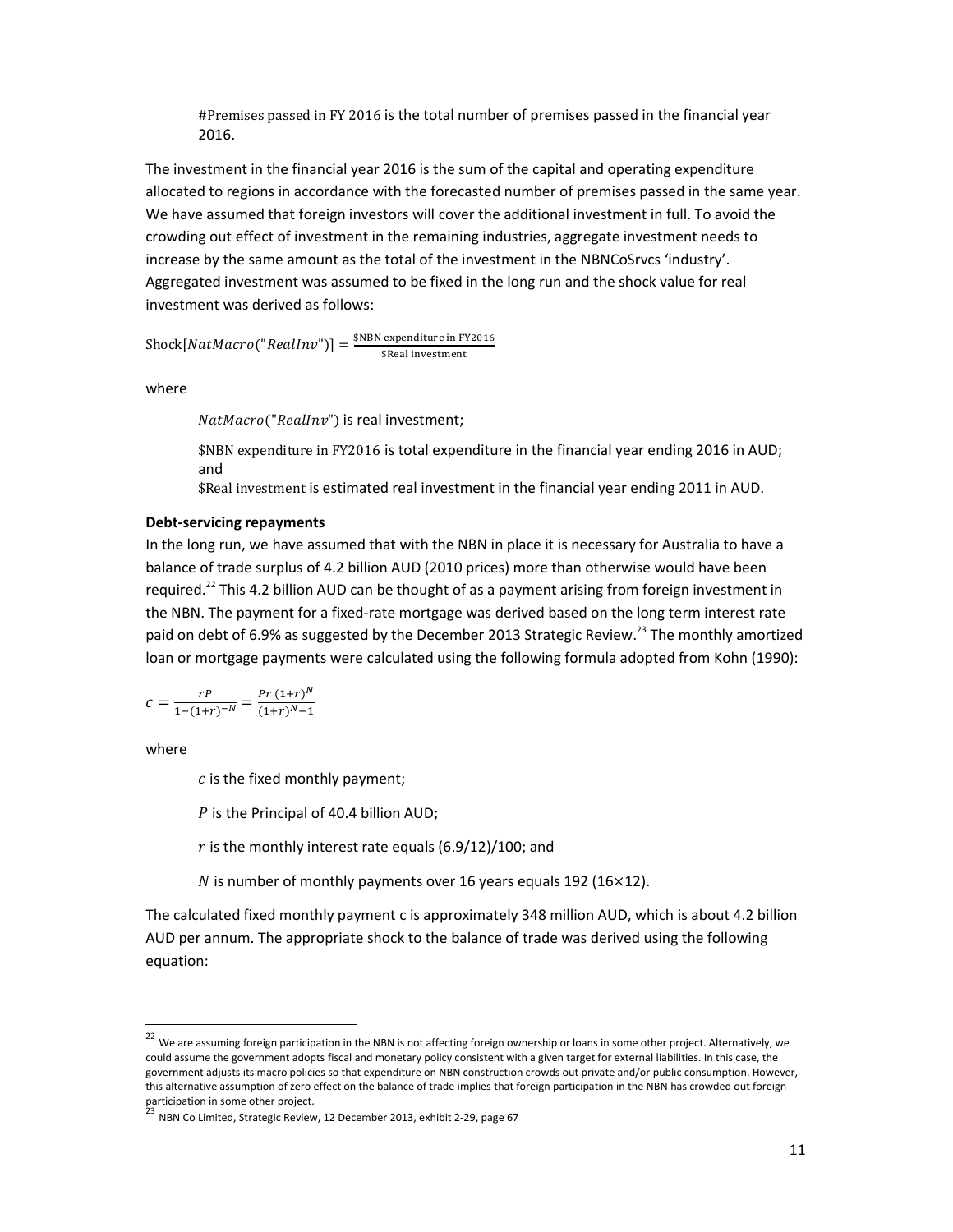$$
}(Shock(shrBOT) = \left(\frac{X-I+12c}{GDP} - \frac{X-I}{GDP}\right) \times 100
$$

where

 $X$  is exports;

 $I$  is imports;

 $c$  is the fixed monthly debt-servicing payment; and

 $GDP$  is gross domestic product.

#### Cloud Computing

The adoption of public cloud services in all economic sectors except the residential sector results in ICT capital savings of 50% and operating savings of 25% according to KPMG (2008). We have applied the shocks in the long-run policy simulation as technical change of all ICT related commodities used by applicable industries and region. The shock values were derived as follows:

 $\text{Shock}(bint\_s_{c,i,r}) = \left(\frac{\$ \Delta(savings) Cloud_i}{\$ IISE_i}\right)$  $\frac{\text{sings)Cloud}_i}{\text{SUSE}_i} \times \frac{\text{SICT Activity}_c}{\text{SAll ICT}} \times \frac{\text{#Businesses(NBN}_{hs} \& \text{BB}_{ls})_{i,r}}{\text{#Businesses}_i}$  $\frac{\text{sses(robings & b \cdot b \cdot s \cdot t, r)} }{ \text{#Businesses}_i} \times 100$ 

where

| Sqm agricultural, commercial or industrial MB(NBN <sub>hs</sub> & BB <sub>ls</sub> ) <sub>r</sub> | \$Revenue <sub>i,r</sub> is used as an<br>Sqm agricultural, commercial or industrial MB <sub>r</sub> | \$Revenue <sub>i</sub> is used as an<br>approximation for the term |
|---------------------------------------------------------------------------------------------------|------------------------------------------------------------------------------------------------------|--------------------------------------------------------------------|
| $\frac{\#Businesses(NBNhs & BBls)_{i,r}}{\#Businesses_i}$                                         | ;                                                                                                    |                                                                    |

bint\_ $s_{c,i,r}$  is intermediate (production) inputs augmenting technical change by commodity c, industry i and region r;

∆\$(savings)Cloud<sub>i</sub> is reduction in operational and capital expenditure in AUD by industry i;

 $\texttt{\$USE}_\text{i}$  is sum of all expenditure on intermediate (production) inputs in AUD by industry i;

 $$ICT Activity_c$  is ICT related output in AUD by commodity  $c;$ 

\$All ICT is sum of ICT related output in AUD;

#Businesses(NBN<sub>hs</sub> & BB<sub>Is</sub>)<sub>ir</sub> is number of businesses that are within the coverage area of high-speed NBN platforms that may fulfil the service requirements and other low-speed broadband platforms that may not be capable of fulfilling the service requirements by industry i and region r;

#Businesses; is number of businesses by industry i;

Sqm agricultural, commercial or industrial MB(NBN $_{\rm hs}$  & BB $_{\rm ls}$ )<sub>r</sub> is area in square metres of Mesh Blocks that are categorises as agricultural, commercial or industrial within the coverage area of high-speed NBN platforms that may fulfil the service requirements and other low-speed broadband platforms that may not be capable of fulfilling the service requirements by region r;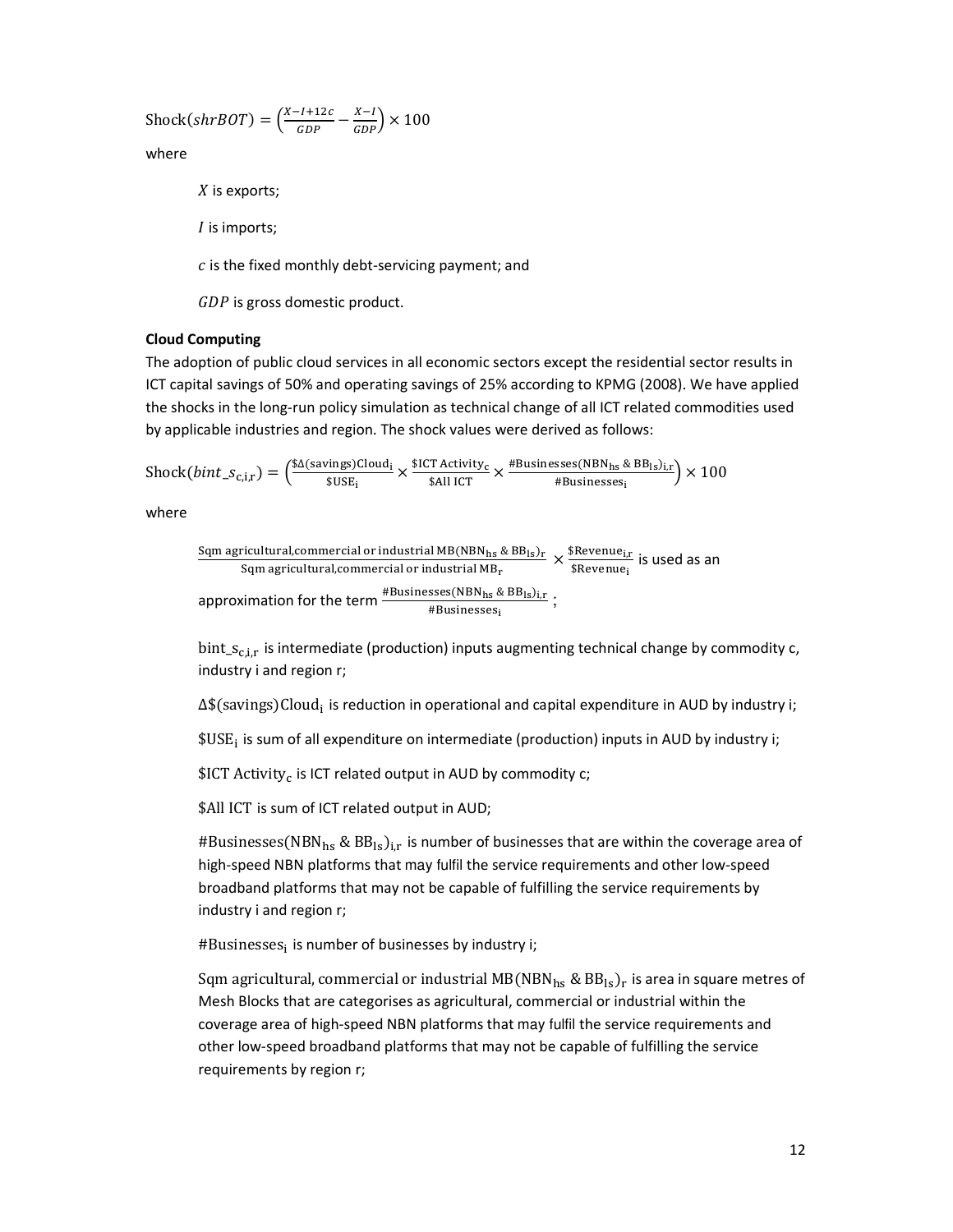Sqm agricultural, commercial or industrial  $MB_{\rm r}$  is area in square metres of Mesh Blocks that are categorises as agricultural, commercial or industrial by region r;

\$Revenue<sub>ir</sub> is revenue in AUD by industry i and region r; and

\$Revenue; is revenue in AUD by industry i.

#### Electronic Commerce

According to Atrostic and Nguyen (2006), Rincón-Aznar et al. (2006), and Fornefeld et al. (2008), companies using e-banking, e-government and the internet to receive and provide after-sales services improve firm productivity between 5% and 20%. We have applied the shocks in the long-run policy simulation as technical change of labour used by applicable industries and region. The shock values were derived as follows:

 $\text{Shock}\left( alab_{o_{i,r}}\right) = \left( \frac{\Delta \S(\text{savings})\text{eCommerce}_i}{\S{All Laboratory}_i} \times \frac{\# \text{Businesses(NBN}_{hs} \& \text{BB}_{ls})_{i,r}}{\# \text{Businesses}_i} \right)$  $\frac{\text{sses(mb)hs}}{\text{4B} \text{usinesses}_i}$   $\times$  100

where

Sqm agricultural,commercial or industrial MB(NBN $_{\rm hs}$  & BB $_{\rm ls}$ )<sub>r</sub> y: >t8;rVIUV8>I,rv::98r;>I v8 ;@?V<U8;>I S \$W9X9@V9w,  $\frac{\text{revenue}_{i,r}}{\text{skevenue}_i}$  is used as an approximation for the term  $\frac{\text{\#Businesses}(\text{NBN}_{\text{hs}} \& \text{BB}_{\text{ls}})_{i,r}}{\text{All Businesses}}$ ;

 $alab_{-}o_{i,r}$  is labour-augmenting technical change by industry i and region r;

∆\$(savings)eCommerce<sub>i</sub> is reduction in return to labour in AUD by industry i;

\$All Labour; is sum of return to labour in AUD by industry i;

#Businesses(NBN<sub>hs</sub> & BB<sub>ls</sub>)<sub>i.r</sub> is number of businesses within the coverage area of highspeed NBN platforms that may fulfil the service requirements and other low-speed broadband platforms that may not be capable of fulfilling the service requirements by industry i and region r;

#Businesses; is number of businesses by industry i;

Sqm agricultural, commercial or industrial MB(NBN $_{\rm hs}$  & BB $_{\rm ls}$ ) $_{\rm r}$  is area in square metres of Mesh Blocks that are categorises as agricultural, commercial or industrial within the coverage area of high-speed NBN platforms that may fulfil the service requirements and other low-speed broadband platforms that may not be capable of fulfilling the service requirements by region r;

Sqm agricultural, commercial or industrial  $MB_r$  is area in square metres of Mesh Blocks that are categorises as agricultural, commercial or industrial by region r;

\$Revenue<sub>i.r</sub> is revenue in AUD by industry i and region r; and

\$Revenue; is revenue in AUD by industry i.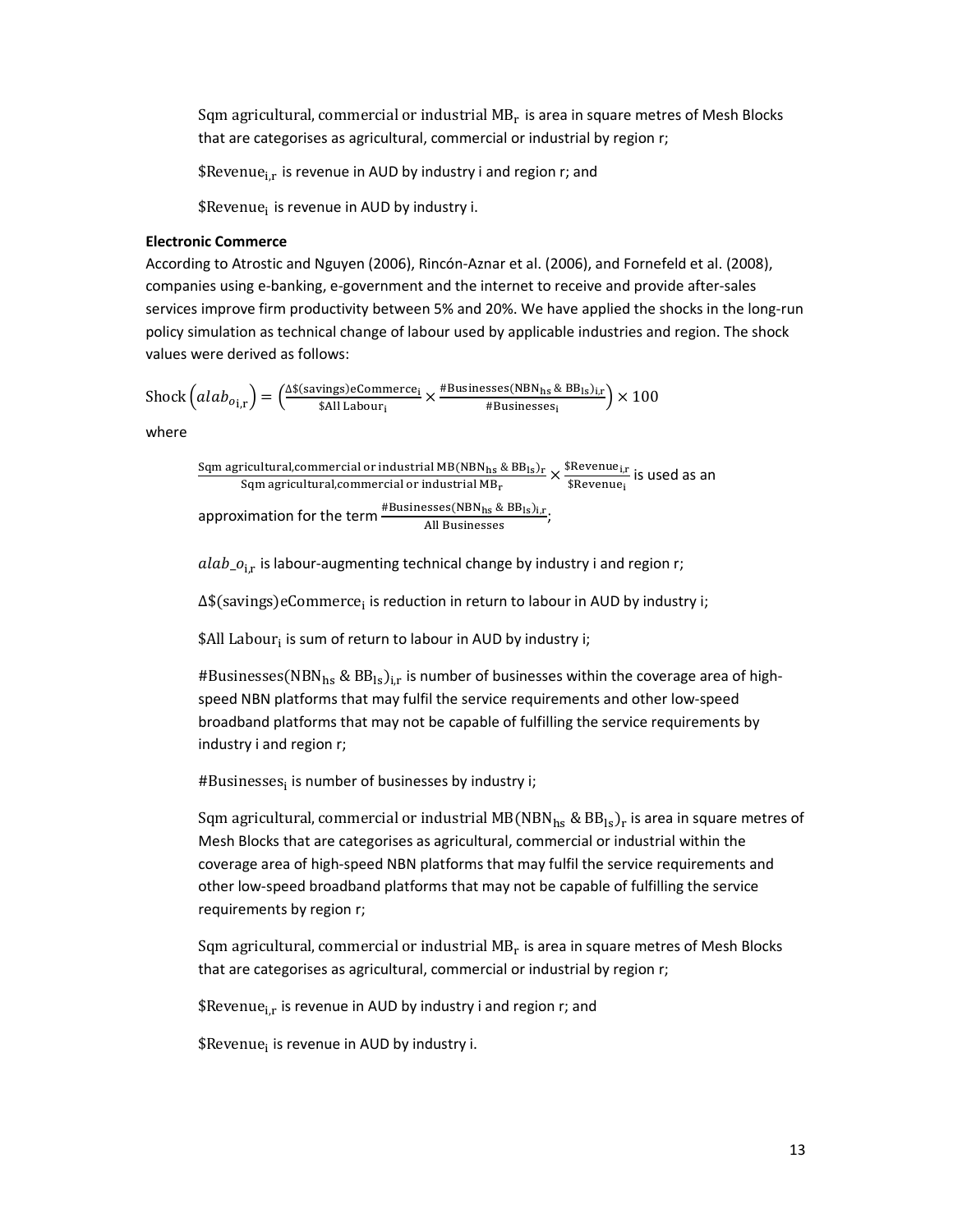## Online Higher Education

According to Bowen et al. (2012), a hybrid course using a prototype machine-guided mode of instruction developed at Carnegie Mellon University accompanied by one face-to-face meeting each week requires 67% to 75% less classroom use than the traditional classroom-based course. We have applied the shocks in the long-run policy simulation as technical change of capital used by the Education industry by region. The shock values were derived as follows:

 $\text{Shock}(acap_{\textit{T}eduction\textit{T},r}) = \Big(\frac{\Delta \$(savings) \text{Classroom}}{\$Classroom} \times \frac{\$Tertiary Education_r}{\$Eductation_r}$ tiary Education<sub>r</sub> × #Students(NBN<sub>hs</sub> & BB<sub>ls</sub>)<sub>r</sub><br>\$Education<sub>r</sub> #Students<sub>r</sub>  $\frac{100(12.1 \text{ m/s} \cdot 2.2 \text{ m/s})}{15}$   $\times$ 100

where

#Residents(NBN<sub>hs</sub> & BB<sub>ls)r</sub>  $\frac{mts(NBN_{hs} \& BB_{ls})_r}{\#Residents_r}$  is used as an approximation for the term  $\frac{\#Students(NBN_{hs} \& BB_{ls})_r}{\#Students_r}$ ;

 $acap_{\text{``Education''}:r}$  is capital-augmenting technical change in the Education industry by region r;

∆\$(savings)Classroom is reduction in expenditure on lecture space in AUD;

\$Classroom is expenditure on lecture space in AUD;

 $$Tertiary Education<sub>r</sub>$  is total state and local government operating expenses on tertiary education in AUD by region r;

 $$Eduction<sub>r</sub>$  is total state and local government operating expenses on education in AUD by region r;

#Students(NBN<sub>hs</sub> & BB<sub>ls</sub>)<sub>r</sub> is number of student within the coverage area of high-speed NBN platforms that may fulfil the service requirements and other low-speed broadband platforms that may not be capable of fulfilling the service requirements by region r;

#Students $_{\rm r}$  is number of student by region r;

#Residents(NBN<sub>hs</sub> & BB<sub>ls</sub>)<sub>r</sub> is number of persons usually resident within the coverage area of high-speed NBN platforms that may fulfil the service requirements and other low-speed broadband platforms that may not be capable of fulfilling the service requirements by region r; and

#Residents<sub>r</sub> is number of residents by region r.

## Telehealth Practice

Reduced health system and intervention costs due to telehealth for aged care were previously identified by Access Economics (2010) that might result in total financial benefits of 9,781 million AUD (2011 prices) annually. We have applied the shocks in the long-run policy simulation as technical change of all inputs used by the Community industry by region. The shock values were derived as follows: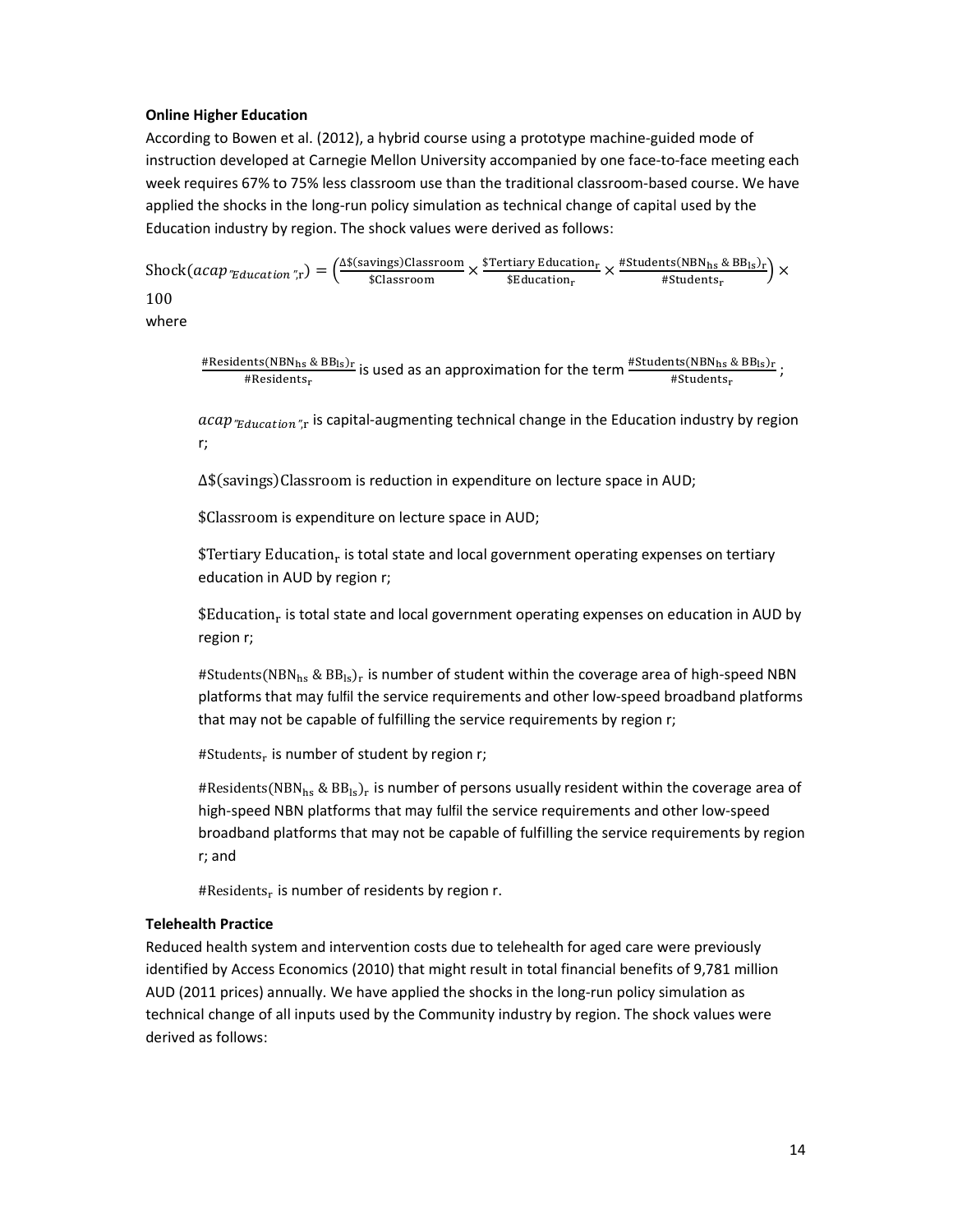$\text{Shock}(atot \textit{"community"}_{\text{r}}) = \Big(\Delta \$(savings) \text{Aged Care} \times \frac{\textit{\#Elderly Residents}}{\textit{\#All Elderly Residents}} \times \frac{1}{\$ \text{Comm}}$  $\frac{1}{\text{SCommuty}_r}$   $\times$ 

#Elderly Residents(NBN<sub>hs</sub> & BB<sub>ls</sub>)<sub>r</sub>  $*$ Elderly Residents<sub>r</sub>  $\left(\frac{18.98 \text{ m/s}}{100}\right)$   $\times$  100

where

atot<sub>"Community",r</sub> is all-input augmenting technical change in the aggregated industry group Community by region r;

∆\$
savingsAged Care is reduction in health system expenditure for aged care due to telehealth in AUD;

 $$Commu nity<sub>r</sub>$  is total sales of commodities produced by the industry group aggregate Community in AUD by region r;

#Elderly Residents<sub>r</sub> is number of residents of age 65 and above by region r;

#All Elderly Residents is the sum of residents of age 65 and above; and

#Elderly Residents(NBN<sub>hs</sub> & BB<sub>ls</sub>)<sub>r</sub> is number of persons of age 65 and above usually resident within the coverage area of high-speed NBN platforms that may fulfil the service requirements and other low-speed broadband platforms that may not be capable of fulfilling the service requirements by region r.

Results from a study conducted by Cusack et al. (2007) suggest that nationwide adoption of provider-to-provider tele-consulting in the United States might lead to annual net cost savings that are equivalent to 503 million AUD (2011 prices) for the Australian economy. We have applied the shocks in the long-run policy simulation as technical change of all inputs used by the Community industry by region. The shock values were derived as follows:

 $\text{Shock}(\text{atot}_{\text{"Community"}}, \text{r}) = \left(\Delta \$(savings) \text{Physics} \times \text{Specialists} \times \frac{\#\text{GP Services}_{\text{r}}}{\#\text{All GP Services}} \times \frac{1}{\$ \text{Comm}} \right)$  $\frac{1}{\text{\$Commuty}_r}$   $\times$ #GP Services(NBN<sub>hs</sub> & BB<sub>ls</sub>)<sub>r</sub>  $\frac{\text{wess}(\text{mFigs} \& \text{BD}_{\text{IS/F}})}{\text{#GP Services}_{\text{r}}}$   $\times$  100

where

atot<sub>"Community",r</sub> is all-input augmenting technical change in the aggregated industry group Community by region r;

∆\$(savings)Physicians to Specialists is reduction in health system expenditure due to provider to provider tele-consulting in AUD;

 $${\sf Community}_{\rm r}$  is total sales of commodities produced by the industry group aggregate Community in AUD by region r;

#GP Services<sub>r</sub> is number of health services provided by general practitioner (GP) by region r;

#All GP Services is the sum of health services provided by GP; and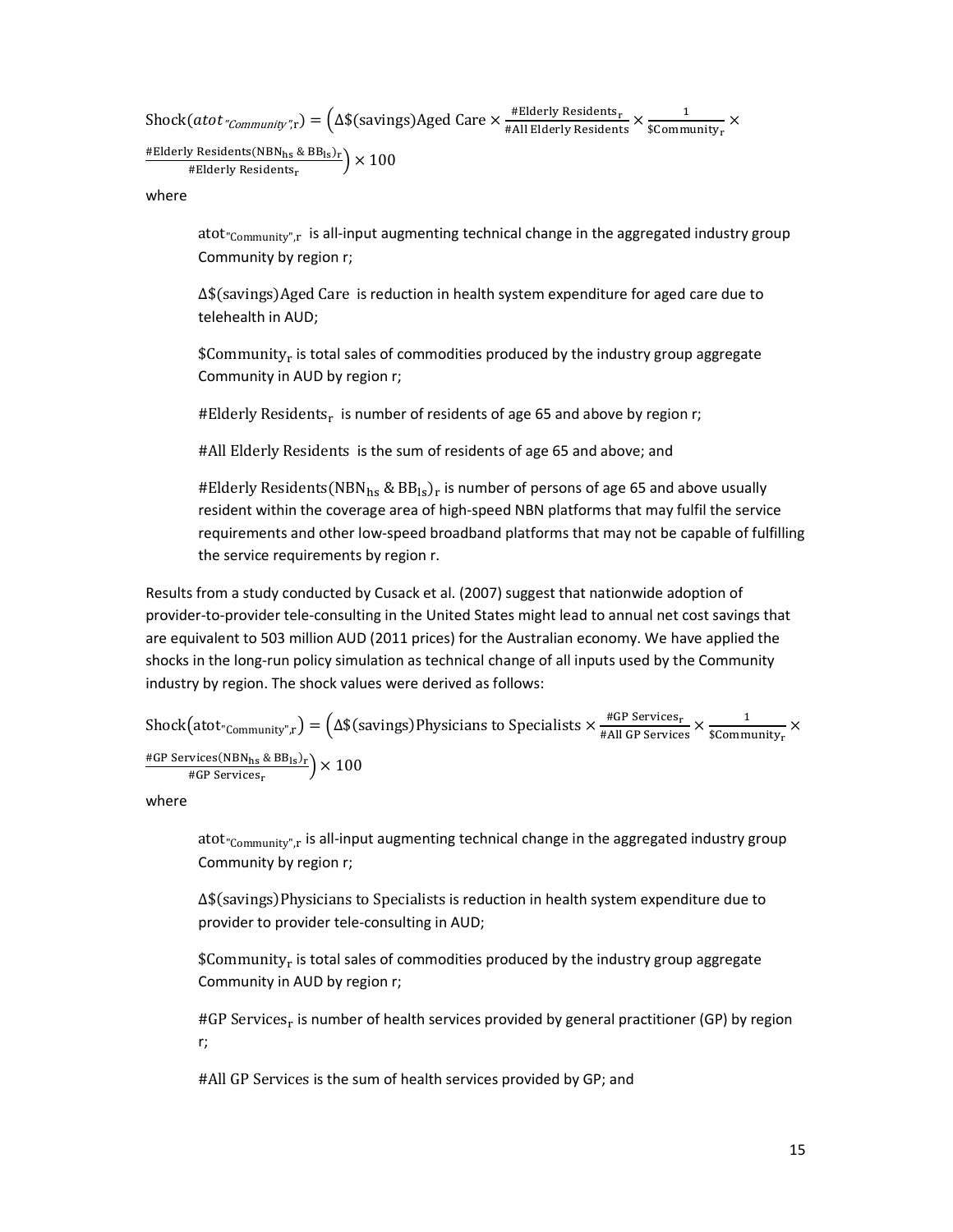#GP Services(NBN<sub>hs</sub> & BB<sub>ls</sub>)<sub>r</sub> is number of health services provided by GP within the coverage area of high-speed NBN platforms that may fulfil the service requirements and other low-speed broadband platforms that may not be capable of fulfilling the service requirements by region r.

According to estimates by Bartlett et al. (2010), benefits of patient self-management including secure, private patient communications with clinicians are approximately 900 million AUD (2010 prices) per annum. We have assumed that around half or 465 million AUD (2011 prices) of the total benefits are due to secure, private patient communications with clinicians. We have applied the shocks in the long-run policy simulation as technical change of all inputs used by the Community industry by region. The shock values were derived as follows:

$$
Stock(atot "community"_{r}) = (\Delta \$(savings) Teleconsumation \times \frac{\#Residents_{r}}{\#All Residents} \times \frac{1}{\$Community_{r}} \times \frac{\#Residents(NBN_{hs} \& BB_{ls})_{r}}{\#Residents_{r}})
$$

where

atot  $_{\text{\textdegree{Commu}}$  is all-input augmenting technical change in the aggregated industry group Community by region r;

∆\$(savings)Teleconsultion is reduction in health system expenditure due to secure, private patient communications with clinicians in AUD;

 $$Commanity<sub>r</sub>$  is total sales of commodities produced by the industry group aggregate Community in AUD by region r;

#Residents<sub>r</sub> is number of residents by region r;

#All Residents is the sum of residents; and

#Residents(NBN<sub>hs</sub> & BB<sub>Is</sub>)<sub>r</sub> is number of persons usually resident within the coverage area of high-speed NBN platforms that may fulfil the service requirements and other low-speed broadband platforms that may not be capable of fulfilling the service requirements by region r.

Capps (2009) states that the per-member cost at a micro-clinic is roughly half that of a full Kaiser Permanente hospital in the United States. We have assumed that the availability of specialists varies across regions and that the benefits apply mainly to outer regional, remote and very remote Australia. We have applied the shocks in the long-run policy simulation as technical change of all inputs used by the Community industry by region. The shock values were derived as follows:

$$
Shock\big(atot"Community";r\big) = \left(\frac{\Delta \S \text{(savings per patient)}micro-clinic}{\S \text{Remote health expenditure per patient}} \times \frac{\S \text{Acute care institutions}}{\S \text{Community}} \times \frac{\S \text{Acute care institutions}}{\S \text{Community}} \times \frac{\text{Residents(NBN}_{hs} \& BB_{ls})\text{Remote}}{\S \text{Residents}} \right)
$$

where

atot  $_{\text{\textdegree{Comannity}}$ ", is all-input augmenting technical change in the aggregated industry group Community by region r;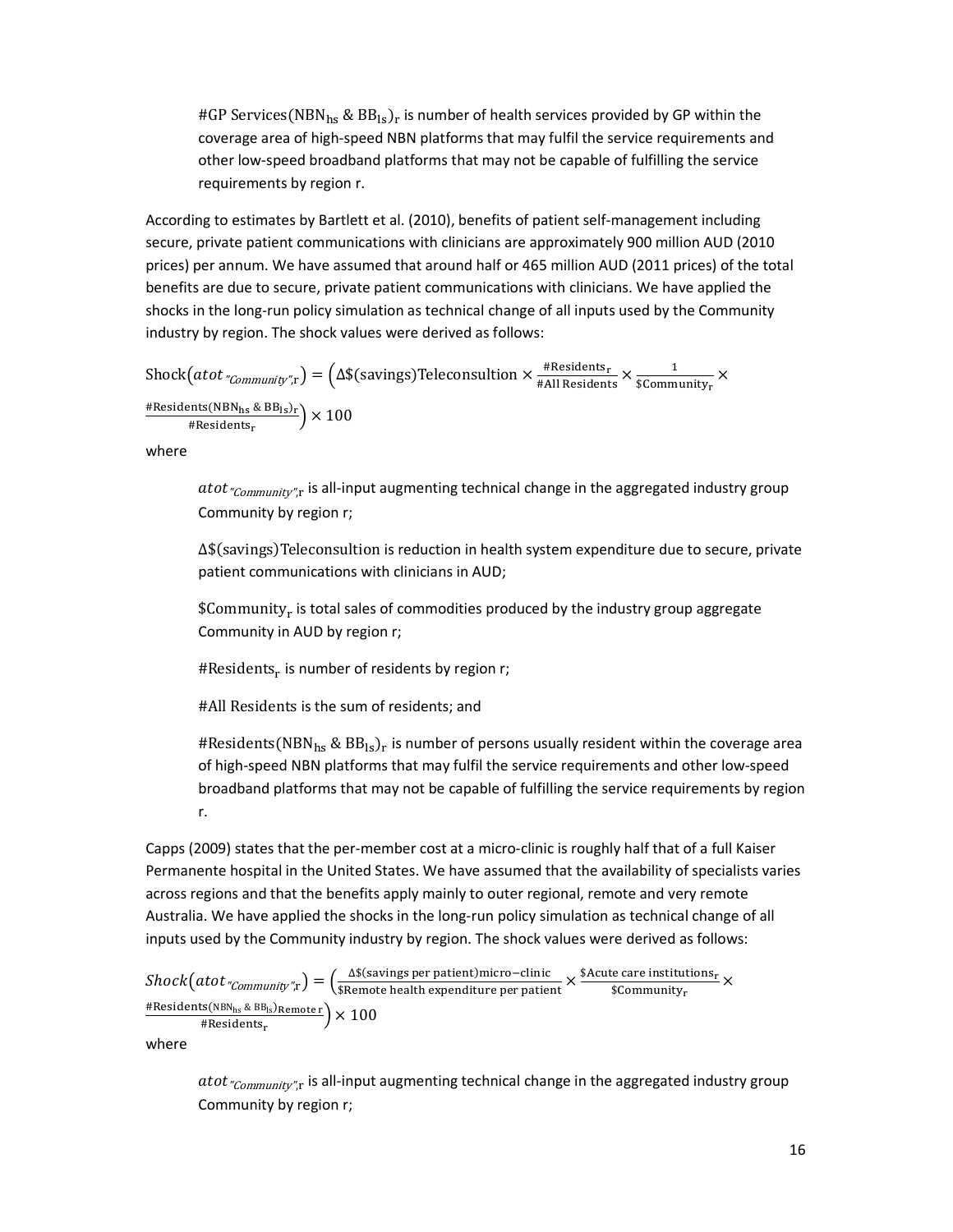$\Delta$ \$ (savings per patient) micro – clinic is reduction in health system expenditure per patient due to microclinics in AUD;

\$Rural health expenditure per patient is health system expenditure per patient in remote areas in AUD;

\$Acute care institutions<sub>r</sub> is expenditure on acute care institutions in AUD by region r;

 $$Commanity<sub>r</sub>$  is total sales of commodities produced by the industry group aggregate Community in AUD by region r;

#Residents(NBN<sub>hs</sub> & BB<sub>Is</sub>)<sub>Remoter</sub> is number of persons usually resident in remote areas within the coverage area of high-speed NBN platforms that may fulfil the service requirements and other low-speed broadband platforms that may not be capable of fulfilling the service requirements by region r; and

#Residents $_{\rm r}$  is number of residents by region r.

## **Transport**

We have estimated annual travel cost savings of based on the estimated number of avoided car trips to health professionals worth potentially 215 million AUD. This was based on findings in terms of the average number of telehealth visits per patient, the percentage of patients whose health conditions were resolved during the telehealth visit and who would have done nothing without telehealth services available from Yamamoto (2014), and estimated out-of-pocket costs per car trip by remote area from Deloitte Access Economics (2013). We have applied the shocks in the long-run policy simulation as changes to the final use of transport by all applicable households. The shock values were derived as follows:

Shock  $(fsub$ <sup>*"Transport"*,r,h) =  $\frac{\Delta$ \$Savings(Transport)<sub>r</sub></sup>  $\frac{\text{rings(Transport)}_r}{\text{sransport}} \times \frac{\text{#Residents(NBN_{hs} \& BB_{ls})_r}}{\text{#Residents}_r}$  $\frac{100(160.18 \times 10^{18}) \times 100}{100}$ 

where

 $fsub$ <sup></sup> $r_{Transport",r,h}$  is the taste change, subsistence demands shifter for the commodity Transport by region r and household h;

 $\Delta \$Savings (Transport)_r$  is the estimated savings in travel costs in AUD by region r due to more people tele-consult physicians;

 $$Transport_r$  is total sales of commodities produced by the industry group aggregate Transport by region r;

#Residents(NBN<sub>hs</sub> & BB<sub>ls</sub>)<sub>r</sub> is number of persons usually resident within the coverage area of high-speed NBN platforms that may fulfil the service requirements and other low-speed broadband platforms that may not be capable of fulfilling the service requirements by region r; and

#Residents $_{\rm r}$  is number of residents by region r.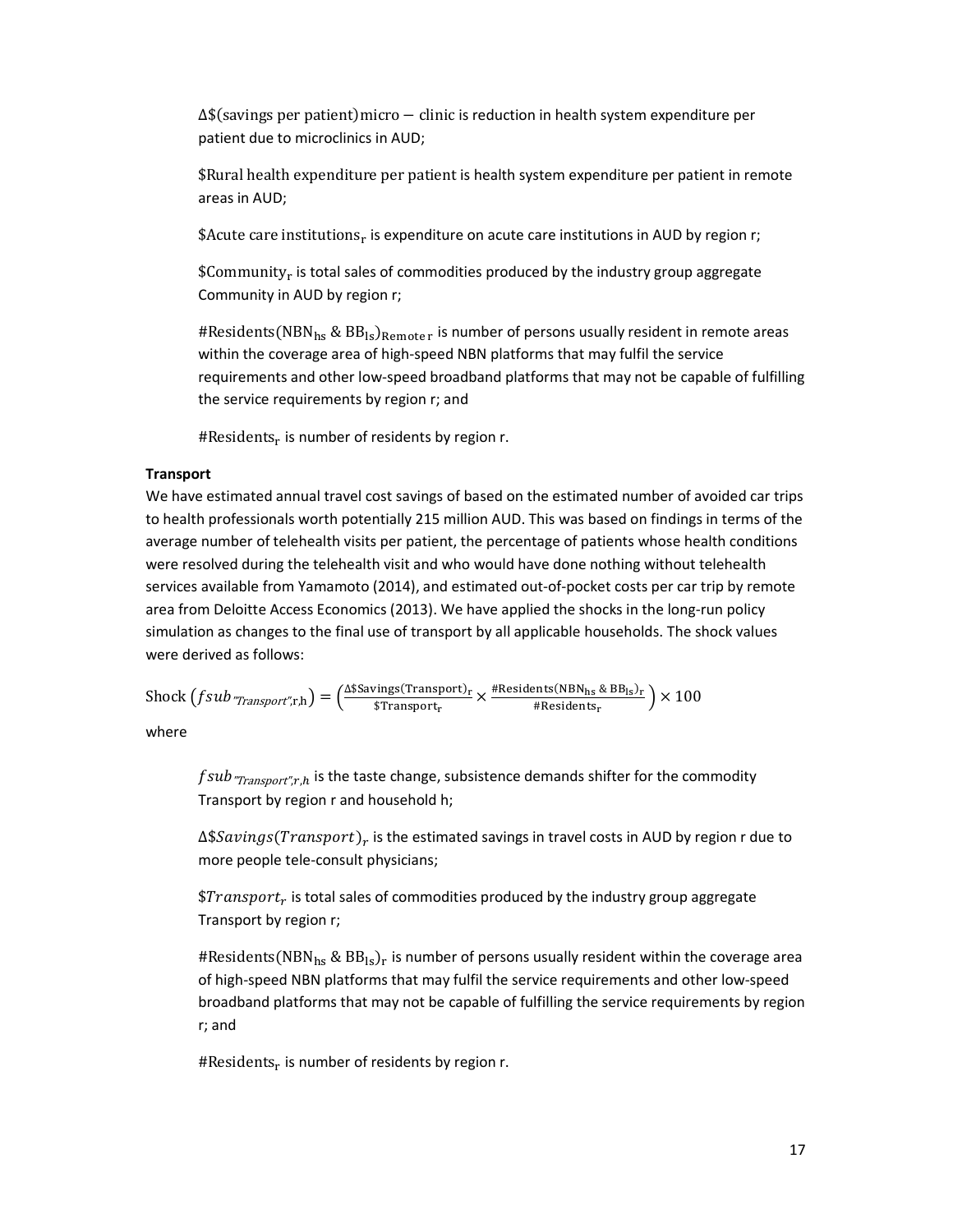#### **Telework**

Based on findings from Bentley et al. (2013) in terms of productivity improvements of telework compared to non-teleworkers and other costs and benefits to businesses due to the introduction of telework, we have estimated the equivalent labour productivity improvements. We have assumed that the policy goal of an increase of teleworkers in Australia from 6% to 12% by 2020 will be achieved in economic sectors equi-proportionate to the numbers of persons who worked any hours at home in their main or second job based on data from the Australian Bureau of Statistics (2009). We have applied the shocks in the long-run policy simulation as technical change of labour used by applicable industries by region. The shock values were derived as follows:

Shock(alab<sub>-O<sub>i,r</sub>) =  $\left(\frac{\Delta s \text{(savings)TW}_i}{s \text{Labour}}\right)$ </sub> savings)TW<sub>i</sub> × #Teleworkers(NBN<sub>hs</sub> & BB<sub>ls</sub>)<sub>r</sub><br>\$Labour<sub>i</sub> #Teleworkers<sub>r</sub>  $\frac{\text{SINED}(\text{NED} \cdot \text{RIS S} \cdot \text{SIS}) \cdot \text{F}}{\text{HP} \cdot \text{H} \cdot \text{F} \cdot \text{H} \cdot \text{F} \cdot \text{F}}$   $\times 100$ 

where

#Residents(NBN<sub>hs</sub> & BB<sub>ls)r</sub>  $\frac{\text{snts(NBN}_{\text{hs}} \& \text{BB}_{\text{ls}})_{\text{r}}}{\text{HResidents}_{\text{r}}};$ <br>#Residents<sub>r</sub>

 $alab_{o_{i,r}}$  is labour-augmenting technical change by industry and region r;

∆\$(savings)TW<sub>i</sub> is reduction in return to labour due to releworking in AUD by industry i;

\$Labour; is return to labour in AUD by industry i;

#Teleworkers(NBN<sub>hs</sub> & BB<sub>Is</sub>)<sub>r</sub> is number of teleworkers usually resident within the coverage area of high-speed NBN platforms that may fulfil the service requirements and other low-speed broadband platforms that may not be capable of fulfilling the service requirements by region r;

#Teleworkers<sub>r</sub> is number of teleworkers by region r;

#Residents(NBN<sub>hs</sub> & BB<sub>Is</sub>)<sub>r</sub> is number of persons usually resident within the coverage area of high-speed NBN platforms that may fulfil the service requirements and other low-speed broadband platforms that may not be capable of fulfilling the service requirements by region r; and

#Residents $_{\rm r}$  is number of residents by region r.

Furthermore, results from a survey conducted by Deloitte Access Economics and colmar brunton (2012) suggest that more than 122,000 additional full time equivalents are willing to participate in the labour force if telework was available. We have applied the shock in the long-run policy simulation as changes to aggregate employment. The shock values were derived as follows:

 $\text{Shock}\left(NatMacro("AggEmploy")\right) = \left(\sum_{r=1}^r \left(\frac{\Delta\# \text{Teleworkers}(\text{FTE})}{\# \text{All Employes}} \times \sum_{i=1}^i \left(\frac{\# \text{Teleworkers}(\text{Today})}{\# \text{All Teleworkers}(\text{Today})}\times \right)\right)\right)$ \$Labour<sub>i,r</sub>  $\frac{\text{SLabour}_{i,r}}{\text{SLabour}_{i}} \times \frac{\# \text{Teleworkers(NBN}_{hs} \& \text{BB}_{ls})_{r}}{\# \text{Teleworkers}_{r}}$  $\frac{m_{\text{RIS}}\times D_{\text{BIS}}r}{\text{HTeleworkers}_{\text{r}}}$   $\left(\frac{m_{\text{SIS}}r}{\text{HIS}}\right)$   $\times$  100

where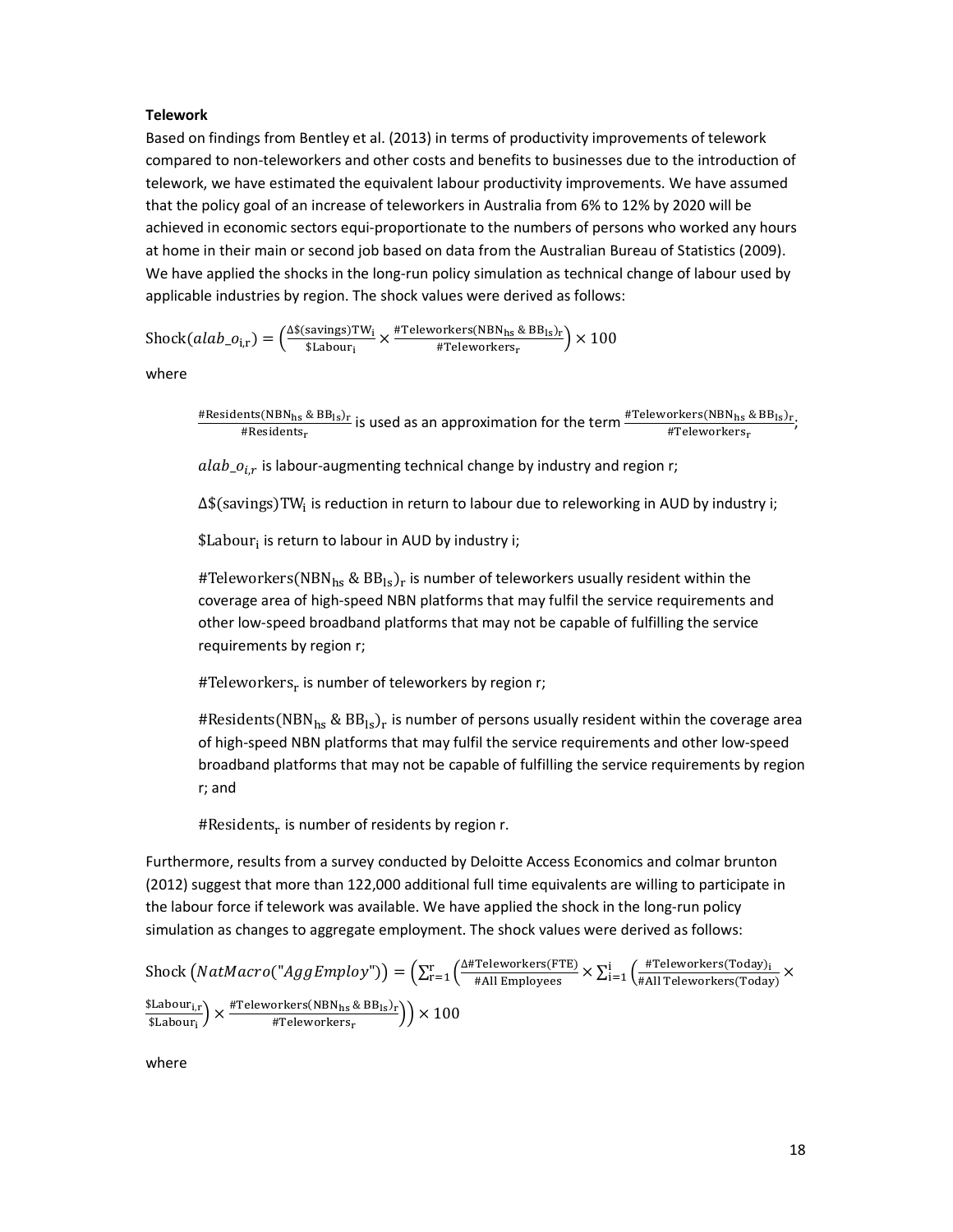#Residents(NBN<sub>hs</sub> & BB<sub>ls)r</sub>  $\frac{\text{pits(NBN}_{\text{hs}} \& \text{BB}_{\text{ls}})_{\text{r}}}{\text{HResidents}_{\text{r}}};$  is used as an approximation for the term  $\frac{\text{#Teleworks}}{\text{#Teleworks}_{\text{rs}}};$ 

NatMacro("AggEmploy") is aggregate labour;

∆#Teleworkers
FTE is estimated number of additional full time equivalent teleworkers;

#All Employees is the sum of estimated number of employees in year 2020;

#Teleworkers(Today)<sub>i</sub> is number of persons who worked any hours at home in main or second job by industry i;

#All Teleworkers
Today is the sum of persons who worked any hours at home in main or second job;

\$Labour $_{i,r}$  is return to labour in AUD by industry and region r;

\$Labour; is return to labour in AUD by industry i;

#Teleworkers(NBN $_{\text{hs}}$  & BB<sub>Is</sub>)<sub>r</sub> is number of teleworkers usually resident within the coverage area of high-speed NBN platforms that may fulfil the service requirements and other low-speed broadband platforms that may not be capable of fulfilling the service requirements by region r;

#Teleworkers<sub>r</sub> is number of teleworkers by region r;

#Residents(NBN<sub>hs</sub> & BB<sub>Is</sub>)<sub>r</sub> is number of persons usually resident within the coverage area of high-speed NBN platforms and other low-speed broadband platforms by region r; and

#Residents $_{\rm r}$  is number of residents by region r.

## Entertainment

The average annual household expenditure on entertainment and online services was forecasted to increase to 1,460 AUD (2011 prices) in 2020 according to Deloitte Access Economics (2013). We have applied the shocks in the long-run policy simulation as changes to the final use of recreation and personal services by all applicable households. The shock values were derived as follows:

 $\text{Shock}\left(fsub_{\textit{TRecPersSTVC}\text{''},\text{r},\text{h}}\right)=\left(\frac{\Delta\text{\$Expenditure("Entertaimment")_r}{\$^{\text{``RecPerSSrvc\text{''}}_*}}\right)$ liture("*Entertainment")<sub>r</sub>* × #Residents(NBN<sub>hs</sub> & BB<sub>ls</sub>)<sub>r</sub><br>\$"RecPersSrvc"<sub>r</sub> #Residents<sub>r</sub>  $\frac{100(16.16) \times 100}{100}$   $\times 100$ 

where

 $fsub$ <sub>"RecPersSrvc"r.h</sub> is the taste change, subsistence demands shifter for recreation and personal services by region r and household h;

 $\Delta \$ Expand iture("Entertainment")$ <sub>r</sub> is the estimated spending on entertainment in AUD by region r due to more people being able to access online services;

 $\frac{2}{3}$ " $RecPersSrvc"$ <sub>r</sub> is total sales of commodities produced by the recreation and personal services sector by region r;

#Residents(NBN<sub>hs</sub> & BB<sub>ls</sub>)<sub>r</sub> is number of persons usually resident within the coverage area of high-speed NBN platforms that may fulfil the service requirements and other low-speed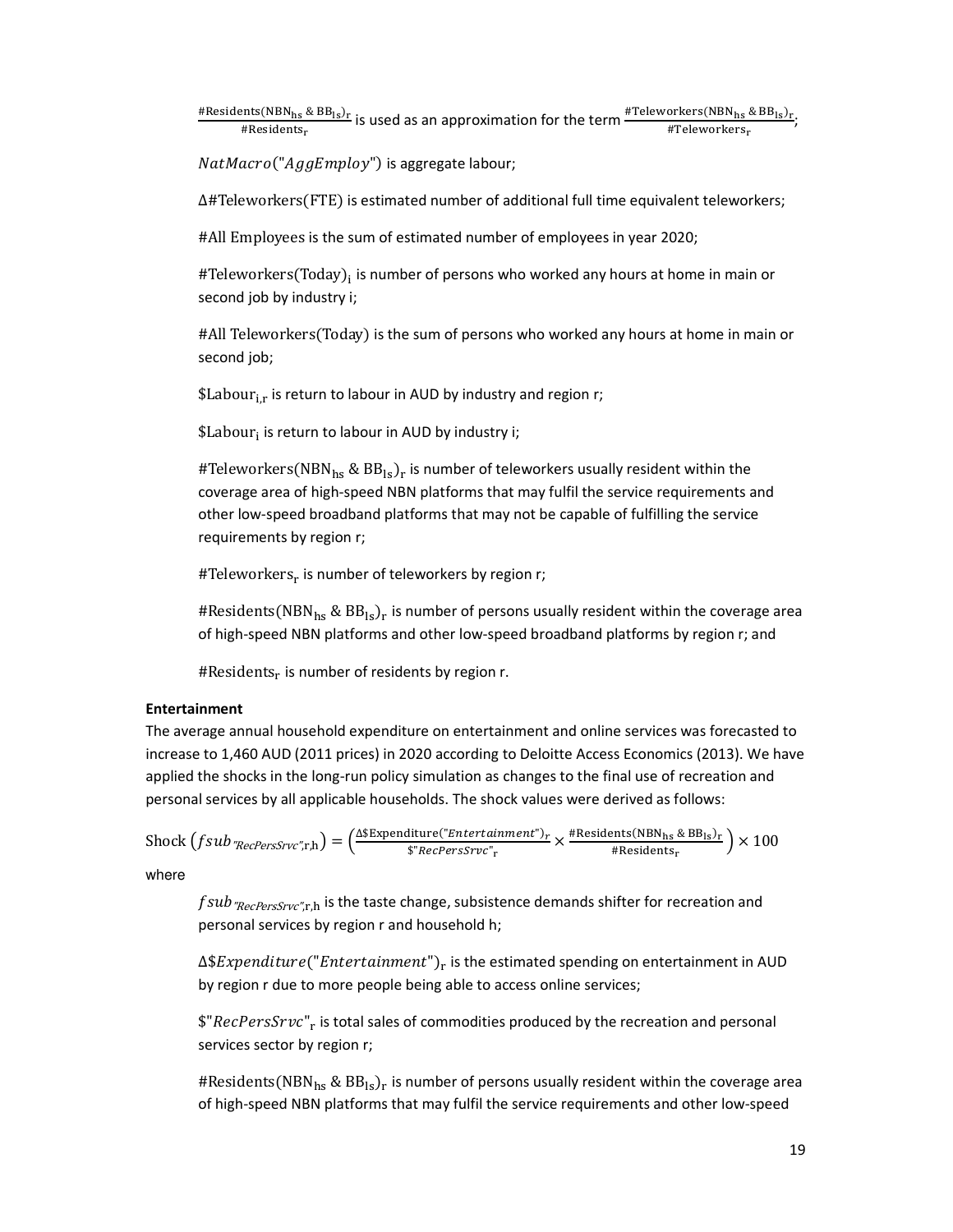broadband platforms that may not be capable of fulfilling the service requirements by region r; and

#Residents $_{\rm r}$  is number of residents by region r.

#### 5 Scenarios

For each broadband service included in this study, we specified the minimum required internet speed in terms of download and upload speed. The expected internet speeds requirements are used to determine the portion of residents and businesses that will rely on the high-speed NBN platforms in order to have access to the broadband services and related benefits. Based on a literature review and consultations with researchers from the University of Melbourne, two scenarios have emerged. The low service requirements scenario is used as a more conservative approach. Assumptions for the conservative scenario in terms of the applicable (minimum) bandwidth for download and upload data traffic for each service group are shown in Table 5.1.

| Service group                       | Min. download (Mbps) | Min. upload (Mbps) |
|-------------------------------------|----------------------|--------------------|
| <b>Cloud Computing</b>              | 2.5                  | 2.5                |
| <b>Electronic Commerce</b>          | 2.5                  | 0.256              |
| <b>Online Higher Education</b>      | 0.256                | 0.256              |
| <b>Telehealth Practice</b>          | 0.256                | 0.256              |
| Telehealth Practice (Micro-clinics) | 0.256                | 2.498              |
| <b>Telework</b>                     | 1.5                  | 0.256              |
| Entertainment                       | 12                   |                    |

Table 5.1 Download and upload bandwidth assuming services require modest access speeds

The service requirements for high-definition video links used in remote Micro-clinics were informed by Cisco (2012). Assumptions for Cloud Computing and Telework were informed by documented discussions during a workshop organised by the European Commission (2013) and the Australian Government Department of Communications (2013b) respectively. Assumptions about the service requirements for the remaining broadband services were derived based on discussions among researchers from the Centre of Energy-Efficient Telecommunications (CEET) and the Melbourne Networked Society Institute (MNSI), formerly Institute for a Broadband Enabled Society (IBES), at a workshop on 14 November 2013. Researchers were given categories of download and upload speeds such as 'very low' (256 Kbps to <2.5 Mbps), 'low' (2.5 Mbps to <10 Mbps) 'medium' (10 Mbps to <24 Mbps), high (24 Mbps to <100 Mbps) and 'very high' (>=100 Mbps). The minimum speed within the speed range which would apply to each broadband service was then used to analyse the coverage of various broadband platforms.

The low service requirements scenario described above assumed the lower bound of the appropriate speed range categories, thereby suggesting that modest access speeds, supplied to many households through the broadband platforms in the BAU scenario, are sufficient to obtain most of the benefits from the broadband enabled services.

An alternative scenario considered the higher bound of the relevant speed ranges categories based on findings from the workshop and the literature review. Assumptions for remote Micro-clinics and Telework were informed by Cisco (2012) and the Australian Government Department of Communications (2013b) respectively. Service requirements for the remaining broadband services were subject to the speed range categories discussed during the workshop with researches from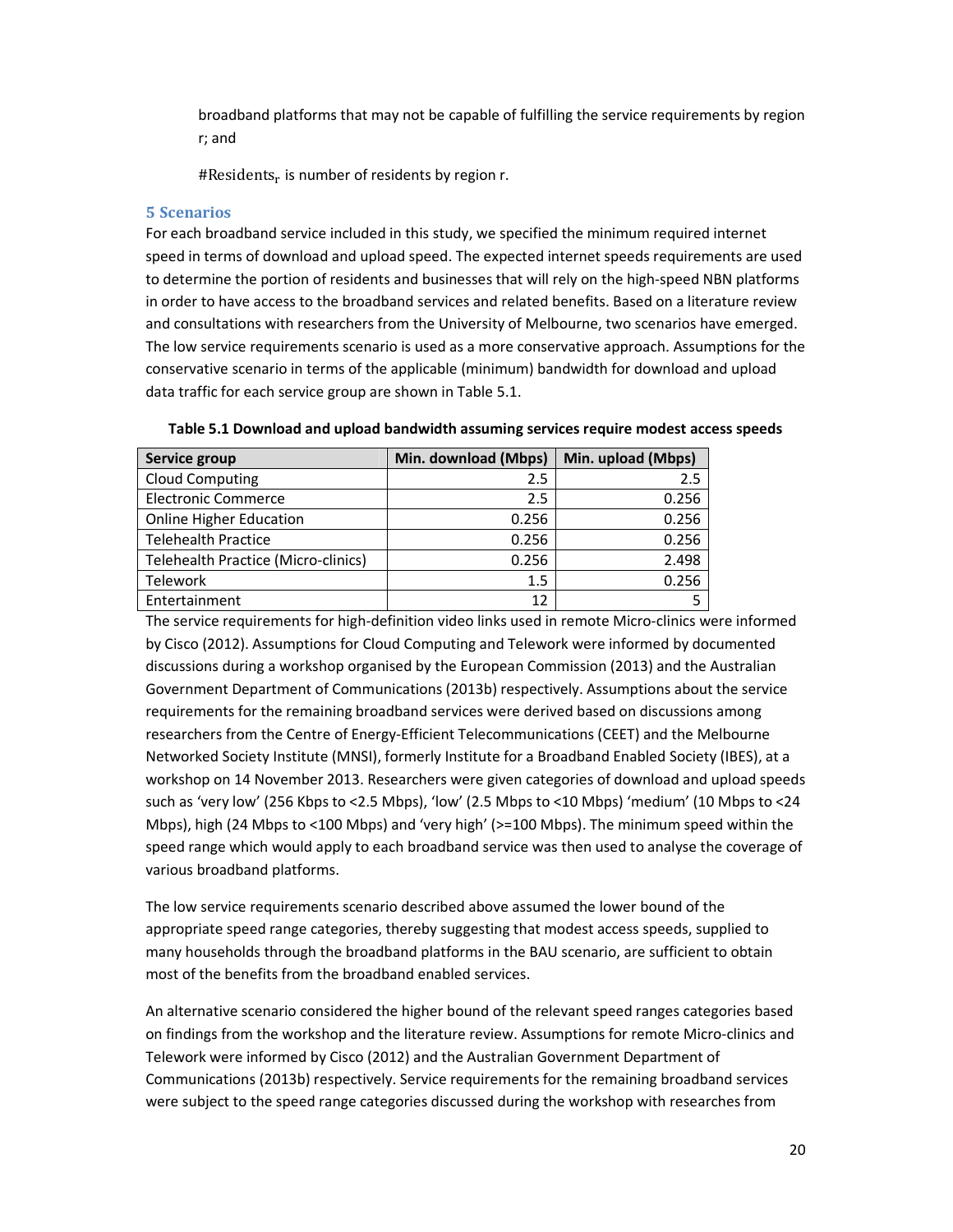CEET and MNSI. Table 5.2 shows the minimum download and upload speeds we have considered for the high services requirements scenario. The high services requirements scenario suggests that high access speeds are required to obtain most of the benefits from broadband, and such access speeds are only likely to be widely available with the implementation of the NBN.

| Service group                       | Min. download (Mbps) | Min. upload (Mbps) |
|-------------------------------------|----------------------|--------------------|
| <b>Cloud Computing</b>              | 10                   | 10                 |
| <b>Electronic Commerce</b>          | 10                   | 2.5                |
| <b>Online Higher Education</b>      | 2.5                  | 2.5                |
| <b>Telehealth Practice</b>          | 2.5                  | 2.5                |
| Telehealth Practice (Micro-clinics) | 2.5                  | 6.406              |
| <b>Telework</b>                     | 20                   | 4                  |
| Entertainment                       | 25                   |                    |

Table 5.2 Download and upload bandwidth assuming services require high access speeds

Residential and commercial<sup>24</sup> access to the services and related benefits under each scenario with and without the NBN was estimated for more than 400,000 regions based on geospatial data analysis. The incremental impact of the NBN varies according to the expected access speeds requirements of each service group; and the availability of various broadband platforms and their capabilities in terms of download and upload bandwidth relative to the BAU in each region. The incremental impact of the NBN was aggregated to the same number of sub-national regions as in the TERM model database, i.e. 13 regions. The regional benefits of the services through their greater availability made possible through the NBN were derived from the incremental impact in each subnational region and the total benefits of each service.

The derived shocks indicate the incremental impact of the NBN for most service groups are higher assuming services require higher access speeds (e.g., see Telehealth Practice shocks in Table 5.3) subject to the capabilities of the high-speed platforms. For Cloud Computing and Entertainment, however, not all of the high-speed NBN platforms have the required capabilities which explains why the incremental impact of the NBN with high access speeds may be smaller than with modest access speeds (e.g., see Entertainment shocks in rest of regions outside of city centres in Table 5.3). It was agreed by all workshop participants, however, that satellite broadband and cellular networks would not meet the minimum level of capacity and reliability required by the broadband services considered in the present study.

|                          | <b>Entertainment</b> |      | <b>Telehealth Practice</b> |         |
|--------------------------|----------------------|------|----------------------------|---------|
| <b>Region</b>            | <b>Modest</b>        | High | <b>Modest</b>              | high    |
| Greater Sydney           | 1.45                 | 1.45 | $-0.47$                    | $-14.9$ |
| Rest of New South Wales  | 2.5                  | 2.47 | $-3.03$                    | $-19.6$ |
| <b>Greater Melbourne</b> | 1.86                 | 1.85 | $-1.01$                    | $-15.5$ |
| Rest of Victoria         | 2.57                 | 2.37 | $-3.31$                    | $-17.7$ |
| Greater Brisbane         | 1.31                 | 1.31 | $-0.43$                    | $-10.2$ |

 $\overline{a}$ 

# Table 5.3 Shocks<sup>†</sup> for Entertainment and Telehealth Practice under high and modest access speeds by region

<sup>&</sup>lt;sup>24</sup> Commercial access to the services and related benefits was assumed to be sufficient without an NBN under both the modest and high access speeds scenarios for Australian Businesses with a turnover of two million Australian dollars or more as of June 2011 based on data from the Australian Bureau of Statistics (2013).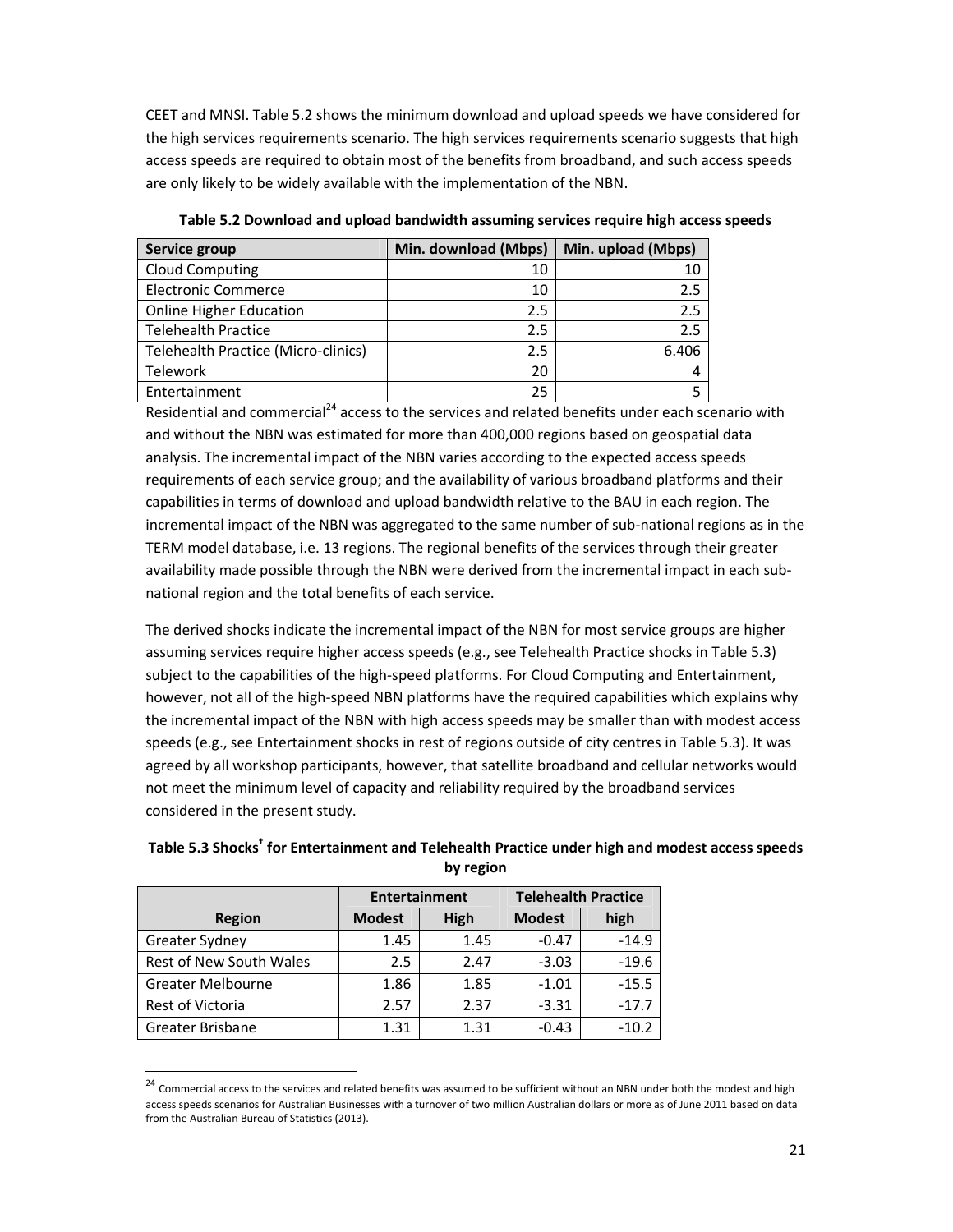|                                              | <b>Entertainment</b> |      | <b>Telehealth Practice</b> |         |
|----------------------------------------------|----------------------|------|----------------------------|---------|
| <b>Region</b>                                | <b>Modest</b>        | High | <b>Modest</b>              | high    |
| <b>Rest of Queensland</b>                    | 3.89                 | 3.83 | $-5.8$                     | $-26.1$ |
| Greater Adelaide                             | 3.17                 | 3.17 | $-0.14$                    | $-17.6$ |
| <b>Rest of South Australia</b>               | 2.06                 | 1.97 | $-13.18$                   | $-17.6$ |
| Greater Perth                                | 3.33                 | 3.33 | $-0.05$                    | $-16$   |
| Rest of Western Australia                    | 2.13                 | 2.08 | $-0.62$                    | $-12.9$ |
| Tasmania (TAS)                               | 2.59                 | 2.46 | $-7.09$                    | $-19.9$ |
| Northern Territory (NT)                      | 2.08                 | 2.06 | $-15.57$                   | $-13.0$ |
| <b>Australian Capital Territory</b><br>(ACT) | 0.3                  | 0.3  | $-0.0003$                  | $-0.63$ |

† Shocks for Entertainment relate to subsistence demand shifter variable for Entertainment used by all households by region (fsub-RecPersSrvc",t,h); shocks for Telehealth Practice relate to technical change of all inputs used by the Health industry by region  $(\text{atot}_{\text{"Community",r}}).$ 

#### Source: Authors' calculations

A complete list of the shocks for all services and regions is provided in Appendix E.

#### 6 Results

The comparative static version of the TERM model was used to estimate the changes to the economic outcome without an NBN under the BAU for a typical short-run and long-run year respectively based on the closures discussed in section 4. The short-run results represent the economic outcome for every year during the construction phase of the NBN. The long-run results show the economic outcome for every year when NBN deployment is completed and all the services are being exploited.

#### TERM short run policy simulation results (construction phase)

A summary of the macroeconomic results for a typical short-run year in the construction phase of the NBN is shown in the Figure 6.1. The percentage changes indicate the differences of selected national macro variables from what they otherwise would have been without the NBN.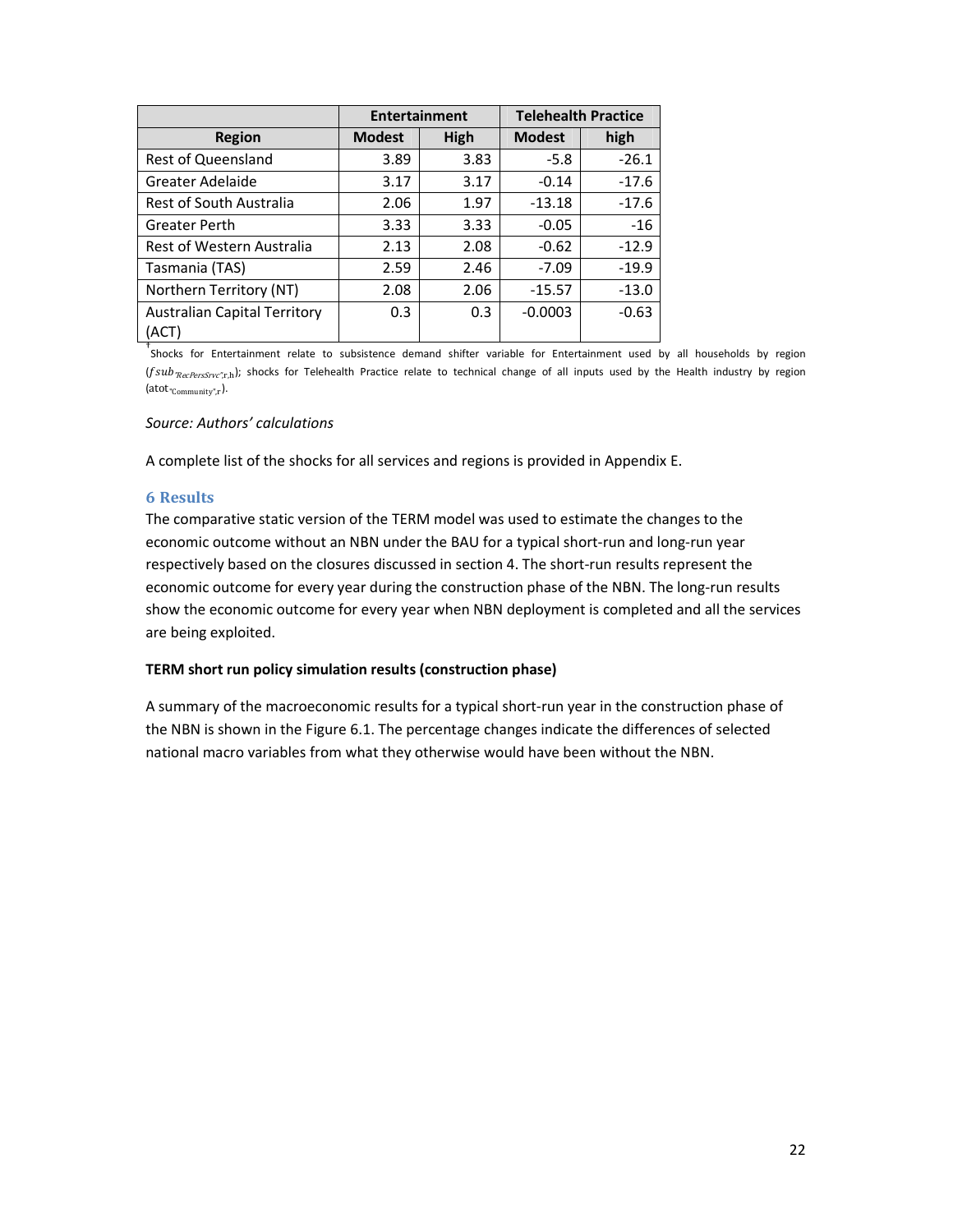#### Figure 6.1 Economic outcomes of the NBN during the construction phase



#### Typical Short-Run Year during NBN Deployment

According to our assumptions about foreign investment in the NBN, the resources needed in NBN construction become available mainly from reductions in activity in the traded-goods sectors. With the additional investment in the NBN and the assumption that real household and government consumption are exogenous in the short run closure, gross national expenditure increases more than GDP pushing the trade balance towards deficit. The comparatively large appreciation of the real exchange rate reduces exports and increases imports (see Figure 6.1). Aggregate employment increases reflecting the terms of trade<sup>25</sup> improvement (see export and import price indices in Figure 6.1). Given that we have assumed the real wage and capital stock are exogenous in the short run closure, real GDP increases due to the increase in aggregate employment (see Figure 6.1). The construction and construction-related industries are the main winners from NBN construction while trade exposed industries are the main losers.

#### TERM long run policy simulation results (mature phase)

 $\overline{a}$ 

As discussed in section 5, with the exception of Cloud Computing and Entertainment, the derived shocks indicating the incremental impact of the NBN for most service groups are higher assuming services require higher access speeds. If we assume that Telehealth Practice and Telework require modest access speeds, for example, our estimates show that about 2 percent of the population rely on the access speeds available with the NBN for accessing these services. With high access speeds requirements, 70 percent of the population is estimated to rely on the access speeds available with the NBN for accessing the services. In other words, the benefits of Telehealth Practice and teleworking through their greater availability made possible through the NBN only apply to 2 percent of the population with modest access speeds, and 70 percent of the population with high access speeds requirements; hence the large differences in the telehealth productivity shocks in

<sup>&</sup>lt;sup>25</sup> Terms of trade refers to the price of exports relative to the price of imports and is defined as the ratio of export prices to import prices.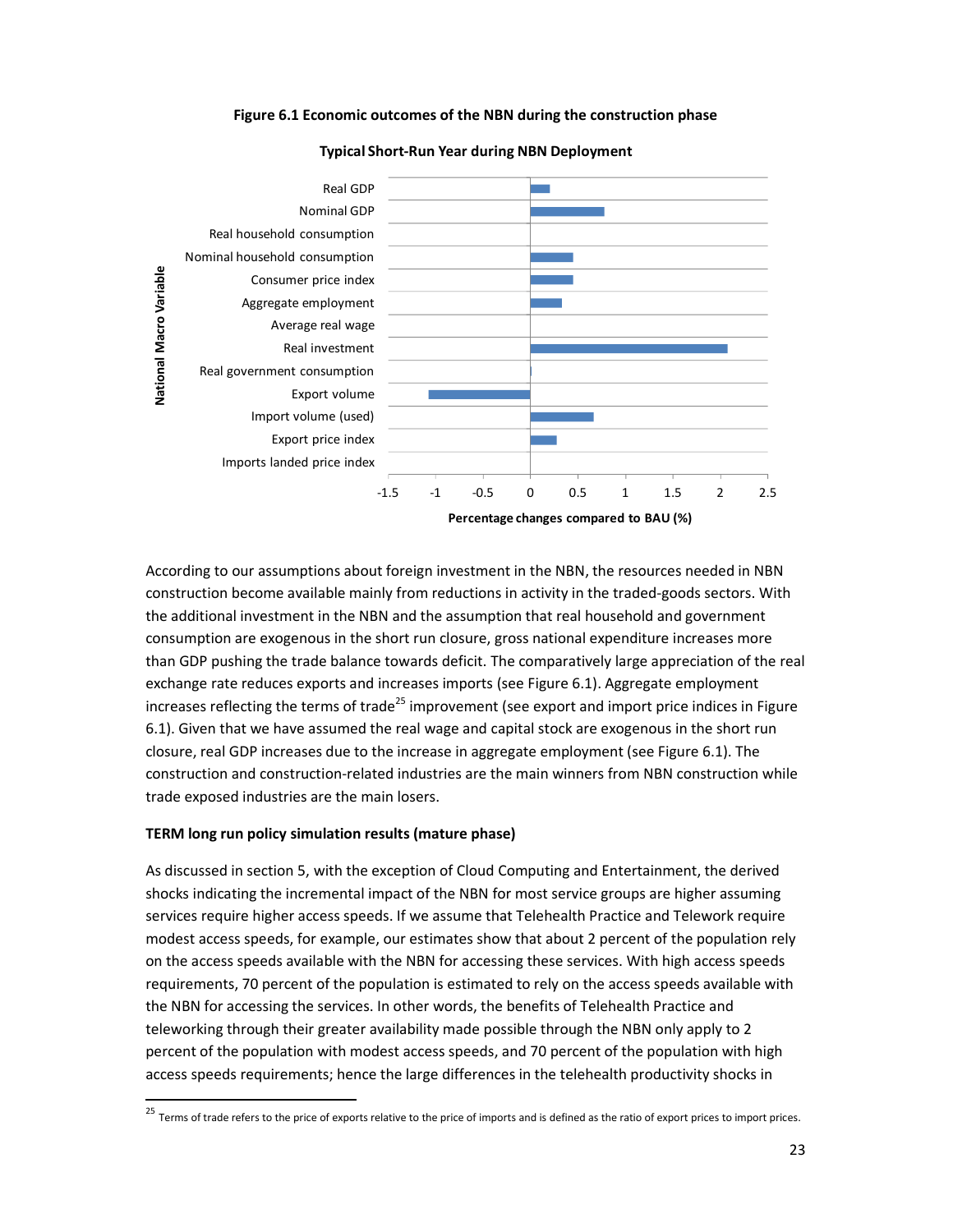Table 5.3 and the large difference in the shock to aggregate employment between the low (0.02 percent) and high (0.67 percent) service requirements scenarios (see Table E.33 in the Appendix E). The different incremental impact of the NBN can be illustrated on the example of percentage changes to real GDP when services are expected to require either modest or high access speeds as shown in the Figure 6.2.



# Figure 6.2 Changes to real GDP with the NBN when services require modest or high access speeds

The Figure 6.3 and Figure 6.4 show the results for selected macroeconomic variables for a typical long-run year in the mature phase of the NBN when services require modest and high access speeds respectively. The zero point on the charts is the economic outcome in the long-term under the business as usual without the NBN. The bars show the effects of the debt-servicing requirements and each service group through their greater availability made possible through the NBN.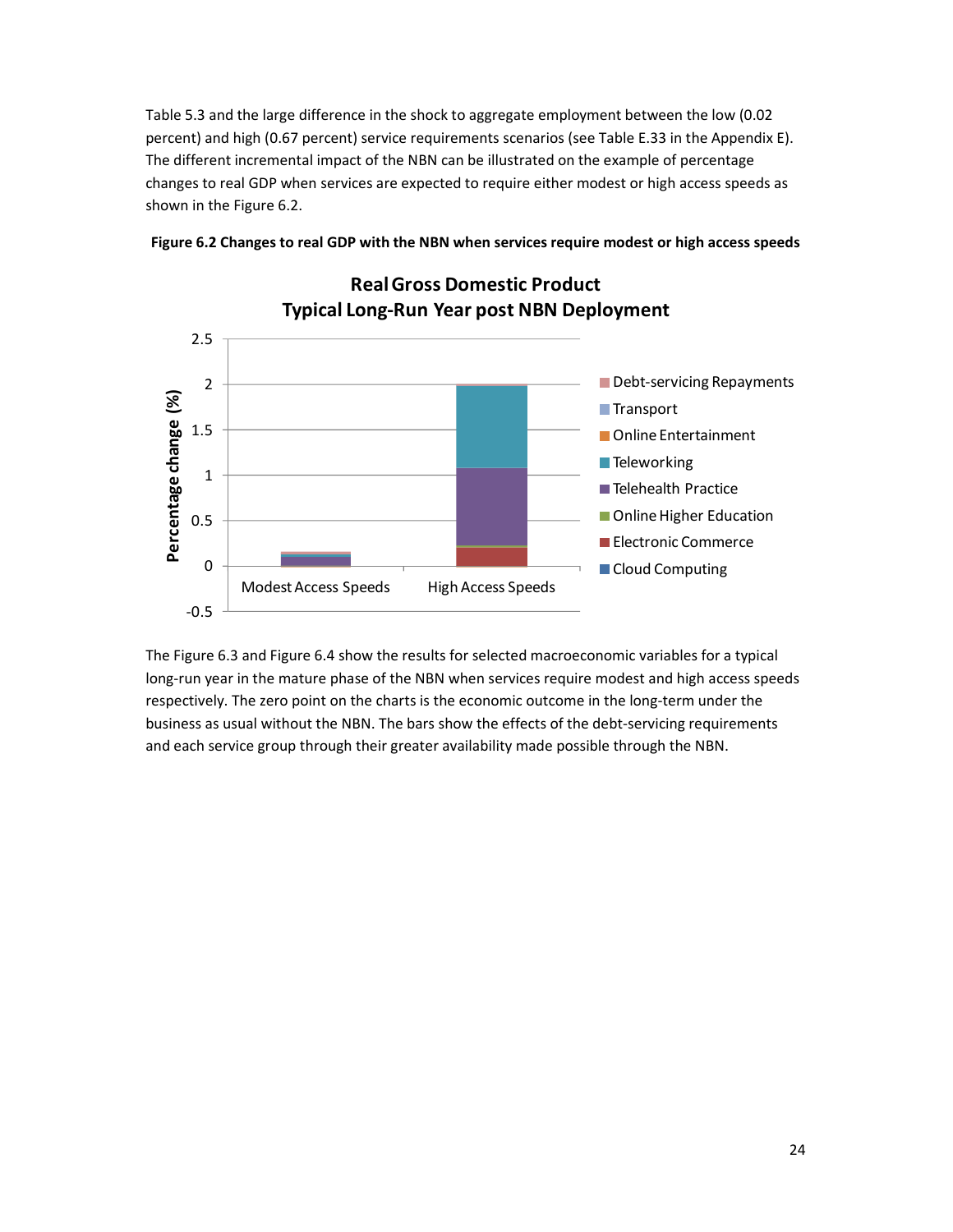

#### Figure 6.3 Economic outcomes of the NBN when services require modest access speeds

Figure 6.4 shows the results for a typical long-run year in the mature phase of the NBN when services require high access speeds.



Figure 6.4 Economic outcomes of the NBN when services require high access speeds

Our assumption about the required balance of trade surplus due to the debt-servicing requirements has only little effect on GDP resulting in greater domestic absorption. The comparatively large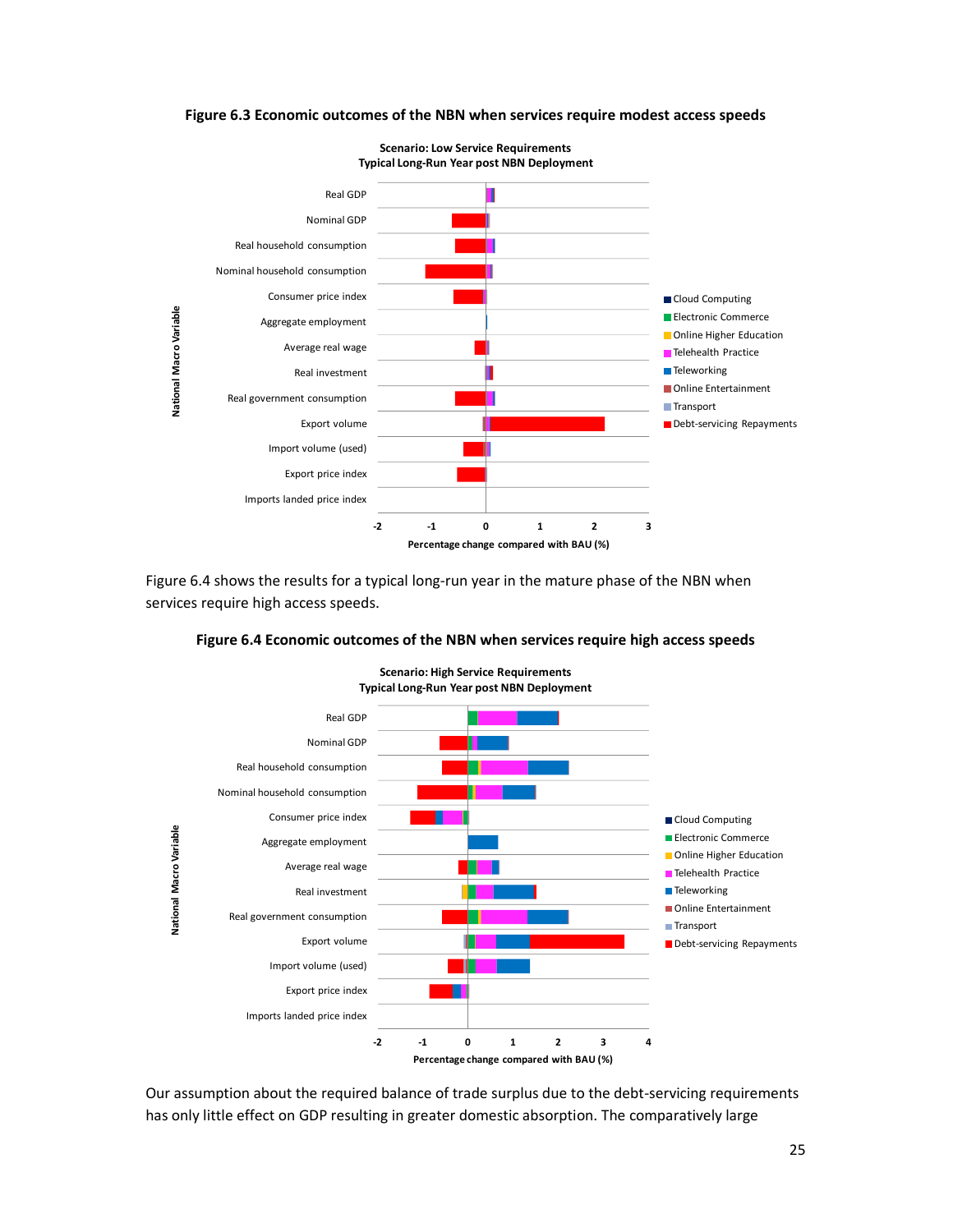depreciation of the real exchange rate increases exports and reduces imports. The capital stock is increased reflecting terms of trade decline. Aggregate employment is exogenous. The marginal productivity of labour improves due to the increased capital causing the real wage to increase. Trade exposed industries are the main winners. The capital share in primary factor payments for mining is comparatively high and the expansion of mining increases the demand for capital and investment. The increased capital stock has a positive secondary round effect on GDP which is increased marginally.

Our assumption of more technologically efficient industries generates a higher level of GDP, allowing higher domestic absorption. This is mainly due to more people Telework and rely on Telehealth Practice, and more businesses adopting Electronic Commerce with the NBN. GDP is increased not only as a direct consequence of technological changes in various industries but also by an increase in both capital and labour, which is assumed to increase due to more people telework with the NBN. The real wage rate is higher reflecting an increase in the marginal product of labour associated with technological improvement.

The marginal increase of GDP is a direct consequence of our assumed capital saving in education. The comparatively small expansion in education is not sufficient to offset the initial capital savings. The capital stock and investment are therefore decreased. A decline in capital has a weaker negative second-round effect on GDP. The real wage is higher also reflecting an increase in the marginal product of labour associated with technological improvement.

The assumed changes in household preferences for Transport and Entertainment or online services have comparatively small effects on macroeconomic variables. Commodity prices of sectors that were favoured by household preference change are increased resulting in a real appreciation. Exports are decreased due to the terms of trade increase. The trade balance is exogenous in the long run. Therefore, imports are also decreased. Trade exposed industries such as mining lose. Since the capital share in primary factor payments for mining is comparatively high, demand for capital and investment is reduced. Real wage rate is higher reflecting an increase in the terms of trade. Although hours of employment are fixed, wage-weighted employment rises slightly. This is due to a greater expansion of high wage sectors compared to low wage sectors. The increase in the wage-weighted employment outweighs the decrease in capital stock and account for the rises in GDP.

#### Energy and Carbon emissions

Industry output was used as a proxy for changes to Australia's GHG emissions relative to business as usual. In a typical short-run year during NBN deployment, construction and related industries expand while trade exposed industries shrink. Changes in domestic GHG emissions are therefore negligible. In a typical long-run year post NBN deployment, the continued increase in economic activity results in GHG emissions to increase more significantly than during the construction phase.

In addition to estimating the energy demand and carbon emissions derived from the change in economic activity simulated in the CGEM, a model has been developed for estimating the incremental energy demand and carbon emissions related to the NBN itself. The model includes estimates of the energy demand of the available infrastructure under the Business As Usual which is partly going to be replaced or overbuilt by the NBN. Inputs to the power consumption modelling of the NBN were provided by CEET and derived from publically available information.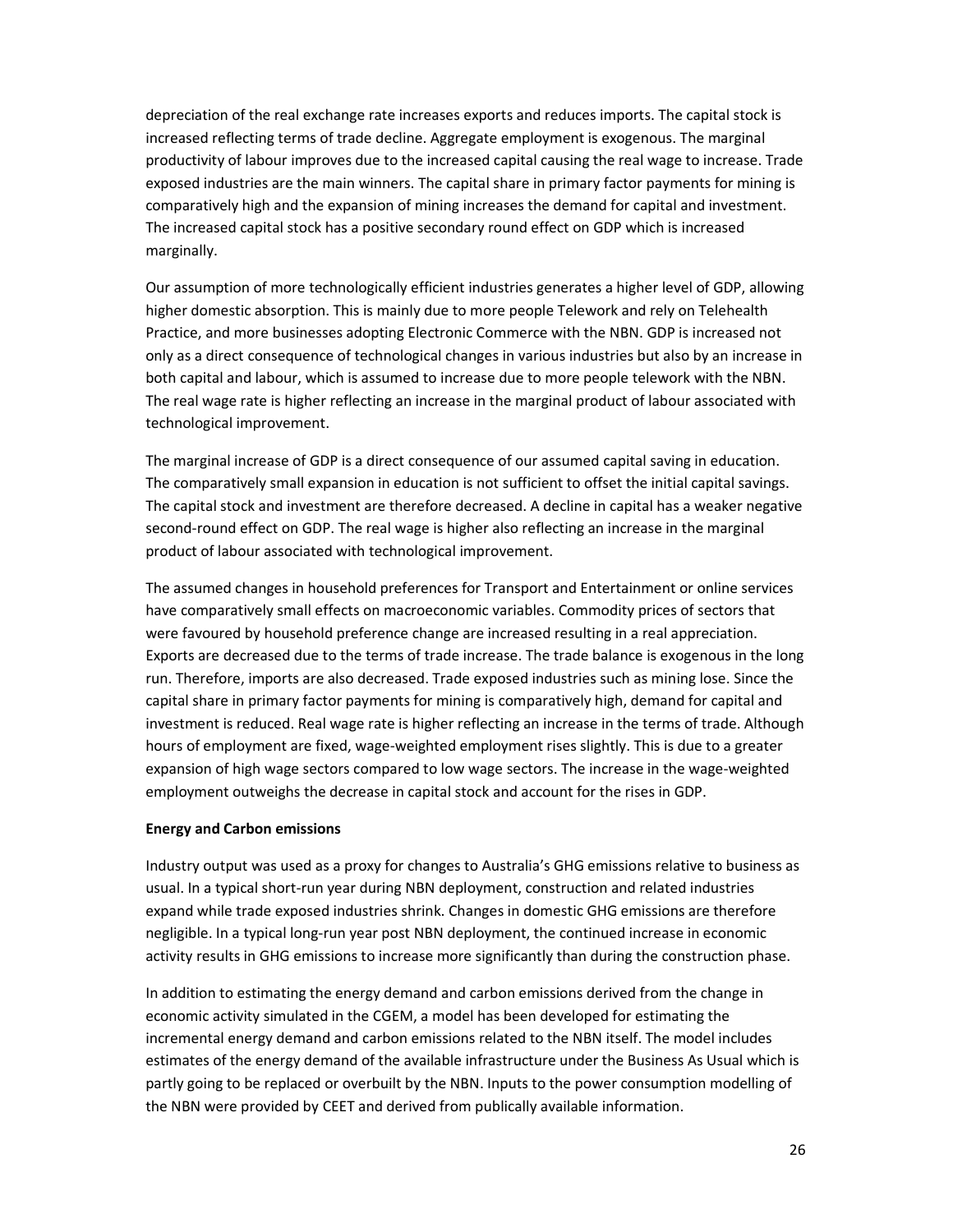A summary of the estimated carbon dioxide equivalents based on results of the long run policy simulation under the low and high service requirements scenario is shown in the Figure 6.5 and Figure 6.6 respectively. The bars show the effects of the debt-servicing requirements, the NBN's incremental power consumption and each service group through their greater availability made possible through the NBN.

# Figure 6.5 Environmental outcomes of the NBN when services require modest access speeds



# Scenario: Low Service Requirements Typical Long-Run Year post NBN Deployment

Percentage change compared with BAU (%)

The incremental energy use of the NBN itself increases GHG emissions. Debt-servicing repayments and the assumed trade balance surplus increase activity levels and GHG emissions of export oriented industries with a comparatively large carbon footprint. An assumed reduction in the use of Transport due to the greater availability of Telehealth Practice made possible through the NBN decreases GHG emissions slightly. An assumed increase in the use of Entertainment by households has the effect of a real appreciation and reduced activity level of trade oriented industries with a comparatively large carbon footprint. Our assumption of more technologically efficient industries due to the greater availability of Telehealth Practice, Telework<sup>26</sup>, Electronic Commerce, Online Higher Education and Cloud Computing made possible through the NBN yield in an expansion of the economy and increased GHG emissions.

l,

<sup>&</sup>lt;sup>26</sup> We have not assumed that more telework will result in a reduction in the use of transport for three reasons. First, greater availability of telework might also be taken up by people who were previously not in the labour force and therefore not commuting to work. Second, and perhaps more importantly, "[...] those not using the road will create temporary congestion relief that again induces a surge in demands that were previously latent." (Clarke, 2010). As a result, peak-hour traffic congestion on commuter expressways rises to meet maximum capacity also referred to as Down's Law of Peak-Hour Traffic Congestion. Evidence supporting this law for cities in the United States was provided previously by Duranton and Turner (2009). Third, Zhu (2010)'s study of the effect of telecommuting on personal travel patterns over the 2001-2009 period based on data from the National Household Travel Survey (NHTS) in the U.S. found that telecommuting has a complementary effect on not just workers' one-way commute trips, but also their daily total work trips, and total non-work trips.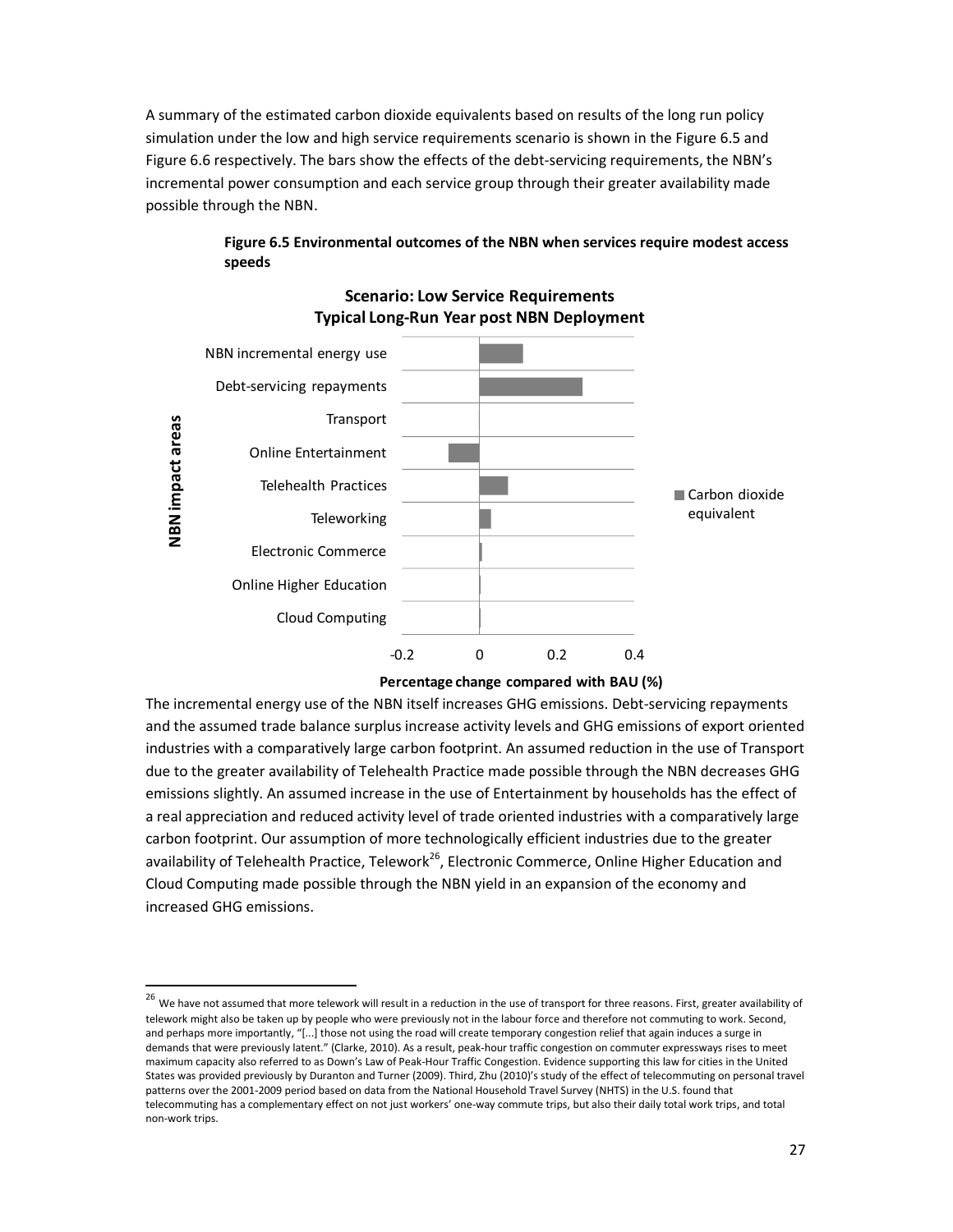

# Scenario: High Service Requirements

Figure 6.6 Environmental outcomes of the NBN when services require high access

# 7 Discussion

speeds

The NBN will enable a range of new services that will have a variety of effects on the national economy. While neither of the scenarios described in the study presented in this paper might occur in its entirety, they provide insights in terms of the potential range of outcomes from the NBN project. The results suggest, however, that the benefits of one or two services alone made widely available through the NBN may be sufficient to achieve a net improvement to the Australian economy over and above the cost of deploying the NBN itself.

Carbon dioxide equivalent are likely to increase in accordance with the growth of the Australian economy in the long run. It is therefore advisable to introduce carbon abatement policies that complement the introduction of ubiquitous broadband. For example, incentives in form of price signals or new standards could be used to encourage the shift away from comparatively high carbon intensive economic activities to lower carbon intensive economic activities. The effect of achieving a net improvement to a low carbon economy in terms of GHG emissions is smaller than achieving the same net improvement to a high carbon economy.

Subject to the cost of domestic abatement policies or purchasing overseas permits, the results indicate that the environmental impact of the NBN in monetary terms could be compensated by economic welfare gains. The net outcome is subject to the required access speed of services and the extent to which their availability might be restricted in the BAU but ensured through the deployment of a NBN.

## 8 References

Access Economics (2010, 30 November). Telehealth for aged care, Report by Access Economics Pty Limited for Department of Broadband, Communications and the Digital Economy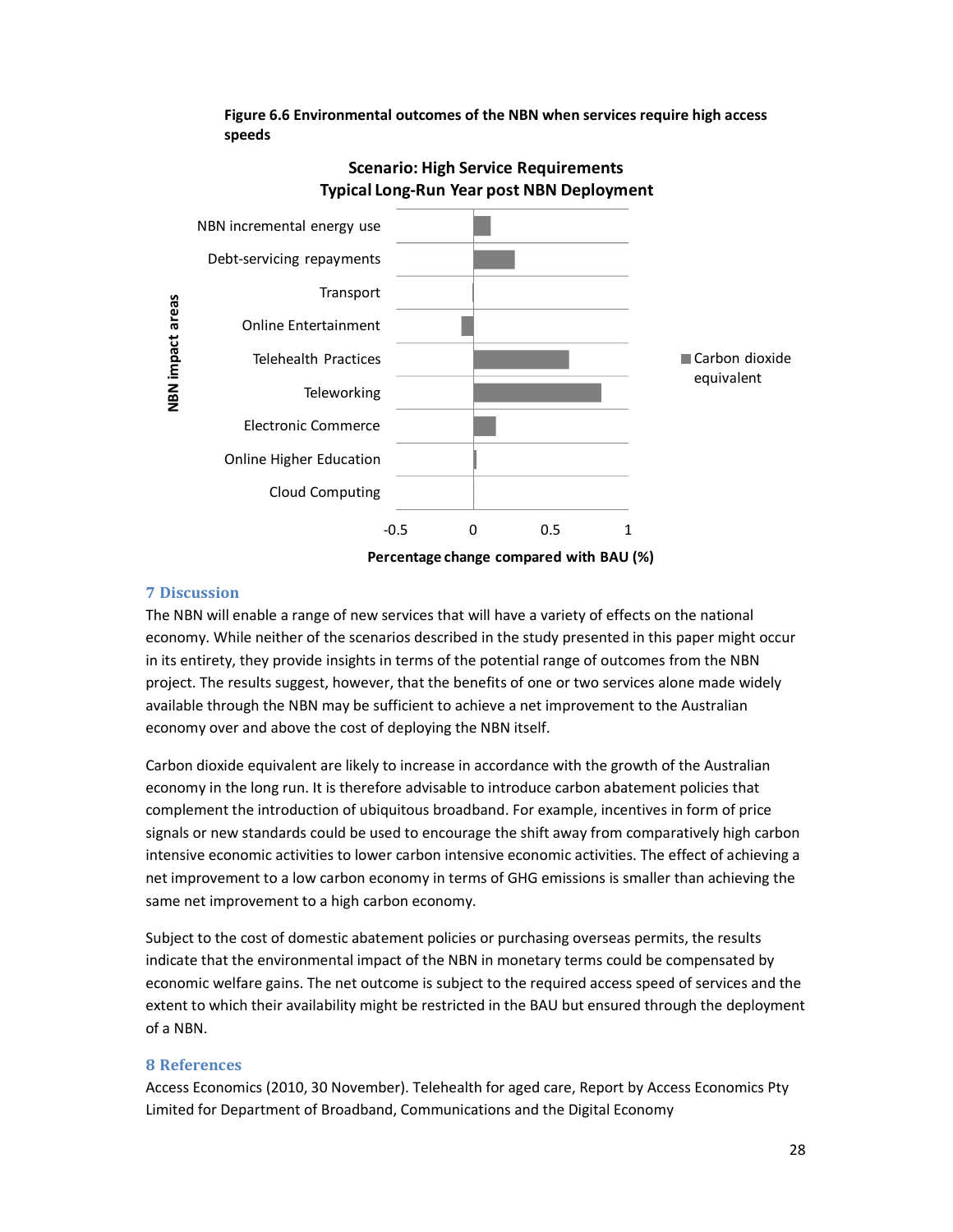Armington, Paul S. (1969, March). A Theory of Demand for Products Distinguished by Place of Production, Staff Papers - International Monetary Fund, Vol. 16, No. 1

Australian Bureau of Statistics (2009, 8 May). Locations of Work, November 2008, Catalogue number 6275.0

Australian Bureau of Statistics (2013, 12 July). Counts of Australian Businesses, including Entries and Exits, Jun 2008 to Jun 2012, Catalogue number 8165.0

Australian Government Department of Broadband, Communications and the Digital Economy (2011, March 23). The Role and Potential of the National Broadband Network

Australian Government Department of Communications (2013a, December 23). Broadband Availability and Quality

Australian Government Department of Communications (2013b, December 23). The Telework Kit, Making Telework A Success: a guide for leaders, manager and employees

Australian Government Department of Communications (2014, 8 April). Statement of Expectations, Shareholder Minister Letter

Atrostic, B.K. and Nguyen, S.V. (2006, June). How businesses use information technology: insights for measuring technology and productivity. U.S. Bureau of Census, Washington, DC

Bartlett, C., Boehncke, K., Wallace, V., and Johnstone-Burt, A. (2010). Optimising E-Health Value, Using an Investment, Model to Build a Foundation for Program Success, Booz & Company

Bentley et al. (2013, October). Future of Work Programme, The Trans-Tasman Telework Survey, Auckland University of Technology

Bowen et al. (2012, 12 May). Interactive Learning Online at Public Universities: Evidence from Randomized Trials, Ithaka S+R

Capps, R. (2009, August 24). The Good Enough Revolution: When Cheap and Simple Is Just Fine, Wired Magazine 17.09

Cisco (2012, 12 November). Cisco Health Presence 2.5 Solution Design Guide

Cusack et al. (2007). The Value of Provider-to-Provider Telehealth Technologies, Center for Information Technology Leadership

Deloitte Access Economics (2013). Benefits of High-Speed Broadband for Australian Households

Deloitte Access Economics, colmar brunton. (2012). Creating jobs through NBN-enabled telework

Duranton, G. and Turner, M.A. (2009, September). The Fundamental Law of Road Congestion: Evidence from US Cities, NBER Working Paper 15376

England, B. (2012). Telework implementation, Cost Benefit Analysis Template, Telework Australia, retrieved from the website under the following link (last accessed 9 May 2014): http://www.findthatexcel.com/search-27230578-hDOC/download-documents-costbenefit.xls.htm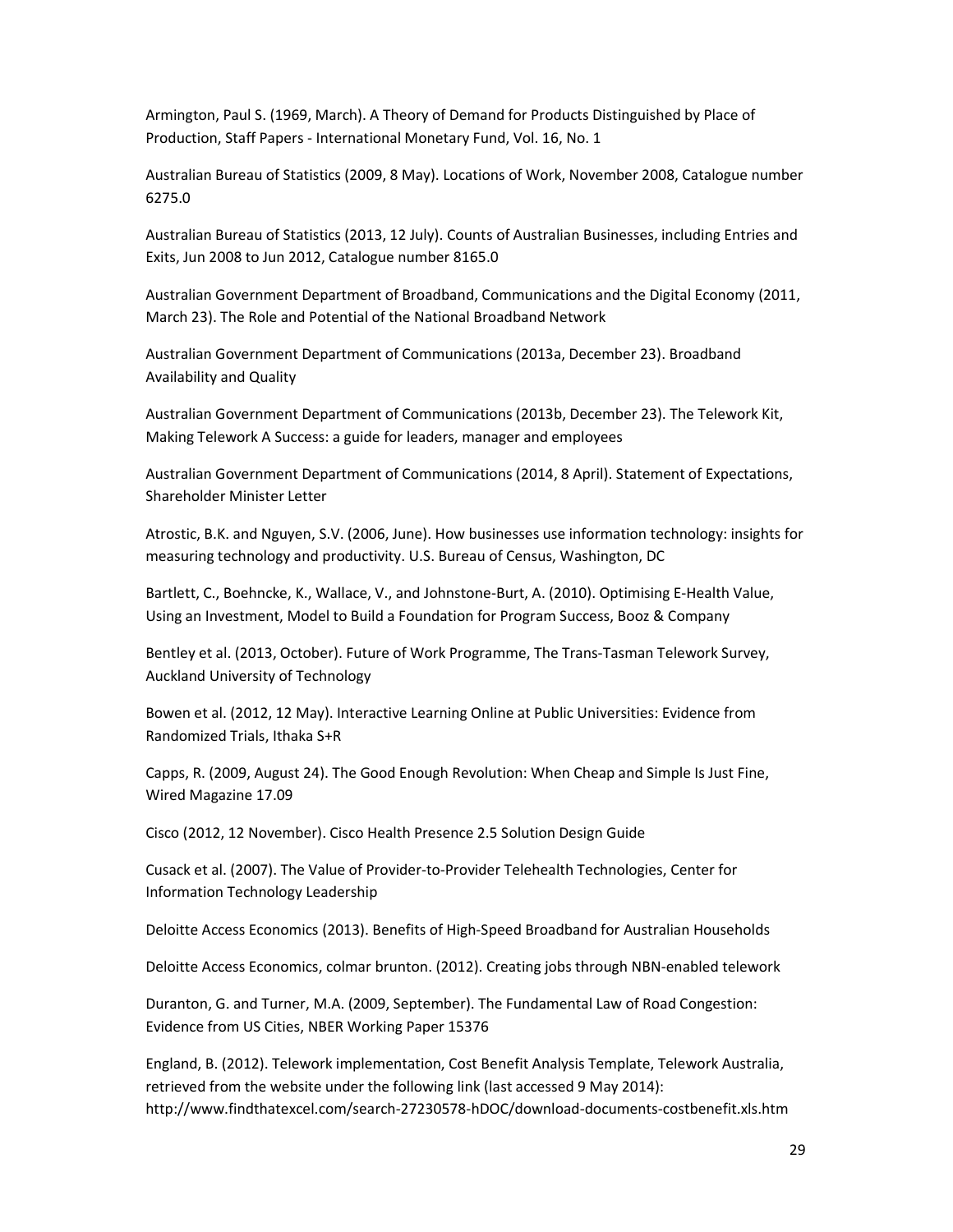European Commission (2013). Digital Agenda Assembly 2013, Europe – Digitally Alive in Dublin, workshop 4: Broadband demand stimulation: the impact of cloud, retrieved from the website under the following link (last accessed 27 July 2014): http://ec.europa.eu/digital-agenda/en/workshop-4 broadband-demand-stimulation-impact-cloud

Fornefeld, M., Delaunay, G. and Elixmann, D. (2008). The Impact of Broadband on Growth and Productivity. A study on behalf of the European Commission (DG Information Society and Media), MICUS

Grahame Lynch (2014, 15 April). Revealed: NBN Co develops proposed product set for FTTN, with diluted speed guarantees, article can be accessed under the following link (last accessed on 2 February 2015): http://www.commsday.com/commsday-australasia/revealed-nbn-co-developsproposed-product-set-for-fttn-with-diluted-speed-guarantees

Harry, C. (2010, 20 September). How to solve Beijing's traffic congestion woes, article available on the website under the following link (last access on 15 May 2015): http://www.harryrclarke.com/2010/09/20/how-to-solve-beijings-traffic-congerstion-woes/

Horridge, M. (2011, July). The TERM model and its data base, General Paper No. G-219

Kohn, R. (1990). A capital budgeting model of the supply and demand of loanable funds, Journal of Macroeconomics 12

KPMG (2012). Modelling the Economic Impact of Cloud Computing

NBN Co Limited (2010, 17 December). Corporate Plan 2011-2013

NBN Co Limited (2014, 30 July). Fact Sheet: Satellite Support Scheme

NBN Co Limited, Fixed Wireless Fact Sheet

NBN Co Limited (2014, 17 October). NBN Co HFC Access, Draft UNI-HFC Customer Interface Specification, Draft v1.1

NBN Co Limited (2013, December 12). Strategic Review

NBN Co. Limited website under the following link (last accessed on 25 July 2014): http://www.nbnco.com.au/connect-home-or-business/information-for-business.html

NBN Co. Limited website under the following link (last accessed on 25 July 2014): http://www.nbnco.com.au/connect-home-or-business/information-for-home.html

New Zealand Work Research Institute and the Institute for a Broadband-Enabled Society (2013, October). The Trans-Tasman Telework Survey

Rincón-Aznar, A., Robinson, C., and Vecchi, M. (2006). The productivity impact of e-commerce in the UK, 2001: Evidence from microdata. The National Institute of Economic and Social Research, United Kingdom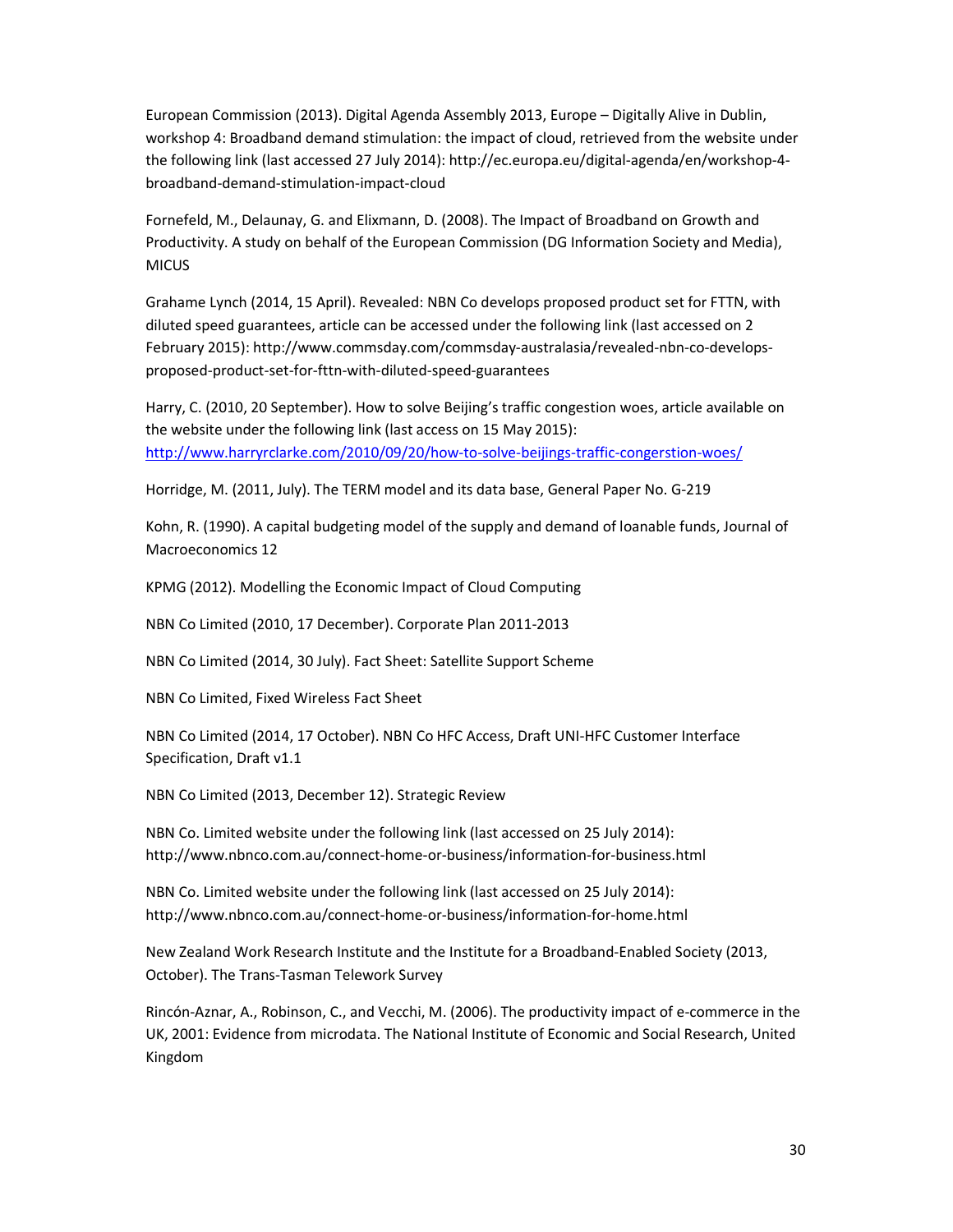Robson, A. (2014, May). Cost-Benefit Analysis and Review of Regulatory Arrangements for the National Broadband Network, Cost-Benefit Analysis of Public Investment in High Speed Broadband Network Infrastructure: An Analytical Framework, Griffith University

Telstra Wholesale (2013). IP DSLAM Rollout Schedule Report

Yamamoto, D.H. (2014, December). Assessment of the Feasibility and Cost of Replacing In-Person Care with Acute Care Telehealth Services, Red Quill Consulting, Inc.

Zhu, P. (2010). Are telecommuting and personal travel complements or substitutes?, The Annals of Regional Science, April 2012, Volume 48, Issue 2, pp 619-639

## Appendix A

1

This section includes lists of the factors, commodities, industries and regions that are included in the TERM model. The TERM database used in this study was derived from the TERM master database and follows the same structure. The structure of the database and level of detail, however, can be modified as required by the policy question under investigation using TERM database programs specifically developed for this task.<sup>27</sup> In addition to the sets shown in the lists below are 51 aggregated occupations and one aggregated household in the version of the TERM model database which we have used in this study.

## Table A.1 List of factors in the TERM model database

| No. | Name    |
|-----|---------|
| 1   | Land    |
| 2   | Labour  |
| 3   | Capital |

| No. | Name         | Description                     |
|-----|--------------|---------------------------------|
| 1   | AgriForFish  | Agriculture, forestry & fishing |
| 2   | Mining       | Mining                          |
| 3   | FoodDrinkTob | Food, beverages & tobacco       |
| 4   | TCFs         | Textiles, clothing & footwear   |
| 5   | MiscManuf    | Miscellaneous manufacturing     |
| 6   | WoodProds    | Wood & wood products            |
| 7   | PaperPrint   | Paper and printing              |
| 8   | ChemCoalPrds | Chemicals & coal products       |
| 9   | NonMetMinPrd | Non-metallic mineral products   |
| 10  | MetalPrds    | Metal products                  |
| 11  | TransEqp     | Transport equipment             |
| 12  | OthMachEqp   | Other machinery & equipment     |
| 13  | EGW          | Electricity, gas & water        |

# Table A.2 List of aggregated commodities and industries in the TERM database

<sup>&</sup>lt;sup>27</sup> More information about the TERM master database and the TERM model in general is available from the CoPS website under the following link (last accessed 15 April 2015): http://www.copsmodels.com/term.htm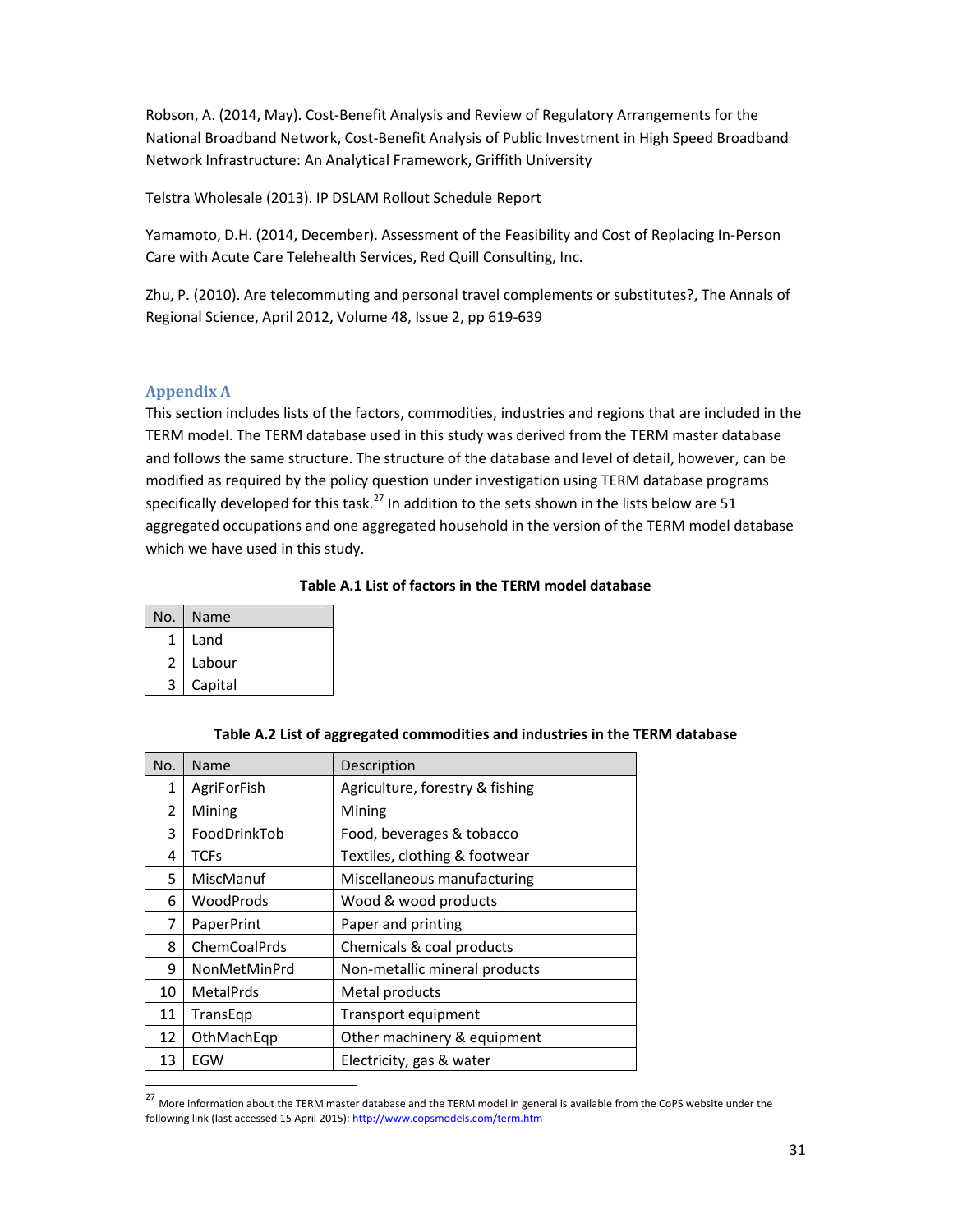| No. | Name                | Description                          |
|-----|---------------------|--------------------------------------|
| 14  | Construction        | Construction                         |
| 15  | WholesalTrad        | Wholesale trade                      |
| 16  | RetailTrade         | Retail trade                         |
| 17  | RecPersSrvc         | Recreation & personal services       |
| 18  | Transport           | Transport & storage                  |
| 19  | PostalSrvcs         | Postal services                      |
| 20  | Telecomms           | <b>Telecommunication services</b>    |
| 21  | <b>NBNRetailSrv</b> | NBN retail services                  |
| 22  | <b>NBNCoSrvcs</b>   | NBN wholesale services               |
| 23  | <b>FinBusSrvces</b> | Finance & business services          |
| 24  | PubAdmDef           | Public admin. & defence              |
| 25  | Education           | Education                            |
| 26  | Community           | Health, welfare & community services |

# Table A.3 List of aggregated regions of use, origin and production in the TERM database

| No. | Name               | Description                         |
|-----|--------------------|-------------------------------------|
| 1   | SydneyNSW          | Sydney, New South Wales             |
| 2   | <b>RONSW</b>       | Rest of New South Wales             |
| 3   | MelbourneVic       | Melbourne, Victoria                 |
| 4   | RoVic              | Rest of Victoria                    |
| 5   | <b>BrisbaneQld</b> | Brisbane, Queensland                |
| 6   | RoQld              | <b>Rest of Queensland</b>           |
| 7   | AdelaideSA         | Adelaide, South Australia           |
| 8   | RoSA               | Rest of South Australia             |
| 9   | PerthWA            | Perth, Western Australia            |
| 10  | RoWA               | Rest of Western Australia           |
| 11  | Tas                | Tasmania                            |
| 12  | NΤ                 | Northern Territory                  |
| 13  | ACT                | <b>Australian Capital Territory</b> |

## Table A.4 List of aggregated margin services in the TERM database

| No.            | Name                | Description                    |
|----------------|---------------------|--------------------------------|
|                | EGW                 | Electricity, gas & water       |
| $\overline{2}$ | WholesalTrad        | Wholesale trade                |
| 3              | RetailTrade         | Retail trade                   |
| 4              | RecPersSrvc         | Recreation & personal services |
| 5              | Transport           | Transport & storage            |
| հ              | <b>FinBusSrvces</b> | Finance & business services    |

# Appendix B

This section includes three sets of TERM model variables that have directly matching equations, more than one matching equations, and no matching equations. COM stands for commodity, IND for industry, REG for subset of regions of margin production, DST for regions of use, ORG for regions of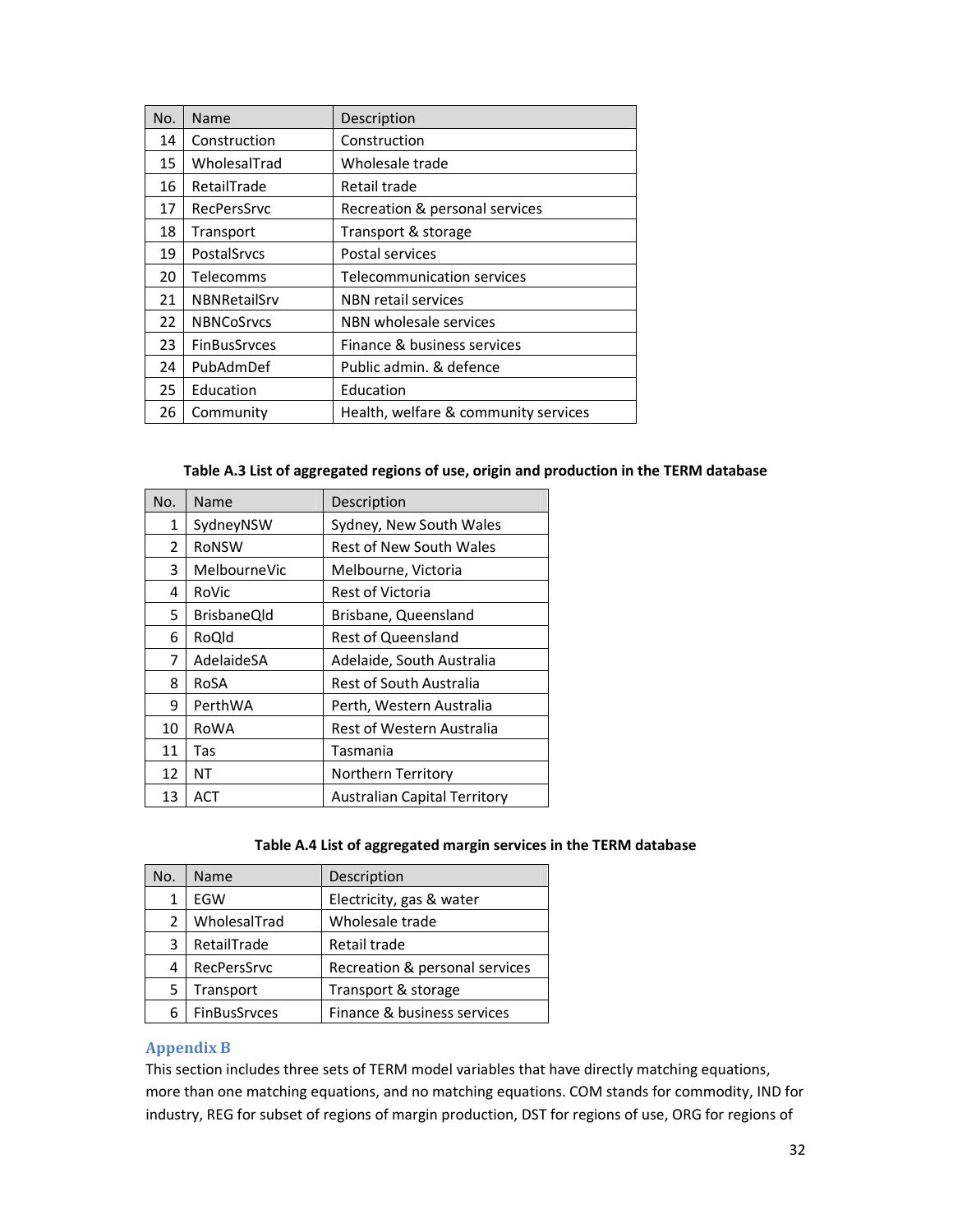origin, HOU for household, SRC for source (domestic and import), OCC for labour skill categories, CONTINC for contributors to real income GDP change, MAINMACROS for Convenient macros for reporting, GDPEXPCAT for GDP expenditure categories, GDPINCCAT for GDP income categories, STATEX for aggregated regions or states, COMMACROS for MAINMACROS with commodity components, MAR for margin commodities, e.g. transport, wholesale and retail trade services, FINDEM for final demanders, and TRADDIR for subset of imported commodities used for exports. Shifter or shift variables are initially equal to zero. They are used to turn an equation off in which shift variables are used if the user does not wish to use the equation. The reason for not using the equation could be that the user decides to make the dependent variable exogenous.

| <b>Variable</b>     | <b>Description</b>                                         | <b>Dimensions (Size)</b> |
|---------------------|------------------------------------------------------------|--------------------------|
| aint_s              | Intermediate technical change                              | COM*IND*DST              |
| alux                | Taste change, supernumerary demands                        | COM*DST*HOU              |
| asub                | Taste change, subsistence demands                          | COM*DST*HOU              |
| averealwage         | Average real wage                                          | <b>DST</b>               |
| avewage             | Average nominal wage                                       | <b>DST</b>               |
| contCPI             | Contributions by commodity to % regional CPI               | COM*DST*HOU              |
| contincagg          | Combined contribution terms to national real<br>income GDP | DST*CONTINC              |
| contincagg_d        | Contribution terms to national real income GDP             | <b>CONTINC</b>           |
| continccom          | COMTAX contribution terms to national real income<br>GDP   | COM*SRC*DST              |
| contincind          | Industry contribution terms to national real income<br>GDP | IND*DST*CONTINC          |
| contincind_d        | Industry contribution terms to national real income<br>GDP | IND*CONTINC              |
| contMainMacro       | Regional contributions to national macro results           | MAINMACROS*REG           |
| contnatxtot         | Regional contributions to national industry output         | IND*DST                  |
| contxgdpexp         | Contributions to % regional real GDP expenditure           | GDPEXPCAT*REG            |
| contxprim_i         | Sector contributions to regional GDP at factor cost        | IND*DST                  |
| delPRIM             | change in cost of primary factors                          | IND*DST                  |
| delPTX              | Ordinary change in production tax revenue                  | IND*DST                  |
| delTAXexp           | change in export commodity tax revenue                     | COM*SRC*DST              |
| delTAXgov           | change in government commodity tax revenue                 | COM*SRC*DST              |
| delTAXhou           | change in household commodity tax revenue                  | COM*SRC*DST              |
| delTAXint           | change in intermediate commodity tax revenue               | COM*SRC*IND*DST          |
| delTAXinv           | change in investment commodity tax revenue                 | COM*SRC*DST              |
| fgovtot2            | Government demand shifter                                  | <b>REG</b>               |
| fhou                | Regional propensity to consume from labour<br>income       | DST*HOU                  |
| flabsup             | Labour migration shifter                                   | <b>DST</b>               |
| ggro                | Gross growth rate of capital = Investment/capital          | IND*DST                  |
| gret                | Gross rate of return = Rental/[Price of new capital]       | IND*DST                  |
| <b>NatComMacro</b>  | Sum of contComMacro(c,m)                                   | <b>COMMACROS</b>         |
| <b>NatComMacrox</b> | Sum of contComMacro(c,m)                                   | <b>COMMACROS</b>         |

| Table B.1 List of TERM model variables that have directly matching equations |  |  |
|------------------------------------------------------------------------------|--|--|
|------------------------------------------------------------------------------|--|--|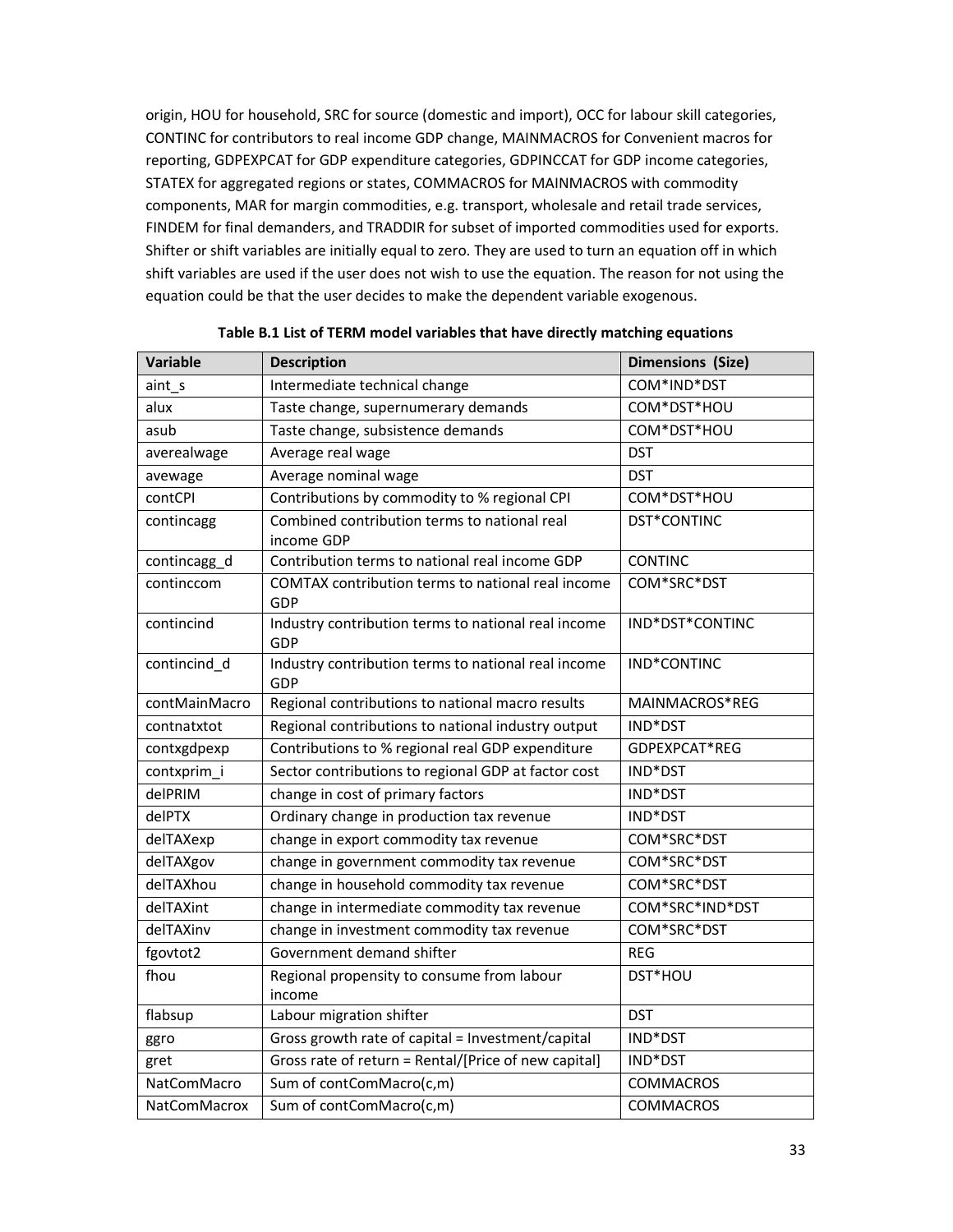| Variable    | <b>Description</b>                                                                      | <b>Dimensions (Size)</b> |
|-------------|-----------------------------------------------------------------------------------------|--------------------------|
| natfhou     | National ratio, nominal household consumption to<br>GDP                                 | 1                        |
| NatMacro    | National macros for reporting                                                           | <b>MAINMACROS</b>        |
| natphouhtot | National CPI by household                                                               | HOU                      |
| natxhouhtot | National real consumption by household                                                  | HOU                      |
| natximp     | National imports                                                                        | <b>COM</b>               |
| natxtot     | National industry output -- value added weights                                         | <b>IND</b>               |
| nhouh       | Number of households                                                                    | DST*HOU                  |
| pbas2r      |                                                                                         | COM*SRC*STATEX           |
| pcap        | Rental price of capital                                                                 | IND*DST                  |
| pcapSHO     | Rental price of capital                                                                 | IND*DST                  |
| pcst        | Ex-tax cost of production                                                               | IND*DST                  |
| pdelivrd    | All-user delivered price of good c, sources from<br>regions of origin to regions of use | COM*SRC*ORG*DST          |
| pdomstq     | Statewide produced average p                                                            | MAR*STATEX               |
| pfin        | Final user price indices                                                                | FINDEM*DST               |
| pgdpexp     | Price index expenditure GDP                                                             | <b>DST</b>               |
| phou        | Household price of composites                                                           | COM*DST                  |
| phouhtot    | <b>CPI</b>                                                                              | DST*HOU                  |
| pimp        | Import prices, local currency                                                           | COM*ORG                  |
| pimplanded  | Price index, imports landed in regions of use                                           | <b>ORG</b>               |
| pimpused    | Price index, imports used in regions of use                                             | <b>DST</b>               |
| pint        | Intermediate effective price indices                                                    | IND*DST                  |
| pinvest     | Purchaser's price of good c for investment in<br>regions of use                         | COM*DST                  |
| pinvitot    | Investment price index by industry                                                      | IND*DST                  |
| plab        | Wage rates                                                                              | IND*OCC*DST              |
| plab_o      | Price of labour composite                                                               | IND*DST                  |
| plnd        | Rental price of land                                                                    | IND*DST                  |
| pmake       | Price received by industries                                                            | COM*IND*REG              |
| pprim       | Effective price of primary factor composite                                             | IND*DST                  |
| ppur        | User (purchasers) prices, inc margins and taxes                                         | COM*SRC*USR*DST          |
| ppur_s      | User prices, average over sources                                                       | COM*USR*DST              |
| pREGm       | Regional import price index                                                             | <b>REG</b>               |
| pRegMst     | State import price index                                                                | <b>STATEX</b>            |
| pREGx       | Regional export price index                                                             | <b>REG</b>               |
| pRegXst     | State export price index                                                                | <b>STATEX</b>            |
| psuppmar_p  | Price of composite margin m on goods from regions<br>of origin                          | MAR*ORG*DST              |
| ptoft       | Terms of trade for DST                                                                  | <b>REG</b>               |
| ptoftSt     | Terms of trade for DST                                                                  | <b>STATEX</b>            |
| ptot        | Industry output prices                                                                  | IND*DST                  |
| puse        | Delivered price of regional composite good c,                                           | COM*SRC*DST              |
|             | sources to regions of use                                                               |                          |
| pvar        | Short-run variable cost of production                                                   | IND*DST                  |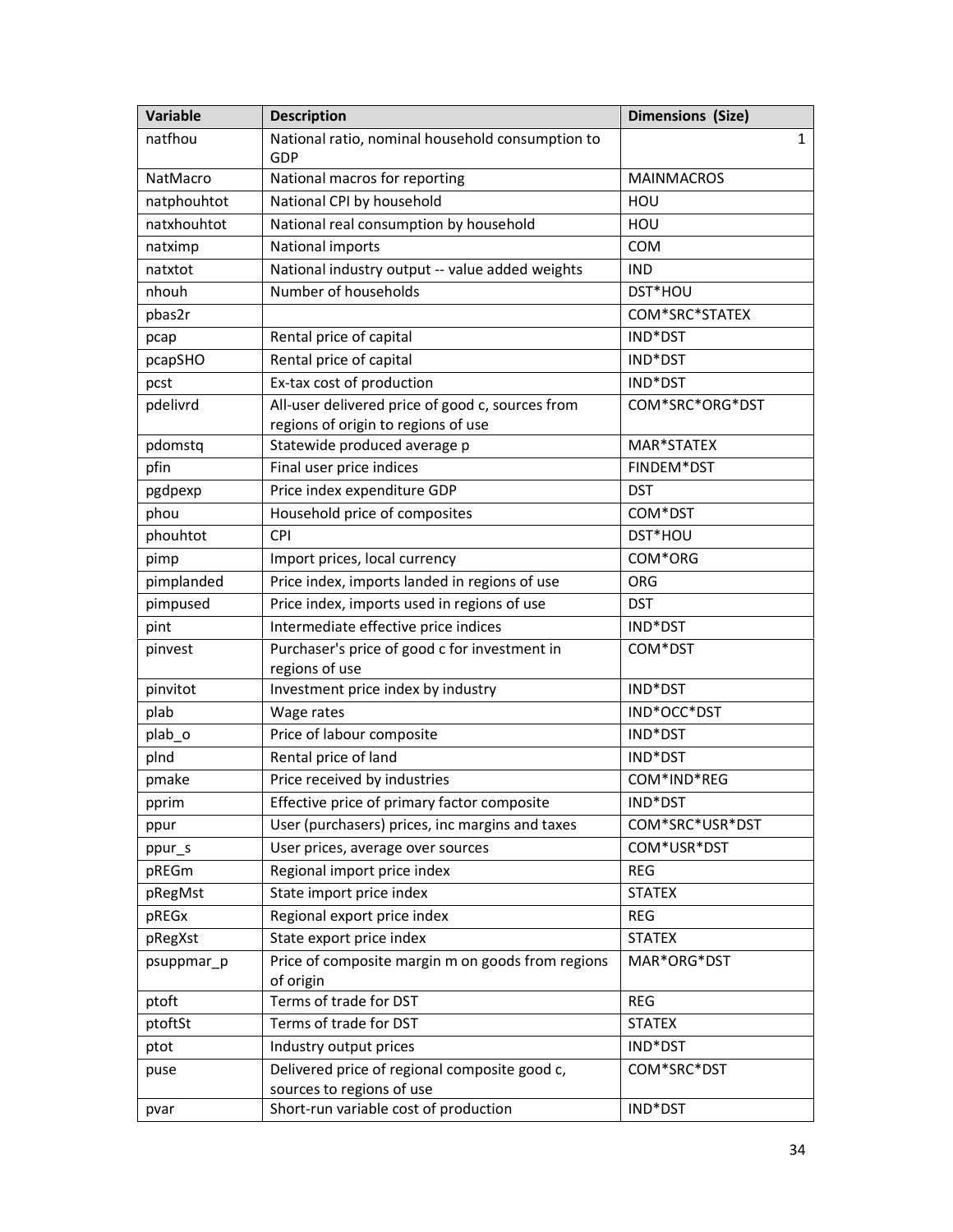| <b>Variable</b> | <b>Description</b>                                                                           | <b>Dimensions (Size)</b> |
|-----------------|----------------------------------------------------------------------------------------------|--------------------------|
| shrBoT          | National real balance of trade as % of real GDP                                              | $\mathbf{1}$             |
| StateMacro      | State macros for reporting                                                                   | MAINMACROS*STATEX        |
| statextot       | State industry output -- value added weights                                                 | IND*STATEX               |
| totdem          | Total direct demands for goods produced(domestic)                                            | COM*SRC*ORG              |
|                 | or landed(imported) in regions of origin                                                     |                          |
| wcap_i          | Total rentals to capital                                                                     | <b>DST</b>               |
| wfin            | Final user expenditures                                                                      | FINDEM*DST               |
| wgdpdiff        | nominal (income - expend) GDP                                                                | <b>DST</b>               |
| wgdpexp         | Nominal expenditure GDP                                                                      | <b>DST</b>               |
| wgdpinc         | Nominal income GDP                                                                           | <b>DST</b>               |
| whouhtot        | Total nominal household consumption                                                          | DST*HOU                  |
| wlab_i          | Total wage bill                                                                              | OCC*DST                  |
| wlab_io         | Total wage bill                                                                              | <b>DST</b>               |
| wlab_o          | Wage bills                                                                                   | IND*DST                  |
| wlnd i          | Total rentals to land                                                                        | <b>DST</b>               |
| wlux            | Total nominal supernumerary household                                                        | DST*HOU                  |
|                 | expenditure                                                                                  |                          |
| wprim           | Primary factor payments                                                                      | IND*DST                  |
| wprim_i         | Total factor payments                                                                        | <b>DST</b>               |
| xcapSHO         | Capital usage                                                                                | IND*DST                  |
| xcap_i          | Aggregate capital, rental-weighted                                                           | <b>DST</b>               |
| xdomexp         | Amount good c made in regions of origin sent to                                              | COM*REG                  |
|                 | other domestic regions (non-margin)                                                          |                          |
| xdomexp_c       | Amount goods made in regions of origin sent to                                               | <b>REG</b>               |
|                 | other domestic regions (non-margin)                                                          |                          |
| xdomimp         | Amount domestic good c used in regions of use<br>made in other domestic regions (non-margin) | COM*REG                  |
| xdomimp_c       | Amount domestic goods used in regions of use                                                 | <b>REG</b>               |
|                 | made in other domestic regions (non-margin)                                                  |                          |
| xdomloc         | Amount good c made in r and used in regions of                                               | COM*REG                  |
|                 | origin                                                                                       |                          |
| xexp            | Export of all-region composite leaving port at                                               | COM*SRC*DST              |
|                 | regions of use                                                                               |                          |
| xexpSHO         | Export demands for domestic all-region composite                                             | COM*DST                  |
|                 | leaving port at regions of use                                                               |                          |
| xexp_s          | Export demands, domestic+imported                                                            | COM*DST                  |
| xgdpexp         | Real expenditure GDP                                                                         | <b>DST</b>               |
| xgov            | Government demands for all-region composite                                                  | COM*SRC*DST              |
| xgov_s          | Government demands, domestic+imported                                                        | COM*DST                  |
| xhou            | Household demands for all-region composite                                                   | COM*SRC*DST              |
| xhouh_s         | Household demands                                                                            | COM*DST*HOU              |
| xhoutot         | Total real household consumption                                                             | <b>DST</b>               |
| $xhou_s$        | Household demands for domestic/imported                                                      | COM*DST                  |
|                 | composite                                                                                    |                          |
| ximplanded      | Volume of imports landed in regions of use                                                   | ORG                      |
| ximps           | Volume of imports used in regions of use                                                     | COM*DST                  |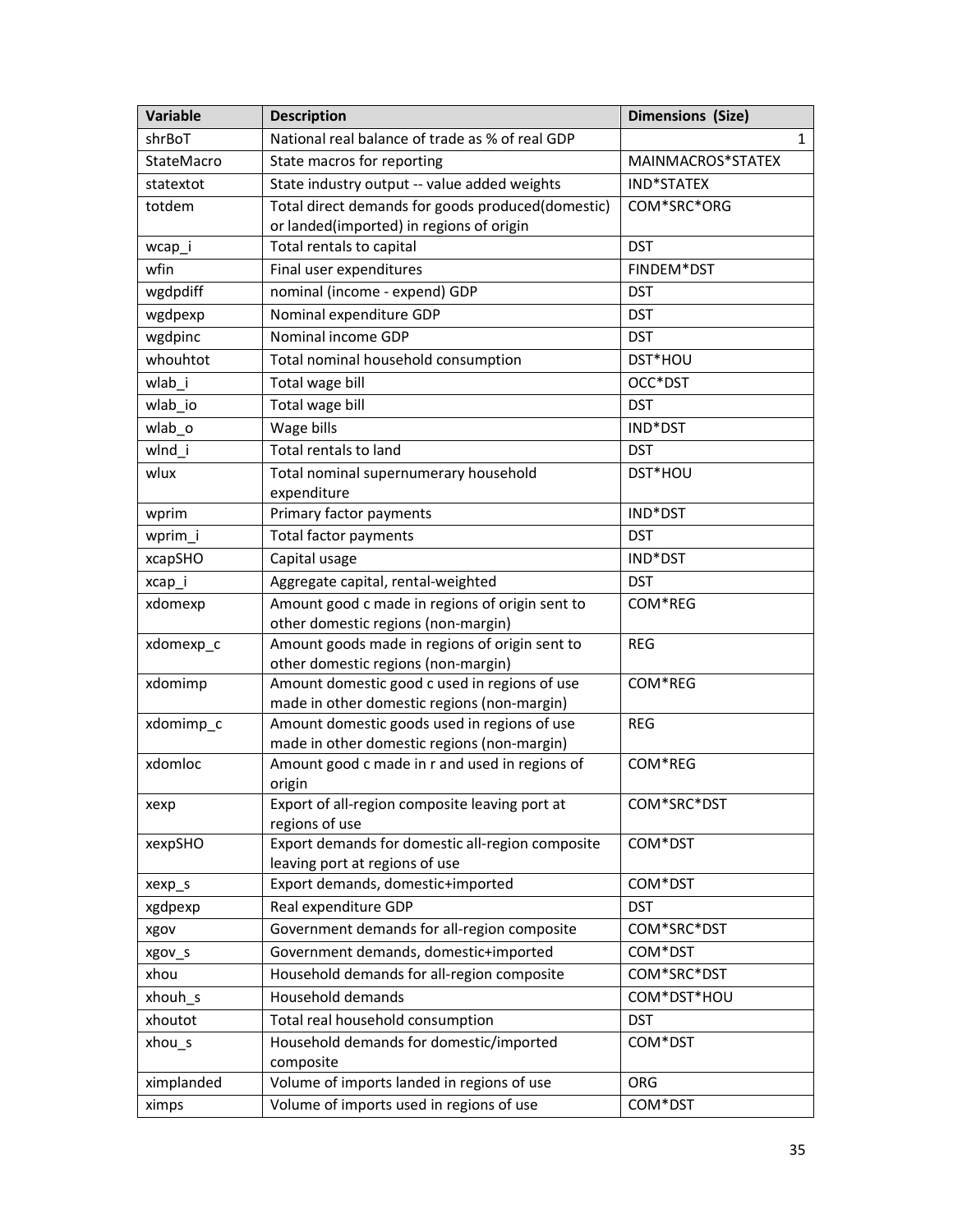| Variable    | <b>Description</b>                                                   | <b>Dimensions (Size)</b> |
|-------------|----------------------------------------------------------------------|--------------------------|
| ximpused    | Volume of imports used in regions of use                             | <b>DST</b>               |
| xint        | Intermediate demands for all-region composite                        | COM*SRC*IND*DST          |
| xint_i      | Total intermediate demand for regional composite                     | COM*SRC*DST              |
|             | commodities, sources in regions of use                               |                          |
| xint_s      | Industry demands for domestic/imported                               | COM*IND*DST              |
|             | composite                                                            |                          |
| xinv        | Investment demands for all-region composite                          | COM*SRC*DST              |
| xinvi       | Amount of good c for investment, industry i in                       | COM*IND*DST              |
| xinvitot    | Investment by industry                                               | IND*DST                  |
| xinvitotSHO | Investment by industry                                               | IND*DST                  |
| xinv_s      | Investment demands for domestic/imported<br>composite                | COM*DST                  |
| xlab        | Labour demands                                                       | IND*OCC*DST              |
| xlab i      | Aggregate labour, wage-weighted                                      | OCC*DST                  |
| xlab_io     | Aggregate labour, wage-weighted                                      | <b>DST</b>               |
| xlab_o      | Effective labour input                                               | IND*DST                  |
| xlab_oSHO   | Effective labour input                                               | IND*DST                  |
| xlnd_i      | Aggregate land, rental-weighted                                      | <b>DST</b>               |
| xlocuse_sd  | National non-export demand for good c                                | <b>COM</b>               |
| xlux        | Household - supernumerary demands                                    | COM*DST*HOU              |
| xmake       | Output of good c by industry i in regions of use                     | COM*IND*REG              |
| xprim       | Primary factor composite                                             | IND*DST                  |
| xprim_i     | Regional GDP at factor cost (% change)                               | <b>DST</b>               |
| xrowdem     | Eventually exported goods                                            | COM*ORG*DST              |
| xrowdem_d   | Eventually exported goods made in regions of origin                  | COM*ORG                  |
| xstocks     | Inventories                                                          | IND*DST                  |
| xsub        | Household - subsistence demands                                      | COM*DST*HOU              |
| xsuppmar    | Demand for margin commodities m (made in                             | MAR*ORG*DST*PRD          |
|             | regions of margin production) on goods                               |                          |
| xsuppmar_d  | Total margins on goods from regions of origin,                       | MAR*ORG*PRD              |
|             | produced in regions of margin production                             |                          |
| xsuppmar_p  | Quantity of composite margin m on goods from                         | MAR*ORG*DST              |
|             | regions of origin<br>Total demand for margins produced in regions of |                          |
| xsuppmar_rd | margin production                                                    | MAR*PRD                  |
| xtrad       | Quantity of good commodities, sources from                           | COM*SRC*ORG*DST          |
|             | regions of origin to regions of use                                  |                          |
| xtradmar    | Margin commodities m on good c, sources going                        | COM*SRC*MAR*ORG*DST      |
|             | from regions of origin to regions of use                             |                          |
| xtrad_r     | Total demand for regional composite commodities,                     | COM*SRC*DST              |
|             | sources in regions of use                                            |                          |
| xtrad_rd    | National direct use of goods                                         | COM*SRC                  |

# Table B.2 List of TERM model variables that have more than one matching equation

| Variable<br>Dimensions (size)<br><b>Description</b> |  |  |
|-----------------------------------------------------|--|--|
|                                                     |  |  |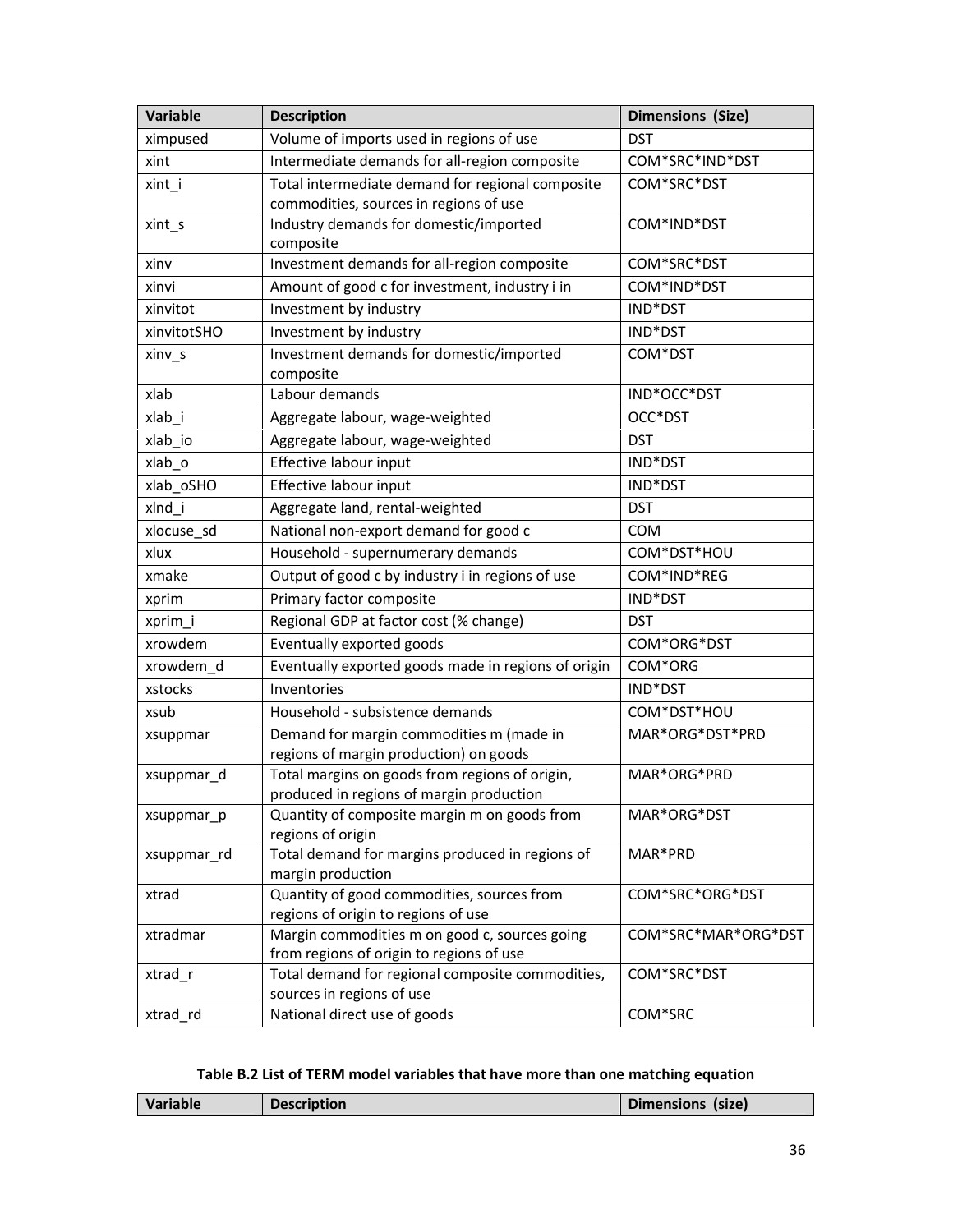| contTrmsTrad | Contributions to national export and import price<br>indices | COM*REG*TRADDIR |
|--------------|--------------------------------------------------------------|-----------------|
| contComMacro | Commodity contributions to national macro results            | COM*COMMACROS   |
| delXGDPEXP   | Ordinary change in quantity expenditure GDP<br>component     | DST*GDPEXPCAT   |
| delPGDPEXP   | Ordinary change in price expenditure GDP<br>component        | DST*GDPEXPCAT   |
| MainMacro    | Convenient macros for reporting                              | MAINMACROS*REG  |
| delGDPINC    | Ordinary change in nominal income GDP<br>component           | DST*GDPINCCAT   |
| pbasic       | Basic prices                                                 | COM*SRC*ORG     |
| xtot         | Industry outputs                                             | IND*DST         |
| xfin         | Final user quantity indices                                  | FINDEM*DST      |
| xcom         | Total output of commodities                                  | COM*DST         |
| pdom         | Output prices = basic prices of domestic goods               | COM*ORG         |

# Table B.3 List of TERM model variables that have no matching equations

| <b>Variable</b>   | <b>Description</b>                                                                    | <b>Dimension (Size)</b> |
|-------------------|---------------------------------------------------------------------------------------|-------------------------|
| acap              | Capital-augmenting technical change                                                   | IND*DST                 |
| ahou_s            | Taste change, household imported/domestic<br>composite                                | COM*DST*HOU             |
| alab_o            | Labour-augmenting technical change                                                    | IND*DST                 |
| alnd              | Land-augmenting technical change                                                      | IND*DST                 |
| aprim             | Primary-factor-augmenting technical change                                            | IND*DST                 |
| atot              | All-input-augmenting technical change                                                 | IND*DST                 |
| atot id           | All-input-augmenting technical change                                                 | $\mathbf{1}$            |
| atradmar cs       | Technical change: margin m on goods going from<br>regions of origin to regions of use | MAR*ORG*DST             |
| bint_s            | Intermediate technical change                                                         | COM*IND*DST             |
| bint scd          | Driver: intermediate technical change                                                 | <b>IND</b>              |
| <b>delPTXRATE</b> | Change in rate of production tax                                                      | IND*DST                 |
| fgov              | Government demand shifter                                                             | COM*SRC*DST             |
| fgovtot           | Government demand shifter                                                             | <b>DST</b>              |
| fgovtot_d         | Government demand shifter                                                             | $\mathbf{1}$            |
| fgov_s            | Government demand shifter                                                             | COM*DST                 |
| flab              | Wage shifter                                                                          | IND*OCC*DST             |
| flab io           | Wage shifter                                                                          | <b>DST</b>              |
| flab iod          | National wage shifter                                                                 | $\mathbf{1}$            |
| fpexp             | Export price shift variable                                                           | COM*SRC                 |
| fqexp             | Export quantity shift variable                                                        | COM*SRC                 |
| fqexp_csd         | Export quantity shift variable over commodities,                                      | $\mathbf{1}$            |
|                   | sources and regions of use                                                            |                         |
| houslack          | Consumption slack variable to accommodate                                             | $\mathbf{1}$            |
|                   | national constraint                                                                   |                         |
| invslack          | Investment slack variable for exogenising national                                    | $\mathbf{1}$            |
|                   | investment                                                                            |                         |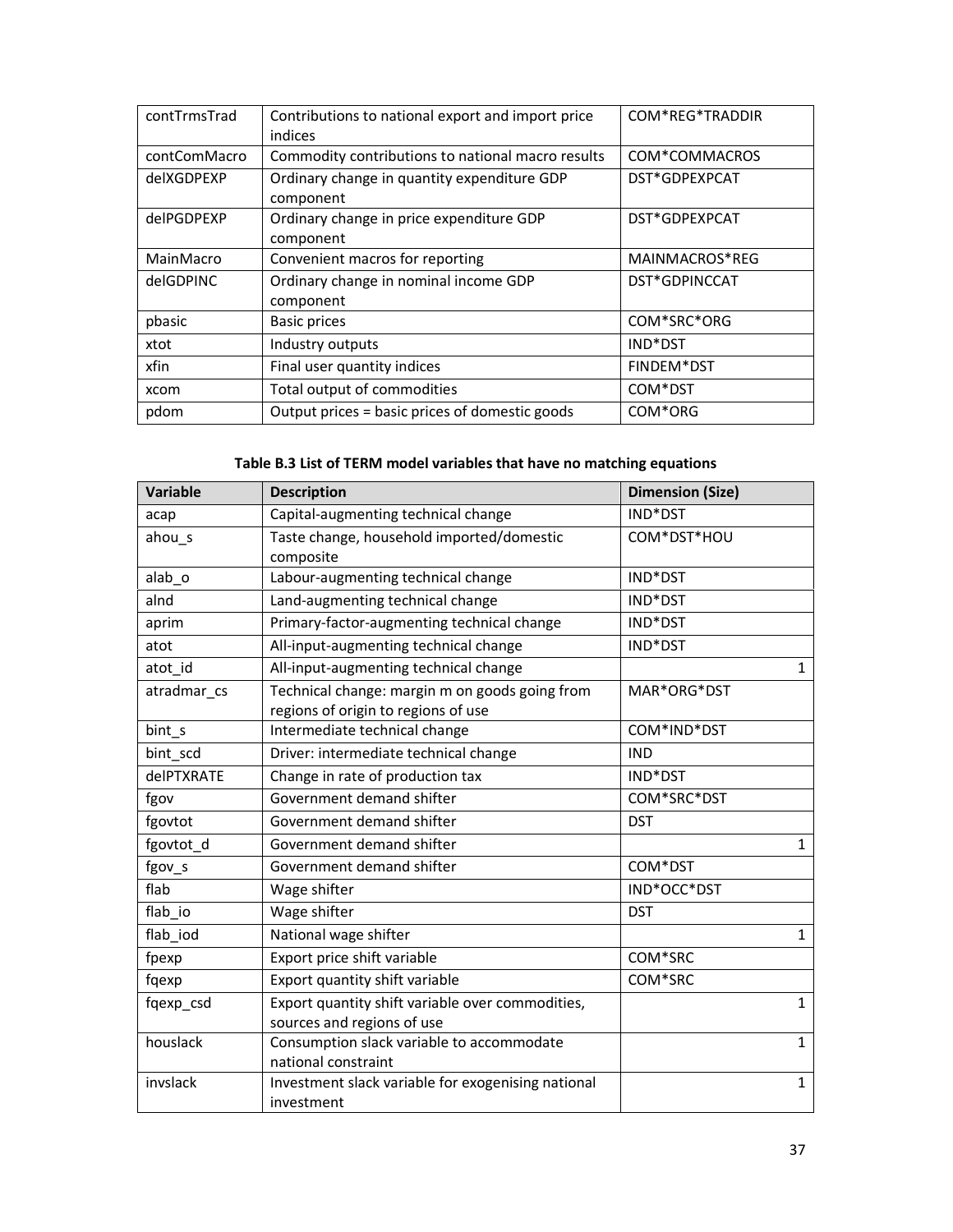| Variable | <b>Description</b>                             | <b>Dimension (Size)</b> |
|----------|------------------------------------------------|-------------------------|
| labslack | Slack to allow aggregate employment constraint |                         |
| nhou     | Number of households                           | <b>DST</b>              |
| pfimp    | Import prices, foreign currency                | COM*ORG                 |
| phi      | Exchange rate, local currency/\$world          |                         |
| tuser_ud | Tax shifter by commodity                       | COM*SRC                 |
| xcap     | Capital usage                                  | IND*DST                 |
| xhouhtot | Total real household consumption               | DST*HOU                 |
| xlnd     | Land usage                                     | IND*DST                 |

# Appendix C

This section includes two sets of TERM model variables that are assumed to be exogenous in the short-run and long-run closure. ENDOGINV and EXOGINV stand for subsets of industries and are used in the short term closure to determine for which industries investment is either assumed to be fixed or linked to profits.

| <b>Variable</b>   | <b>Description</b>                                                                                    | <b>Dimension (Size)</b> |
|-------------------|-------------------------------------------------------------------------------------------------------|-------------------------|
| acap              | Capital-augmenting technical change                                                                   | IND*DST                 |
| ahou s            | Taste change, household imported/domestic<br>composite                                                | COM*DST*HOU             |
| alab o            | Labour-augmenting technical change over<br>occupations                                                | IND*DST                 |
| alnd              | Land-augmenting technical change                                                                      | IND*DST                 |
| aprim             | Primary-factor-augmenting technical change                                                            | IND*DST                 |
| atot              | All-input-augmenting technical change                                                                 | IND*DST                 |
| atot_id           | All-input-augmenting technical change over<br>industries and regions of use                           | $\mathbf{1}$            |
| atradmar_cs       | Technology change: margin commodities m<br>on goods going from regions of origin to<br>regions of use | MAR*ORG*DST             |
| bint_s            | Intermediate technology change                                                                        | COM*IND*DST             |
| bint_scd          | Driver: intermediate technical change                                                                 | <b>IND</b>              |
| <b>delPTXRATE</b> | Change in rate of production tax                                                                      | IND*DST                 |
| fgov              | Government demand shifter                                                                             | COM*SRC*DST             |
| fgovtot2          | Government demand shifter                                                                             | <b>DST</b>              |
| fgovtot d         | Government demand shifter over regions of<br>use                                                      | $\mathbf{1}$            |
| fgov_s            | Government demand shifter over domestic<br>and imported goods                                         | COM*DST                 |
| fhou              | Regional propensity to consume from labour<br>income                                                  | DST*HOU                 |
| finv1             | Investment shift variable by industry except<br>NBN Co Services ("NBNCoSrvcs")                        | ENDOGINV*DST            |
| flab              | Wage shifter                                                                                          | IND*OCC*DST             |
| flab io           | Wage shifter over industries and occupations                                                          | <b>DST</b>              |
| fpexp             | Export price shift variable                                                                           | COM*SRC                 |

Table C.1 List of exogenous TERM model variables in the short-run closure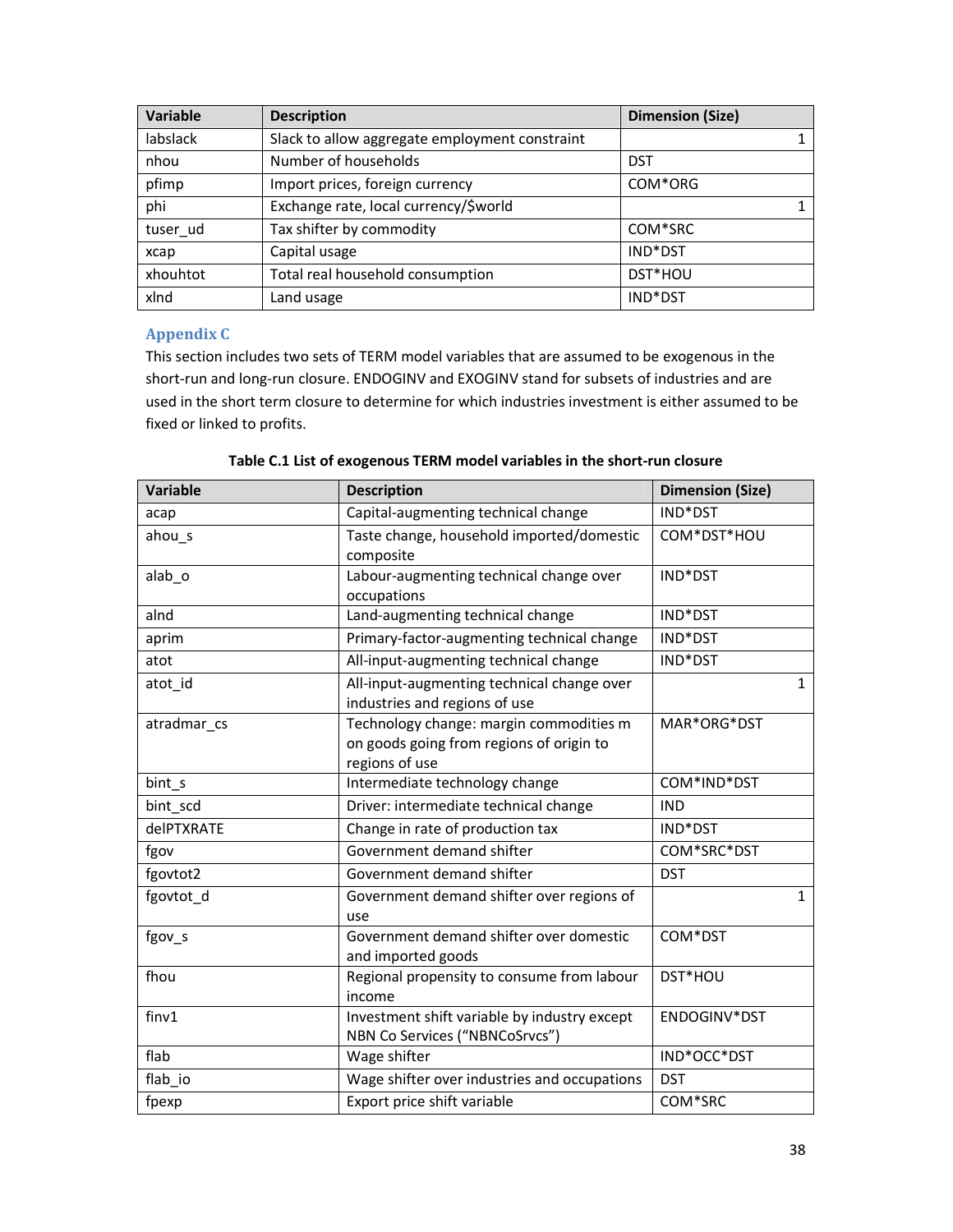| Variable                | <b>Description</b>                          | <b>Dimension (Size)</b> |
|-------------------------|---------------------------------------------|-------------------------|
| fqexp                   | Export quantity shift variable              | COM*SRC                 |
| fqexp_csd               | Export quantity shift variable over         |                         |
|                         | commodities, domestic and imported goods,   |                         |
|                         | and regions of use                          |                         |
| labslack                | Slack to allow aggregate employment         |                         |
|                         | constraint                                  |                         |
| NatMacro("AveRealWage") | National average real wage                  | 1                       |
| NatMacro("RealHou")     | National real private household consumption |                         |
| NatMacro("RealInv")     | National real investment                    |                         |
| nhou                    | Number of households                        | <b>DST</b>              |
| pfimp                   | Import prices, foreign currency             | COM*ORG                 |
| phi                     | Exchange rate, local currency/\$world       | 1                       |
| tuser ud                | Tax shifter by commodity over users and     | COM*SRC                 |
|                         | regions of use                              |                         |
| xcap                    | Capital usage                               | IND*DST                 |
| xinvitot                | Investment of industry NBN Co Services      | EXOGINV*DST             |
|                         | ("NBNCoSrvcs")                              |                         |
| xlnd                    | Land usage                                  | IND*DST                 |

# Appendix D

# Table D.1 List of exogenous TERM model variables in the long-run closure

| <b>Variable</b> | <b>Description</b>                             | <b>Dimension (Size)</b> |
|-----------------|------------------------------------------------|-------------------------|
| acap            | Capital-augmenting technical change            | IND*DST                 |
| ahou_s          | Taste change, household imported/domestic      | COM*DST*HOU             |
|                 | composite                                      |                         |
| alab_o          | Labour-augmenting technical change             | IND*DST                 |
| alnd            | Land-augmenting technical change               | IND*DST                 |
| aprim           | Primary-factor-augmenting technical change     | IND*DST                 |
| atot            | All-input-augmenting technical change          | IND*DST                 |
| atot id         | All-input-augmenting technical change over     | $\mathbf{1}$            |
|                 | industry and regions of use                    |                         |
| atradmar cs     | Technical change: margin m on goods going from | MAR*ORG*DST             |
|                 | regions of origin to regions of use            |                         |
| bint s          | Intermediate technical change                  | COM*IND*DST             |
| bint scd        | Driver: intermediate technical change          | <b>IND</b>              |
| delPTXRATE      | Change in rate of production tax               | IND*DST                 |
| fgov            | Government demand shifter                      | COM*SRC*DST             |
| fgovtot2        | Government demand shifter                      | <b>DST</b>              |
| fgovtot_d       | Government demand shifter over regions of use  | $\mathbf{1}$            |
| fgov_s          | Government demand shifter over domestic and    | COM*DST                 |
|                 | imported goods                                 |                         |
| fhou            | Regional propensity to consume from labour     | DST*HOU                 |
|                 | income                                         |                         |
| flab            | Wage shifter                                   | IND*OCC*DST             |
| flab_iod        | National wage shifter                          | $\mathbf{1}$            |
| flabsup         | Labour migration shifter                       | <b>DST</b>              |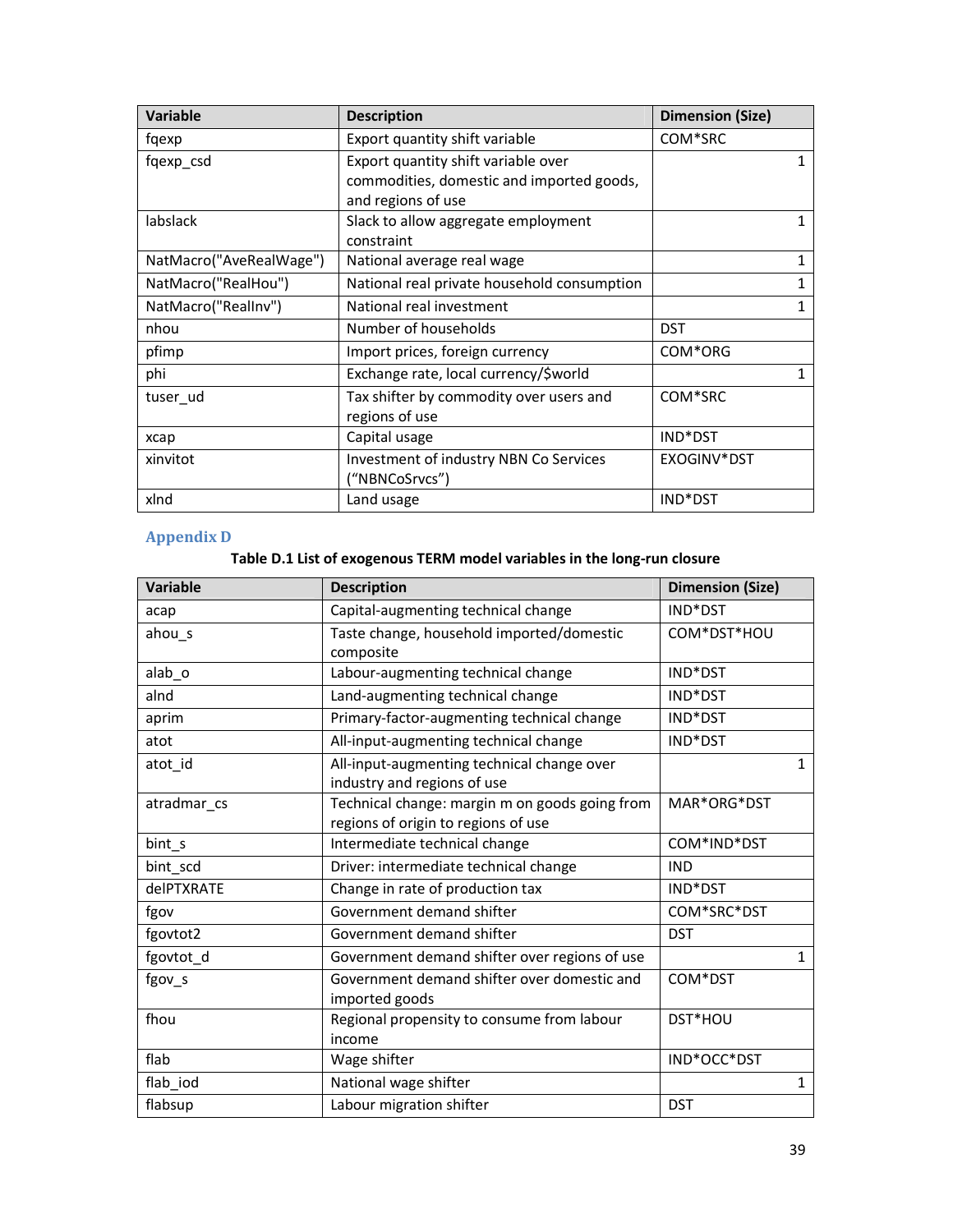| Variable              | <b>Description</b>                                               | <b>Dimension (Size)</b> |
|-----------------------|------------------------------------------------------------------|-------------------------|
| fpexp                 | Export price shift variable                                      | COM*SRC                 |
| fqexp                 | Export quantity shift variable                                   | COM*SRC                 |
| fqexp_csd             | Export quantity shift variable                                   |                         |
| gret                  | Gross rate of return = Rental/[Price of new<br>capital]          | IND*DST                 |
| invslack              | Investment slack variable for exogenising<br>national investment |                         |
| NatMacro("AggEmploy") | National aggregate employment                                    |                         |
| nhou                  | Number of households                                             | <b>DST</b>              |
| pfimp                 | Import prices, foreign currency                                  | COM*ORG                 |
| phi                   | Exchange rate, local currency/\$world                            |                         |
| shrBoT                | National real balance of trade as % of real GDP                  |                         |
| tuser_ud              | Tax shifter by commodity                                         | COM*SRC                 |
| xlnd                  | Land usage                                                       | IND*DST                 |

# Appendix E

The shocks shown in this section for each service and service requirements scenario were derived following the methods discussed in section 4. Table 4.1 summarises the benefits of each service enabled by broadband and the chosen shock variables.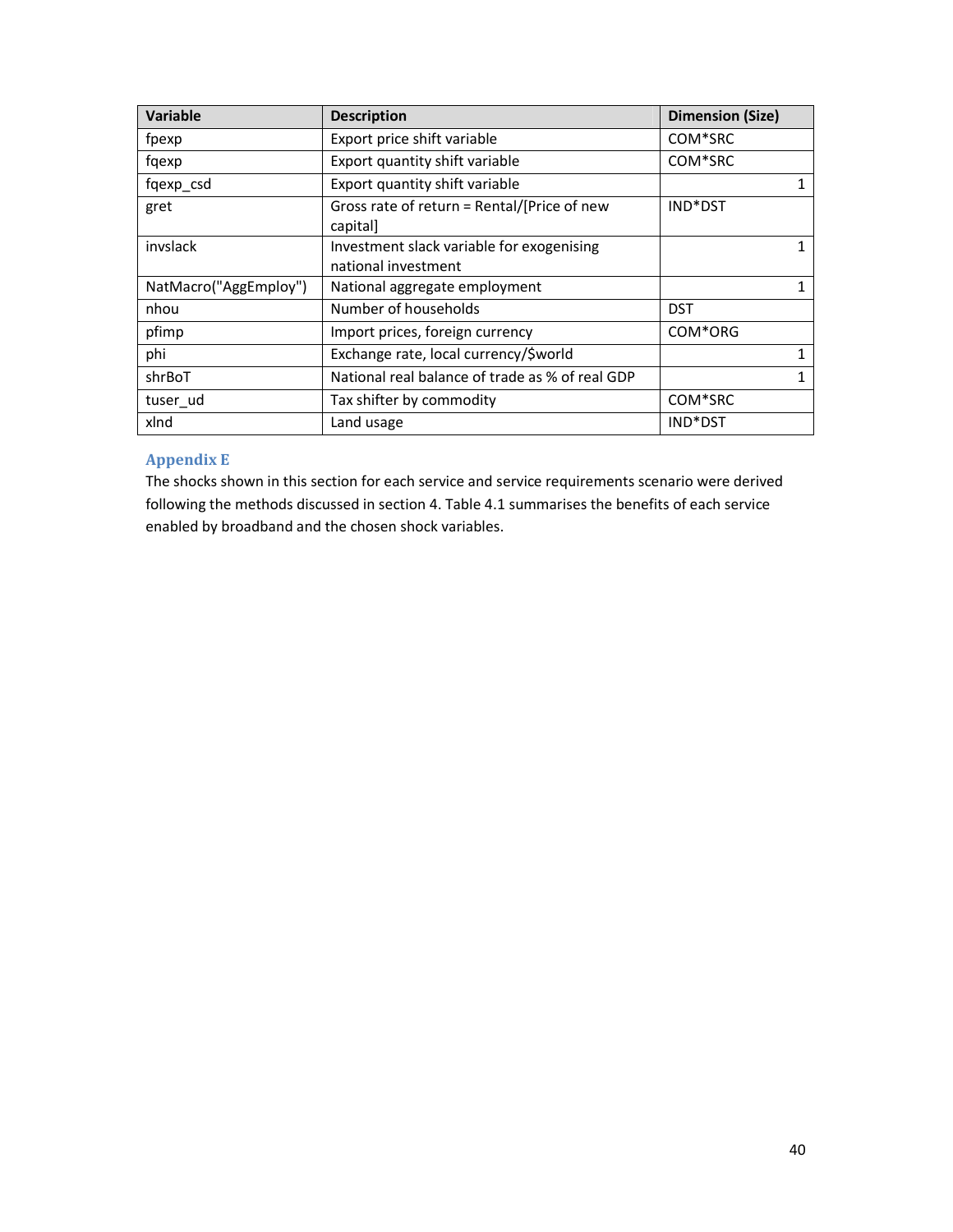Table E.1 Shocks for Cloud Computing with modest access speeds in Greater Sydney by commodity and industry ( $bin\_s_{c,i,r}$ )

| <b>COMxIND</b>  | 1 AgriForFis 2 Mining |                | 3 FoodDrin     | nk4TCFs        | 5 MiscManu    |                |                | u6 WoodProd7 PaperPrin 8 ChemCoal 9 NonMetM 10 MetalPrd 11 TransEgg 12 OthMach 13 EGW |                |                |                |                |                |                |                |                |                |                |                 |                |                | 14 Construct 15 Wholesal 16 RetailTral 17 RecPers9 18 Transport 19 Postal Srv 20 telecoms 21 NBNReta 22 NBNCoSr 23 FinBusS 24 PubAdmD 25 Education |              |                 |                 | 26 Commun      |
|-----------------|-----------------------|----------------|----------------|----------------|---------------|----------------|----------------|---------------------------------------------------------------------------------------|----------------|----------------|----------------|----------------|----------------|----------------|----------------|----------------|----------------|----------------|-----------------|----------------|----------------|----------------------------------------------------------------------------------------------------------------------------------------------------|--------------|-----------------|-----------------|----------------|
| 1 AgriForFish   |                       | $-4.533F - 07$ | $-0.000941$    | $-8.107E - 06$ | $-1.512E-0$   | $-1.281E-06$   | $-1.049E - 07$ | $-2.21E-06$                                                                           | $-1.897E-08$   | $-1.141E-0$    | $-5.502E-08$   | $-2.437E-0$    | $-1.589E-07$   | $-1.625E - 06$ | $-3.027E - 05$ | $-7.964E - 05$ | $-6.831E-05$   | $-2.725E-06$   | $-2.261E-0$     | $-1.555E-06$   | $-9.566F - 07$ | $-6.598F - 07$                                                                                                                                     | $-5.8F - 0$  | $-0.00018001$   | $-6.0436F - 06$ | $-2.593E-05$   |
| 2 Mining        |                       | $-9.905F - 05$ | $-2.562F - 0$  | $-5.307F - 0$  | $-9.251F$     | $-1.051F - 06$ | $-2.089F - 07$ | $-7.996F - 0$                                                                         | $-1.245F - 05$ | $-9.763F - 05$ | $-6.501F$      | $-1.951F - 06$ | $-9.261F - 05$ | $-9.889E -$    | $-1.059E - 05$ | $-6.088F - 0$  | $-1.442F - 05$ | $-2.693F - 06$ | $-6.751F - 06$  | $-4.218F - 05$ | $-2.751F - 05$ | $-1.897F - 05$                                                                                                                                     | $-5.62F - 0$ | $-0.0001187$    | $-3.9192F - 05$ | $-0.000174$    |
| 3 FoodDrinkTob  |                       | $-4.415E-07$   | $-0.00047$     | $-4.444F$      | $-2.389E - C$ | $-5.792E-08$   | $-1.558E - 07$ | $-2.819E - 06$                                                                        |                | $-7.834E-08$   | $-1.816E-0$    | $-2.221E-0$    | $-4.173E-07$   | $-9.13E - 0$   | $-4.286E - 05$ | $-0.0007459$   | $-0.00030$     | $-2.788E - 06$ | $-4.679E-0$     | $-2.923E-05$   | $-1.634E-05$   |                                                                                                                                                    | $-9.02E - 0$ | $-0.00034838$   | $-0.00012398$   | $-0.000126$    |
| 4 TCFs          |                       | $-9.253E - 07$ | $-8.354E - 0$  | $-1.87E-05$    | $-1.857E - C$ | $-8.085E - 06$ | $-1.064E - 06$ | $-5.061E - 0$                                                                         | $-2.622E-07$   | $-2.206E-06$   | 1.497E-06      | $-1.439E - 06$ | $-1.2E - 06$   | $-4.546E - 0$  | $-5.413E - 05$ | $-7.123E - 05$ | $-2.19E-0$     | $-1.457E - 05$ | $-3.888E - 0$   | $-2.429E - 05$ | $-7.08E - 06$  | $-4.883E - 06$                                                                                                                                     | $-0.0001$    | $-0.00051763$   | $-0.0001524$    | $-0.000569$    |
| 5 MiscManuf     |                       | $-2.565F - 06$ | $-7.831E - 05$ | $-1.573E-06$   | $-5.443E - 0$ | $-2.002E - 06$ | $-5.999E - 06$ | $-3.814E - 06$                                                                        | $-4.124E-07$   | $-1.596E-06$   | $-4.275E-06$   | $-5.665E - 06$ | $-6.389E - 06$ | $-2.646E -$    | $-8.557E-05$   | $-7.398E - 05$ | $-2.717E-05$   | $-3.714E-05$   | $-3.773E-05$    | $-0.0002357$   | $-9.774E - 05$ | $-6.741F - 05$                                                                                                                                     | $-9.25E - 0$ | $-0.00110952$   | $-0.00014958$   | $-0.0002899$   |
| 6 WoodProds     |                       | $-9.386E - 07$ | $-7.317E - 0$  | $-9.387E-07$   | $-8.773E-0$   | $-6.132E-06$   | $-1.629E - 05$ | $-2.017E-06$                                                                          | $-6.702E-07$   | $-9.047E - 07$ | $-1.652E - 06$ | $-1.18E - 06$  | $-6.284E - 07$ | $-6.89E - 06$  | $-5.682E - 05$ | $-6.217E-0$    | $-2.099E-05$   | $-7.035E - 06$ | $-8.02E - 06$   | $-5.009E - 05$ | $-2.882E - 05$ | $-1.988E - 05$                                                                                                                                     | $-7.75E - 0$ | $-0.0008861$    | $-0.0002303$    | $-0.000405$    |
| 7 PaperPrint    |                       | $-8.597F - 0$  | $-9.346F - 06$ | $-5.022E - 0$  | $-7.096E - 0$ | $-1.094E-06$   | $-1.163E - 05$ | $-6.74E-0$                                                                            | $-2.527E-07$   | $-7.525E - 07$ | $-7.271E-0$    | $-1.888E - 06$ | $-1.565E - 06$ | $-5.311E - 06$ | $-0.000109$    | $-0.000350$    | $-4.797F - 05$ | $-1.112E-05$   | $-4.479F - 0^e$ | $-0.0002798$   | $-0.0001748$   | $-0.0001206$                                                                                                                                       | $-0.000$     | $-0.00164792$   | $-0.0008383$    | $-0.000230$    |
| 8 ChemCoalPrds  |                       | $-4.786F - 05$ | $-2.407F - 0$  | $-3.928F - 06$ | $-1.558E -$   | $-4.445F - 06$ | $-6.17E-06$    | $-3.173E - 05$                                                                        | $-4.243E - 06$ | $-5.135E-06$   | $-4.131E-06$   | $-6.213E - 06$ | $-3.693E - 05$ | $-4.733E -$    | $-0.000155$    | $-0.0001929$   | $-8.024E - 05$ | $-0.0003515$   | $-6.463F - 06$  | $-0.0001815$   | $-8.803E-05$   | $-6.072F - 05$                                                                                                                                     | $-0.0004$    | $-0.00094694$   | $-0.0001032$    | $-0.0026828$   |
| 9 NonMetMinPrd  |                       | $-1.025F - 06$ | $-1.773F - 0$  | $-4.385F - 07$ | $-4.594E - C$ | $-2.88F - 07$  | $-7.464F - 08$ | $-5.313F - 0.7$                                                                       | $-1.213F - 05$ | $-1.966F - 0f$ | $-1.813E-06$   | $-1.921F - 06$ | $-5.453F - 06$ | $-7.596E - 0$  | $-3.239E - 05$ | $-2.715F - 0$  | $-5.09E - 06$  | $-5.602E - 07$ | $-7.508F - 08$  | $-4.691F-07$   | $-2.427F - 07$ | $-1.662F - 07$                                                                                                                                     | $-9.46F - 0$ | $-8.8927F - 05$ | $-9.2242F - 06$ | $-4.338F - 05$ |
| 10 MetalPrds    |                       | $-1.795F - 0$  | $-4.189E - 0$  | $-3.213E-06$   | $-5.238E - C$ | $-4.301E - 06$ | $-8.185E - 07$ | $-1.971E$                                                                             | $-2.089E - 0$  | $-6.13E-05$    | $-1.936E$      | $-5.012E - 05$ | $-1.288E - 05$ | $-9.838E -$    | $-7.941E - 0$  | $-8.412E-0$    | $-2.439E-05$   | $-3.624E - 05$ | $-2.224E-0$     | $-0.000142$    | $-7.447E - 05$ | $-5.136F - 0$                                                                                                                                      | $-0.0002$    | $-0.0010310$    | 0.00014248      | $-0.000169$    |
| 11 TransEgp     |                       | $-3.721F - 06$ | $-1.432F - 0f$ | $-1.31E-07$    | $-4.418E - 0$ | $-3.46E-07$    | $-1.348E - 07$ | $-8.211E-08$                                                                          | $-2.346E - 07$ | $-2.761E-07$   | $-3.956E - 05$ | $-2.254E - 06$ | $-4.059F - 07$ | $-7.92E - 06$  | $-5.241E-05$   | $-0.000682$    | $-6.32E-06$    | $-0.000219$    | $-1.632E - 05$  | $-0.00010$     | $-3.569E - 05$ | $-2.462F - 05$                                                                                                                                     | $-5.61E-0$   | $-0.00309131$   | $-5.1992E - 05$ | $-1.375E - 05$ |
| 12 OthMachEgo   |                       | $-7.33E - 05$  | $-0.00054$     | $-1.324E-05$   | $-1.167E-0$   | $-9.988F - 06$ | $-1.716E - 05$ | $-4.058E - 05$                                                                        | $-1.101E-05$   | $-5.439E-05$   | $-2.417E-05$   | $-2.548E - 05$ | $-0.00017$     | $-0.00021$     | $-0.0005155$   | $-0.0010006$   | $-0.000296$    | $-0.000407$    | $-9.622E - 05$  | $-0.0007298$   | $-0.000437$    | $-0.000291$                                                                                                                                        | $-0.0017$    | $-0.00687791$   | $-0.00123969$   | $-0.002511$    |
| 13 EGW          |                       | $-9.892F - 00$ |                | $-9.184F$      | $-9.307E -$   | $-1.004F - 06$ | $-8.47F-07$    | 1.344F-06                                                                             | $-1.406F - 0$  | $-5.42F - 0f$  | $-1.61E-06$    | $-3.05E - 00$  | $-0.000353$    | $-9.34E - 0$   | $-3.253E - 05$ | $-0.000116$    | $-3.714F - 05$ | $-4.82E - 05$  | $-1.55F - 0$    | $-9.687$       | $-6.186F - 05$ | $-4.266F - 05$                                                                                                                                     | $-0.0007$    | $-0.0005064$    | 0.00042266      | $-0.00038$     |
| 14 Construction |                       | $-2.6F - 05$   | $-6.112F - 06$ | $-4.995F - 0$  | $-2.62E - C$  | $-1.26E-07$    | $-2.77F-07$    | $-2.632E - 06$                                                                        | $107F-0$       | $-7.34E - 0$   | $-2.988F - 0$  | $-9.829E - 07$ | $-4.914F - 05$ | 0.00037        | $-0.000126$    | $-8.355E-0$    | $-2.602E-05$   | $-5.564E-05$   | $-6.62E - 05$   | $-0.0004136$   | $-0.0002651$   | $-0.000183$                                                                                                                                        | $-0.0005$    | $-0.00363216$   | $-9.7568F - 06$ | $-4.318E - 05$ |
| 15 WholesalTrac |                       | $-0.0003583$   | $-0.00267$     | $-6.473F - 05$ | $-5.703E-$    | $-4.882E - 05$ | $-8.387E - 05$ | $-0.000198$                                                                           | $-5.382E-05$   | $-0.0002659$   | 0.00011        | $-0.000124$    | $-0.000836$    | 0.00107        | $-0.002519$    | $-0.0048905$   | $-0.001449$    | 0.001993       | $-0.000470$     | $-0.00356$     | 0.0021402      | $-0.0014268$                                                                                                                                       | $-0.0083$    | $-0.03361564$   | 0.00605896      | $-0.012274$    |
| 16 RetailTrade  |                       | $-2.929F - 00$ | $-1.54F - 0$   | $-5.325E - 0$  | $-4.252E - C$ | $-5.316E - 07$ | $-2.158E - 06$ | $-7.043F - C$                                                                         | $-1.673E-0$    | $-3.319E-0$    | $-2.057E-0$    | $-6.765E-0$    | $-4.905F - 06$ | $-9.521E -$    | $-0.00011$     | $-0.000284$    | $-4.623E - 05$ | $-0.000$       | $-3.018E - 0$   | $-0.000188$    | 0.000121       | $-8.372F - 05$                                                                                                                                     | $-0.0003$    | -0.0005000      | 0.0001017       | $-0.000359$    |
| 17 RecPersSrvc  |                       | $-6.114F - 06$ | $-5.809F - 0$  | $-9.383E - 0$  | $-7.135E - 0$ | $-7.147E-07$   | $-4.245E - 06$ | $-2.981E - 06$                                                                        | $-7.514E - 07$ | $-1.81E-06$    | $-2.719F - 06$ | $-2.651E - 06$ | $-8.427E - 06$ | $-9.307E - 06$ | $-0.000113$    | $-0.0002443$   | $-0.000209$    | $-4.677E-05$   | $-2.65E-05$     | $-0.000209$    | 0.000129       | $-8.9F - 05$                                                                                                                                       | $-0.00143$   | $-0.00186596$   | $-0.000716$     | $-0.001400$    |
| 18 Transport    |                       | $-2.735E - 05$ | $-6.101F - 05$ | $-3.35F - 06$  | $-1.836E - 0$ | $-2.403F - 06$ | $-5.246E - 06$ | $-3.631E - 06$                                                                        | $-2.143E-06$   | $-5.562E-06$   | $-2.628E - 06$ | $-5.028E - 06$ | $-6.252E - 06$ | $-1.959E -$    | $-0.000641$    | $-0.0001395$   | $-3.202E - 05$ | $-0.000322$    | $-2.47E-05$     | $-0.000310$    | $-0.000199$    | $-0.000137$                                                                                                                                        | $-0.000$     | $-0.00325188$   | 0.0003482       | $-0.000395$    |
| 19 Postal Srvcs |                       | $-1.679F - 0$  | $-3.003F - 06$ | $-1.238F - 0$  | $-1.619E - 0$ | $-7.292E - 08$ | $-1.191E-06$   | $-8.493F - 08$                                                                        | 173F-07        | $-2.136E-0$    | $1.778F - 0$   | $-6.753E-0$    | $-5.927E-0$    | $-1.093E -$    | $-1.675E - 05$ | $-6.83E-05$    | $-1.89E - 05$  | $-6.688E - 06$ | $-1.103E - 05$  | $-6.89E-05$    | $-4.285E - 05$ | $-2.955F - 05$                                                                                                                                     | $-0.0001$    | $-0.00040134$   | -0.0001032      | $-0.000268$    |
| 20 telecoms     |                       | $-0.0013201$   | 0.00986        | $-0.0002385$   | $-0.000210$   | $-0.0001799$   | $-0.000309$    | $-0.0007308$                                                                          | $-0.0001983$   | $-0.0009796$   | $-0.000435$    | $-0.0004588$   | $-0.0030803$   | 0.003960       | $-0.00928$     | $-0.0180198$   | $-0.0053394$   | $-0.0073462$   | $-0.001732$     | $-0.0131433$   | $-0.007886$    | $-0.005257$                                                                                                                                        | $-0.03066$   | $-0.12386307$   | 0.0223253       | $-0.045227$    |
| 21 NBNRetailSrv |                       | $-2.801E-12$   | $-1.109E-$     | $-5.544E-13$   | $-3.109E - 1$ | $-1.832E - 13$ | $-8.05E - 13$  | $-4.588E - 1$                                                                         | $-3.772E-13$   | $-7.599E-1$    | $-5.224E-13$   | $-1.831E-12$   | $-6.606E - 1.$ | $-7.103E -$    | $-9.45E - 1$   | $-2.108E - 1$  | $-4.493E-1$    | $-5.751E-11$   | $-1.913E-1$     |                |                |                                                                                                                                                    | $-4.15E-1$   | $-1.4337E - 09$ | $-2.8773E-10$   | $-5.909E-10$   |
| 22 NBNCoSrvcs   |                       |                |                |                |               |                |                |                                                                                       |                |                |                |                |                |                |                |                |                |                |                 |                | $-5.027E - 05$ |                                                                                                                                                    |              |                 |                 |                |
| 23 FinBusSrvces |                       | $-0.000627$    | -0.004690      | $-0.0001134$   | $-9.994E - 0$ | $-8.554F - 05$ | $-0.00014$     | $-0.00034$                                                                            | $-9.432F-05$   | $-0.000465$    | $-0.00020$     | $-0.000218$    | $-0.0014649$   | $-0.001883$    | $-0.004414$    | $-0.0085701$   | $-0.002539$    | $-0.0034938$   | $-0.000824$     | $-0.0062508$   | $-0.0037505$   | $-0.002500$                                                                                                                                        | $-0.01458$   | $-0.05890799$   | $-0.0106177$    | $-0.021509$    |
| 24 PubAdmDef    |                       | $-2.208F - 0$  | $-4.996F - 00$ | $-1.19F - 0$   | $-1.14E-0$    | $-2.118E-07$   | $-1.447E - 06$ | $-6.83E - 0$                                                                          | $-8.956E - 08$ | $-3.537E-0$    | $-6.456E-0$    | $-2.791E-0$    | $-1.27E - 06$  | $-6.041E - C$  | $-1.127E - 05$ | $-3.975E-0$    | $-4.348E - 06$ | $-4.662E - 05$ | $-2.444E - 0$   | $-9.284E - 05$ | $-5.982E - 05$ | $-4.126F - 05$                                                                                                                                     | $-0.0001$    | $-0.0028985$    | 0.00017764      | $-0.000188$    |
| 25 Education    |                       | $-1.302E - 06$ | $-6.448F - 06$ | $-3.259E-07$   | $-1.841E -$   | $-1.312E-07$   | $-4.402F - 07$ | $-5.072E - 0$                                                                         | $-2.425E - 07$ | $-4.369E-0$    | $-5.322E - 0$  | $-1.024E - 06$ | $-4.789E - 06$ | $-9.927E - C$  | $-3.87E - 06$  | $-2.58E-0$     | $-1.897E-05$   | $-1.519E-05$   | $-2.123E - 06$  | $-1.326E-05$   | $-8.181E-06$   | $-5.642E - 06$                                                                                                                                     | $-0.0003$    | $-0.00044022$   | -0.0005022      | $-0.000140$    |
| 26 Community    |                       | $-1.081E-08$   | $-2.497E - 06$ |                | $-1.653E-0$   | $-2.631E-08$   | $-4.339E - 07$ | $-4.956E - 07$                                                                        | $-5.741E-09$   | $-1.084E-08$   |                | $-3.974E - 08$ | $-9.924E - 08$ | $-1.15E - C$   | 1.606E-06      |                | $-3.387E - 06$ |                | $-6.169E - 0.$  | $-2.343E-05$   | $-1.418E - 05$ |                                                                                                                                                    | $-9.8F - 0$  | $-0.00015991$   | $-2.9334E-05$   | $-0.000712$    |

# Table E.2 Shocks for Cloud Computing with high access speeds in Greater Sydney by commodity and industry ( $bin\_s_{c,i,r}$ )

| COMxIND         | 1 AgriForFis 2 Mining |                | 3 FoodDrin     |                |                |                |                | 5 MiscManu6 WoodProd7 PaperPrin 8 ChemCoal9 NonMetM |                | 10 MetalPrd    | 11 TransEgg 12 OthMach 13 EGW |                |                | 14 Constri     |                | 15 Wholesal 16 RetailTra | 17 RecPers9 18 Transport 19 Postal Srv 20 telecoms 21 NBNReta |                |                |                |                | 22 NBNCoS123 FinBusS |               | 24 PubAdmD 25 Education |                 |                |
|-----------------|-----------------------|----------------|----------------|----------------|----------------|----------------|----------------|-----------------------------------------------------|----------------|----------------|-------------------------------|----------------|----------------|----------------|----------------|--------------------------|---------------------------------------------------------------|----------------|----------------|----------------|----------------|----------------------|---------------|-------------------------|-----------------|----------------|
| 1 AgriForFish   |                       | $-3.827E - 0$  | 0.00061        | $-6.844E-06$   | $-1.277E-0$    | $-1.081F - 06$ | $-8.853E-08$   | $-1.866E - 06$                                      | $-1.601E-08$   | $-9.629E - 08$ | $-4.645F - 08$                | $-2.058E - 07$ | $-1.341E-07$   | $-1.372E - 06$ | $-2.28E - 05$  | $-5.814E-05$             | $-4.641E-05$                                                  | $-1.993E - 06$ | $-1.654E-0$    | $-9.531E-07$   | $-5.863E-07$   | $-4.043F - 07$       | $-3.66F - 0$  | $-0.00012833$           | $-4.2465E - 06$ | $-1.968F - 05$ |
| 2 Mining        |                       | $-8.362F - 05$ | $-1.681F - 0$  | $-4.48F - 07$  | $-7.81E - 0$   | $-8.871E-07$   | $-1.763E-07$   | $-6.75E-05$                                         | $-1.051F - 05$ | $-8.242E-05$   | $-5.488E - 0.7$               | $-1.647F - 06$ | $-7.818F - 05$ | $-8.348E - 06$ | $-7.977F - 06$ | $-4.444F - 0$            | $-9.797E-06$                                                  | $-1.97E-06$    | $-4.938E - 06$ | $-2.585E-05$   | $-1.686F - 05$ | $-1.163F - 05$       | $-3.55F - 0$  | $-8.466F - 0$           | $-2.7538E - 05$ | $-0.000132$    |
| 3 FoodDrinkTob  |                       | $-3.727F - 0$  | 0.00031        | $-3.752E-07$   | $-2.016E - 0$  | $-4.89E - 08$  | $-1.315E-07$   | $-2.379E-06$                                        | $-2.768E-08$   | $-6.613E-08$   | $-1.533E-07$                  | $-1.875E-0$    | $-3.523E - 07$ | $-7.707E - C$  | $-3.228E - 05$ | $-0.000544$              | $-0.00020$                                                    | $-2.039E - 06$ | $-3.422F - 06$ | $-1.791E-05$   | $-1.002E - 05$ | $-6.908E - 06$       | $-5.7E-0$     | $-0.00024837$           | $-8.7111E-05$   | $-9.611E-0$    |
| 4 TCFs          |                       | $-7.812E - 0.$ | $-5.482F - 0f$ | $-1.579F - 05$ | $-1.567E - 0$  | $-6.825E-06$   | $-8.984E - 07$ | $-4.272E-0$                                         | $-2.213E-07$   | $-1.862E-06$   | $-1.264E-06$                  | $-1.214E-06$   | $-1.013E-06$   | $-3.838E - C$  | $-4.077E-05$   | $-5.2E - 05$             | $-1.488E - 05$                                                | $-1.066E - 05$ | $-2.844E - 06$ | $-1.488E - 05$ | $-4.339E - 06$ | $-2.993E - 06$       | $-6.88E - 0$  | -0.00036903             | $-0.0001071$    | $-0.000432$    |
| 5 MiscManuf     |                       | $-2.165E - 06$ | $-5.139E - 05$ | $-1.328E - 06$ | $-4.595E - 06$ | $-1.69E - 06$  | $-5.064E - 06$ | $-3.22E - 06$                                       | $-3.482E - 07$ | $-1.348E - 06$ | $-3.609E - 06$                | $-4.782E - 06$ | $-5.394E - 06$ | $-2.234E -$    | $-6.444E - 05$ | $-5.401E - 05$           | $-1.846E-05$                                                  | $-2.717E-05$   | $-2.76E - 05$  | $-0.0001444$   | $-5.99E-05$    | $-4.131E-05$         | $-5.85E - 05$ | $-0.00079$              | $-0.000105$     | $-0.00022$     |
| 6 WoodProds     |                       | $-7.924F - 0$  | $-4.802F - 0$  | $-7.925F - 0$  | $-7.406F - 0$  | $-5.177E-06$   | $-1.375E-05$   | $-1.703F - 06$                                      | $-5.658E-07$   | $-7.638E - 07$ | $-1.395E-06$                  | $-9.961F - 0$  | $-5.305F - 07$ | $-5.816E - 06$ | $-4.279E - 05$ | $-4.539E - 05$           | $-1.426E-05$                                                  | $-5.146E - 06$ | $-5.867F - 06$ | $-3.07F - 05$  | $-1.766F - 05$ | $-1.218F - 05$       | $-4.9F-0$     | $-0.0006317$            | $-0.0001618$    | $-0.000307$    |
| 7 PaperPrint    |                       | $-7.258E - 07$ | $-6.133F - 06$ | $-4.24F - 07$  | $-5.991E -$    | $-9.233F - 07$ | $-9.816E - 06$ | $-5.69E - 0.7$                                      | $-2.133E-07$   | $-6.352E-07$   | $-6.138E-07$                  | $-1.594E - 06$ | $-1.321E - 06$ | $-4.483E - 06$ | $-8.235E - 05$ | $-0.000255$              | $-3.259E-05$                                                  | $-8.135E - 06$ | $-3.276F - 05$ | $-0.0001715$   | $-0.000107$    | $-7.388F - 05$       | $-0.0002$     | $-0.00117485$           | -0.0005890      | $-0.00017$     |
| 8 ChemCoalPrds  |                       | $-4.04F - 05$  | $-1.58E - 0$   | $-3.316F - 06$ | $-1.315F -$    | $-3.753F - 06$ | $-5.209F - 06$ | $-2.679F - 0$                                       | $-3.582F - 06$ | $-4.335F - 0f$ | $-3.487F - 06$                | $-5.245F - 0f$ | $-3.117F - 05$ | $-3.996E -$    | $-0.000116$    | $-0.0001408$             | $-5.452F - 05$                                                | $-0.000257$    | $-4.728F - 06$ | $-0.00011$     | $-5.395F - 0'$ | $-3.721F - 05$       | $-0.0002$     | $-0.000675$             | $-7.2537F - 05$ | $-0.002036$    |
| 9 NonMetMinPro  |                       | $-8.649E - 0$  | $-1.164E - 0$  | $-3.701E-0$    | $-3.878E - C$  | $-2.431E-07$   | $-6.301E-08$   | $-4.485E - 0$                                       | $-1.024E - 05$ | $-1.66E-06$    | $-1.53E - 06$                 | $-1.622E - 06$ | $-4.604E-06$   | $-6.413E - 0$  | $-2.439E - 05$ | $-1.982E-05$             | $-3.458E - 06$                                                | $-4.098E - 07$ | $-5.492E - 00$ | $-2.875E-07$   | $-1.488E - 07$ | $-1.019E - 0.$       | $-5.98E - 0$  | $-6.3398E - 05$         | $-6.4813E-06$   | $-3.293E - 0$  |
| 10 MetalPrds    |                       | $-1.515E-05$   | $-2.749F - 0$  | $-2.712F - 06$ | $-4.422E - 0$  | $-3.631E-06$   | $-6.909E - 07$ | $-1.664E - 06$                                      | $-1.763E - 06$ | $-5.175E-05$   | $-1.634E - 05$                | $-4.231E - 05$ | $-1.087E - 05$ | $-8.305E - 05$ | $-5.98E - 05$  | $-6.141E - 05$           | $-1.657E-05$                                                  | $-2.651E-05$   | $-1.627E - 05$ | $-8.728E - 05$ | $-4.564E-05$   | $-3.148F - 05$       | $-0.000$      | $-0.00073507$           | $-0.0001001$    | $-0.0001289$   |
| 11 TransEgp     |                       | $-3.141F - 06$ | $-9.394F -$    | $-1.106F - 0$  | $-3.73E - C$   | $-2.921E-07$   | $-1.138E - 07$ | $-6.932F - 08$                                      | $-1.98E - 07$  | $-2.331E-0$    | $-3.339E - 05$                | $-1.903E - 06$ | $-3.427E-0$    | $-6.686E - 06$ | $-3.947E - 05$ | $-0.0004979$             | $-4.294F - 06$                                                | $-0.0001602$   | $-1.194E - 05$ | $-6.25F - 05$  | $-2.187E-05$   | $-1.509F - 05$       | $-3.55F - 0$  | $-0.00220387$           | $-3.6532F-05$   | $-1.044F - 0$  |
| 12 OthMachEop   |                       | $-6.188E - 05$ | $-0.000359$    | $-1.118F - 05$ | $-9.85E - 0$   | $-8.432E - 06$ | $-1.449E - 05$ | $-3.426E - 05$                                      | $-9.296E - 06$ | $-4.592E-05$   | $-2.04E - 05$                 | $-2.151E-05$   | $-0.000144$    | $-0.000185$    | $-0.0003882$   | $-0.0007305$             | $-0.00020$                                                    | $-0.0002984$   | $-7.038E - 05$ | $-0.0004473$   | $-0.0002684$   | $-0.0001789$         | $-0.0010$     | $-0.00490343$           | $-0.0008710f$   | $-0.001906$    |
| 13 EGW          |                       | $-8.351E - 00$ | $-1.462F - 0$  | $-7.753F - 0$  | $-7.857E - 0$  | $-8.475E-07$   | $-7.15E - 07$  | $-1.135E-06$                                        | $-1.187E-06$   | $-4.576E-06$   | $1.359E -$                    | $-2.575F - 0f$ | $-0.000298$    | $-7.885E - 06$ | $-2.45E - 05$  | $-8.5E-05$               | $-2.523E-05$                                                  | $-3.526E - 05$ | $-1.134E - 05$ | $-5.936E - 05$ | $-3.791E-05$   | $-2.615E-05$         | $-0.0002$     | $-0.0003610$            | 0.00029698      | $-0.00029$     |
| 14 Construction |                       | $-2.195F - 0$  | $-4.011F - 06$ | $-4.217F - 0$  | $-2.212E - 0$  | $-1.064E-07$   | $-2.338E - 07$ | $-2.222F - 06$                                      | $-9.346F - 08$ | $-6.196E-07$   | $-2.522E-0$                   | $-8.298E - 0$  | $-4.148F - 05$ | $-0.0003$      | $-9.521E - 05$ | $-6.099E - 05$           | $-1.768E-05$                                                  | $-4.07E - 05$  | $-4.842F - 0$  | $-0.000253$    | $-0.0001629$   | $-0.000112$          | $-0.0003$     | $-0.00258945$           | $-6.8556F - 06$ | $-3.277F - 0$  |
| 15 WholesalTrad |                       | $-0.000302$    | $-0.001756$    | $-5.464E-05$   | $-4.814E - 0$  | $-4.121E-05$   | $-7.08E - 05$  | $-0.000167$                                         | $-4.544F - 05$ | $-0.0002244$   | $-9.972E-05$                  | $-0.000105$    | $-0.0007057$   | $-0.000907$    | $-0.001897$    | $-0.0035702$             | $-0.000984$                                                   | $-0.0014583$   | $-0.00034$     | $-0.002186$    | $-0.001311$    | $-0.000874$          | $-0.00525$    | $-0.02396543$           | $-0.00425728$   | $-0.009316$    |
| 16 RetailTrade  |                       | $-2.473F - 06$ | $-1.011F - 05$ | $-4.495F - 0$  | $-3.59E - 0$   | $-4.488F - 07$ | $-1.822E - 06$ | $-5.945F - 0$                                       | $-1.412E-07$   | $-2.802E-07$   | $-1.737F - 0$                 | $-5.711F - 0.$ | $-4.141F - 06$ | $-8.037E - 06$ | $-8.61E - 05$  | $-0.000207$              | $-3.141E-05$                                                  | $-0.0001244$   | $-2.207E-05$   | $-0.0001155$   | $-7.439F - 05$ | $-5.131F - 05$       | $-0.0002$     | $-0.0003565$            | $-7.1517E-05$   | $-0.0002728$   |
| 17 RecPersSrvc  |                       | $-5.162E - 06$ | $-3.812E - 0$  | $-7.921E - 07$ | $-6.024E - 0$  | $-6.033E-07$   | $-3.584E-06$   | $-2.516E-06$                                        | $-6.343E-07$   | $-1.528E-06$   | $-2.295E-06$                  | $-2.238E - 06$ | $-7.114E - 06$ | $-7.857E - 06$ | $-8.53E-05$    | $-0.0001783$             | $-0.000142$                                                   | $-3.421E - 05$ | $-1.938E - 05$ | $-0.0001285$   | $-7.908E - 05$ | $-5.454E-05$         | $-0.00090$    | $-0.00133029$           | $-0.0005031$    | $-0.001062$    |
| 18 Transport    |                       | $-2.309F - 05$ | $-4.003F - 0'$ | $-2.828E - 06$ | $-1.55E-0$     | $-2.029F - 06$ | $-4.428E - 06$ | $-3.065E - 06$                                      | $-1.809E - 06$ | $-4.695E-06$   | $-2.218E$                     | $-4.245E - 06$ | $-5.278E - 06$ | $-1.654E -$    | $-0.000483$    | $-0.000101$              | $-2.176E-05$                                                  | $-0.0002359$   | $-1.807F - 0o$ | $-0.0001902$   | $-0.000121$    | $-8.41F - 05$        | $-0.00048$    | $-0.00231835$           | 0.000244        | $-0.0002999$   |
| 19 Postal Srvcs |                       |                | $-1.971E - 00$ | $-1.045E-0$    | $-1.367E - 0$  | $-6.156E-08$   | $-1.005E - 06$ | $-7.17E-08$                                         | $-9.906E - 08$ | $-1.803E-0$    | $-1.501E - 0$                 | $-5.701E - C$  | $-5.003E - 0$  | $-9.227E - 0$  | $-1.261E - 05$ | $-4.986E-0$              | $-1.284E-05$                                                  | $-4.892E-06$   | $-8.067F - 0$  | $-4.223E - 05$ | $-2.626E - 05$ | $-1.811E - 05$       | $-8.79E-0$    | $-0.0002861$            | $-7.2549E-05$   | $-0.000203$    |
| 20 telecoms     |                       | $-0.0011144$   | $-0.00647$     | $-0.00020$     | $-0.00017$     | $-0.0001518$   | $-0.0002609$   | $-0.000616$                                         | $-0.0001674$   | $-0.00082$     | $-0.000367$                   | $-0.000387$    | $-0.002600$    | $-0.00334$     | $-0.00699$     | $-0.01315$ <sup>*</sup>  | $-0.003627$                                                   | $-0.0053735$   | $-0.001267$    | $-0.0080547$   | $-0.0048328$   | $-0.003221$          | $-0.01937$    | $-0.08830509$           | $-0.0156867$    | $-0.034327$    |
| 21 NBNRetailSrv |                       | $-2.365E - 12$ | $-7.277E-1$    | $-4.68E - 13$  | $-2.625E-1$    | $-1.547E-13$   | $-6.796E-13$   | $-3.873E-13$                                        | $-3.184E-13$   | $-6.415E-13$   | $-4.41F-13$                   | $-1.546E-12$   | $-5.577E-12$   | $-5.996E -$    | $-7.117E-1$    | $-1.539E-1$              | $-3.053E - 11$                                                | $-4.206E - 11$ | $-1.399E-1$    |                |                |                      | $-2.62E-1$    | $-1.0221E-09$           | $-2.0217E-10$   | $-4.485E - 10$ |
| 22 NBNCoSrvcs   |                       |                |                |                |                |                |                |                                                     |                |                |                               |                |                |                |                |                          |                                                               |                |                |                | $-3.08E - 05$  |                      |               |                         |                 |                |
| 23 FinBusSrvces |                       | $-0.0005$      | $-0.003078$    | $-9.575F - 05$ | $-8.436E - 0$  | $-7.222E-05$   | $-0.0001241$   | $-0.000293$                                         | $-7.962E - 05$ | $-0.000393$    | $-0.00017$                    | $-0.000184$    | $-0.0012367$   | $-0.0015$      | $-0.003324$    | $-0.0062564$             | $-0.001725$                                                   | $-0.0025556$   | $-0.0006028$   | $-0.003830$    | $-0.0022984$   | $-0.001532$          | $-0.0092$     | $-0.04199698$           | $-0.00746046$   | $-0.0163258$   |
| 24 PubAdmDef    |                       | $-1.864F - 06$ | $-3.279F - 00$ | $-1.005F$      | $-9.626F - 0$  | $-1.788F - 07$ | $-1.222E - 06$ | $-5.766F - 0$                                       | $-7.561E-08$   | $-2.986E-0$    | $-5.45F-0$                    | $-2.356E-0$    | $-1.072F - 06$ | $-5.1E - 06$   | $-8.484E - 06$ | $-2.902F - 0$            | $-2.954F - 06$                                                | $-3.41E - 05$  | $-1.788F - 06$ | $-5.689F - 05$ | $-3.666F - 05$ | $-2.529F - 05$       | $-0.0001$     | $-0.00206644$           | $-0.00012482$   | $-0.000143$    |
| 25 Education    |                       | $-1.1F - 06$   | $-4.231F - 00$ | $-2.751F - 07$ | $-1.554E-0$    | $-1.107F - 07$ | $-3.716F - 07$ | $-4.282E - 0$                                       | $-2.047F - 07$ | $-3.688F - 0$  | $-4.493F - 0.7$               | $-8.646F - 07$ | $-4.042F - 06$ | $-8.38E - 0$   | $-2.914E - 06$ | $-1.883E-0$              | $-1.289E-05$                                                  | $-1.111E-05$   | $-1.553E-06$   | $-8.128E - 06$ | $-5.014F - 06$ | $-3.458F - 06$       | $-0.0002$     | $-0.00031385$           | $-0.000352$     | $-0.0001068$   |
| 26 Community    |                       | $-9.124E - 09$ | $-1.638E - 06$ |                | $-1.396E - 0$  | $-2.221E-08$   | $-3.663E - 07$ | $-4.184E - 07$                                      |                | $-9.151E-09$   |                               | $-3.355E-08$   | $-8.378E - 08$ | $-9.706E - 08$ | $-1.21E-06$    | $-3.248E - 06$           | $-2.301E-06$                                                  | $-2.95E-06$    | $-4.512E-0$    | $-1.436E - 05$ | $-8.693E-06$   | $-5.996E - 06$       | $-6.19E-0$    | $-0.00011401$           | $-2.0611E-05$   | $-0.0005409$   |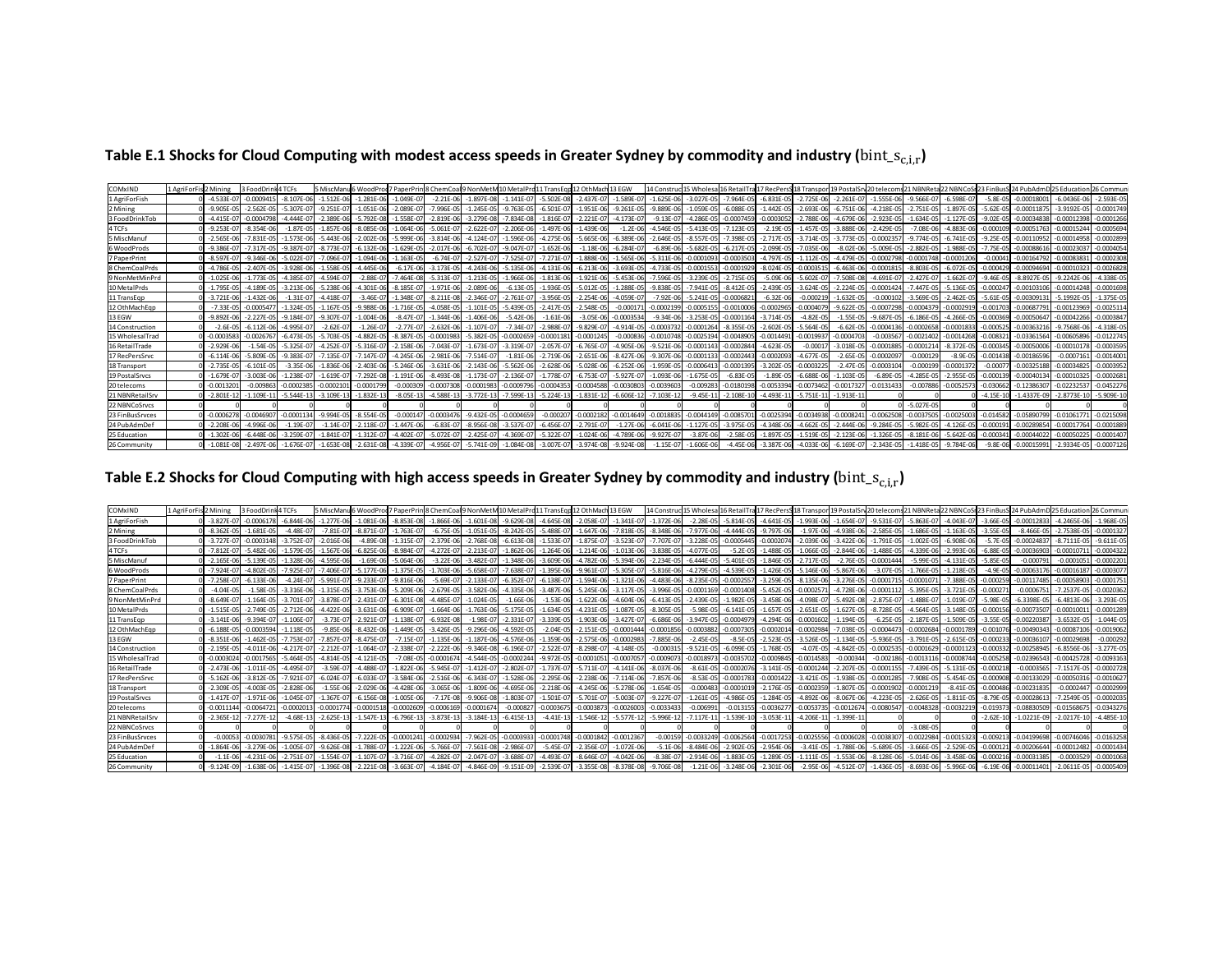| COMxIND         | 1 AgriForFis 2 Mining | 3 FoodD        | 4 TCFs         | 5 MiscMan       | 6 WoodPr       |                |                |                 |                |                | PaperPrini8 ChemCoal9 NonMetM 10 MetalPrd 11 TransEgu 12 OthMach 13 EGW |                               | 14 Construc                   |                | 15 Wholesa 16 RetailTra |                | 17 RecPersS 18 Transport 19 Postal Sr |                | 20 telecom 21 NBNRetz |                | 22 NBNCoSt 23 FinBus       |               |                 |                 |                |
|-----------------|-----------------------|----------------|----------------|-----------------|----------------|----------------|----------------|-----------------|----------------|----------------|-------------------------------------------------------------------------|-------------------------------|-------------------------------|----------------|-------------------------|----------------|---------------------------------------|----------------|-----------------------|----------------|----------------------------|---------------|-----------------|-----------------|----------------|
| 1 AgriForFish   | $-2.251E-0$           | $-0.000546$    | $-4.025E - 0$  | $-7.509E - 0$   | $-6.361E-0$    | $-5.207E - 08$ | $-1.098E$      | $-9.417F - 09$  | $-5.664E-08$   | $-2.732E-0$    | $-1.21E-07$                                                             | $-7.889E - 08$                | $-8.07E - 07$                 | $-9.177F - 0$  | $-4.298F - 05$          | $-2.456E-0$    | $-1.697E - 06$                        | $-1.408F - 0$  | $-2.086E - 07$        | $-1.283E - 07$ | $-8.85E-08$                | $-1.54F - 0$  | $-4.8116E-05$   | $-2.0013F - 0f$ | $-9.87E - 06$  |
| 2 Mining        | $-4.918E - 05$        | $1.488F - 05$  | $-2.635E-$     | $-4.593E - 0$   | $-5.218E - 0$  | $-1.037E-0$    | $-3.97E-0$     | $-6.179E-06$    | $-4.848E - 05$ | $-3.228E - C$  | $-9.687E - 07$                                                          | $-4.599E - 05$                | $-4.91E - 06$                 | $-3.211E - 0$  | $-3.286F - 05$          | $-5.184E - 06$ | $-1.677E-06$                          | $-4.204E - 0$  | $-5.658E - 06$        | $-3.69E - 06$  | $-2.545E - 06$             | $-1.49E - 0$  | $-3.1742E-05$   | $-1.2979E - 05$ | $-6.657E-05$   |
| 3 FoodDrinkTob  | $-2.192E-0$           | $-0.000278$    | $-2.207E$      | $-1.186E - 06$  | $-2.876F - 0$  | $-7.735E - 08$ | $-1.4F - 0$    | $-1.628F - 08$  | $-3.89F - 08$  | $-9.019F - C$  |                                                                         | $-2.072F - 0$                 | $-4.533F - 07$                | $-1.3F - 05$   | $-0.0004025$            | $-0.000109$    | $-1.736F - 06$                        | $-2.914F - 06$ | $-3.92F - 06$         | $-2.192F - 06$ | $-1.512E-06$               | $-2.39F - 0$  | $-9.3121F - 05$ | $-4.1055E-05$   | $-4.82E-05$    |
| 4 TCFs          | $-4.595E-0$           | $-4.851E - 06$ | $-9.288E$      | $-9.219E - 0$   | $-4.014E - 0$  | $-5.284E - 07$ | $-2.513E-0$    | $-1.302E - 0.7$ | $-1.095E-06$   | $-7.432E - 0$  | $-7.143E -$                                                             | $-5.959E-0$                   | $-2.257E - 05$                | $-1.641E-0$    | $-3.844E-0$             | $-7.872E -$    | $-9.074E - 06$                        | $-2.421E - 0$  | $-3.258E - 06$        | $-9.497E-07$   | $-6.551E-0$                | $-2.89E-$     | $-0.00013836$   | $-5.0482E-05$   | $-0.000216$    |
| 5 MiscManu      | $-1.273E - 06$        | $-4.547F - 05$ | $-7.808E - C$  | $-2.703E - 06$  | $-9.941E - 0$  | $-2.979E - 06$ | $-1.894E - 0$  | $-2.048E - 07$  | $-7.927E-07$   | $-2.123E-0$    | $-2.813E-06$                                                            | $-3.172E - 06$                | $-1.314E - 05$                | $-2.594E-0$    | $-3.993E - 05$          | $-9.769E - 06$ | $-2.313E-05$                          | $-2.35E-0.$    | $-3.162E - 05$        | $-1.311E-05$   | $-9.043E - 06$             | $-2.45E - 0$  | $-0.0002965$    | $-4.9534E-05$   | $-0.000110$    |
| 6 WoodProds     | $-4.661E-0$           | $-4.249E - 05$ | $-4.661E$      | $-4.356E - 0.7$ | $-3.045E - 06$ | $-8.09E - 06$  | $-1.002E-$     | $-3.328E - 07$  | $-4.492E-07$   | $-8.203E-0$    | $-5.859E-07$                                                            | $-3.12E - 0.7$                | $-3.421E - 06$                | $-1.723E - 05$ | $-3.355E-05$            | $-7.545E - 06$ | $-4.381E-06$                          | $-4.995E - 06$ | $-6.72E-06$           | $-3.866E-06$   | $-2.666E - 06$             | $-2.05E-0$    | $-0.00023687$   | $-7.6289E - 05$ | $-0.000154$    |
| 7 PaperPrint    | $-4.269F - 0$         | $-5.427F - 06$ | $-2.494F - 0$  | $-3.524F - 0$   | $-5.431F -$    | $-5.773F - 06$ | $-3.347F - 0$  | $-1.255E-0$     | $-3.736F - 07$ | $-3.61E-0$     | $-9.376F - 0$                                                           | $-7.773F - 0$                 | $-2.637E - 06$                | $-3.315F - 0$  | $-0.000189$             | $-1.725E-0$    | $-6.927E - 06$                        | $-2.789E - 0$  | $-3.753F - 05$        | $-2.345F - 05$ | $-1.617E-0$                | $-0.00010$    | $-0.00044048$   | 0.0002776       | $-8.783F - 0$  |
| 8 ChemCoalPrds  | $-2.377E-0$           | $-1.398E - 05$ | $-1.95E-06$    | $-7.736E - 06$  | $-2.207E - 06$ | $-3.064E - 06$ | $-1.576E-0$    | $-2.107E-06$    | $-2.55E-06$    | $-2.051E-06$   | $-3.085E - 06$                                                          | $-1.834E - 05$                | $-2.35E - 05$                 | $-4.708E - 05$ | $-0.000104$             | $-2.885E-0$    | $-0.0002189$                          | $-4.025E - 06$ | $-2.435E-05$          | $-1.181E-05$   | $-8.145E - 06$             | $-0.0001$     | $-0.0002531$    | $-3.4186E - 05$ | $-0.001021$    |
| 9 NonMetMinPrd  | $-5.087F - 0$         | $-1.03F - 05$  | $-2.177F - 0$  | $-2.281F - 0$   | $-1.43F - 0$   | $-3.706F - 08$ | $-2.638F - 0$  | $-6.022F - 06$  | $-9.761F - 07$ | $-9F - 07$     | $-9.54F - 07$                                                           | $-2.708F - 06$                | $-3.772F - 05$                | $-9.82F - 06$  | $-1.465F - 05$          | $-1.83E-06$    | $-3.489F - 07$                        | $-4.676F - 08$ | $-6.292F - 08$        | $-3.256F - 08$ | $-2.23F - 08$              | $-2.51F - 0$  | $-2.377F - 05$  | $-3.0546F - 06$ | $-1.651F - 05$ |
| 10 MetalPrds    | $-8.914F -$           | $-2.433F$      | $-1.595E -$    | $-2.601E - 06$  | $-2.136E - 0$  | $-4.064E - 07$ | $-9.787E - 0$  | $-1.037E-06$    | $-3.044E-05$   | $-9.612E-0$    | $-2.489E-$                                                              | $-6.395E - 06$                | -4.885E-05                    | $-2.408E - 0.$ | $-4.54E - 05$           | $-8.77E-0$     | $-2.257E-05$                          | $-1.385E-0$    | $-1.91E-05$           | $-9.99E - 00$  | $-6.89E - 0$               | $-6.56E - C$  | $-0.000275$     | $-4.7182E - 05$ | $-6.465E-0$    |
| 11 TransEgo     | $-1.847E - 06$        | $-8.313E - 0$  | $-6.507E-08$   | $-2.194E - 0.7$ | $-1.718E - 0$  | $-6.692E - 08$ | $-4.077E - 08$ | $-1.165E-07$    | $-1.371E-07$   | $-1.964E-0.$   | $-1.119E-06$                                                            | $-2.016E - 0.7$               | $-3.932E - 06$                | $-1.589E - 05$ | $-0.000368$             | $-2.272E-06$   | $-0.000136$                           | $-1.017E-05$   | $-1.368E - 05$        | $-4.788E - 06$ | $-3.302E - 06$             | $-1.49E-0.$   | $-0.00082629$   | $-1.7217E-05$   | $-5.235E-06$   |
| 12 OthMachEgp   | $-3.64F - 0$          | $-0.0003$      | $-6.576F - 06$ | $-5.794F - 06$  | $-4.959F - 0f$ | $-8.52F - 06$  | $-2.015F - 0$  | $-5.468F - 06$  | $-2.701F - 05$ | $-1.2E-0$      | $-1.265F - 05$                                                          | $-8.493F - 05$                | $-0.000109$                   | $-0.000156$    | $-0.00054$              | $-0.000106$    | $-0.00025$                            | $-5.992E-0$    | $-9.79F - 05$         | $-5.874F - 05$ | $-3.916F - 05$             | $-0.00045$    | $-0.00183844$   | $-0.00041052$   | $-0.0009559$   |
| 13 EGW          | $-4.912E - 06$        | $-1.293E - 05$ | $-4.56E - 0$   | $-4.621E - 0$   | $-4.985E - 0$  | $-4.205E-07$   | $-6.674E - 0$  | $-6.983E-0$     | $-2.691E-06$   | 7.996E-0       | $-1.514E - 06$                                                          | $-0.000175$                   | $-4.638E - 06$                | $-9.862E - 0$  | $-6.284E - 05$          | $-1.335E-0$    | $-3.002E - 05$                        | $-9.651E - 0$  | $-1.299E-05$          | $-8.298E - 06$ |                            | $-9.77F - 0$  | $-0.00013538$   | $-0.00013997$   | $-0.000146$    |
| 14 Construction | $-1.291E-05$          | $-3.549F - 06$ | $-2.48E - 07$  | $-1.301E - 0.7$ | $-6.257E - 08$ | $-1.375F - 07$ | $-1.307F - 0$  | $-5.497F - 08$  | $-3.645E-07$   | $-1.484E - 0$  | $-4.88F - 07$                                                           | $-2.44E-05$                   | $-0.000185$                   | $-3.833E - 05$ | $-4.509E - 05$          | $-9.355E - 06$ | $-3.465E - 05$                        | $-4.123E-0$    | $-5.548F - 05$        | $-3.565E-05$   | $-2.459F - 0$              | $-0.0001$     | -0.00097086     | $-3.231E-06$    | $-1.643E-05$   |
| 15 WholesalTrad | $-0.00017$            | $-0.001554$    | $-3.214E -$    | $-2.832E-0$     | $-2.424E - 05$ | $-4.164E - 05$ | $-9.848E - 0$  | $-2.672E-05$    | $-0.000132$    | $-5.866E - C$  | $-6.183E - 05$                                                          | $-0.000415$                   | 0.00053                       | $-0.0007638$   | $-0.002639$             | $-0.0005$      | $-0.00124$                            | $-0.0002929$   | $-0.0004785$          | $-0.000287$    | $-0.000191$                | $-0.00220$    | $-0.00898532$   | 0.0020064       | 0.00467        |
| 16 RetailTrade  | $-1.455F - 06$        | $-8.944E - 06$ | $-2.644E -$    | $-2.112E-0$     | $-2.64E-0$     | $-1.071E - 06$ | $-3.497E - 0$  | $-8.306E-08$    | $-1.648E-07$   | $-1.022E - C$  | $-3.359E - 07$                                                          | $-2.436E - 06$                | $-4.727F - 06$                | $-3.466F - 0$  | $-0.000153$             | $-1.662E-0$    | $-0.0001059$                          | $-1.879E-0$    | $-2.529E-05$          | $-1.628E - 05$ | $-1.123F - 0$              | $-9.13E - 0$  | $-0.00013366$   | $-3.3706E-05$   | $-0.000136$    |
| 17 RecPersSrvc  | $-3.036F - 06$        | $-3.373F - 05$ | $-4.659E - 07$ | $-3.543E - 07$  | $-3.549F - 0$  | $-2.108E - 06$ | $-1.48F - 06$  | $-3.731E-07$    | $-8.988E-07$   | $-1.35E-06$    |                                                                         | $-1.317E - 06$ $-4.185E - 06$ | $-4.621E - 06$ $-3.434E - 05$ |                | $-0.0001318$            | $-7.523E-05$   | $-2.913E-05$                          | $-1.65E-05$    | $-2.813E-05$          | $-1.731F - 05$ | $-1.194E - 05$             | $-0.00038$    | $-0.00049876$   | $-0.0002371$    | $-0.0005329$   |
| 18 Transport    | $-1.358E - 05$        | $-3.543F - 0$  | $-1.664E-06$   | $-9.115E - 0$   | $-1.193E - 06$ | $-2.605E-06$   | $-1.803E - 0$  | $-1.064E-06$    | $-2.762E-06$   | $-1.305E - 06$ | $-2.497E-06$                                                            | $-3.104E - 06$                | $-9.726E - 06$                | $-0.0001944$   | $-7.53E - 05$           | $-1.151E-$     | $-0.0002009$                          | $-1.538E - 0$  | $-4.164F - 05$        | $-2.669E - 05$ | $-1.841F - 0$ <sup>e</sup> | $-0.0002$     | $-0.00086921$   | $-0.00011532$   | $-0.000150$    |
| 19 Postal Srvcs | $-8.336E - 08$        | $-1.744F - 06$ | $-6.148E - 08$ | $-8.038E - 08$  | $-3.621E - 08$ | $-5.913E-07$   | $-4.217E-08$   | $-5.827E-08$    | $-1.06E-07$    | $-8.829E-0$    | $-3.353F - 07$                                                          | $-2.943E-07$                  | $-5.427E - 0$                 | $-5.078E - 06$ | $-3.686E - 05$          | $-6.795E-$     | $-4.165E-06$                          | $-6.869E - 0$  | $-9.243E - 06$        | $-5.748F - 06$ | $-3.964F - 06$             | $-3.69F - C$  | $-0.00010728$   | $-3.4192E - 05$ | $-0.000102$    |
| 20 telecoms     | $-0.000655$           | $-0.005727$    | $-0.0001184$   | $-0.000104$     | $-8.931F - 0$  | $-0.0001534$   | $-0.000362$    | $-9.847F - 05$  | $-0.0004864$   | $-0.000216$    | $-0.0002278$                                                            | $-0.001529$                   | $-0.001966$                   | 5 -0.002814    | $-0.009725$             | $-0.00191$     | $-0.004575$                           | $-0.001079'$   | $-0.0017631$          | $-0.0010578$   | $-0.000705$                | $-0.0081$     | $-0.033108$     | $-0.00739304$   | $-0.0172148$   |
| 21 NBNRetailSrv | $-1.391E-1$           | $-6.44E-1$     | $-2.753E-13$   | $-1.544E-13$    | $-9.097E-2$    | $-3.997E-13$   | $-2.278E - 1$  | $-1.873E-13$    | $-3.773E-13$   | $-2.594E-1$    | $-9.091E-13$                                                            | $-3.28E - 12$                 | $-3.527E - 1$                 | $-2.865E-11$   | $-1.138E-10$            | $-1.615E-2$    | $-3.581E-1$                           | $-1.191E-1$    |                       |                |                            | $-1.1E-1$     | $-3.8322E-10$   | $-9.528E-1$     | $-2.249E-10$   |
| 22 NBNCoSrvcs   |                       |                |                |                 |                |                |                |                 |                |                |                                                                         |                               |                               |                |                         |                |                                       |                |                       | $-6.743E - 06$ |                            |               |                 |                 |                |
| 23 FinBusSrvces | $-0.00031$            | $-0.002723$    | $-5.632E - 05$ | $-4.962E - 05$  | $-4.248F - 0$  | $-7.297E - 05$ | $-0.000172$    | $-4.683F - 05$  | $-0.000231$    | $-0.000102$    | $-0.0001083$                                                            | $-0.0007274$                  | $-0.000935$                   | $-0.0013386$   | $-0.0046252$            | $-0.00091$     | $-0.0021759$                          | $-0.000513$    | $-0.0008385$          | $-0.000503$    | $-0.0003354$               | $-0.00386$    | $-0.01574587$   | $-0.00351605$   | $-0.008187$    |
| 24 PubAdmDet    | $-1.096F - 06$        | $-2.901F - 06$ | $-5.91F$       | $-5.662F - 08$  | $-1.052F - C$  | $-7.185E - 07$ | $-3.392E - C$  | $-4.447F - 08$  | $-1.756F - 07$ | $-3.206E - C$  | $-1.386F - 0.$                                                          | $-6.305E - 0$                 |                               | $-3.416F - 06$ | $-2.145F - 05$          | $-1.563E-$     | $-2.903F - 05$                        | $-1.522E-06$   | $-1.245F - 05$        | $-8.025F - 06$ | $-5.535F - 06$             | $-5.06F - 0$  | $-0.0007747$    | $-5.8826F - 05$ | $-7.191E-0$    |
| 25 Education    | $-6.467E - 0$         | $-3.744F - 06$ | $-1.618E-0$    | $-9.14E - 08$   | $-6.514E - 08$ | $-2.186E - 07$ | $-2.519E - C$  | $-1.204E - 07$  | $-2.169E-07$   | $-2.643E-0$    | $-5.086E - 07$                                                          | $-2.378E - 06$                | $-4.929E - 07$                | $-1.173E - 06$ | $-1.392E - 05$          | $-6.821E -$    | $-9.458E - 06$                        | $-1.322E - 06$ |                       | $-1.097E-06$   | $-7.568E - 0$              | $-9.05E-0$    | $-0.00011767$   | 0.0001663       | $-5.354E-05$   |
| 26 Community    | $-5.367E-09$          | $-1.45F - 06$  | $-8.321E-$     | $-8.209E - 09$  | $-1.306E - 08$ | $-2.155E-07$   | $-2.461E - 0$  | $-2.851E-09$    | $-5.382E - 09$ | $-1.493E-0$    | $-1.973E-08$                                                            | $-4.928E - 08$                | $-5.709F - 08$                | $-4.87F - 0$   | $-2.402E - 06$          | $-1.218E-$     | $-2.512E - 06$                        | $-3.842E-0$    | $-3.143F - 06$        | $-1.903E-06$   |                            | $-2.65 - 0.0$ | $-4.2744F - 05$ | $-9.7138F - 06$ | $-0.000271$    |

Table E.3 Shocks for Cloud Computing with modest access speeds in Rest of New South Wales by commodity and industry ( $bin\_s_{c,i,r}$ )

# Table E.4 Shocks for Cloud Computing with high access speeds in Rest of New South Wales by commodity and industry ( $bin\_s_{c,i,r}$ )

| COMxIND         | 1 AgriForFis 2 Mining | 3 FoodDrink    | 4 TCFs         |                | 5 MiscManu6 WoodProd 7 PaperPrin |                | 8 ChemCoall 9 Non Met M |                | 10 MetalPrd 11 TransEgu |                | 12 Oth Mach 13 EGW |                | 14 Constru     | d 15 Wholesal 16 RetailT |                | 17 RecPersS 18 Transpor |                | 19 PostalSrv 20 telecom: |                | NBNRet          |                |               |                 |                 |                |
|-----------------|-----------------------|----------------|----------------|----------------|----------------------------------|----------------|-------------------------|----------------|-------------------------|----------------|--------------------|----------------|----------------|--------------------------|----------------|-------------------------|----------------|--------------------------|----------------|-----------------|----------------|---------------|-----------------|-----------------|----------------|
| 1 AgriForFish   | $-1.109E - 0$         | $-3.451F - 05$ | $-1.983E-07$   | $-3.699E - 0$  | $-3.133F - 08$                   | $-2.565E-09$   | $-5.407F - 08$          | $-4.639F-10$   | $-2.79E-09$             | $-1.346E - 09$ | $-5.962E-09$       | $-3.886E - 09$ | $-3.975E - 08$ | $-5.445E - 07$           | $-2.783E - 0$  | $-1.365E-06$            | $-7.977E - 08$ | $-6.618E - 09$           | $-9.445F - 09$ | $-5.81E-09$     |                | 1.22E-0       | $-2.183F - 06$  | $-1.6707F - 07$ | $-8.983E-0$    |
| 2 Mining        | $-2.423F - 0$         | $-9.39F - 07$  | $-1.298F - 08$ | $-2.263E - 08$ | $-2.57E-08$                      | $-5.109E - 09$ | $-1.956F - 06$          | $-3.044E-0$    | $-2.388F - 06$          | $-1.59F - 08$  | $-4.772E-08$       | $-2.265E-06$   | $-2.419E - C$  | $-1.905E - 0$            | $-2.127E-0$    | $-2.882E-07$            | $-7.883E - 08$ | $-1.976F - 0$            | $-2.562F - 07$ | $-1.67F - 0.7$  | 1.152F-07      | $-1.18F - 0$  | $-1.4401F - 06$ | $-1.0835F - 0f$ | $-6.059F - 0f$ |
| 3 FoodDrinkTob  | $-1.08E - 0$          | $-1.758E - 05$ | $-1.087E-08$   | $-5.843F - 08$ | $-1.417E-09$                     | $-3.81E-09$    | $-6.894E-08$            | $-8.021E-10$   | $-1.916E-09$            | $-4.443E-09$   | $-5.433E - 09$     | $-1.021E - 08$ | $-2.233E - 08$ | $-7.711E-0$              | $-2.606E-0$    | $-6.102E - 06$          | $-8.16E-08$    | $-1.37E-0$               | $-1.775E-07$   | $-9.925E-08$    | $-6.845E-08$   | $-1.89E-0$    | $-4.2248F - 06$ | $-3.4273E-06$   | $-4.387E - 06$ |
| 4 TCFs          | $-2.263E - 0$         | $-3.062F - 07$ | $-4.575E-07$   | $-4.542F - 08$ | $-1.978E-07$                     | $-2.603E-08$   | $-1.238E - 08$          | $-6.413E-09$   | $-5.395E-08$            | $-3.661E-08$   | $-3.519E-08$       | $-2.936E - 08$ | $-1.112E-06$   | $-9.738E - 07$           | $-2.489E - 06$ | $-4.377E-07$            | $-4.265E - 07$ | $-1.138E - 0$            | $-1.475E-07$   | $-4.3E-08$      | $-2.966E - 08$ | $-2.29E - 00$ | $-6.2772E-06$   | $-4.2143E - 06$ | $-1.973E-05$   |
| 5 MiscManuf     | $-6.273E - 0$         | $-2.87F - 06$  | $-3.847E-08$   | $-1.331E - 0$  | $-4.897E-08$                     | $-1.467E-07$   | $-9.329E - 08$          | $-1.009E-08$   | $-3.905E-08$            | $-1.046E-07$   | $-1.386E - 07$     | $-1.563E - 07$ | $-6.472E - 0$  | $-1.539E - 06$           | $-2.585E - 06$ | $-5.432E-07$            | $-1.087E - 06$ | $-1.105E-06$             | $-1.431E-06$   | $-5.936E - 07$  | $-4.094E-07$   | $-1.94E - 06$ | $-1.3455E-05$   | $-4.1352E-06$   | $-1.004E-05$   |
| 6 WoodProds     | $-2.296F - 0$         | $-2.682F - 06$ | $-2.296F - 08$ | $-2.146F - 08$ | $-1.5E-07$                       | $-3.985F - 07$ | $-4.935F - 08$          | $-1.639E-08$   | $-2.213E-08$            | $-4.041F - 08$ | $-2.886E-08$       | $-1.537F - 08$ | $-1.685E - 0$  | $-1.022E - 06$           | $-2.172E-06$   | $-4.195F - 07$          | $-2.059E - 07$ | $-2.348E - 0$            | $-3.042F-07$   | $-1.75E-0$      | $-1.207E-0$    | $-1.63F - 00$ | $-1.0746F - 05$ | $-6.3686F - 06$ | $-1.405F - 05$ |
| 7 PaperPrint    | $-2.103E - 00$        | $-3.425F - 07$ | $-1.228F - 08$ | $-1.736E - 08$ | $-2.675F - 08$                   | $-2.844E - 07$ | $-1.649E-08$            | $-6.181F - 09$ | $-1.841E-08$            | $-1.778E-08$   | $-4.619E-08$       | $-3.829E - 08$ | $-1.299E - C$  | $-1.967E - 06$           | $-1.224E - 05$ | $-9.59E - 07$           | $-3.256E - 07$ | $-1.311E-06$             | $-1.699E-06$   | $-1.062F - 06$  | $-7.322E - 07$ | $-8.61E - 06$ | $-1.9984F - 05$ | $-2.3175E-05$   | $-7.995E-06$   |
| 8 ChemCoalPrds  | $-1.171F - 0$         |                | $-9.608F - 08$ | $-3.811F - 0$  | $-1.087F$                        | $-1.509F - C$  | 7.762F-0                | $-1.038F - 0$  | $-1.256F - 0$           | $-1.01F - 07$  | $-1.52F - 0$       | $-9.033F - 07$ | $-1.158F - 0$  | $-2.793F - 06$           | $-6.739F - 0$  | $-1.604F - 06$          | $-1.029F - 05$ | $-1.892F - 0$            |                | $-5.346F - 0.7$ | $-3.688F - 0$  | $-9F - 00$    | $.1483F - 05$   | $-2.8539F - 06$ | $-9.295F - 0$  |
| 9 NonMetMinPro  | $-2.506E - 00$        | $-6.5E-07$     | $-1.072E - 08$ | $-1.124E-08$   | $-7.045E - 09$                   | $-1.826E - 09$ | $-1.3E-08$              | $-2.967E-0$    | $-4.809E-08$            | $-4.434E-08$   | $-4.699E - 08$     | $-1.334E - 07$ | $-1.858E - 06$ | $-5.826E - 0$            | $-9.487E - 0$  | $-1.018E-07$            | $-1.64E-08$    | $-2.198E - 09$           | $-2.849E-09$   | $-1.474E-09$    | $-1.01E-09$    | $-1.98E - 0$  | $-1.0784E - 06$ | $-2.55E-0$      | 1.503E-06      |
| 10 MetalPrds    | $-4.391E - 0$         | $-1.535F - 06$ | $-7.858E - 08$ | $-1.281E - 0$  | $-1.052E-07$                     | $-2.002E-08$   | $-4.821E - 08$          | $-5.11E-08$    | $-1.499E-06$            | $-4.735E-07$   | $-1.226E - 06$     | $-3.15E - 07$  | $-2.406E - 06$ | $-1.428E - 06$           | $-2.939E - 06$ | $-4.876E-07$            | $-1.061E-06$   | $-6.509E-0$              | $-8.649E-07$   | $-4.523E-07$    | $-3.119E-07$   | $-5.19E - 0$  | $-1.2504E - 05$ | $-3.9388E - 06$ | $-5.884E - 06$ |
| 11 TransEgp     | $-9.101F - 0$         | $-5.247F - 08$ | $-3.205F - 09$ | $-1.081F - 08$ | $-8.464F - 09$                   | $-3.297E - 09$ | $-2.008F$               | $-5.737E-09$   | $-6.754E-09$            | $-9.676E - 07$ | $-5.513E-08$       | $-9.929E - 09$ | $-1.937E - C$  | $-9.428F - 0$            | $-2.383E-0$    | $-1.263E-07$            | $-6.409E - 06$ | $-4.779E-0$              | $-6.193E-07$   | $-2.168E - 07$  | $-1.495F - 0$  | $-1.18F - 0$  | $-3.7488F - 05$ | $-1.4373F - 06$ | $-4.765F - 0$  |
| 12 OthMachEop   | $-1.793E - 0$         |                | $-3.239E - 07$ | $-2.854E - 0$  | $-2.443F - 07$                   | $-4.197E-07$   | $-9.926E - C$           | $-2.694E-07$   | $-1.331E-06$            | $-5.912E-07$   | $-6.232E-07$       | $-4.184E - 06$ | $-5.379E - 06$ | $-9.273E - 06$           | $-3.496E - 05$ | $-5.927E-06$            | $-1.194E-05$   | $-2.816E-06$             | $-4.432F - 06$ | $-2.659E-06$    | $-1.773F - 06$ | $-3.57E-0$    | $-8.3408F - 05$ | $-3.4271E-05$   | $-8.701E-05$   |
| 13 EGW          | $-2.42E - 0$          | $-8.164F - 07$ | $-2.246F - 0F$ | $-2.276E - 0$  | $-2.456E - 08$                   | $-2.072E - 08$ | $-3.288E - 08$          | $-3.44E-08$    | $-1.326E-0$             | $-3.939E-08$   | $-7.46E - 08$      | $-8.643E - 06$ | $-2.285E - 0$  | $-5.851E-0$              | $-4.068E - 0$  | $-7.425E-07$            | $-1.411E-06$   | $-4.536E - 0$            | $-5.883E-0$    | $-3.757E-07$    | $-2.591E-0$    | $-7.73E - 0$  | $-6.1419E - 06$ | $-1.1684F - 05$ | $-1.333F - 0'$ |
| 14 Construction | $-6.361E - C$         | $-2.24F - 07$  | $-1.222E-08$   | $-6.408F - 09$ | $-3.082F - 09$                   | $-6.776E-09$   | $-6.438F - 08$          | $-2.708E - 09$ | $-1.795F - 08$          | $-7.309E - 09$ | $-2.404F - 0F$     | $-1.202F - 06$ | $-9.128E - 06$ | $-2.274E-06$             | $-2.919E - 06$ | $-5.202E - 07$          | $-1.629E - 06$ | $-1.938E - 06$           | $-2.512E-06$   | $-1.614E-06$    | $-1.113F - 06$ | $-1.1F-0$     | $-4.4047F - 05$ | $-2.6972E-0$    | $-1.496E - 06$ |
| 15 WholesalTrad | $-8.763E - 0$         | $-9.811E - 05$ | $-1.583E-06$   | 1.395E-06      | $-1.194E-06$                     | $-2.051E-06$   | $-4.851E - 06$          | $-1.317E-06$   | $-6.503E-06$            | $-2.889E - 06$ | $-3.046E - 06$     | $-2.045E - 05$ | $-2.629E - 05$ | $-4.532E - 05$           | $-0.000170$    | $-2.897E-05$            | $-5.836E - 05$ | $-1.376E-0$              | $-2.166E-05$   | $-1.3E-05$      | $-8.665E - 06$ | $-0.0001$     | $-0.00040765$   | $-0.000167$     | $-0.000425$    |
| 16 RetailTrade  | $-7.166F - 0$         | $-5.645F - 07$ | $-1.302F - 08$ | $-1.04F - 08$  | $-1.3F - 08$                     | $-5.278E - 08$ | $-1.723F - 08$          | $-4.092E-09$   | $-8.119E-09$            | $-5.032E - 09$ | $-1.655E-08$       | $-1.2E-07$     | $-2.329E -$    | $-2.057E - 06$           | $-9.937E - 0$  | $-9.242E - 07$          | $-4.977E-06$   | $-8.833F - 0$            | $-1.145F - 06$ | $-7.372E - 07$  | $-5.085F - 0$  | $-7.23F - 06$ | $-6.0641F - 06$ | $-2.8138F - 06$ | $-1.245F - 0$  |
| 17 RecPersSrvc  | $-1.496E - C$         | $-2.129E - 06$ | $-2.295E-08$   | $-1.745E - 08$ | $-1.748E-08$                     | $-1.038E - 07$ | $-7.291E-08$            | $-1.838E-08$   | $-4.427E-08$            | $-6.651E-08$   | $-6.485E - 08$     | $-2.061E - 07$ | $-2.276E - C$  | $-2.037E - 06$           | $-8.536E - 06$ | $-4.183E-06$            | $-1.369E - 06$ | $-7.757E-0$              | $-1.273E-06$   | $-7.837E-07$    | $-5.405E - 0$  | $-3.02E - 0$  | $-2.2628E - 05$ | $-1.9796E-05$   | $-4.851E-05$   |
| 18 Transport    | $-6.689F - 0$         | $-2.236F - 06$ | $-8.195E-08$   | $-4.49F - 08$  | $-5.878F - 08$                   | $-1.283E - 07$ | $-8.881E - 08$          | $-5.242E-08$   | $-1.36E-07$             | $-6.428E - 08$ | $-1.23E-07$        | $-1.529E - 07$ | $-4.791E - C$  | $-1.154E-05$             | $-4.875E - 06$ | $-6.401E-07$            | $-9.441E - 06$ | $-7.23E - 0$             | $-1.885E-06$   | $-1.208F - 06$  | $-8.334F - 0$  | $-1.61E-0$    | $-3.9435F - 05$ | $-9.6274E - 06$ | $-1.369E - 05$ |
| 19 PostalSrvcs  | $-4.106E - C$         |                | $-3.029E - 09$ | $-3.96E - 09$  | $-1.784E-09$                     | $-2.913E - 08$ | $-2.077E-09$            | $-2.87E-09$    | $-5.224E-09$            | $-4.349E - 09$ | $-1.652E - 08$     | $-1.45E - 08$  | $-2.673E - 08$ | $-3.013E-0$              | $-2.386E - 0$  | $-3.778E-07$            | $-1.958E - 07$ | $-3.228E - 0$            | $-4.185E-0$    | $-2.602E-0$     | $1.795F - 0$   | $-2.92E - 00$ | $-4.867E - 06$  | $-2.8544F - 06$ | $-9.289E - 0$  |
| 20 telecoms     | $-3.229F - C$         | $-0.000361$    | $-5.834F - 0f$ | $-5.14F - 06$  | $-4.4F - 06$                     | $-7.559F - 06$ | $-1.788F - 05$          | $-4.851F - 06$ | $-2.396F - 05$          | $-1.065F - 05$ | $-1.122F - 05$     | $-7.534F - 05$ | $-9.687F - 05$ | $-0.00016$               | $-0.000629$    | $-0.0001067$            | $-0.00021$     | $-5.072F - 05$           | $-7.982F - 05$ | $-4.789F - 05$  | $-3.193F - 05$ | $-0.00064$    | $-0.00150207$   | 0.00061718      | $-0.0015669$   |
| 21 NBNRetailSrv | $-6.852E-1$           | $-4.065E-13$   | $-1.356E - 14$ | $-7.606E - 15$ | $-4.481E-15$                     | $-1.969E - 1$  | $-1.122E-14$            | $-9.226E - 15$ | $-1.859E-14$            | $-1.278E - 14$ | $-4.478E - 14$     | $-1.616E-13$   | $-1.737E-1$    | $-1.7E-12$               | $-7.365E - 1$  | $-8.982E-13$            | $-1.683E-1$    | $-5.6E-1$                |                |                 |                | $-8.7E-1$     | $-1.7386E - 11$ | $-7.9541E-12$   | $-2.047E-1$    |
| 22 NBNCoSrvcs   |                       |                |                |                |                                  |                |                         |                |                         |                |                    |                |                |                          |                |                         |                |                          |                | $-3.053E-0$     |                |               |                 |                 |                |
| 23 FinBusSrvces | $-1.536E - C$         | $-0.00017$     | $-2.774F - 0f$ | $-2.444F - 0$  | $-2.092E-06$                     | $-3.595E - 06$ | $-8.502E - 06$          | $-2.307E-06$   | $-1.14E-05$             | $-5.064E - 06$ | $-5.337E - 06$     | $-3.583E - 05$ | $-4.607E - 05$ | $-7.942E - 05$           | $-0.000299$    | $-5.076E - 05$          | $-0.0001023$   | $-2.412E - 05$           | $-3.796E-05$   | $-2.278E - 05$  | $-1.518E - 05$ | $-0.00030$    | $-0.00071437$   | $-0.00029352$   | $-0.000745$    |
| 24 PubAdmDet    | $-5.4F - 0.$          | $-1.831F - 07$ | $-2.911F - 09$ | $-2.789F - 0$  | $-5.181E-09$                     | $-3.54F - 08$  | $-1.671E-08$            | $-2.191F - 09$ | $-8.652E-09$            | $-1.579E-08$   | $-6.827E - 09$     | $-3.106E - 08$ | $-1.478E - C$  | $-2.026E - 0$            | $-1.389E - 0$  | $-8.693E-08$            | $-1.364E - 06$ | $-7.153F - 0.0$          | $-5.638E - 0$  | $-3.633F - 0$   | $-2.506F - 0$  | $-4F-0$       | $-3.515F - 05$  | $-4.9108F - 06$ | $-6.545E-0$    |
| 25 Education    | $-3.186F - 0$         | $-2.363F - 07$ | $-7.972F - 09$ | $-4.502E - 09$ | $-3.209F - 09$                   | $-1.077F - 08$ | $-1.241E$               | $-5.931F - 09$ | $-1.069E-08$            | $-1.302E-08$   | $-2.505E-08$       | $-1.171F - 07$ | $-2.428E - 08$ | $-6.961E - 08$           | $-9.013E-0$    | $-3.793E-07$            | $-4.445F - 07$ | $-6.214E - 08$           | $-8.055E-08$   | $-4.969E-08$    | $-3.426F - 08$ | $-7.16E - 00$ | $-5.3385F - 06$ | $-1.3885E - 05$ | $-4.873F - 06$ |
| 26 Community    | $-2.644E-10$          | $-9.151E - 08$ | $-4.099E - 09$ | $-4.044E-10$   |                                  | $-1.061E-08$   | $-1.212E-08$            | $-1.404E-10$   | $-2.651E-10$            | $-7.356E-09$   | $-9.72E - 10$      | $-2.428E - 09$ | $-2.812E - 09$ | $-2.889E - 08$           | $-1.555E-0$    | $-6.771E-08$            | $-1.181E-07$   | $-1.806E-08$             |                | $-8.614E-08$    | $-5.942F - 08$ | $-2.05E-0$    | $-1.9392E -$    | $-8.1092E-07$   | $-2.469E - 05$ |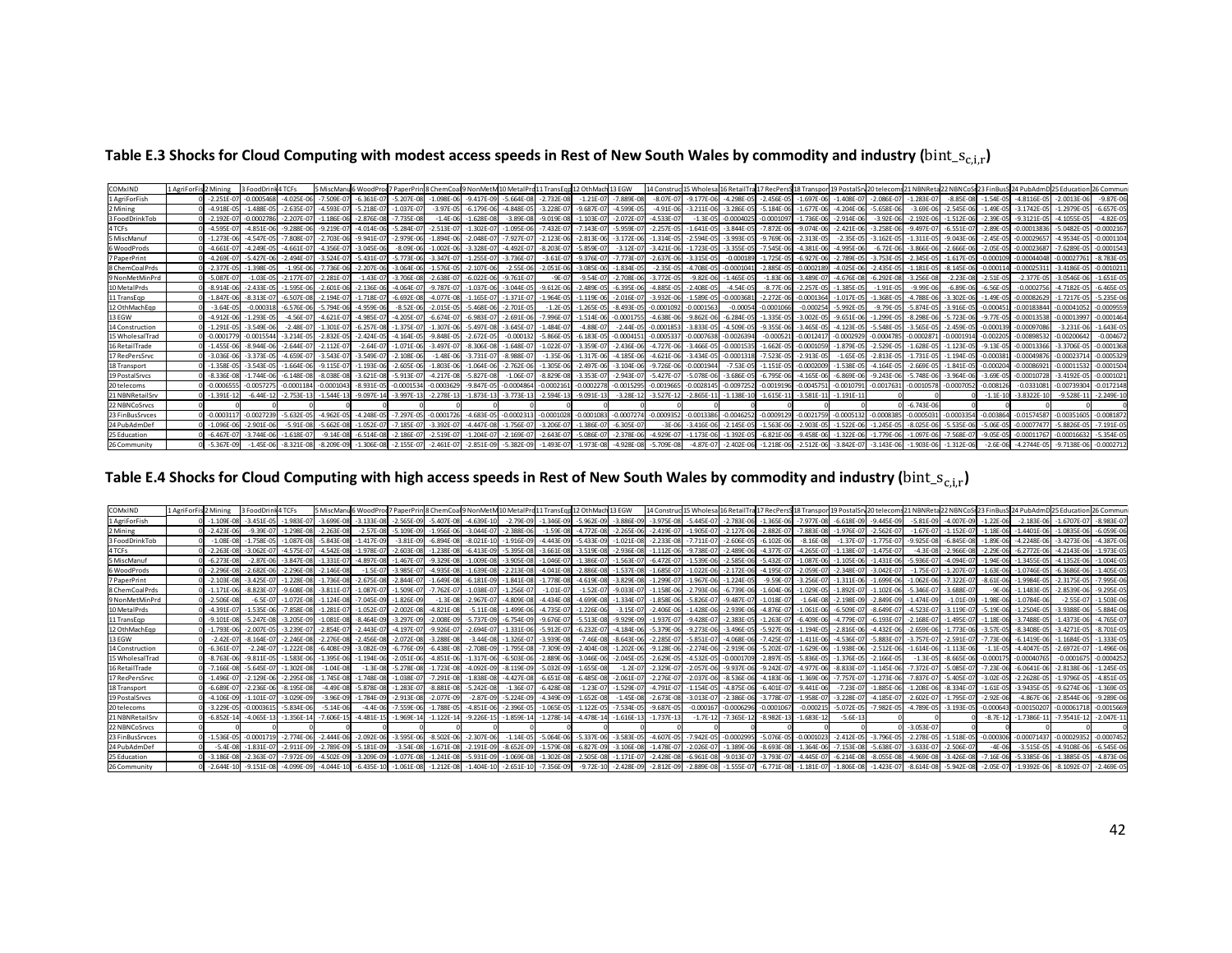| Table E.5 Shocks for Cloud Computing with modest access speeds in Greater Melbourne by commodity and industry ( $bin\_s_{c,i,r}$ ) |  |  |  |  |
|------------------------------------------------------------------------------------------------------------------------------------|--|--|--|--|
|------------------------------------------------------------------------------------------------------------------------------------|--|--|--|--|

| COMxIND         | 1 AgriForFis 2 Mining |                | 3 FoodDri      | 4 TCFs          | 5 MiscMan       |                |                | 5 WoodProd 7 PaperPrint8 ChemCoal 9 NonMetM 10 MetalPrd |                |                | 11 TransEgg 12 OthMach 13 EGW |                |                | 14 Construc    |                |                |                |                |                |                |                |                |              |                 | .115 Wholesal16 RetailTral17 RecPers918 Transport 19 PostalSrv 20 telecoms 21 NBNReta 22 NBNCoSs 23 FinBusS 24 PubAdmD 25 Education | 26 Commun      |
|-----------------|-----------------------|----------------|----------------|-----------------|-----------------|----------------|----------------|---------------------------------------------------------|----------------|----------------|-------------------------------|----------------|----------------|----------------|----------------|----------------|----------------|----------------|----------------|----------------|----------------|----------------|--------------|-----------------|-------------------------------------------------------------------------------------------------------------------------------------|----------------|
| 1 AgriForFish   |                       | $-4.683F - 07$ | $-0.000885$    | $-8.374E-06$    | $-1.562E - 06$  | $-1.323F - 0f$ | $-1.083E-07$   | $-2.283E - 0$                                           | $-1.959F - 08$ | $-1.178E-07$   | $-5.683E - 08$                | $-2.518E-07$   | $-1.641E-0$    | $-1.679E - 06$ | $-2.729E - 05$ | $-7.181E - 05$ | $-6.287E-$     | $-2.519E-06$   | $-2.09E - 0$   | $-8.779E-07$   | $-5.4E-07$     | $-3.724E - 07$ | $-4.68F - 0$ | $-9.7616F - 05$ | $-4.87F - 06$                                                                                                                       | $-2.015E-05$   |
| 2 Mining        |                       | $-0.0001023$   | $-2.411F - 0$  | $-5.482F - 0.7$ | $-9.556F - 0$   | $-1.085F - 0f$ | $-2.157F - 07$ | $-8.259F - 0$                                           | $-1.285F - 05$ | $-0.0001008$   | $-6.715F - 0$                 | $-2.015F - 06$ | $-9.566F - 0$  | $-1.021E -$    | $-9.55F - 06$  | $-5.489F - 0$  | $-1.327F-1$    | $-2.489F - 06$ | $-6.24F-0$     | $-2.381F - 05$ | $-1.553F - 05$ | $-1.071F - 05$ | $-4.53F - 0$ | $-6.4396F - 05$ | $-3.1582F - 05$                                                                                                                     | $-0.000135$    |
| 3 FoodDrinkTob  |                       | $-4.561E-07$   | $-0.000451$    | $-4.591E-07$    | $-2.467E - 06$  | $-5.983E - 08$ | $-1.609E - 07$ | $-2.911E-0$                                             | $-3.387E-08$   | $-8.092E-08$   | $-1.876E - 0$                 | $-2.294E-07$   | $-4.31E - 0.7$ | $-9.43E -$     | $-3.865E - 05$ | $-0.000672$    | $-0.0002$      | $-2.577E-06$   | $-4.324E - 06$ | $-1.65E-05$    | $-9.224E - 06$ | $-6.362E - 06$ | $-7.28E - 0$ | $-0.0001889$    | $-9.9902E-05$                                                                                                                       | $-9.839E - 05$ |
| 4 TCFs          |                       | $-9.558E - 07$ | $-7.861E - 0$  | $-1.932E - 05$  | $-1.918E - 06$  | $-8.351E - 0$  | $-1.099E - 06$ | $-5.227E - C$                                           | $-2.708E - 07$ | $-2.278E - 06$ | $-1.546E - 06$                | $-1.486E - 06$ | $-1.24E - 06$  | $-4.696E - 0$  | $-4.881E - 05$ | $-6.423E - 05$ | $-2.015E -$    | $-1.347E - 05$ | $-3.593E-0$    | $-1.371E-05$   | $-3.996E - 06$ | $-2.756E - 06$ | $-8.79E - 0$ | $-0.000280$     | 0.0001228                                                                                                                           | $-0.000442!$   |
| 5 MiscManuf     |                       | $-2.649F - 06$ | $-7.369E - 0$  | $-1.624E-06$    | $-5.623E - 0$   | $-2.068E - 06$ | $-6.197E-06$   | $-3.939E - 0$                                           | $-4.26E-07$    | $-1.649E-06$   | $-4.416E - 06$                | $-5.851E-06$   | $-6.599E - 06$ | $-2.733E-0$    | $-7.715E - 05$ | $-6.671E-05$   | $-2.501E-$     | $-3.433E - 05$ | $-3.488E - 05$ | $-0.000133$    | $-5.517E-05$   | $-3.805E - 05$ | $-7.47F - 0$ | $-0.00060167$   | $-0.0001205$                                                                                                                        | $-0.000225$    |
| 6 WoodProds     |                       | $-9.695E - 07$ | $-6.885E - C$  | $-9.697E-07$    | $-9.062E - 0$   | $-6.334E - 06$ | $-1.683E - 05$ | $-2.084E - 0$                                           | $-6.923E-07$   | $-9.345E - 07$ | 1.706E-06                     | $-1.219E - 06$ | $-6.491E-07$   | $-7.116E - 06$ | $-5.123E - 05$ | $-5.606E-05$   | $-1.931E - C$  | $-6.502E-06$   | $-7.413E - 06$ | $-2.827E-05$   | $-1.627E-05$   | $-1.122E-05$   | $-6.26E - 0$ | $-0.00048054$   | $-0.00018564$                                                                                                                       | $-0.00031$     |
| 7 PaperPrint    |                       | $-8.88F - 07$  | $-8.794F - 0f$ | $-5.188E - 07$  | $-7.33E - 0$    | $-1.13E-06$    | $-1.201E-05$   | $-6.962E - 0$                                           | $-2.61E-07$    | $-7.772E-07$   | $-7.51E-07$                   | $-1.95E - 06$  | $-1.617E-06$   | $-5.486E - 06$ | $-9.859E - 05$ | $-0.0003158$   | $-4.415E-05$   | $-1.028E - 05$ | $-4.139E-0$    | $-0.000157$    | $-9.866E - 05$ | $-6.805F - 05$ | $-0.0003$    | -0.00089364     | $-0.00067553$                                                                                                                       | $-0.000179$    |
| 8 ChemCoalPrds  |                       | $-4.944F - 05$ | $-2.265F - 0$  | $-4.058F - 06$  | $-1.609E - 05$  | $-4.592F - 06$ | $-6.373F - 06$ | $-3.278E - C$                                           | $-4.382F - 06$ | $-5.304E - 06$ | $-4.267E - 06$                | $-6.417F - 06$ | $-3.814E - 05$ | $-4.889E - 05$ | $-0.00014$     | $-0.0001739$   | $-7.385E-0$    | $-0.0003249$   | $-5.974F - 06$ | $-0.0001024$   | $-4.969E - 05$ | $-3.427F - 05$ | $-0.0003$    | $-0.0005135$    | $-8.3188E - 05$                                                                                                                     | $-0.002084$    |
| 9 NonMetMinPrd  |                       | $-1.058F - 06$ | $1.669F - C$   | $-4.529F - 07$  | $-4.745F - 07$  | $-2.975F - C$  | $-7.71F - 08$  | $-5.488F - 0$                                           | $-1.253F - 05$ | $-2.031E - 06$ | $-1.872F - 06$                | $-1.984F - 06$ | $-5.633F - 0f$ | $-7.846F - 05$ | $-2.92F - 05$  | $-2.448F - 05$ | $-4.685F - 06$ | $-5.178F - 07$ | $-6.94F - 0$   | $-2.648F - 07$ | $-1.37F - 07$  | $-9.384F - 08$ | $-7.64F - 0$ | $-4.8223F - 05$ | $-7.4331F - 06$                                                                                                                     | $-3.371E - 0$  |
| 10 MetalPrds    |                       | $-1.854F - 05$ | $-3.942E - 0$  | $-3.318E - 06$  | $-5.41E - 0$    | $-4.443F - 0f$ | $-8.454E - 07$ | $-2.036E - 0$                                           | $-2.158E - 06$ | $-6.332E - 05$ | $-2E-05$                      |                | $-1.33E - 05$  | $-0.00010$     | $-7.159E - 0$  | $-7.585E-0$    | $-2.245E-1$    | $-3.349E - 05$ | $-2.055E-0$    | $-8.039E - 05$ | $-4.204E - 05$ | $-2.899E - 05$ | $-0.000$     | $-0.0005591$    | $-0.0001148$                                                                                                                        | $-0.00013$     |
| 11 TransEgp     |                       | $-3.843F - 06$ | $-1.347F - 06$ | $-1.354F - 07$  | $-4.564E - 0.7$ | $-3.574F - C$  | $-1.392E - 07$ | $-8.482E - 08$                                          | $-2.423E-07$   | $-2.852E-07$   | 4.086E-05                     | $-2.328E - 06$ | $-4.193F - 07$ | $-8.18E - 06$  | $-4.725E - 05$ | $-0.000615$    | $-5.817E-06$   | $-0.0002024$   | $-1.509E - 05$ | $-5.756E-05$   | $-2.015E-05$   | $-1.39E - 05$  | $-4.53F - 0$ | $-0.00167636$   | $-4.1896F - 05$                                                                                                                     | $-1.069F - 05$ |
| 12 OthMachEgp   |                       | $-7.572E - 05$ | $-0.000515$    | $-1.368E - 05$  | $-1.205E - 05$  | $-1.032E - 05$ | $-1.772F - 05$ | $-4.192E-0$                                             | $-1.137E-05$   | $-5.619E-05$   | $-2.497E-05$                  | $-2.632E - 05$ | $-0.0001767$   | $-0.00022$     | $-0.000464$    | $-0.0009022$   | $-0.00027$     | $-0.00037$     | $-8.893E-05$   | $-0.00041$     | $-0.000247$    | $-0.0001648$   | $-0.0013$    | $-0.00372976$   | $-0.00099897$                                                                                                                       | $-0.001951$    |
| 13 EGW          |                       | $-1.022F - 05$ | $-2.096F -$    | $-9.487F - 0$   | $-9.613F - 0$   |                | $-8.748F - 0$  | $-1.388F - 0$                                           | $-1.453F - 06$ | $-5.599E-06$   | $-1.663E$                     | $-3.15E - 06$  | $-0.00036$     | $-9.648E - 06$ | $-2.933E - 05$ | $-0.00010$     | $-3.419F -$    | $-4.455F - 05$ | $-1.432F - 0$  | $-5.468F - 05$ | $-3.492F - 05$ | $-2.408F - 05$ | $-0.00029$   | $-0.00027465$   | 0.0003405                                                                                                                           | $-0.0002989$   |
| 14 Construction |                       | $-2.686F - 05$ | $-5.751F - 0f$ | $-5.16E-07$     | $-2.706F - 0$   | $-1.302F - C$  | $-2.861E-07$   | $-2.719F - 0$                                           | $-1.144F - 07$ | $-7.582E-07$   | $-3.086E - 0$                 | $-1.015F - 06$ | $-5.075F - 05$ | $-0.000385$    | $-0.000114$    | $-7.533E-0$    | $-2.395E-$     | $-5.143F - 05$ | $-6.118E - 0$  | $-0.0002335$   | $-0.0001$      | $-0.00010$     | $-0.0004$    | $-0.00196969$   | $-7.8622E - 06$                                                                                                                     | $-3.355E-0$    |
| 15 WholesalTrad |                       | $-0.000370$    | 0.002518       | $-6.686E - 05$  | $-5.891E-$      | $-5.042E - 05$ | $-8.663E - 05$ | $-0.000204$                                             | $-5.559E-05$   | $-0.0002746$   | $-0.00012$                    | $-0.0001286$   | $-0.000863$    | $-0.00111$     | $-0.00227$     | $-0.0044096$   | $-0.00133$     | $-0.001842$    | $-0.000434$    | $-0.0020134$   | 0.001208       | $-0.000805$    | $-0.0067$    | $-0.0182291$    | 0.0048824                                                                                                                           | $-0.009537$    |
| 16 RetailTrade  |                       | $-3.026F - 06$ | $-1.449F - 0$  | $-5.5E-0$       | $-4.393E - 0$   | $-5.491E-1$    | $-2.229E - 06$ | $-7.274E - 0$                                           | $-1.728F - 0$  | $-3.429E-0$    | $2.125E - 0$                  | $-6.988E-$     | $-5.067E - 06$ | $-9.834E - 06$ | $-0.000103$    | $-0.0002564$   | $-4.255E-1$    | $-0.00015$     | $-2.789F - 0$  | $-0.000106$    | $-6.852E - 05$ | $-4.726F - 0$  | $-0.0002$    | $-0.0002711$    | $-8.2019E - 05$                                                                                                                     | $-0.000279$    |
| 17 RecPersSrvc  |                       | $-6.316E - 06$ | $-5.466F - 0$  | $-9.692E - 07$  | $-7.37E - 0.7$  | $-7.382E - 0$  | $-4.385E - 06$ | $-3.079E - 0$                                           | $-7.761E-07$   | $-1.87E-06$    | $-2.808E - 06$                | $-2.739F - 06$ | $-8.705E - 06$ | $-9.613E - 06$ | $-0.0001021$   | $-0.000220$    | $-0.000192$    | $-4.323E-05$   | $-2.449F - 0o$ | $-0.0001184$   | $-7.284E - 05$ | $-5.024F - 05$ | $-0.00116$   | $-0.00101187$   | $-0.00057705$                                                                                                                       | $-0.001087$    |
| 18 Transport    |                       | $-2.825E - 05$ | $-5.74F - 0$   | $-3.461E - 06$  | $-1.896E - 06$  | $-2.482E - 06$ | $-5.419E - 06$ | $-3.75E-0$                                              | $-2.214E-06$   | $-5.745E-06$   | $-2.714E-06$                  | $-5.194E - 06$ | $-6.458E - 06$ | $-2.023E - 05$ | $-0.0005782$   | $-0.0001258$   | $-2.947E-0$    | $-0.000298$    | $-2.283E-05$   | $-0.0001752$   | $-0.000112$    | $-7.746F - 05$ | $-0.00062$   | $-0.00176343$   | $-0.0002806$                                                                                                                        | $-0.000307$    |
| 19 Postal Srvcs |                       | $-1.734F - 07$ | $-2.826E - 0$  | $-1.279E - 07$  | $-1.672E-0$     | $-7.532E - 08$ | $-1.23F - 06$  | $-8.773E-0$                                             | $-1.212E-07$   | $-2.206E - 07$ | $-1.837E-0$                   | $-6.975E-07$   | $-6.122E - 07$ | 1.129E-06      | $-1.51E-05$    | $-6.158E - 05$ | $-1.74F - 0$   | $-6.182E - 06$ | $-1.019F - 0$  | $-3.889E - 05$ | $-2.418F - 05$ | $-1.668E - 05$ | $-0.0001$    | $-0.00021764$   | $-8.3202F - 05$                                                                                                                     | $-0.000208$    |
| 20 telecoms     |                       | $-0.0013636$   | $-0.009280$    | $-0.0002463$    | $-0.00021$      | -0.000185      | $-0.0003192$   | $-0.000754$                                             | $-0.0002048$   | $-0.0010111$   | $-0.000449$                   | $-0.0004739$   | $-0.003181$    | $-0.004090$    | $-0.0083695$   | $-0.0162481$   | $-0.00491$     | $-0.0067898$   | $-0.001601$    | $-0.0074188$   | $-0.0044513$   | $-0.002967$    | $-0.0247$    | $-0.06716854$   | $-0.01799026$                                                                                                                       | $-0.035141$    |
| 21 NBNRetailSrv |                       | $-2.893E-12$   | $-1.043E-1$    | $-5.727E-13$    | $-3.212E-1$     | $-1.892E-1$    | $-8.315E-13$   | $-4.739E - 1$                                           | $-3.896E-1$    | $-7.849E - 13$ | $-5.396E - 1$                 | $-1.891E-12$   | $-6.823E-12$   | $-7.336E -$    | $-8.52E-11$    | $-1.9E-10$     | $-4.136E-1$    | $-5.315E-1$    | $-1.768E - 1$  |                |                |                | $-3.35E-1$   | $-7.7747E-10$   | $-2.3186E-10$                                                                                                                       | $-4.591E-10$   |
| 22 NBNCoSrvcs   |                       |                |                |                 |                 |                |                |                                                         |                |                |                               |                |                |                |                |                |                |                |                |                | $-2.837E - 05$ |                |              |                 |                                                                                                                                     |                |
| 23 FinBusSrvces |                       | $-0.0006485$   | $-0.004417$    | $-0.0001172$    | $-0.000103$     | $-8.836F - C$  | $-0.000151$    | $-0.00035$                                              | $-9.742F - 05$ | $-0.000481$    | $-0.00021$                    | $-0.0002254$   | $-0.0015132$   | $-0.001945$    | $-0.0039805$   | $-0.0077274$   | $-0.00233$     | $-0.003229$    | $-0.000761$    | $-0.0035283$   | $-0.00211$     | $-0.001411$    | $-0.01177$   | $-0.03194466$   | $-0.00855598$                                                                                                                       | $-0.01671$     |
| 24 PubAdmDef    |                       | $-2.28E - 06$  | .701E-0        | $-1.229E - 0$   | $-1.178E - 0$   | $-2.188E-1$    | $-1.495E - 06$ | $-7.055E - 0$                                           | $-9.251E-08$   | $-3.654E-07$   | $-6.669E - C$                 | $-2.883E - 07$ | $-1.312E - 06$ | $-6.24E - 06$  | $-1.016E - 05$ | $-3.584E - 05$ | $-4.002E - 06$ | $-4.308E - 05$ | $-2.259E - 06$ | $-5.24E-05$    | $-3.377E-05$   | $-2.329F$      | $-0.0001$    | $-0.0015718$    | $-0.0001431$                                                                                                                        | $-0.000146$    |
| 25 Education    |                       | $-1.345F - 06$ | $-6.067E - 06$ | $-3.366E - 0.7$ | $-1.901E-07$    | $-1.355E - C$  | $-4.547F - 07$ | $-5.239E - 0$                                           | $-2.505E-07$   | $-4.513E-07$   | $-5.497E-0$                   | $-1.058E - 06$ | $-4.946E - 06$ | $-1.025E - 06$ | $-3.489E - 06$ | $-2.326E - 05$ | $-1.746E - C$  | $-1.404E - 05$ | $-1.962E - 06$ | $-7.486F - 06$ | $-4.618E - 06$ | $-3.185F - 06$ | $-0.0002$    | $-0.00023872$   | 0.0004047                                                                                                                           | $-0.000109$    |
| 26 Community    |                       | $-1.116E-08$   | $-2.349E - 06$ | $-1.731E-07$    | $-1.708E-08$    | $-2.717E-08$   | $-4.482E - 07$ | $-5.119E - 0$                                           | $-5.93E-09$    | $-1.12E-08$    | $-3.106E - 0$                 | $-4.105E$      | $-1.025E - 07$ | $-1.188E - 07$ | $-1.448E - 06$ | $-4.012E - 06$ | $-3.117E-06$   | $-3.728E - 06$ | $-5.702E - 0$  | $-1.323E - 05$ | $-8.006E - 06$ | $-5.523E - 06$ |              |                 | $-2.3638E - 05$                                                                                                                     | $-0.000553$    |

Table E.6 Shocks for Cloud Computing with high access speeds in Greater Melbourne by commodity and industry ( $bin\_s_{c,i,r}$ )

| COMxIND         | L AgriForFis 2 Mining |                | 3 FoodDrink4 TCFs |                |                |                |                | 5 MiscManu6 WoodProd 7 PaperPrin 8 ChemCoal 9 NonMetM 10 MetalPrd |                |                |                          | 11 TransEgg 12 OthMach 13 EGW |                | 14 Constru     |                |                |                |                |                | ic 15 Wholesa 16 RetailTra 17 RecPersS 18 Transport 19 PostalSrv 20 telecoms 21 NBNRet. |                |                |               |                 |                 |                |
|-----------------|-----------------------|----------------|-------------------|----------------|----------------|----------------|----------------|-------------------------------------------------------------------|----------------|----------------|--------------------------|-------------------------------|----------------|----------------|----------------|----------------|----------------|----------------|----------------|-----------------------------------------------------------------------------------------|----------------|----------------|---------------|-----------------|-----------------|----------------|
| 1 AgriForFish   |                       | $-3.467E - 07$ | $-0.00053$        | $-6.201F - 06$ | $-1.157E-0$    | $-9.798F - 07$ | $-8.021E - 08$ | $-1.691E - 06$                                                    | $-1.451E-08$   | $-8.725E-08$   | $-4.209F - 08$           | $-1.864F - 07$                | $-1.215E-07$   | $-1.243E - 06$ | $-1.893E-05$   | $-4.705E-05$   | $-3.903F - 05$ | $-1.564F - 06$ | $-1.297E-07$   | $-5.22F - 07$                                                                           | $-3.211E-07$   | $-2.214E-07$   | $-2.76F - 0$  | $-6.073F - 05$  | $-2.9135F - 06$ | $-1.251F - 0F$ |
| 2 Mining        |                       | $-7.576E - 05$ | $-1.447F - 0$     | $-4.059F - 07$ | $-7.076E - 0$  | $-8.038E - 07$ | $-1.597E-07$   | $-6.116E-05$                                                      | $-9.519E-06$   | $-7.467E - 05$ | $-4.972E-0$              | $-1.492E - 06$                | $-7.084E - 05$ | $-7.564E -$    | $-6.624E - 06$ | $-3.597E-0$    | $-8.238E - 06$ | $-1.545E-06$   | $-3.873E - 06$ | $-1.416E-05$                                                                            | $-9.232E - 06$ | $-6.368E - 06$ | $-2.68E - 0$  | $-4.0063E - 05$ | $-1.8894E - 05$ | $-8.439E - 05$ |
| 3 FoodDrinkTob  |                       | $-3.377F-0$    | 0.00027           | $-3.399F - 07$ | $-1.827F - 0$  | $-4.43F - 08$  | $-1.192F - 07$ | $-2.156F - 06$                                                    | $-2.508F - 08$ | $-5.992F - 08$ | 1.389F-0                 | $-1.699F - 0$                 | $-3.192F - 07$ | $-6.983F -$    | $-2.681F - 05$ | $-0.0004406$   | $-0.0001744$   | $-1.6F - 06$   | $-2.684F - 06$ | $-9.809F - 06$                                                                          | $-5.485F - 06$ | $-3.783F - 06$ | $-4.3F-0$     | $-0.00011753$   | $-5.9767F - 05$ | $-6.11F - 0F$  |
| 4 TCFs          |                       | $-7.078E - 0$  | $-4.718F - 0f$    | $-1.431E-05$   | $-1.42E - 0$   | $-6.184E-06$   | $-8.14E - 07$  | $-3.871E-0$                                                       | $-2.005E-07$   | $-1.687E - 06$ | $-1.145E-06$             | $-1.1E-06$                    | $-9.18E - 07$  | $-3.477E - 0$  | $-3.385E - 05$ | $-4.208E - 05$ | $-1.251E-05$   | $-8.36E - 06$  | $-2.231E - 06$ | $-8.151E-06$                                                                            | $-2.376E-06$   | $-1.639E - 06$ | $-5.19E - 05$ | $-0.00017463$   | $-7.3491E-05$   | $-0.0002748$   |
| 5 MiscManu      |                       | $-1.962E - 06$ | $-4.423E - 05$    | $-1.203E-06$   | $-4.163E - 0$  | $-1.531E-06$   | $-4.589E - 06$ | $-2.917E-06$                                                      | $-3.154E-07$   | $-1.221E-06$   | $-3.27E - 06$            | $-4.333E - 06$                | $-4.887E - 06$ | $-2.024E - 0$  | $-5.351E-05$   | $-4.37E - 05$  | $-1.553E-05$   | $-2.131E-05$   | $-2.165E - 05$ | $-7.91E - 05$                                                                           | $-3.28E - 05$  | $-2.262E - 05$ | $-4.41E-0$    | $-0.00037432$   | $-7.2112E-05$   | $-0.000139$    |
| 6 WoodProds     |                       | $-7.179E - 0$  | $-4.132F - 05$    | $-7.18F - 07$  | $-6.71E-0$     | $-4.69E - 06$  | $-1.246E - 05$ | $-1.543E-06$                                                      | $-5.126E - 07$ | $-6.92E-07$    | $-1.264E - 06$           | $-9.025E - 0$                 | $-4.806F - 07$ | $-5.27E - 06$  | $-3.554E-05$   | $-3.673E-05$   | $-1.199E-05$   | $-4.036E - 06$ | $-4.602F - 06$ | $-1.681F - 05$                                                                          | $-9.672E - 06$ | $-6.671E - 06$ | $-3.7F-0$     | $-0.00029896$   | 0.00011106      | $-0.000195$    |
| 7 PaperPrint    |                       | $-6.576E-0$    | $-5.278F - 0$     | $-3.841F - 0$  | $-5.428E - C$  | $-8.365F - 07$ | $-8.894E - 06$ | $-5.155E-0$                                                       | $-1.933F -$    | $-5.755E-07$   | $-5.561E-07$             | $-1.444F - 06$                | $-1.197E-06$   | $-4.062E - 06$ | $-6.838E - 05$ | $-0.0002069$   | $-2.741E-05$   | $-6.381E-06$   | $-2.57E-05$    | $-9.39F - 05$                                                                           | $-5.867F - 05$ | $-4.046F - 05$ | $-0.0001$     | $-0.00055596$   | $-0.0004041$    | $-0.00011$     |
| 8 ChemCoalPrds  |                       | $-3.661F - 0$  |                   | $-3.005F - 06$ | $-1.192E-0$    | $-3.4F - 06$   | $-4.719F - 06$ | $-2.427F - C$                                                     | $-3.245F - 06$ | $-3.927F - 0f$ | $-3.159E-0$              | $-4.752F - 0f$                | $-2.824E - 05$ | $-3.62E - 0$   | $-9.711E-05$   | $-0.000113$    | $-4.585F - 0$  | $-0.000201$    | $-3.708F - 0$  | $-6.091E-$                                                                              | $-2.955E-05$   | $-2.038F - 05$ | $-0.0002$     | $-0.0003194$    | $-4.9768F - 05$ | $-0.001294$    |
| 9 NonMetMinPrd  |                       | $-7.836E - 0$  | $-1.001F - 0'$    | $-3.354E - 0$  | $-3.513E - C$  | $-2.203E-07$   | $-5.709E-08$   | $-4.064E - 0$                                                     | $-9.277E-06$   | $-1.504E-06$   | $-1.386E - 06$           | $-1.469E - 06$                | $-4.171E - 06$ | $-5.81E - 05$  | $-2.026E - 05$ | $-1.604E-05$   | $-2.908E-06$   | $-3.214E-07$   | $-4.308E - 08$ | $-1.574E-07$                                                                            | $-8.146E-08$   | $-5.58E - 08$  | $-4.51E-0$    | $-3.0001E - 05$ | .4469E-06       | $-2.093E-05$   |
| 10 MetalPrds    |                       | $-1.373F - 05$ | $-2.366E - 0$     | $-2.457E-06$   | $-4.006E - C$  | $-3.29E - 06$  | $-6.26E - 07$  | $-1.508E - 06$                                                    | $-1.598E-06$   | $-4.688E - 05$ | $-1.481E-05$             | $-3.834E - 05$                | $-9.851E - 06$ | $-7.525E - C$  | $-4.966E - 05$ | $-4.97E-05$    | $-1.394E-05$   | $-2.079E - 05$ | $-1.276E - 05$ | $-4.78E - 05$                                                                           | $-2.499E-05$   | $-1.724F - 05$ | $-0.0001$     | $-0.00034785$   | $-6.8687E-05$   | $-8.195E-05$   |
| 11 TransEgp     |                       | $-2.846E - 06$ | $-8.085F - 0$     | $-1.002E-0$    | $-3.379E - 0$  | $-2.647E-07$   | $-1.031E-07$   | $-6.28E - 08$                                                     | $-1.794E-0$    | $-2.112E-0$    | $-3.026E - 05$           | $-1.724E - 06$                | $-3.105E - 07$ | $-6.057E - 06$ | $-3.278E - 05$ | $-0.0004029$   | $-3.611E-06$   | $-0.0001256$   | $-9.367E - 06$ | $-3.423E - 05$                                                                          | $-1.198E - 05$ | $-8.262E - 06$ | $-2.67E-0$    | -0.00104291     | $-2.5064E-05$   | $-6.636E - 06$ |
| 12 OthMachEgo   |                       | $-5.607F - 05$ | $-0.00030$        | $-1.013E-05$   | $-8.925F - 0$  | $-7.639F - 06$ | $-1.312E-05$   | $-3.104F - 05$                                                    | $-8.423E-06$   | $-4.16F - 05$  | $-1.849F - 05$           | $-1.949F - 05$                | $-0.0001308$   | $-0.000168$    | $-0.000322$    | $-0.000591$    | $-0.00016$     | $-0.000234$    | $-5.52E - 05$  | $-0.0002449$                                                                            | 0.000147       | $-9.798F - 05$ | $-0.00081$    | -0.00232039     | $-0.00059763$   | $-0.0012118$   |
| 13 EGW          |                       | $-7.566F - 0$  | $-1.258F - 0$     | $-7.025E - 0$  | $-7.118E - C$  | $-7.678E - 07$ | $-6.478E - 07$ | $-1.028E - 06$                                                    | $-1.076F - 06$ | $-4.146F - 06$ | $-1.232E - 06$           | $-2.333E - 06$                | $-0.000270$    | $-7.144E -$    | $-2.034E - 05$ | $-6.878E - 0$  | $-2.122E-05$   | $-2.766E-05$   | $-8.891F - 06$ | $-3.251E-05$                                                                            | $-2.076E - 05$ | $-1.432F - 05$ | $-0.000$      | $-0.00017087$   | 0.0002037       | $-0.000185$    |
| 14 Construction |                       | $-1.989E - 05$ | $-3.452E - 06$    | $-3.821E - 0$  | $-2.004E - C$  | $-9.638E - 08$ | $-2.119E-07$   | $-2.013E-06$                                                      | $-8.468E - 08$ | $-5.614E - 07$ | $-2.285E - 0$            | $-7.518E - 0$                 | $-3.758E - 05$ | 0.00028        | $-7.906E - 05$ | $-4.936E - 05$ | $-1.487E-05$   | $-3.193E - 05$ | $-3.798E - 05$ | $-0.0001388$                                                                            | $-8.921E-05$   | $-6.153E - 05$ | $-0.000$      | $-0.00122537$   | $-4.7036E - 06$ | $-2.083E-0$    |
| 15 WholesalTrac |                       | $-0.00027$     | $-0.00151$        | $-4.951F - 05$ | $-4.362E - 0$  | $-3.734F - 05$ | $-6.415E - 05$ | $-0.000151$                                                       | $-4.117E-05$   | $-0.0002033$   | $-9.035E - 05$           | $-9.524E - 05$                | $-0.0006394$   | $-0.00082$     | $-0.0015756$   | $-0.002889$    | $-0.000827$    | $-0.0011439$   | $-0.0002698$   | $-0.0011972$                                                                            | $-0.000718$    | $-0.000478$    | $-0.00396$    | $-0.01134085$   | $-0.00292093$   | $-0.0059225$   |
| 16 RetailTrade  |                       | $-2.241F - 06$ | $-8.698F - 06$    | $-4.073F - 07$ | $-3.253E - 0$  | $-4.066E-07$   | $-1.65E-06$    | $-5.387E - 0$                                                     | $-1.279E-07$   | $-2.539E-07$   | $-1.574E-07$             | $-5.174E-07$                  | $-3.752E - 06$ | $-7.282E - 06$ | $-7.15E - 05$  | $-0.000168$    | $-2.641E-05$   | $-9.755E - 05$ | $-1.731E-05$   | $-6.328E - 05$                                                                          | $-4.074E-05$   | $-2.81E - 05$  | $-0.00016$    | $-0.0001687$    | $-4.9068F - 05$ | $-0.000173$    |
| 17 RecPersSrvc  |                       | $-4.677F - 06$ | $-3.281E - 0$     | $-7.177E-07$   | $-5.458E - 0$  | $-5.466E-07$   | $-3.247E - 06$ | $-2.28E - 06$                                                     | $-5.747E-07$   | $-1.384E-06$   | $-2.08E - 06$            | $-2.028E - 06$                | $-6.446E -06$  | $-7.119E - 06$ | $-7.083E - 05$ | $-0.0001443$   | $-0.0001196$   | $-2.684E - 05$ | $-1.52E - 05$  | $-7.037E-05$                                                                            | $-4.331E-05$   | $-2.987E-05$   | $-0.00068$    | $-0.00062951$   | 0.0003452       | $-0.0006756$   |
| 18 Transport    |                       | $-2.092E - 05$ | $-3.445F - 05$    | $-2.563E-06$   | $-1.404E - 0$  | $-1.838E - 06$ | $-4.012E - 06$ | $-2.777E-06$                                                      | $-1.639E-06$   | $-4.254E-06$   | $-2.01E - 06$            | $-3.846E - 06$                | $-4.782E - 06$ | $-1.498E -$    | $-0.0004011$   | $-8.242E - 05$ | $-1.829E-05$   | $-0.0001851$   | $-1.417E-05$   | $-0.0001042$                                                                            | $-6.677E-05$   | $-4.606E - 05$ | $-0.00036$    | $-0.00109708$   | $-0.00016789$   | $-0.000190$    |
| 19 Postal Srvcs |                       | $-1.284F - 0$  | $-1.696F - 00$    | $-9.47F - 08$  | $-1.238F - 0$  | $-5.578F - 08$ | $-9.108E - 07$ | $-6.496E - 08$                                                    | $-8.975F - 08$ | $-1.633E-0$    | $-1.36F - 0.7$           | $-5.165E-0$                   | $-4.533F - 0$  | $-8.36E - C$   | $-1.047E - 05$ | $-4.035F - 0'$ | $-1.08F - 05$  | $-3.837E-06$   | $-6.328F - 0$  | $-2.313F - 05$                                                                          | $-1.438F - 05$ | $-9.918F - 06$ | $-6.63F - 0$  | $-0.000135$     | $-4.9776F - 05$ | $-0.000129$    |
| 20 telecoms     |                       | $-0.001009$    | -0.005570         | $-0.0001824$   | $-0.000160$    | $-0.0001376$   | $-0.0002364$   | $-0.00059$                                                        | $-0.0001517$   | $-0.000749$    | $-0.000332$              | $-0.000350$                   | $-0.002356$    | 0.003029       | $-0.0058059$   | $-0.010645$    | -0.0030506     | $-0.00421$     | $-0.000994$    | $-0.0044112$                                                                            | $-0.0026467$   | $-0.001764$    | $-0.0146$     | $-0.04178748$   | $-0.010762$     | $-0.0218226$   |
| 21 NBNRetailSrv |                       | $-2.143E-1$    | $-6.263E-1$       | $-4.241E-13$   | $-2.378E-$     | $-1.401E-13$   | $-6.157E-13$   | $-3.509E - 1$                                                     | $-2.885E-13$   | $-5.812E-13$   | $-3.996E-13$             | $-1.4E-12$                    | $-5.053E - 12$ | $-5.433E -$    | $-5.91E-1$     | $-1.245E-1$    | $-2.567E-1$    | $-3.3E-11$     | $-1.098E-1$    |                                                                                         |                |                | $-1.98E-$     | $-4.8368E - 10$ | $-1.3871E-10$   | $-2.851E-10$   |
| 22 NBNCoSrvcs   |                       |                |                   |                |                |                |                |                                                                   |                |                |                          |                               |                |                |                |                |                |                |                |                                                                                         | $-1.687F - 0$  |                |               |                 |                 |                |
| 23 FinBusSrvces |                       | $-0.000480$    | -0.002649         | $-8.676E - 05$ | $-7.644E - 0$  | $-6.543E-05$   | $-0.0001124$   | $-0.0002658$                                                      | $-7.214E - 05$ | $-0.0003563$   | $-0.0001583 - 0.0001669$ |                               | $-0.0011205$   | $-0.001440$    | $-0.00276$     | $-0.0050628$   | $-0.001450$    | $-0.0020046$   | $-0.0004728$   | $-0.002097$                                                                             | $-0.0012587$   | $-0.000839$    | $-0.00695$    | $-0.01987369$   | $-0.00511863$   | $-0.010378$    |
| 24 PubAdmDef    |                       | $-1.688E - 06$ | $-2.822E - 00$    | $-9.104E-08$   | $-8.722E-0$    | $-1.62E-07$    | $-1.107E-06$   | $-5.224E - 0$                                                     | $-6.85E-08$    | $-2.706E-0$    | $-4.938E - 0$            | $-2.135E-0$                   | $-9.713E-07$   | $-4.621E - 06$ | $-7.045E - 06$ | $-2.348E - 0$  | $-2.484E-06$   | $-2.675E-05$   | $-1.402E - 0$  | $-3.116E-05$                                                                            | $-2.008E - 05$ | $-1.385F - 05$ | $-9.1E-0$     | $-0.00097788$   | $-8.5638E - 05$ | $-9.116E-0$    |
| 25 Education    |                       | $-9.962F - 07$ | $-3.641F - 06$    | $-2.493F - 07$ | $-1.408E - C$  | $-1.003F - 07$ | $-3.367E - 07$ | $-3.88E - 0$                                                      | $-1.855E-07$   | $-3.342E - 07$ | $-4.071F - 0.7$          | $-7.834E - 07$                | $-3.663E - 06$ | $-7.593E - C$  | $-2.42E - 06$  | $-1.524E-0$    | $-1.084E-05$   | $-8.713E-06$   | $-1.218E - 06$ | $-4.451F - 06$                                                                          | $-2.746E-06$   | $-1.894E - 06$ | $-0.000$      | $-0.00014852$   | $-0.0002421$    | $-6.787E-05$   |
| 26 Community    |                       | $-8.267E-09$   | $-1.41E-06$       | $-1.282E-07$   | $-1.265E - 08$ | $-2.012E-08$   | $-3.319E - 07$ | $-3.791E-0$                                                       | $-4.391E-09$   | $-8.291E-09$   | $-2.3E-07$               | $-3.039E - 08$                | $-7.591E-08$   | $-8.794E - 08$ | $-1.005E - 06$ | $-2.629E - 06$ | $-1.935E-06$   | $-2.314E-06$   | $-3.54E-0$     | $-7.865E - 06$                                                                          | $-4.761E-06$   | $-3.284E - 06$ | $-4.67F - 0$  | $-5.395F - 05$  | $-1.4141E-05$   | $-0.0003438$   |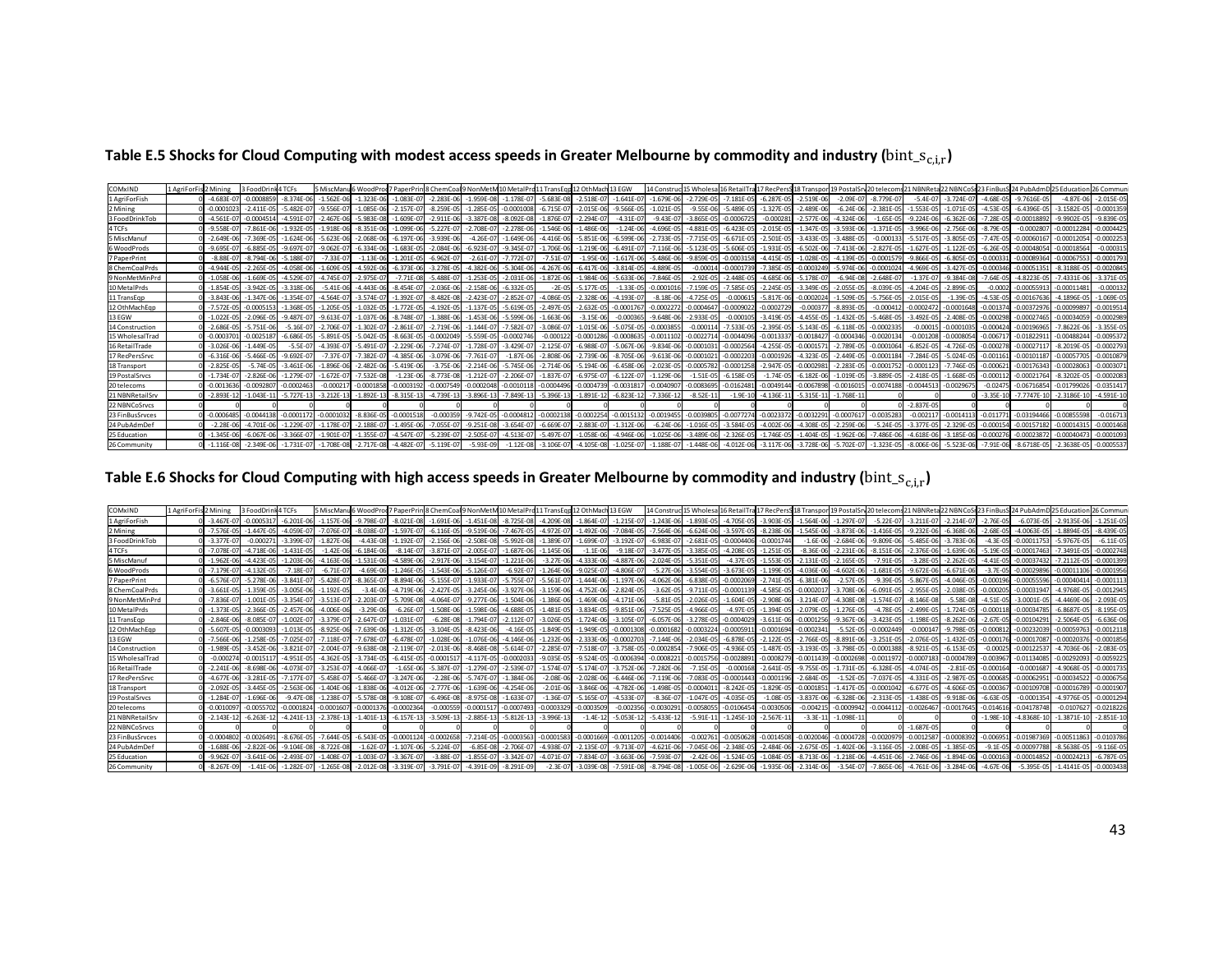|  |  | Table E.7 Shocks for Cloud Computing with modest access speeds in Rest of Victoria by commodity and industry ( $bin\_s_{c,i,r}$ ) |  |  |
|--|--|-----------------------------------------------------------------------------------------------------------------------------------|--|--|
|--|--|-----------------------------------------------------------------------------------------------------------------------------------|--|--|

| COMxIND          | 1 AgriForFis 2 Mining | 3 FoodDr       | 4 TCFs          | 5 MiscManu6 WoodProd 7 PaperPrin |                |                |                |                 | 8 ChemCoal 9 NonMetM 10 Metal Prd 11 TransEod 12 OthMach 13 EGW |                |                |                 | 14 Constru                    | ic 15 Wholesa  | 16 RetailT     | 17 RecPersS 18 Transport 19 Postal Srv 20 telecom |                |                |                |                |                |               |                 |                 |                |
|------------------|-----------------------|----------------|-----------------|----------------------------------|----------------|----------------|----------------|-----------------|-----------------------------------------------------------------|----------------|----------------|-----------------|-------------------------------|----------------|----------------|---------------------------------------------------|----------------|----------------|----------------|----------------|----------------|---------------|-----------------|-----------------|----------------|
| 1 AgriForFish    | $-1.541E - 0$         | $-0.0003579$   | $-2.755E-06$    | $-5.14E - 0$                     | $-4.354F - 07$ | $-3.564E - 08$ | $-7.512E - 0$  | $-6.446E - 09$  | $-3.877E-08$                                                    | $-1.87F - 08$  | $-8.284E - 08$ | $-5.4E - 08$    | $-5.524E - C$                 | $-5.018E - 06$ | $-2.703E-0$    | $-1.6E-05$                                        | $-1.138E - 06$ | $-9.438F - 0.$ | $-1.192E-07$   | $-7.331E-08$   | $-5.056E - 08$ | $-8.66E-0$    | $-2.4681E-05$   | $-8.9804F - 07$ | $-4.552E-06$   |
| 2 Mining         | $-3.367E$             |                | $-1.804E-07$    | $-3.144E - 0$                    | $-3.572E-1$    | $-7.098E - 08$ | $-2.718F - 05$ | $-4.23E - 06$   | $-3.318E - 05$                                                  | $-2.209E - 07$ | $-6.631E - 07$ | $-3.148E - 05$  | $-3.361E - 06$                | $-1.756E - 06$ | $-2.066E-0$    | $-3.377E-06$                                      | $-1.124E-06$   | $-2.818E - 0$  | $-3.233E-06$   | $-2.108E-06$   | $-1.454F - 06$ | $-8.4E-0$     | $-1.6282E - 05$ | $-5.8238E - 06$ | $-3.071E - 05$ |
| 3 FoodDrinkTob   | $-1.501F - 0$         | $-0.000182$    | $-1.51F - 07$   | $-8.118F - 0$                    | 1.969F-08      | $-5.295F - 08$ | $-9.58F - 0$   | $-1.114F - 08$  | $-2.663F - 08$                                                  | $-6.173F - 08$ | $-7.549F - 09$ | $-1.418F - 0.7$ | $-3.103F - 0$                 | $-7.107F - 06$ | $-0.000253$    | $-7.15F - 05$                                     | $-1.164F - 06$ | $-1.953F - 0$  | $-2.24F - 06$  | $-1.252F - 06$ | $-8.638F - 0$  | $-1.35F - 0$  | $-4.7767F - 05$ | $-1.8422F - 05$ | $-2.223E-05$   |
| 4 TCFs           | $-3.145E - 0$         | $-3.176E - 06$ | $-6.357E-06$    | $-6.311E-0$                      | $-2.748F - 06$ | $-3.617E-0$    | $-1.72E - 0$   | $-8.911E-00$    | $-7.496E - 0.$                                                  | $-5.087E - 07$ | $-4.889E - 0$  | $-4.079F - 0$   | $-1.545E - 0$                 | $-8.975E - 06$ | $-2.417E-0$    | $-5.129E - 06$                                    | $-6.082E - 06$ | $-1.623E - 0$  | $-1.861E-06$   | $-5.426E-0$    | $-3.742E - 0$  | $-1.63E - 0$  | $-7.0973F - 05$ | $-2.2652E-05$   | $-9.997E-0$    |
| 5 MiscManuf      | $-8.717E-0$           | $-2.977E-05$   | $-5.345E-07$    | $-1.85E - 06$                    | $-6.804E - 07$ | $-2.039E - 06$ | $-1.296E - 06$ | $-1.402E-0$     | $-5.426E - 07$                                                  | $-1.453E-06$   | $-1.925E - 06$ | $-2.171E-06$    | $-8.992E - 06$                | $-1.419E - 05$ | $-2.511E-0$    | $-6.365E-06$                                      | $-1.551E-05$   | $-1.575E-0$    | $-1.806E-05$   | $-7.49E - 06$  | $-5.166E - 06$ | $-1.38E - 0$  | $-0.00015213$   | $-2.2227E-0$    | $-5.09E-05$    |
| 6 WoodProds      | $-3.19E - 0$          | $-2.781E-05$   | $-3.191E-07$    | $-2.982E - 0$                    | $-2.084E - 06$ | $-5.537E-06$   | $-6.857E-0$    | $-2.278E-0$     | $-3.075E-07$                                                    | $-5.615E-07$   | $-4.01E-07$    | $-2.136E-07$    | $-2.342E - 06$                | $-9.421E - 06$ | $-2.11E-0$     | $-4.915E-06$                                      | $-2.937E - 06$ | $-3.348E - 0$  | $-3.839E - 06$ | $-2.208E - 06$ | $-1.523E-06$   | $-1.16E-0$    | $-0.0001215$    | $-3.4233E - 05$ | $7.118E-05$    |
| 7 PaperPrint     | $-2.922E - C$         | $-3.553F - 06$ | $-1.707F - 0.7$ | $-2.412E - C$                    | $-3.717F - 0$  | $-3.952E - 06$ | $-2.291E$      | $-8.588E - 08$  | $-2.557E-07$                                                    | $-2.471E-07$   | $-6.418E - 0$  | $-5.32E - 0.7$  | $-1.805E - 06$                | $-1.813E-05$   | $-0.0001189$   | $-1.124E-05$                                      | $-4.643E - 06$ | $-1.87E-0$     | $-2.144E-05$   | $-1.34E-05$    | $-9.239F - 06$ | $-6.13E-0$    | $-0.00022595$   | 0.0001245       | $-4.051E-05$   |
| 8 Chem Coal Prds | $-1.627E-0$           | $-9.15E - 06$  | $-1.335E-06$    | $-5.295E - 06$                   | $-1.511E-06$   | $-2.097E - 06$ | $-1.079E - 0$  | $-1.442E-06$    | $-1.745E-06$                                                    | $-1.404E-06$   | $-2.112E-06$   | $-1.255E-05$    | $-1.609E - 05$                | $-2.574E-05$   | $-6.545E-0$    | $-1.88E - 05$                                     | $-0.0001467$   | $-2.698E - 06$ | $-1.391E-05$   | $-6.746E-06$   | $-4.653E - 06$ | $-6.41F-0$    | $-0.00012984$   | $-1.534E-05$    | $-0.00047$     |
| 9 NonMetMinPrd   | $-3.482E - 0$         | $-6.741E - 06$ | $-1.49E - 07$   | $-1.561E-0$                      | $-9.789E - 08$ | $-2.537E-08$   | $-1.806E-0$    | $-4.122E - 06$  | $-6.682E-07$                                                    | $-6.16E-07$    | $-6.53E-07$    | $-1.853E - 06$  | $-2.582E - 05$                | $-5.37E - 06$  | $-9.215E - 06$ | $-1.192E-06$                                      | $-2.338E - 07$ | $-3.134E - 08$ | $-3.595E-08$   | $-1.86E-08$    | $-1.274F - 08$ | $-1.41E-0$    | $-1.2193E - 05$ | $-1.3707E - 06$ | $-7.616E-06$   |
| 10 MetalPrds     | $-6.101F$             | $-1.592F - 05$ | $-1.092F - 0f$  | $-1.78F - 0$                     | $-1.462F - 06$ | $-2.782F - 0$  | -6.699F-0      | $-7.1F - 0$     | $-2.083F - 05$                                                  | $-6.579F-1$    | $-1.703F - 0$  | $-4.377F - 06$  | $-3.344F - 0$                 | $-1.317F - 05$ | $-2.855E-0$    | $-5.714F - 06$                                    | $-1.513F - 05$ | $-9.282F - 0$  | $-1.091F - 05$ | $-5.707F - 06$ | $-3.936F - 06$ | $-3.7F-0$     | $-0.0001413$    | $-2.1172E-0$    | $-2.982F - 0$  |
| 11 TransEgp      | $-1.265E - 0$         | $-5.442E-07$   | $-4.454E-08$    | $-1.502E - 0$                    | $-1.176E-07$   | $-4.581E - 08$ | $-2.791E-08$   | $-7.972E - 08$  | $-9.384E - 08$                                                  | $-1.344E-05$   | $-7.66E - 07$  | $-1.38E - 07$   | $-2.692E - 06$                | $-8.689E - 06$ | $-0.000231$    | $-1.48E - 06$                                     | $-9.14E - 05$  | $-6.815E-06$   | $-7.815E-06$   | $-2.735E-06$   | $-1.887E - 06$ | $-8.39E - 00$ | $-0.00042386$   | $-7.7257E-06$   | $-2.414E - 06$ |
| 12 OthMachEop    | $-2.491F - 0$         | $-0.000208$    | $-4.501E-06$    | $-3.966E - 06$                   | $-3.395F - 06$ | $-5.832E - 06$ | $-1.379F - 05$ | $-3.743F - 06$  | $-1.849E - 05$                                                  | $-8.215E-06$   | $-8.659E - 06$ | $-5.813E - 05$  | $-7.474F - 05$                | $-8.546E - 05$ | $-0.000339$    | $-6.945E-05$                                      | $-0.0001703$   | $-4.016E - 05$ | $-5.593E-05$   | $-3.356E-05$   | $-2.237E-05$   | $-0.0002$     | $-0.00094304$   | $-0.0001842$    | $-0.0004409$   |
| 13 EGW           | $-3.362F - 0$         | $-8.467F - 06$ | $-3.121E - 07$  | $-3.163E - 0$                    |                | $-2.879E-0$    | $-4.569E - C$  | $-4.78E-0$      | $-1.842E - 06$                                                  | $-5.473E-07$   | $-1.037E - 06$ | $-0.000120$     | $-3.175E - 06$                | $-5.393E - 06$ | $-3.951E-0$    | $-8.7E-06$                                        | $-2.012E-05$   | $-6.469F - 0$  | $-7.423E - 06$ | $-4.741E - 06$ | $-3.27F - 06$  | $-5.51F-0$    | $-6.9443F - 05$ | $-6.2806E - 05$ | $-6.753E-05$   |
| 14 Construction  | $-8.838F - 0$         | $-2.323F - 06$ | $-1.698E - 0.7$ | $-8.904F - 08$                   | $-4.283F - 05$ | $-9.415F - 08$ | $-8.946F -$    | $-3.763E - 08$  | $-2.495E-07$                                                    | $-1.016E - 0$  | $-3.341E - 07$ | $-1.67E-05$     | $-0.000126$                   | $-2.096E - 05$ | $-2.835E-0$    | $-6.095E-06$                                      | $-2.323E-05$   | $-2.763E - 05$ | $-3.17E-05$    | $-2.037F - 05$ | $-1.405F - 05$ | $-7.85F - 0$  | $-0.00049801$   | $-1.4498F - 06$ | $-7.58E - 06$  |
| 15 WholesalTrad  | $-0.000121$           | $-0.001017$    | $-2.2E - 05$    | $-1.938E - 0!$                   | $-1.659E - 05$ | $-2.85E - 05$  | $-6.741E - 05$ | $-1.829E - C$   | $-9.036E - 05$                                                  | $-4.015E-05$   | $-4.232E-0.$   | $-0.0002841$    | $-0.00036$                    | $-0.00041$     | $-0.0016597$   | $-0.000339$                                       | $-0.000832$    | $-0.000196$    | $-0.0002734$   | 0.00016        | $-0.000109$    | $-0.00124$    | $-0.0046091$    | 0.0009003       | $-0.0021549$   |
| 16 RetailTrade   | $-9.956E -$           | $-5.855E - 06$ | $-1.81E-07$     | $-1.445E-0$                      | $-1.807E-0$    | $-7.334E - 0$  | $-2.394E -$    | $-5.685E-08$    | $-1.128E-0$                                                     | $-6.993E-08$   | $-2.299E-0$    | $-1.667E - 06$  | $-3.236E - 00$                | $-1.895E - 05$ | $-9.651E-0$    | $-1.083E-05$                                      | $-7.097E - 05$ | $-1.26E-0$     | $-1.445E-05$   | $-9.302E - 06$ | $-6.416F - 06$ | $-5.15E - 0$  | $-6.8563E-05$   | $-1.5125E - 05$ | $-6.311E-05$   |
| 17 RecPersSrvc   | $-2.078F - 0$         | $-2.208F - 05$ | $-3.189F - 07$  | $-2.425F - 0$                    | $-2.429E - 07$ | $-1.443F - 06$ | $-1.013E-06$   | $-2.554E-0$     | $-6.152E-07$                                                    | $-9.241E - 07$ | $-9.011E - 07$ |                 | $-2.864E - 06$ $-3.163E - 06$ | $-1.878F - 05$ | $-8.291E-0$    | $-4.902E-05$                                      | $-1.953E-05$   | $-1.106E - 05$ | $-1.607E-05$   | $-9.889F - 06$ | $-6.821E - 06$ | $-0.0002$     | $-0.00025584$   | $-0.0001064$    | $-0.0002458$   |
| 18 Transport     | $-9.295E - 0$         | $-2.319E - 05$ | $-1.139E-06$    | $-6.239E - 0$                    | $-8.168E - 07$ | $-1.783E-06$   | $-1.234E - 06$ | $-7.283E - 0.7$ | $-1.89E-06$                                                     | $-8.931E-07$   | $-1.709E - 06$ | $-2.125E - 06$  | $-6.657E - 06$                | $-0.000106$    | $-4.735E-05$   | $-7.5E-06$                                        | $-0.0001346$   | $-1.031E-0$    | $-2.379E-05$   | $-1.525E-05$   | $-1.052E - 05$ | $-0.0001$     | $-0.00044587$   | $-5.1749F - 05$ | $-6.938E - 05$ |
| 19 Postal Srvcs  | $-5.706F - 0$         | $-1.142F - 06$ | $-4.208F - 05$  | $-5.502F - 08$                   | $-2.478F - 08$ | $-4.047F - 07$ | $-2.887E - 08$ | $-3.988E-08$    | $-7.258F - 08$                                                  | $-6.043F - 08$ | $-2.295E-0$    | $-2.014E - 07$  | $-3.715F - 0$                 | $-2.777F - 06$ | $-2.318F - 0$  | $-4.427F - 06$                                    | $-2.792E-06$   | $-4.604F - 06$ | $-5.28F - 06$  | $-3.284F - 06$ | $-2.265F - 06$ | $-2.08F - 0$  | $-5.5029F - 05$ | $-1.5343F - 05$ | $-4.707F - 0$  |
| 20 telecoms      | $-0.000448$           | $-0.003749$    | $-8.106F - 05$  | $-7.142F - 0$                    | $-6.113F - 05$ | $-0.00010$     | $-0.0002484$   | $-6.74F-0$      | -0.0003329                                                      | 0.000147       | $-0.000155$    | $-0.0010469$    | $-0.0013$                     | $-0.001539$    | $-0.006115$    | $-0.001250$                                       | $-0.0030666$   | $-0.000723$    | $-0.0010072$   | $-0.000604$    | $-0.000402$    | $-0.00458$    | $-0.01698308$   | $-0.00331744$   | $-0.007940$    |
| 21 NBNRetailSrv  | $-9.521E-13$          | $-4.215E-12$   | $-1.884E - 13$  | $-1.057E-13$                     | $-6.227E-14$   | $-2.736E-1$    | $-1.559E-13$   | $-1.282E-13$    | $-2.583E-13$                                                    | $-1.776E-13$   | $-6.222E-13$   | $-2.245E - 12$  | $-2.414E-1$                   | $-1.567E-1$    | $-7.153E-1$    | $-1.052E-11$                                      | $-2.401E-11$   | $-7.986E - 1$  |                |                |                | $-6.2E-1$     | $-1.9658E - 1$  | $-4.2755E-1$    | $-1.037E-10$   |
| 22 NBNCoSrvcs    |                       |                |                 |                                  |                |                |                |                 |                                                                 |                |                |                 |                               |                |                |                                                   |                |                |                | $-3.852E - 06$ |                |               |                 |                 |                |
| 23 FinBusSrvces  | $-0.00021$            | $-0.001783$    | $-3.855E - 05$  | $-3.397E-0$                      | $-2.907F - 05$ | $-4.995E - 05$ | $-0.00011$     | $-3.206E-05$    | $-0.0001583$                                                    | $-7.036E - 05$ | $-7.416E-05$   | $-0.0004979$    | $-0.000640$                   | $-0.00073$     | $-0.002908$    | $-0.00059$                                        | $-0.0014584$   | $-0.00034$     | $-0.000479$    | $-0.000287$    | $-0.000191$    | $-0.0021$     | $-0.00807698$   | $-0.001577$     | $-0.003776$    |
| 24 PubAdmDet     | $-7.503F - C$         | $-1.899F - 06$ | $-4.045F - 08$  | $-3.876F - 0$                    | $-7.199F - 01$ | $-4.918F - 0$  | $-2.322F -$    | $-3.044F - 08$  | $-1.202F - 0.2$                                                 | $-2.194E - 07$ | $-9.486F - 0F$ | $-4.316F - 0$   | $-2.053F - 06$                | $-1.868F - 06$ | $-1.349E-0$    | $-1.019F - 06$                                    | $-1.946F - 05$ | $-1.02F - 06$  | 7.115F-06      | $-4.584F - 06$ | $-3.162F - 06$ | $-2.85F - 0$  | $-0.00039742$   | $-2.6397F - 05$ | $-3.317F - 0$  |
| 25 Education     | $-4.427E - C$         | $-2.451E-06$   | $-1.108E - 07$  | $-6.256E - 01$                   | $-4.459F - 08$ | $-1.496E-0$    | 1.724E-        | $-8.242E - 08$  | $-1.485E-07$                                                    | $-1.809E - 07$ | $-3.481E - 07$ | $-1.627E - 06$  | $-3.374E - 0$                 | $-6.415E-07$   | $-8.754E-0$    | $-4.444E-06$                                      | $-6.339E - 06$ | $-8.862E-0$    | $-1.016E-06$   | $-6.27E-0$     | $-4.324E - 07$ | $-5.1E-0$     | $-6.036E - 05$  | $-7.4632E - 05$ | $-2.469E - 05$ |
| 26 Community     | $-3.674E - 09$        | $-9.49F - 07$  | $-5.696E-08$    | $-5.619E - 09$                   | $-8.942F - 09$ | $-1.475F - 07$ | $1.684E - 0$   | $-1.951E-09$    | $-3.684E-09$                                                    |                | $-1.351E - 08$ |                 | $-3.907E - 00$                | $-2.663E - 0$  | $-1.51E-06$    | $-7.934E - 07$                                    | $-1.684E - 06$ | $-2.575E-0$    | $-1.796F$      | $-1.087F - 06$ | $-7.498F - 0$  | $1.46F - 0.0$ | $-2.1926E - 05$ | $-4.3588F - 06$ | $-0.000125$    |

# Table E.8 Shocks for Cloud Computing with high access speeds in Rest of Victoria by commodity and industry ( $bin\_s_{c,i,r}$ )

| COMxIND         | 1 AgriForFis 2 Mining | 3 FoodDrink    | 4 TCFs         |                | 5 MiscManu6 WoodProd 7 PaperPrin |                | 8 ChemCoall 9 Non Met M |                | 10 MetalPrd 11 TransEgr |                | 12 OthMach 13 EGW |                | 14 Constru                                                                                                                                                                                                                                                    | c 15 Wholesa 16 RetailT |                | 17 RecPersS 18 Transpor |                | 19 PostalSrv 20 telecom: |                | 21 NBNRet       |                  |               |                 |                 |                |
|-----------------|-----------------------|----------------|----------------|----------------|----------------------------------|----------------|-------------------------|----------------|-------------------------|----------------|-------------------|----------------|---------------------------------------------------------------------------------------------------------------------------------------------------------------------------------------------------------------------------------------------------------------|-------------------------|----------------|-------------------------|----------------|--------------------------|----------------|-----------------|------------------|---------------|-----------------|-----------------|----------------|
| 1 AgriForFish   | $-5.078E - 0$         | $-1.835F - 05$ | $-9.081F - 08$ | $-1.694E - 08$ | $-1.435F - 08$                   | $-1.175E-09$   | $-2.476F - 08$          | $-2.124F-10$   | $-1.278E-09$            | $-6.164E-10$   | $-2.73E-09$       | $-1.78E - 09$  | $-1.821E-08$                                                                                                                                                                                                                                                  | $-1.939E - 07$          | $-1.279E - 0$  | $-8.002F - 07$          | $-3.759E - 08$ | $-3.119E - 09$           | $-7.987E - 09$ | $-4.913E-09$    | $-3.388F - 09$   | $-6.11E-0$    |                 | $-3.089F - 08$  | $-4.157E-07$   |
| 2 Mining        | $-1.11F-0$            | $-4.993F - 07$ | $-5.945F - 09$ | $-1.036F - 08$ | $-1.177F - 08$                   | $-2.34F - 09$  | $-8.957E-0$             | $-1.394E-0$    | $-1.094E-06$            | $-7.282E - 09$ | $-2.185E - 08$    | $-1.037F - 06$ | $-1.108E - C$                                                                                                                                                                                                                                                 | $-6.785E - 08$          | $-9.775E - 0$  | $-1.689E-07$            | $-3.714E-08$   | $-9.311E - 08$           | $-2.166F - 07$ | $-1.413F - 0.7$ | $-9.743F - 08$   | $-5.92F - 0$  | $-7.8981F - 0$  | $-2.0032F - 07$ | $-2.804F - 0f$ |
| 3 FoodDrinkTob  | $-4.946F - 0$         | $-9.35F - 06$  | $-4.978F - 09$ | $-2.676E - 08$ | $-6.489E-1$                      | $-1.745F - 09$ | $-3.157E-08$            | $-3.673F-10$   | $-8.775E-10$            | $-2.035E-09$   | $-2.488E - 09$    | $-4.674F - 09$ | $-1.023E - 08$                                                                                                                                                                                                                                                | $-2.746E - 07$          | $-1.198E-0$    | $-3.576E-06$            | $-3.845E - 08$ | $-6.453E-08$             | $-1.501E-07$   | $-8.392E-08$    | $-5.788F - 08$   | $-9.51E-0$    | $-2.3171E-06$   | $-6.3367E-0$    | $-2.03E - 06$  |
| 4 TCFs          | $-1.037E - 00$        | $-1.628E - 07$ | $-2.095E-07$   | $-2.08E - 08$  | $-9.057E - 08$                   | $-1.192E - 08$ | $-5.669E - 09$          | $-2.937E-09$   | $-2.471E-08$            | $-1.677E-08$   | $-1.611E-08$      | $-1.344E - 08$ | $-5.093E - C$                                                                                                                                                                                                                                                 | $-3.468E - 0$           | $-1.144E-06$   | $-2.565E-07$            | $-2.01E-07$    | $-5.362E - 08$           | $-1.247E-07$   | $-3.636E-08$    | $-2.508E - 08$   | $-1.15E-0$    | $-3.4427E - 06$ | $-7.7917E-07$   | $-9.128E - 06$ |
| 5 MiscManuf     | $-2.873E - 00$        | $-1.526E - 06$ | $-1.762E-08$   | $-6.098E - 08$ | $-2.243E-08$                     | $-6.72E-08$    | $-4.272E-08$            | $-4.62E-09$    | $-1.788E - 08$          | $-4.789E - 08$ | $-6.345E-08$      | $-7.157E-08$   | $-2.964E - 0$                                                                                                                                                                                                                                                 | $-5.481E - 0$           | $-1.188E - 06$ | $-3.183E-07$            | $-5.123E - 07$ | $-5.205E - 0$            | $-1.21E-06$    | $-5.019E - 07$  | $-3.462E - 07$   | $-9.75E-0$    | $-7.3794F - 06$ | $-7.6455E-07$   | $-4.648E - 06$ |
| 6 WoodProds     | $-1.051F - 0$         | $-1.426F - 06$ | $-1.052F - 08$ | $-9.827F - 09$ | $-6.869E - 08$                   | $-1.825E-0$    | $-2.26F - 08$           | $-7.507E-09$   | $-1.013F - 08$          | $-1.851E-08$   | $-1.322E-08$      | $-7.039E - 09$ | $-7.718E - 08$                                                                                                                                                                                                                                                | $-3.64E - 0$            | $-9.983E - 0$  | $-2.458F - 07$          | $-9.703E - 08$ | $-1.106E - 0$            | $-2.572F-07$   | $-1.48E - 0.7$  | $-1.021E-0$      | $-8.17E-0$    | $-5.8938F - 06$ | $-1.1775E-06$   | $-6.499F - 0f$ |
| 7 PaperPrint    | $-9.63E - 0$          | $-1.821F - 07$ | $-5.626E - 09$ | $-7.949F - 09$ | $-1.225F - 08$                   | $-1.302E - 07$ | $-7.55E - 09$           | $-2.831E-09$   | $-8.429E-09$            | $-8.145F - 09$ | $-2.115E-08$      | $-1.753F - 08$ | $-5.949E - 08$                                                                                                                                                                                                                                                | $-7.004E - 07$          | $-5.624E - 06$ | $-5.62E - 07$           | $-1.534E-07$   | $-6.177E-0$              | $-1.437F - 06$ | $-8.976E-07$    | $-6.191E-07$     | $-4.32F - 0$  | $-1.096F - 05$  | $-4.2848E - 06$ | $-3.699E-06$   |
| 8 ChemCoalPrds  | $-5.361F$             | $-4.691F - 0$  | $-4.4F - 08$   | $-1.745F - 0$  |                                  | $-6.912F - 08$ | $-3.555F - C$           | $-4.753F - 08$ | $-5.752F - 08$          | $-4.627F - 08$ | $-6.959F - 08$    |                | $-5.302F - 0.02F - 0.02F - 0.02F - 0.02F - 0.02F - 0.02F - 0.02F - 0.02F - 0.02F - 0.02F - 0.02F - 0.02F - 0.02F - 0.02F - 0.02F - 0.02F - 0.02F - 0.02F - 0.02F - 0.02F - 0.02F - 0.02F - 0.02F - 0.02F - 0.02F - 0.02F - 0.02F - 0.02F - 0.02F - 0.02F - 0$ | $-9.947F - 0$           | $-3.097E - 06$ | $-9.4F - 07$            | $-4.849F - 06$ | $-8.915F - 0$            |                | $-4.521F-0$     | $-3.118F - C$    | $-4.52F - 0$  | $-6.2981F - 06$ | $-5.2765F - 0$  | $-4.3F - 05$   |
| 9 NonMetMinPro  | $-1.148E - 0$         | $-3.456E - 07$ | $-4.912E - 09$ | $-5.146E - 09$ | $-3.226E - 09$                   | $-8.361E-10$   | $-5.952E-09$            | $-1.359E-0$    | $-2.202E-08$            | $-2.03E-08$    | $-2.152E - 08$    | $-6.109E - 08$ | $-8.509E - C$                                                                                                                                                                                                                                                 | $-2.075E - 0$           | $-4.36E - 0$   | $-5.963E-08$            | $-7.727E-09$   | $-1.036E - 09$           | $-2.409E-09$   | $-1.246E-09$    | $-8.537E-10$     | $-9.97E - 0$  | $-5.9145E - 0.$ | $-4.7147E-08$   | $-6.954E-0$    |
| 10 MetalPrds    | $-2.011E - C$         | $-8.164E-07$   | $-3.599E - 08$ | $-5.867E - 08$ | $-4.818E-08$                     | $-9.168E - 09$ | $-2.208E - 08$          | $-2.34E-08$    | $-6.866E-07$            | $-2.168E - 07$ | $-5.614E-07$      |                | $-1.443E - 07$ $-1.102E - 06$                                                                                                                                                                                                                                 | $-5.086E - 07$          | $-1.351E-06$   | $-2.858E-07$            | $-4.998E - 07$ | $-3.067E - 0$            | $-7.314E-07$   | $-3.824E - 07$  | $-2.638E - 07$   | $-2.61E-0$    | $-6.8576E - 06$ | $-7.2824E - 0$  | $-2.723E - 06$ |
| 11 TransEgp     | $-4.168F - 0$         | $-2.79F - 08$  | $-1.468F - 09$ | $-4.949F - 09$ | $-3.876F - 09$                   | $-1.51E-09$    | $-9.198F$               | $-2.627E-09$   | $-3.093E-09$            | $-4.431E-07$   | $-2.525E-08$      | $-4.547F - 09$ | $-8.871E - 08$                                                                                                                                                                                                                                                | $-3.357E-0$             | $-1.095E-0$    | $-7.403E-08$            | $-3.02E - 06$  | $-2.252E-0$              | $-5.237E-07$   | $-1.833F - 0.7$ | $-1.264E - 0$    | $-5.91E-0$    | $-2.056F - 05$  | $-2.6574F - 07$ | $-2.205E - C$  |
| 12 OthMachEop   | $-8.211E-$            | $-1.067F - 05$ | $-1.483E-07$   | $-1.307E-0$    | $-1.119E-07$                     | $-1.922E - 07$ | $-4.546E - 0$           | $-1.234E-0$    | $-6.093E-07$            | $-2.707E-07$   | $-2.854E-07$      |                | $-1.916E - 06$ $-2.463E - 06$                                                                                                                                                                                                                                 | $-3.302E - 06$          | $-1.607E-0$    | $-3.473E-06$            | $-5.626E - 06$ | $-1.327E-06$             | $-3.748F - 06$ | $-2.249E-06$    | $-1.499E - 06$   | $-1.79E-0$    | $-4.5745F - 05$ | $-6.3363E - 06$ | $-4.026E - 05$ |
| 13 EGW          | $-1.108E - C$         | $-4.341F - 07$ | $-1.029F - 05$ | $-1.043E - 08$ | $-1.125E - 08$                   | $-9.487F - 09$ | $-1.506F - 08$          | $-1.575E-08$   | $-6.072E-08$            | $-1.804F - 08$ | $-3.416E-08$      | $-3.958E - 06$ | $-1.046E - C$                                                                                                                                                                                                                                                 | $-2.084E - 0$           | $-1.869E - 0$  | $-4.351E-07$            | $-6.649E - 07$ | $-2.137E-0$              | $-4.974F - 07$ | $-3.177E-07$    | $-2.191E-0$      | $-3.89F - 0$  | $-3.3685F - 06$ | $-2.1603F - 06$ | $-6.166E - 0$  |
| 14 Construction | $-2.913F - 0$         | $-1.191E-07$   | $-5.596E-09$   | $-2.935E - 09$ | $-1.412F - 09$                   | $-3.103E - 09$ | $-2.948F - 08$          | $-1.24E-09$    | $-8.222E-09$            | $-3.347E-09$   | $-1.101E-08$      | $-5.504E - 07$ | $-4.18E - 06$                                                                                                                                                                                                                                                 | $-8.098E - 0$           | $-1.342E - 06$ | $-3.048E - 07$          | $-7.675E - 07$ | $-9.131E-0$              | $-2.124E-06$   | $-1.365E-06$    | $-9.414F - 0$    | $-5.53E - 00$ | $-2.4158F - 05$ | $-4.9869E - 08$ | $-6.921F - C$  |
| 15 WholesalTrad | $-4.013E - 0$         | $-5.216E - 05$ | $-7.25E - 07$  | $-6.388E - 0$  | $-5.468E - 07$                   | $-9.394E - 0$  | $-2.222E - 06$          | $-6.029E-0$    | $-2.978E - 06$          | $-1.323E - 06$ | $-1.395E - 06$    | $-9.364E - 06$ | $-1.204E - 05$                                                                                                                                                                                                                                                | $-1.614E - 05$          | $-7.852E - 0$  | $-1.698E-05$            | $-2.75E-05$    | $-6.486E - 0$            | $-1.832E-05$   | $-1.099E - 05$  | $-7.327E - 06$   | $-8.77E-0$    | $-0.00022358$   | $-3.0969E - 05$ | $-0.0001968$   |
| 16 RetailTrade  | $-3.282F - 0$         | $-3.002F - 07$ | $-5.965F - 09$ | $-4.764F - 09$ | $-5.955E-09$                     | $-2.417E-08$   | $-7.889E - 09$          | $-1.874E-09$   | $-3.718F - 09$          | $-2.305E-09$   | $-7.578E - 09$    | $-5.495E - 08$ | $-1.066E - 0$                                                                                                                                                                                                                                                 | $-7.323E - 0$           | $-4.566E - 06$ | $-5.416E-07$            | $-2.345E-06$   | $-4.162F - 0$            | $-9.682E - 07$ | $-6.234E - 07$  | $-4.299F - 0$    | $-3.63F - 06$ | $-3.3259F - 06$ | $-5.2024F - 07$ | $-5.762F - 0f$ |
| 17 RecPersSrvc  | $-6.849E - 0$         | $-1.132E - 06$ | $-1.051E - 08$ | $-7.993E - 09$ | $-8.006E-09$                     | $-4.756E - 08$ | $-3.339E - 08$          | $-8.417E-09$   | $-2.028E - 08$          | $-3.046E - 08$ | $-2.97E-08$       | $-9.44E - 08$  | $-1.043E - 0$                                                                                                                                                                                                                                                 | $-7.255E-0$             | $-3.923E - 06$ | $-2.452E-06$            | $-6.452E-07$   | $-3.655E-0$              | $-1.077E-06$   | $-6.627E-07$    | $-4.571E-0.$     | $-1.52E - 0$  | $-1.2411E-05$   | $-3.6601E-06$   | $-2.244E-05$   |
| 18 Transport    | $-3.063E - 0$         | $-1.189F - 06$ | $-3.753F - 08$ | $-2.056E - 08$ | $-2.692E-08$                     | $-5.876E - 08$ | $-4.067F - 08$          | $-2.4E-08$     | $-6.23E-08$             | $-2.944E-08$   | $-5.633E-08$      | $-7.003E - 08$ | $-2.194E - C$                                                                                                                                                                                                                                                 | $-4.108E - 06$          | $-2.24E - 06$  | $-3.751E-07$            | $-4.449E - 06$ | $-3.407F - 0$            | $-1.594E-06$   | $-1.022E - 06$  | $-7.047F - 0.02$ | $-8.11E - 00$ | $-2.1628E - 05$ | $-1.78E - 06$   | $-6.335E-06$   |
| 19 PostalSrvcs  | $-1.88E - 0$          | $-5.853F - 08$ | $-1.387E - 09$ | $-1.813E-09$   | $-8.169E-$                       | $-1.334E - 08$ | $-9.514E - 10$          | $-1.314E-09$   | $-2.392E-09$            | $-1.992E - 09$ | $-7.564E - 09$    | $-6.639E - 09$ | $-1.224E - 00$                                                                                                                                                                                                                                                | $-1.073E - 0$           | $-1.097E-0$    | $-2.214E-07$            | $-9.225E - 08$ | $-1.521E-0$              | $-3.538E-0$    | $-2.2E-0$       | $-1.518E - 0$    | $-1.47F - 0$  | $-2.6693E-06$   | $-5.2774E-07$   | $-4.298E - 06$ |
| 20 telecoms     | $-1.479F - 0$         | $-0.000192$    | $-2.672F - 06$ | $-2.354F - 06$ | $-2.015F - 06$                   | $-3.462F - 06$ | $-8.186F - 06$          | $-2.222F - 06$ | $-1.097F - 05$          | $-4.876F - 06$ | $-5.139F - 06$    | $-3.45F - 05$  | $-4.436F - 05$                                                                                                                                                                                                                                                | $-5.946F - 05$          | $-0.000289$    | $-6.255F - 05$          | $-0.000101$    | $-2.39F - 05$            | $-6.749F - 05$ | $-4.05F - 05$   | $-2.7F - 05$     | $-0.00032$    | $-0.00082382$   | $-0.000114$     | $-0.00072$     |
| 21 NBNRetailSrv | $-3.138E - 1$         | $-2.161E-13$   | $-6.21E-15$    | $-3.483E - 15$ | $-2.052E - 15$                   | $-9.018E - 15$ | $-5.139E - 15$          | $-4.225E-15$   | $-8.512E-15$            | $-5.852E - 15$ | $-2.051E-14$      | $-7.4E - 14$   | $-7.956E -$                                                                                                                                                                                                                                                   | $-6.053E - 13$          | $-3.384E-1$    | $-5.264E-13$            | $-7.932E - 13$ | $-2.639E-1$              |                |                 |                  | $-4.37E-1$    | $-9.5355E-12$   | $-1.4706E-12$   | $-9.472E-12$   |
| 22 NBNCoSrvcs   |                       |                |                |                |                                  |                |                         |                |                         |                |                   |                |                                                                                                                                                                                                                                                               |                         |                |                         |                |                          |                | $-2.581E-0$     |                  |               |                 |                 |                |
| 23 FinBusSrvces | $-7.033E - 0$         | $-9.141E - 05$ | $-1.271E-06$   | $-1.119E - 06$ | $-9.583F - 07$                   | $-1.646E - 06$ | $-3.893E - 06$          | $-1.057E-06$   | $-5.219E - 06$          | $-2.319E-06$   | $-2.444E-06$      | $-1.641E - 05$ | $-2.11E-05$                                                                                                                                                                                                                                                   | $-2.828E - 05$          | $-0.000137$    | $-2.975E-05$            | $-4.819E - 05$ | $-1.137E - 05$           | $-3.21E-05$    | $-1.926E - 05$  | $-1.284E-05$     | $-0.0001$     | $-0.000391$     | $-5.4269E-05$   | $-0.000344$    |
| 24 PubAdmDef    | $-2.473F - 0$         |                | $-1.333F - 09$ | $-1.277E-0$    | $-2.373F - 09$                   | $-1.621E - 08$ | $-7.651E - 09$          | $-1.003F - 0$  | $-3.962E-09$            | $-7.232F - 09$ | $-3.126E - 09$    | $-1.422E - 08$ | $-6.767E - 08$                                                                                                                                                                                                                                                | $-7.216E - 08$          | $-6.383E - 0$  | $-5.094E-08$            | $-6.43E-07$    | $-3.371F - 08$           | $-4.767F - 0$  | $-3.072E-0$     | $-2.119F - 0$    | $-2.01F - 0$  | $-1.9278F - 05$ | $-9.0796F - 07$ | $-3.028F - 0$  |
| 25 Education    | $-1.459E - 0$         | $-1.257E-07$   | $-3.651F - 09$ | $-2.062E - 09$ | $-1.47F - 09$                    | $-4.931E-09$   | $-5.682E - 09$          | $-2.716E-09$   | $-4.894F - 09$          | $-5.962E - 09$ | $-1.147E-08$      | $-5.364E - 08$ | $-1.112E - 08$                                                                                                                                                                                                                                                | $-2.479E - 08$          | $-4.142E-0$    | $-2.223E-07$            | $-2.095E-07$   | $-2.928E - 08$           | $-6.811E-08$   | $-4.201E-08$    | $-2.897E-08$     | $-3.65-0$     | $-2.9279F - 06$ | $-2.5671E-06$   | $-2.255E-06$   |
| 26 Community    | $-1.211E-10$          | $-4.865E - 08$ |                | $-1.852E-10$   | $-2.947E-10$                     | $-4.861E - 09$ | $-5.552E-09$            | $-6.431E-11$   | $-1.214E-10$            | $-3.369E-09$   | $-4.451E-10$      |                | $-1.288E - 09$                                                                                                                                                                                                                                                | $-1.029E - 08$          | $-7.145E - 0$  | $-3.968E-08$            | $-5.563E-08$   | $-8.509E - 09$           | $-1.203F - 07$ | $-7.284E-08$    |                  | $-1.03E - 0$  |                 | $-1.4993F - 07$ | $-1.142F - 05$ |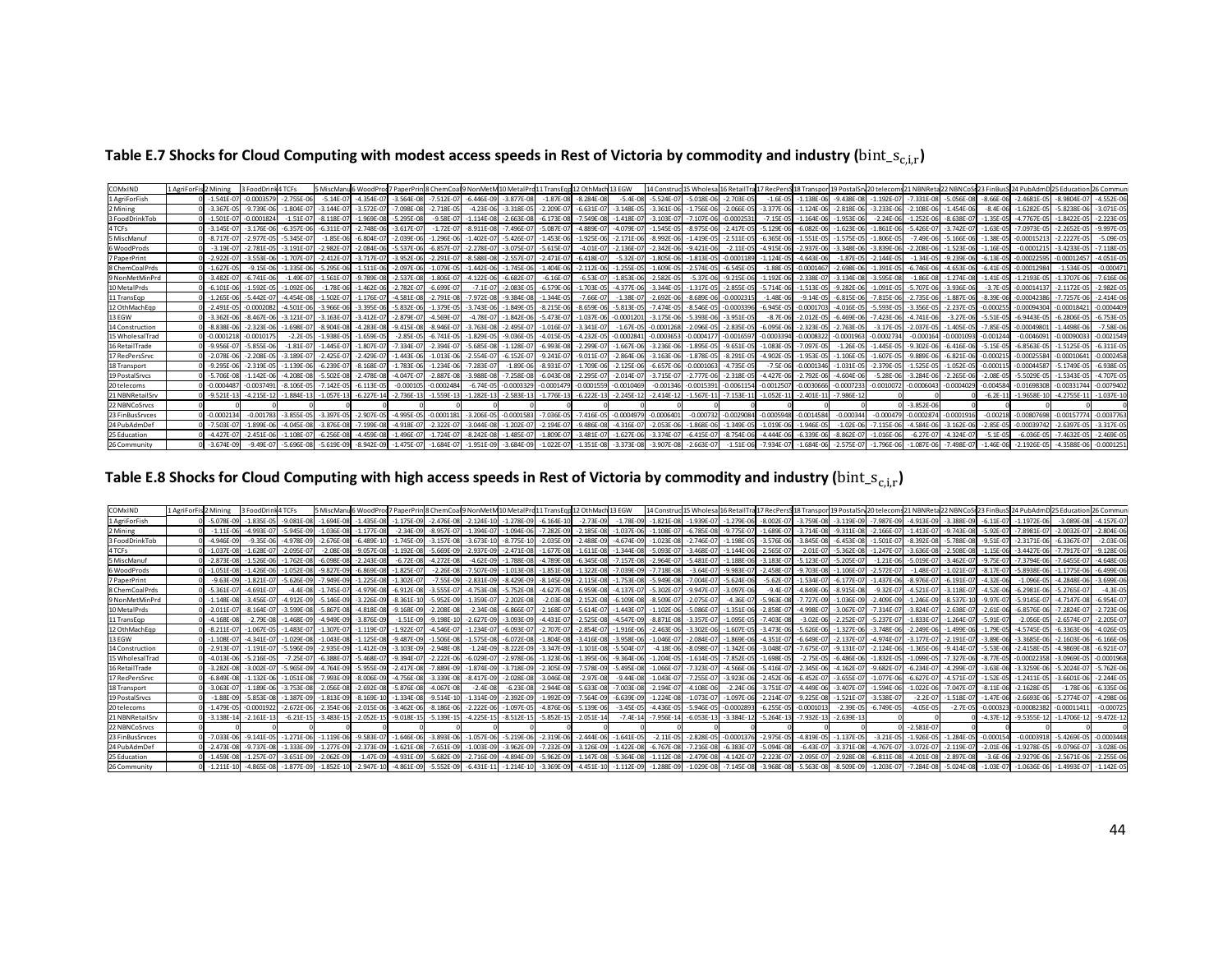|  |  | Table E.9 Shocks for Cloud Computing with modest access speeds in Greater Brisbane by commodity and industry ( $bin\_s_{c,i,r}$ ) |  |  |
|--|--|-----------------------------------------------------------------------------------------------------------------------------------|--|--|
|--|--|-----------------------------------------------------------------------------------------------------------------------------------|--|--|

| COMxIND         | 1 AgriForFis 2 Mining | 3 FoodDrin     | 4 TCFs          |                | 5 MiscManu6 WoodProd 7 PaperPrin |                |                |                | 8 ChemCoal 9 NonMetM 10 MetalPrd 11 TransEgd 12 OthMach 13 EGW |                 |                |                | 14 Constru     | ud 15 Wholesa 16 RetailTr |               | 17 RecPersS 18 Transport 19 Postal Srv 20 telecoms |                |                |                 | 21 NBNReta     | 22 NBNCoSt 23 FinBusS 24 PubAdmD 25 Education |              |                 |                 | 26 Commun      |
|-----------------|-----------------------|----------------|-----------------|----------------|----------------------------------|----------------|----------------|----------------|----------------------------------------------------------------|-----------------|----------------|----------------|----------------|---------------------------|---------------|----------------------------------------------------|----------------|----------------|-----------------|----------------|-----------------------------------------------|--------------|-----------------|-----------------|----------------|
| 1 AgriForFish   | $-1.932E - 0$         | $-0.0003157$   | $-3.456E - 06$  | $-6.447F - 0$  | $-5.461F - 07$                   | $-4.47F - 08$  | $-9.423F - 0$  | $-8.085E-09$   | $-4.862E - 08$                                                 | $-2.346E-08$    | $-1.039E - 07$ | $-6.773E - 08$ | $-6.928E -$    | $-8.467E - 06$            | $-2.5E-05$    | $-2.189E-05$                                       | $-1.056E - 06$ | $-8.765E - 08$ | $-2.845E - 0.7$ | $-1.75E-0$     | $-1.207E - 07$                                | $-1.8E - 0$  | $-4.9092F - 05$ | $-1.7617E-06$   | $-8.498F - 06$ |
| 2 Mining        | $-4.222F - C$         | $-8.591F - 06$ | $-2.262F - 0.7$ | $-3.944F - 0$  | $-4.48F - 0$                     | $-8.903F - 08$ | $-3.409F$      | $-5.305F - 0$  | $-4.162F - 05$                                                 | $-2.771F - 07$  | $-8.316F - 0$  | $-3.948F - 0$  | $-4.215F - 0$  | $-2.963F - 06$            | $-1.911F - 0$ | $-4.621F - 06$                                     | $-1.044F - 06$ | $-2.617F - 0$  |                 | $-5.031F - 06$ | $-3.47F - 06$                                 | $-1.75F - 0$ | $-3.2386E - 05$ | $-1.1425F - 05$ | $-5.732F - 0$  |
| 3 FoodDrinkTob  | $-1.882E - 0$         | $-0.000160$    | $-1.894E-07$    | $-1.018E - 0$  | $-2.469E - 0$                    | $-6.641E - 08$ | 1.202E         | $-1.398E - 08$ | $-3.34E-08$                                                    | $-7.743E - 08$  | $-9.469E - 0$  |                | $-3.892E - 0$  | $-1.199E - 05$            | $-0.000234$   | $-9.783E - 05$                                     | $-1.081E - 06$ | $-1.814E - 0$  | $-5.346E - 06$  | $-2.989E - 06$ | $-2.062E - 06$                                | $-2.81E-0$   | $-9.501E - 05$  | $-3.614E-05$    | $-4.15E-05$    |
| 4 TCFs          | $-3.945E - C$         | $-2.801E - 06$ | $-7.974F - 0f$  | 7.915E-0       | $-3.446E - 06$                   | $-4.537E-0$    | $2.157E - C$   | $-1.118E-0$    | $-9.402E-0$                                                    | $-6.38E - 07$   | $-6.132E - 0$  | $-5.116E - 07$ | $-1.938E - 0$  | $-1.514E - 05$            | $-2.236E-0$   | $-7.018E - 06$                                     | $-5.649E - 06$ | $-1.507E - 0$  | $-4.442E-06$    | $-1.295E-06$   | $-8.933E-0$                                   | $-3.39E - 0$ | $-0.0001411$    | 4.4438E-0       | $-0.000186$    |
| 5 MiscManuf     | $-1.093E - 0$         | $-2.626F - 05$ | $-6.704E-0$     | $-2.32E - 06$  | $-8.534E-07$                     | $-2.557E-06$   | $-1.626E - 06$ | $-1.758E-0$    | $-6.805E-0$                                                    | $-1.822E-06$    | $-2.415E-06$   | $-2.724E - 06$ | $-1.128E - 0$  | $-2.394E - 05$            | $-2.322E-05$  | $-8.709E-06$                                       | $-1.44E - 05$  | $-1.463E - 05$ | $-4.311E-05$    | $-1.788E - 05$ | $-1.233F - 05$                                | $-2.88E - 0$ | $-0.00030259$   | $-4.3605E-05$   | $-9.502E-0$    |
| 6 WoodProds     | $-4.001E - C$         | $-2.454F - 05$ | $-4.002E-07$    | $-3.74E - 0$   | $-2.614E-06$                     | $-6.945E - 06$ | $-8.6E-0$      | $-2.857E-0$    | $-3.857E-07$                                                   | $-7.042E - 07$  | $-5.03E - 07$  | $-2.679E - 07$ | $-2.937E - 06$ | $-1.589E - 05$            | $-1.952E-0$   | $-6.726E-06$                                       | $-2.727E - 06$ | $-3.109E - 06$ | $-9.163E - 06$  | $-5.271E-06$   | $-3.636E - 06$                                | $-2.41E-0$   | $-0.00024167$   | $-6.7156E-05$   | $-0.0001329$   |
| 7 PaperPrint    | $-3.665E - C$         | $-3.134F - 06$ | $-2.141F - 0$   | $-3.025F - 0$  | $-4.662E - C$                    | $-4.957E-06$   | $-2.873E$      | $-1.077E-0$    | $-3.208E - 0$                                                  | $-3.099E - C$   | $-8.049E - 0$  | $-6.673E-0$    | $-2.264E - 06$ | $-3.059E - 05$            | $-0.0001$     | $-1.537E-05$                                       | $-4.312E - 06$ | $-1.736E-0$    | $-5.118F - 05$  | $-3.197E-05$   | $-2.205E - 05$                                | $-0.00012$   | $-0.00044942$   | 0.0002443       | $-7.563E - C$  |
| 8 ChemCoalPrds  | $-2.04E - 0$          | $-8.072F - 06$ | $-1.675E-06$    | $-6.642E - 0$  | $-1.895E-06$                     | $-2.63E - 06$  | $-1.353E$      | $-1.809E - 00$ | $-2.189E-06$                                                   | $-1.761E-06$    | $-2.648E - 06$ | $-1.574E - 05$ | $-2.018E -$    | $-4.343E - 05$            | $-6.054E-0$   | $-2.572E-05$                                       | $-0.0001363$   | $-2.506E - 06$ | $-3.32E-05$     | $-1.61E-05$    | $-1.111E-05$                                  | $-0.0001$    | $-0.00025825$   | $-3.0094E - 05$ | $-0.000879$    |
| 9 NonMetMinPrd  | $-4.367F - 0$         | $-5.947F - 06$ | $-1.869F - 07$  | $-1.958F - 0$  | $-1.228F - 0$                    | $-3.182F - 08$ | $-2.265F - 0$  | $-5.17F - 06$  | $-8.38F - 07$                                                  | $-7.727F - 0.7$ | $-8.19E - 0.7$ | $-2.325F - 06$ | $-3.238F - 0$  | $-9.06F - 06$             | $-8.523F - 0$ | $-1.631F - 06$                                     | $-2.172F - 07$ | $-2.911F - 08$ | $-8.581F - 08$  | $-4.44F - 08$  | $-3.041F - 08$                                | $-2.95F - 0$ | $-2.4252F - 05$ | $-2.6889F - 06$ | $-1.422F - 0$  |
| 10 MetalPrds    | $-7.652F - 0$         | $-1.405F - 05$ | -1.37F-06       | $-2.233E - 0$  | $-1.834F - 0$                    | $-3.489F - 0$  | $-8.402E - C$  | $-8.905E - C$  | $-2.613E-0$                                                    | $-8.252E - 06$  | $-2.137E - 0$  | $-5.49F - 06$  | $-4.194E -$    | $-2.221E - 0.$            | $-2.641E -$   | $-7.818E - 06$                                     | $-1.405F - 09$ | $-8.621F - 0$  | $-2.605E$       | $-1.362F - 0$  | -9 395F-06                                    | $-7.7F-0$    | $-0.000281$     | $-4.1534F - 0$  | $-5.566E-0$    |
| 11 TransEqp     | $-1.586E - 0$         | $-4.801E-07$   | $-5.586E-08$    | $-1.883E-0$    | $-1.475E-07$                     | $-5.745E - 08$ | $-3.5E-08$     | $-9.999E-08$   | $-1.177E-07$                                                   | $-1.686E-05$    | $-9.607E - 07$ | $-1.73E - 07$  | $-3.376E - 06$ | $-1.466E - 05$            | $-0.000214$   | $-2.025E - 06$                                     | $-8.489E - 05$ | $-6.329E - 06$ | $-1.865E-05$    | $-6.529E-06$   | $-4.503E - 06$                                | $-1.75E-0$   | $-0.00084306$   | $-1.5156E-05$   | $-4.507E-06$   |
| 12 OthMachEop   | $-3.125F - 0$         | $-0.00018$     | $-5.645E - 06$  | $-4.974F - 06$ | $-4.258E - 06$                   | $-7.315E - 06$ | $-1.73F - 05$  | $-4.694E - 06$ | $-2.319E-05$                                                   | $-1.03E - 05$   | $-1.086E - 05$ | $-7.291E - 05$ | $-9.374E - 05$ | $-0.000144$               | $-0.000314$   | $-9.503E-05$                                       | $-0.000158$    | $-3.73E - 05$  | $-0.0001335$    | $-8.01E - 05$  | $-5.34F - 05$                                 | $-0.0005$    | $-0.00187575$   | $-0.00036138$   | $-0.00082$     |
| 13 EGW          | $-4.217E - 0$         | $-7.469F - 06$ | $-3.915E-07$    | $-3.967E - 0$  |                                  | $-3.61E-0$     | $-5.73E - C$   | $-5.995E-0$    | $-2.311E-06$                                                   | $-6.864E - 07$  | $-1.3E - 06$   | $-0.0001506$   | $-3.982E - 00$ | $-9.099E - 06$            | $-3.655E-0$   | $-1.19E-05$                                        | $-1.869E - 05$ | $-6.008E - 0$  | $-1.772F - 05$  | $-1.132E-0$    | $-7.804E - 06$                                | $-0.0001$    | $-0.0001381$    | 0.0001232       | $-0.00012$     |
| 14 Construction | $-1.109E - 0$         | $-2.05F - 06$  | $-2.129F - 0.7$ | $-1.117E-0$    | $-5.372F - 01$                   | $-1.181E-0$    | $122F-06$      | $-4.72F - 08$  | $-3.129F - 0$                                                  | $-1.274E - 07$  | $-4.19E - 0$   | $-2.095F - 05$ | $-0.000159$    | $-3.536F - 05$            | $-2.623E-0$   | $-8.34F - 06$                                      | $-2.157E-05$   | $-2.566E-0$    | $-7.566F - 05$  | $-4.862F - 05$ | $-3.353F - 05$                                | $-0.00016$   | $-0.00099056$   | $-2.8442F - 06$ | $-1.415F - 0$  |
| 15 WholesalTrad | $-0.000152$           | 0.000897       | $-2.759E - 05$  | $-2.431E-0$    | $-2.081F - 05$                   | $-3.575E-05$   | $-8.455E - 05$ | $-2.294E-0$    | $-0.0001133$                                                   | $-5.036E - 05$  | $-5.308E - 0$  | $-0.0003564$   | 0.000458       | $-0.000704$               | $-0.001535$   | $-0.0004644$                                       | $-0.0007729$   | $-0.000182$    | $-0.0006525$    | 0.000391       | $-0.00026$                                    | $-0.0025$    | $-0.00916768$   | $-0.00176623$   | $-0.004022$    |
| 16 RetailTrade  | $-1.249E - 0$         | $-5.165E - 06$ | $-2.27E - 07$   | $-1.813E - 0$  | $-2.266E-1$                      | $-9.199E - 0$  | $3.002E - C$   | $-7.131E - 08$ | $-1.415E-07$                                                   | $-8.77E-08$     | $-2.884E-0$    | $-2.091E - 06$ | $-4.059E - 00$ | $-3.198E - 05$            | $-8.927E-0$   | $-1.482E - 05$                                     | $-6.591E - 05$ | $-1.17E-0$     | $-3.449E - 05$  | $-2.22E-0$     | $-1.531E - 05$                                | $-0.0001$    | $-0.00013638$   | $-2.9671E-0$    | $-0.000117$    |
| 17 RecPersSrvc  | $-2.606F - 0$         | $-1.948F - 05$ | $-4F-07$        | $-3.042F - 0$  | $-3.047F - 0$                    | $-1.81E-06$    | $-1.271F - 06$ | $-3.203F - 0$  | $-7.716F - 07$                                                 | $-1.159E - 06$  | $-1.13E-06$    | $-3.593E - 06$ | $-3.967E - 06$ | $-3.168F - 05$            | $-7.669E - 0$ | $-6.707F - 05$                                     | $-1.813E-05$   | $-1.027F - 05$ | $-3.835F - 05$  | $-2.36F - 05$  | $-1.628F - 05$                                | $-0.00044i$  | $-0.00050888$   | $-0.0002087$    | $-0.0004589$   |
| 18 Transport    | $-1.166E -$           | $-2.046E - 05$ | $-1.428E - 06$  | $-7.826E - C$  | $-1.024E - 06$                   | $-2.236E - 06$ | $-1.548E - 06$ | $-9.135E-0$    | $-2.371E-06$                                                   | $-1.12E-06$     | $-2.144E-06$   | $-2.665E - 06$ | $-8.35E - 06$  | $-0.000179$               | $-4.38E - 05$ | $-1.026E-05$                                       | $-0.000125$    | $-9.576E - 0$  | $-5.678E - 05$  | $-3.639E-05$   | $-2.51E-05$                                   | $-0.000$     | $-0.00088685$   | $-0.0001015$    | $-0.000129$    |
| 19 PostalSrvcs  | $-7.156F - 0$         | $-1.007F - 06$ | $-5.278F - 08$  | $-6.901F - 08$ | $-3.109F - 05$                   | $-5.076F - 0$  | $-3.621E - 08$ | $-5.002F - 08$ | $-9.104E-08$                                                   | $-7.58E - 08$   | $-2.879E-0$    | $-2.527E-0$    | $-4.659F - C$  | $-4.685E - 06$            | $-2.144E-0$   | $-6.057E-06$                                       | $-2.593E-06$   | $-4.276F - 0$  | $-1.26F - 05$   | $-7.837F - 06$ | $-5.406F - 06$                                | $-4.33F - 0$ | $-0.0001094$    | $-3.0099F - 05$ | $-8.787E-0$    |
| 20 telecoms     | $-0.000562$           | -0.00330       | $-0.000101$     | $-8.958F - 0$  | $-7.668F - 0$                    | $-0.000131$    | $-0.00031$     | $-8.454F-0$    | $-0.000417$                                                    | 0.0001855       | $-0.000195$    | $-0.001313$    | $-0.001688$    | $-0.0025966$              | $-0.005656$   | $-0.00171$                                         | $-0.002848$    | $-0.000671$    | $-0.0024042$    | $-0.001442$    | $-0.000961$                                   | $-0.00954$   | $-0.0337800$    | -0.0065080      | $-0.014822$    |
| 21 NBNRetailSrv | $-1.194E - 1$         | $-3.719E-1$    | $-2.363E - 13$  | $-1.325E-1$    | $-7.81E - 14$                    | $-3.432E - 13$ | $-1.956E-13$   | $-1.608E-13$   | $-3.239E-13$                                                   | $-2.227E-13$    | $-7.804E - 13$ | $-2.816E - 12$ | $-3.028E - 3$  | $-2.643E-1$               | $-6.616E-1$   | $-1.44E-11$                                        | $-2.229E-11$   | $-7.417E-1$    |                 |                |                                               | $-1.29E-1$   | $-3.91E-10$     | $-8.3874E-11$   | $-1.937E-10$   |
| 22 NBNCoSrvcs   |                       |                |                 |                |                                  |                |                |                |                                                                |                 |                |                |                |                           |               |                                                    |                |                |                 | $-9.194F - 06$ |                                               |              |                 |                 |                |
| 23 FinBusSrvces | $-0.00026$            | $-0.00157$     | $-4.835E - 05$  | $-4.26E - 0$   | $-3.647F - 05$                   | $-6.265E - 05$ | $-0.000148$    | $-4.021E-0$    | $-0.0001986$                                                   | $-8.825E - 05$  | $-9.302F - 05$ | $-0.0006245$   | $-0.000802$    | $-0.0012349$              | $-0.002690$   | $-0.00081$                                         | $-0.0013545$   | $-0.000319$    | $-0.0011434$    | $-0.000686$    | $-0.000457$                                   | $-0.0045$    | $-0.0160654$    | $-0.003095$     | $-0.007049$    |
| 24 PubAdmDet    | $-9.41E - C$          | $-1.675F - 0f$ | $-5.074F - 08$  | $-4.861E - 08$ | $-9.029E - 0$                    | $-6.169E - 0$  | $-2.912E -$    | $-3.818E - 08$ | $-1.508E-0$                                                    | $-2.752E-0$     | $-1.19E-0$     | $-5.413E - 07$ | $-2.575E - 06$ | $-3.151E - 06$            | $-1.248E - 0$ | $-1.394E-06$                                       | $-1.807E - 05$ | $-9.474E - 0$  | $-1.698E$       | $-1.094F - 05$ | $-7.547F$                                     | $-5.94F - 0$ | $-0.00079049$   | $-5.1784F - 05$ | $-6.192E-0$    |
| 25 Education    | $-5.552E - C$         | $-2.162E - 06$ | $-1.389E - 07$  | $-7.847E - 08$ | $-5.592E-08$                     | $-1.877E-0$    | $-2.162E - C$  | $-1.034E - 0$  | $-1.862E-07$                                                   | $-2.269E-07$    | $-4.366E - 07$ | $-2.041E - 06$ | $-4.232E - C$  | $-1.082E - 06$            | $-8.097E-0$   | $-6.081E-06$                                       | $-5.887E - 06$ | $-8.23E-0$     | $-2.426E-06$    | $-1.497F - 06$ | $-1.032E - 06$                                | $-0.0001$    | $-0.00012006$   | $-0.0001464$    | $-4.61E-05$    |
| 26 Community    | $-4.608E - 09$        |                | $-7.144E-08$    | $-7.048F - 09$ | $-1.121E-08$                     | $-1.85E - 07$  |                | $-2.447E$      | $-4.621E-09$                                                   | $-1.282E - 07$  | $-1.694E - 08$ | $-4.231E - 08$ | $-4.901E - 08$ | $-4.493E - 07$            | $-1.397E-0$   | $-1.086E-06$                                       | $-1.564E-06$   | $-2.392E-0$    | $-4.287E-06$    | $-2.595E-06$   | $-1.79F - 06$                                 | $-3.05E - 0$ | $-4.3612E - 05$ | $-8.551E-06$    | $-0.0002335$   |

Table E.10 Shocks for Cloud Computing with high access speeds in Greater Brisbane by commodity and industry ( $bin\_s_{c,i,r}$ )

| COMxIND         | L AgriForFis 2 Mining |                 | 3 FoodDrink4 TCFs |                |                |                |                | 5 MiscManu6 WoodProd 7 PaperPrin 8 ChemCoal 9 NonMetM 10 MetalPrd |                |                |                | 11 TransEgg 12 OthMach 13 EGW |                | 14 Constru     |                |                |                |                |                | uc 15 Wholesa 16 RetailTra 17 RecPersS 18 Transport 19 PostalSrv 20 telecoms 21 NBNRet. |                |                |              |                 |                 |                |
|-----------------|-----------------------|-----------------|-------------------|----------------|----------------|----------------|----------------|-------------------------------------------------------------------|----------------|----------------|----------------|-------------------------------|----------------|----------------|----------------|----------------|----------------|----------------|----------------|-----------------------------------------------------------------------------------------|----------------|----------------|--------------|-----------------|-----------------|----------------|
| 1 AgriForFish   |                       | $-1.042F - 0$   | $-0.000219$       | $-1.863F - 06$ | $-3.475F - 0$  | $-2.943F - 07$ | $-2.41E-08$    | $-5.079F - 0$                                                     | $-4.358F - 09$ | $-2.621E-08$   | $-1.264F - 08$ | $-5.6E - 08$                  | $-3.65E - 08$  | $-3.734E - 0$  | $-4.839E - 06$ | $-1.496E - 05$ | $-1.329F - 05$ | $-4.729E - 07$ | $-3.923F - 08$ | $-2.215E-07$                                                                            | $-1.363F - 07$ | $-9.398F - 08$ | $-1.29F - 0$ | $-3.0021F - 05$ | $-1.182F - 06$  | $-6.125F - 06$ |
| 2 Mining        |                       | $-2.276E - 05$  | $-5.964E - 00$    | $-1.219E - 07$ | $-2.126E - C$  | $-2.415E-07$   | $-4.799E - 08$ | $-1.837E - 0.$                                                    | $-2.859E-06$   | $-2.243E-05$   | $-1.494E - 07$ | $-4.482E - 0$                 | $-2.128E - 05$ | $-2.272E - 0$  | $-1.693E - 06$ | $-1.143E-0$    | $-2.806E-06$   | $-4.673E-07$   | $-1.171E-06$   | $-6.008E - 06$                                                                          | $-3.918E - 06$ | $-2.702E - 06$ | $1.25E - 0$  | $-1.9804E - 05$ | $-7.6655E-06$   | $-4.131E-05$   |
| 3 FoodDrinkTob  |                       | $-1.015F - 0$   | 0.00011           | $-1.021F - 0$  | $-5.488F -$    | $-1.331F - 08$ | $-3.579F - 08$ | $-6.476F - 0$                                                     | $-7.534F - 09$ | $-1.8F - 0.8$  | $-4.173F - 08$ | $-5.104F - 08$                | $-9.588F - 08$ | $-2.098F -$    | $-6.853F - 06$ | $-0.000140$    | $-5.94F - 05$  | $-4.838F - 07$ | $-8.118F - 0$  | $-4.163F - 06$                                                                          | $-2.328F - 06$ | $-1.606F - 06$ | $-2.01F - 0$ | $-5.81F - 05$   | $-2.4248F - 05$ | $-2.991F - 0$  |
| 4 TCFs          |                       | $-2.126E - 0.7$ | $-1.945E - 06$    | $-4.298E - 06$ | $-4.266E - 0$  | $-1.858E-06$   | $-2.445E - 07$ | $-1.163E-07$                                                      | $-6.024E-08$   | $-5.068E - 07$ | $-3.439E-07$   | $-3.305E - 07$                | $-2.758E - 07$ | $-1.045E - 0.$ | $-8.654E - 06$ | $-1.338E - 05$ | $-4.261E-06$   | $-2.528E - 06$ | $-6.746E-0$    | $-3.459E-06$                                                                            | $-1.008E - 06$ | $-6.956E - 07$ | $-2.43E-0$   | $-8.6326E - 05$ | $-2.9816E-05$   | $-0.000134$    |
| 5 MiscManu      |                       | $-5.893E - 0$   | $-1.823E - 0$     | $-3.613E-07$   | $-1.251E-0$    | $-4.6E-07$     | $-1.378E - 06$ | $-8.763E - 0$                                                     | $-9.476E-08$   | $-3.668E - 07$ | $-9.823E-0$    | $-1.302E - 06$                | $-1.468E - 06$ | $-6.079E - 0$  | $-1.368E - 05$ | $-1.389E-0$    | $-5.288E-06$   | $-6.445E - 06$ | $-6.548E - 06$ | $-3.357E-05$                                                                            | $-1.392E-05$   | $-9.602E - 06$ | $-2.06E - 0$ | $-0.0001850$    | $-2.9257E-05$   | $-6.848E - 05$ |
| 6 WoodProds     |                       | $-2.157E-0$     | $-1.703F - 0'$    | $-2.157E-0$    | $-2.016E - C$  | $-1.409F - 06$ | $-3.743F - 06$ | $-4.635E-07$                                                      | $-1.54E-07$    | $-2.079E - 07$ | $-3.796F - 0$  | $-2.711E-0$                   | $-1.444E - 07$ | $-1.583E - 06$ | $-9.084E - 06$ | $-1.168E-05$   | $-4.084E - 06$ | $-1.221E-06$   | $-1.392E - 06$ | $-7.135E-06$                                                                            | $-4.105E - 06$ | $-2.831F - 06$ | $-1.73F - 0$ | $-0.00014779$   | $-4.5059F - 05$ | $-9.576F - 05$ |
| 7 PaperPrint    |                       | $-1.975E-07$    | $-2.176F - 0f$    | $-1.154F - 0$  | $-1.63E - C$   | $-2.513F - 07$ | $-2.672F - 06$ | $-1.549F - 0$                                                     | $-5.806F -$    | $-1.729E-0$    | $-1.671E-07$   | $-4.339F - 0$                 | $-3.597E - 07$ | $-1.22E - 0$   | $-1.748E - 05$ | $-6.578E-0$    | $-9.336F - 06$ | $-1.93E - 06$  | $-7.771F - 0$  | $-3.985F - 05$                                                                          | $-2.49F - 05$  | $-1.717F - 05$ | $-9.14F - 0$ | $-0.00027483$   | $-0.00016396$   | $-5.451F - 05$ |
| 8 ChemCoalPrds  |                       |                 | $-5.604F - 06$    | $-9.026F - 0$  | $-3.58E - 0$   | $-1.021F - 06$ | $-1.418F - 06$ | $-7.292E - 06$                                                    | $-9.748F - 07$ | $-1.18E-06$    | $-9.491F$      | $-1.427F - 06$                | $-8.485F - 06$ | $-1.088E -$    | $-2.482E - 05$ | $-3.622E - 0$  | $-1.562E-05$   | $-6.1E-05$     | $-1.121E-0$    | $-2.585F - 05$                                                                          | $-1.254E-05$   | $-8.649F - 06$ | $-9.55F - 0$ | -0.0001579      | $-2.0191E-05$   | $-0.000637$    |
| 9 NonMetMinPrd  |                       | $-2.354E - 0$   | $128E - 00$       | $-1.007E-0$    | $-1.055E - C$  | $-6.617E-08$   | $-1.715E-08$   | $-1.221E - 0$                                                     | $-2.787E-06$   | $-4.517E-07$   | $-4.165E-0$    | $-4.414E-0$                   | $-1.253E - 06$ | $-1.745E - C$  | $-5.178E - 06$ | $-5.099E - 06$ | $-9.906E - 0$  | $-9.721E - 08$ | $-1.303E - 08$ | $-6.682E-08$                                                                            | $-3.457E-08$   | $-2.368E - 08$ | $-2.11E-0$   | $-1.4831E-05$   | $-1.8042F - 06$ | $-1.025E - 05$ |
| 10 MetalPrds    |                       | $-4.125E - 06$  | $-9.753E - 06$    | $-7.382E - 07$ | $-1.203E-0$    | $-9.883E - 07$ | $-1.881E-07$   | $-4.529E - 0$                                                     | $-4.8E - 07$   | $-1.408E - 05$ | $-4.448F - 06$ | $-1.152E-05$                  | $-2.959E - 06$ | $-2.261E - 0$  | $-1.269E - 05$ | $-1.58E - 05$  | $-4.747E-06$   | $-6.288E - 06$ | $-3.858E - 06$ | $-2.029E - 05$                                                                          | $-1.061E-05$   | $-7.316E - 06$ | $-5.51E-0$   | $-0.00017195$   | $-2.7867E-05$   | $-4.012E-05$   |
| 11 TransEgp     |                       | $-8.549F - 0$   | $-3.333F - 0$     | $-3.011E-08$   | $-1.015E - C$  | $-7.951E - 08$ | $-3.097E - 08$ | $-1.887E-08$                                                      | $-5.389F - 08$ | $-6.344E-08$   | -9.089E-06     | $-5.178E - 0$                 | $-9.327E - 08$ | $-1.82E - 06$  | $-8.379E - 06$ | $-0.000128$    | $-1.23E-06$    | $-3.799E - 05$ | $-2.833E - 06$ | $-1.453E-05$                                                                            | $-5.084E - 06$ | $-3.507F - 06$ | $-1.25E-0$   | -0.00051555     | $-1.0169E - 05$ | $-3.248F - 0f$ |
| 12 OthMachEop   |                       | $-1.684F - 05$  | $-0.00012$        | $-3.043F - 06$ | $-2.681E - C$  | $-2.295F - 06$ | $-3.943E - 06$ | $-9.324F - 06$                                                    | $-2.53E-06$    | $-1.25E-05$    | $-5.553E-06$   | $-5.854F - 06$                | $-3.93E - 05$  | $-5.053E - 05$ | $-8.241E - 05$ | $-0.000187$    | $-5.77E-05$    | $-7.078E - 05$ | $-1.67E-05$    | $-0.000104$                                                                             | $-6.237E-05$   | $-4.158E - 05$ | $-0.0003$    | $-0.00114705$   | $-0.0002424$    | $-0.000593$    |
| 13 EGW          |                       | $-2.273E - 00$  | $-5.185F - 0f$    | $-2.11F - 0$   | $-2.138E - 0$  | $-2.307E-07$   | $-1.946E - 07$ | $-3.089E - 0$                                                     | $-3.232E-07$   | $-1.245E-06$   | $-3.7F-0$      | $-7.007E - 07$                | $-8.119E - 05$ | $-2.146E - 06$ | $-5.2E - 06$   | $-2.187E-0$    | $-7.228E - 06$ | $-8.364E-06$   | $-2.689F - 06$ | $-1.38F - 05$                                                                           | $-8.811E-06$   | $-6.077F - 06$ | $-8.21E-0$   | $-8.4465E-05$   | $-8.2668E - 05$ | $-9.086F - 05$ |
| 14 Construction |                       | $-5.975E - 06$  | $-1.423E - 06$    | $-1.148E - 0$  | $-6.02E - 0$   | $-2.895E - 08$ | $-6.365E - 08$ | $-6.048E - 0$                                                     | $-2.544E-08$   | $-1.687E-07$   | $-6.865E-08$   | $-2.258E - 0$                 | $-1.129E - 05$ | $-8.574E - C$  | $-2.021E - 05$ | $-1.569E-05$   | $-5.064E-06$   | $-9.655E - 06$ | $-1.149E - 05$ | $-5.891E-05$                                                                            | $-3.786E - 05$ | $-2.611E-05$   | $-0.0001$    | $-0.0006057$    | $-1.9083E - 06$ | $-1.02E-0$     |
| 15 WholesalTrac |                       | $-8.232E - 05$  | $-0.000627$       | $-1.487F - 05$ | $-1.31E-0$     | $-1.122E-05$   | $-1.927E - 05$ | $-4.557F - 05$                                                    | $-1.237E-05$   | $-6.108E - 05$ | $-2.714E-05$   | $-2.861E-05$                  | $-0.000192$    | $-0.00024$     | $-0.0004028$   | $-0.0009185$   | $-0.00028$     | $-0.0003459$   | $-8.16E - 05$  | $-0.0005081$                                                                            | $-0.0003048$   | $-0.000203$    | $-0.00185$   | $-0.0056061$    | $-0.00118506$   | $-0.002899$    |
| 16 RetailTrade  |                       | $-6.731F - 0$   | $-3.586F - 06$    | $-1.223E-0$    | $-9.771E - 08$ | $-1.221E-07$   | $-4.958E - 07$ | $-1.618E-0$                                                       | $-3.843E-08$   | $-7.627E-08$   | $-4.727E-08$   | $-1.554E-0$                   | $-1.127E - 06$ | $-2.188E - 0$  | $-1.828E - 05$ | $-5.341E - 05$ | $-8.997E-06$   | $-2.95E - 05$  | $-5.236E - 06$ | $-2.685E-05$                                                                            | $-1.729E-05$   | $-1.193E - 05$ | $-7.67F - 0$ | $-8.3396F - 05$ | $-1.9908F - 05$ | $-8.491E-0$    |
| 17 RecPersSrvc  |                       | $-1.405E - 06$  | $-1.352E - 05$    | $-2.156E-0$    | $-1.64E-0$     | $-1.642E-07$   | $-9.755E - 07$ | $-6.849E - 0$                                                     | $-1.726E-07$   | $-4.159E-07$   | $-6.247E-0$    | $-6.092E-07$                  | $-1.936E - 06$ | $-2.138E - 06$ | $-1.811E-05$   | $-4.588E - 05$ | $-4.073E-05$   | $-8.116E-06$   | $-4.598E - 06$ | $-2.987E-05$                                                                            | $-1.838E-05$   | $-1.268E - 05$ | $-0.000$     | $-0.00031119$   | $-0.00014006$   | $-0.000330$    |
| 18 Transport    |                       | $-6.284E - 06$  | $-1.42E-05$       | $-7.698E - 07$ | $-4.218E - C$  | $-5.522E-07$   | $-1.205E-06$   | $-8.342E - 07$                                                    | $-4.924E-07$   | $-1.278E - 06$ | $-6.038E - 07$ | $-1.155E-06$                  | $-1.437E - 06$ | $-4.5E - 06$   | $-0.0001025$   | $-2.62E-05$    | $-6.232E-06$   | $-5.597E-05$   | $-4.286E - 06$ | $-4.421E-05$                                                                            | $-2.834E-05$   | $-1.955E-05$   | $-0.0001$    | $-0.00054233$   | $-6.8114E-05$   | $-9.334E - 0$  |
| 19 Postal Srvcs |                       | $-3.857F - 0$   | $-6.991F -$       | $-2.845F - 08$ | $-3.719F - 0.$ | $-1.676F - 08$ | $-2.736E-07$   | $-1.951E-08$                                                      | $-2.696E-08$   | $-4.907F - 08$ | $-4.086F - 08$ | $-1.552F - 0$                 | $-1.362F - 0$  | $-2.511E - C$  | $-2.678E - 06$ | $-1.283E-0$    | $-3.678F - 06$ | $-1.161F - 06$ | $-1.914F - 0$  | $-9.815F - 06$                                                                          | $-6.103F - 06$ | $-4.209F - 06$ | $-3.1F-0$    | $-6.6933F - 05$ | $-2.0195F - 05$ | $-6.333F - 0$  |
| 20 telecoms     |                       | $-0.000303$     | $-0.002296$       | $-5.48F - 05$  | $-4.828F - 0$  | $-4.133F - 05$ | $-7.1F - 05$   | $-0.000167$                                                       | $-4.557F - 0$  | $-0.000225$    | $-0.000$       | $-0.0001054$                  | $-0.000707$    | $-0.0009$      | $-0.001484$    | $-0.003384$    | $-0.001039$    | $-0.0012747$   | $-0.000300$    | $-0.0018721$                                                                            | $-0.0011233$   | $-0.0007488$   | $-0.00682$   | $-0.0206570$    | $-0.0043665$    | $-0.0106828$   |
| 21 NBNRetailSrv |                       | $-6.436E-13$    | $-2.582E-1$       | $-1.274E-13$   | $-7.144E-1$    | $-4.209E - 14$ | $-1.85E-13$    | $-1.054E-13$                                                      | $-8.667E-14$   | $-1.746E - 13$ | $-1.2E-13$     | $-4.207E-13$                  | $-1.518E-1$    | $-1.632E-$     | $-1.511E-1$    | $-3.959E-1$    | $-8.744E-1$    | $-9.979E - 12$ | $-3.32E-1$     |                                                                                         |                |                | $-9.24E-1$   | $-2.391E-10$    | $-5.6276E - 1$  | $-1.396E-10$   |
| 22 NBNCoSrvcs   |                       |                 |                   |                |                |                |                |                                                                   |                |                |                |                               |                |                |                |                |                |                |                |                                                                                         | $-7.16E - 06$  |                |              |                 |                 |                |
| 23 FinBusSrvces |                       | $-0.000144$     | 0.00109           | $-2.606E - 05$ | $-2.296E - 0$  | $-1.966E-05$   | $-3.377E - 05$ | $-7.986E - 0$                                                     | $-2.167E-0$    | $-0.00010$     | $-4.756E - 05$ | $-5.014E - 05$                | $-0.0003366$   | $-0.000432$    | $-0.0007058$   | $-0.0016096$   | $-0.00049$     | $-0.000606$    | $-0.00014$     | $-0.0008904$                                                                            | $-0.000534$    | $-0.000356$    | $-0.0032$    | $-0.00982428$   | $-0.002076$     | $-0.005080$    |
| 24 PubAdmDef    |                       | $-5.072E - 0$   | $-1.163E - 00$    | $-2.735E - 08$ | $-2.62E - 0$   | $-4.866E-08$   | $-3.325E - 07$ | $-1.569E - 0$                                                     | $-2.058E-08$   | $-8.128E - 08$ | $-1.483E-0$    | $-6.413E - 08$                | $-2.918E - 0$  | $-1.388E -$    | $-1.801E - 06$ | $-7.466E - 0$  | $-8.463E-0$    | $-8.089E - 06$ | $-4.24E - 0$   | $-1.322E-05$                                                                            | $-8.521E-06$   | $-5.877E-06$   | $-4.25E-0$   | $-0.0004834$    | $-3.4744F-05$   | $-4.463E-0$    |
| 25 Education    |                       | $-2.993E-07$    | $-1.501F - 0f$    | $-7.488F - 08$ | $-4.229E - 0$  | $-3.014F - 08$ | $-1.012E - 07$ | $1.165E-0$                                                        | $-5.572F - 08$ | $-1.004F - 0$  | 1.223E-07      | $-2.353E - 07$                | $-1.1F - 06$   | $-2.281E -$    | $-6.186E - 07$ | $-4.845F - 0$  | $-3.692E - 06$ | $-2.635E-06$   | $-3.684F - 0$  | $-1.889E - 06$                                                                          | $-1.165E-06$   | $-8.036F - 0$  | $-7.6E - 05$ | $-7.3417F - 05$ | $-9.8234E-05$   | $-3.322E-05$   |
| 26 Community    |                       | $-2.483E - 09$  | $-5.812E - C$     |                | $-3.799E - 09$ | $-6.045E-09$   | $-9.97E-08$    | $-1.139E-0$                                                       |                | $-2.491E-09$   | $-6.91E-08$    | $-9.131E - 09$                | $-2.28E - 08$  | $-2.642E - 08$ | $-2.568E - 07$ | $-8.357E-0$    | $-6.592E-07$   | $-6.999E-07$   | $-1.07E-0$     | $-3.338E - 06$                                                                          | $-2.02E-06$    | $-1.394E - 06$ | $-2.18E - 0$ |                 | $-5.7373E-06$   | $-0.000168$    |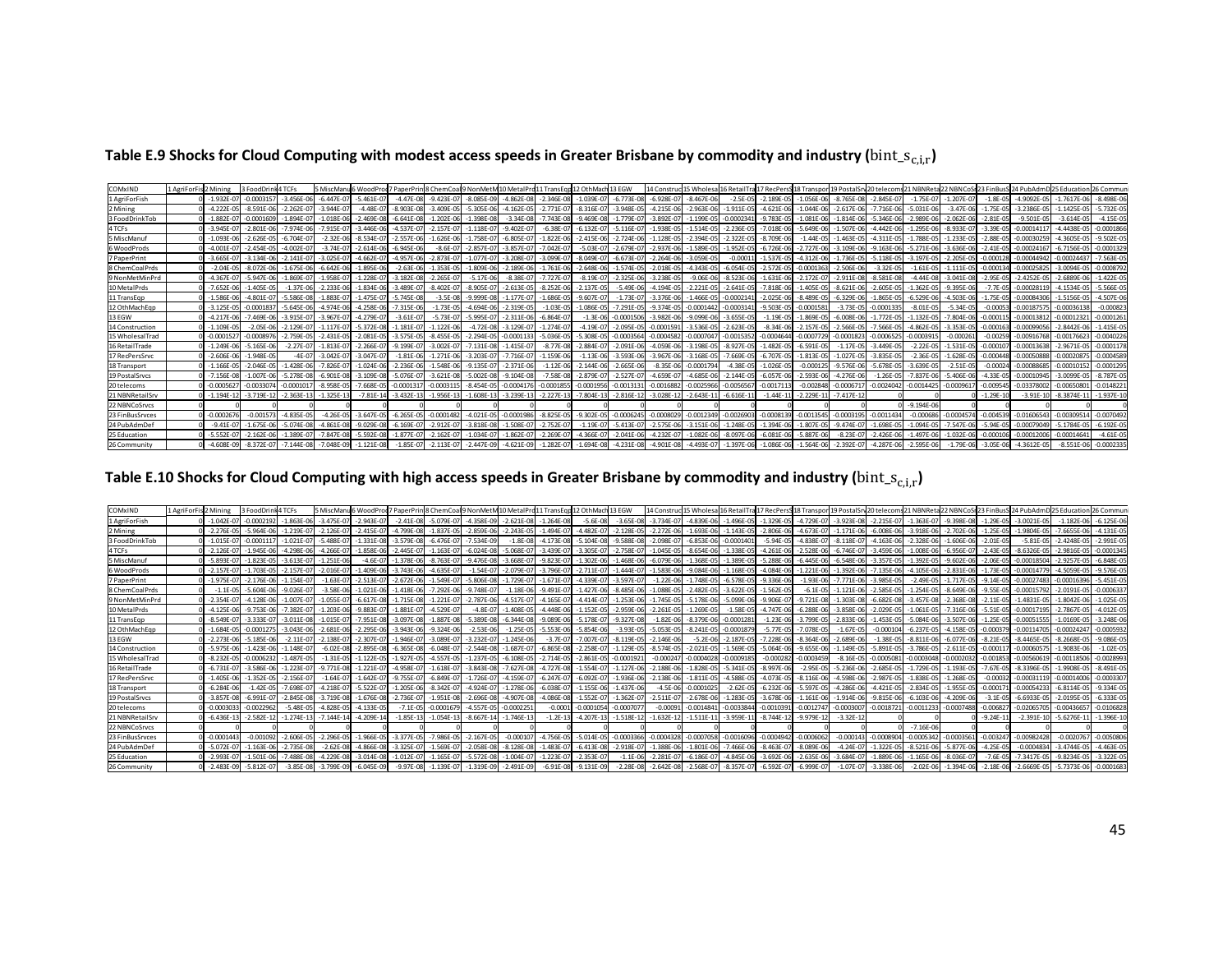Table E.11 Shocks for Cloud Computing with modest access speeds in Rest of Queensland by commodity and industry ( $bin\_s_{c,i,r}$ )

| COMxIND         | 1 AgriForFis 2 Mining |                | 3 FoodDr       | <b>ITCFs</b>   | 5 MiscMan       | S WoodProd     |                |                | d 7 PaperPrint8 ChemCoall9 NonMetM 10 MetalPro |                | 11 TransEgg 12 OthMach 13 EGW |                |                | 14 Construe     | 15 Wholesa 16 RetailTra |                |                | 17 RecPersS 18 Transport | 19 PostalSr    | 20 telecom 21 NBNRet |                | 22 NBNCoSt 23 FinBus |              |                 |                 |                |
|-----------------|-----------------------|----------------|----------------|----------------|-----------------|----------------|----------------|----------------|------------------------------------------------|----------------|-------------------------------|----------------|----------------|-----------------|-------------------------|----------------|----------------|--------------------------|----------------|----------------------|----------------|----------------------|--------------|-----------------|-----------------|----------------|
| 1 AgriForFish   |                       | $-2.216E - 07$ | $-0.000491$    | $-3.963E-06$   | $-7.394E - 0$   | $-6.263E - C$  | $-5.127F - 08$ | $-1.081E - C$  | $-9.273F - 09$                                 | $-5.577E-08$   | $-2.69E-08$                   | $-1.192E-07$   | $-7.768E - 08$ | $-7.946E - 07$  | $-8.97E - 06$           | $-3.817E-05$   | $-2.504E-0$    | $-1.564E-06$             | $-1.298E - 0$  | $-2.471E-07$         | $-1.52E-07$    | $-1.048F - 0$        | $-1.87F - 0$ | $-5.189E - 05$  | $-1.6623F - 06$ | $-8.349E - 06$ |
| 2 Mining        |                       | $-4.843F - 05$ | 1.337E-0       | $-2.595E-0$    | $-4.523E-0$     | $-5.138F - 1$  | $-1.021E - 07$ | $-3.909E - 0$  | $-6.085E-06$                                   | $-4.773E-05$   | $-3.178E - 0$                 | $-9.538E - 07$ | $-4.528E - 05$ | $-4.835E - 06$  | $-3.139E - 06$          | $-2.917E-05$   | $-5.286E - 0$  | $-1.546E-06$             | $-3.875E - 06$ | $-6.702E - 06$       | $-4.37E-06$    | $-3.015E - 06$       | $-1.81E - 0$ | $-3.4231F - 0$  | $-1.078E - 05$  | $-5.631E-0$    |
| 3 FoodDrinkTob  |                       | $-2.159E-0$    | $-0.000250$    | $-2.173F - 07$ | $-1.168E - 0$   | $-2.832F - 0F$ | $-7.616E - 08$ | $-1.378F - 0$  | $-1.603F - 08$                                 | $-3.83E-08$    | $-8.88F$                      | $-1.086E - 07$ | $-2.04F - 0.7$ | $-4.464F - 07$  | $-1.27E - 05$           | $-0.0003574$   | $-0.00011$     | $-1.6F - 06$             | $-2.685F - 06$ | $-4.644F - 06$       | $-2.597F - 06$ | $-1.791F - 06$       | $-2.9F-0$    | $-0.0001004$    | $-3.4099F - 05$ | $-4.077F - 0$  |
| 4 TCFs          |                       | $-4.524E-0$    | .361E-0        | $-9.145E - 06$ | $-9.078E - 0$   | $-3.953E - 06$ | $-5.203E - 07$ | $-2.474E - 0$  | $-1.282E-0$                                    | $-1.078E - 06$ | $7.318E - 0$                  | $-7.033E$      | $-5.868E - 0$  | $-2.223E - 0$   | $-1.604E - 05$          | $-3.414E-0$    | $-8.027E-06$   | $-8.363E - 06$           | $-2.231E-0$    | $-3.859E - 06$       | $-1.125E-06$   | $7.759E - 0$         | $-3.51E-0$   | $-0.0001492$    | $-4.1929E - 05$ | $-0.000183$    |
| 5 MiscManu      |                       | $-1.254E-06$   | .088E-0        | $-7.689E - 07$ | $-2.661E - 06$  | $-9.788E - C$  | $-2.933E-06$   | $-1.865E-0$    | $-2.016E-07$                                   | $-7.805E-07$   | $-2.09E - 06$                 | $-2.769E - 06$ | $-3.124E - 06$ | $-1.294E - 05$  | $-2.536E - 05$          | $-3.545E-05$   | $-9.963E - 06$ | $-2.132E-05$             | $-2.166E-0$    | $-3.745E-05$         | $-1.553E-05$   | $-1.071E-05$         | $-2.98E - 0$ | $-0.00031983$   | $-4.1142E-05$   | $-9.336E - 05$ |
| 6 WoodProds     |                       | $-4.589E - 0$  | $-3.82E - 05$  | $-4.59E-07$    | $-4.289E - 0$   | $-2.998E - 06$ | $-7.965E - 06$ | $-9.864E - 0$  | $-3.277E-07$                                   | $-4.423E-07$   | $-8.077E-0$                   | $-5.769E - 07$ | $-3.072E - 07$ | $-3.368E - 06$  | $-1.684E - 05$          | $-2.979E - 05$ | $-7.694E - 06$ | $-4.038E - 06$           | $-4.603E - 06$ | $-7.959E-06$         | $-4.579E-06$   | $-3.158E - 06$       | $-2.5E-0$    | $-0.00025545$   | $-6.3364E - 05$ | $-0.000130$    |
| 7 PaperPrint    |                       | $-4.203F - 0$  | $-4.879F - 0$  | $-2.455F - 0$  | $-3.469F - 0$   | $-5.347F - C$  | $-5.685E - 06$ | $-3.295E - 0$  | $-1.235E-07$                                   | $-3.679E-07$   | $-3.555E-0$                   | $-9.232F - 0$  | $-7.653E - 07$ | $-2.597E - 06$  | $-3.24E - 05$           | $-0.0001678$   | $-1.759E - 0$  | $-6.383E - 06$           | $-2.571F - 0$  | $-4.445F - 05$       | $-2.777F - 05$ | $-1.916F - 0$        | $-0.0001$    | $-0.0004750$    | 0.0002305       | $-7.43F - 05$  |
| 8 ChemCoalPrds  |                       | $-2.34E-05$    | $-1.257E - 05$ | $-1.921E-06$   | $-7.617E - 06$  | $-2.173E-06$   | $-3.017E - 06$ | $-1.552E-0$    | $-2.074E-06$                                   | $-2.51E-06$    | $-2.02E - 06$                 | $-3.037E - 06$ | $-1.805E - 05$ | $-2.314E - 05$  | $-4.601E - 05$          | $-9.242E - 05$ | $-2.942E-0$    | $-0.0002018$             | $-3.71E - 06$  | $-2.884E-05$         | $-1.399E-05$   | $-9.648E - 06$       | $-0.0001$    | $-0.00027297$   | $-2.8394E-05$   | $-0.0008638$   |
| 9 NonMetMinPrd  |                       | $-5.009F - 07$ | $-9.257F - 0f$ | $-2.144F - 07$ | $-2.246F - 0.7$ | $-1.408F - C$  | $-3.649F - 08$ | $-2.598F - 0$  | $-5.93F - 06$                                  | $-9.612E-07$   | $-8.862F-07$                  | $-9.393F - 07$ | $-2.666F - 0f$ | $-3.714F - 05$  | $-9.598F - 06$          | $-1.301F - 05$ | $-1.866F - 06$ | $-3.215F - 07$           | $-4.309F - 08$ | $-7.453F - 08$       | $-3.857F - 08$ | $-2.641F - 08$       | $-3.05F - 0$ | $-2.5634F - 05$ | $-2.5371F - 06$ | $-1.397F - 05$ |
| 10 MetalPrds    |                       | $-8.777F - 0$  | $-2.187E-0$    | $-1.571E-06$   | $-2.561E - 0$   | $-2.103E - C$  | $-4.002E - 07$ | $-9.636E - 0$  | $-1.021E - 06$                                 | $-2.997E-05$   | $-9.464E - 0$                 | $-2.45E -$     | $-6.297E - 06$ | $-4.81E - 0$    | $-2.353E-0$             |                | $-8.943E-0$    | $-2.08E - 05$            | $-1.276E - 0$  | $-2.263E-05$         | $-1.183E - 05$ | $-8.161F - 0f$       | $-7.96E - 0$ | $-0.00029722$   | $-3.9188E - 05$ | $-5.469E-0$    |
| 11 TransEgp     |                       | $-1.819E - 06$ | $-7.473E - 0$  | $-6.407E-08$   | $-2.16E - 0.7$  | $-1.692E-0$    | $-6.589E - 08$ | $-4.015E - 0$  | $-1.147E-07$                                   | $-1.35E-07$    | $-1.934E - 05$                | $-1.102E - 06$ | $-1.985E - 07$ | $-3.872E - 06$  | $-1.553E-05$            | $-0.0003269$   | $-2.317E-06$   | $-0.000125$              | $-9.37E - 06$  | $-1.62E-05$          | $-5.671E-06$   | $-3.912E - 06$       | $-1.81E-0$   | $-0.00089111$   | $-1.43E-05$     | $-4.428E - 06$ |
| 12 OthMachEgp   |                       | $-3.584F - 05$ | $-0.000285$    | $-6.475F - 06$ | $-5.705F - 06$  | $-4.883F - 06$ | $-8.389E - 06$ | $-1.984F - 0$  | $-5.384F - 06$                                 | $-2.659E-05$   | $-1.182F - 05$                | $-1.246E - 05$ | $-8.363F - 05$ | $-0.000107$     | $-0.0001527$            | $-0.0004795$   | $-0.00010$     | $-0.000234$              | $-5.522F - 0$  | $-0.0001$            | $-6.958F - 05$ | $-4.638F - 05$       | $-0.000548$  | $-0.00198265$   | $-0.00034097$   | $-0.000808$    |
| 13 EGW          |                       | $-4.836E - 06$ | $-1.163E - 0$  | $-4.49E - 0.7$ | $-4.55E-0$      | $-4.908F -$    | $-4.141$       | $-6.572E-0$    | $-6.876E-07$                                   | $-2.65E-06$    | $-7.873E - C$                 | $-1.491E$      | $-0.0001728$   | $-4.567E - 06$  | $-9.639E - 06$          | $-5.579E-05$   | $-1.362E - C$  | $-2.767E-05$             | $-8.894E - 0$  | $-1.539E-05$         | $-9.829E - 06$ | $-6.779E - 06$       | $-0.0001$    | $-0.000146$     | $-0.00011625$   | $-0.000123$    |
| 14 Construction |                       | $-1.271E-05$   | $-3.191E - 06$ | $-2.442F-07$   | $-1.281E-0$     | $-6.161E - 08$ | $-1.354E-07$   | $-1.287E - 0$  | $-5.413F - 08$                                 | $-3.589E-07$   | $-1.461F - 07$                | $-4.806F - 07$ | $-2.402F - 05$ | $-0.000182$     | $-3.746F - 05$          | $-4.004E - 05$ | $-9.54E-06$    | $-3.194E - 05$           | $-3.799E-0$    | $-6.572E-05$         | $-4.223E - 05$ | $-2.913F - 05$       | $-0.000$     | $-0.00104702$   | $-2.6836E - 06$ | $-1.39E-05$    |
| 15 WholesalTrad |                       | $-0.000175$    | 0.001397       | $-3.165E - 05$ | $-2.788E - C$   | $-2.387E-0$    | $-4.1F - 05$   | $-9.697E$      | $-2.631E-05$                                   | $-0.00013$     | $-5.776E-05$                  | $-6.088E - 05$ | $-0.0004087$   | $-0.000525$     | $-0.0007466$            | $-0.0023436$   | $-0.00053$     | $-0.0011443$             | $-0.000269$    | $-0.0005668$         | 0.000340       | $-0.000226$          | $-0.0026$    | $-0.0096901$    | $-0.001666$     | $-0.003952$    |
| 16 RetailTrade  |                       | $-1.432F - 06$ | $-8.04E - 06$  | $-2.603E-0$    | $-2.079E - 0$   | $-2.599E - C$  | $-1.055E-06$   | $-3.443F - 0$  | $-8.178E-08$                                   | $-1.623E-07$   | $1.006E - C$                  | $-3.307E - 0$  | $-2.398E - 06$ | $-4.655E - 06$  | $-3.388E - 05$          | $-0.000136$    | $-1.695E-0$    | $-9.758E - 05$           | $-1.732E-0$    | $-2.996E-05$         | $-1.929E - 05$ | $-1.33F - 05$        | $-0.0001$    | $-0.0001441$    | $-2.7995E-05$   | $-0.00011$     |
| 17 RecPersSrvc  |                       | $-2.989E - 06$ | $-3.032E - 05$ | $-4.588F - 07$ | $-3.489F - 07$  | $-3.494E - 0$  | $-2.076E - 06$ | $-1.457F - 06$ | $-3.674E-07$                                   | $-8.85E-07$    | $-1.329E - 06$                | $-1.296E - 06$ | $-4.12E-06$    | $-4.55E - 06$   | $-3.356E - 05$          | $-0.0001171$   | $-7.672E - 05$ | $-2.685E - 05$           | $-1.521E-05$   | $-3.332E-05$         | $-2.05E-05$    | $-1.414F - 05$       | $-0.00046$   | $-0.00053789$   | $-0.00019696$   | $-0.0004508$   |
| 18 Transport    |                       | $-1.337E-05$   | $-3.185E - 0$  | $-1.638E - 06$ | $-8.975E-0$     | $-1.175E-06$   | $-2.565E-06$   | $-1.775E-0$    | $-1.048E-06$                                   | $-2.719E-06$   | $-1.285E - 06$                | $-2.459E - 06$ | $-3.057E - 06$ | $-9.576E - 06$  | $-0.00019$              | $-6.686E - 05$ | $-1.174E - C$  | $-0.000185$              | $-1.418E - 05$ | $-4.932E-05$         | $-3.161E-05$   | $-2.18E - 05$        | $-0.0002$    | $-0.000937$     | $-9.5786E - 05$ | $-0.000127$    |
| 19 Postal Srvcs |                       | $-8.208E - 08$ | $-1.568E - 0$  | $-6.054E - 08$ | $-7.915E-08$    | $-3.565F - 08$ | $-5.822E-07$   | $-4.153E - 0$  | $-5.737F - 08$                                 | $-1.044E-07$   | $-8.694E-08$                  | $-3.302E - 07$ | $-2.898E - 07$ | $-5.344E - 0.7$ | $-4.963E - 06$          | $-3.273E - 05$ | $-6.929E-$     | $-3.839E - 06$           | $-6.33E - 06$  | $-1.095E-05$         | $-6.808E - 06$ | $4.695F - 06$        | $-4.48F - 0$ | $-0.00011569$   | $-2.8399E-05$   | $-8.634E-0$    |
| 20 telecoms     |                       | $-0.0006454$   | $-0.005148$    | $-0.0001166$   | $-0.000102$     | $-8.794F - C$  | $-0.000151$    | $-0.00035$     | $-9.696F - 05$                                 | $-0.0004789$   | $-0.00021$                    | $-0.000224$    | $-0.001506$    | $-0.001936$     | $-0.0027508$            | $-0.0086354$   | $-0.00195$     | $-0.0042163$             | $-0.000994$    | $-0.0020883$         | $-0.001253$    | $-0.000835$          | $-0.00986$   | $-0.03570521$   | $-0.00614052$   | $-0.0145626$   |
| 21 NBNRetailSrv |                       | $-1.37E-12$    | $-5.789E-1$    | $-2.711E-13$   | $-1.52E-1$      | $-8.957E-1$    | $-3.936E-13$   | $-2.243E-13$   | $-1.844E-13$                                   | $-3.715E-13$   | $-2.554E-1$                   | $-8.951E-13$   | $-3.23E - 12$  | $-3.473E-1$     | $-2.8E-11$              | $-1.01E-10$    | $-1.647E-1$    | $-3.301E-1$              | $-1.098E - 1$  |                      |                |                      | $-1.34E-1$   | $-4.1328E - 10$ | $-7.9138E - 1$  | $-1.903E-10$   |
| 22 NBNCoSrvcs   |                       |                |                |                |                 |                |                |                |                                                |                |                               |                |                |                 |                         |                |                |                          |                |                      | $-7.987E - 06$ |                      |              |                 |                 |                |
| 23 FinBusSrvces |                       | $-0.00030$     | 0.002448       | $-5.546E - 05$ | $-4.886E - 05$  | $-4.182F - 0$  | $-7.185E - 05$ | $-0.000169$    | $-4.611E-05$                                   | $-0.0002278$   | $-0.00010$                    | $-0.0001067$   | $-0.000716$    | $-0.000920$     | $-0.001308$             | $-0.0041069$   | $-0.0009$      | $-0.002005$              | $-0.00047$     | $-0.000993$          | $-0.000595$    | $-0.000397$          | $-0.00469$   | $-0.01698102$   | $-0.0029203$    | $-0.0069258$   |
| 24 PubAdmDef    |                       | $-1.079F - 06$ | $-2.608F - 1$  | $-5.819E - 08$ | $-5.575F - 08$  | $-1.036F - 1$  | $-7.075E - 07$ | $-3.34F - 0$   | $-4.379F - 08$                                 | $-1.729E-07$   | $-3.157E-0$                   | $-1.365E-0$    | $-6.209E - 07$ | $-2.954E - 06$  | $-3.338F - 06$          | $-1.905E-0$    | $-1.594F - 06$ | $-2.675F - 05$           | $-1.403F - 06$ | $-1.475F - 05$       | $-9.505F - 06$ | $-6.556F - 06$       | $-6.14F-0$   | $-0.0008355$    | $-4.886F - 05$  | $-6.083E - 05$ |
| 25 Education    |                       | $-6.368E - 07$ | $-3.366E - 0$  | $-1.593E-0$    | $-9F - 08$      | $-6.414E - 08$ | $-2.152E - 07$ | $-2.48E - 0$   | 1.186E-07                                      | $-2.136E-07$   | $2.602E - 0$                  | $-5.008E - 07$ | $-2.341E - 06$ | $-4.853E - 07$  | $-1.147E-06$            | $-1.236E - 05$ | $-6.956E-$     | $-8.716E-06$             | $-1.218E - 0$  | $-2.107E-06$         | $-1.3E-06$     | $-8.964E - 0$        | $-0.0001$    | $-0.0001269$    | $-0.0001381$    | $-4.529E-05$   |
| 26 Community    |                       | $-5.284E - 09$ | 1.303F-06      | $-8.193E-08$   | $-8.083E - 09$  | $-1.286E-08$   | $-2.121E-07$   | $-2.423F - 0$  | $-2.807E-09$                                   | $-5.3E-09$     | $-1.47F - 07$                 | $-1.943E-08$   | $-4.852E - 08$ | $-5.621E - 08$  | $-4.76E - 07$           | $-2.132E - 06$ | $-1.242E - 06$ | $-2.315E-06$             | $-3.541E-0$    | $-3.723F - 06$       | $-2.254E-06$   | $-1.555E - 06$       | $-3.15F - 0$ | $-4.6097F - 05$ | $-8.0681F - 06$ | $-0.000229$    |

Table E.12 Shocks for Cloud Computing with high access speeds in Rest of Queensland by commodity and industry ( $bin\_s_{c,i,r}$ )

| COMxIND         | 1 AgriForFist 2 Mining |                 | 3 FoodDri      |                 | 5 MiscMan                   |                              |                | 5 WoodProd 7 PaperPrini 8 ChemCoall 9 NonMetN |                | 110 MetalPr    | 11 TransEgd 12 OthMach |                |                | 14 Constru     |                 | 15 Wholesa 16 RetailTra | 17 RecPersS 18 Transport |                | 119 Postal Sr  | v 20 telecoms 21 |                |                |               |                 |                 |                |
|-----------------|------------------------|-----------------|----------------|-----------------|-----------------------------|------------------------------|----------------|-----------------------------------------------|----------------|----------------|------------------------|----------------|----------------|----------------|-----------------|-------------------------|--------------------------|----------------|----------------|------------------|----------------|----------------|---------------|-----------------|-----------------|----------------|
| 1 AgriForFish   |                        | $-2.022F - 08$  | $-5.585F - 0$  | $-3.617F - 0.7$ | $-6.747F - 08$              | $-5.715F - 08$               | $-4.679F - 09$ | $-9.861E - 0$                                 | $-8.461E-10$   | $-5.089E-09$   | $-2.455E-09$           | $-1.087E - 08$ | $-7.088E - 0$  | $-7.251E - 08$ | $-7.533E - 07$  | $-4.079E - 06$          | $-2.5E-06$               | $-9.117E-08$   | $-7.564E - 09$ | $-3.596E-08$     | $-2.212E-08$   | $-1.526F - 08$ | $-2.34E - 00$ | $-5.8024F - 06$ | $-2.7121E-07$   | $-1.225E-06$   |
| 2 Mining        |                        | $-4.419F - 06$  | $-1.52E - 06$  | $-2.368F - 08$  | $-4.127F - 0.1$             | $-4.688F - 08$               | $-9.318F - 09$ | $-3.567E - 0$                                 | $-5.552E-07$   | $-4.355E-06$   | $-2.9E-08$             | $-8.704F - 08$ | $-4.132E - 06$ | $-4.412E - 0$  | $-2.636E - 07$  | $-3.118E - 06$          | $-5.277E-0$              | $-9.01E-08$    | $-2.259E-0$    | $-9.754E-07$     | $-6.36E-07$    | $-4.387F - 07$ | $-2.27E-0$    | $-3.8278F - 06$ | $-1.7588F - 0f$ | $-8.262E - 06$ |
| 3 FoodDrinkTob  |                        | $-1.97F - 08$   | $-2.846E - 0$  | $-1.983E-08$    | $-1.066F - 0$               | $-2.584E-09$                 | $-6.95E-09$    | $-1.257E-0$                                   | $-1.463E-09$   | $-3.495E-09$   | $-8.103E-09$           | $-9.909E - 09$ | $-1.862E - 08$ | $-4.073E - 08$ | $-1.067E - 06$  | $-3.82E - 05$           | $-1.117E-0$              | $-9.327E-08$   | $-1.565E-0$    | $-6.758E-07$     | $-3.779E-07$   | $-2.606E - 0$  | $-3.65E - 00$ | $-1.123F - 05$  | $-5.5635E-06$   | $-5.982E - 06$ |
| 4 TCFs          |                        | $-4.128E - 08$  | $-4.955E-0$    | $-8.345E-07$    | $-8.284E - 08$              | -3.607E-0                    | $-4.748F - 08$ | $-2.258E - 08$                                | $-1.17E-08$    | $-9.84E-08$    | $-6.677E-08$           | $-6.418E - 08$ | $-5.354E-08$   | $-2.028E - 06$ | $-1.347E - 06$  | $-3.648E - 06$          | $-8.013E - C$            | $-4.875E-07$   | $-1.301E-0$    | $-5.616E-07$     | $-1.637E-07$   | $-1.129E-0$    | $-4.4F - 06$  | $-1.6685E - 05$ | $-6.841E - 06$  | $-2.69E-05$    |
| 5 MiscManu      |                        | $-1.144E-0$     | $-4.645E - 06$ | $-7.016E-08$    | $-2.428E - 0$               | $-8.932E - 08$               | $-2.676E-07$   | $-1.701E-0$                                   | $-1.84E-08$    | $-7.122E-08$   | $-1.907E-0$            | $-2.527E-07$   | $-2.85E-07$    | $-1.18E - 06$  | $-2.13E - 06$   | $-3.789E - 06$          | $-9.944E-1$              | $-1.243E - 06$ | $-1.262E - 06$ | $-5.45E - 06$    | $-2.26E-06$    | $-1.559E - 06$ | $-3.74F - 06$ | $-3.5764F - 05$ | $-6.7127E-06$   | $-1.37E-05$    |
| 6 WoodProds     |                        | $-4.188F - 08$  | $-4.34F - 0f$  | $-4.188F - 08$  | $-3.914E - 08 - 2.736E - 0$ |                              | $-7.268F - 0$  | $-9E-08$                                      | $-2.99F - 08$  | $-4.036F - 08$ | $-7.37F - 08$          | $-5.264E - 08$ | $-2.803F - 08$ | $-3.074F - 07$ | $-1.414E-06$    | $-3.184E - 06$          | $-7.68E - C$             | $-2.354E-0.$   | $-2.683F - 0$  | $-1.158F - 06$   | $-6.663F - 07$ | $-4.596F - 0$  | $-3.13F - 0$  | $-2.8564F - 05$ | $-1.0338F - 05$ | $-1.915F - 05$ |
| 7 PaperPrint    |                        | $-3.836E - 08$  | $-5.543F - 0$  | $-2.241E-08$    | $-3.166E - 08$              | $-4.879F - 08$               | $-5.187F - 07$ | $-3.007E - 08$                                | $-1.127F - 08$ | $-3.357E-08$   | $-3.244F - 08$         | $-8.424E - 08$ | $-6.984E-08$   | $-2.369E - C$  | $-2.721E-06$    | $-1.794E-05$            | $-1.756E-06$             | $-3.721F - 07$ | $-1.498F - 06$ | $-6.469E - 06$   | $-4.042F - 06$ | $-2.788F - 06$ | $-1.66F - 0$  | $-5.3118F - 05$ | $-3.762E - 05$  | $-1.09E - 05$  |
| 8 ChemCoalPrds  |                        | $-2.135F - 06$  | 1.428F-        | $-1.752F - 0$   | $-6.951F - 0$               | $-1.983F -$                  | $-2.753F - 0$  | $-1.416F - 0$                                 | $-1.893F -$    | $-2.291F - 0$  | $-1.843F - C$          |                | $-1.647F - 0f$ | $-2.112E - 06$ | $-3.864F - 06$  | $-9.878F - 0$           | $-2.936E-$               | $-1.176F - 05$ | $-2.162F - 0$  | $-4.197F - 06$   | $-2.036F - 06$ |                | $-1.73F -$    | $-3.0523F - 05$ | $-4.6327F - 06$ | $-0.00012$     |
| 9 NonMetMinPrd  |                        | $-4.571E-08$    | $-1.052E - 06$ | $-1.956E-08$    | $-2.049E - 08$              | $-1.285E - 08$               | $-3.33E - 09$  | $-2.37E - 0$                                  | $-5.411E-0$    | $-8.771E-08$   | $-8.086E - 08$         | $-8.571E-08$   | $-2.433E - 07$ | $-3.389E - 06$ | $-8.06E - 0.7$  | $-1.391E - 06$          | $-1.863E-0$              | $-1.874E-08$   | $-2.512E-09$   | $-1.085E-08$     | $-5.612E-09$   | $-3.844E-09$   | $-3.82E - 0$  | $-2.8664E - 06$ | $-4.1395E-0$    | $-2.049E - 0$  |
| 10 MetalPrds    |                        | $-8.009E - 07$  | $-2.485E - 06$ | $-1.433E - 07$  | $-2.337E-0$                 | $-1.919E-1$                  | $-3.651E-08$   | $-8.793E-0$                                   | $-9.32E - 08$  | $-2.735E-06$   | $-8.636E - 07$         | $-2.236E - 06$ | $-5.746E - 07$ | $-4.389E - 06$ | $-1.976E - 06$  | $-4.309F - 06$          | $-8.927E-$               | $-1.212E-06$   | $-7.439E - 0.$ | $-3.293E-06$     | $-1.722E-06$   | $-1.188E - 06$ |               | $-3.3235E - 05$ | $-6.3939E-06$   | $-8.024E - 06$ |
| 11 TransEgp     |                        | $-1.66F - 0.7$  | $-8.491F - 08$ | $-5.846F - 09$  | $-1.971F - 08$              | $-1.544F - 08$               | $-6.013E-09$   | $-3.663E - 0$                                 | $-1.046E-08$   | $-1.232E-08$   | $-1.765E - 06$         | $-1.005F -$    | $-1.811E-08$   | $-3.533E - 0$  | $-1.304E - 06$  | $-3.494E - 05$          | $-2.313E-1$              | $-7.325E - 06$ | $-5.462F - 0$  | $-2.358F - 06$   | $-8.253E-07$   | $-5.692F - 0$  | $-2.27F-0$    | $-9.9644F - 05$ | $-2.3332F - 06$ | $-6.497F - C$  |
| 12 OthMachEop   |                        | $-3.27E - 06$   | $-3.248F - 0$  | $-5.908E-07$    | $-5.206E - 0.7$             | $-4.456F - 0$                | $-7.655E - 07$ | $-1.81E-0$                                    | $-4.913F-07$   | $-2.427E-06$   | $-1.078E - 06$         | $-1.137E - 06$ | $-7.631E - 06$ | $-9.811E-$     | $-1.283E - 05$  | $-5.125E - 05$          | $-1.085E-05$             | $-1.365E - 05$ | $-3.219E - 06$ | $-1.688E-05$     | $-1.013E-05$   | $-6.75E - 06$  | $-6.88E - 0$  | $-0.000221$     | $-5.5632E - 05$ | $-0.000118$    |
| 13 EGW          |                        | $-4.413E-0$     | 1.321E-06      | $-4.097F - 08$  | $-4.152E - 08$              | $-4.479E - 08$               | $-3.779F - 08$ | $-5.997E - 0$                                 | $-6.275E-08$   | $-2.418E - 07$ | 7.184E-08              | $-1.361E-0$    | $-1.576E - 05$ | $-4.167E - 0$  | $-8.095E - 0$   | $-5.963E - 06$          | $-1.359E-0$              | $-1.613E-06$   | $-5.184E - 0$  | $-2.24E-06$      | $-1.43F - 06$  | $-9.865F - 0$  | $-1.49F - 0$  | $-1.6325F - 05$ | $-1.8967F - 05$ | $-1.817E-0$    |
| 14 Construction |                        | $-1.16F - 06$   | $-3.625F - 0$  | $-2.229E-08$    | $-1.169E - 08$              | $-5.622F - 09$               | $-1.236F - 08$ | $-1.174E-0$                                   | $-4.939E-09$   | $-3.275E-08$   | $-1.333E-08$           | $-4.385E - 08$ | $-2.192E - 06$ | $-1.665E - 0$  | $-3.146E - 06$  | $-4.279F - 0f$          | $-9.522E-1$              | $-1.862E - 06$ | $-2.215F - 06$ | $-9.563E - 06$   | $-6.146F - 06$ | $-4.239F - 06$ | $-2.12F - 0$  | $-0.00011708$   | $-4.3784E - 0.$ | $-2.04E - 06$  |
| 15 WholesalTrad |                        | $-1.598E - 05$  | $-0.000158$    | $-2.888E - 06$  |                             | $-2.544E - 06 - 2.178E - 06$ | $-3.742F - 06$ | $-8.849E - 0$                                 | $-2.401E-06$   | $-1.186E-05$   | $-5.27E-06$            | $-5.555E - 06$ | $-3.729E - 05$ | $-4.795E - 05$ | $-6.27E - 05$   | $-0.0002505$            | $-5.303E-0$              | $-6.67E-05$    | $-1.573E-05$   | $-8.248E - 05$   | $-4.949E - 05$ | $-3.299E - 05$ | $-0.0003$     | $-0.00108355$   | $-0.000271$     | $-0.0005799$   |
| 16 RetailTrade  |                        | $-1.307F - 0.7$ | $-9.135F - C$  | $-2.376F - 08$  | $-1.897E - 08$              | $-2.372E - 08$               | $-9.627E - 08$ | $-3.142F - 08$                                | $-7.463E - 09$ | $-1.481E-08$   | $-9.179E - 09$         | $-3.018E - 08$ | $-2.189E - 07$ | $-4.248F - 0$  | $-2.845E - 06$  | $-1.457E-05$            | $-1.692E-06$             | $-5.688E - 06$ | $-1.01F - 0f$  | $-4.359E-06$     | $-2.807E-06$   | $-1.936F - 06$ | $-1.39F - 0$  | $-1.6119F - 05$ | $-4.5676F - 06$ | $-1.698F - 0$  |
| 17 RecPersSrvc  |                        | $-2.728E - 07$  | $-3.445E - 06$ | $-4.186E - 08$  |                             | $-3.183E - 08 - 3.188E - 08$ | $-1.894E - 07$ | $-1.33E-0$                                    | $-3.352E-08$   | $-8.075E-08$   | $-1.213E-0$            | $-1.183E-07$   | $-3.76E - 07$  | $-4.152E - 07$ | $-2.819E - 06$  | $-1.251E-05$            | $-7.658E - 06$           | $-1.565E-06$   | $-8.865E-0$    | $-4.848E - 06$   | $-2.984E-06$   | $-2.058E - 06$ | $-5.81E-0$    | $-6.0146E - 05$ | $-3.2136E-05$   | $-6.614E-05$   |
| 18 Transport    |                        | $-1.22E - 06$   | $-3.618E - 06$ | $-1.495E-07$    | $-8.19E - 08$               | $-1.072F - 0$                | $-2.34E - 07$  | $-1.62E - 0$                                  | $-9.56E - 08$  | $-2.481E-07$   | $-1.172E-0$            | $-2.243E-07$   | $-2.789E - 07$ | $-8.738E - C$  | $-1.596E - 05$  | $-7.146E - 06$          | $-1.172E-06$             | $-1.079E-05$   | $-8.263E-0$    | $-7.177E-06$     | $-4.6E - 06$   | $-3.173F - 06$ | $-3.11E-0$    | $-0.00010482$   | $-1.5628E - 05$ | $-1.867E-05$   |
| 19 Postal Srvcs |                        | $-7.489F - 09$  | $-1.781E-0$    | $-5.524F - 09$  | $-7.222E - 09$              | $-3.253E-09$                 | $-5.313E-08$   | $-3.789E - 0$                                 | $-5.235E-09$   | $-9.527E-09$   | $-7.933E-09$           | $-3.013E$      | $-2.644E - 08$ | $-4.876E - 08$ | $-4.168E - 0$   | $-3.498E - 06$          | $-6.916E-$               | $-2.238E - 0.$ | $-3.69E - 0$   | $-1.593E-06$     | $-9.907E-0$    | $-6.833E - 0$  | $-5.62F - 0$  | $-1.2937E-05$   | $-4.6335E-06$   | $-1.267E-0$    |
| 20 telecoms     |                        | $-5.889F - 05$  | 0.00058        | $-1.064F - 05$  | $-9.375F - 06$              | $-8.025F - 06$               | $-1.379F - 05$ | $-3.26F - 0$                                  | $-8.848F - 06$ | $-4.37F - 05$  | $-1.942F - 05$         | $-2.047F - 05$ | $-0.000137$    | $-0.000176$    | $-0.00023$      | $-0.0009229$            | 0.000195                 | $-0.0002458$   | $-5.797F - 0$  | -0.0003039       | $-0.0001823$   | $-0.000121$    | $-0.00123$    | $-0.00399255$   | $-0.0010018$    | $-0.0021366$   |
| 21 NBNRetailSrv |                        | $-1.25E-13$     | $-6.578E-1$    | $-2.473E-14$    | $-1.387E-14$                | $-8.173E - 15$               | $-3.592E-14$   | $-2.047E-1$                                   | $-1.683E-14$   | $-3.39E-14$    | $-2.331E-14$           | $-8.168E - 14$ | $-2.947E-13$   | $-3.169E -$    | $-2.352E-12$    | $-1.08E-11$             | $-1.644E-$               | $-1.924E-12$   | $-6.4E-13$     |                  |                |                | $-1.68E-1$    | $-4.6213E-11$   | $-1.2912E-1$    | $-2.791E-1$    |
| 22 NBNCoSrvcs   |                        |                 |                |                 |                             |                              |                |                                               |                |                |                        |                |                |                |                 |                         |                          |                |                |                  | $-1.162E - 00$ |                |               |                 |                 |                |
| 23 FinBusSrvces |                        | $-2.801E - 05$  | 0.000278       | $-5.06E - 06$   | $-4.458E - 06$              | $-3.816F - 0f$               | $-6.557E-06$   | $-1.551E-0$                                   | $-4.208E - 06$ | $-2.078E - 05$ | $-9.235E - 06$         | $-9.735E - 06$ | $-6.536E - 05$ | $-8.403E - 05$ | $-0.0001099$    | $-0.0004389$            | $-9.293E - 0$            | $-0.0001169$   | $-2.757E-05$   | $-0.0001445$     | $-8.672E-05$   | $-5.781E - 05$ | $-0.00058$    | $-0.00189882$   | $-0.00047648$   | $-0.001016$    |
| 24 PubAdmDef    |                        | $-9.848F - 08$  | $-2.964F - C$  | $-5.31F - 09$   | $-5.087E - 09$              | $-9.449F - 09$               | $-6.456F - 08$ | $-3.047F - 0$                                 | $-3.996F - 09$ | $-1.578F - 08$ | $-2.88F - 08$          | $-1.245E - 08$ | $-5.665E - 08$ | $-2.695E -$    | $-2.804E - 0.7$ | $-2.036E - 0$           | $-1.591E-0$              | $-1.56E-06$    | $-8.176E - 00$ | $-2.147E-06$     | $-1.383F - 06$ | $-9.54F - 0$   | $-7.71F$      | $-9.343F - 05$  | $-7.9718F - 06$ | $-8.925F - 0$  |
| 25 Education    |                        | $-5.811F - 08$  | $-3.824E - 0$  | $-1.454F - 08$  | $-8.212E-0$                 | $-5.853F - 09$               | $-1.964E-08$   | $-2.263E-0$                                   | $-1.082F - 08$ | $-1.949E-08$   | $-2.374E-08$           | $-4.569E - 08$ | $-2.136E - 07$ | $-4.429E - 08$ | $-9.63E - 08$   | $-1.321E - 06$          | $-6.943E - C$            | $-5.081E - 07$ | $-7.102E - 00$ | $-3.067E-07$     | $-1.892E-07$   | $-1.305F - 0$  | $-1.38E - 0$  | $-1.419F - 05$  | $-2.2539E-05$   | $-6.645E - 06$ |
| 26 Community    |                        | $-4.822E-10$    | $-1.481F - 0$  | $-7.476E - 09$  | $-7.376E - 10$              | $-1.174E-09$                 | $-1.936E-08$   | $-2.211E-0$                                   | $-2.561E-10$   | $-4.836E-10$   | $-1.342E-08$           | $-1.773E-$     | $-4.428E - 09$ | $-5.129E - 09$ | $-3.997E - 08$  | $-2.279E - 07$          | $-1.24E - C$             | $-1.349E - 07$ | $-2.064E - 08$ | $-5.418E - 07$   | $-3.28E - 07$  | $-2.262E - 0$  | $-3.96E - 0$  | $-5.1546E - 06$ | $-1.3164E-06$   | $-3.366E - 05$ |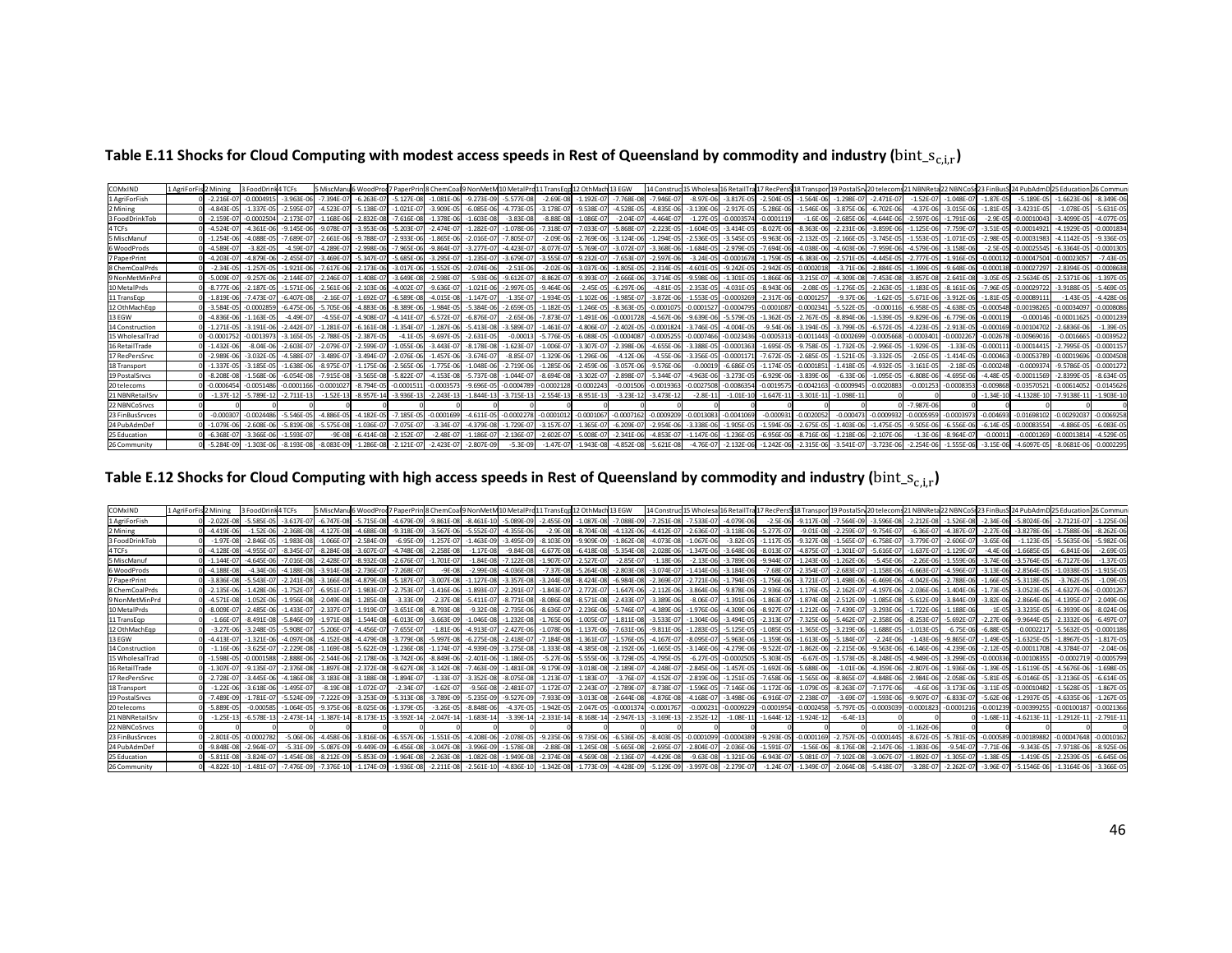Table E.13 Shocks for Cloud Computing with modest access speeds in Greater Adelaide by commodity and industry ( $bin\_s_{c,i,r}$ )

| COMxIND         | 1 AgriForFist 2 Mining |                 | 3 FoodDri      | <b>TCFs</b>     | 5 MiscMan      | WoodPro        | 7 PaperPrint8 ChemCoall9 NonMet |               |                | 10 MetalPro    | 11 TransEgn 12 OthMach |                | 13 EGW          | 14 Constr      | 15 Wholesa 1   | 16 RetailTra              | 17 RecPer     | 18 Transpo      | 19 PostalS     | 20 teleco       |                |                |              |                 |                 | 26 Commur      |
|-----------------|------------------------|-----------------|----------------|-----------------|----------------|----------------|---------------------------------|---------------|----------------|----------------|------------------------|----------------|-----------------|----------------|----------------|---------------------------|---------------|-----------------|----------------|-----------------|----------------|----------------|--------------|-----------------|-----------------|----------------|
| 1 AgriForFish   |                        | $-1.198F - 07$  | $-0.000227$    | $-2.143F - 06$  | $-3.997F - 0$  | $-3.386F - 1$  | $-2.772F - 08$                  | $-5.842F - 0$ | $-5.012F - 09$ | $-3.015F - 08$ | $-1.454F - 08$         | $-6.442F - 08$ | $-4.199F - 08$  | $-4.295F -$    | $-5.986F - 06$ | $-1.88F - 0$ <sup>e</sup> | $-1.037F - 0$ | $-5.965F - 0.7$ | $-4.949F - 08$ | $-1.513F - 0.7$ | $-9.307F - 08$ | $-6.419F - 08$ | $-1.08F - 0$ | $-2.6247F - 05$ | $-9.2102F - 07$ | $-6.134F - 0f$ |
| 2 Mining        |                        | $-2.618E - 05$  | .198E-0<br>-6  | $-1.403E - 07$  | $-2.445E - 0$  | $-2.777E - C$  | $-5.52E-08$                     | $-2.113E-0$   | $-3.289E - 06$ | $-2.58E-05$    | $-1.718E - 0$          | $-5.156E-07$   | $-2.448E - 05$  | $-2.614E -$    | $-2.095E - 06$ | $-1.437E-05$              | $-2.19E -$    | $-5.895E-07$    | $-1.478E - 06$ | $-4.104E-06$    | $-2.676E-06$   | $-1.846E - 06$ | $-1.05E - 0$ | $-1.7315E-05$   | $-5.9728E-06$   | $-4.137E-05$   |
| 3 FoodDrinkTob  |                        | $-1.167F - 0$   | $-0.000116$    | $-1.175F - 0$   | $-6.313F - 0$  | $-1.531F - 08$ | $-4.117F - 08$                  | $-7.449F - 0$ | $-8.666F - 09$ | $-2.07F - 08$  | $-4.8F - 08$           |                | $-1.103F - 0$   | $-2.413F -$    | $-8.477F - 06$ | $-0.000176$               | $-4.636F - 0$ | $-6.102F - 0.7$ | $-1.024F - 0$  | $-2.843F - 06$  | $-1.59F - 06$  | $-1.097F - 06$ | $-1.68F - 0$ | $-5.0797F - 05$ | $-1.8893F - 05$ | $-2.996F - 0$  |
| 4 TCFs          |                        | $-2.446F - 0$   | $-2.021E - 0$  | $-4.944F - 06$  | $-4.907E-0$    | $-2.137E - 06$ | $-2.813E - 07$                  | $-1.338E - 0$ | $-6.93E-08$    | $-5.829E-0$    | $-3.956E - 0$          | $-3.802E - 0$  | $-3.172E - 07$  | 1.202E-0       | $-1.071E-05$   | $-1.682E - 05$            | $-3.325E-06$  | $-3.189E - 06$  | $-8.51E-0$     | $-2.363E-06$    | $-6.888E - 07$ | $-4.751E-0$    | $-2.03E - 0$ | $-7.5475F - 05$ | $-2.3232E-05$   | $-0.000134$    |
| 5 MiscManu      |                        | $-6.778E - 07$  | $-1.894E - 0.$ | $-4.156E-07$    | $-1.439E - 06$ | $-5.291E - C$  | $-1.586E - 06$                  | $-1.008E - 0$ | $-1.09E-07$    | $-4.219E-07$   | $-1.13E-06$            | $-1.497E - 06$ | $-1.689E - 06$  | $-6.993E -06$  | $-1.692E - 05$ | $-1.746E-05$              | $-4.127E-06$  | $-8.13E-06$     | $-8.259E - 06$ | $-2.293E-05$    | $-9.509E - 06$ | $-6.559E - 06$ | $-1.73E-0$   | $-0.00016178$   | $-2.2796E - 05$ | $-6.859E-05$   |
| 6 WoodProds     |                        | $-2.481F - 0$   | $-1.77F - 0$   | $-2.481F - 07$  | $-2.319E - 0$  | $-1.621F - 06$ | $-4.306F - 06$                  | $-5.332E - 0$ | $-1.771F - 07$ | $-2.391E-07$   | $-4.366E - 0$          | $-3.118F - 07$ | $-1.661E-07$    | $-1.821E - 06$ | $-1.124E-05$   | $-1.468E - 05$            | $-3.187E-06$  | $-1.54E-06$     | $-1.756E - 06$ | $-4.874F - 06$  | $-2.804F - 06$ | $-1.934F - 06$ | $-1.45F - 0$ | $-0.0001292$    | $-3.5108F - 05$ | $-9.591E-0$    |
| 7 PaperPrint    |                        | $-2.272E - C$   | $-2.261E - 0$  | $-1.327F - 0$   | $-1.875E - C$  | $-2.891E-$     | $-3.073E - 06$                  | $-1.781E$     | $-6.678E - 08$ | $-1.989E-07$   | $-1.922E - 0$          | $-4.991F$      | $-4.137F - 0.7$ | 1.404E-06      | $-2.163E - 05$ | $-8.269E - 05$            | $-7.285E-$    | $-2.434F - 06$  | $-9.803F - 0$  | $-2.722E-05$    | $-1.701F - 05$ |                | $-7.66F - 0$ | $-0.00024028$   | $-0.0001277$    | $-5.459F - 05$ |
| 8 ChemCoalPrds  |                        | $-1.265E-05$    | $-5.823E - 06$ | $-1.038E - 06$  | $-4.118E - 06$ | $-1.175E-06$   | $-1.631E-06$                    | $-8.387E - 0$ | $-1.121E-06$   | $-1.357E-06$   | $-1.092E - 06$         | $-1.642E - 06$ | $-9.76E - 06$   | $-1.251E - 05$ | $-3.071E - 05$ | $-4.553E-05$              | $-1.219E-0$   | $-7.694E - 05$  | $-1.415E-06$   | $-1.766E-05$    | $-8.565E-06$   | $-5.908F - 06$ | $-8.01E-0$   | $-0.0001380$    | $-1.5732E-05$   | $-0.000634$    |
| 9 NonMetMinPrd  |                        | $-2.708E - 0$   | $-4.29E - 06$  | $-1.159E - 07$  | $-1.214E-0$    | $-7.612E - 08$ | $-1.973E-08$                    | $-1.404E - 0$ | $-3.206E - 06$ | $-5.196E-07$   | $-4.79E-07$            | $-5.078E - 07$ | $-1.441E - 06$  | $-2.008E -$    | $-6.406E - 06$ | $-6.41E - 06$             | $-7.73E-$     | $-1.226E - 07$  | $-1.643E - 08$ | $-4.564E-08$    | $-2.362E-08$   | $-1.617E-08$   | $-1.77F$     | $-1.2966E-05$   | $-1.4057E - 06$ | $-1.026E - 0!$ |
| 10 MetalPrds    |                        | $-4.744F - 06$  | $-1.013E -$    | $-8.491E - 0$   | $-1.384F - 0$  | $-1.137E-0$    | $-2.163E - 07$                  | $-5.209E - 0$ | $-5.521E-07$   | $-1.62E-05$    | $-5.116E-06$           | $-1.325E - 05$ | $-3.404F - 0$   | $-2.6E-0$      | $-1.57E-05$    | $-1.986F - 0$             | $-3.704E - 0$ | $-7.932E - 06$  | $-4.867E - 0$  | $-1.386E - 05$  | $-7.245E - 06$ | $-4.997F - 06$ | $-4.62F-0$   | $-0.0001503$    | $-2.1713E-05$   | $-4.018E - 0!$ |
| 11 TransEgp     |                        | $-9.833E - 0$   | $-3.463E - 0$  | $-3.463E-08$    | $-1.168E - 0$  | $-9.146E - 08$ | $-3.562E - 08$                  | $-2.17E-08$   | $-6.199E-08$   | $-7.297E-08$   | $-1.045E-05$           | $-5.956E - 07$ | $-1.073E - 07$  | $-2.093E - 06$ | $-1.037E - 05$ | $-0.000161$               | $-9.597E - C$ | $-4.793E-05$    | $-3.573E - 06$ | $-9.922E - 06$  | $-3.473E-06$   | $-2.395E - 06$ | $-1.05E-0$   | $-0.0004507$    | $-7.9234E - 06$ | $-3.253E - 06$ |
| 12 OthMachEop   |                        | $-1.937E - 05$  | $-0.000132$    | $-3.5E-06$      | $-3.084E - 0$  | $-2.64E - 06$  | $-4.535E - 06$                  | $-1.073E -$   | $-2.91E-06$    | $-1.438E - 05$ | $-6.388E - 06$         | $-6.733E - 06$ | $-4.52E - 05$   | $-5.812E -$    | $-0.0001019$   | $-0.0002362$              | $-4.503E-0$   | $-8.929E-05$    | $-2.106E - 0$  | $-7.101E-05$    | $-4.26E-05$    | $-2.84E - 05$  | $-0.0003$    | $-0.00100287$   | 0.0001889       | $-0.000594$    |
| 13 EGW          |                        | $-2.614F - 06$  | $-5.388F -$    | $-2.427F - 0.7$ | $-2.46F - 0$   | $-2.653F-1$    | $-2.238F - 07$                  | $-3.553F - C$ | $-3.717F - 07$ | $-1.433F - 06$ | $-4.256F - C$          | $-8.06F -$     | $-9.339F - 05$  | $-2.469F - 06$ | $-6.433F - 06$ | $-2.749F - 05$            | $-5.64F - 0$  | $-1.055F - 05$  | $-3.392F - 0$  | $-9.424F - 06$  | $-6.018F - 06$ | $4.151F - 0f$  | $-6.89F - ($ | $-7.3848F - 05$ | $-6.4412E-05$   | $-9.1E-05$     |
| 14 Construction |                        | $-6.873F - 06$  | $-1.479E - 06$ | $-1.32E-07$     | $-6.924E - 08$ | $-3.33E - 08$  | $-7.321E - 08$                  | $-6.956E - 0$ | $-2.926E-08$   | $-1.94E-07$    | $-7.897E$              | $-2.598E -$    | $-1.299E - 05$  | $-9.863E - 05$ | $-2.5E-05$     | $-1.972E - 05$            | $-3.951E-06$  | $-1.218E - 05$  | $-1.449E - 0$  | $-4.024E - 05$  | $-2.586E-05$   | $-1.784F - 05$ | $-9.8F - 0$  | $-0.00052961$   | $-1.4869E - 06$ | $-1.021E-05$   |
| 15 WholesalTrad |                        | $-9.469E - 05$  | $-0.000647$    | $-1.711E-05$    | $-1.507E-0$    | $-1.29E - 0$   | $-2.216E - 05$                  | $-5.242E - C$ | $-1.422E-05$   | $-7.026E - 05$ | $-3.122E - 05$         | $-3.291E$      | $-0.0002209$    | $-0.00028$     | $-0.000498$    | $-0.0011545$              | $-0.00022$    | $-0.0004364$    | $-0.000102$    | $-0.000347$     | $-0.0002082$   | $-0.0001388$   | $-0.00155$   | $-0.00490151$   | 0.0009233       | $-0.002903$    |
| 16 RetailTrade  |                        | $-7.742F - 07$  | $-3.726E - 0$  | $-1.407E - 07$  | $-1.124E-0$    | $-1.405E - C$  | $-5.703E - 07$                  | $-1.861E - C$ | $-4.421E-08$   | $-8.773E-08$   | $-5.438E - 08$         | $-1.788E-$     | $-1.296E - 0$   | $-2.516E - 00$ | $-2.261E-05$   | $-6.714F - 0$             | $-7.021E-$    | $-3.721E - 05$  | $-6.605E - 0$  | $-1.834E-05$    | $-1.181E-05$   | $-8.146F - 06$ | $-6.43E-0$   | $-7.2913E - 05$ | $-1.5511E-05$   | $-8.504E-0$    |
| 17 RecPersSrvc  |                        | $-1.616E - 06$  | $-1.405E - 0.$ | $-2.48E - 07$   | $-1.886E - 0$  | $-1.889E-0$    | $-1.122E - 06$                  | $-7.878E - C$ | $-1.986E-07$   | $-4.784E-07$   | $-7.186E - 0$          | $-7.007E$      | $-2.227E - 06$  | $-2.46E - 06$  | $-2.24E-05$    | $-5.767E-05$              | $-3.178E - C$ | $-1.024E - 05$  | $-5.8E - 06$   | $-2.04E-05$     | $-1.255E-05$   | $-8.659E - 06$ | $-0.0002$    | $-0.00027208$   | $-0.0001091$    | $-0.000331$    |
| 18 Transport    |                        | $-7.228E - 06$  | $-1.476E - 0$  | $-8.855E-07$    | $-4.852E-0$    | $-6.352E - C$  | $-1.386E - 06$                  | $-9.596E - C$ | $-5.664E-07$   | $-1.47E-06$    | $-6.945E-0$            | $-1.329E - 06$ | $-1.652E - 06$  | $-5.177E - 06$ | $-0.0001268$   | $-3.294E - 05$            | $-4.863E-06$  | $-7.06E - 05$   | $-5.406E - 06$ | $-3.02E - 05$   | $-1.936E-05$   | $-1.335E - 05$ | $-0.000$     | $-0.00047416$   | $-5.3072E - 05$ | $-9.348E - 0$  |
| 19 Postal Srvcs |                        | $-4.437F - 08$  | $-7.265F - C$  | $-3.272E - 08$  | $-4.278E - 08$ | $-1.927E-08$   | $-3.147F - 07$                  | $-2.245E - 0$ | $-3.101F - 08$ | $-5.644E-08$   | $-4.699E-08$           | $-1.785E - 07$ | $-1.566E - 0$   | $-2.889E - 0$  | $-3.312F - 06$ | $-1.612E - 05$            | $-2.87E-06$   | $-1.464F - 06$  | $-2.414F - 06$ | $-6.704F - 06$  | $-4.169E - 06$ | $-2.875F - 06$ | $-2.6F-0$    | $-5.852F - 05$  | $-1.5735F - 05$ | $-6.343F - 0$  |
| 20 telecoms     |                        | $-0.0003489$    | $-0.00238$     | $-6.303F - 05$  | $-5.554F - 0$  | $-4.754F - 0$  | $-8.167F - 05$                  | $-0.000193$   | $-5.241F - 05$ | $-0.0002589$   | $-0.0001$              | $-0.0001213$   | $-0.000814$     | $-0.001046$    | $-0.001835$    | $-0.004254$               | $-0.00081$    | $-0.001607$     | $-0.000379$    | $-0.0012787$    | $-0.0007672$   | $-0.000511$    | $-0.00572$   | $-0.0180605$    | $-0.003402$     | $-0.010699$    |
| 21 NBNRetailSrv |                        | $-7.403E - 13$  | $-2.683E-1$    | $-1.465E-13$    | $-8.218E - 1$  | $-4.842E-1$    | $-2.128E - 13$                  | $-1.212E-1$   | $-9.969E - 14$ | $-2.008E - 13$ | $-1.381E-13$           | $-4.839E-13$   | $-1.746E - 12$  | $-1.877E-1$    | $-1.869E-1$    | $-4.976E-1$               | $-6.824E-1$   | $-1.259E-1$     | $-4.187E - 1$  |                 |                |                | $-7.75E-1$   | $-2.0905E - 1$  | $-4.3848E - 1$  | $-1.398E-10$   |
| 22 NBNCoSrvcs   |                        |                 |                |                 |                |                |                                 |               |                |                |                        |                |                 |                |                |                           |               |                 |                |                 | $-4.89E - 06$  |                |              |                 |                 |                |
| 23 FinBusSrvces |                        | $-0.000165$     | $-0.001134$    | $-2.998E - 05$  | $-2.641E-05$   | $-2.261E-0$    | $-3.884E - 05$                  | $-9.186E - 0$ | $-2.493E - 05$ | $-0.000123$    | $-5.471E-05$           | $-5.767E-05$   | $-0.000387$     | $-0.000497$    | $-0.000873$    | $-0.0020232$              | $-0.00038$    | $-0.000764$     | $-0.000180$    | $-0.0006082$    | $-0.0003649$   | $-0.000243$    | $-0.00272$   | $-0.008589$     | $-0.001618$     | $-0.005088$    |
| 24 PubAdmDef    |                        | $-5.834F - 0$   | 1.209E-0       | $-3.146F - 08$  | $-3.014E - 01$ | $-5.598F - 08$ | $-3.825E - 0$                   | $-1.805F - 0$ | $-2.367F - 08$ | $-9.349E - 08$ | $-1.706E - 0$          | $-7.376E - 08$ | $-3.356E - 0$   | $-1.597E - 00$ | $-2.228E - 06$ | $-9.385E - 06$            | $-6,604E-0$   | $-1.02E - 05$   | $-5.349E - 0$  | $-9.032F - 06$  | $-5.82F - 06$  | $-4.014F - 06$ | $-3.57F - 0$ | $-0.0004226$    | $-2.7072F - 05$ | $-4.469E-0$    |
| 25 Education    |                        | $-3.442F - 0.7$ | $-1.56E - 06$  | $-8.614E-08$    | $-4.865E-08$   | $-3.467F - 08$ | $-1.164F - 07$                  | $-1.341F -$   | $-6.409F - 08$ | $-1.155F - 07$ | $1.407F - 0$           | $-2.707F - 07$ | $-1.266F - 06$  | $-2.624E - 0$  | $-7.653E - 07$ | $-6.09F - 06$             | $-2.881E-$    | $-3.324F - 06$  | $-4.647F - 0$  | $-1.29E-06$     | $-7.96E-07$    | $-5.489F - 0$  | $-6.38F - 0$ | $-6.4189F - 05$ | $-7.6541E - 05$ | $-3.327E-05$   |
| 26 Community    |                        | $-2.857E-09$    | $-6.04F - 0$   | $-4.429F - 08$  | $-4.37F - 09$  | $-6.953E-09$   | $-1.147F - 0.7$                 | $-1.31E-0$    | $-1.517E-09$   | $-2.865E-09$   | $-7.948E-08$           | $-1.05E$       | $-2.623E - 08$  | $-3.039E - 08$ | $-3.177F - 07$ | $-1.05E-06$               | $-5.144E - C$ | $-8.828E - 07$  | $-1.35F - 0$   | $-2.28F - 06$   | $-1.38E - 06$  | $-9.519F - 0$  | $-1.83F - 0$ | $-2.3317E-05$   | $-4.4703F - 06$ | $-0.000168$    |

Table E.14 Shocks for Cloud Computing with high access speeds in Greater Adelaide by commodity and industry ( $bin\_s_{c,i,r}$ )

| COMxIND         | L AgriForFis 2 Mining |                | 3 FoodDrink4 TCFs |                |                |                |                | 5 MiscManu6 WoodProd 7 PaperPrin 8 ChemCoal 9 NonMetM 10 MetalPrd |                |                |                | 11 TransEgg 12 OthMach 13 EGW |                | 14 Constru     |                 |                |                |                |                | uc 15 Wholesa 16 RetailTra 17 RecPersS 18 Transport 19 PostalSrv 20 telecoms 21 NBNRet. |                |                |               |                 |                 |                |
|-----------------|-----------------------|----------------|-------------------|----------------|----------------|----------------|----------------|-------------------------------------------------------------------|----------------|----------------|----------------|-------------------------------|----------------|----------------|-----------------|----------------|----------------|----------------|----------------|-----------------------------------------------------------------------------------------|----------------|----------------|---------------|-----------------|-----------------|----------------|
| 1 AgriForFish   |                       | $-3.657F - 09$ | $-8.654F - 06$    | $-6.539F - 08$ | $-1.22E - 08$  | $-1.033F - 08$ | $-8.459E-10$   | $-1.783F - 08$                                                    | $-1.53E-10$    | $-9.201E-10$   | $-4.438F - 10$ | $-1.966F - 09$                | $-1.282E - 09$ | $-1.311E-08$   | $-2.322E - 07$  | $-8.816E-0$    | $-3.688F - 07$ | $-2.677E-08$   | $-2.221E-09$   | $-1.563F - 09$                                                                          | $-9.613F - 10$ | $-6.63F - 10$  | $-2.65F - 0$  | $-1.5564F - 06$ | $-4.5692F - 09$ | $-1.574F - 0$  |
| 2 Mining        |                       | $-7.99E - 07$  | $-2.355E - C$     | $-4.281E-09$   | $-7.462E - 0$  | $-8.477E-09$   | $-1.685E - 09$ | $-6.45E-0$                                                        | $-1.004E-07$   | $-7.875E - 07$ | $-5.244E-09$   | $-1.574E-08$                  | $-7.47E-07$    | $-7.976E - C$  | $-8.125E - 08$  | $-6.739E - 07$ | $-7.784E-08$   | $-2.645E-08$   | $-6.631E - 08$ | $-4.239E-08$                                                                            | $-2.764E-08$   | $-1.907E-08$   | $-2.56E-0$    | $-1.0267E - 06$ | $-2.9631E - 08$ | $-1.062E - 06$ |
| 3 FoodDrinkTob  |                       | $-3.561F - 09$ | $-4.41F - 06$     | $-3.585F - 09$ | $-1.927F - 0$  | $-4.672F - 10$ | $-1.257F - 09$ | $-2.273F - 08$                                                    | $-2.645F-1$    | $-6.319F-1$    | $1.465F - 09$  | $-1.792F - 09$                | $-3.366F - 09$ | $-7.364F -$    | $-3.288F - 07$  | $-8.256F - 06$ | $-1.648F - 06$ | $-2.738F - 08$ | $-4.595F - 0$  | $-2.937F - 08$                                                                          | $-1.642F - 08$ | $-1.133F - 08$ | $-4.12F - 0$  | $-3.0122F - 06$ | $-9.3731F - 08$ | $-7.687F - 0$  |
| 4 TCFs          |                       | $-7.464F - 09$ | $-7.678F - 08$    | $-1.509E-07$   | $-1.498E - 08$ | $-6.521E - 08$ | $-8.584E-09$   | $-4.082E - 09$                                                    | $-2.115E-09$   | $-1.779E-08$   | $-1.207E-08$   | $-1.16E-08$                   | $-9.681E - 09$ | $-3.667E - 0$  | $-4.153E - 07$  | $-7.885E-0$    | $-1.182E - 07$ | $-1.431E-07$   | $-3.819E-08$   | $-2.44E-08$                                                                             | $-7.114E-09$   | $-4.907E - 09$ | $-4.97E-0$    | $-4.4755E - 06$ | $-1.1525E-07$   | $-3.457E-06$   |
| 5 MiscManut     |                       | $-2.069E - 08$ | $-7.197E - C$     | $-1.268E-08$   | $-4.391E - C$  | $-1.615E-08$   | $-4.839E - 08$ | $-3.076E - 08$                                                    | $-3.327E-09$   | $-1.288E-08$   | $-3.448E-08$   | $-4.569E - 08$                | $-5.153E-08$   | $-2.134E - 0$  | $-6.564E-07$    | $-8.189E-0$    | $-1.467E-07$   | $-3.648E - 07$ | $-3.706E - 0$  | $-2.368E-07$                                                                            | $-9.821E-08$   | $-6.774E - 08$ | $-4.22E-0$    | $-9.5932E - 06$ | $-1.1309E - 0$  | $-1.76E - 06$  |
| 6 WoodProds     |                       | $-7.571F - 09$ | $-6.725F - 0$     | $-7.572F - 09$ | $-7.076E -$    | $-4.946F - 08$ | $-1.314E - 07$ | $-1.627E-08$                                                      | $-5.406F - 09$ | $-7.298E-09$   | $-1.333E-08$   | $-9.517F - 09$                | $-5.068E - 09$ | $-5.557E - 08$ | $-4.359E - 07$  | $-6.882E-0$    | $-1.133E-07$   | $-6.91E-08$    | $-7.878F - 0$  | $-5.034E-08$                                                                            | $-2.896E-08$   | $-1.997F - 08$ | $-3.54F - 0$  | $-7.6619E - 06$ | $-1.7417E-07$   | $-2.461E-06$   |
| 7 PaperPrint    |                       | $-6.935E-09$   | $-8.59F - 08$     | $-4.051F - 09$ | $-5.724E - 0$  | $-8.822F - 09$ | $-9.379E - 08$ | $-5.437F - 09$                                                    | $-2.038E-09$   | $-6.069F - 09$ | $-5.865E-09$   | $-1.523F - 08$                | $-1.263E-08$   | $-4.284E - 0$  | $-8.388E - 07$  | $-3.877E - 0$  | $-2.59E-07$    | $-1.092E-07$   | $-4.399E-0$    | $-2.811E-07$                                                                            | $-1.756F - 07$ | $-1.211E-07$   | $-1.87F - 0$  | $-1.4248F - 05$ | $-6.338F - 07$  | $-1.401E-06$   |
| 8 ChemCoalPrds  |                       | $-3.861F - 0$  |                   | $-3.169F - 08$ | $-1.257E$      | $-3.586F - 08$ | $-4.977F - 08$ | $-2.56E-0$                                                        |                | $-4.142F - 08$ | $-3.332E-08$   | $-5.011E-08$                  | $-2.979E - 07$ | $-3.818E-$     | $-1.191E - 06$  | $-2.135E-0$    | $-4.332E-0$    | $-3.453E - 06$ | $-6.348F - 0$  | $-1.824E - 07$                                                                          | $-8.846F - 08$ | $-6.101F - 08$ | $-1.96F - 0$  | $-8.1875F - 0f$ | $-7.805F - 08$  | $-1.629E - 05$ |
| 9 NonMetMinPrd  |                       | $-8.264E - 09$ | $-1.63E-0$        | $-3.537E-09$   | $-3.705E - 0$  | $-2.323E-09$   | $-6.021E-10$   | $-4.286E - 09$                                                    | $-9.783E-08$   | $-1.586E-08$   | $-1.462E-08$   | $-1.55E-08$                   | $-4.399E - 08$ | $-6.127E - C$  | $-2.484E - 0.7$ | $-3.005E-0$    | $-2.748E-08$   | $-5.502E - 09$ | $-7.375E - 10$ | $-4.714E-10$                                                                            | $-2.439E-10$   | $-1.671E-10$   | $-4.32E-0$    | $-7.6888E - 07$ | $-6.974F - 09$  | $-2.633E-0$    |
| 10 MetalPrds    |                       | $-1.448F - 0$  | $-3.85E - 0$      | $-2.591E-08$   | $-4.225E - 0$  | $-3.47E - 08$  | $-6.602E-09$   | $-1.59E-08$                                                       | $-1.685E-08$   | $-4.944E-07$   | $-1.561E-07$   | $-4.043E - 07$                | $-1.039E-07$   | $-7.936E - 0$  | $-6.091E - 07$  | $-9.312E-0$    | $-1.317E-07$   | $-3.559E-07$   | $-2.184E - 0$  | $-1.431E-07$                                                                            | $-7.483E-08$   | $-5.161E-08$   | $-1.13E-0$    | $-8.9148E - 06$ | $-1.0772E-07$   | $-1.031E-06$   |
| 11 TransEgp     |                       | $-3.001F - 08$ | $-1.316F - 0.9$   | $-1.057E-09$   | $-3.564E - 0$  | $-2.791E-09$   | $-1.087E - 09$ | $-6.623E-10$                                                      | $-1.892E-09$   | $-2.227E-09$   | $-3.191E-0$    | $-1.818E-08$                  | $-3.274E - 09$ | $-6.388E - 0$  | $-4.02E - 0.7$  | $-7.55E - 06$  | $-3.412E-08$   | $-2.151E-06$   | $-1.603E - 0$  | $-1.025E-07$                                                                            | $-3.587E-08$   | $-2.474F - 08$ | $-2.56E - 0$  | $-2.6728E - 05$ | $-3.9308F - 08$ | $-8.348E - 08$ |
| 12 OthMachEgo   |                       | $-5.913F - 0$  | $-5.034F - 06$    | $-1.068F - 0$  | $-9.412F - 0.$ | $-8.056E-08$   | $-1.384E - 07$ | $-3.273F - 0$                                                     | $-8.883E-08$   | $-4.388E - 0$  | $-1.95E-07$    | $-2.055E-07$                  | $-1.38E - 06$  | $-1.774E - 06$ | $-3.954E - 06$  | $-1.108E - 05$ | $-1.601E-06$   | $-4.007E-06$   | $-9.45F - 0$   | $-7.334E - 07$                                                                          | $-4.4F-07$     | $-2.934E - 07$ | $-7.77F - 0$  | $-5.9468F - 05$ | $-9.3726E - 07$ | $-1.524E-05$   |
| 13 EGW          |                       | $-7.979F - 0$  | $-2.047F - 0$     | $-7.408F - 09$ | $-7.507E-$     | $-8.097E-09$   | $-6.832E - 09$ | $-1.084E - 08$                                                    | $-1.134F - 08$ | $-4.372E-08$   | $-1.299E - 08$ | $-2.46E-08$                   | $-2.85E - 06$  | $-7.534E - 0$  | $-2.495E - 0$   | $-1.289E - 0$  | $-2.005E-07$   | $-4.735E-07$   | $-1.522E-0$    | $-9.734F - 08$                                                                          | $-6.216E-08$   | $-4.287F - 08$ | $-1.68F - 0$  | $-4.379F - 06$  | $-3.1955F - 0$  | $-2.335E-06$   |
| 14 Construction |                       | $-2.098E-0$    | $-5.618E - 08$    | $-4.029E - 09$ | $-2.113E - C$  | $-1.016E-09$   | $-2.234E - 09$ | $-2.123E-08$                                                      | $-8.93E-1$     | $-5.921E-09$   | $-2.41E-09$    | $-7.928E - 09$                | $-3.963E - 0$  | $-3.01E - 0$   | $-9.698E - 07$  | $-9.248E - 0$  | $-1.405E-07$   | $-5.465E-07$   | $-6.502E-0$    | $-4.156E-07$                                                                            | $-2.671E-07$   | $-1.842E-07$   | $-2.4E - 06$  | $-3.1405E - 05$ | $-7.3766E-09$   | $-2.621E - C$  |
| 15 WholesalTrac |                       | $-2.89E - 06$  | $-2.46F - 0$      | $-5.221E-0$    | $-4.6F-0$      | $-3.938F - 07$ | $-6.765E-07$   | $-1.6E-06$                                                        | $-4.341E - 07$ | $-2.144E-06$   | $-9.528E - 07$ | $-1.004E - 06$                | $-6.743F - 06$ | $-8.669E - 06$ | $-1.933E - 05$  | $-5.413E-05$   | $-7.823E-06$   | $-1.958E - 05$ | $-4.619E - 06$ | $-3.584E-06$                                                                            | $-2.151E-06$   | $-1.434F - 06$ | $-3.8F - 05$  | $-0.00029065$   | $-4.5809F - 0f$ | $-7.451E-05$   |
| 16 RetailTrade  |                       | $-2.363F - 08$ | $-1.416F - 0$     | $-4.295F - 09$ | $-3.43E - 09$  | $-4.288E - 09$ | $-1.741E-08$   | $-5.681E - 09$                                                    | $-1.349E-09$   | $-2.677E-09$   | $-1.66E-09$    | $-5.457E - 09$                | $-3.957E-08$   | $-7.68E - 08$  | $-8.77E-07$     | $-3.148E - 06$ | $-2.496E-07$   | $-1.67E-06$    | $-2.964E-0.$   | $-1.895E-07$                                                                            | $-1.22E-07$    | $-8.413E-08$   | $-1.57F - 0f$ | $-4.3236E - 06$ | $-7.6953E-08$   | $-2.182E-06$   |
| 17 RecPersSrvc  |                       | $-4.932E - 08$ | $-5.339E - C$     | $-7.568E - 09$ | $-5.756E - 0$  | $-5.765E-09$   | $-3.424E - 08$ | $-2.404E-08$                                                      | $-6.061E-09$   | $-1.46E-08$    | $-2.193E-08$   | $-2.139E - 08$                | $-6.798E - 08$ | $-7.507E - 08$ | $-8.688E - 07$  | $-2.704E - 06$ | $-1.13E-06$    | $-4.594E-07$   | $-2.603E-0.$   | $-2.107E-07$                                                                            | $-1.297E-07$   | $-8.944E-08$   | $-6.56E - 00$ | $-1.6134E-05$   | $-5.414E-07$    | $-8.499E-06$   |
| 18 Transport    |                       | $-2.206E - 0$  | $-5.607F - 0$     | $-2.702E - 08$ | $-1.481E - 08$ | $-1.939F - 08$ | $-4.231E-08$   | $-2.929E-08$                                                      | $-1.729E-08$   | $-4.486E-08$   | $-2.12E-08$    | $-4.056E - 08$                | $-5.043E - 08$ | $-1.58E - C$   | $-4.92E - 06$   | $-1.544E-06$   | $-1.729E-07$   | $-3.168E - 06$ | $-2.426E - 0.$ | $-3.119E-07$                                                                            | $-1.999E-07$   | $-1.379F - 07$ | $-3.51E - 06$ | $-2.8117E-05$   | $-2.633E-07$    | $-2.399E-06$   |
| 19 PostalSrvcs  |                       | $-1.354F - 09$ |                   | $-9.987F - 10$ | $-1.306F - 0$  | $-5.882F$      | $-9.605E - 09$ | $-6.851E-10$                                                      | $-9.465F-1$    | $-1.723E-09$   | $-1.434F - 09$ | $-5.447F - 09$                | $-4.781F - 09$ | $-8.816E -$    | $-1.285E - 0$   | $-7.56F - 0$   | $-1.02E - C$   | $-6.569E-08$   | $-1.083F - 0$  | $-6.924F - 08$                                                                          | $-4.306F - 08$ | $-2.97F - 08$  | $-6.35F - 0$  | $-3.4701F - 06$ | $-7.8063F-08$   | $-1.628F - 0f$ |
| 20 telecoms     |                       | $-1.065F - 05$ | $-9.065F - 0$     | $-1.924F - 06$ | $-1.695F - 0$  | $-1.451F - 06$ | $-2.493F - 06$ | $-5.895F - 06$                                                    | $-1.6F - 06$   | $-7.901F - 0f$ | $-3.511E-06$   | $-3.701F - 06$                | $-2.485F - 05$ | $-3.194F -$    | $-7.121E - 05$  | $-0.000199'$   | $-2.882F - 05$ | $-7.216E - 05$ | $-1.702E - 05$ | $-1.321E-05$                                                                            | $-7.924E - 06$ | $-5.283E - 06$ | $-0.000$      | $-0.00107095$   | $-1.6879F - 0$  | $-0.000274$    |
| 21 NBNRetailSrv |                       | $-2.26E - 14$  | $-1.019E-1$       | $-4.472E-15$   | $-2.508E-1$    | $-1.478E - 15$ | $-6.493E-15$   | $-3.7E-15$                                                        | $-3.042E-15$   | $-6.13E-15$    | $-4.214E-15$   | $-1.477E-14$                  | $-5.328E - 14$ | $-5.729E -$    | $-7.249E - 13$  | $-2.333E-1$    | $-2.426E-13$   | $-5.648E - 13$ | $-1.879E-1$    |                                                                                         |                |                | $-1.89E-1$    | $-1.2396E - 12$ | $-2.1753E-13$   | $-3.587E-12$   |
| 22 NBNCoSrvcs   |                       |                |                   |                |                |                |                |                                                                   |                |                |                |                               |                |                |                 |                |                |                |                |                                                                                         | $-5.051E - 00$ |                |               |                 |                 |                |
| 23 FinBusSrvces |                       | $-5.064E -$    | $-4.311F - 0$     | $-9.149F - 0$  | $-8.061E - 0$  | $-6.9E-07$     | $-1.185E - 06$ | $-2.804E - 06$                                                    | $-7.608E - 07$ | $-3.758E - 06$ | $-1.67E-06$    | $-1.76E - 06$                 | $-1.182E - 05$ | $-1.519E - 0$  | $-3.387E - 05$  | $-9.486E - 05$ | $-1.371E-05$   | $-3.432E - 05$ | $-8.094E - 06$ | $-6.281E-06$                                                                            | $-3.769E - 06$ | $-2.512E - 06$ | $-6.66E-0$    | $-0.00050933$   | $-8.0275E-06$   | $-0.000130$    |
| 24 PubAdmDef    |                       | $-1.781E - 08$ | $-4.592E - 08$    | $-9.601E-10$   | $-9.198E - 1$  | $-1.708E-09$   | $-1.167E-08$   | $-5.51E-09$                                                       | $-7.224E-10$   | $-2.853E-09$   | $-5.208E-09$   | $-2.251E-09$                  | $-1.024E - 08$ | $-4.873E - 0$  | $-8.642E - 08$  | $-4.4E-0$      | $-2.348E-08$   | $-4.579E - 07$ | $-2.4E-08$     | $-9.329E - 08$                                                                          | $-6.011E-08$   | $-4.146E - 08$ | $-8.72E-0$    | $-2.5062E - 05$ | $-1.343E-07$    | $-1.147E - 0$  |
| 25 Education    |                       | $-1.051F - 08$ | $-5.926F - 08$    | $-2.629E - 09$ | $-1.485E - C$  | $-1.058F - 09$ | $-3.551E-09$   | $-4.091E - 09$                                                    | $-1.956E-09$   | $-3.524E-09$   | $-4.293F - 09$ | $-8.261E - 09$                | $-3.862E - 08$ | $-8.007E-$     | $-2.968E - 08$  | $-2.855E-0$    | $-1.024E - 07$ | $-1.492E-07$   | $-2.085F - 08$ | $-1.333E-08$                                                                            | $-8.221E-09$   | $-5.669E - 09$ | $-1.56E-0$    | $-3.8063F - 06$ | $-3.7973E-07$   | $-8.538E-0$    |
| 26 Community    |                       | $-8.718E-1$    | $-2.295E-08$      | $-1.352E-09$   | $-1.334E-10$   | $-2.122E-10$   | $-3.5E-09$     | $-3.998E - 09$                                                    | $-4.631E-11$   | $-8.743E-1$    | $-2.426E - 09$ | $-3.205E - 10$                | $-8.005E - 10$ | $-9.273E -$    | $-1.232E-08$    | $-4.926E - 08$ | $-1.829E-08$   | $-3.962E - 08$ | $-6.059E - 09$ | $-2.355E-08$                                                                            | $-1.425E-08$   | $-9.832E - 09$ | $-4.47F - 09$ | $-1.3826E - 06$ | $-2.2178E-08$   | $-4.326E - 06$ |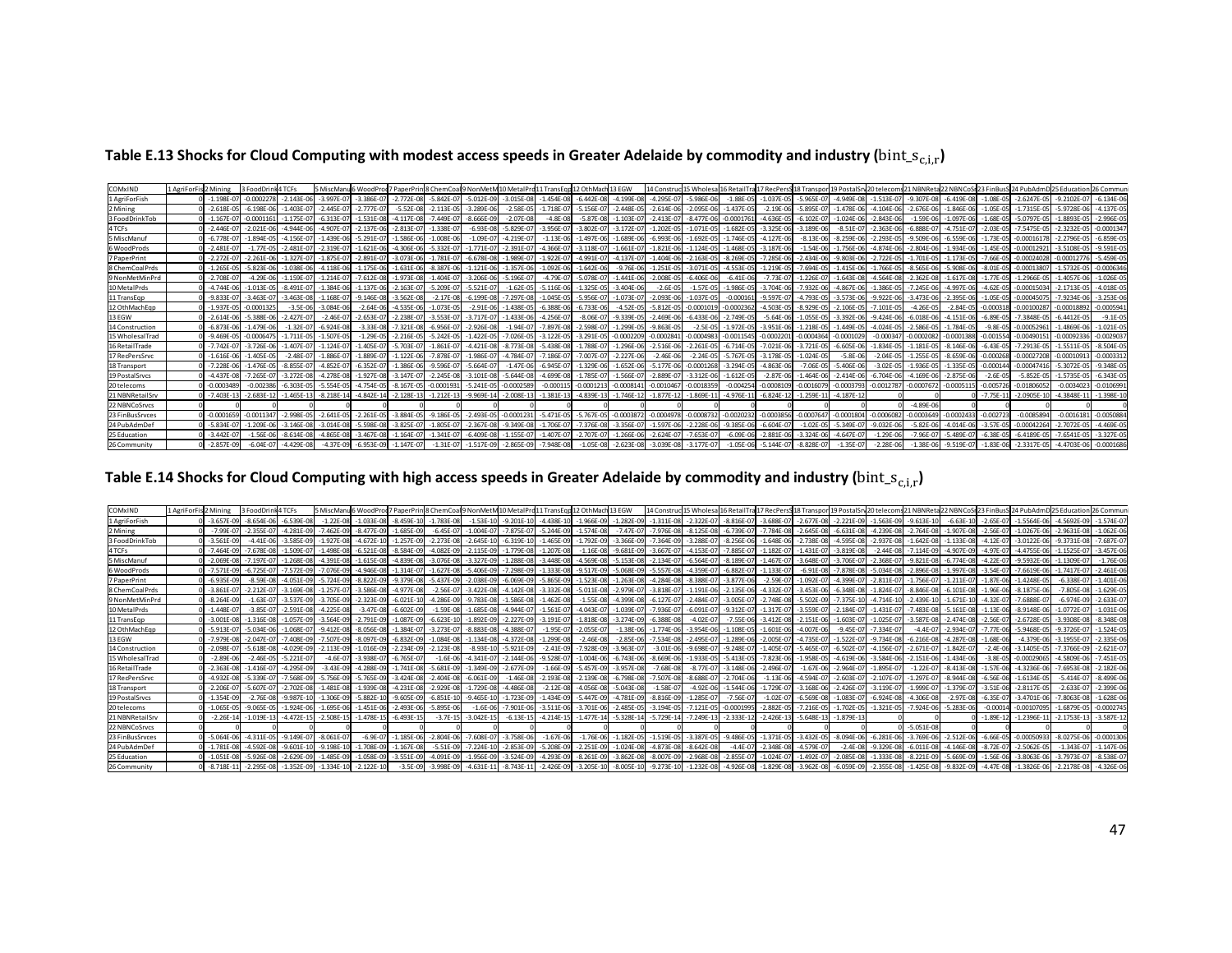Table E.15 Shocks for Cloud Computing with modest access speeds in Rest of South Australia by commodity and industry ( $bin\_s_{C,i,r}$ )

| COMxIND         | 1 AgriForFi.<br>is 2 Minine | FoodDrin       | TCFs           | 5 MiscMan       | 6 WoodPr       |                |                |                | ' PaperPrin 8 ChemCoal 9 NonMetM 10 MetalPrd 11 TransEod 12 OthMac |                |                 | 13 EGW          | 14 Constru                   | 15 Wholesa     | 16 RetailTra   | L7 RecPers     |                | 19 PostalSr     | 20 telecon     |                |                |               |                 |                 | 26 Commur      |
|-----------------|-----------------------------|----------------|----------------|-----------------|----------------|----------------|----------------|----------------|--------------------------------------------------------------------|----------------|-----------------|-----------------|------------------------------|----------------|----------------|----------------|----------------|-----------------|----------------|----------------|----------------|---------------|-----------------|-----------------|----------------|
| 1 AgriForFish   | $-3.210F - 08$              | $-8.516F - 05$ | $-5.741F$      | $-1.071F - 0$   | $-9.072F - 08$ | $-7.426F - 09$ | $-1.565F - 0$  | $-1.343F - 09$ | $-8.078F - 09$                                                     | $-3.896F - 0$  | $-1.726F - 08$  | $-1.125F - 08$  | $1.151F - 0$                 | $-1.348F - 06$ | $-8.254F - 0f$ | $-2.348F - 06$ | $-3.529F - 0$  | $-2.928F - 0$   | $-2.166F - 08$ | $-1.332F - 08$ | $-9.188F - 09$ | $-2.04F - 0$  | $-7.1003F - 06$ | $-1.3975F - 07$ | $-9.701F - 0$  |
| 2 Mining        | $-7.014F - 06$              | $-2.317E-06$   | $-3.758E - 08$ | $-6.551E - 08$  | $-7.442E - 08$ | $-1.479E-08$   | $-5.662E - C$  | $-8.813E-07$   | $-6.913E-06$                                                       | $-4.603E - 0$  | $-1.382E-07$    | $-6.558E - 06$  | $-7.003E - C$                | $-4.718E - 0$  | $-6.31E - 06$  | $-4.957E - C$  | $-3.487E - 07$ | $-8.742E-0$     | $-5.874E-07$   | $-3.83E-07$    | $-2.642E-0$    | $-1.98E - 0$  | $-4.684E - 06$  | $-9.0626E - 0$  | $-6.544E-06$   |
| 3 FoodDrinkTob  | $-3.127F - 08$              | $-4.34F - 0$   | $-3.147F - 08$ | $-1.691F - 0$   | $-4.102F - 0$  | $-1.103F - 08$ | $-1.996F - C$  | $-2.322F - 09$ | $-5.548F - 09$                                                     | 1.286F-0       | $-1.573F - 08$  | $-2.955F - 08$  | $-6.465F - 0$                | $-1.909F - 0$  | $-7.73F - 0$   | $-1.049F - 0$  | $-3.61F - 0.7$ | $-6.058F - C$   |                | $-2.276F - 07$ | $-1.57F - 0$   | $-3.18F - 0$  | $-1.3741F - 05$ | $-2.8667F - 06$ | $-4.738F - 0$  |
| 4 TCFs          | $-6.553E-08$                | $-7.556F - C$  | $-1.325E - 06$ | $-1.315E - 0$   | $-5.725E - C$  | $-7.536E-08$   | $-3.584E - 08$ | $-1.857E-08$   | $-1.562E-07$                                                       | $-1.06E-0$     | $-1.019E - 07$  | $-8.499F - 08$  | $-3.219F - 06$               | $-2.411F - 0$  | $-7.382F - 06$ | $-7.528E-0$    | $-1.887E - 06$ | $-5.034E - 0$   | $-3.382F - 07$ | $-9.859E-08$   | $-6.8E - 08$   | $-3.84E - 00$ | $-2.0417F - 05$ | $-3.525F - 06$  | $-2.13E-05$    |
| 5 MiscManu      | $-1.816E-0$                 | $-7.083E - 06$ | $-1.114E-0$    | $-3.855E-0$     | $-1.418E - 0$  | $-4.248E - 07$ | $-2.701E - 0$  | $-2.921E-08$   | $-1.131E-07$                                                       | $-3.027E-0$    | $-4.011E-07$    | $-4.524E-07$    | $-1.874E - 06$               | $-3.811E - 06$ | $-7.667E - 06$ | $-9.343E - C$  | $-4.81E-06$    | $-4.886E - 06$  | $-3.282E - 06$ | $-1.361E-06$   | $-9.387E - 07$ | $-3.26E - 00$ | $-4.3764E - 05$ | $-3.4589E - 06$ | $-1.085E-05$   |
| 6 WoodProds     | $-6.647F - 08$              | $-6.618F - 06$ | $-6.648F - 08$ | $-6.213F - 08$  | $-4.342F - 0$  | $-1.154F - 06$ | $-1.429E - 0$  | $-4.746F - 08$ | $-6.407F - 08$                                                     | $-1.17E-0$     | $-8.356E - 08$  | $-4.45F - 08$   | $-4.879F$                    | $-2.531E - 06$ | $-6.444E - 06$ | $-7.215E-0$    | $-9.11E-0$     | $-1.039E - 0$   | $-6.975F - 07$ | $-4.013E-07$   | $-2.768F - 0$  | $-2.73E - 00$ | $-3.4953F - 05$ | $-5.327E-06$    | $-1.517E-05$   |
| 7 PaperPrint    | $-6.088F - 08$              | $-8.453F -$    | $-3.556F - 08$ | $-5.025F - 08$  | $-7.745F - 08$ | $-8.234E - 07$ | $-4.773F - C$  | $-1.789F - 08$ | $-5.329E - 08$                                                     | $-5.149E - 0$  | $-1.337F - 0.7$ | $-1.109F - 0$   | $-3.761F$                    | $-4.87F - 0$   | $-3.63E - 05$  | $-1.649E - 0$  | $-1.44F - 06$  | $-5.799E - 0$   | $-3.896F - 06$ | $-2.434F - 06$ | $-1.679F - 0f$ | $-1.45F - 0$  | $-6.5F - 05$    | $-1.9385F - 05$ | $-8.633E - 06$ |
| 8 ChemCoalPrds  | $-3.389F - 06$              |                | $-2.782E - 0$  | $-1.103E - 06$  | $-3.148E - 0$  | $-4.369E - 07$ | $-2.247E - 0$  | $-3.005F - 07$ | $-3.636E-07$                                                       | $-2.925E - 0$  | $-4.4E-07$      | $-2.615E - 06$  | $-3.352E - 06$               | $-6.916E - 06$ | $-1.999E-05$   | $-2.759E-06$   | $-4.552E-05$   | $-8.369E - 0$   | $-2.527E-06$   | $-1.226E - 06$ | $-8.455E-0$    | $-1.51E-0$    | $-3.7351F - 05$ | $-2.3871E-06$   | $-0.000100$    |
| 9 NonMetMinPrd  | $-7.255E - 08$              | $-1.604F - 06$ | $-3.105E -$    | $-3.253E - 08$  | $-2.04E - 08$  | $-5.286E - 09$ | $-3.763E - 0$  | $-8.589E-0$    | $-1.392E - 07$                                                     | $-1.284E - C$  | L.361E-07       | $-3.862E - 07$  | $-5.379E - 06$               | $-1.443E - 06$ | $-2.814E - 06$ | $-1.75E-0$     | $-7.254E - 08$ | $-9.723E - 0$   | $-6.532E-09$   | $-3.38E-09$    | $-2.315E - 09$ | $-3.33E-0$    | $-3.5076E - 06$ | $-2.133E-0$     | $-1.623E - 06$ |
| 10 MetalPrds    | $-1.271E - 00$              | $-3.789F - 06$ | $-2.275E-0$    | $-3.709E - C$   | $-3.046E - 0$  | $-5.796E - 08$ | $-1.396E -$    | $-1.479F - 07$ | $-4.341E - 06$                                                     | $-1.371E - C$  | $-3.549F - 06$  | $-9.121E-0$     | $-6.967E - 06$               | $-3.537F - 0$  | $-8.719E - 06$ | $-8.387E - C$  | $-4.692E - 06$ | $-2.879F - 0$   | $-1.983F - 06$ | $-1.037F - 06$ | $-7.152E - 0$  | $-8.72F - 0$  | $-4.0669F - 05$ | $-3.2946F - 06$ | $-6.355E-0$    |
| 11 TransEgp     | $-2.635E - 0$               | $-1.295E - 0$  | $-9.28E - 09$  | $-3.129E - 08$  | $-2.45E - 08$  | $-9.544E-09$   | $-5.815E-09$   | $-1.661E-08$   | $-1.955E-08$                                                       | $-2.801E-06$   | $-1.596E-07$    | $-2.875E-08$    | $-5.608E - C$                | $-2.334E - 06$ | $-7.069E - 05$ | $-2.173E-0$    | $-2.835E-05$   | $-2.114E - 06$  | $-1.42E-06$    | $-4.97E-07$    | $-3.428E - 07$ | $-1.98E - 00$ | $-0.00012193$   | $-1.2022E-06$   | $-5.145E - 0$  |
| 12 OthMachEop   | $-5.191E - 06$              | $-4.954F - 05$ | $-9.378E - 0$  | $-8.263E - 0.7$ | $-7.073E - C$  | $-1.215E-06$   | $-2.874E - 0$  | $-7.798E - 07$ | $-3.852E-06$                                                       | $-1.712E-0$    | $-1.804E - 06$  | $-1.211E-05$    | $-1.557E - 05$               | $-2.296E - 05$ | $-0.0001037$   | $-1.019E-$     | $-5.282E - 05$ | $-1.246E - 05$  | $-1.016E-05$   | $-6.098E - 06$ | $-4.065E - 06$ | -6E           | $-0.00027129$   | $-2.8666E-05$   | $-9.396E - 05$ |
| 13 EGW          | $-7.005F - 0$               | $-2.015F - 0f$ | $-6.504F - 08$ | $-6.591F - 08$  | $-7.109F - 08$ | $-5.998F - 08$ | $-9.519E - 0$  | $-9.96F - 08$  | $-3.838F - 07$                                                     | $-1.14F-0$     | $-2.16E-07$     | $-2.502F - 05$  | $-6.614E - 0$                | $-1.449F - 0$  | $-1.207F - 0$  | $-1.277E-0$    | $-6.242E - 06$ | $-2.007F - 0$   | $-1.349F - 06$ | $-8.614F - 07$ | $-5.941F - 0$  | $-1.3F-0$     | $-1.9977F - 0$  | $-9.7734F - 06$ | $-1.439F - 0$  |
| 14 Construction | $-1.842E - 06$              | $-5.529F - 0$  | $-3.537E-08$   | $-1.855E-08$    | $-8.924F - 0$  | $-1.962E - 08$ | $-1.864E - C$  | $-7.84E - 09$  | $-5.198E-08$                                                       | $-2.116E-0$    | $-6.96E - 08$   | $-3.48F - 06$   | $-2.643E - 05 - 5.631E - 06$ |                | $-8.659E - 06$ | $-8.946E - C$  | $-7.205E - 06$ | $-8.572F - 06$  | $-5.759E - 06$ | $-3.701F - 06$ | $-2.553E-06$   | $-1.85F - 0$  | $-0.00014327$   | $-2.2561E-07$   | $-1.615E-06$   |
| 15 WholesalTrad | $-2.537E-0$                 | $-0.000242$    | $-4.584E - 06$ | $-4.038E - 06$  | $-3.457E - 06$ | $-5.939E - 06$ | $-1.405E - C$  | $-3.811E - 06$ | $-1.883E - 05$                                                     | $-8.365E - 0$  | $-8.818E - 06$  | $-5.92E - 05$   | $-7.611E$                    | 05 -0.000112   | $-0.0005068$   | $-4.982E-0$    | $-0.000258$    | $-6.089E - 0$   | $-4.967E-05$   | $-2.98E - 05$  | $-1.987E-05$   | $-0.00029$    | $-0.00132593$   | $-0.000140$     | $-0.000459$    |
| 16 RetailTrade  | $-2.075F - 0$               | $-1.393E - 06$ | $-3.771E-01$   | $-3.011F - 08$  | $-3.764F - 0F$ | $-1.528E-0$    | $-4.987E-0$    | $-1.185E-08$   | $-2.351E-08$                                                       | $-1.457F - 08$ | $-4.791E-08$    | $-3.474F - 0.7$ | $-6.742F - 0$                | $-5.092E - 0$  | $-2.947E-05$   | $-1.59E-0$     | $-2.202E - 05$ | $-3.907E - 0$   | $-2.625E-06$   | $-1.69E - 06$  | $-1.166E-06$   | $-1.21E - C$  | $-1.9724E - 05$ | $-2.3536E-06$   | $-1.345E-0$    |
| 17 RecPersSrvc  | $-4.33E-0$                  | $-5.254E - 06$ | $-6.645E-08$   | $-5.053E-08$    | $-5.061E - 08$ | $-3.006E - 07$ | $-2.111E - C$  | $-5.321E-08$   | $-1.282E-07$                                                       | $-1.925E-0$    | $-1.878E - 07$  | $-5.968E - 07$  | $-6.591E - C$                | $-5.045E - 06$ | $-2.532E-05$   | $-7.195E - 06$ | $-6.057E-06$   | $-3.431E - 06$  | $-2.92E-06$    | $-1.797E-06$   | $-1.239E - 06$ | $-5.07E - 05$ | $-7.36E - 05$   | $-1.6559E-05$   | $-5.238E - 05$ |
| 18 Transport    | $-1.937E - 06$              | $-5.518F - 0f$ | $-2.373E - 0$  | $-1.3E-0$       | $-1.702E-0$    | $-3.715E - 07$ | $-2.571E-0$    | $-1.518E - 07$ | $-3.939E-07$                                                       | $-1.861E-0$    | $-3.561E-07$    | $-4.427E-07$    | 1.387E-06                    | $-2.857E-05$   | $-1.446E - 05$ | $-1.101E-06$   | $-4.177E - 05$ | $-3.198E - 0$   | $-4.322E - 06$ | $-2.77F - 06$  | $-1.911E - 06$ | $-2.71E-0$    | $-0.0001282$    | $-8.0528E - 06$ | $-1.478F - 0F$ |
| 19 Postal Srvcs | $-1.189F - 08$              | $-2.716F - 0$  | $-8.768E-09$   | $1.146F - 08$   | $-5.164F - 0$  | $-8.433F - 08$ | $-6.015E - 0$  | $-8.31F - 09$  | $-1.512E-08$                                                       | $-1.259E - 08$ | $-4.782E - 08$  | $-4.197E-08$    | $-7.74F - 08$                | $-7.46F - 0$   | $-7.078F - 06$ | $-6.498F-0$    | $-8.661E-0$    | $-1.428F - 06$  | $-9.595F - 07$ | $-5.966E-07$   | $-4.115F - 0$  | $-4.9E - 0$   | $-1.583F - 05$  | $-2.3875E-06$   | $-1.003F - 0$  |
| 20 telecoms     | $-9.348F - 0$               | $-0.000892$    | $-1.689F - 05$ | $-1.488F - 05$  | $-1.274F - 0$  | $-2.188F - 05$ | $-5.175F - 0$  | $-1.404F - 05$ | $-6.937F - 05$                                                     | $-3.082F - C$  | $-3.249F - 05$  | $-0.000218$     | 0.000280                     | $-0.00041$     | $-0.001867$    | $-0.00018$     | $-0.00095$     | $-0.000224$     | $-0.000183$    | $-0.0001098$   | $-7.321E - 05$ | $-0.00108$    | $-0.00488564$   | $-0.00051624$   | $-0.001692$    |
| 21 NBNRetailSrv | $-1.984F - 1$               | $-1.003E - 1$  | $-3.926E - 14$ | $-2.202E - 14$  | $-1.297E-1$    | $-5.701E-14$   | $-3.249E-1$    | $-2.671E-14$   | $-5.381E-14$                                                       | $-3.7E-14$     | $-1.296E-13$    | $-4.678E - 13$  | $-5.03E - 13$                | $-4.209E - 12$ | $-2.184E-1$    | $-1.545E-2$    | $-7.447E-12$   | $-2.477E-1$     |                |                |                | $-1.46E-1$    | $-5.6551E-1$    | $-6.6532E-12$   | $-2.211E-1$    |
| 22 NBNCoSrvcs   |                             |                |                |                 |                |                |                |                |                                                                    |                |                 |                 |                              |                |                |                |                |                 |                | $-6.999E - 07$ |                |               |                 |                 |                |
| 23 FinBusSrvces | $-4.446F - 0$               | $-0.000424$    | $-8.032E - 06$ | $-7.077E - 06$  | $-6.058E - 06$ | $-1.041E-05$   | $-2.461E-0$    | $-6.679E-06$   | $-3.299E-05$                                                       | $-1.466E-0.$   | $-1.545E-05$    | $-0.000103$     | $-0.000133$                  | $-0.0001966$   | $-0.0008882$   | $-8.731E-05$   | $-0.0004524$   | $-0.000106$     | $-8.704E-05$   | $-5.223E-05$   | $-3.482F - 05$ | $-0.0005$     | $-0.00232356$   | $-0.00024552$   | $-0.000804$    |
| 24 PubAdmDet    | $-1.563F - 0$               | $-4.519F$      | $-8.429F - 0$  | $-8.075F - 09$  | $-1.5E - 08$   | $-1.025E - 0$  | $-4.837E-0$    | $-6.342F - 09$ | $-2.505E-08$                                                       | $-4.572F - 08$ | $-1.976F - 08$  | $-8.993E - 08$  | $-4.278F - 0$                | $-5.018F - 0$  | $-4.12E - 06$  | $-1.495E-0$    | $-6.036E - 06$ | $-3.164E - 0$   | $-1.293F - 06$ | $-8.33F - 0$   | $-5.745F - 0$  | $-6.73F - 0$  | $-0.00011433$   | $-4.1077F - 06$ | $-7.068E - 00$ |
| 25 Education    | $-9.224F - 08$              | $-5.832F - 0$  | $-2.308F - 08$ | $-1.304F - 08$  | $-9.29E - 0$   | $-3.118F - 08$ | $-3.592E - C$  | $-1.717F - 08$ | $-3.094F - 08$                                                     | $-3.769E - 0$  | $-7.253F - 08$  | $-3.391E - 07$  | $-7.03F - 08$                | $-1.724E - 0$  | $-2.673E-06$   | $-6.523E - C$  | $-1.966E - 06$ | $-2.749F - 0$   | $-1.847E-07$   | $-1.139F - 07$ | $-7.856F - 09$ | $-1.2F - 0$   | $-1.7364F - 05$ | $-1.1614E - 05$ | $-5.262E-06$   |
| 26 Community    | $-7.654E - 10$              | $-2.258F - C$  | $-1.187E$      | $-1.171E-09$    | $-1.863E - 09$ | $-3.073E-08$   | $-3.51E-0$     | $-4.065E-10$   | $-7.676E - 10$                                                     | $-2.13E - 08$  | $-2.814E-09$    | $-7.028E - 09$  | $-8.142E - 09$               | $-7.154E - 08$ | $-4.612E - 07$ | $-1.165E-0$    | $-5.223E - 07$ | $-7.988F - 0.0$ | $-3.263E-07$   | $-1.975F - 07$ | $-1.362F - 0$  | $-3.45E - 0$  | $-6.3076E - 06$ | $-6.7829F - 07$ | $-2.666E-05$   |

Table E.16 Shocks for Cloud Computing with high access speeds in Rest of South Australia by commodity and industry ( $bin\_s_{c,i,r}$ )

| COMxIND         | 1 AgriForFis 2 Mining 3 FoodDrink 4 TCFs |  |  |  |  | 5 MiscManu6 WoodProd 7 PaperPrin 8 ChemCoal 9 NonMetM 10 MetalPrd 11 TransEqp 12 OthMach 13 EGW |  | 14 Construct 15 Wholesa 16 RetailTra 17 RecPers 18 Transport 19 PostalSrv 20 telecom 21 NBNReta 22 NBNCoSr 23 FinBusS 24 PubAdmD 25 Education 26 Commun |  |  |  |  |  |
|-----------------|------------------------------------------|--|--|--|--|-------------------------------------------------------------------------------------------------|--|---------------------------------------------------------------------------------------------------------------------------------------------------------|--|--|--|--|--|
| 1 AgriForFish   | $0.000E + 00$                            |  |  |  |  |                                                                                                 |  |                                                                                                                                                         |  |  |  |  |  |
| 2 Mining        |                                          |  |  |  |  |                                                                                                 |  |                                                                                                                                                         |  |  |  |  |  |
| 3 FoodDrinkTob  |                                          |  |  |  |  |                                                                                                 |  |                                                                                                                                                         |  |  |  |  |  |
| 4 TCFs          |                                          |  |  |  |  |                                                                                                 |  |                                                                                                                                                         |  |  |  |  |  |
| 5 MiscManuf     |                                          |  |  |  |  |                                                                                                 |  |                                                                                                                                                         |  |  |  |  |  |
| 6 WoodProds     |                                          |  |  |  |  |                                                                                                 |  |                                                                                                                                                         |  |  |  |  |  |
| 7 PaperPrint    |                                          |  |  |  |  |                                                                                                 |  |                                                                                                                                                         |  |  |  |  |  |
| 8 ChemCoalPrds  |                                          |  |  |  |  |                                                                                                 |  |                                                                                                                                                         |  |  |  |  |  |
| 9 NonMetMinPrd  |                                          |  |  |  |  |                                                                                                 |  |                                                                                                                                                         |  |  |  |  |  |
| 10 MetalPrds    |                                          |  |  |  |  |                                                                                                 |  |                                                                                                                                                         |  |  |  |  |  |
| 11 TransEqp     |                                          |  |  |  |  |                                                                                                 |  |                                                                                                                                                         |  |  |  |  |  |
| 12 OthMachEqp   |                                          |  |  |  |  |                                                                                                 |  |                                                                                                                                                         |  |  |  |  |  |
| 13 EGW          |                                          |  |  |  |  |                                                                                                 |  |                                                                                                                                                         |  |  |  |  |  |
| 14 Construction |                                          |  |  |  |  |                                                                                                 |  |                                                                                                                                                         |  |  |  |  |  |
| 15 WholesalTrad |                                          |  |  |  |  |                                                                                                 |  |                                                                                                                                                         |  |  |  |  |  |
| 16 RetailTrade  |                                          |  |  |  |  |                                                                                                 |  |                                                                                                                                                         |  |  |  |  |  |
| 17 RecPersSrvc  |                                          |  |  |  |  |                                                                                                 |  |                                                                                                                                                         |  |  |  |  |  |
| 18 Transport    |                                          |  |  |  |  |                                                                                                 |  |                                                                                                                                                         |  |  |  |  |  |
| 19 Postal Srvcs |                                          |  |  |  |  |                                                                                                 |  |                                                                                                                                                         |  |  |  |  |  |
| 20 telecoms     |                                          |  |  |  |  |                                                                                                 |  |                                                                                                                                                         |  |  |  |  |  |
| 21 NBNRetailSrv |                                          |  |  |  |  |                                                                                                 |  |                                                                                                                                                         |  |  |  |  |  |
| 22 NBNCoSrvcs   |                                          |  |  |  |  |                                                                                                 |  |                                                                                                                                                         |  |  |  |  |  |
| 23 FinBusSrvces |                                          |  |  |  |  |                                                                                                 |  |                                                                                                                                                         |  |  |  |  |  |
| 24 PubAdmDef    |                                          |  |  |  |  |                                                                                                 |  |                                                                                                                                                         |  |  |  |  |  |
| 25 Education    |                                          |  |  |  |  |                                                                                                 |  |                                                                                                                                                         |  |  |  |  |  |
| 26 Community    |                                          |  |  |  |  |                                                                                                 |  |                                                                                                                                                         |  |  |  |  |  |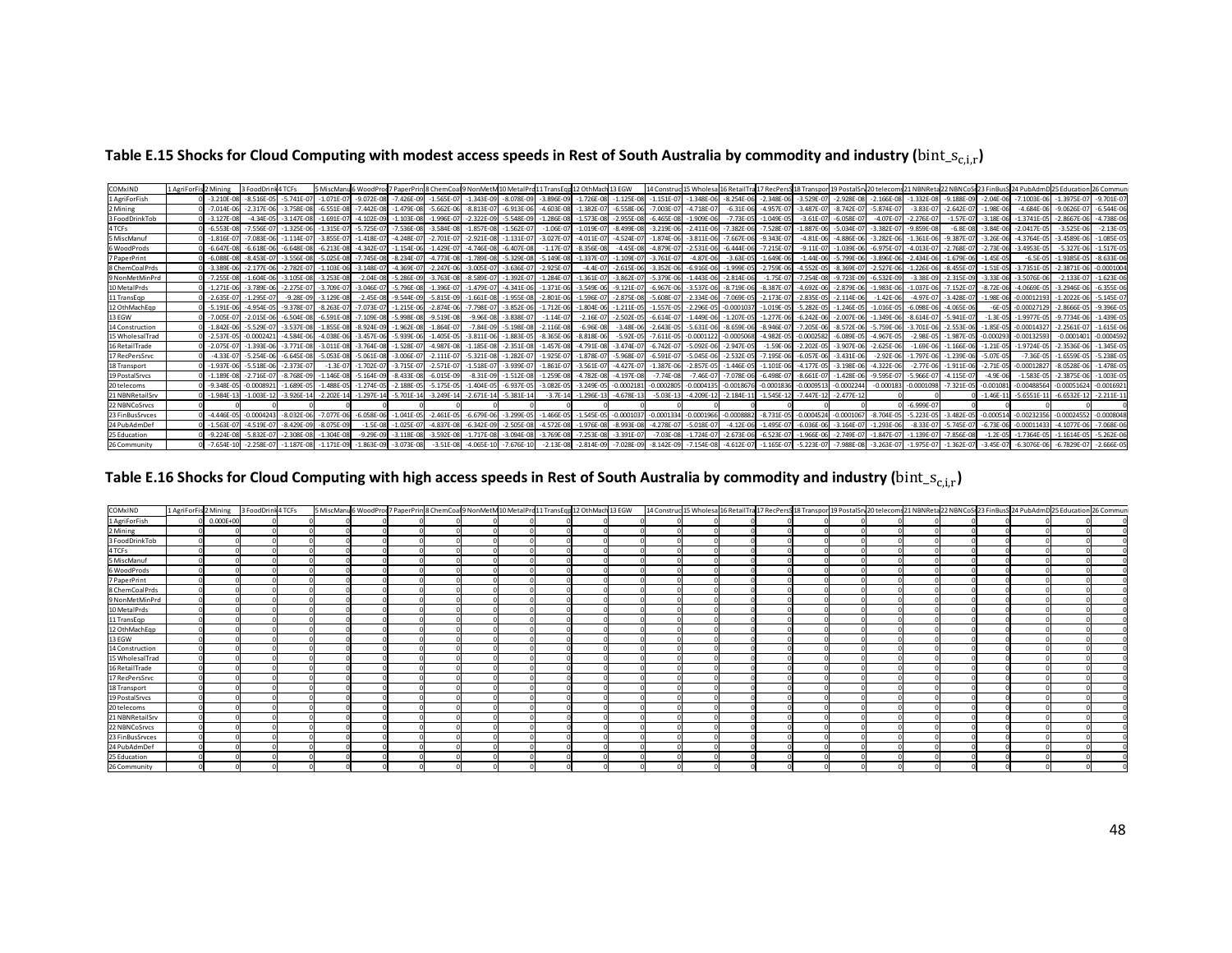Table E.17 Shocks for Cloud Computing with modest access speeds in Greater Perth by commodity and industry ( $bin\_s_{c,i,r}$ )

| COMxIND         | 1 AgriForFis 2 Mining |                | 3 FoodDr       | <b>ITCFs</b>    | 5 MiscMan       | S WoodProd     |                |               | d 7 PaperPrint8 ChemCoall9 NonMetM 10 MetalPro |                | 11 TransEgg 12 OthMach 13 EGW |                |                 | 14 Construe    | 15 Wholesa 16 RetailTra |                            |                | 17 RecPersS 18 Transpor | 19 PostalSr    | 20 telecom 21 NBNRet: |                | 22 NBNCoSt 23 FinBus |                           |                 |                 |                |
|-----------------|-----------------------|----------------|----------------|-----------------|-----------------|----------------|----------------|---------------|------------------------------------------------|----------------|-------------------------------|----------------|-----------------|----------------|-------------------------|----------------------------|----------------|-------------------------|----------------|-----------------------|----------------|----------------------|---------------------------|-----------------|-----------------|----------------|
| 1 AgriForFish   |                       | $-1.785E - 07$ | $-0.000309$    | $-3.192E-06$    | $-5.954E - C$   | $-5.044E - C$  | $-4.129F - 08$ | $-8.703E - 0$ | $-7.467F - 09$                                 | $-4.491F - 08$ | $-2.166E - 0.8$               | $-9.597E$      | $-6.255E-08$    | $-6.399E - 0$  | $-7.344E - 06$          | $-2.518E-05$               | $-1.846E - C$  | $-9.413F - 07$          | $-7.81E - 0$   | $-2.497E-07$          | $-1.536E-07$   | $-1.059E - 0$        | $-1.77F - 0$              | $-3.5702F - 05$ | $-1.4813F - 06$ | $-6.96E-06$    |
| 2 Mining        |                       | $-3.9E - 05$   | $-8.419E - 0$  | $-2.09E-0$      | $-3.642E - 0$   | $-4.138E - C$  | $-8.223E-08$   | $-3.148E - 0$ | $-4.9E - 06$                                   | $-3.844E-05$   | $-2.559E-0$                   | $-7.681E$      | $-3.646E-0$     | $-3.894E - 06$ | $-2.57E-06$             | $-1.925E - 05$             | $-3.897E - 0$  | $-9.302E - 07$          | $-2.332F - 0$  | $-6.772E-06$          | $-4.416E-06$   | $-3.046F - 06$       | $-1.72E - 0$              | $-2.3552F - 05$ | $-9.6063E - 06$ | $-4.694E-0$    |
| 3 FoodDrinkTob  |                       | $-1.738F - 0$  | 0.000157       | $-1.75E-07$     | $-9.404F - 0$   | $-2.281E-08$   | $-6.134E - 08$ | $-1.11F - 0$  | $-1.291F - 08$                                 | $-3.084E-08$   | $-7.151F - 08$                | $-8.745F - 08$ | $-1.643F - 0.7$ | $-3.595E - 07$ | $-1.04F - 05$           | -0.0002358                 | $-8.249E-1$    | $-9.63E - 07$           | $-1.616F - 0$  | $-4.692F - 06$        | $-2.624E - 06$ | $-1.81F - 06$        | $-2.76F - 0$              | $-6.9096F - 05$ | $-3.0387F - 05$ | $-3.399F - 05$ |
| 4 TCFs          |                       | $-3.643E - 07$ | $-2.745E - C$  | $-7.365E - 06$  | $-7.31E - 0$    | $-3.183E - 06$ | $-4.19E - 07$  | $-1.993E - 0$ | $-1.032E-0$                                    | $-8.684E-07$   | $-5.893E - 0$                 | $-5.664E - 0$  | $-4.725E - 07$  | $-1.79E - 0$   | $-1.313E - 05$          | $-2.252E-0$                | $-5.917E-06$   | $-5.033E-06$            | $-1.343E - 0$  | $-3.899E-06$          | $-1.137E-06$   | $-7.84E - 0$         | $-3.33E-0$                | $-0.0001026$    | $-3.7365E-05$   | $-0.000152$    |
| 5 MiscManu      |                       | $-1.01E-06$    | $-2.573E-05$   | $-6.192E-07$    | $-2.143E - 06$  | $-7.883E - C$  | $-2.362E - 06$ | $-1.502E - 0$ | $-1.624E-07$                                   | $-6.286E-07$   | $-1.683E - 06$                | $-2.23E - 06$  | $-2.516E - 06$  | $-1.042E - 05$ | $-2.076E - 05$          | $-2.339E - 05$             | $-7.343E - 06$ | $-1.283E-05$            | $-1.303E - 05$ | $-3.784E - 05$        | $-1.569E-05$   | $-1.082E - 05$       | $-2.83E-0$                | $-0.00022006$   | $-3.6664E - 05$ | $-7.782E - 0$  |
| 6 WoodProds     |                       | $-3.696E-0$    | $-2.404E - 0.$ | $-3.696E-07$    | $-3.454E - 0.7$ | $-2.414E-06$   | $-6.415E-06$   | $-7.943E - 0$ | $-2.639E-07$                                   | $-3.562E-07$   | $-6.505E-0$                   | $-4.646E-07$   | $-2.474E - 07$  | $-2.713E - 06$ | $-1.379E - 05$          | $-1.966E - 05$             | $-5.671E-06$   | $-2.43E - 06$           | $-2.77E-06$    | $-8.042E-06$          | $-4.626E-06$   | $-3.191E - 06$       | $-2.37E-0$                | $-0.00017576$   | $-5.6467E-05$   | $-0.0001088$   |
| 7 PaperPrint    |                       | $-3.385F - 0$  | $-3.071F - 06$ | $-1.977E-0$     | $-2.794F - 0$   | $-4.306F - C$  | $-4.578F - 06$ | $-2.654E - 0$ | $-9.949F - 08$                                 | $-2.963E-07$   | $-2.863E-0$                   | $-7.435E - 0$  | $-6.163E - 07$  | $-2.091E - 06$ | $-2.653F - 05$          | $-0.000110$                | $-1.296E - C$  | $-3.842F - 06$          | $-1.547F - 0$  | $-4.491E-05$          | $-2.806E-05$   | $-1.935F - 0$        | $-0.0001$                 | $-0.00032684$   | 0.00020548      | $-6.194E-0$    |
| 8 ChemCoalPrds  |                       | $-1.884E - 05$ | $-7.91E - 06$  | $-1.547E-06$    | $-6.134E - 06$  | $-1.75E - 06$  | $-2.429E - 06$ | $-1.249E - 0$ | $-1.67E-06$                                    | $-2.022E-06$   | $-1.626E - 06$                | $-2.446E - 06$ | $-1.454E - 05$  | $-1.864E - 05$ | $-3.767E - 05$          | $-6.098E - 05$             | $-2.168E - C$  | $-0.0001214$            | $-2.233E - 06$ | $-2.914E-05$          | $-1.413E-05$   | $-9.748E - 06$       | $-0.0001$                 | $-0.0001878$    | $-2.5304E-05$   | $-0.000720$    |
| 9 NonMetMinPrd  |                       | $-4.034F - 07$ | $-5.827F - 0f$ | $-1.726F - 07$  | $-1.809F - 0.7$ | $-1.134F - 0$  | $-2.939F - 08$ | $-2.092F - 0$ | $-4.775F - 06$                                 | $-7.74F - 07$  | $-7.136F - 07$                | $-7.564E - 07$ | $-2.147F - 0f$  | $-2.991E - 05$ | $-7.858F - 06$          | $-8.585F - 06$             | $-1.376F - 06$ | $-1.935F - 07$          | $-2.594F - 08$ | $-7.531F - 08$        | $-3.897F - 08$ | $-2.669F - 08$       | $-2.89F - 0$              | $-1.7637F - 05$ | $-2.2609F - 06$ | $-1.164F - 05$ |
| 10 MetalPrds    |                       | $-7.068F - 0$  | 1.377E-0       | $-1.265E - 06$  | $-2.062E - 0$   | $-1.694F - 0$  | $-3.222E - 07$ | $-7.76E - 0$  | $-8.225E-07$                                   | $-2.413E - 05$ | $-7.622E-0$                   | $-1.973F$      | $-5.071E - 0$   | $-3.874E - 0$  | $-1.926E - 0$           | $-2.66E-0$                 | $-6.592E - C$  | $-1.252E - 05$          | $-7.681E - 0$  | $-2.286E - 05$        | $-1.196E - 05$ | $-8.245E - 06$       | $-7.55E - 0$              | $-0.000204$     | $-3.4923E - 05$ | $-4.559E-0$    |
| 11 TransEgp     |                       | $-1.465E - 06$ | .704E-0        | $-5.16E-08$     | $-1.74E - 0.7$  | $-1.362E - 0$  | $-5.306E - 08$ | $-3.233E - 0$ | $-9.235E-08$                                   | $-1.087E-07$   | $-1.558E - 05$                | $-8.873E-07$   | $-1.598E - 07$  | $-3.118E - 06$ | $-1.272E - 05$          | $-0.0002157$               | $-1.708E-06$   | $-7.563E-05$            | $-5.639E - 06$ | $-1.637E-05$          | $-5.73E-06$    | $-3.952E - 06$       | $-1.71E-0$                | $-0.0006131$    | $-1.2744E-05$   | $-3.691E - 06$ |
| 12 OthMachEgp   |                       | $-2.886F - 05$ | 0.0001         | $-5.214E-06$    | $-4.594F - 06$  | $-3.933F - 06$ | $-6.756F - 06$ | $-1.598E - C$ | $-4.336F - 06$                                 | $-2.142E - 05$ | $-9.516E - 06$                | $-1.003F - 05$ | $-6.734F - 05$  | $-8.658F - 0$  | $-0.0001251$            | $-0.0003164$               | $-8.012E - 05$ | $-0.0001409$            | $-3.323F - 0o$ | $-0.000117$           | $-7.03E - 05$  | $-4.686F - 05$       | $-0.000$                  | $-0.00136413$   | $-0.00030386$   | $-0.00067$     |
| 13 EGW          |                       | $-3.895F - 06$ |                | $-3.616E - 0$   | $-3.664E - 0$   | $-3.953E-1$    | $-3.335E - 07$ | $-5.292E - 0$ | $-5.537E-07$                                   | $-2.134E-06$   | $-6.34E-0$                    | $-1.201E$      | $-0.000139$     | $-3.678E - 06$ | $-7.892E - 06$          | $-3.681E - 05$             | $-1.004E - C$  | $-1.665E-05$            | $-5.353F - 0$  | $-1.555E-05$          | $-9.931E - 06$ | $-6.849E - 06$       | $-0.0001$                 | $-0.0001004$    | $-0.0001036$    | $-0.000103$    |
| 14 Construction |                       | $-1.024F - 05$ | $-2.009F - 0$  | $-1.967E-07$    | $-1.032E - 0$   | $-4.961E - 08$ | $-1.091E-07$   | $-1.036E - 0$ | $-4.359F - 08$                                 | $-2.89E-07$    | $-1.176E - 07$                | $-3.87E-07$    | $-1.935E - 05$  | $-0.000146$    | $-3.067E - 05$          | $-2.642E - 05$             | $-7.032E - 06$ | $-1.922E-05$            | $-2.287E-05$   | $-6.64E-05$           | $-4.267E-05$   | $-2.943F - 05$       | $-0.000$                  | $-0.00072038$   | $-2.3915E-06$   | $-1.159E - 05$ |
| 15 WholesalTrad |                       | $-0.000141$    | 0.000879       | $-2.548E - 05$  | $-2.245E - 05$  | $-1.922E-0$    | $-3.302E - 05$ | $-7.809E - 0$ | $-2.119E-05$                                   | $-0.000104$    | $-4.651E - 05$                | $-4.903E - 05$ | $-0.0003291$    | $-0.00042$     | $-0.00061$              | $-0.0015462$               | $-0.00039$     | $-0.000688$             | $-0.000162$    | $-0.0005726$          | 0.0003436      | $-0.000229$          | $-0.00254$                | $-0.0066671$    | $-0.001485$     | $-0.003294$    |
| 16 RetailTrade  |                       | $-1.153E-06$   | $-5.061E - 06$ | $-2.096E-0$     | $-1.674E-0$     | $-2.093E - 0$  | $-8.496E-0$    | $-2.773E - C$ | $-6.586E-08$                                   | $-1.307E-0$    | $-8.101E - 00$                | $-2.664E-0$    | $-1.931E - 06$  | $-3.749E - 06$ | $-2.774E - 05$          | $-8.992E-0$                | $-1.249E -$    | $-5.873E - 05$          | $-1.042F - 0$  | $-3.027E-05$          | $-1.949E - 05$ | $-1.344F - 0$        | $-0.0001$                 | $-9.9178E - 05$ | $-2.4948F - 05$ | $-9.648F - 0$  |
| 17 RecPersSrvc  |                       | $-2.407F - 06$ | $-1.909E - 0$  | $-3.694E - 07$  | $-2.809E - 07$  | $-2.814E - 0$  | $-1.672E-06$   | $-1.174E-06$  | $-2.958E-07$                                   | $-7.127E-07$   | $-1.071E-06$                  | $-1.044F - 06$ | $-3.318E - 06$  | $-3.664E - 06$ | $-2.748F - 05$          | $-7.724E - 05$             | $-5.655E-05$   | $-1.616E-05$            | $-9.153E - 06$ | $-3.366E-05$          | $-2.072F - 05$ | $-1.429F - 05$       | $-0.0004$                 | $-0.00037008$   | $-0.00017552$   | $-0.0003758$   |
| 18 Transport    |                       | $-1.077E-05$   | $-2.005E - C$  | $-1.319E-06$    | $-7.228E - 0$   | $-9.462E - 0$  | $-2.065E-06$   | $-1.43E-0$    | $-8.437E-07$                                   | $-2.19E-06$    | $-1.035E - 06$                | $-1.98E - 06$  | $-2.462E - 06$  | $-7.712E - 06$ | $-0.0001556$            | $-4.411E-05$               | $-8.653E-06$   | $-0.0001114$            | $-8.532E - 06$ | $-4.983E-05$          | $-3.194E-05$   | $-2.203E - 05$       | $-0.0002$                 | $-0.0006449$    | $-8.536E-05$    | $-0.000106$    |
| 19 Postal Srvcs |                       | $-6.61E - 08$  | $-9.869E - C$  | $-4.875E-08$    | $-6.374E - 08$  | $-2.871E-08$   | $-4.689E - 07$ | $-3.344E - 0$ | $-4.62E-08$                                    | $-8.408E-08$   | $-7.001E-08$                  | $-2.659E - 07$ | $-2.334E - 07$  | $-4.303E - 0$  | $-4.063E - 06$          | $-2.159E-05$               | $-5.107E-06$   | $-2.31E-06$             | $-3.81E - 06$  | $-1.106E-05$          | $-6.878E - 06$ | $-4.744F - 06$       | $-4.25E - 0$ <sup>r</sup> | $-7.96E - 05$   | $-2.5308E-05$   | $-7.197E-0$    |
| 20 telecoms     |                       | $-0.0005198$   | $-0.003241$    | $-9.39F - 05$   | $-8.273F - 0$   | $-7.082F - C$  | $-0.000121$    | $-0.000287$   | $-7.808F - 05$                                 | $-0.000385$    | 0.000171                      | $-0.0001806$   | $-0.0012128$    | $-0.001559$    | $-0.0022522$            | $-0.0056974$               | $-0.00144$     | $-0.0025379$            | $-0.0005989$   | $-0.00211$            | $-0.001266$    | $-0.000844$          | $-0.00936$                | $-0.02456631$   | $-0.0054721$    | $-0.012139$    |
| 21 NBNRetailSrv |                       | $-1.103E-12$   | $-3.644E-1$    | $-2.183E-13$    | $-1.224E-1$     | $-7.213E-1$    | $-3.17E-13$    | $-1.806E - 1$ | $-1.485E-13$                                   | $-2.992E-13$   | $-2.057E-1$                   | $-7.208E - 13$ | $-2.601E-12$    | $-2.796E-$     | $-2.293E-11$            | $-6.664E-11$               | $-1.214E-$     | $-1.986E - 1$           | $-6.608E - 1$  |                       |                |                      | $-1.27E-1$                | $-2.8435E-10$   | $-7.0524E-1$    | $-1.586E-10$   |
| 22 NBNCoSrvcs   |                       |                |                |                 |                 |                |                |               |                                                |                |                               |                |                 |                |                         |                            |                |                         |                |                       | $-8.069E - 06$ |                      |                           |                 |                 |                |
| 23 FinBusSrvces |                       | $-0.000247$    | $-0.001541$    | $-4.466E - 05$  | $-3.935E - 05$  | $-3.368E - 0$  | $-5.786F - 05$ | $-0.000136$   | $-3.714E-05$                                   | $-0.0001834$   | $-8.151E-05$                  | $-8.591E-05$   | $-0.0005768$    | $-0.00074$     | $-0.001071$             | $-0.0027096$               | $-0.00068$     | $-0.0012068$            | $-0.000284$    | $-0.0010035$          | $-0.000602$    | $-0.000401$          | $-0.0044$ <sup>t</sup>    | $-0.01168348$   | $-0.00260249$   | $-0.005773$    |
| 24 PubAdmDef    |                       | $-8.692F - 0$  | $-1.642F - 06$ | $-4.686F - 08$  | $-4.49F - 08$   | $-8.339F - 08$ | $-5.698E - 0$  | $-2.689F - C$ | $-3.526F - 08$                                 | $-1.393E-07$   | $-2.542F - 0$                 | $-1.099E - 07$ | $-5F - 07$      | $-2.379E -$    | $-2.733E - 06$          | $-1.257F - 0$ <sup>e</sup> | $-1.175E-06$   | $-1.61E-05$             | $-8.441F - 0$  | $-1.49F - 05$         | $-9.603F - 06$ | $-6.624F - 06$       | $-5.83F - 0$              | $-0.00057488$   | $-4.3541F - 05$ | $-5.071E-0$    |
| 25 Education    |                       | $-5.128E - 07$ | $-2.119E - 0$  | $-1.283E - 0.7$ | $-7.247E - 08$  | $-5.165E - 08$ | $-1.733F - 07$ | $-1.997E - C$ | $-9.548E-08$                                   | $-1.72E-07$    | $2.095E-0$                    | $-4.033F - 07$ | $-1.885E - 06$  | $-3.908E - 0$  | $-9.388E - 07$          | $-8.156E - 06$             | $-5.127E-$     | $-5.246E - 06$          | $-7.333E - 0$  | $-2.129E-06$          | $-1.313E-06$   | $-9.057F - 0$        | $-0.0001$                 | $-8.7311F - 05$ | $-0.000123$     | $-3.775E-05$   |
| 26 Community    |                       | $-4.256E - 09$ | $-8.204F - 0$  | $-6.598E-08$    | $-6.51E-09$     | $-1.036E - 08$ | $-1.708F - 07$ | $-1.951E-0$   | $-2.26E-09$                                    | $-4.268E - 09$ | $-1.184E - 0.$                | $-1.565E-08$   |                 | $-4.527E - 08$ | $-3.897E - 07$          | $-1.407E - 06$             | $-9.153E - C$  | $-1.393E-06$            | $-2.131E-0$    | $-3.762E-06$          | $-2.277E-06$   | $-1.571F - 06$       | $-2.99E-0$                | $-3.1716E - 05$ | $-7.1899F - 06$ | $-0.000191$    |

Table E.18 Shocks for Cloud Computing with high access speeds in Greater Perth by commodity and industry ( $bin\_s_{C,i,r}$ )

| COMxIND         | 1 AgriForFis 2 Mining | 3 FoodDrink4 TCFs |                 |                |                |                |                                                                                                                                                                                                                                                           |               | 5 MiscManu6 WoodProd 7 PaperPrin 8 ChemCoal 9 NonMetM 10 MetalPrd 11 TransEgd 12 OthMach 13 EGW |                |                |                | 14 Construct 15 Wholesal 16 Retail Tra |                |                | 17 RecPersS 18 Transport 19 Postal Srv 20 telecoms 21 NBNReta |                |                |                 |                 | 22 NBNCoSr23 FinBusS |               | 24 PubAdmD 25 Education 26 Commun |                 |                |
|-----------------|-----------------------|-------------------|-----------------|----------------|----------------|----------------|-----------------------------------------------------------------------------------------------------------------------------------------------------------------------------------------------------------------------------------------------------------|---------------|-------------------------------------------------------------------------------------------------|----------------|----------------|----------------|----------------------------------------|----------------|----------------|---------------------------------------------------------------|----------------|----------------|-----------------|-----------------|----------------------|---------------|-----------------------------------|-----------------|----------------|
| 1 AgriForFish   | $-4.584E - 0$         | $-2.045F - 05$    | $-8.197E-08$    | $-1.529E - 01$ | $-1.295F - 08$ | $-1.06F - 09$  | $-2.235E-08$                                                                                                                                                                                                                                              | $-1.918E-10$  | $-1.153E-09$                                                                                    | $-5.564E-10$   | $-2.465E - 09$ | $-1.607E - 09$ | $-1.643F - 08$                         | $-3.789E - 07$ | $-1.443E - 06$ | $-1.254E-06$                                                  | $-3.28E - 08$  | $-2.721E-0$    | $-8.947F - 09$  | $-5.503F - 09$  | $-3.795F - 09$       | $-1.07F - 0$  | $-2.4602E - 06$                   | $-8.3656F - 08$ | $-4.127F - 0$  |
| 2 Minine        | $-1.002F - 0$         | $-5.565F - C$     | $-5.366F - 09$  | $-9.355F - 0$  | $-1.063F - 08$ | $-2.112F - 09$ | $-8.085F -$                                                                                                                                                                                                                                               | $-1.258E-0$   | $-9.872E-0$                                                                                     | $-6.573E-09$   | $-1.973E - 08$ | $-9.365F - 0$  | $-1F-0$                                | $-1.326F - 0$  | $-1.103E - 0$  | $-2.646F - C$                                                 | $-3.241E - 08$ | $-8.124F - 08$ | $-2.427F - 0$   | $-1.582F - 0.7$ | $-1.091F - 0$        | $-1.04F - 00$ | $-1.623F - 06$                    | $-5.425F - 07$  | $-2.784F - 0$  |
| 3 FoodDrinkTob  | $-4.465E - C$         | $-1.042E - 05$    | $-4.494E-09$    | $-2.415E - C$  | $-5.857E-10$   | $-1.575E-09$   | $-2.85E-08$                                                                                                                                                                                                                                               | $-3.316E-2$   | $-7.922E - 10$                                                                                  | $-1.837E-09$   | $-2.246E - 0$  | $-4.22E - 09$  | $-9.232E - C$                          | $-5.365E - 0$  | $-1.352E-0$    | $-5.602E - 06$                                                | $-3.355E-08$   | $-5.631E-0$    | $-1.681E-07$    | $-9.401E - 08$  | $-6.484E - 08$       | $-1.67E - 0$  | $-4.7613E - 06$                   | $-1.7161E-06$   | $-2.015E-06$   |
| 4 TCFs          | $-9.357E - C$         | $-1.814E-07$      | $-1.891E-07$    | $-1.878E - 0$  | $-8.175E-08$   | $-1.076E - 08$ | $-5.117E-0$                                                                                                                                                                                                                                               | $-2.651E-09$  | $-2.23E-08$                                                                                     | $-1.513E-08$   | $-1.455E - 08$ | $-1.214E-08$   | $-4.597E-$                             | $-6.776E - 0$  | $-1.291E-0$    | $-4.018E-07$                                                  | $-1.754E-07$   | $-4.679E-0$    | $-1.397E-07$    | $-4.073E-08$    | $-2.809E - 08$       | $-2.02E - 0$  | $-7.0745E - 06$                   | $-2.1101E-06$   | $-9.063E - 06$ |
| 5 MiscManuf     | $-2.593E - 0$         | $-1.701E-06$      | $-1.59E - 08$   | $-5.504E - 0$  | $-2.024E - 08$ | $-6.066E - 08$ | $-3.856E - 08$                                                                                                                                                                                                                                            | $-4.17E-09$   | $-1.614E-08$                                                                                    | $-4.323E - 08$ | $-5.728E - 08$ | $-6.461E-08$   | $-2.675E -$                            | $-1.071E - 06$ | $-1.341E-0$    | $-4.987E-07$                                                  | $-4.47E-07$    | $-4.541E-0$    | $-1.356E-06$    | $-5.622E-0$     | $-3.878E - C$        | $-1.71E-0$    | $-1.5164E-05$                     | $-2.0705E-06$   | $-4.615E-06$   |
| 6 WoodProds     | $-9.491F$             | $-1.589F - 06$    | $-9.492E - 09$  | $-8.871E-0$    | $-6.201E - 08$ | $-1.647F - 07$ | $-2.04F - 08$                                                                                                                                                                                                                                             | $-6.777F - 0$ | $-9.149E - 09$                                                                                  | $-1.671E-08$   | $-1.193E - 08$ | $-6.354E-09$   | $-6.967E - 08$                         | $-7.112E - 07$ | $-1.127E-0$    | $-3.851E-07$                                                  | $-8.466E - 08$ | $-9.652E - 0$  | $-2.882E-07$    | $-1.658E - 07$  | $1.143F - 0.7$       | $-1.44F - 0$  | $-1.2111E-05$                     | $-3.1889E - 06$ | $-6.453E-06$   |
| 7 PaperPrint    | $-8.693E-0$           |                   | $-5.078F - 09$  | $-7.176E - 09$ | $.106F - 08$   | $-1.176E-0$    | $-6.815E-09$                                                                                                                                                                                                                                              | $-2.555F-09$  | $-7.609E - 09$                                                                                  | $-7.352E - 09$ | $-1.909E - 08$ | $-1.583E-08$   | $-5.37E - 08$                          | $-1.369E - 06$ | $-6.347F - 0$  | $-8.804E - 07$                                                | $-1.338E - 07$ | $-5.39E - 0$   | $-1.609F - 06$  | $-1.006F - 06$  | $-6.935F - 0$        | $-7.6F - 0$   | $-2.2522F - 05$                   | $-1.1604F - 05$ | $-3.673F - 0f$ |
| 8 ChemCoalPrds  | $-4.84E - C$          | $-5.228F - 0$     | $-3.972F - 08$  | $-1.575E - 0$  |                | $-6.239E - 08$ | $-3.209F - 0.09F - 0.09F - 0.009F - 0.009F - 0.009F - 0.009F - 0.009F - 0.009F - 0.009F - 0.009F - 0.009F - 0.009F - 0.009F - 0.009F - 0.009F - 0.009F - 0.009F - 0.009F - 0.009F - 0.009F - 0.009F - 0.009F - 0.009F - 0.009F - 0.009F - 0.009F - 0.009$ | $-4.29E - 00$ | $-5.192E-08$                                                                                    | $-4.177F - 08$ | $-6.282E - 08$ | $-3.734F - 0$  | $-4.786E -$                            | $-1.944E - 06$ | $-3.495E - 0$  | $-1.473E-06$                                                  | $-4.23E - 06$  | $-7.778F - 0$  | $-1.044F - 06$  | $-5.064F - 0$   | $-3.493F - 0$        | -7.95F-0      | $-1.2942F - 05$                   | $-1.429E - 06$  | $-4.27F - 0$   |
| 9 NonMetMinPrd  | $-1.036E - 0$         | $-3.852E - 07$    | $-4.434E - 09$  | $-4.645E - 0$  | $-2.912E-09$   | $-7.548E - 10$ | $-5.373E-09$                                                                                                                                                                                                                                              | $-1.226E-0$   | $-1.988E-08$                                                                                    | $-1.833E-08$   | $-1.943E-08$   | $-5.514E - 08$ | $-7.681E - C$                          | $-4.054E - 0$  | $-4.92E-0$     | $-9.342E-08$                                                  | $-6.742E-09$   | $-9.036E - 1$  | $-2.698E-09$    | $-1.396E-09$    | $-9.563E - 10$       | $-1.75E - 06$ | $-1.2154E-06$                     | $-1.2768E - 07$ | $-6.905E - 0$  |
| 10 MetalPrds    | $-1.815E - C$         | $-9.099F - 07$    | $-3.249E - 08$  | $-5.296E - 08$ | $-4.35E - 08$  | $-8.276E - 09$ | $-1.993E-08$                                                                                                                                                                                                                                              | $-2.112E-08$  | $-6.198E-07$                                                                                    | $-1.957E-07$   | $-5.068E - 0$  | $-1.302E - 07$ | $-9.948E - C$                          | $-9.939E - 0$  | $-1.524E - 06$ | $-4.477E-07$                                                  | $-4.361E-07$   | $-2.676E - 0$  | $-8.192E-07$    | $-4.284E-0$     | $-2.955E-0$          | $-4.58E - 00$ | $-1.4092E-05$                     | $-1.9722E-06$   | $-2.703E-06$   |
| 11 TransEgp     | $-3.762E - 00$        | $-3.109F - 08$    | $-1.325E-09$    | $-4.468E - 09$ | $-3.499E - 09$ | $-1.363E - 09$ | $-8.303E-$                                                                                                                                                                                                                                                | $-2.372E-09$  | $-2.792E-09$                                                                                    | $-4E-07$       | $-2.279E - 08$ | $-4.105E - 09$ | $-8.008E - 08$                         | $-6.56E - 07$  | $-1.236E-05$   | $-1.16E-07$                                                   | $-2.635E - 06$ | $-1.965E-0$    | $-5.866E-07$    | $-2.053E-07$    | $-1.416E-0$          | $-1.04E - 00$ | $-4.2249E - 05$                   | $-7.1968E - 07$ | $-2.189E-0$    |
| 12 OthMachEop   | $-7.412E - C$         | L. 19E-05         | $-1.339E - 0.7$ | $-1.18E - 0$   | $-1.01E-07$    | $-1.735E-0$    | $-4.104F -$                                                                                                                                                                                                                                               | $-1.114E-0$   | $-5.5E-07$                                                                                      | $-2.444E - 07$ | $-2.576E-0$    | $-1.73E - 06$  | $-2.224E - 06$                         | $-6.452E - 06$ | $-1.813E-0$    | $-5.441E-06$                                                  | $-4.909E - 06$ | $-1.158E - 06$ | $-4.198F - 06$  | $-2.519E-06$    | $-1.679F - 06$       | $-3.15F - 0$  | $-9.4001F - 05$                   | $-1.716E-05$    | $-3.997E-0$    |
| 13 EGW          | $-1F-0$               | $-4.838F - 07$    | $-9.287E - 09$  | $-9.411E-0$    | $-1.015E-08$   | $-8.564E - 09$ | $-1.359E - 08$                                                                                                                                                                                                                                            | $-1.422E-08$  | $-5.481E-08$                                                                                    | $-1.628E - 08$ | $-3.084E - 08$ | $-3.573E - 06$ | $-9.445E - 08$                         | $-4.071E-0$    | $-2.11E-0$     | $-6.816E-07$                                                  | $-5.801E-07$   | $-1.865E-0$    | $-5.572E-0$     | $-3.558E-0$     | $-2.454E-0$          | $-6.83E-0$    | $-6.9219F - 06$                   | $-5.8506E-06$   | $-6.122E - 06$ |
| 14 Construction | $-2.63E-0$            | $-1.328E - 07$    | $-5.051E-09$    | $-2.649E - 09$ | $-1.274E-09$   | $-2.801E-09$   | $-2.662E - 08$                                                                                                                                                                                                                                            | $-1.12E-09$   | $-7.422E-09$                                                                                    | $-3.021E - 09$ | $-9.939E - 0$  | $-4.969E - 07$ | $-3.773E - 06$                         | $-1.582E - 06$ | $-1.514E-06$   | $-4.775E-07$                                                  | $-6.697E-07$   | $-7.967E - 0$  | $-2.379E-06$    | $-1.529E-06$    | $-1.055E - 06$       | $-9.73E - 0$  | $-4.9641E-05$                     | $-1.3505E-0$    | $-6.872E-0$    |
| 15 WholesalTrad | $-3.623F - 0$         | $-5.814E-05$      | $-6.545E-07$    | $-5.767E - 0$  | $-4.936E - 0$  | $-8.48F - 0$   | $-2.006E - 06$                                                                                                                                                                                                                                            | $-5.442E-0$   | $-2.688E - 06$                                                                                  | $-1.195E-06$   | $-1.259E - 06$ | $-8.453E - 06$ | $-1.087E - 05$                         | $-3.153E - 05$ | $-8.862E-0$    | $-2.659E-05$                                                  | $-2.399E - 05$ | $-5.659E - 0$  | $-2.052E-05$    | $-1.231E-05$    | $-8.208E - 06$       | $-0.00015$    | $-0.00045943$                     | $-8.3869E-05$   | $-0.000195$    |
| 16 RetailTrade  | $-2.962E - 0$         | $-3.345F - 07$    | $-5.384E - 09$  | $-4.3E - 09$   | $-5.375F - 09$ | $-2.182E - 08$ | $-7.121E - 09$                                                                                                                                                                                                                                            | $-1.691E-09$  | $-3.356E-09$                                                                                    | $-2.08E - 09$  | $-6.841E - 09$ | $-4.96E - 08$  | $-9.627E - 08$                         | $-1.431E-06$   | $-5.153E-0$    | $-8.485E-07$                                                  | $-2.046E - 06$ | $-3.632E - 0$  | $-1.085E-06$    | $-6.983E - 07$  | $-4.816E - 0$        | $-6.38E - 00$ | $-6.8343E-06$                     | $-1.4089E-06$   | $-5.721E-06$   |
| 17 RecPersSrvc  | $-6.183E - C$         | $-1.262E - 06$    | $-9.488E - 09$  | $-7.215E - 09$ | $-7.227E - 09$ | $-4.293E - 08$ | $-3.014E-08$                                                                                                                                                                                                                                              | $-7.598E-09$  | $-1.83E-08$                                                                                     | $-2.749E-08$   | $-2.681E-08$   | $-8.522E - 08$ | $-9.411E - 08$                         | $-1.418E - 06$ | $-4.427E - 06$ | $-3.84E - 06$                                                 | $-5.629E - 07$ | $-3.189E - 0$  | $-1.206E-06$    | $-7.423E-0$     | $-5.12E-0$           | $-2.66E - C$  | $-2.5502E-05$                     | $-9.9123E - 06$ | $-2.228E - 0$  |
| 18 Transport    | $-2.765E-0$           | $-1.325F - 06$    | $-3.388E - 08$  | $-1.856E - 08$ | $-2.43E - 08$  | $-5.304E - 08$ | $-3.671E-08$                                                                                                                                                                                                                                              | $-2.167E-08$  | $-5.624E-08$                                                                                    | $-2.657E-08$   | $-5.085E-08$   | $-6.322E - 08$ | $-1.981E -$                            | $-8.027E - 06$ | $-2.528E-0$    | $-5.877E-07$                                                  | $-3.882E - 06$ | $-2.973E-0$    | $-1.786E-06$    | $-1.145E-06$    | $-7.894E - 07$       | $-1.43E - 0$  | $-4.4444F - 05$                   | $-4.8206E - 06$ | $-6.29E - 06$  |
| 19 Postal Srvcs | $-1.698E - 0$         | $-6.523F - 08$    | $-1.252F - 09$  | $-1.637E - 09$ | $-7.374E - 10$ | $-1.204E - 08$ | $-8.588F$                                                                                                                                                                                                                                                 | $-1.187E-09$  | $-2.159E-09$                                                                                    | $-1.798E - 09$ | -6.828F-09     | $-5.993E - 09$ | $-1.105F - 0.0$                        | $-2.096E - C$  | $-1.238E - C$  | $-3.468F - 0$                                                 | $-8.049E - 08$ | $-1.327F - C$  | $-3.964F - 0$   | $-2.465E-0$     | $-1.7F - 0$          | $-2.58F - 0$  | $-5.4852F - 06$                   | $-1.4292F - 06$ | $-4.268F - 0$  |
| 20 telecoms     | $-1.335E-0.$          | -0.00021          | $-2.412F - 0f$  | $-2.125E - 0$  | $-1.819F - 06$ | $-3.125E - 06$ | $-7.39E - 06$                                                                                                                                                                                                                                             | $-2.005E-0$   | $-9.905E - 06$                                                                                  | $-4.401F - 06$ | -4.639E-0      | $-3.115F - 0$  | $-4.005E - 0$                          | $-0.0001$      | $-0.000326$    | $-9.799E - 05$                                                | $-8.841E - 05$ | $-2.085E - 0$  | $-7.561E-05$    | $-4.536E-05$    | $-3.024E - 0$        | $-0.00056$    | $-0.00169285$                     | 0.0003090       | $-0.0007198$   |
| 21 NBNRetailSrv | $-2.833E-1$           | $-2.409E - 13$    | $-5.606E - 15$  | $-3.144E-15$   | $-1.853E-15$   | $-8.14E-15$    | $-4.639E - 15$                                                                                                                                                                                                                                            | $-3.814E-15$  | $-7.684E - 15$                                                                                  | $-5.283E - 15$ | $-1.851E-14$   | $-6.68E - 14$  | $-7.182E - 1$                          | $-1.183E-1$    | $-3.819E-1$    | $-8.246E - 13$                                                | $-6.921E-13$   | $-2.302E-1$    |                 |                 |                      | $-7.69E-1$    | $-1.9594E-1$                      | $-3.9827E - 12$ | $-9.405E - 12$ |
| 22 NBNCoSrvcs   |                       |                   |                 |                |                |                |                                                                                                                                                                                                                                                           |               |                                                                                                 |                |                |                |                                        |                |                |                                                               |                |                |                 | $-2.892F - 0$   |                      |               |                                   |                 |                |
| 23 FinBusSrvces | $-6.349F - 0$         | $-0.00010$        | $-1.147F - 0f$  | $-1.011E-06$   | $-8.65F - 07$  | $-1.486F - 06$ | $-3.515E-06$                                                                                                                                                                                                                                              | $-9.537E-0$   | $-4.711E-06$                                                                                    | $-2.093E-06$   | $-2.206E - 06$ | $-1.481E - 05$ | $-1.905E - 05$                         | $-5.526E - 05$ | $-0.0001553$   | $-4.66E-05$                                                   | $-4.205E - 05$ | $-9.917E - 0$  | $-3.596E-05$    | $-2.157E-05$    | $-1.438F - 05$       | $-0.000$      | $-0.000805$                       | $-0.00014697$   | $-0.000342$    |
| 24 PubAdmDef    | $-2.232F - 0$         | $-1.085F - 07$    | $-1.204F - 09$  | $-1.153E - 09$ | $-2.142E-09$   | $-1.463F - 08$ | $-6.907F - 09$                                                                                                                                                                                                                                            | $-9.056E - 1$ | $-3.577E-09$                                                                                    | $-6.529E -$    | $-2.822E - 09$ | $-1.284E - 08$ | $-6.109E - 08$                         | $-1.41F - 0$   | $-7.204E - 0$  | $-7.981E-08$                                                  | $-5.61E-07$    | $-2.941E - 08$ | $-5.34F-0$      | $-3.441F - 0$   | $-2.373F - 0$        | $-3.54F - 0$  | $-3.9615F - 05$                   | $-2.4589F - 06$ | $-3.007F - 0$  |
| 25 Education    | $-1.317E-0$           | $-1.4F - 07$      | $-3.296F - 09$  | $-1.861E - 0!$ | $-1.327E-09$   | $-4.452F - 09$ | $-5.129E - 09$                                                                                                                                                                                                                                            | $-2.452E-09$  | $-4.418F - 09$                                                                                  | $-5.382E - 09$ | $-1.036E - 08$ | $-4.842F - 08$ | $-1.004E - 08$                         | $-4.843E - 08$ | $-4.674E-0$    | $-3.482E - 07$                                                | $-1.828E - 07$ | $-2.555E-0$    | $-7.629E - 08$  | $-4.706E - 08$  | $-3.246F - 08$       | $-6.33E-0$    | $-6.0166F - 06$                   | $-6.9522E-06$   | $-2.239E-06$   |
| 26 Community    | $-1.093E-10$          | $-5.423E - 08$    | $-1.695E-09$    | $-1.672E-10$   | $-2.66E - 10$  | $-4.388E - 09$ | $-5.012E - 09$                                                                                                                                                                                                                                            | $-5.805E-11$  | $-1.096E-10$                                                                                    | $-3.041E-09$   | $-4.018E - 1$  |                | $-1.004E - 09$ $-1.163E - 09$          | $-2.01E-08$    | $-8.063E - 0$  | $-6.216E-08$                                                  | $-4.854E-08$   | $-7.424E - 09$ | $-1.348F - 0.7$ | $-8.16E-08$     | $-5.628E$            | $-1.81E-0$    | $-2.1855E-06$                     | $-4.0604E - 07$ | $-1.134E - 05$ |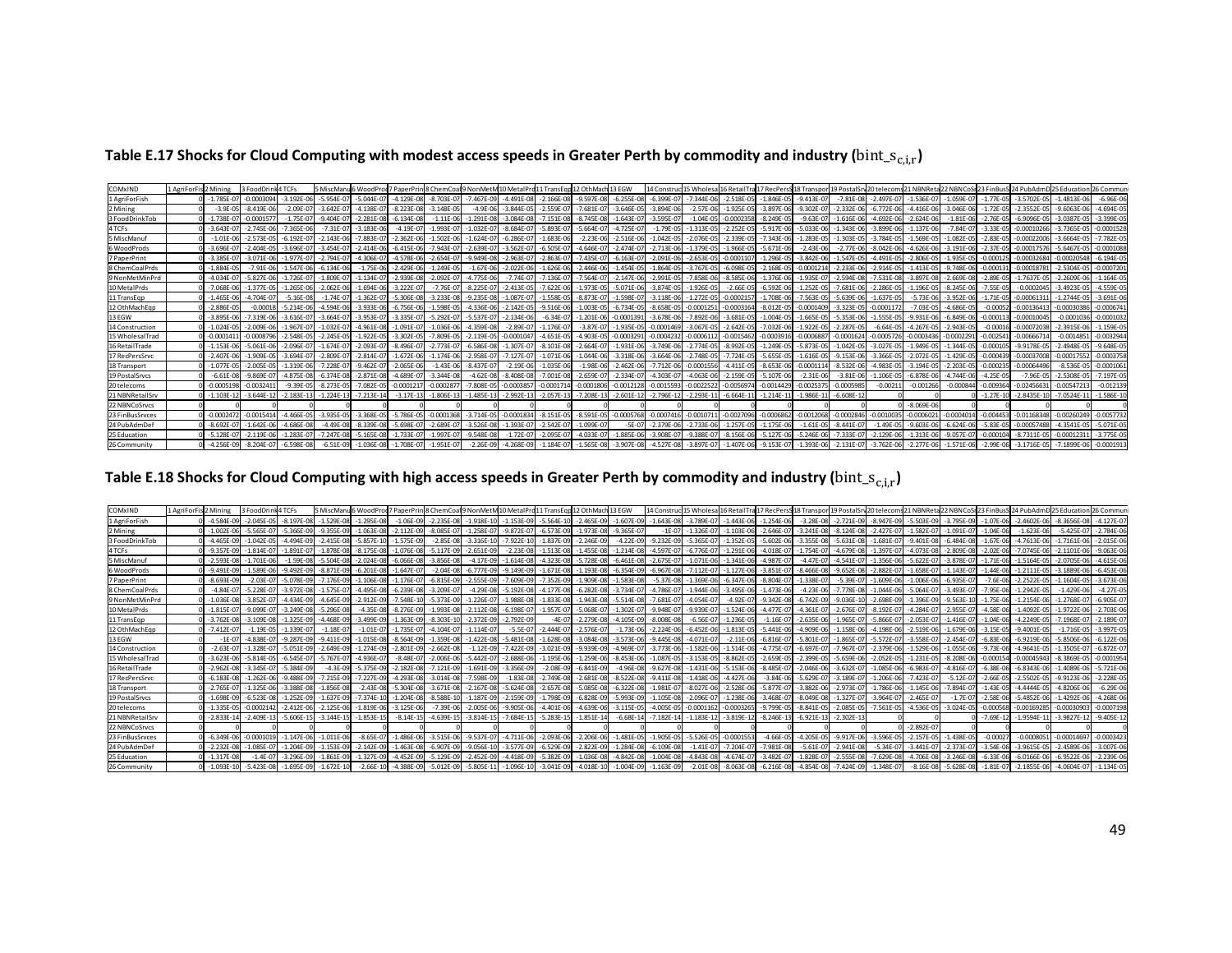Table E.19 Shocks for Cloud Computing with modest access speeds in Rest of Western Australia by commodity and industry ( $bin\_s_{c,i,r}$ )

| COMxIND         | 1 AgriForFis 2 Mining | 4 TCFs<br>3 FoodDrin |                | 5 MiscManı     | 6 WoodPre      |                 |                |                |                |                | 7 PaperPrin 8 ChemCoal 9 Non MetM 10 Metal Prd 11 TransEgg 12 Oth Mach | 13 EGW         | 14 Construc                  |                | 15 Wholesa 16 RetailTra |                | 17 RecPersS 18 Transport 19 Postal Sr |                | 20 telecoms 21 NBNReta |                |                |               | 24 PubAdmD 25 Education |                 | 26 Commun      |
|-----------------|-----------------------|----------------------|----------------|----------------|----------------|-----------------|----------------|----------------|----------------|----------------|------------------------------------------------------------------------|----------------|------------------------------|----------------|-------------------------|----------------|---------------------------------------|----------------|------------------------|----------------|----------------|---------------|-------------------------|-----------------|----------------|
| 1 AeriForFish   | $-5.902E - 08$        | $-0.0001$            | $-1.055E - 06$ | $-1.969E - 0$  | $-1.668E-0$    | $-1.365E-08$    | $-2.878E-$     | $-2.469F - 09$ | $-1.485E-08$   | $-7.163E - 0$  |                                                                        | $-2.068E - 08$ | $-2.116E - C$                | $-1.42F - 06$  | $-1.049F - 05$          | $-4.318E - 0$  | $-5.529E - 07$                        | $-4.587F - 0$  | $-4.07F - 08$          | $-2.503F - 08$ |                | $-3.33F - 0$  | $-7.6604F - 06$         | $-3.1035F - 07$ | $-1.351F - 0f$ |
| 2 Mining        | $-1.29E - 0$          | $-3.564F - 00$       | $-6.909E - 08$ | $-1.204E - 0$  | $-1.368E - C$  | $-2.719E - 08$  | $-1.041E-$     | $-1.62E-06$    | $-1.271E-05$   | $-8.463E-0$    | $-2.54E-0$                                                             | $-1.206E - 05$ | $-1.287E - 06$               | $-4.969E - 0$  | $-8.022E - 06$          | $-9.115E-0$    | $-5.463E-0$                           | $-1.37E-0$     | $-1.104E-06$           | $-7.198E - 07$ | $-4.965E - 0$  | $-3.23E - 0$  | $-5.0535E - 06$         | $-2.0126E - 06$ | $-9.112E - 06$ |
| 3 FoodDrinkTob  | $-5.748F - 08$        | $-6.673F - 05$       | $-5.786E-08$   | $-3.11E-0$     | $-7.541E - 0$  | $-2.028E - 08$  | $-3.669E - 0$  | I.269E-09      | 1.02E-08       | $-2.365E-0$    | $-2.892F - 08$                                                         | $-5.433F - 08$ | $.189E -$                    | $-2.011E - 06$ | $-9.827E - 05$          | $-1.93E-$      | $-5.656E - 07$                        | $-9.492F - 0$  | $-7.648F - 07$         |                | $-2.95E-0$     | $-5.19E - 0$  | $-1.4825F - 05$         | $-6.3665F - 06$ | $-6.597E-06$   |
| 4 TCFs          | $-1.205E - C$         |                      | $-2.435E - 06$ | $-2.417E - 07$ | $-1.053E - 06$ | $-1.385E - 07$  | $-6.588E - 0$  | $-3.413E-08$   | $-2.871E-07$   | $-1.949E-0$    | $-1.873E-07$                                                           | $-1.562E - 07$ | $-5.918E - 06$               | $-2.54E - 06$  | $-9.386E - 06$          | $-1.384E - 06$ | $-2.956E - 06$                        | $-7.887E - 0$  | $-6.355E-07$           | $-1.853E-07$   | $-1.278E - 0$  | $-6.27E - 0$  | $-2.2028E - 05$         | $-7.8284E-06$   | $-2.967E-05$   |
| 5 MiscManuf     | $-3.339E - 0$         | $-1.089E - 05$       | $-2.047E-0$    | $-7.086E - 0$  | $-2.606E - 0$  | $-7.81E - 07$   | $-4.965E - 0$  | $-5.369E-08$   | $-2.078E - 07$ | $-5.566E-0$    | $-7.374E - 07$                                                         | $-8.318E - 07$ | $-3.444E - 06$               | $-4.014E - 06$ | $-9.748E - 06$          | $-1.718E-06$   | $-7.536E - 06$                        | $-7.655E - 06$ | $-6.168E - 06$         | $-2.558E-06$   | $-1.764E - 06$ | $-5.32E - 00$ | $-4.7216E-05$           | $-7.6815E - 06$ | $-1.511E-05$   |
| 6 WoodProds     | $-1.222E-0$           | $-1.018E - 05$       | $-1.222E-$     | $-1.142E-0$    | $-7.983E - C$  | $-2.121E-06$    | $-2.626E - 0$  | $-8.725E-08$   | $-1.178E-07$   | $-2.151E - C$  | $-1.536E - 07$                                                         | $-8.18E - 08$  | $-8.969E -$                  | $-2.666E - 06$ | $-8.192E - 06$          | $-1.327E-$     | $-1.427E - 06$                        | $-1.627E - 06$ | $-1.311E-06$           | $-7.541E-07$   | $-5.202E - 0$  | $-4.46E - 0$  | $-3.7711E-05$           | $-1.183E-05$    | $-2.112E-05$   |
| 7 PaperPrint    | $-1.119E-0$           | $-1.3F - 06$         | $-6.538E - 08$ | $-9.238F - 08$ | $-1.424F - 0$  | $-1.514E-06$    | $-8.774E-0$    | $-3.29E-08$    | $-9.796F - 08$ | $-9.466E - C$  | $-2.458E - 07$                                                         | $-2.038E - 07$ | $-6.914E - 0.$               | $-5.13E - 06$  | $-4.615E-05$            | $-3.032E - 06$ | $-2.256E - 06$                        | $-9.086E - 0$  | $-7.321E-06$           | $-4.574E-06$   | $-3.155F - 0f$ | $-2.36E-0.$   | $-7.0128E - 05$         | $-4.305E-05$    | $-1.202E - 05$ |
| 8 ChemCoalPrds  | $-6.231F - 06$        | $-3.348F - 06$       | $-5.114F - 0$  | $-2.028F - 06$ | $-5.787F - 0$  | $-8.033F - 07$  | $-4.131E - 06$ | $-5.523F - 07$ | $-6.685E-07$   | $-5.378F - 0$  | $-8.088F - 07$                                                         | $-4.807F - 06$ | $-6.162F - 06$               | $-7.284E - 06$ | $-2.541F - 05$          | $-5.072E-06$   | $-7.132E - 05$                        | $-1.311E-06$   | $-4.749F - 06$         | $-2.304F - 06$ | $-1.589F - 06$ | $-2.47F - 0$  | $-4.0297F - 05$         | $-5.3014F - 06$ | $-0.000139$    |
| 9 NonMetMinPrd  | $-1.334E - C$         | $-2.467F - 06$       | $-5.708E - 08$ | $-5.98E - 08$  | $-3.749E - 0$  | $-9.718E - 09$  | $-6.917E-0$    | $-1.579E-06$   | $-2.559E-07$   | $-2.36E - 0$   | $-2.501E-07$                                                           | $-7.1E - 07$   | $-9.889E - 06$               | $-1.519E - 0$  | $-3.578F - 06$          | $-3.218E-$     | $-1.137E-07$                          | $-1.523E-08$   | $-1.228E-08$           | $-6.352E-09$   | $-4.35E - 09$  | $-5.44F - 0$  | $-3.7843F - 06$         | $-4.7369E - 0.$ | $-2.26E - 06$  |
| 10 MetalPrds    | $-2.337F - 0f$        | $-5.827F - 06$       | $-4.182E - 0$  | $-6.819E - 0$  | $-5.6E - 0$    | $-1.066E - 0.7$ | $-2.566E -$    | $-2.72E-07$    | $-7.98E - 06$  | $-2.52E-0$     | $-6.525E-06$                                                           | $-1.677F - 06$ | $-1.281F - 05$               | $-3.725E - C$  | 1.108F-05               | $-1.542E - 06$ | $-7.352E - 06$                        | $-4.511F - 0$  | $-3.727F - 06$         | $-1.949E-06$   | $-1.344F - 0f$ | $-1.42F - 0$  | $-4.3877F - 05$         | $-7.3167E-06$   | $-8.849E - 0$  |
| 11 TransEgo     | $-4.844E-0$           | $-1.991F - C$        | $-1.706E-08$   | $-5.752E-08$   | $-4.505F - 08$ | $-1.755E-08$    | $-1.069E - 0$  | $-3.054F - 08$ | $-3.595E-08$   | $-5.15E - 06$  | $-2.934E - 07$                                                         | $-5.285E - 08$ | $-1.031E - 06$               | $-2.459E - 06$ | $-8.987E - 05$          | $-3.995E - C$  | $-4.442E-05$                          | $-3.312E - 06$ | $-2.669E-06$           | $-9.34F - 07$  | $-6.442F - 0$  | $-3.23F - 0f$ | $-0.00013155$           | $-2.6699F - 06$ | $-7.165E - 0$  |
| 12 OthMachEop   | $-9.543E - 06$        | $-7.618F - 05$       | $-1.724E-06$   | $-1.519E - 06$ | $-1.3E - 06$   | $-2.234E-06$    | $-5.283E - 0$  | $-1.434F - 06$ | $-7.081E-06$   | $-3.147E-0$    | $-3.317E - 06$                                                         | $-2.227E - 05$ | $-2.863E - 05$               | $-2.418E - 05$ | $-0.0001318$            | $-1.874E-$     | $-8.276E - 05$                        | $-1.952E-05$   | $-1.91E-05$            | $-1.146E-05$   | $-7.64E - 06$  | $-9.8E - 0.$  | $-0.00029269$           | $-6.3661E - 05$ | $-0.000130$    |
| 13 EGW          | $-1.288F - 06$        | $-3.098F - 00$       | $-1.196F$      | $-1.212F - 0$  | $-1.307F - 0$  | $-1.103F - 07$  | $-1.75E-0$     | $-1.831F - 07$ | $-7.056F - 07$ | $-2.096F - C$  | $-3.97F - 07$                                                          | $-4.6F - 0$    | 1.216F-06                    | $-1.526F - 0$  | $-1.534F - 05$          | $-2.348F - 06$ | $-9.779F - 06$                        | $-3.144F - 0$  | $-2.535F - 06$         | $-1.619F - 06$ | $-1.116E - 06$ | $-2.12F - 0$  | $-2.1553F - 05$         | $-2.1705F - 05$ | $-2.004F - 0$  |
| 14 Construction | $-3.385E - 06$        | $-8.502E - C$        | $-6.503E-08$   | $-3.411E-08$   | $-1.64E-0$     | $-3.606E - 08$  | $-3.427E - C$  | $-1.441F - 08$ | $-9.556E-08$   | $-3.89E - C$   | L.28E-07                                                               | $-6.397E - 06$ | $-4.858E - 05 - 5.931E - 06$ |                | $-1.101E-05$            | $-1.645E-06$   | $-1.129E - 05$                        | $-1.343E-0$    | $-1.082E-05$           | $-6.956E-06$   | $-4.797F - 0f$ | $-3.02E - 0$  | $-0.00015457$           | $-5.0104E - 07$ | $-2.249E - 06$ |
| 15 WholesalTrad | $-4.664E - C$         | $-0.000372$          | $-8.426E - 06$ | $-7.424E - 06$ | $-6.355E - 06$ | $-1.092E - 05$  | $-2.582E - C$  | $-7.007E-06$   | $-3.461E-05$   | 1.538E-C       | $-1.621E-05$                                                           | $-0.0001088$   | $-0.00013$                   | $-0.000118$    | $-0.000644$             | $-9.16E-$      | $-0.000404$                           | $-9.54E - 05$  | $-9.335E - 05$         | $-5.601E-05$   | $-3.734E - 05$ | $-0.0004$     | $-0.00143052$           | $-0.000311$     | $-0.000639$    |
| 16 RetailTrade  | $-3.814F - 0$         | $-2.142F - 06$       | $-6.932F - 08$ | $-5.536F - 08$ | $-6.92F - 08$  | $-2.809E - 07$  | $-9.168E - 08$ | $-2.178F - 08$ | $-4.321E-08$   | $-2.678F - 0.$ | $-8.807E - 08$                                                         | $-6.386E - 07$ | 1.239F-06                    | $-5.363E - 0$  | $-3.747F - 05$          | $-2.923E - 06$ | $-3.449E - 05$                        | $-6.122F - 06$ | $-4.934F - 06$         | $-3.177F - 06$ | $-2.191F - 06$ | $-1.98E - C$  | $-2.128F - 05$          | $-5.2269F - 06$ | $-1.873E-0$    |
| 17 RecPersSrvc  | $-7.96E - 0$          | $-8.08E - 06$        | $-1.222E - 0$  | $-9.289E - 08$ | $-9.304E - 08$ | $-5.527E - 07$  | $-3.88E - 0$   | $-9.782E - 08$ | $-2.356E-07$   | $-3.54E-0$     | $-3.452E-07$                                                           | $-1.097E - 06$ | $1.212E - 06$                | $-5.313E - 06$ | $-3.219E-05$            | $-1.323E-05$   | $-9.49E - 06$                         | $-5.376E - 06$ | $-5.487E - 06$         | $-3.377E-06$   | $-2.329E - 06$ | $-8.27E-0$    | $-7.9406F - 05$         | $-3.6774E-05$   | $-7.295E - 05$ |
| 18 Transport    | $-3.56E - 06$         | $-8.486F - 0f$       | $-4.362F - 0$  | $-2.39E - 0.7$ | $-3.129E - 0$  | $-6.829E - 07$  | $-4.727E - 0$  | $-2.79E-07$    | $-7.241E-07$   | $-3.421E-0$    | $-6.546E - 07$                                                         | $-8.139E - 07$ | $-2.55E - 06$                | $-3.009E - 05$ | $-1.838E - 05$          | $-2.024E - 06$ | $-6.544E-05$                          | $-5.011E-0$    | $-8.123E-06$           | $-5.207E-06$   | $-3.591E - 06$ | $-4.43F - 0$  | $-0.00013838$           | $-1.7884F - 05$ | $-2.059E - 0$  |
| 19 Postal Srvcs | $-2.185E - 08$        |                      | $-1.612E - 08$ | $-2.107E - 08$ | $-9.493E - 0$  | $-1.55E-07$     | $-1.106E - 0$  | $-1.528E-08$   | $-2.78E - 08$  | $-2.315E-0$    | $-8.791E-08$                                                           | $-7.716E - 08$ | $-1.423E - C$                | $-7.857E - 0$  | $-8.999E - 06$          | $-1.195E-06$   | $-1.357E-06$                          | $-2.237E-06$   | $-1.803E - 06$         | $-1.121E-06$   | $-7.733E - 0$  | $-8E-00$      | $-1.7079E-05$           | $-5.3023E-06$   | $-1.397E-05$   |
| 20 telecoms     | $-0.000171$           | $-0.0013719$         | $-3.105F - 05$ | $-2.736F - 05$ | $-2.342F - 0$  | $-4.023F - 05$  | $-9.514F - 0$  | $-2.582F - 05$ | $-0.0001275$   | $-5.667F - 0$  | $-5.973F - 05$                                                         | $-0.00040$     | $-0.0005156$                 | $-0.00043$     | $-0.002374$             | $-0.00033$     | $-0.001490$                           | $-0.000351$    | $-0.0003439$           | $-0.0002064$   | $-0.000137$    | $-0.00176$    | $-0.0052710$            | $-0.0011464$    | $-0.002356$    |
| 21 NBNRetailSrv | $-3.647E-13$          | $-1.543E-1$          | $-7.218E - 14$ | $-4.048E - 14$ | $-2.385E-2$    | $-1.048E - 13$  | $-5.972E-1$    | $-4.91E-14$    | $-9.893E - 14$ | $-6.801E-14$   | $-2.383E-13$                                                           | $-8.6E-13$     | $-9.247E - 13$               | $-4.433E-12$   | $-2.777E-1$             | $-2.84E-2$     | $-1.167E-1$                           | $-3.881E-1$    |                        |                |                | $-2.39E-1$    | $-6.1011E-1$            | $-1.4775E-1$    | $-3.078E - 1$  |
| 22 NBNCoSrvcs   |                       |                      |                |                |                |                 |                |                |                |                |                                                                        |                |                              |                |                         |                |                                       |                |                        | $-1.315E - 06$ |                |               |                         |                 |                |
| 23 FinBusSrvces | $-8.173F - 0$         | $-0.000652$          | $-1.477F - 05$ | $-1.301F - 05$ | $-1.114E-0$    | $-1.913E-05$    | $-4.525E-0$    | $-1.228E-05$   | $-6.065E-05$   | $-2.695E-0$    | $-2.841E-05$                                                           | $-0.000190$    | $-0.000245$                  | $-0.000207$    | $-0.0011292$            | $-0.000160$    | $-0.0007088$                          | $-0.000167$    | $-0.0001636$           | $-9.815E-05$   | $-6.543E - 05$ | $-0.0008$     | -0.00250685             | $-0.00054525$   | $-0.001120$    |
| 24 PubAdmDe     | $-2.874F - 0$         | $-6.95F - C$         | $-1.55E-08$    | $-1.485F - 08$ | $-2.757E - 08$ | $-1.884E-0$     | $-8.892E - 0$  | $-1.166F - 08$ | $-4.605E-08$   | $-8.405F - 0$  | $-3.633E-08$                                                           | $-1.653E - 0$  | $-7.865E -$                  | $-5.285E - C$  | $-5.238E - 06$          | $-2.749E-0$    | $-9.457E - 06$                        | $-4.958E - 0$  | $-2.429E-06$           | $-1.565E - 06$ | $-1.08E - 06$  |               | -0.0001233              | $-9.1223F - 06$ | $-9.843E - 06$ |
| 25 Education    | $-1.696E - 0$         | $-8.969F - C$        | $-4.243F - 08$ | $-2.396F - 08$ | $-1.708E - C$  | $-5.731F - 08$  | $-6.603E-$     | $-3.157F - 08$ | $-5.688F - 08$ | $-6.929F - 0$  | $-1.333F - 07$                                                         | $-6.234F - 07$ | $1.292E - 0$                 | $-1.815F - 0$  | $-3.399F - 06$          | $-1.199E -$    | $-3.081E - 06$                        | $-4.307F - 0$  | $-3.471F - 07$         | $-2.141E-07$   | $-1.476F - 0$  | $-1.96E-0.$   | $-1.8734F - 05$         | $-2.5792E-05$   | $-7.328E - 06$ |
| 26 Community    | $-1.407F - 09$        |                      | $-2.182E$      | $-2.152E-09$   | $-3.425F - 09$ | $-5.649E - 08$  | $-6.452E - 08$ | $-7.474F - 10$ |                |                |                                                                        | $-1.292E - 08$ | $-1.497F - 08$               | $-7.535E - 08$ | $-5.863E - 0$           | $-2.141E-0$    | $-8.183E - 07$                        | $-1.252E-0$    | $-6.132E - 07$         | $-3.712E-07$   | $-2.56E-0$     | $-5.64F - 0$  |                         | $-1.5064F - 06$ | $-3.713F - 05$ |

Table E.20 Shocks for Cloud Computing with high access speeds in Rest of Western Australia by commodity and industry ( $bin\_s_{c,i,r}$ )

| COMxIND         | 1 AgriForFis 2 Mining |                | 3 FoodDri      | <b>N4TCFs</b>  | 5 MiscMan      |                |                |                | 6 WoodProd 7 PaperPrint8 ChemCoal 9 NonMetM 10 MetalPro |                | 11 TransEgg 12 OthMach 13 EGW |                |                           | 14 Construc     | : 15 Wholesa 16 RetailTra |                | 17 RecPersS 18 Transport |                | 19 PostalSr    | 20 telecoms 21 NBNReta |                |                |               |                 |                  |                |
|-----------------|-----------------------|----------------|----------------|----------------|----------------|----------------|----------------|----------------|---------------------------------------------------------|----------------|-------------------------------|----------------|---------------------------|-----------------|---------------------------|----------------|--------------------------|----------------|----------------|------------------------|----------------|----------------|---------------|-----------------|------------------|----------------|
| 1 AgriForFish   |                       | $-3.098F - 09$ | $-5.879F - 06$ | $-5.541F - 08$ | $-1.034F - 08$ | $-8.755F - 09$ | $-7.167F - 10$ | $-1.511E-08$   | $-1.296F - 10$                                          | $-7.796E - 10$ | $-3.761E - 10$                | $-1.666E - 09$ | $-1.086F - 09$            | $-1.111E-08$    | $-4.636E - 08$            | $-6.495E - 07$ | $-3.435F - C$            | $-2.986F - 08$ | $-2.478F - 09$ | $-2.459F-10$           | $-1.512E-10$   | $-1.043F - 10$ | $-2.45F - 0$  | $-6.308F - 08$  | $-4.429F - 09$   | $-1.278F - 0$  |
| 2 Mining        |                       | $-6.77E-0$     | $1.6E - 0$     | $-3.627E-09$   | $-6.323E - 09$ | $-7.182E - 09$ | $-1.427E-09$   | $-5.465E - 0$  | $-8.506E-08$                                            | $-6.672E-07$   | $-4.443E - 09$                | $-1.333E-08$   | $-6.33E-07$               | $-6.759E - 00$  | $-1.622E-08$              | $-4.965E - 07$ | $-7.25E - C$             | $-2.951E-08$   | $-7.398E - 0$  | $-6.669E-09$           | $-4.349E - 09$ | $-3E-09$       | $-2.38E - 0$  | $-4.1613E - 08$ | $-2.8722E - 08$  | $-8.619E-0$    |
| 3 FoodDrinkTob  |                       | $-3.018F - 09$ | $-2.996F - C$  | $-3.037F - 09$ | $-1.632F - 08$ | $-3.959F -$    | $-1.065F - 09$ | $-1.926F - 0$  | $-2.241F-10$                                            | $-5.354F-10$   | $-1.241F - 09$                | $-1.518F - 09$ | $-2.852F - 09$            | $-6.24F - 09$   | $-6.566F - 08$            | $-6.083F - 06$ | $-1.535F - 06$           | $-3.055F - 08$ | $-5.127F - 0$  | $-4.621F - 09$         | $-2.584F - 09$ | $-1.782F - 09$ | $-3.82F - 0$  | $-1.2208F - 07$ | $-9.0855F - 08$  | $-6.241F-0$    |
| 4 TCFs          |                       | $-6.324E - 09$ | $-5.217E-0$    | $-1.278E-07$   | $-1.269E - 08$ | $-5.526E-08$   | $-7.274E - 09$ | $-3.459E - 0$  | $-1.792E-09$                                            | $-1.507E-08$   | $-1.023E-08$                  | $-9.832E - 09$ | $-8.202E - 09$            | $-3.107E - 0.7$ | $-8.292E - 08$            | $-5.809E - 07$ | $-1.101E-0$              | $-1.597E-07$   | $-4.26E - 08$  | $-3.84E - 09$          | $-1.119E-09$   | $-7.721E-10$   | $-4.61E-0$    | $-1.8139E-07$   | $-1.1172E-07$    | $-2.806E-06$   |
| 5 MiscManu      |                       | $-1.753E-08$   | $-4.89E - C$   | $-1.075E-08$   | $-3.72E - 08$  | $-1.368E-08$   | $-4.1E-08$     | $-2.607E - C$  | $-2.819E-09$                                            | $-1.091E-08$   | $-2.922E-08$                  | $-3.871E-08$   | $-4.367E - 08$            | $-1.808E - 0$   | $-1.311E-07$              | $-6.034E - 07$ | $-1.366E - C$            | $-4.07E-07$    | $-4.135E-0$    | $-3.726E-08$           | $-1.545E-08$   | $-1.066E - 08$ | $-3.91E-0$    | $-3.888E - 07$  | $-1.0962E - 07$  | $-1.429E - 06$ |
| 6 WoodProds     |                       | $-6.415F - 09$ | $-4.569F - 0$  | $-6.416E-09$   | $-5.996E - 09$ | $-4.191F - 08$ | $-1.113E-07$   | $-1.379E - 0$  | $-4.581F - 09$                                          | $-6.183E - 09$ | $-1.129E-08$                  | $-8.064E - 09$ | $-4.295E - 09$            | $-4.709E - 08$  | $-8.703E - 08$            | $-5.071F - 07$ | $-1.055E - C$            | $-7.709E - 08$ | $-8.789F - 0$  | $-7.92E - 09$          | $-4.556E-09$   | $-3.143F - 09$ | $-3.28E - 0$  | $-3.1053F - 07$ | $-1.6883F - 07$  | $-1.998E - 06$ |
| 7 PaperPrint    |                       | $-5.876F - 09$ | $-5.836F - C$  | $-3.432F - 09$ | $-4.85E - 09$  | $-7.475F - 09$ | $-7.947F - 08$ | $-4.606E - 0$  | $-1.727F - 09$                                          | $-5.143E-09$   | $-4.969E-09$                  | $-1.291E-08$   | $-1.07E-08$               | $-3.63F - 09$   | $-1.675E-07$              | $-2.857E-06$   | $-2.412E - C$            | $-1.219E - 07$ | $-4.908F - 0$  | $-4.423F - 08$         | $-2.764F - 08$ | $-1.906F - 08$ | $-1.74F - 0$  | $-5.7747F - 07$ | $-6.1436F - 07$  | $1.137F - 0$   |
| 8 ChemCoalPrds  |                       | $-3.271F - 0$  | $503F - 0$     | $-2.685F - 08$ | $-1.065E - 0$  | $-3.038F - 08$ | $-4.217F - 08$ | $-2.169E - C$  | $-2.9E-08$                                              | $-3.509E-08$   | $-2.823E-08$                  | $-4.246E - 08$ | $-2.524E - 07$            | $-3.235E - 0$   | $-2.378E - 0$             | $-1.573E-0$    | $-4.035E-$               | $-3.852E - 06$ | $-7.082F - 0$  | $-2.869E-08$           | $-1.392E - 08$ | $-9.6E - 09$   | $-1.82F - 0$  | $-3.3183F - 07$ | $-7.5655F - 08$  | $-1.322E-05$   |
| 9 NonMetMinPrd  |                       | $-7.002E - 09$ | .107E-0        | $-2.997E-09$   | $-3.139E - 09$ | $-1.968E - 09$ | $-5.102E-10$   | $-3.631E - 0$  | $-8.289E - 08$                                          | $-1.344E-08$   | $-1.239E - 08$                | $-1.313E-08$   | $-3.727E - 08$            | $-5.192E - 07$  | $-4.961E - 08$            | $-2.214E-07$   | $-2.559E-08$             | $-6.139E - 09$ | $-8.228E-10$   | $-7.416E - 11$         | $-3.838E-1$    | $-2.628E - 11$ | $-4F-0$       | $-3.1162E - 08$ | $-6.76E-09$      | $-2.138E - 0$  |
| 10 MetalPrds    |                       | $-1.227E - 07$ | $-2.616E - 0$  | $-2.196E-08$   | $-3.58E - 08$  | $-2.94E-08$    | $-5.594E-09$   | $-1.347E - 0$  | $-1.428E - 08$                                          | $-4.189E - 07$ | $-1.323E - 07$                | $-3.425E - 07$ | $-8.803E-08$              | $-6.724E - 0.7$ | $-1.216E - 07$            | $-6.861E-07$   | $-1.227E-1$              | $-3.971E-07$   | $-2.437E-0$    | $-2.252E-08$           | $-1.177E-08$   | $-8.121E-09$   | $-1.05E - 0$  | $-3.6131E-07$   | $-1.0442E-07$    | $-8.37E-0$     |
| 11 TransEgp     |                       | $-2.543E-08$   | $-8.94F - 0$   | $-8.956E-1$    | $-3.02E - 09$  | $-2.365E-09$   | $-9.211E-10$   | $-5.612E-1$    | $-1.603E-09$                                            | $-1.887E-09$   | $-2.704E-0$                   | $-1.54E-08$    | $-2.774E - 09$            | $-5.413E - 08$  | $-8.028E - 08$            | $-5.563E - 06$ | $-3.178E-$               | $-2.399E-06$   | $-1.789E - 0$  | $-1.612E-08$           | $-5.643E-09$   | $-3.892E - 09$ | $-2.37E - 0$  | $-1.0833E - 06$ | $-3.8102E-08$    | $-6.777F - 08$ |
| 12 OthMachEop   |                       | $-5.01E - 0.7$ | $-3.42F - 0f$  | $-9.051F - 08$ | $-7.975E - 08$ | $-6.826F - 08$ | $-1.173F - 07$ | $-2.774F - 0$  | $-7.526E-08$                                            | $-3.718E-07$   | $-1.652E-07$                  | $-1.741E-07$   | $-1.169E - 06$            | $-1.503E - 06$  | $-7.896E - 07$            | $-8.161E - 06$ | $-1.491F - 06$           | $-4.47F - 06$  | $-1.054E - 06$ | $-1.154E-07$           | $-6.923E-08$   | $-4.616F - 08$ | $-7.2E - 0$   | $-2.4102F - 06$ | $-9.0851F - 07$  | $-1.238F - 05$ |
| 13 EGW          |                       | $-6.761F - 08$ | $1.391F - 0$   | $-6.277E-09$   | $-6.361E - 09$ | $-6.861F - 09$ | $-5.789F - 09$ | $-9.187E - 0$  | $-9.612E - 09$                                          | $-3.704E-08$   | $-1.101E-08$                  | $-2.084E - 08$ | $-2.415E - 06$            | $-6.384E - 08$  | $-4.982E - 08$            | $-9.495E-0$    | $-1.868E-0$              | $-5.282E - 07$ | $-1.698E - 0$  | $-1.532E-08$           | $-9.78F - 09$  | $-6.745F - 09$ | $-1.56F - 0$  | $-1.7748F - 07$ | $-3.0975F - 0.7$ | $-1.896E - 06$ |
| 14 Construction |                       | $-1.777E-07$   | $-3.817E - 08$ | $-3.414E-09$   | $-1.791E-09$   | $-8.612E-1$    | $-1.893E-09$   | $-1.799E - 0$  | $-7.567E-10$                                            | $-5.017E-09$   | $-2.042E - 09$                | $-6.718E - 09$ | $-3.358E - 07$            | $-2.55E - 06$   | $-1.936E - 07$            | $-6.814E-0$    | $-1.308E -$              | $-6.098E - 07$ | $-7.254E - 0$  | $-6.539E-08$           | $-4.202E - 08$ | $-2.898E - 08$ | $-2.22E - 0$  | $-1.2728E - 06$ | $-7.1503E-09$    | $-2.128E - 0$  |
| 15 WholesalTrad |                       | $-2.449F - 06$ | $-1.671E-05$   | $-4.424F-07$   | $-3.898E - 0$  | $-3.336F - C$  | $-5.732E - 07$ | $-1.356E - 0$  | $-3.678E-07$                                            | $-1.817E-06$   | $-8.074E-07$                  | $-8.51E-07$    | $-5.713E - 06$            | $-7.346E - 06$  | $-3.859E - 06$            | $-3.988E - 05$ | $-7.286E - 06$           | $-2.185E-05$   | $-5.153E - 06$ | $-5.64E-07$            | $-3.384E - 07$ | $-2.256E-0$    | $-3.52E - 05$ | $-1.178F - 05$  | $-4.4403E - 06$  | $-6.049E - 05$ |
| 16 RetailTrade  |                       | $-2.002F - 08$ | $-9.618F - 08$ | $-3.639E-09$   | $-2.906E-09$   | $-3.633F - 09$ | $-1.475F - 08$ | $-4.813E-09$   | $-1.143E-09$                                            | $-2.269E-09$   | $-1.406E-09$                  | $-4.624E - 09$ | $-3.353E-08$              | $-6.507E - 08$  | $-1.751E-07$              | $-2.319E - 06$ | $-2.325E - C$            | $-1.863E - 06$ | $-3.307E - 0$  | $-2.981E-08$           | $-1.919E-08$   | $-1.324E - 08$ | $-1.46F - 0$  | $-1.7523F - 07$ | $-7.4592E-08$    | $-1.772F - 0f$ |
| 17 RecPersSrvc  |                       | $-4.179E - 08$ | $-3.627E - 0$  | $-6.413E-09$   | $-4.877E-09$   | $-4.885E-09$   | $-2.902E-08$   | $-2.037E - 0$  | $-5.135E-09$                                            | $-1.237E-08$   | $-1.858E-08$                  | $-1.812E - 08$ | $-5.76E - 08$             | $-6.361E - 08$  | $-1.735E-07$              | $-1.992E - 06$ | $-1.052E-06$             | $-5.126E - 07$ | $-2.904E - 0$  | $-3.315E-08$           | $-2.04E-08$    | $-1.407E-08$   | $-6.08E - 00$ | $-6.5388E - 07$ | $-5.2479E-0$     | $-6.9E - 06$   |
| 18 Transport    |                       | $-1.869E - 07$ | $-3.809E - C$  | $-2.29E-08$    | $-1.255E-08$   | $-1.643F - 08$ | $-3.585E-08$   | $-2.481E - 08$ | $-1.465E-08$                                            | $-3.801E-08$   | $-1.796E-08$                  | $-3.437E-08$   | $-4.273E-08$              | $-1.339E - 0.7$ | $-9.824E - 07$            | $-1.138E - 06$ | $-1.61E - C$             | $-3.534E - 06$ | $-2.707E-0$    | $-4.908E-08$           | $-3.146E-08$   | $-2.17E-08$    | $-3.26E - 06$ | $-1.1395E - 06$ | $-2.5522E-07$    | $-1.947E-06$   |
| 19 Postal Srvcs |                       |                | $-1.875F - 0$  | $-8.462F-10$   | 1.106F-09      | $-4.984F - 1$  | $-8.139F - 09$ | $-5.805F - 1$  | $-8.02E-10$                                             | $-1.46E-09$    | $-1.215E - 09$                | $-4.615F - 09$ | $-4.051F - 09$            | $-7.47F - 09$   | $-2.565E - 08$            | $-5.57F - 0$   | $-9.503F - 0$            | $-7.329E - 08$ | $-1.209E - 0$  | $-1.089F - 08$         | $-6.774F - 09$ |                | $-5.88F - 0$  | $-1.4064F - 0$  | $-7.5668F - 08$  | $-1.321F - 0f$ |
| 20 telecoms     |                       | $-9.022F - 06$ | $-6.159F - 0$  | $-1.63F - 06$  | $-1.436F - 06$ | 1.229F-06      | $-2.112F - 06$ | $-4.995F - 0$  | $-1.355F - 06$                                          | $-6.695F - 06$ | $-2.975E-06$                  | $-3.136E - 06$ | $-2.105F - 05$            | $-2.707F - 05$  | $-1.422E - 05$            | $-0.00014$     | $-2.685E-05$             | $-8.05E - 05$  | $-1.899E-0$    | $-2.078E - 06$         | $-1.247E-06$   | $-8.312E-07$   | $-0.000$      | $-4.3405F - 05$ | $-1.6361F - 05$  | $-0.0002229$   |
| 21 NBNRetailSrv |                       | $-1.915E-14$   | $-6.925E-1$    | $-3.789E - 15$ | $-2.125E-15$   | $-1.252E-15$   | $-5.502E - 15$ | $-3.135E-15$   | $-2.578E-15$                                            | $-5.194E-15$   | $-3.57E-15$                   |                | $-1.251E-14$ $-4.515E-14$ | $-4.854E - 1$   | $-1.447E-13$              | $-1.719E-12$   | $-2.259E-$               | $-6.302E - 13$ | $-2.096E - 1$  |                        |                |                | $-1.76E-1$    | $-5.024E - 13$  | $-2.1086E - 13$  | $-2.912E-12$   |
| 22 NBNCoSrvcs   |                       |                |                |                |                |                |                |                |                                                         |                |                               |                |                           |                 |                           |                |                          |                |                |                        | $-7.947E - 09$ |                |               |                 |                  |                |
| 23 FinBusSrvces |                       | $-4.291E - 06$ | $-2.929E - 0$  | $-7.752E - 07$ | $-6.83E - 0$   | $-5.847F -$    | $-1.004E - 06$ | $-2.375E-0$    | $-6.446E-07$                                            | $-3.184E - 06$ | $-1.415E-06$                  | $-1.491E - 06$ | $-1.001E - 05$            | $-1.287E - 05$  | $-6.762E - 06$            | $-6.989E - 05$ | $-1.277E-$               | $-3.829E - 05$ | $-9.03E - 06$  | $-9.883E-07$           | $-5.93E-07$    | $-3.953E - 07$ | $-6.17E-0$    | $-2.0643E - 05$ | $-7.7812E - 06$  | $-0.00010$     |
| 24 PubAdmDef    |                       | $-1.509E - 08$ | $-3.12E-0$     | $-8.135E-10$   | $-7.793E - 1$  | $-1.448E - 09$ | $-9.89E - 09$  | $-4.668E - 0$  | $-6.121E-10$                                            | $-2.418E - 09$ | $-4.413E - 09$                | $-1.908E - 09$ | $-8.679E - 09$            | $-4.129E - 08$  | $-1.726E - 08$            | $-3.242E-0$    | $-2.186E-08$             | $-5.108E - 07$ | $-2.678E - 08$ | $-1.468E-08$           | $-9.458E - 09$ | $-6.523E - 09$ | $-8.08E - 0$  | $-1.0157E-06$   | $-1.3018E - 0.$  | $-9.31E - 0$   |
| 25 Education    |                       | $-8.902F - 09$ | $-4.026F - 0.$ | $-2.227E-09$   | $-1.258E - 09$ | $-8.966F -$    | $-3.009F - 09$ | $-3.467F - 0$  | $-1.657E-09$                                            | $-2.986F - 09$ | $-3.637E-09$                  | $-7E-09$       | $-3.273E-08$              | $-6.785E -$     | $-5.927E-09$              | $-2.104E - 07$ | $-9.539E-1$              | $-1.664E-07$   | $-2.326E - 00$ | $-2.097E-09$           | $-1.294E-09$   | $-8.92E-10$    | $-1.44F - 0$  | $-1.5427F - 07$ | $-3.6807F - 07$  | $-6.931E-0$    |
| 26 Community    |                       | $-7.387E - 11$ | 1.559E-08      | $-1.145E-09$   | $-1.13E-10$    | $-1.798E-$     | $-2.966E-09$   | $-3.387E - 09$ | $-3.924E-11$                                            | $-7.408E - 12$ | $-2.055E-09$                  |                | $-6.783E-$                | $-7.858E-$      | $-2.46E-09$               | $-3.629E - 08$ | $-1.703E-08$             | $-4.42E-08$    | $-6.76E - 09$  | $-3.705E-09$           | $-2.243E-09$   | $-1.547E-09$   | $-4.14F - 08$ |                 | $-2.1497F - 08$  | $-3.512E-06$   |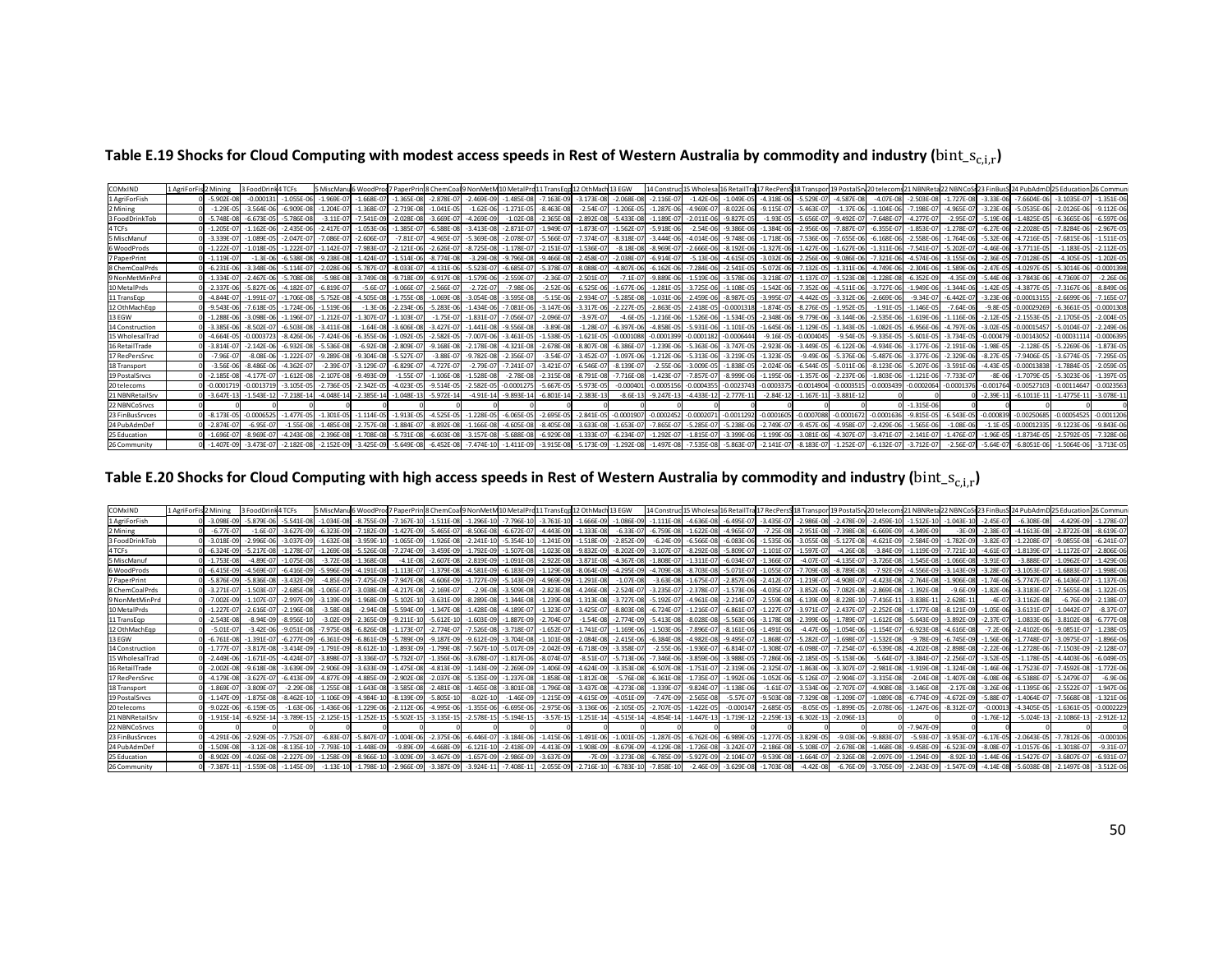Table E.21 Shocks for Cloud Computing with modest access speeds in Tasmania by commodity and industry ( $bin\_s_{c,i,r}$ )

| COMxIND         | 1 AgriForFis 2 Mining |                 | 3 FoodDri      | 4 TCFs         | 5 MiscMan       |                |                | 5 WoodProd 7 PaperPrint8 ChemCoal 9 NonMetM 10 MetalPrd |                |                | 11 TransEgg 12 OthMach 13 EGW |                |                 |                |                |                |                |                |                |                |                | 14 Construct 15 Wholesal 16 RetailTral 17 RecPers 18 Transport 19 Postal Srd 20 telecoms 21 NBNReta 22 NBNCoS 123 FinBusS 24 PubAdmD 25 Education |              |                 |                 |                |
|-----------------|-----------------------|-----------------|----------------|----------------|-----------------|----------------|----------------|---------------------------------------------------------|----------------|----------------|-------------------------------|----------------|-----------------|----------------|----------------|----------------|----------------|----------------|----------------|----------------|----------------|---------------------------------------------------------------------------------------------------------------------------------------------------|--------------|-----------------|-----------------|----------------|
| 1 AgriForFish   |                       | $-4.183E - 08$  | $-8.722E-0$    | $-7.481E-07$   | $-1.395E - 0.7$ | l. 182E-C      | $-9.677F - 09$ | $-2.04E - 0$                                            | $-1.75F - 09$  | $-1.053E-08$   | $-5.077E-09$                  | $-2.249E - 08$ | $-1.466E - 08$  | $-1.5E-0$      | $-1.135E - 06$ | $-6.782E - 06$ | $-2.245E-06$   | $-1.498E-07$   | $-1.243E - 08$ | $-2.143E-08$   | $-1.318E-08$   | $-9.093F - 09$                                                                                                                                    | $-2.18E - 0$ | $-9.759F - 06$  | $-2.1939E - 07$ | $-1.355E - 06$ |
| 2 Mining        |                       | $-9.14F - 06$   | $-2.373F - 0$  | $-4.897F - 08$ | $-8.537F - 0.1$ | $-9.697F - 08$ | $-1.927F - 08$ | $-7.378F - 0$                                           | $-1.148F - 06$ | $-9.009F - 06$ | $-5.999F - 08$                | $-1.8F - 07$   | $-8.546F - 06$  | $-9.125F - 0$  | $-3.973F - 07$ | $-5.184F - 0$  | $-4.74F-1$     | $-1.481F - 07$ | $-3.711F - 0$  | $-5.813F - 07$ | $-3.791F - 07$ | $-2.615F - 0$                                                                                                                                     | $-2.11F - 0$ | $-6.4379F - 06$ | $-1.4228F - 06$ | $-9.142F - 0f$ |
| 3 FoodDrinkTob  |                       | $-4.074F - 08$  | $-4.444F -$    | $-4.101E-08$   | $-2.204E - 0$   | $-5.345E - 09$ | $-1.438E - 08$ | $-2.601E - C$                                           | $-3.026E-09$   | $-7.229E - 09$ | $-1.676E-08$                  | $-2.05E - 08$  | $-3.851E - 08$  | $-8.425E -$    | $-1.608E - 06$ | $-6.351E-0$    | $-1.003E - C$  | $-1.533E-07$   | $-2.572E-0$    | $-4.028E - 07$ | $-2.252E-07$   | $-1.553E-0$                                                                                                                                       | $-3.4E-0$    | $-1.8887E-05$   | $-4.5006E - 06$ | $-6.619E-06$   |
| 4 TCFs          |                       | $-8.539E - 08$  | .738E-0        | $-1.726E - 06$ | $-1.713E-0$     | $-7.461E - C$  | $-9.82E - 08$  | $-4.67E-0$                                              | $-2.419E - 08$ | $-2.035E-07$   | 1.381E-0                      | $-1.327E - 07$ | $-1.107E - 07$  | $-4.195E - 06$ | $-2.03E - 06$  | $-6.066E - 06$ | $-7.197E - C$  | $-8.01E-0$     | $-2.137E-0$    | $-3.347E-07$   | $-9.757E-08$   | $-6.73E-08$                                                                                                                                       | $-4.1E-0$    | $-2.8062E - 05$ | $-5.534E-06$    | $-2.976E - 05$ |
| 5 MiscManuf     |                       | $-2.367F - 07$  | $-7.254E - 06$ | $-1.451E-07$   | $-5.023E - 0$   | $-1.847E-0$    | $-5.536E - 07$ | $-3.519E - 0$                                           | $-3.806E-08$   | $-1.473E-07$   | $-3.945E-0$                   | $-5.227E-07$   | $-5.896E - 07$  | $-2.441E - 06$ | $-3.21E - 06$  | $-6.3E - 06$   | $-8.932E-$     | $-2.042E - 06$ | $-2.074E - 06$ | $-3.248E - 06$ | $-1.347E-06$   | $-9.29E - 07$                                                                                                                                     | $-3.48E - 0$ | $-6.0151E - 05$ | $-5.4302E - 06$ | $-1.516E-05$   |
| 6 WoodProds     |                       | $-8.661E - 08$  | $-6.778E - 0$  | $-8.662E-08$   | $-8.095E - 08$  | $-5.658E-1$    | $-1.503E-06$   | $-1.862E - 0$                                           | $-6.184E-08$   | $-8.349E-08$   | $-1.524E - 0$                 | $-1.089E - 0$  | $-5.798E - 08$  | $-6.357E - 0$  | $-2.131E - 06$ | $-5.294E - 06$ | $-6.898E-1$    | $-3.868E - 07$ | $-4.409E - 0$  | $-6.903E-07$   | $-3.971E-0$    | $-2.739E - 0$                                                                                                                                     | $-2.92E-0$   | $-4.8042F - 05$ | $-8.3631E - 06$ | $-2.119E-05$   |
| 7 PaperPrint    |                       | $-7.933E - 08$  | $-8.657F - 0$  | $-4.634F - 08$ | $-6.548F - 08$  | $-1.009F - C$  | $-1.073E-06$   | $-6.219E - 0$                                           | $-2.332E-08$   | $-6.943F - 08$ | $-6.709F - 08$                | $-1.742E-07$   | $-1.444F - 07$  | $-4.901E - 0$  | $-4.101E - 06$ | $-2.983E - 05$ | $-1.577E-06$   | $-6.115E-07$   | $-2.462E - 06$ | $-3.856F - 06$ | $-2.409F - 06$ | $-1.661F - 06$                                                                                                                                    | $-1.55F - 0$ | $-8.934F - 05$  | $-3.0432F-05$   | $-1.206E-0$    |
| 8 ChemCoalPrds  |                       | $-4.417F - 06$  | $-2.23E - 06$  | $-3.625E-07$   | $-1.438E - 06$  | $-4.102F - C$  | $-5.694E-07$   | $-2.928E - 0$                                           | $-3.915F - 07$ | $-4.738E - 07$ | $-3.812E-0$                   | $-5.733E-07$   | $-3.408F - 0f$  | $-4.368E - 06$ | $-5.824E - 06$ | $-1.642E - 05$ | $-2.638E - 0$  | $-1.933E-05$   | $-3.553F - 0$  | $-2.501E-06$   | $-1.213E-06$   | $-8.368E - 0$                                                                                                                                     | $-1.62E-0$   | $-5.1337E - 05$ | $-3.7476F - 06$ | $-0.000140$    |
| 9 NonMetMinPrd  |                       | $-9.454F - 08$  | $-1.643F - 06$ | $-4.046F - 08$ | $-4.239F - 08$  | $-2.658F - 08$ | $-6.888F - 09$ | $-4.903F - 0$                                           | $-1.119F - 06$ | $-1.814F - 07$ | $-1.673E - 07$                | $-1.773F - 07$ | $-5.032F - 07$  | $-7.01F - 06$  | $-1.215F - 06$ | $-2.312F - 06$ | $-1.673E-0$    | $-3.08F - 08$  | $-4.128F - 0$  | $-6.465F - 09$ | $-3.345F - 09$ | $-2.291F - 09$                                                                                                                                    | $-3.56F - 0$ | $-4.821F - 06$  | $-3.3486F - 07$ | $-2.268E - 06$ |
| 10 MetalPrds    |                       | $-1.656E - 06$  | $-3.881E - 0$  | $-2.965E - 0$  | $-4.833E - 0$   | $-3.969F-1$    | $-7.552E - 08$ | $-1.819E - C$                                           | $-1.928E - 07$ | $-5.656E-06$   | $-1.786E - 06$                | $-4.625E - 06$ | $-1.188E - 06$  | $-9.078E -$    | $-2.978E - 06$ | $-7.163E - 0$  | $-8.018E-$     | $-1.992E - 06$ | $-1.223E-0$    | $-1.963E-06$   | $-1.026E - 00$ |                                                                                                                                                   | $-9.32E - 0$ | $-5.5898F - 05$ | $-5.1723E-06$   | $-8.878E - 0$  |
| 11 TransEgp     |                       | $-3.433F - 07$  | $-1.326E - 0$  | $-1.209E-08$   | $-4.077F - 08$  | $-3.193E - 08$ | $-1.244F - 08$ | $-7.577E - 0$                                           | $-2.164E-08$   | $-2.548E-08$   | $-3.65E - 06$                 | $-2.08E - 07$  | $-3.746E - 08$  | $-7.308E - C$  | $-1.966E - 06$ | $-5.808E - 05$ | $-2.077E-0$    | $-1.204E-05$   | $-8.975E-0$    | $-1.405E-06$   | $-4.919E-07$   | $-3.393E - 0$                                                                                                                                     | $-2.11E-0$   | $-0.00016759$   | $-1.8874F - 06$ | 7.189F-0       |
| 12 OthMachEgp   |                       | $-6.764E - 06$  | $-5.073F - C$  | $-1.222E-06$   | $-1.077E - 06$  | $-9.217E - C$  | $-1.583E - 06$ | $-3.745E - 06$                                          | $-1.016E-06$   | $-5.019E - 06$ | $-2.23E - 06$                 | $-2.351E - 06$ | $-1.578E - 05$  | $-2.029E -$    | $-1.933E - 05$ | $-8.52E-05$    | $-9.746E - 06$ | $-2.243E-05$   | $-5.29E - 06$  | $-1.006E-05$   | $-6.035E-06$   | $-4.023F - 06$                                                                                                                                    | $-6.41F-0$   | $-0.00037288$   | $-4.5003E-05$   | $-0.000131$    |
| 13 EGW          |                       | $-9.128F - 0$   | $-2.063F - 0$  | $-8.475F - 08$ | $-8.588F - 08$  | $-9.264F - 01$ | $-7.815E-08$   | $-1.24E - C$                                            | $-1.298F - 0$  | $-5.002F - 07$ | $1.486F - C$                  |                | $-3.261E - 0$   | $-8.619E -$    | $-1.22E - 06$  | $-9.914E - 0$  | $-1.221E$      | $-2.65E - 06$  | $-8.52F-0$     | $-1.335F - 06$ | $-8.525F - 0$  | $-5.88E - C$                                                                                                                                      | $-1.39F - 0$ | $-2.7457F - 05$ | $-1.5344E-05$   | $-2.011E-0$    |
| 14 Construction |                       | $-2.4F - 06$    | $-5.662F - 0$  | $-4.61F - 08$  | $-2.418E - 08$  | $-1.163E-08$   | $-2.556E-08$   | $-2.429E - 0$                                           | $-1.022E-08$   | $-6.773F - 08$ | $-2.757F - 08$                | $-9.07F - 08$  | $-4.534F - 06$  | $-3.443F - 0$  | $-4.742F - 06$ | $-7.114E - 06$ | $-8.553E-1$    | $-3.059E - 06$ | $-3.639E - 06$ | $-5.7F - 06$   | $-3.663E-06$   | $-2.526F - 06$                                                                                                                                    | $-1.98F - 0$ | $-0.0001969$    | $-3.5419E - 07$ | $-2.257E-06$   |
| 15 WholesalTrad |                       | $-3.306E - 05$  | 0.00024        | $-5.973E-06$   | $-5.262E - 0$   | $-4.505E - 06$ | $-7.739E - 06$ | $-1.83E - C$                                            | $-4.967E-06$   | $-2.453E-05$   | $-1.09E-05$                   | .149E-05       | $-7.714E - 05$  | $-9.918E -$    | $-9.45E - 05$  | $-0.0004164$   | $-4.763E-$     | $-0.0001096$   | $-2.585E-05$   | $-4.916E - 05$ | $-2.95E-05$    | L.966E-05                                                                                                                                         | $-0.0003$    | $-0.00182242$   | 0.0002199       | $-0.000641$    |
| 16 RetailTrade  |                       | $-2.703F - C$   | 1.427E-0       | $-4.913F - 08$ | $-3.924E - 08$  | $-4.905F - 0F$ | $-1.991E - 0$  | $-6.499E - 0$                                           | $-1.544E-08$   | $-3.063E-08$   | 1.899E                        | $-6.242F - 08$ | $-4.527F - 0.7$ | $-8.785E - 0$  | 4.288E-06      | $-2.422E-0$    | $-1.52E-0$     | $-9.347F - 06$ | $-1.659E-0$    | $-2.598E-06$   | $-1.673F - 06$ | $-1.154F - 06$                                                                                                                                    | $-1.3F - 0$  | $-2.711F - 0$   | $-3.6949E-06$   | $-1.879E - 0$  |
| 17 RecPersSrvc  |                       | $-5.642F - 0.7$ | $-5.381E - 06$ | $-8.658E - 08$ | $-6.584E - 08$  | $-6.595E-08$   | $-3.918E - 07$ | $-2.75E-0$                                              | $-6.933E-08$   | $-1.67E-07$    | $-2.509E-0$                   | $-2.447F - 07$ | $-7.777F - 07$  | $-8.588E - 0$  | $-4.248E - 06$ | $-2.08E - 05$  | $-6.878E-$     | $-2.572E-06$   | $-1.457E-06$   | $-2.89F - 06$  | $-1.778F - 06$ | $-1.227E-06$                                                                                                                                      | $-5.41F-0$   | $-0.0001011$    | $-2.5996E-05$   | $-7.319E - 05$ |
| 18 Transport    |                       | $-2.524E - 06$  | $-5.651E - 06$ | $-3.092E - 07$ | $-1.694E-0$     | $-2.218E-$     | $-4.841F - 0$  | $-3.35E - 0$                                            | $-1.977E-07$   | $-5.132E-07$   | $-2.425E-0$                   | $-4.64E - 0.7$ | $-5.769E - 07$  | $-1.807E - 06$ | $-2.406E - 05$ | $-1.188E - 05$ | $-1.053E-06$   | $-1.773E-05$   | $-1.358E - 06$ | $-4.278E - 06$ | $-2.742E-06$   | $-1.891E - 06$                                                                                                                                    | $-2.9E - C$  | $-0.000176$     | $-1.2642E - 05$ | $-2.066E-0$    |
| 19 Postal Srvcs |                       | $-1.549F - 08$  | $-2.782F - 0$  | $-1.143E-08$   | $-1.494E - 08$  | $-6.729E - 09$ | $-1.099E - 07$ | $-7.837E - 0$                                           | $-1.083F - 08$ | $-1.971E-08$   | $-1.641F - 08$                | $-6.231F - 08$ | $-5.469F - 09$  | 1.009E-        | $-6.282E - 07$ | $-5.816E - 06$ | $-6.212E-1$    | $-3.677E-0$    | $-6.063F - 0$  | $-9.496E - 07$ | $-5.905E-07$   | $4.073F - 0$                                                                                                                                      | $-5.24F - 0$ | $-2.1758F - 05$ | $-3.7482F - 06$ | $-1.402F - 0$  |
| 20 telecoms     |                       | $-0.0001218$    | 0.00091        | $-2.201F - 05$ | $-1.939F - 05$  | $-1.66F - C$   | $-2.851F - 05$ | $-6.744F -$                                             | $-1.83F - 05$  | $-9.039F - 05$ | $-4.017F - 0$                 | $-4.234F - 05$ | $-0.0002842$    | -0.000365      | $-0.000348$    | $-0.0015344$   | $-0.00017$     | $-0.0004039$   | $-9.526F - 0$  | $-0.000181$    | $-0.0001087$   | $-7.245F - 05$                                                                                                                                    | $-0.00115$   | $-0.00671506$   | $-0.0008104$    | $-0.00236$     |
| 21 NBNRetailSrv |                       | $-2.585E-13$    | $-1.027E-1$    | $-5.116E-14$   | $-2.869E - 1$   | $-1.691E-1$    | $-7.429E - 14$ | $-4.233E-1$                                             | $-3.481E - 14$ | $-7.012E - 14$ | $-4.821E-14$                  | $-1.689E-13$   | $-6.096E - 13$  | $-6.554E -$    | $-3.544E-12$   | $-1.795E-11$   | $-1.477E-$     | $-3.162E - 12$ | $-1.052E-1$    |                |                |                                                                                                                                                   | $-1.56E-1$   | $-7.7726E - 1$  | $-1.0445E-1$    | $-3.089E-1$    |
| 22 NBNCoSrvcs   |                       |                 |                |                |                 |                |                |                                                         |                |                |                               |                |                 |                |                |                |                |                |                |                | $-6.927E - 0$  |                                                                                                                                                   |              |                 |                 |                |
| 23 FinBusSrvces |                       | $-5.793F - 05$  | $-0.000434$    | $-1.047F - 05$ | $-9.222E - 06$  | $-7.894F - 0f$ | $-1.356E - 05$ | $-3.207E - 0$                                           | $-8.703F - 06$ | $-4.299E-05$   | $-1.91F - 05$                 | $-2.014F - 05$ | $-0.000135$     | $-0.00017$     | $-0.0001656$   | $-0.0007298$   | $-8.347E - C$  | $-0.000192$    | $-4.531E-0$    | $-8.614F - 05$ | $-5.169F - 05$ | $-3.446F - 05$                                                                                                                                    | $-0.0005$    | $-0.0031936$    | $-0.0003854$    | $-0.001124$    |
| 24 PubAdmDef    |                       | $-2.037E-0$     | $-4.628E - 0$  | $-1.098E - 08$ | $-1.052E - 01$  | $-1.954E - 08$ | $-1.335E$      | $-6.303E - 0$                                           | $-8.264E-09$   | $-3.264E-08$   | $-5.958E-08$                  | $-2.575E-08$   | $-1.172E - 07$  | $-5.575E - 0$  | $-4.225E - 0$  | $-3.385E - 06$ | $-1.429E-$     | $-2.563E - 06$ | $-1.344E-0$    | $-1.279E - 06$ | $-8.244F - 0$  | $-5.686E - 0$                                                                                                                                     | $-7.19E -$   | $-0.0001571$    | $-6.4487F - 06$ | $-9.875E - 0$  |
| 25 Education    |                       | $-1.202E-07$    | $-5.973F - C$  | $-3.007E-08$   | $-1.699E - 08$  | $-1.211E-08$   | $-4.062E - 08$ | $-4.681E$                                               | $-2.238E-08$   | $-4.032E-08$   | $-4.911F - 08$                | $-9.451F - 08$ | $-4.419F - 07$  | $-9.16E - 00$  | $-1.451E-07$   | $-2.197E-06$   | $-6.236E-1$    | $-8.349E - 07$ | $-1.167E-0$    | $-1.828E - 07$ | $-1.128E - 07$ |                                                                                                                                                   | $1.29E - C$  | $-2.3866E - 05$ | $-1.8233E-05$   | $-7.352E - 06$ |
| 26 Community    |                       | $-9.974E - 10$  | $-2.313E - C$  | $-1.546E-08$   | $-1.526E - 09$  | $-2.428E - 09$ |                | $-4.573E-0$                                             | $-5.297E$      | $-1E-09$       | $-2.775E-08$                  | $-3.667E$      | $-9.158E - 09$  | $-1.061E - 08$ | $-6.025E - 08$ | $-3.789E - 07$ | $-1.113E-0$    | $-2.217E-07$   | $-3.392E - 08$ | $-3.23F - 07$  | $-1.955E-07$   | $-1.348F - 0$                                                                                                                                     | $-3.69E - 0$ | $-8.6695E - 06$ | $-1.0649E - 06$ | $-3.725E - 05$ |

Table E.22 Shocks for Cloud Computing with high access speeds in Tasmania by commodity and industry ( $bin\_s_{c,i,r}$ )

| COMxIND         | 1 AgriForFis 2 Mining | 3 FoodDrink 4 TCFs |                 | 5 MiscManu6 WoodProd7 PaperPrin 8 ChemCoal9 NonMetM |                             |                |                |                | 10 MetalPrd 11 TransEgd 12 OthMach 13 EGW |                |                |                |                | 14 Construct15 Wholesal 16 RetailTra |                | 17 RecPersS 18 Transport |                |                | 19 Postal Srv 20 telecoms | 21 NBNRet       |                |               |                 |                 |                |
|-----------------|-----------------------|--------------------|-----------------|-----------------------------------------------------|-----------------------------|----------------|----------------|----------------|-------------------------------------------|----------------|----------------|----------------|----------------|--------------------------------------|----------------|--------------------------|----------------|----------------|---------------------------|-----------------|----------------|---------------|-----------------|-----------------|----------------|
| 1 AgriForFish   | $-2.008F - 0$         | $-5.114F - 05$     | $-3.591F - 07$  | $-6.698E - 08$                                      | $-5.674F - 08$              | $-4.645F - 09$ | $-9.79F - 08$  | $-8.4F-10$     | $-5.052F - 09$                            | $-2.437F - 09$ | $-1.08E - 08$  | $-7.037F - 09$ | $-7.198E - 08$ | $-5.837E - 07$                       | $-3.448E - 06$ | $-1.308F - 06$           | $-5.329F - 08$ | $-4.421F - 09$ | $-1.663F - 08$            | $-1.023F - 08$  | $-7.054F - 09$ | $-1.43F - 00$ | $-3.5918F - 06$ | $-1.4223F - 07$ | $-8.964F - 0$  |
| 2 Mining        | $-4.387E - 0$         | $-1.392E - 06$     | $-2.351E-08$    | $-4.097E - 0$                                       | $-4.655E-08$                | $-9.25E - 09$  | $-3.542E - 06$ | $-5.512E-0$    | $-4.324E-06$                              | $-2.879E-08$   | $-8.641E-08$   | $-4.102E - 06$ | $-4.38E - C$   | $-2.042E - 07$                       | $-2.636E - 06$ | $-2.761E-07$             | $-5.266E - 08$ | $-1.32E-0$     | $-4.51F-07$               | $-2.941E-0$     | $-2.028E - 0$  | $-1.39E - 0$  | $-2.3695E - 06$ | $-9.2233E - 0$  | $-6.046E - 06$ |
| 3 FoodDrinkTob  | $-1.956F - 0$         | $-2.606F - 05$     | $-1.968F - 08$  | $-1.058F - 0$                                       | $-2.566F - 0$               | $-6.9F - 09$   | $-1.248F - 0$  | $-1.452F - 09$ | $-3.47F - 09$                             | $-8.045F - 09$ | $-9.838F - 09$ | $-1.848F - 08$ | $-4.044F - 08$ | $-8.266E - 07$                       | $-3.229F - 0$  | $-5.845F - 06$           | $-5.452F - 08$ | $-9.149F - 08$ | $-3.125F - 07$            | $-1.747F - 0.7$ | $-1.205F - 0$  | $-2.23F - 0$  | $-6.9513F - 06$ | $-2.9176F - 06$ | $-4.378F - 0f$ |
| 4 TCFs          | $-4.098E - 00$        | $-4.537E-07$       | $-8.285E-07$    | $-8.224E - 08$                                      | $-3.581E-07$                | $-4.714E-08$   | $-2.241E-08$   | $-1.161E-08$   | $-9.769E - 08$                            | $-6.629E - 08$ | $-6.372E - 08$ | $-5.316E-08$   | $-2.014E - 06$ | $-1.044E - 06$                       | $-3.084E - 06$ | $-4.193E-07$             | $-2.849E - 07$ | $-7.602E - 08$ | $-2.597E-07$              | $-7.569E-08$    | $-5.221E - 08$ | $-2.69E - 00$ | $-1.0328E - 05$ | $-3.5875E-06$   | $-1.969E-05$   |
| 5 MiscManuf     | $-1.136E - C$         | $-4.253E - 06$     | $-6.965E-08$    | $-2.411E-0$                                         | $-8.867E - 08$              | $-2.657E-07$   | $-1.689E - 0$  | $-1.827E-08$   | $-7.071E-08$                              | $-1.894E-07$   | $-2.509E-0$    | $-2.83E-07$    | $-1.172E - 06$ | $-1.65E - 06$                        | $-3.203E - 0$  | $-5.203E-07$             | $-7.263E - 07$ | $-7.379E - 0$  | $-2.52E-06$               | $-1.045E-06$    | $-7.207E - 0$  | $-2.28E - 0$  | $-2.2139E - 05$ | $-3.5202E-06$   | $-1.002E - 05$ |
| 6 WoodProds     | $-4.157F - 0.$        | $-3.974F - 06$     | $-4.158F - 08$  | $-3.886F - 08$                                      | $-2.716F - 07$              | $-7.216E - 07$ | $-8.935E-08$   | $-2.968E-08$   | $-4.007F - 08$                            | $-7.317E-08$   | $-5.226E - 08$ | $-2.783E-08$   | $-3.051E - C$  | $-1.096E - 06$                       | $-2.692E - 06$ | $-4.018E-07$             | $-1.376E-07$   | $-1.568E - 0$  | $-5.356E-07$              | $-3.081E - 07$  | $-2.125E-0$    | $-1.91E - 00$ | $-1.7682E - 05$ | $-5.4215E-06$   | $-1.402F - 05$ |
| 7 PaperPrint    | $-3.808E - C$         |                    | $-2.224E-08$    | $-3.143F - 08$                                      | $-4.844F - 08$              | $-5.15F - 07$  | $-2.985F - 08$ | $-1.119F - 08$ | $-3.333F - 08$                            | $-3.22E-08$    | $-8.363E-08$   | $-6.933E - 08$ | $-2.352E - C$  | $-2.109E - 06$                       | $-1.516E-0$    | $-9.186E - 07$           | $-2.175E-07$   | $-8.758E - 0$  | $-2.991E-06$              | $-1.869F - 06$  | $-1.289F - 06$ | $-1.01F - 0$  | $-3.2881F - 05$ | $-1.9728F - 05$ | $-7.977F - 0$  |
| 8 ChemCoalPrds  | $-2.12E - 0$          |                    | $-1.74F - 07$   | $-6.901F - 0$                                       | $1.969F - 0$                | $-2.733F - 0$  | $-1.406F - C$  | $-1.879E-0$    | $-2.274E-0$                               | $-1.83E-07$    | $-2.752E-0$    | $-1.636E - 06$ | $-2.097E - 06$ | $-2.994E - 06$                       | $-8.349E-0$    | $-1.536E-06$             | $-6.874F - 06$ | $-1.264E - 0$  | $-1.94F -$                | $-9.412F - 0$   | $-6.492F - 0$  | $-1.06F - 0$  | $-1.8895F - 05$ | $-2.4295F - 06$ | $-9.274F - 05$ |
| 9 NonMetMinPrd  | $-4.538E - 0$         | $-9.631E-07$       | $-1.942E - 08$  | $-2.035E - 08$                                      | $-1.276E - 08$              | $-3.306E - 09$ | $-2.353E-08$   | $-5.372E-0$    | $-8.707E-08$                              | $-8.028E - 08$ | $-8.509E - 08$ | $-2.415E - 07$ | $-3.364E - 06$ | $-6.245E - 0$                        | $-1.175E-0$    | $-9.747E-08$             | $-1.095E - 08$ | $-1.468E - 09$ | $-5.015E-09$              | $-2.595E-09$    | $-1.777F - 09$ | $-2.34E - 00$ | $-1.7744F - 06$ | $-2.1708E - 0$  | $-1.5E-06$     |
| 10 MetalPrds    | $-7.951E - C$         | $-2.275E-06$       | $-1.423E - 0.7$ | $-2.32E - 0$                                        | $-1.905E-07$                | $-3.625E - 08$ | $-8.73E - 08$  | $-9.252E - 08$ | $-2.715E-06$                              | $-8.574E-07$   | $-2.22E-06$    | $-5.705E - 07$ | $-4.358E - 06$ | $-1.531E - 06$                       | $-3.642E - 06$ | $-4.671E-07$             | $-7.086E - 07$ | $-4.348E - 0$  | $-1.523E-06$              | $-7.962E - 07$  | $-5.491E-07$   | $-6.11E-0$    | $-2.0573E-05$   | $-3.353E - 06$  | $-5.871E - 06$ |
| 11 TransEgp     | $-1.648F - C$         |                    | $-5.804E - 09$  | $-1.957E - 08$                                      | $-1.533E-08$                | $-5.969E - 09$ | $-3.637E - 09$ | $-1.039E - 08$ | $-1.223E-08$                              | $-1.752E - 06$ | $-9.982E - 08$ | $-1.798E - 08$ | $-3.508E - C$  | $-1.011E-06$                         | $-2.953E-0$    | $-1.21E-07$              | $-4.282E - 06$ | $-3.192E-0$    | $-1.09E-06$               | $-3.816E-0$     | $-2.632E - 0$  | $-1.38E - 00$ | $-6.1682E - 05$ | $-1.2236E - 06$ | $-4.754E - 0$  |
| 12 OthMachEop   | $-3.247E - 0$         | $-2.975F - 05$     | $-5.866F - 07$  | $-5.168F - 0$                                       | $-4.424F - 07$              | $-7.6F - 07$   | $-1.797F - 06$ | $-4.878F - 0$  | $-2.409E - 06$                            | $-1.071E-06$   | $-1.128E - 06$ | $-7.576E - 06$ | $-9.74F - 06$  | $-9.94E - 06$                        | $-4.332E-05$   | $-5.677E-06$             | $-7.977E - 06$ | $-1.881E-06$   | $-7.803E-06$              | $-4.682F - 06$  | $-3.121E - 06$ | $-4.2E-05$    | $-0.00013724$   | $-2.9174E-05$   | $-8.682E-05$   |
| 13 EGW          | $-4.381F -$           | $-1.21E-06$        | $-4.068F - 08$  | $-4.122F - 08$                                      | $-4.446F - 08$              | $-3.751E - 08$ | $-5.954E-08$   | $-6.229E - 08$ | $-2.401E-07$                              | $-7.132E - 08$ | $-1.351E-07$   | $-1.565E - 05$ | $-4.137E - 0$  | $-6.272E-0$                          | $-5.04E - 06$  | $-7.112E-07$             | $-9.426E - 07$ | $-3.03E - 0$   | $-1.036F - 06$            | $-6.614E-07$    | $-4.561F - 07$ | $-9.1F - 0$   | $-1.0106E-05$   | $-9.9468F - 06$ | $-1.33F - 05$  |
| 14 Construction | $-1.152E - 0$         | $-3.32E - 07$      | $-2.213E-08$    | $-1.16E-08$                                         | $-5.581E-09$                | $-1.227E-08$   | 1.166E-0       | $-4.904E-09$   | $-3.251E-08$                              | $-1.323E-08$   | $-4.353E-08$   | $-2.176E - 06$ | $-1.653E - 05$ | $-2.438E - 06$                       | $-3.617E-06$   | $-4.982E-07$             | $-1.088E - 06$ | $-1.294E - 06$ |                           | $-2.842E-06$    | $-1.96E - 06$  | $-1.3E-0$     | $-7.2473E - 05$ | $-2.2961E-07$   | $-1.493E - 06$ |
| 15 WholesalTrac | $-1.587E-0$           | $-0.000145$        | $-2.867E - 06$  | $-2.526E - 06$                                      | $-2.162E - 06$              | $-3.715E-06$   | $-8.785E - 06$ | $-2.384E - 06$ | $-1.177E-05$                              | $-5.232E - 06$ | $-5.515E-06$   | $-3.703E - 05$ | $-4.76E - 05$  | $-4.858E - 05$                       | $-0.000211$    | $-2.775E-05$             | $-3.899E - 05$ | $-9.196E - 06$ | $-3.814E-05$              | $-2.288E - 05$  | $-1.525E-05$   | $-0.00020$    | $-0.0006707$    | $-0.0001425$    | $-0.000424$    |
| 16 RetailTrade  | $-1.298E - C$         | $-8.365F - 07$     | $-2.358E - 08$  | $-1.883E-08$                                        | $-2.354E - 08$              | $-9.557E-08$   | $-3.119E - 08$ | $-7.409E - 09$ | $-1.47E-08$                               | $-9.113E - 09$ | $-2.996E-08$   | $-2.173E - 07$ | $-4.217E-07$   | $-2.205E - 06$                       | $-1.231E-05$   | $-8.853E-07$             | $-3.325E-06$   | $-5.901E-0$    | $-2.016E-06$              | $-1.298E - 06$  | $-8.951E-07$   | $-8.5E - 06$  | $-9.9778F - 06$ | $-2.3953E-06$   | $-1.243E-05$   |
| 17 RecPersSrvc  | $-2.708E - C$         | $-3.155E - 06$     | $-4.156E - 08$  | $-3.16E - 08$                                       | $-3.165E - 08$              | $-1.88E-0$     | $-1.32E-0$     | $-3.328E - 08$ | $-8.017E-08$                              | $-1.204E - 07$ | $-1.174E-07$   | $-3.733E - 07$ | $-4.122E - C$  | $-2.184E - 06$                       | $-1.058E-05$   | $-4.007E-06$             | $-9.147E - 07$ | $-5.182E - 0$  | $-2.242E-06$              | $-1.38E - 06$   | $-9.516E - 0$  | $-3.55E-0$    | $-3.7232E - 05$ | $-1.6852E-05$   | $-4.84E-05$    |
| 18 Transport    | $-1.211E-00$          | $-3.313F - 06$     | $-1.484E-07$    | $-8.131E-08$                                        | $-1.064E-07$                | $-2.323E - 07$ | $-1.608E - 07$ | $-9.491E-08$   | $-2.463E-07$                              | $-1.164E-07$   | $-2.227E-07$   | $-2.769E - 07$ | $-8.675E - 0$  | $-1.237E-05$                         | $-6.04E - 06$  | $-6.131E-07$             | $-6.307E - 06$ | $-4.83E-0$     | $-3.319E-06$              | $-2.127E-06$    | $-1.467E - 06$ | $-1.9E-0$     | $-6.4886E - 05$ | $-8.1956E - 06$ | $-1.366E - 05$ |
| 19 PostalSrvcs  | $-7.435F - 0$         | $-1.631F - 07$     | $-5.484F - 09$  | $-7.17F - 09$                                       | $-3.23F - 09$               | $-5.274F - 08$ | $-3.762F - 09$ | $-5.197F - 09$ | $-9.459F - 09$                            | $-7.876E - 09$ | $-2.991E - 08$ | $-2.625E - 08$ | $-4.841E - 08$ | $-3.23E - 0$                         | $-2.957E-0$    | $-3.619E-0$              | $-1.308E - 07$ | $-2.157E-0$    | $-7.367F - 0$             | $-4.581F - 0$   | $-3.159F - 0$  | $-3.43F - 0$  | $-8.0081F - 06$ | $-2.4299F - 06$ | $-9.269F - 01$ |
| 20 telecoms     | $-5.847F - 0$         | $-0.00053$         | $-1.056F - 05$  | $-9.307F - 06$                                      | $-7.967F - 06$              | $-1.369F - 05$ | $-3.237F - 05$ | $-8.784F - 06$ | $-4.339F - 05$                            | $-1.928E - 05$ | $-2.032F - 0$  | $-0.0001364$   | $-0.000175$    | $-0.0001$                            | $-0.000780$    | $-0.00010$               | $-0.0001437$   | $-3.388F - 0$  | $-0.0001405$              | $-8.431E-05$    | $-5.621E-05$   | $-0.0007$     | $-0.00247148$   | -0.00052539     | $-0.001563$    |
| 21 NBNRetailSrv | $-1.241E-1$           | $-6.023E-13$       | $-2.456E - 14$  | $-1.377E-14$                                        | $-8.114E - 15 - 3.566E - 1$ |                | $-2.032E-$     | $-1.671E-14$   | $-3.366E - 14$                            | $-2.314E - 14$ | $-8.109E - 14$ | $-2.926E - 13$ | $-3.146E -$    | $-1.822E-12$                         | $-9.125E - 1$  | $-8.604E-13$             | $-1.125E-12$   | $-3.741E-1$    |                           |                 |                | $-1.02E-1$    | $-2.8607E-1$    | $-6.7712E-12$   | $-2.043E-1$    |
| 22 NBNCoSrvcs   |                       |                    |                 |                                                     |                             |                |                |                |                                           |                |                |                |                |                                      |                |                          |                |                |                           | $-5.374E - 0$   |                |               |                 |                 |                |
| 23 FinBusSrvces | $-2.781E$             | $-0.0002548$       | $-5.024E - 06$  | $-4.426E - 06$                                      | $-3.789F - 06$              | $-6.509E - 06$ | $-1.539E - 05$ | $-4.177F - 00$ | $-2.063E-05$                              | $-9.169E - 06$ | $-9.665E - 06$ | $-6.488E - 05$ | $-8.342E - 05$ | $-8.513E-05$                         | $-0.00037$     | $-4.862E-05$             | $-6.832E - 05$ | $-1.611E-05$   | $-6.683E - 05$            | $-4.01E-05$     | $-2.673E-05$   | $-0.000$      | $-0.00117541$   | $-0.00024987$   | $-0.0007436$   |
| 24 PubAdmDef    | $-9.777E-0$           |                    | $-5.272E - 09$  | $-5.051E-0!$                                        | $-9.381E - 09$              | $-6.409E - 08$ | $-3.025E - 08$ | $-3.967E-09$   | $-1.567E-08$                              | $-2.86E-08$    | $-1.236E-08$   | $-5.624E - 08$ | $-2.676E - C$  | $-2.172E-0$                          | $-1.721E-0$    | $-8.327E-08$             | $-9.116E - 07$ | $-4.779E - 08$ | $-9.926E - 0$             | $-6.396E-0$     | $-4.411E - 0$  | $-4.71E-0$    | $-5.7835E - 05$ | $-4.1805E - 06$ | $-6.531E-06$   |
| 25 Education    | $-5.769F - 0.$        | $-3.502F - 07$     | $-1.444F - 08$  | $-8.153E-09$                                        | $-5.81E-09$                 | $-1.95E-08$    | $-2.247F - 08$ | $-1.074F - 08$ | $-1.935F - 08$                            | $-2.357E-08$   | $-4.536E - 08$ | $-2.121E-07$   | $-4.397E - 08$ | $-7.462E - 08$                       | $-1.117E-0$    | $-3.633E-07$             | $-2.97E-07$    | $-4.151F - 08$ | $-1.418F - 07$            | $-8.747F - 08$  | $-6.032F - 08$ | $-8.43F - 0$  | $-8.7839F - 06$ | $-1.182E - 05$  | $-4.862E - 06$ |
| 26 Community    | $-4.787E-1$           |                    | $-7.422E - 09$  | $-7.323E - 10$                                      | $-1.165E-09$                | $-1.922E - 08$ | $-2.195E-08$   | $-2.543E-10$   |                                           | $-1.332E-08$   | $-1.76E-09$    | $-4.396E - 09$ | $-5.092E - 09$ | $-3.097E - 08$                       | $-1.926E - 0$  | $-6.486E - 08$           | $-7.887E - 08$ | $-1.206E - 08$ | $-2.505E-07$              | $-1.516E-07$    |                | $-2.42F-0$    |                 | $-6.9032E-07$   | $-2.463E-05$   |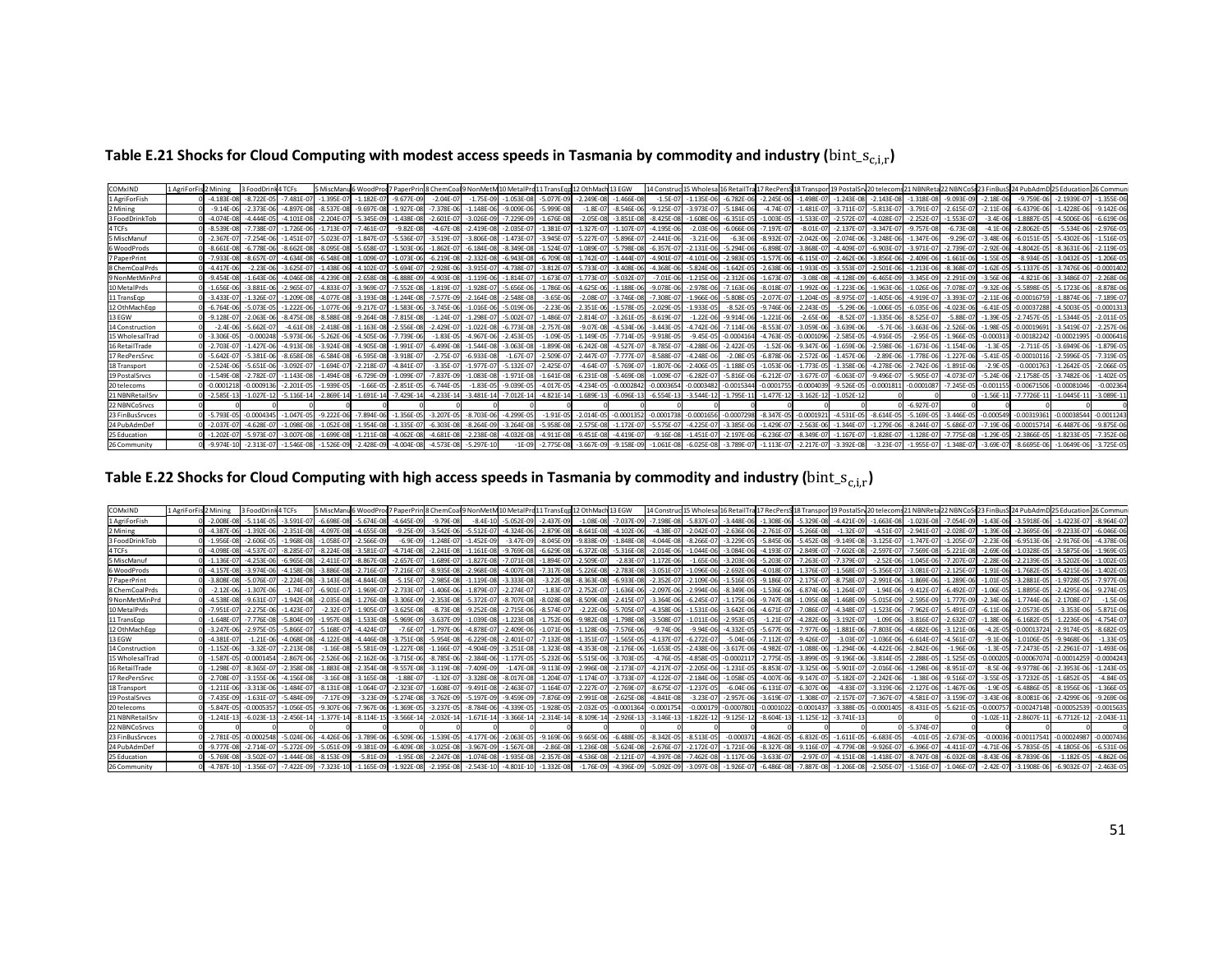Table E.23 Shocks for Cloud Computing with modest access speeds in Northern Territory by commodity and industry ( $bin\_s_{c,i,r}$ )

| COMxIND         | 1 AgriForFist 2 Mining |                | 3 FoodDri      | <b>TCFs</b>     | 5 MiscMan      | i WoodPro      | 7 PaperPrint8 ChemCoall9 NonMet |                |                | 10 MetalPr     | 11 TransEgn 12 OthMach |                | 13 EGW          | 14 Constr      | 15 Wholesa 16 RetailTra |                | 17 RecPer:     | 18 Transpo      | 19 PostalSr    | 20 teleco      |                 |                |               |                 |                 |                |
|-----------------|------------------------|----------------|----------------|-----------------|----------------|----------------|---------------------------------|----------------|----------------|----------------|------------------------|----------------|-----------------|----------------|-------------------------|----------------|----------------|-----------------|----------------|----------------|-----------------|----------------|---------------|-----------------|-----------------|----------------|
| 1 AgriForFish   |                        | $-1.242F - 08$ | $-3.003F - C$  | $-2.221F - 0$   | $-4.143F - 08$ | $-3.509F - 08$ | $-2.873F - 09$                  | $-6.055F - 08$ | $-5.195F - 10$ | $-3.125F - 09$ | $-1.507F - 09$         | $-6.677F - 09$ | $-4.352F - 09$  | $-4.452F - 0F$ | $-4.354F - 07$          | $-1.966F - 06$ | $-1.987F - 06$ | $-7.474F - 08$  | $-6.201F - 09$ | $-1.377F - 08$ | $-8.469F - 09$  | $-5.841F - 09$ | $-1.07F - 0$  | $-4.1057F - 06$ | $-1.4456F - 07$ | $-3.665F - 0$  |
| 2 Mining        |                        | $-2.713E - 06$ | $-8.171E - C$  | $-1.454E-08$    | $-2.534E - 08$ | $-2.879E - 08$ | $-5.721E-09$                    | $-2.19E - 0$   | $-3.409E - 07$ | $-2.674E-06$   | $-1.781E$              | $-5.344E - 08$ | $-2.537E - 06$  | $-2.709E -$    | $-1.523E - 07$          | $-1.503E - 06$ | $-4.194E - C$  | $-7.386E - 08$  | $-1.851E-0$    | $-3.734E - 07$ | $-2.435E-07$    | $-1.68E - 0$   | $-1.04E -$    | $-2.7085E - 06$ | $-9.3747E - 07$ | $-2.472E - 06$ |
| 3 FoodDrinkTob  |                        | $-1.21F - 0R$  | $-1.53F - C$   | $-1.217F - 08$  | $-6.543F - 08$ | $-1.587F - 09$ | $-4.267F - 09$                  | $-7.721F - 0$  | $-8.982F-10$   | $-2.146F - 09$ | 4.975F-09              | $-6.085F -$    | $-1.143E - 0R$  | $-2.501F - 0$  | $-6.165F - 0$           | $-1.841F - 0$  | $-8.878F - 0$  | $-7.646F - 08$  | $-1.283F - 0$  | $-2.587F - 07$ | $-1.447F - 07$  | $-9.979F - 08$ | $-1.67F -$    | $-7.946F - 06$  | $-2.9655F - 06$ | $-1.79F - 0f$  |
| 4 TCFs          |                        | $-2.535F - 08$ | $-2.664E - C$  | $-5.124E-0$     | $-5.086E - 08$ | $-2.215E-1$    | $-2.915E-08$                    | $-1.386E - 0$  | $-7.182E - 09$ | $-6.042E-08$   | $-4.1E-08$             | $-3.941E-08$   | $-3.288E - 08$  | $-1.245E - 06$ | $-7.786E - 0$           | $-1.758E - 06$ | $-6.368E-$     | $-3.996E - 0$   | $-1.066E - 0$  | $-2.15F-07$    | $-6.268F - 08$  | $-4.323F - 08$ | $-2.01E - 00$ | $-1.1806F - 05$ | $-3.6464F - 06$ | $-8.048F - 0$  |
| 5 MiscManu      |                        | $-7.026E - 08$ | $-2.498E - 06$ | $-4.308E - 08$  | $-1.491E-0$    | $-5.484E - 08$ | $-1.643E-07$                    | $-1.045E - 0$  | $-1.13E-08$    | $-4.373E-08$   | $1.171E-0$             | $-1.552E-07$   | $-1.75E-07$     | $-7.248E - 0$  | $-1.231E-06$            | $-1.826E - 06$ | $-7.903E-1$    | $-1.019E - 06$  | $-1.035E - 06$ | $-2.087E-06$   | $-8.652E-07$    | $-5.968E - 0$  | $-1.71E-0$    | $-2.5306E - 05$ | $-3.578E-06$    | $-4.098E - 06$ |
| 6 WoodProds     |                        | $-2.571F - 08$ | $-2.334F - 06$ | $-2.572F - 08$  | $-2.403E - 01$ | $-1.68F - C$   | $-4.463E - 07$                  | $-5.526F - 0$  | $-1.836E-08$   | $-2.478E - 08$ | $-4.526F - 08$         | $-3.232F - 08$ | $-1.721E-08$    | $-1.887E - 0$  | $-8.173E-07$            | $-1.535E-06$   | $-6.104E-1$    | $-1.929E - 0.7$ | $-2.2E-0$      | $-4.435E-07$   | $-2.551E-07$    | $-1.76F - 0$   | $-1.43F - 0$  | $-2.0212F - 05$ | $-5.5105F - 06$ | $-5.73E - 06$  |
| 7 PaperPrint    |                        | $-2.355F - 08$ | $-2.981E - C$  | $-1.376F - 08$  | $-1.944F - 08$ | $-2.996E - 0$  | $-3.185F - 07$                  | $-1.846E - 0$  | $-6.922F - 09$ | $-2.061E-08$   | $-1.992E - 08$         | $-5.173F - 08$ | $-4.288E - 08$  | $-1.455E -$    | $-1.573E-06$            | $-8.647F - 0$  | $-1.395E-0$    | $-3.05E - 0$    | $-1.228E - 0$  | $-2.477F - 06$ | $-1.547F - 06$  | $-1.067F - 06$ | $-7.58F - 0$  | $-3.7586F - 05$ | $-2.0052F - 05$ | $-3.262E - 06$ |
| 8 ChemCoalPrds  |                        | $-1.311E-06$   | $-7.677E-0$    | $-1.076E - 0.7$ | $-4.268E - 0$  | $-1.218E - C$  | $-1.69E - 07$                   | $-8.693E - 0$  | $-1.162E - 07$ | $-1.407E-07$   | $-1.132E-0$            | $-1.702E - 07$ | $-1.012E - 06$  | $-1.297E - 06$ | $-2.233E - 06$          | $-4.761E - 06$ | $-2.334E-06$   | $-9.641E - 06$  | $-1.773E-0$    | $-1.607E-06$   | $-7.794E-07$    | $-5.375E - 0$  | $-7.92F - 0$  | $-2.1598E - 05$ | $-2.4693E - 06$ | $-3.792E-05$   |
| 9 NonMetMinPrd  |                        | $-2.806E - 08$ | $-5.656E - C$  | $-1.201E-08$    | $-1.258E - 01$ | $-7.89E - 09$  | $-2.045E-09$                    | $-1.455E - C$  | $-3.322E-07$   | $-5.385E - 08$ | $-4.965E-08$           | $-5.263E - 08$ | $-1.494E-07$    | $-2.081E - 06$ | $-4.658E - 07$          | $-6.703E - 07$ | $-1.481E-$     | $-1.536E-08$    | $-2.059E-0$    | $-4.153E-09$   | $-2.149E-09$    | $-1.472E-09$   | $-1.75E - 0$  | $-2.0283E - 06$ | $-2.2064E - 07$ | $-6.132E-0$    |
| 10 MetalPrds    |                        | $-4.917F - 0$  | $-1.336E - 0$  | $-8.8F - 08$    | $-1.435E-0$    | $-1.178E-$     | $-2.242E-08$                    | $-5.399E -$    | $-5.722E-08$   | $-1.679E-06$   | $-5.303F - C$          | $-1.373F - 06$ | $-3.528E - C$   | $-2.695E -$    | $-1.142E - 06$          | $-2.077E-0$    | $-7.095E-$     | $-9.938E - 0$   | $-6.098E - 0$  | $-1.261E-06$   | $-6.593E-07$    | $-4.547F - 0$  | $-4.57F-0$    | $-2.3517E-05$   | $-3.4081F - 06$ | $-2.401F - 0$  |
| 11 TransEgp     |                        | $-1.019E - 0$  | $-4.566E - 0$  | $-3.59E-09$     | $-1.21E-08$    | $-9.479E - 09$ | $-3.692E - 09$                  | $-2.249E - 0$  | $-6.425E-09$   | $-7.564E-09$   | $-1.084E-06$           | $-6.174E - 08$ | $-1.112E-08$    | $-2.169E - 0$  | $-7.538E - 07$          | $-1.684E - 05$ | $-1.838E - C$  | $-6.005E - 06$  | $-4.477E-0$    | $-9.028E - 07$ | $-3.16E-07$     | $-2.179E-0$    | $-1.04E - 06$ | $-7.0508E - 05$ | $-1.2436E - 06$ | $-1.944E - 0$  |
| 12 OthMachEop   |                        | $-2.008E - 06$ | 1.747F-0       | $-3.628E - 07$  | $-3.196E - 0$  | $-2.736E - C$  | $-4.7F-07$                      | $-1.112E-0$    | $-3.017E-07$   | $-1.49E-06$    | $-6.621E-0$            | $-6.979E-07$   | $-4.685E - 06$  | $-6.024E - 06$ | $-7.414E - 06$          | $-2.47E-0.5$   | $-8.623E - 0$  | $-1.119E-05$    | $-2.639E - 0$  | $-6.461E-06$   | $-3.877E-06$    | $-2.584E - 06$ | $-3.14E - 0$  | $-0.00015687$   | $-2.9653E-05$   | $-3.55E-05$    |
| 13 EGW          |                        | $-2.71F - 0.7$ | $-7.104F - 0$  | $-2.516E-08$    | $-2.549F - 08$ | $-2.75F - 08$  | $-2.32F - 08$                   | $-3.682F -$    | $-3.853F - 08$ | $-1.485F - 07$ | $-4.411F - 08$         | $-8.354F - 08$ | $-9.68F - 06$   | $-2.559E - 0$  | $-4.678F - 0.7$         | $-2.874F - 0$  | $-1.08F - 0$   | $-1.322E - 06$  | $-4.25F-0$     | $-8.575F - 07$ | $-5.476F - 07$  |                | $-6.81F - 0$  | $-1.1552F - 05$ | $-1.011F - 05$  | $-5.437F - 0$  |
| 14 Construction |                        | $-7.123E - 07$ | $1.949F - ($   | $-1.368E-08$    | $-7.177E - 09$ | $-3.452E - 09$ | $-7.588E - 09$                  | $-7.21E - 0$   | $-3.033F - 09$ | $-2.011E-08$   | $-8.185E-09$           | $-2.692E - 08$ | $-1.346E - 06$  | $-1.022E - 05$ | $-1.818E - 06$          | $-2.063E - 06$ | $-7.568E-1$    | $-1.526E-06$    | $-1.815E-06$   | $-3.662E-06$   | $-2.353F - 06$  | $-1.623F - 06$ | $-9.69E - 0$  | $-8.2844F - 05$ | $-2.3338F - 07$ | $-6.102E-0$    |
| 15 WholesalTrad |                        | $-9.814E - 06$ | $-8.537E-0$    | $-1.773E-06$    | $-1.562E - 0$  | $-1.337E - 06$ | $-2.297E-06$                    | $-5.433E - 0$  | $-1.474E-06$   | $-7.283E - 06$ | $-3.236E - 06$         | $-3.411E - 06$ | $-2.29E-05$     | $-2.944E - 05$ | $-3.624E - 05$          | $-0.000120$    | $-4.215E-1$    | $-5.468E - 05$  | $-1.29E - 05$  | $-3.158E - 05$ | $-1.895E-05$    | $-1.263E-05$   | $-0.0001$     | $-0.00076672$   | $-0.0001449$    | $-0.0001735$   |
| 16 RetailTrade  |                        | $-8.025F - 08$ | $-4.912E-0$    | $-1.459E-08$    | $-1.165E - 08$ | $-1.456E - 08$ | $-5.911E-08$                    | $-1.929E - C$  | $-4.582E-09$   | $-9.093E - 09$ | $-5.636E - 09$         | $-1.853E-08$   | $-1.344E - 0$   | $-2.608E -$    | $-1.644E - 06$          | $-7.021E - 0$  | $-1.345E-0$    | $-4.663E - 06$  | $-8.276E - 0$  | $-1.669E-06$   | $-1.075E-06$    | $-7.412E - 0$  | $-6.36E - 0$  | $-1.1405F - 05$ | $-2.4346E - 06$ | $-5.081E - 0$  |
| 17 RecPersSrvc  |                        | $-1.675E-07$   | $-1.853E - 06$ | $-2.57E-08$     | $-1.955E-08$   | $-1.958E - 08$ | $-1.163E-07$                    | $-8.165E - 0$  | $-2.058E-08$   | $-4.958E-08$   | $-7.448E - 08$         | $-7.263E - 08$ | $-2.309E - 07$  | $-2.549E - 0$  | $-1.629E - 06$          | $-6.031E - 06$ | $-6.086E - 06$ | $-1.283E-06$    | $-7.268E - 0$  | $-1.856E-06$   | $-1.142E-06$    | $-7.879E - 0$  | $-2.66E-0$    | $-4.2559E - 05$ | $-1.7129E-05$   | $-1.979E-05$   |
| 18 Transport    |                        | $-7.491F - 0$  | 1.946F-06      | $-9.178E - 08$  | $-5.029E - 01$ | $-6.583E - 08$ | $-1.437E - 07$                  | $-9.946E - 0$  | $-5.87E-08$    | $-1.524E-07$   | 7.198E-08              | $-1.377E-07$   | $-1.713E-07$    | $-5.365E - C$  | $-9.224E - 06$          | $-3.444E - 06$ | $-9.313E-1$    | $-8.846E-06$    | $-6.774E-0$    | $-2.748F - 06$ | $-1.761E-06$    | $-1.215E - 06$ | $-1.42F - 0$  | $-7.417E-05$    | $-8.3301E-06$   | $-5.585E-06$   |
| 19 Postal Srvcs |                        | $-4.599F - 09$ | $-9.578F - 0$  | $-3.392E - 09$  | $-4.434E - 09$ | $-1.998E - 09$ | $-3.262F - 08$                  | $-2.327E-0$    | $-3.214E-09$   | $-5.85E-09$    | $-4.871F - 09$         | $-1.85E - 08$  | $-1.624F - 08$  | $-2.994E - 08$ | $-2.409F - 0$           | $-1.686E - 06$ | $-5.497F -$    | $-1.834E - 07$  | $-3.025F - 0$  | $-6.1E-07$     | $-3.793E-07$    | $-2.616E-0$    | $-2.57F-0$    | $-9.1539F - 06$ | $-2.4697F - 06$ | $-3.79E - 06$  |
| 20 telecoms     |                        | $-3.616F - 05$ | $-0.00031$     | $-6.533F - 06$  | $-5.756F - 06$ | $-4.927F - 0f$ | $-8.465F - 06$                  | $-2.002F -$    | $-5.433F - 06$ | $-2.683E-05$   | $-1.192F - 05$         | $-1.257F - 05$ | $-8.438F - 05$  | 0.000108       | $-0.000133$             | $-0.0004449$   | $-0.00015$     | $-0.00020$      | $-4.752F - 0$  | $-0.0001164$   | $-6.981E-05$    | $-4.654F - 05$ | $-0.00056$    | $-0.00282511$   | $-0.0005340$    | $-0.000639$    |
| 21 NBNRetailSrv |                        | $-7.674F - 14$ | $-3.537E-1$    | $-1.519E-14$    | $-8.518E-1$    | $-5.018E - 1$  | $-2.205E-14$                    | $-1.257E-1$    | $-1.033E-14$   | $-2.082E-14$   | $-1.431E-14$           | $-5.015E-14$   | $-1.81E-13$     | 1.946E-        | $-1.359E-12$            | $-5.203E-1$    | $-1.307E-1$    | $-1.577E-12$    | $-5.247E - 13$ |                |                 |                | $-7.66E - 1$  | $-3.27E-1$      | $-6.8823E-12$   | $-8.352E-12$   |
| 22 NBNCoSrvcs   |                        |                |                |                 |                |                |                                 |                |                |                |                        |                |                 |                |                         |                |                |                 |                |                | $-4.45E-07$     |                |               |                 |                 |                |
| 23 FinBusSrvces |                        | $-1.72E-05$    | $-0.000149$    | $-3.107E-06$    | $-2.738E - 06$ | $-2.343E - 06$ | $-4.026E - 06$                  | $-9.521E-0$    | $-2.584E-06$   | $-1.276E - 05$ | $-5.671E-06$           | $-5.977F - 06$ | $-4.013E - 05$  | $-5.159E - 05$ | $-6.35E - 05$           | $-0.000211$    | $-7.386E - C$  | $-9.582E - 05$  | $-2.26E - 05$  | $-5.534E-05$   | $-3.32E-05$     | $-2.213E-05$   | $-0.0002$     | $-0.00134359$   | $-0.0002539$    | $-0.00030$     |
| 24 PubAdmDef    |                        | $-6.047F - 08$ | $-1.593E-0$    | $-3.261E - 09$  | $-3.124E - 09$ | $-5.802F - 09$ | $-3.964E - 08$                  | $-1.871E-0$    | $-2.453F - 09$ | $-9.69E-09$    | 1.769E                 | $-7.645E - 09$ | $-3.479E - 08$  | $-1.655E - 0$  | $-1.62E - 0$            | $-9.814E - 0$  | $-1.265E-1$    | $-1.278F - 06$  | $-6.702F - 0$  | $-8.219E-0$    | $-5.296F - 0.7$ | $-3.653F - 0$  | $-3.53F - 0$  | $-6.6111F - 0$  | $-4.2491F - 06$ | $-2.67E-06$    |
| 25 Education    |                        | $-3.568F - 08$ | $-2.056E - 0$  | $-8.928F - 09$  | $-5.042F - 09$ | $-3.594F - 09$ | $-1.206F - 08$                  | $-1.389E - C$  | $-6.643F-09$   | $-1.197F - 08$ | $-1.458F - 08$         | $-2.806F - 08$ | $-1.312F - 0.7$ | $-2.719F - 0$  | $-5.565E-08$            | $-6.368F - 0$  | $-5.518E -$    | $-4.165F - 07$  | $-5.822F - 0$  | $-1.174F - 07$ | $-7.243F - 08$  | $-4.995F - 08$ | $-6.3F-0$     | $-1.0041F - 05$ | $-1.2014E-05$   | $-1.988E - 06$ |
| 26 Community    |                        | $-2.961E-10$   | $-7.963F - 08$ | $-4.591E-09$    | $-4.529E-10$   |                | $-1.189F - 08$                  | $-1.358E - 0$  | $-1.573E$      | $-2.969E-10$   | $-8.238E - 09$         | $-1.089E$      | $-2.719E - 09$  | $-3.149F - 09$ | $-2.31E-08$             | $-1.099E-0$    | $-9.851E-08$   | $-1.106F - 07$  | $-1.692E - 00$ | $-2.075E-07$   | $-1.256E - 07$  |                | $-1.81F - 0$  | $-3.6474F - 06$ | $-7.0165F - 07$ | $-1.007E - 05$ |

Table E.24 Shocks for Cloud Computing with high access speeds in Northern Territory by commodity and industry ( $bin\_s_{c,i,r}$ )

| COMxIND         | 1 AgriForFis 2 Mining | 3 FoodDrink4 TCFs |  |  |  | 5 MiscManu6 WoodProd 7 PaperPrint 8 ChemCoal 9 NonMetM 10 Metal Pro 11 TransEod 12 Oth Mach 13 EGW |  |                |                               |                           |                               |                |                                                        |              | 125 I44 Construct 15 Wholesa 16 RetailTra 17 RecPers 18 Transport 19 Postal Sn 20 telecoms 21 NBNReta 22 NBNCoS 23 FinBus St 24 PubAdmD 25 Education 26 Commun |               |                                               |                                                    |                |
|-----------------|-----------------------|-------------------|--|--|--|----------------------------------------------------------------------------------------------------|--|----------------|-------------------------------|---------------------------|-------------------------------|----------------|--------------------------------------------------------|--------------|----------------------------------------------------------------------------------------------------------------------------------------------------------------|---------------|-----------------------------------------------|----------------------------------------------------|----------------|
| 1 AgriForFish   | $0.000F + 00$         | $-1.402F - 05$    |  |  |  |                                                                                                    |  | $-1.245F - 07$ | $-5.431E - 07$                | $-1.054E-06$              |                               |                |                                                        |              | -2.728E-08 -2.263E-09 -6.518E-09 -4.009E-09 -2.765E-09 -4.92E-07 -1.7027E-06 -7.1529E-08                                                                       |               |                                               |                                                    | $-1.526E-07$   |
| 2 Mining        |                       | $-3.814F - 0$     |  |  |  |                                                                                                    |  | $-4.358F - 08$ | $-4.152F - 07$                | $-2.224E-07$              | $-2.696E - 08$                | $-6.758E - 08$ |                                                        |              | $-1.768E-07$ $-1.153E-07$ $-7.951E-08$                                                                                                                         | $-4.76F - 07$ | $-1.1233F - 06$                               | $-4.6386F - 07$                                    | $-1.029E - 06$ |
| 3 FoodDrinkTob  |                       | $-7.142E - 06$    |  |  |  |                                                                                                    |  | $-1.763F - 0$  | $-5.086F - 06$                | $-4.708E-06$              | $-2.791E-08$                  | $-4.683E - 08$ |                                                        |              | $-1.225E-07$ $-6.848E-08$ $-4.724E-08$                                                                                                                         |               | $-7.65E - 07$ $-3.2953E - 06$ $-1.4673E - 06$ |                                                    | $-7.451E-0$    |
| 4 TCFs          |                       | $-1.244E-0$       |  |  |  |                                                                                                    |  | $-2.227E-0$    | $-4.858E - 07$                | $-3.377E-07$              | $-1.458E-07$                  |                | $-3.892E-08$ $-1.018E-07$ $-2.967E-08$ $-2.046E-08$    |              |                                                                                                                                                                | $-9.24E - 0$  | $-4.8962E - 06$ $-1.8042E - 06$               |                                                    | $-3.35E - 06$  |
| 5 MiscManuf     |                       | $-1.166E - 06$    |  |  |  |                                                                                                    |  | $-3.52F - 07$  | $-5.045E - 07$                | $-4.191E-07$              | $-3.718E - 07 - 3.777E - 07$  |                |                                                        |              | $-9.877E - 07$ $-4.096E - 07$ $-2.825E - 07$                                                                                                                   |               |                                               | $-7.85E - 07$ $-1.0495E - 05$ $-1.7704E - 06$      | $-1.706E-06$   |
| 6 WoodProds     |                       | $-1.089F - 0f$    |  |  |  |                                                                                                    |  | $-2.338F - 0$  | $-4.24F - 07$                 | $-3.237E-07$              | $-7.042E - 08$                |                | $-8.028E - 08$ $-2.099E - 07$ $-1.208E - 07$           |              | $-8.33E - 08$                                                                                                                                                  |               | $-6.58E - 07$ $-8.3821E - 06$ $-2.7266E - 06$ |                                                    | $-2.385E-06$   |
| 7 PaperPrint    |                       | $-1.391E-0$       |  |  |  |                                                                                                    |  | $-4.499F - 0$  | $-2.389E - 06$ $-7.399E - 07$ |                           | $-1.113E-07$                  |                |                                                        |              | -4.483E-07 -1.172E-06 -7.325E-07 -5.052E-07 -3.48E-06                                                                                                          |               |                                               | $-1.5588E - 05$ $-9.9218E - 06$                    | $-1.358E-06$   |
| 8 ChemCoalPrds  |                       | $-3.583F - 0$     |  |  |  |                                                                                                    |  | $-6.388F - 0$  | $-1.315F - 06$                | $-1.238F - 06$            | $-3.519F - 06$                | $-6.47F - 08$  | $-7.606E - 07$ $-3.689E - 07$                          |              | $-2.545E-07$                                                                                                                                                   | $-3.64E - 06$ | $-8.957F - 06$                                | $-1.2218F - 06$                                    | $-1.578F - 05$ |
| 9 NonMetMinPrd  |                       | $-2.64E - C$      |  |  |  |                                                                                                    |  | $-1.332E-0$    | $-1.852E-07$                  | $-7.851E-08$              | $-5.608E - 09$ $-7.516E - 10$ |                |                                                        |              | $-1.966E-09$ $-1.017E-09$ $-6.967E-10$                                                                                                                         | $-8.02E - 07$ | $-8.4115E-07$                                 | $-1.0917E-07$                                      | $-2.552E-07$   |
| 10 MetalPrds    |                       | $-6.236E - C$     |  |  |  |                                                                                                    |  | $-3.267F - 0$  | $-5.737E - 07$ $-3.762E - 07$ |                           |                               |                | -3.627E-07 -2.226E-07 -5.968E-07 -3.121E-07 -2.152E-07 |              |                                                                                                                                                                |               | $-2.1E - 06$ $-9.7527E - 06$ $-1.6863E - 06$  |                                                    | $-9.993E-07$   |
| 11 TransEgp     |                       | $-2.131E - 08$    |  |  |  |                                                                                                    |  | $-2.156F - 0$  | $-4.652E - 06$                | $-9.747E-08$              | $-2.192E-06$                  | $-1.634E - 07$ |                                                        |              | $-4.273E-07$ $-1.496E-07$ $-1.032E-07$                                                                                                                         | $-4.76E - 07$ | $-2.924E-05$ $-6.1535E-07$                    |                                                    | $-8.092E-08$   |
| 12 OthMachEop   |                       | $-8.153E - 06$    |  |  |  |                                                                                                    |  | $-2.121F - 0f$ | $-6.824E-06$                  | $-4.573E-06$              | $-4.083E - 06$ $-9.631E - 07$ |                |                                                        |              | 3.058E-06 -1.835E-06 -1.223E-06 -1.44E-05 -6.5058E-05 -1.4672E-05                                                                                              |               |                                               |                                                    | $-1.478E-05$   |
| 13 EGW          |                       | $-3.316E - 0$     |  |  |  |                                                                                                    |  | $-1.338E - 0$  | $-7.94F - 07$                 | $-5.728E - 0$             | $-4.825E-07$                  | $-1.551E-07$   | $-4.059E - 07$ $-2.592E - 07$                          |              | $-1.788E - 07$                                                                                                                                                 | $-3.13E - 06$ | $-4.7906E - 06$                               | $-5.0024E - 06$                                    | $-2.263E-06$   |
| 14 Construction |                       | $-9.099E - 08$    |  |  |  |                                                                                                    |  | $-5.201F - 0$  | $-5.698E - 07$                | $-4.013E-07$              | $-5.57E-07$                   | $-6.626E - 07$ |                                                        |              | $-1.733E-06$ $-1.114E-06$ $-7.682E-07$                                                                                                                         |               | $-4.45E - 06$ $-3.4356E - 05$ $-1.1548E - 07$ |                                                    | $-2.54E-0$     |
| 15 WholesalTrad |                       | $-3.985E - 05$    |  |  |  |                                                                                                    |  | $-1.036F - 05$ | $-3.335E - 05$                | $-2.235E-05$              | $-1.996E - 05$                | $-4.707E-06$   |                                                        |              | $-1.495E-05$ $-8.969E-06$ $-5.979E-06$                                                                                                                         |               | $-7.06E - 05$ $-0.00031797$                   | $-7.1711E-05$                                      | $-7.222E-05$   |
| 16 RetailTrade  |                       | $-2.293F - 0$     |  |  |  |                                                                                                    |  | $-4.703F - 0$  | $-1.939E - 06$                | $-7.131E-07$              | $-1.702E-06$                  | $-3.021E - 07$ | $-7.901E - 07 - 5.087E - 07$                           |              | $-3.509E - 07$                                                                                                                                                 | $-2.92E - 06$ | $-4.73F - 06$                                 | $-1.2047E-06$                                      | $-2.115E-06$   |
| 17 RecPersSrvc  |                       | $-8.647E-0$       |  |  |  |                                                                                                    |  | $-4.66E-0$     | $-1.666E - 06$                | $-3.228E - 06$            | $-4.682E - 07$                | $-2.653E-07$   | $-8.787E-07$ $-5.408E-07$                              |              | $-3.73E - 07$                                                                                                                                                  | $-1.22E - 05$ |                                               | $-1.765E-05$ $-8.4754E-06$                         | $-8.238E - 06$ |
| 18 Transport    |                       | $-9.082E - 0$     |  |  |  |                                                                                                    |  | $-2.638F - 06$ | $-9.515E-07$                  | $-4.939E-0$               | $-3.229E - 06$                | $-2.472E-07$   |                                                        |              | $-1.301E-06$ $-8.338E-07$ $-5.751E-07$                                                                                                                         | $-6.53E - 06$ |                                               | $-3.0759E - 05$ $-4.1217E - 06$                    | $-2.325E-06$   |
| 19 Postal Srvcs |                       | $-4.471E - 08$    |  |  |  |                                                                                                    |  | $-6.89E - 08$  | $-4.658E - 0$                 | $-2.915E-0$               | $-6.695E-08$                  | $-1.104E-0$    | $-2.887E-07$ $-1.796E-07$                              |              | $-1.238E - 07$                                                                                                                                                 | $-1.18E - 06$ | $-3.7963E - 06$                               | $-1.222E-06$                                       | $-1.578E - 06$ |
| 20 telecoms     |                       | $-0.000146$       |  |  |  |                                                                                                    |  | $-3.819F - 05$ | $-0.0001229$                  | $-8.235F - 05$            | $-7.353F - 05$                |                | $-1.734E-05$ $-5.508E-05$ $-3.305E-05$                 |              | $-2.203E - 05$                                                                                                                                                 | -0.00026      | $-0.00117161$                                 | $-0.00026423$                                      | $-0.000266$    |
| 21 NBNRetailSrv |                       | $-1.651E-13$      |  |  |  |                                                                                                    |  | $-3.888E-13$   | $-1.437E-12$                  | $-6.93E-1$                | $-5.756E - 13 - 1.915E - 13$  |                |                                                        |              |                                                                                                                                                                | $-3.52E-12$   | $-1.3561E-11$                                 | $-3.4054E-12$                                      | $-3.477E-12$   |
| 22 NBNCoSrvcs   |                       |                   |  |  |  |                                                                                                    |  |                |                               |                           |                               |                |                                                        | 0 -2.106E-07 |                                                                                                                                                                |               |                                               |                                                    |                |
| 23 FinBusSrvces |                       | $-6.983E - 05$    |  |  |  |                                                                                                    |  | $-1.816F - 0$  | $-5.844E-05$                  | $-3.917E-05$              | $-3.497E-05$                  | $-8.249E - 06$ | $-2.619E - 05$ $-1.572E - 05$                          |              | $-1.048E - 05$ $-0.000124$                                                                                                                                     |               | $-0.00055721$                                 | $-0.00012567$                                      | $-0.0001266$   |
| 24 PubAdmDef    |                       | $-7.438F - 09$    |  |  |  |                                                                                                    |  | $-4.635F - 08$ | $-2.711F - 07$                | $-6.707E-08$              | $-4.666E-07$                  | $-2.446E-08$   | $-3.89E - 07$ $-2.507E - 07$                           |              | $-1.729E - 07$                                                                                                                                                 | $-1.62E - 06$ | $-2.7417E-05$                                 | $-2.1025F - 06$                                    | $-1.112F - 06$ |
| 25 Education    |                       | $-9.599E - 08$    |  |  |  |                                                                                                    |  | $-1.592F - 08$ | $-1.759F - 07$                | $-2.926E - 07$            | $-1.52E - 07$                 |                | $-2.125E-08$ $-5.558E-08$ $-3.429E-08$ $-2.364E-08$    |              |                                                                                                                                                                | $-2.9E - 06$  |                                               | $-4.164E - 06$ $-5.9444E - 06$                     | $-8.276E-07$   |
| 26 Community    |                       | $-3.717E-08$      |  |  |  |                                                                                                    |  | $-6.608E-09$   |                               | $-3.035E-08$ $-5.224E-08$ | $-4.037E - 08$                | $-6.175E-09$   | $-9.82E - 08$ $-5.944E - 08$                           |              |                                                                                                                                                                |               |                                               | $-4.1E-08$ $-8.31E-08$ $-1.5126E-06$ $-3.4718E-07$ | $-4.193E-06$   |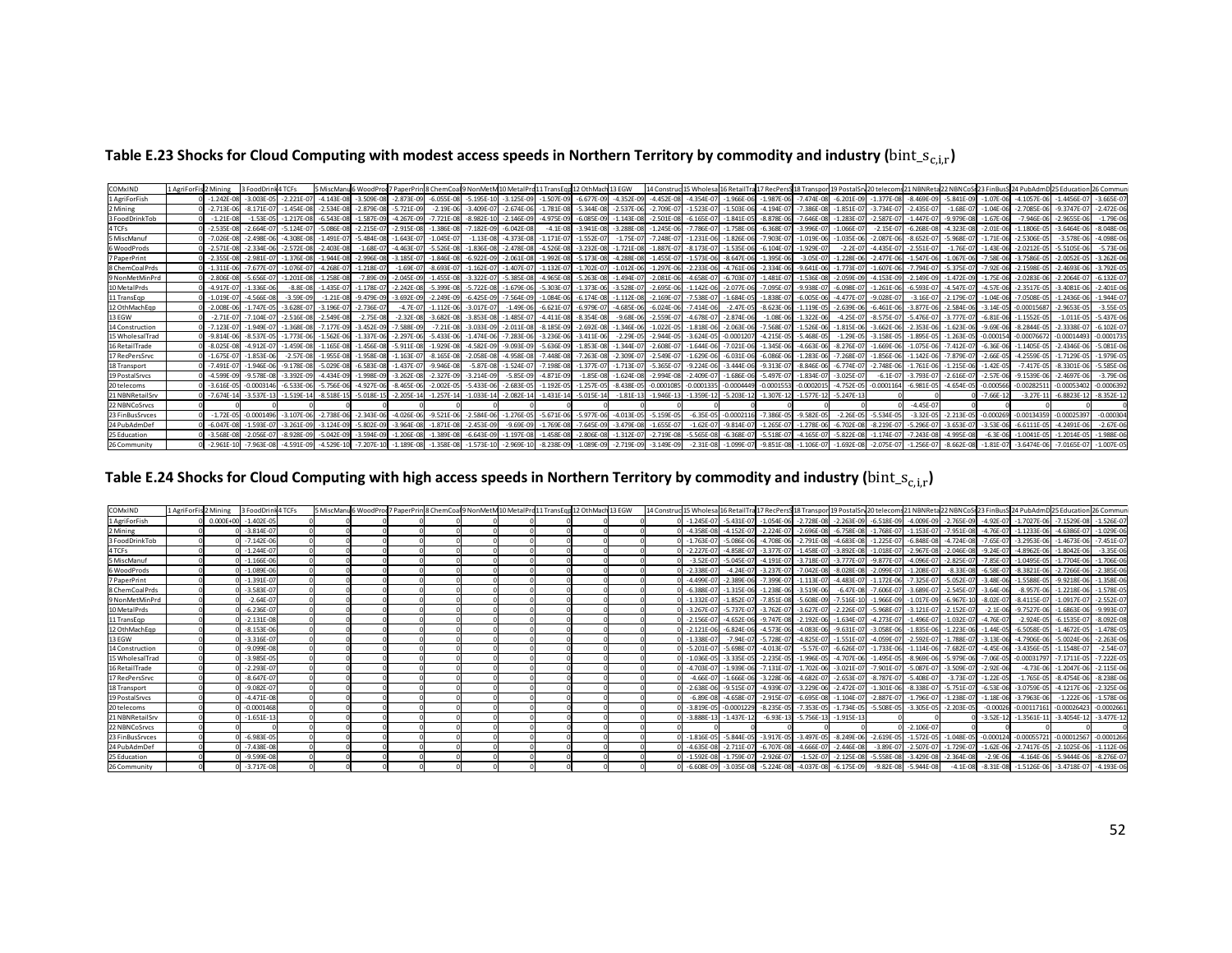Table E.25 Shocks for Cloud Computing with modest access speeds in Australian Capital Territory by commodity and industry ( $bin\_s_{c,i,r}$ )

| COMxIND         | 1 AgriForFis 2 Mining |                | 3 FoodDr       | 1 TCFs         | 5 MiscMan      |                |                | 5 WoodProd 7 PaperPrint8 ChemCoall 9 NonMet |                | 10 MetalPr     |                |                | 13 EGW          | 14 Construe    | 15 Wholesa 16 Retail |                |                |                |                |                |                |                |               |                 |                 |                |
|-----------------|-----------------------|----------------|----------------|----------------|----------------|----------------|----------------|---------------------------------------------|----------------|----------------|----------------|----------------|-----------------|----------------|----------------------|----------------|----------------|----------------|----------------|----------------|----------------|----------------|---------------|-----------------|-----------------|----------------|
| 1 AgriForFish   |                       | $-7.778F - 09$ | $-6.316E - 0$  | $-1.391E-0$    | $-2.595E-08$   | $-2.198F - 01$ | 1 799F-09      | $-3.792F - 0$                               | $-3.254F$      | $-1.957F - 09$ | $-9.44F - 10$  | $-4.182E$      | $-2.726E - 0$   | $-2.788E - 08$ | $-4.803F - 0$        |                | $-2.83E - 0$   | $-5.396F - 08$ | $-4.477F-0$    | $-4.139F - 08$ | $-2.546F - 08$ | 1.756F-08      | $-2.54F - 0$  | $-8.9908F - 06$ | $-3.3943F - 07$ | 1.191E-06      |
| 2 Mining        |                       | $-1.699F - 06$ | $1.719F - C$   | $-9.105F - 09$ | $-1.587F - 08$ | $-1.803F - 08$ | $-3.583F - 09$ | $-1.372F - 0$                               | $-2.135F - 07$ | $-1.675F - 06$ | $-1.115F - 08$ | $-3.347F - 08$ | $-1.589F - 06$  | $-1.697E - 0$  | $-1.681E - 0.7$      | $-2.313E - 06$ | $-5.974F -$    | $-5.333F - 08$ | $-1.337F - 0$  | $-1.123F - 06$ | $-7.32E - 07$  | $-5.049F - 0$  | $-2.46F - 0$  | $-5.9311F - 06$ | $-2.2012F - 06$ | $-8.034F - 0f$ |
| 3 FoodDrinkTob  |                       | $-7.575E - 09$ | $-3.219E -$    | $-7.625E - 09$ | $-4.098E - 08$ | $-9.938E-$     | $-2.673E-09$   | $-4.836E-$                                  | $-5.626E-$     | $-1.344E-09$   | $-3.116E -$    | $-3.811E$      | $-7.159E - 0$   | 1.566E-        | $-6.802E - 07$       | $-2.833E-0$    | $-1.265E-$     | $-5.521E - 08$ | $-9.265E - 0$  | $-7.778E - 07$ | $-4.349E - 07$ | $-3E-07$       | $-3.95E - 0$  | $-1.74F - 05$   | $-6.963E - 06$  | $-5.817E-06$   |
| 4 TCFs          |                       | $-1.588E - 08$ | $-5.604E - C$  | $-3.209E - 0$  | $-3.186E - 01$ | $-1.387E-1$    | $-1.826E - 08$ | $-8.683E - 0$                               | $-4.498E - 09$ | $-3.784E-08$   | $2.568E-08$    | $-2.468E -$    | $-2.059E - 08$  | $-7.8E - 0$    | $-8.59E-0$           | $-2.706E - 0$  | $-9.071E-$     | $-2.885E - 0$  | $-7.699E - 0$  | $-6.463E-07$   | $-1.884E-07$   | $-1.3E-07$     | $-4.77E-0$    | $-2.5854E-05$   | $-8.5619E-06$   | $-2.616E-0$    |
| 5 MiscManu      |                       | $-4.4F - 08$   | $-5.253E-0$    | $-2.698E-08$   | $-9.339E - 08$ | $-3.435E - 08$ | $-1.029E - 07$ | $-6.543E - 08$                              | $-7.076E - 09$ | $-2.739E-08$   | $-7.335E-08$   | $-9.718E - 08$ | $-1.096E - 07$  | $-4.539E - 0$  | $-1.358E - 06$       | $-2.81E - 06$  | $-1.126E-06$   | $-7.355E-0$    | $-7.472E - 0$  | $-6.273E-06$   | $-2.601E-06$   | $-1.794E - 06$ | $-4.05E - 00$ | $-5.5416E - 05$ | $-8.4013E-06$   | $-1.332E-05$   |
| 6 WoodProds     |                       | $-1.61E-08$    | $-4.909E - 0$  | $-1.611E-08$   | $-1.505E-08$   | $-1.052F - C$  | $-2.795E-07$   | $-3.461E-$                                  | $-1.15F - 08$  | $-1.552E-08$   | $-2.834E-08$   | $-2.024E - 08$ | $-1.078E - 08$  | $-1.182E - 0$  | $-9.016E - 07$       | $-2.362E - 06$ | $-8.694E-1$    | $-1.393E - 07$ | $-1.588E - 0$  | $-1.333E-06$   | $-7.669E - 07$ | $-5.29E - 0$   | $-3.39E - 0$  | $-4.426F - 05$  | $-1.2939E - 05$ | $-1.862E - 05$ |
| 7 PaperPrint    |                       | $-1.475F - 08$ | $-6.27E-0$     | $-8.616E-09$   | $-1.217E-0$    | $-1.876E - 08$ | $-1.995E-0$    | $-1.156E - 0$                               | $-4.335E-09$   | $-1.291E-08$   | $-1.247E-08$   | $-3.24E - 08$  | $-2.686E - 08$  | $-9.112E - 00$ | $-1.735E - 06$       | $-1.33F - 0$   | $-1.987E-0$    | $-2.202E-0$    | $-8.869E - 0$  | $-7.446E - 06$ | $-4.652E - 06$ | $-3.209E - 06$ | $-1.8F - 0$   | $-8.2308E - 05$ | $-4.7083E - 05$ | $-1.06E-0$     |
| 8 ChemCoalPrds  |                       | $-8.211E-0$    | $-1.615F - 06$ | $-6.739F - 08$ | $-2.673F - 0$  | $-7.627F - 08$ | $-1.059E-07$   | $-5.445F - 0$                               | $-7.279E-08$   | $-8.809E-08$   | $-7.087F - 08$ | $-1.066F - 07$ | $-6.335E-07$    | $-8.121E -$    | $-2.464F - 06$       | $-7.326E - 06$ | $-3.324E - 06$ | $-6.961E-06$   | $-1.28E - 0$   | $-4.83F - 06$  | $-2.343F - 06$ | $-1.616E-06$   | $-1.88F - 0$  | $-4.7296F - 05$ | $-5.7981E-06$   | $-0.000123$    |
| 9 NonMetMinPrd  |                       | $-1.758F - 08$ | $-1.19E - 06$  | $-7.523F - 09$ | $-7.881F - 09$ | $-4.941E-09$   | $-1.281E-09$   | $-9.116F - 0$                               | $-2.081E-07$   | $-3.373E-08$   | $-3.11E-08$    | $-3.296E - 08$ | $-9.356E - 08$  | $-1.303E - 06$ | $-5.139E - 0.7$      | $-1.031F - 0f$ | $-2.109E -$    | $-1.109F - 08$ | $-1.487E - 09$ | $-1.248F - 08$ | $-6.46E-09$    | $-4.424F - 09$ | $-4.14F - 0$  | $-4.4416F - 06$ | $-5.1808F - 0$  | $-1.993F - 0f$ |
| 10 MetalPrds    |                       | $-3.08E - 0$   | $-2.81E - 06$  | $-5.512E-08$   | $-8.986E - 0$  | $-7.38E - 08$  | $-1.404E-08$   | $-3.382E - C$                               | $-3.584E-08$   | $-1.052E-06$   | $-3.321E-0$    | $-8.599E-0$    | $-2.21E-0$      | $-1.688E - 06$ | $-1.26E - 06$        | $-3.196E - 0$  | $-1.011E-$     | $-7.176E - 07$ | $-4.403E - 0$  | $-3.79E-06$    | $-1.982E - 06$ | $-1.367E - 06$ | $-1.08E - 0$  | $-5.1498E - 05$ | $-8.0023E - 06$ | $-7.802E - 06$ |
| 11 TransEgp     |                       | $-6.383E - 08$ | $-9.604E - 0$  | $-2.248E-09$   | $-7.58E - 09$  | $-5.937E-09$   | $-2.312E-09$   | $-1.409E - 0$                               | $-4.024E-09$   | $-4.737E-09$   | $-6.787E-0$    | $-3.867E - 08$ | $-6.964E - 09$  | $-1.359E - 0$  | $-8.316E - 0.7$      | $-2.591E-05$   | $-2.618E-1$    | $-4.336E - 06$ | $-3.233E-0$    | $-2.714E-06$   | $-9.499E-07$   | $-6.552E-07$   | $-2.45E - 00$ | $-0.0001544$    | $-2.9201E-06$   | $-6.318E - 0$  |
| 12 OthMachEgp   |                       | $-1.258E - 06$ | $-3.674F - 0$  | $-2.272E-07$   | $-2.002E - 0$  | $-1.714F - C$  | $-2.944F - 07$ | $-6.962E - 0$                               | $-1.889E-07$   | $-9.332E-07$   | $-4.147F - 0$  | $-4.371F - 07$ | $-2.934E - 06$  | $-3.773F - 0f$ | $-8.179F - 06$       | $-3.801E - 05$ | $-1.228E-$     | $-8.078E - 06$ | $-1.905E - 06$ | $-1.942F - 05$ | $-1.165E-05$   | 7.769F-06      | $-7.45F - 0$  | $-0.0003435$    | $-6.9627E - 05$ | $-0.000115$    |
| 13 EGW          |                       | $-1.697F - 0$  | L.494E-06      | $-1.576E-08$   | $-1.597E - 08$ | $-1.722F - 08$ | $-1.453E-08$   | $-2.306F - 0$                               | $-2.413F - 08$ | $-9.299E-08$   | $-2.763F - 08$ | $-5.232F - 08$ | $-6.062F - 0f$  | $-1.603E -$    | $-5.162E - 0.7$      | $-4.423E - 06$ | $-1.539E-06$   | $-9.545E - 0$  | $-3.069F - 0$  | $-2.578E-06$   | $-1.646F - 06$ | $-1.135F - 06$ | $-1.61F - 0$  | $-2.5296F - 05$ | $-2.3739E-05$   | $-1.767E-0$    |
| 14 Construction |                       | $-4.461F - 07$ | 101E-0         | $-8.57E-09$    | $-4.495E - 09$ | $-2.162E-09$   | $-4.752E - 09$ | $-4.516E - 0$                               | $-1.899E-09$   | $-1.259E-08$   | $-5.126E - 0$  | $-1.686E - 08$ | $-8.43E-07$     | $-6.402E - 06$ | $-2.006E - 06$       | $-3.174E - 06$ | $-1.078E-$     | $-1.102E - 06$ | $-1.311E-0$    | $-1.101E-05$   | $-7.074F - 06$ | $-4.879F - 06$ | $-2.3E-0$     | $-0.0001814$    | $-5.4799E-07$   | $-1.983E-06$   |
| 15 WholesalTrad |                       | $-6.147E - 06$ | 0.000179       | $-1.11E-06$    | $-9.784E -$    | $-8.375E - C$  | $-1.439E - 06$ | $-3.403E - 0$                               | $-9.234E - 0$  | $-4.561E-06$   | $-2.027E - 06$ | $-2.136E - 06$ | $-1.434E - 05$  | $-1.844E - 0$  | $-3.998E - 05$       | $-0.000185$    | $-6.004E - C$  | $-3.948E - 05$ | $-9.312E-0$    | $-9.493E - 05$ | $-5.696E - 05$ | $-3.797E - 05$ | $-0.0003$     | $-0.00167898$   | $-0.000340$     | $-0.0005639$   |
| 16 RetailTrade  |                       | $-5.026F - 08$ | $-1.033F - 06$ | $-9.135E-09$   | $-7.296E - 0$  | $-9.12E - 09$  | $-3.702E - 08$ | $-1.208E - 0$                               | $-2.87F - 09$  | $-5.695E-09$   | $-3.53E-09$    | $-1.161F - 08$ | $-8.416E-08$    | $-1.633E-0$    | $-1.814E - 06$       | $-1.08E - 05$  | $-1.915E-06$   | $-3.367E - 06$ | $-5.976F - 0$  | $-5.018E - 06$ | $-3.231E - 06$ | $-2.228F - 06$ | $-1.51F - 0$  | $-2.4976F - 05$ | $-5.7166F - 06$ | $-1.651E-05$   |
| 17 RecPersSrvc  |                       | $-1.049E - 07$ | $-3.897E - 0$  | $-1.61E-08$    | $-1.224E-08$   | $-1.226E - 08$ | $-7.284E - 08$ | $-5.114E - 0$                               | $-1.289E-08$   | $-3.105E-08$   | $-4.665E-08$   | $-4.549E - 08$ | $-1.446E - 0.7$ | $-1.597E - 0.$ | $-1.797E - 06$       | $-9.28E - 06$  | $-8.67E-06$    | $-9.262E - 07$ | $-5.247E-0$    | $-5.58E-06$    | $-3.434E - 06$ | $-2.369E - 06$ | $-6.29E - 0$  | $-9.3198F - 05$ | $-4.0219E-05$   | $-6.432E-05$   |
| 18 Transport    |                       | $-4.692E-0$    | $-4.093E - C$  | $-5.748E-08$   | $-3.15E - 0$   | $-4.123E - 08$ | $-9E-08$       | $-6.229E - 0$                               | $-3.677E-08$   | $-9.542E-08$   | $-4.508E - 08$ | $-8.627E - 08$ | $-1.073E - 07$  | $-3.36E -$     | $-1.018E - 0!$       | $-5.3E - 06$   | $-1.327E-06$   | $-6.387E - 06$ | $-4.891E-0$    | $-8.261E-06$   | $-5.295E - 06$ | $-3.652E - 06$ | $-3.37E-0$    | $-0.00016242$   | $-1.9559E-05$   | $-1.815E-0$    |
| 19 Postal Srvcs |                       | $-2.88E - 09$  | $-2.015E - C$  | $-2.124E-09$   | $-2.777E-0$    | $-1.251E-09$   | $-2.043E-08$   | $-1.457E - C$                               | $-2.013E-09$   | $-3.664E-09$   | $-3.051E-09$   | $-1.159E-08$   | $-1.017E-08$    | $-1.875E$      | $-2.658E - 0.7$      | $-2.594E-0$    | $-7.83E-1$     | $-1.324E - 07$ | $-2.184E - 0$  | $-1.834E-06$   | $-1.14E-06$    | $-7.865E - 0$  | $-6.09E - 0$  | $-2.0046F - 05$ | $-5.7991E-00$   | $-1.232E-05$   |
| 20 telecoms     |                       | $-2.265F - 05$ | 0.000661       | $-4.092E - 06$ | $-3.605F - 0$  | $-3.086F - 0f$ | $-5.302F - 06$ | $-1.254E-0$                                 | $-3.402F - 06$ | $-1.681F - 05$ | $-7.468F - 06$ | $-7.872F - 0f$ | $-5.285F - 05$  | $-6.795F - 0$  | $-0.000147$          | $-0.000684$    | $-0.00022$     | $-0.0001455$   | $-3.431F - 0$  | $-0.0003498$   | -0.0002099     | $-0.0001399$   | $-0.00134$    | $-0.006186$     | $-0.00125389$   | $-0.002077t$   |
| 21 NBNRetailSrv |                       | $-4.806E - 1$  | $-7.44E-1$     | $-9.512E-15$   | $-5.335E-1!$   | $-3.143E-1$    | $-1.381E-14$   | $-7.871E-1$                                 | $-6.471E-15$   | $-1.304E - 14$ | $-8.963E - 15$ | $-3.141E-14$   | $-1.133E-1$     | 1.219E-        | $-1.499E-1$          | $-8,006E-1$    | $-1.862E-1$    | 1.139E-12      | $-3.788E - 1$  |                |                |                | $-1.82E-1$    | $-7.1608E - 1$  | $-1.616E-1$     | $-2.714E-1$    |
| 22 NBNCoSrvcs   |                       |                |                |                |                |                |                |                                             |                |                |                |                |                 |                |                      |                |                |                |                |                | $-1.338E - 06$ |                |               |                 |                 |                |
| 23 FinBusSrvces |                       | $-1.077E - 05$ | $-0.00031$     | $-1.946E-06$   | $-1.715E - 06$ | $-1.468F - 0f$ | $-2.521E-06$   | $-5.963E - 0$                               | $-1.618E-06$   | $-7.993E - 06$ | $-3.552E-06$   | $-3.744F - 06$ | $-2.513E-05$    | $-3.231E - 05$ | $-7.005E - 05$       | $-0.0003255$   | $-0.00010$     | $-6.918E - 05$ | $-1.632E - 05$ | $-0.000166$    | $-9.981E - 05$ | $-6.654E - 05$ | $-0.0006$     | $-0.00294224$   | $-0.0005963$    | $-0.000988$    |
| 24 PubAdmDet    |                       | $-3.787E - 08$ | $-3.352E - C$  | $-2.042E-09$   | $-1.956E - 0$  | $-3.634E - 09$ | $-2.483E - 08$ | $-1.172E-0$                                 | $-1.537E-09$   | $-6.069E-09$   | 1.108E-08      | $-4.788E - 09$ | $-2.179E - 08$  | $-1.036E -$    | $-1.788E - 0$        | $-1.51E-0$     | $-1.802E-$     | $-9.231E$      | $-4.839E - 0$  | $-2.471F - 06$ | $-1.592E-06$   | $-1.098E - 06$ | $-8.35F - 0$  | $-0.0001447$    | $-9.9771E-06$   | $-8.679E - 06$ |
| 25 Education    |                       | $-2.235E-08$   | .326E-0        | $-5.592E-09$   | $-3.158E - 09$ | $-2.251E-09$   | $-7.553E-09$   | $-8.702E - 0$                               | $-4.16E-09$    | $-7.496F - 09$ | $-9.131F - 09$ | $-1.757F$      | $-8.215E-08$    | $.703F - 09$   | $-6.14E-08$          | $-9.798F - 0$  | $-7.86E-1$     | $-3.007E - 07$ | $-4.204F - 0$  | $-3.53F-07$    | $-2.177F - 07$ | $-1.502F - 0$  | $-1.49F - 0$  | $-2.1988F - 05$ | $-2.8209E - 05$ | $-6.461E - 06$ |
| 26 Community    |                       | $-1.854E-10$   |                | $-2.875E-09$   | $-2.837E-10$   | $-4.514E-$     | $-7.444E - 09$ | $-8.503E-0$                                 | $-9.849E - 11$ | $-1.86E-10$    | $-5.16E-09$    |                |                 | 1.972F-00      | $-2.549E - 08$       | $-1.69E - 07$  | $-1.403F - C$  | $-7.987E$      | $-1.222E-0$    | $-6.237E-07$   |                |                | $4.29F - C$   | $-7.987$        |                 | $-3.274F - 05$ |

Table E.26 Shocks for Cloud Computing with high access speeds in Australian Capital Territory by commodity and industry ( $bin\_s_{c,i,r}$ )

| COMxIND         | L AgriForFis 2 Mining |                | 3 FoodDrink4 TCFs |                |                |                |                | 5 MiscManu6 WoodProd 7 PaperPrin 8 ChemCoal 9 NonMetM 10 MetalPrd |                              |                           |                | 11 TransEgg 12 OthMach 13 EGW |                | 14 Constru     |                 |                |                |                |                | uc 15 Wholesa 16 RetailTra 17 RecPersS 18 Transport 19 PostalSrv 20 telecoms 21 NBNRet. |                |                |               |                 |                 |                |
|-----------------|-----------------------|----------------|-------------------|----------------|----------------|----------------|----------------|-------------------------------------------------------------------|------------------------------|---------------------------|----------------|-------------------------------|----------------|----------------|-----------------|----------------|----------------|----------------|----------------|-----------------------------------------------------------------------------------------|----------------|----------------|---------------|-----------------|-----------------|----------------|
| 1 AgriForFish   |                       | $-2.450F - 09$ | $-7.403F - 06$    | $-4.381F - 08$ | $-8.172F - 0$  | $-6.923F - 09$ | $-5.667E - 10$ | $-1.194E-08$                                                      | $-1.025E-10$                 | $-6.164F-10$              | $-2.973F - 10$ | $-1.317F - 09$                | $-8.586E - 10$ | $-8.782E - 09$ | $-4.897E - 08$  | $-2.683E-0$    | $-1.153E-07$   | $-4.904F - 09$ | $-4.068F - 1$  | $-9.074F - 09$                                                                          | $-5.581F - 09$ | $-3.849F - 09$ | $-2.54F - 0$  | $-3.2577F - 06$ | $-3.2507F - 08$ | $-6.76E-08$    |
| 2 Mining        |                       | $-5.353E - 07$ | $-2.015E - C$     | $-2.868E-09$   | $-4.999E -$    | $-5.679E-09$   | $-1.129E - 09$ | $-4.321E - 0$                                                     | $-6.725E-08$                 | $-5.276E - 07$            | $-3.513E-09$   | $-1.054E-08$                  | $-5.005E - 07$ | $-5.344E - 0$  | $-1.714E-08$    | $-2.051E-0$    | $-2.435E-08$   | $-4.846E - 09$ | $-1.215E-00$   | $-2.461E-07$                                                                            | $-1.605E-07$   | $-1.107E - 0$  | $-2.46E - 0$  | $-2.1491E - 06$ | $-2.1081E-0$    | $-4.56E-07$    |
| 3 FoodDrinkTob  |                       | $-2.386F - 09$ | $-3.773F - 0$     | $-2.402F - 09$ | $-1.291F - 0$  | $-3.13F - 10$  | $-8.418F - 10$ | $-1.523F - 08$                                                    | $-1.772F-1$                  | $-4.233F-1$               | $-9.815F - 10$ | $-1.2F - 09$                  | $-2.255F - 09$ | $-4.934F -$    | $-6.934F - 08$  | $-2.512F - 06$ | $-5.154F - 0$  | $-5.017F - 09$ | $-8.419F - 09$ | $-1.705F - 07$                                                                          | $-9.534F - 08$ | $-6.576F - 08$ | $-3.95F - 0$  | $-6.3048F - 06$ | $-6.6685F - 07$ | $-3.302F - 0$  |
| 4 TCFs          |                       | $-5F-09$       | $-6.569E - 08$    | $-1.011E-07$   | $-1.003E - 08$ | $-4.369E - 08$ | $-5.751E-09$   | $-2.735E-09$                                                      | $-1.417E-09$                 | $-1.192E-08$              | $-8.088E - 09$ | $-7.774E-09$                  | $-6.486E - 09$ | $-2.457E - 0$  | $-8.757E-08$    | $-2.399E-0$    | $-3.697E-08$   | $-2.622E-08$   | $-6.996E - 09$ | $-1.417E-07$                                                                            | $-4.13E-08$    | $-2.849E-08$   | $-4.77E-0$    | $-9.3677E - 06$ | $-8.1997E-07$   | $-1.485E - 06$ |
| 5 MiscManu      |                       | $-1.386E - 08$ | $-6.158E - C$     | $-8.498E-09$   | $-2.942E - 0$  | $-1.082E-08$   | $-3.242E - 08$ | $-2.061E-08$                                                      | $-2.229E-09$                 | $-8.627E-09$              | $-2.31E-08$    | $-3.061E - 08$                | $-3.453E - 08$ | $-1.43E-0$     | $-1.384E - 07$  | $-2.492E-0$    | $-4.588E-08$   | $-6.684E-08$   | $-6.79E - 08$  | $-1.375E-06$                                                                            | $-5.702E-07$   | $-3.933E-07$   | $-4.05E - 0$  | $-2.0079E-05$   | $-8.0459E - 0$  | $-7.559E-0$    |
| 6 WoodProds     |                       | $-5.072F - 09$ | $-5.754F - 0$     | $-5.073F - 09$ | $-4.741F -$    | $-3.314F - 08$ | $-8.804E - 08$ | $-1.09E-08$                                                       | $-3.622E-09$                 | $-4.889E-09$              | $-8.928E-09$   | $-6.376F - 09$                | $-3.396E-09$   | $-3.723E - 08$ | $-9.192E - 08$  | $-2.094E - 0$  | $-3.543E-08$   | $-1.266E - 08$ | $-1.443F - 08$ | $-2.922E-07$                                                                            | $-1.681E-07$   | $-1.16E-07$    | $-3.4F-0$     | $-1.6037F - 05$ | $-1.2392E-06$   | $-1.057E-06$   |
| 7 PaperPrint    |                       | $-4.646F - 09$ | $-7.349F - 08$    | $-2.714F - 09$ | $-3.835E - 0$  | $-5.91F - 09$  | $-6.283E - 08$ | $-3.642F - 09$                                                    | $-1.366F - 09$               | $-4.066F - 09$            | $-3.929E-09$   | $-1.02E - 08$                 | $-8.459E-09$   | $-2.87E - 0$   | $-1.769E - 07$  | $-1.18E-0$     | $-8.1E-08$     | $-2.001E-08$   | $-8.059F - 0$  | $-1.632E-06$                                                                            | $-1.02F - 06$  | $-7.034F - 07$ | $-1.8F - 0$   | $-2.9823F - 05$ | $-4.5091F - 06$ | $-6.016E - 0$  |
| 8 ChemCoalPrds  |                       | $-2.586F - 0$  |                   | $-2.123F - 08$ | $-8.419F - 0$  | $-2.402F - 08$ | $-3.334F - 08$ | $-1.715F - 0$                                                     | $-2.293E-08$                 | $-2.775E-08$              | $-2.232E-08$   | $-3.357F - 08$                | $-1.996E - 07$ | $-2.558E - 0$  | $-2.512E-0$     | $-6.497F - 0$  | $-1.355E-1$    | $-6.325E-07$   | $-1.163E - 08$ | $-1.059E - 06$                                                                          | $-5.136F - 07$ | $-3.542F - 0$  | $-1.88F - 0$  |                 | $-5.5528F - 07$ | $-6.994F - 0f$ |
| 9 NonMetMinPrd  |                       | $-5.536E-09$   | $-1.394F - C$     | $-2.369E - 09$ | $-2.482E - 0$  | $-1.556E-09$   | $-4.034E-10$   | $-2.871E-09$                                                      | $-6.554E-08$                 | $-1.062E-08$              | $-9.795E - 09$ | $-1.038E - 08$                | $-2.947E - 08$ | $-4.105E - C$  | $-5.239E - 08$  | $-9.146E - 08$ | $-8.595E-09$   | $-1.008E - 09$ | $-1.351E-10$   | $-2.737E-09$                                                                            | $-1.416E-09$   | $-9.699E - 10$ | $-4.15E-0$    | $-1.6093E - 06$ | $-4.9616E-08$   | $-1.131E - 0$  |
| 10 MetalPrds    |                       | $-9.701E - 08$ | $-3.294E - C$     | $-1.736E - 08$ | $-2.83E - 0$   | $-2.324E - 08$ | $-4.423E - 09$ | $-1.065E - 08$                                                    | $-1.129E - 08 - 3.312E - 07$ |                           | $-1.046E - 07$ | $-2.708E - 0$                 | $-6.96E - 08$  | $-5.317E - 0$  | $-1.285E - 07$  | $-2.834E-0$    | $-4.119E-08$   | $-6.52E-08$    | $-4.001E - 08$ | $-8.309E-07$                                                                            | $-4.345E-07$   | $-2.997E - 07$ | $-1.08E - 0$  | $-1.866E - 05$  | $-7.6637E - 07$ | $-4.428E - 0$  |
| 11 TransEgp     |                       | $-2.011E-08$   | $-1.126F - 0$     | $-7.081E - 10$ | $-2.388E - 0$  | $-1.87E-09$    | $-7.283E - 10$ | $-4.437F-10$                                                      | $-1.267E-09$                 | $-1.492E-09$              | $-2.138E - 0$  | $-1.218E-08$                  | $-2.194E - 09$ | $-4.28E - 0$   | $-8.478E - 08$  | $-2.298E - 0$  | $-1.067E-08$   | $-3.94E-07$    | $-2.938E - 08$ | $-5.949E-07$                                                                            | $-2.082E-07$   | $-1.436F - 0$  | $-2.46F - 0$  | $-5.5945F - 05$ | $-2.7966E - 0.$ | $-3.586E - 08$ |
| 12 OthMachEop   |                       | $-3.961F - 0$  | $-4.306F - 06$    | $-7.157E-08$   | $-6.305F - 0.$ | $-5.397E-08$   | $-9.273E - 08$ | $-2.193E - 0$                                                     | $-5.951E-08$                 | $-2.939E - 07$            | 1.306F-0       | $-1.377F - 0$                 | $-9.243E - 07$ | $-1.188E - 06$ | $-8.339E - 0.7$ | $-3.371E - 06$ | $-5.006E - 07$ | $-7.34E - 07$  | $-1.731E-0$    | $-4.258E - 06$                                                                          | $-2.555E-06$   | $-1.703F - 06$ | $-7.46F - 0$  | $-0.00012447$   | $-6.6681F - 06$ | $-6.548F - 06$ |
| 13 EGW          |                       | $-5.346F - 08$ | $-1.751F - 0$     | $-4.963F - 09$ | $-5.029E -$    | $-5.425E-09$   | $-4.577F - 09$ | $-7.264E - 09$                                                    | $-7.6E - 09$                 | $-2.929E-08$              | $-8.702E-09$   | $-1.648E - 08$                | $-1.91E - 06$  | $-5.047E - 08$ | $-5.262E - 08$  | $-3.922E-0$    | $-6.271E-08$   | $-8.674F - 08$ | $-2.788E - 08$ | $-5.651E-07$                                                                            | $-3.609E - 07$ | $-2.489F - 0$  | $-1.62F - 0$  | $-9.1658F - 06$ | $-2.2734F - 06$ | $-1.003F - 0f$ |
| 14 Construction |                       | $-1.405E-0$    | $-4.806E - 08$    | $-2.699E-09$   | $-1.416E - 0$  | $-6.81E-10$    | $-1.497E-09$   | $1.422E - 08$                                                     | $-5.983E-1$                  | $-3.967E-09$              | $-1.615E-09$   | $-5.311E-09$                  | $-2.655E - 07$ | $-2.017E - 0$  | $-2.045E-07$    | $-2.814E-0$    | $-4.393E-08$   | $-1.001E-07$   | $-1.191E-0$    | $-2.413E-06$                                                                            | $-1.551E-06$   | $-1.07E - 06$  | $-2.3E - 00$  | $-6.5733E-05$   | $-5.248E-08$    | $.126E - C$    |
| 15 WholesalTrac |                       | $-1.936F - 06$ | $-2.105F - 0$     | $-3.498F - 0$  | $-3.082E - 0$  | $-2.638E - 07$ | $-4.532E-07$   | 1.072E-06                                                         | $-2.909E-07$                 | $-1.437E-06$              | $-6.384E - 07$ | $-6.729E - 0$                 | $-4.517E-06$   | $-5.808E - 06$ | $-4.076E - 06$  | $-1.647E-05$   | $-2.447E-06$   | $-3.587E - 06$ | $-8.462E-0$    | $-2.081E-05$                                                                            | $-1.249E - 05$ | $-8.324F - 06$ | $-3.65E - 05$ | -0.00060836     | $-3.259E-0$     | $-3.2E-05$     |
| 16 RetailTrade  |                       | $-1.583F - 08$ | $-1.211F - C$     | $-2.877F - 09$ | $-2.298E - 0$  | $-2.873E-09$   | $-1.166E-08$   | $-3.806E - 09$                                                    | $-9.039E - 10$               | $-1.794E-09$              | $-1.112E-09$   | $-3.656E - 09$                | $-2.651E - 08$ | $-5.145E - 08$ | $-1.849E - 07$  | $-9.58E - 0$   | $-7.806E-08$   | $-3.059E - 07$ | $-5.43F - 08$  | $-1.1F - 06$                                                                            | $-7.082E - 07$ | $-4.884E-07$   | $-1.51F - 06$ | $-9.0497F - 06$ | $-5.4748F - 07$ | $-9.372E-0$    |
| 17 RecPersSrvc  |                       | $-3.304E - 08$ | $-4.567E - C$     | $-5.07E - 09$  | $-3.856E - C$  | $-3.862E - 09$ | $-2.294E-08$   | $-1.611E-08$                                                      | $-4.06E-09$                  | $-9.782E - 09$            | $-1.469E - 08$ | $-1.433E-08$                  | $-4.554E - 08$ | $-5.029E - 08$ | $-1.832E - 07$  | $-8.229E-0$    | $-3.533E-07$   | $-8.417E-08$   | $-4.768E - 08$ | $-1.223E-06$                                                                            | $-7.528E - 07$ | $-5.193E-07$   | $-6.3E - 06$  | $-3.3769E - 05$ | $-3.8518E-06$   | $-3.65E - 06$  |
| 18 Transport    |                       | $-1.478F - 07$ | $-4.797F - 0$     | $-1.811E-08$   | $-9.92E - 0$   | $-1.299E - 08$ | $-2.835E-08$   | $-1.962E - 08$                                                    |                              | $-1.158E-08$ $-3.006E-08$ | $-1.42E-08$    | $-2.717E-08$                  | $-3.379E - 08$ | $-1.058E - 0$  | $-1.037E - 06$  | $-4.7E-0$      | $-5.407E-08$   | $-5.804E-07$   | $-4.445E - 08$ | $-1.811E-06$                                                                            | $-1.161E-06$   | $-8.006E - 07$ | $-3.37E - 06$ | $-5.8851E - 05$ | $-1.8732E-06$   | $-1.03E-06$    |
| 19 Postal Srvcs |                       | $-9.072F$      | $-2.361F - 0$     | $-6.691F$      | $-8.748F - 1$  | $-3.941F - 10$ | $-6.435E - 09$ | $-4.59F-10$                                                       | $-6.341F-1$                  | $-1.154E-09$              | $-9.609F -$    | $-3.649F - 09$                | $-3.203E - 09$ | $-5.906E - C$  | $-2.709E - 08$  | $-2.301F - 0$  | $-3.191E-08$   | $-1.203E-08$   | $-1.985F - 0$  |                                                                                         | $-2.5E-07$     | $1.724F - C$   | $-6.09F - 0$  | $-7.2633F - 06$ | $-5.5537F - 07$ | $-6.991F - 0$  |
| 20 telecoms     |                       | $-7.134F - 06$ | $-7.755F - 0'$    | $-1.289F - 06$ | $-1.136E - 0$  | $-9.72F - 07$  | $-1.67F - 06$  | $-3.949F - 06$                                                    | $-1.072F - 06$               | $-5.294F - 0f$            | $-2.352E - 06$ | $-2.479F - 06$                | $-1.665E-05$   | $-2.14E - C$   | $-1.502E - 05$  | $-6.07F - 0$   | $-9.016E - 06$ | $-1.322E-05$   | $-3.118E - 06$ | $-7.668F - 05$                                                                          | $-4.601E-05$   | $-3.067E - 05$ | $-0.0001$     | $-0.00224161$   | $-0.00012008$   | $-0.0001179$   |
| 21 NBNRetailSrv |                       | $-1.514E-1$    | $-8.72E-1$        | $-2.996E - 15$ | $-1.68E-1$     | $-9.9E - 16$   | $-4.35E-15$    | $-2.479E - 15$                                                    | $-2.038E - 15$               | $-4.107E-15$              | $-2.823E-15$   | $-9.893E - 15$                | $-3.57E-14$    | $-3.838E-$     | $-1.529E-1$     | $-7.1E-13$     | $-7.587E - 14$ | $-1.035E-13$   | $-3.442E-1$    |                                                                                         |                |                | $-1.82E-1$    | $-2.5946E - 11$ | $-1.5476E-12$   | $-1.541E-12$   |
| 22 NBNCoSrvcs   |                       |                |                   |                |                |                |                |                                                                   |                              |                           |                |                               |                |                |                 |                |                |                |                |                                                                                         | $-2.933E-0$    |                |               |                 |                 |                |
| 23 FinBusSrvces |                       | $-3.393E - 0$  | $-3.688F - 0$     | $-6.129E-0$    | $-5.4E - 0$    | $-4.623F - 07$ | $-7.942E - 07$ | $-1.878E - 06$                                                    | $-5.097F - 07$               | $-2.518E-06$              | $-1.119E - 06$ | $-1.179E - 06$                | $-7.916E - 06$ | $-1.018E - 0$  | $-7.142E - 06$  | $-2.887E-05$   | $-4.288E - 06$ | $-6.287E-06$   | $-1.483E - 06$ | $-3.647E$                                                                               | $-2.188E - 05$ | $-1.459E - 05$ | $-6.39E - 0$  | $-0.00106609$   | $-5.7111E-05$   | $-5.608E - 05$ |
| 24 PubAdmDef    |                       | $-1.193E - 00$ | $-3.929E - 08$    | $-6.432E-10$   | $-6.162E - 1$  | $-1.145E-09$   | $-7.82E - 09$  | $-3.691E - 09$                                                    | $-4.84E-10$                  | $-1.912E-09$              | $-3.489E - 09$ | $-1.508E - 09$                | $-6.862E-09$   | $-3.265E - 0$  | $-1.822E - 08$  | $-1.339E-0$    | $-7.342E - 09$ | $-8.388E - 08$ | $-4.397E - 09$ | $-5.416E-07$                                                                            | $-3.49E-07$    | $-2.407E-0$    | $-8.37E-0$    | $-5.2456E - 05$ | $-9.555E-0$     | $-4.926E - C$  |
| 25 Education    |                       | $-7.038E - 09$ | $-5.07F - 08$     | $-1.761F - 09$ | $-9.947F -$    | $-7.089F - 10$ | $-2.379F - 09$ | $-2.741E-09$                                                      | $-1.31E-09$                  | $-2.361E-09$              | $-2.876E - 09$ | $-5.535F - 09$                | $-2.588E - 08$ | $-5.364E - C$  | $-6.26E - 09$   | $-8.689E - 08$ | $-3.203E-08$   | $-2.733E-08$   | $-3.82F - 09$  | $-7.738F - 08$                                                                          | $-4.773F - 08$ | $-3.292F - 08$ | $-1.5E-0$     | $-7.9669E - 06$ | $-2.7015E-06$   | $-3.667E-0$    |
| 26 Community    |                       | $-5.841E-1$    | $-1.963E-08$      |                | $-8.934E-11$   | $-1.422E-10$   | $-2.345E-09$   | $-2.678E - 09$                                                    |                              | $-5.858E-1$               | $-1.625E-09$   | $-2.147E-10$                  | $-5.363E - 10$ | $-6.213E-1$    | $-2.598E - 09$  | $-1.499E - 08$ | $-5.719E-09$   | $-7.258E - 09$ | $-1.11E-09$    | $-1.367E-07$                                                                            | $-8.275E-08$   |                | $-4.29F - 08$ | $-2.894E - 06$  | $-1.5778E-07$   | $-1.858E - 06$ |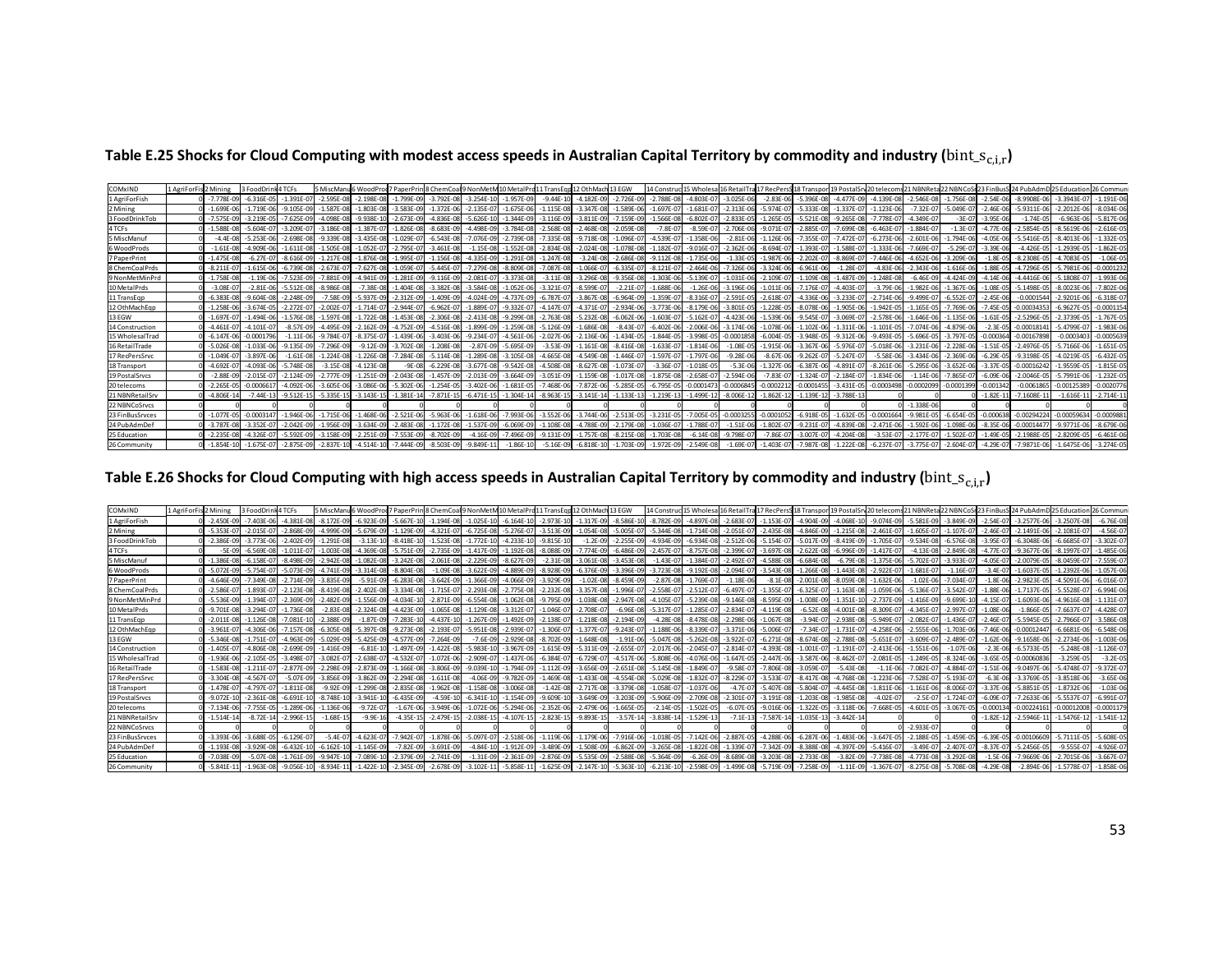| NDxDST          | SydnevNSW   | RoNSW       | MelbourneVic | RoVic       | <b>BrisbaneOld</b> | RoOld       | AdelaideSA  | RoSA        | PerthWA     | <b>RoWA</b> | Tas         | <b>NT</b>   | <b>ACT</b>  |
|-----------------|-------------|-------------|--------------|-------------|--------------------|-------------|-------------|-------------|-------------|-------------|-------------|-------------|-------------|
| 1 AgriForFish   | 0.000000    | 0.000000    | 0.000000     | 0.000000    | 0.000000           | 0.000000    | 0.000000    | 0.000000    | 0.000000    | 0.000000    | 0.00000     | 0.000000    | 0.000000    |
| 2 Mining        | 0.000000    | 0.000000    | 0.000000     | 0.000000    | 0.00000            | 0.000000    | 0.000000    | 0.000000    | 0.000000    | 0.000000    | 0.00000     | 0.000000    | 0.000000    |
| 3 FoodDrinkTob  | $-0.011592$ | $-0.004243$ | $-0.016944$  | $-0.003281$ | $-0.007753$        | $-0.005719$ | $-0.00071$  | $-0.000535$ | $-0.000185$ | $-0.002354$ | $-0.00000$  | 0.000000    | $-0.000024$ |
| 4 TCFs          | $-0.000128$ | $-0.000055$ | $-0.000302$  | $-0.000039$ | $-0.000093$        | $-0.000030$ | $-0.00001$  | $-0.000025$ | $-0.000007$ | $-0.000016$ | $-0.000033$ | $-0.000003$ | $-0.000001$ |
| 5 MiscManuf     | $-0.000113$ | $-0.000048$ | $-0.000266$  | $-0.000035$ | $-0.000082$        | $-0.000027$ | $-0.00001$  | $-0.000022$ | $-0.000006$ | $-0.000014$ | $-0.000029$ | $-0.000003$ | $-0.000001$ |
| 6 WoodProds     | $-0.000097$ | $-0.000041$ | $-0.000228$  | $-0.000030$ | $-0.00007$         | $-0.000023$ | $-0.00001$  | $-0.000019$ | $-0.000005$ | $-0.000012$ | $-0.00002$  | $-0.000002$ | $-0.000001$ |
| 7 PaperPrint    | $-0.000166$ | $-0.000071$ | $-0.000391$  | $-0.000051$ | $-0.000120$        | $-0.000039$ | $-0.000018$ | $-0.000033$ | $-0.000008$ | $-0.000020$ | $-0.000043$ | $-0.000004$ | $-0.000001$ |
| 8 ChemCoalPrds  | $-0.000393$ | $-0.000167$ | $-0.000925$  | $-0.000121$ | $-0.00028$         | $-0.000093$ | $-0.00004$  | $-0.00007$  | $-0.000020$ | $-0.000048$ | $-0.00010$  | $-0.000010$ | $-0.000003$ |
| 9 NonMetMinPrd  | $-0.000107$ | $-0.000045$ | $-0.000251$  | $-0.000033$ | $-0.00007$         | $-0.000025$ | $-0.000012$ | $-0.00002$  | $-0.000005$ | $-0.000013$ | $-0.000028$ | $-0.000003$ | $-0.000001$ |
| 10 MetalPrds    | $-0.000526$ | $-0.000224$ | $-0.001240$  | $-0.000162$ | $-0.000380$        | $-0.000124$ | $-0.00005$  | $-0.00010$  | $-0.000027$ | $-0.000064$ | $-0.00013$  | $-0.000013$ | $-0.000004$ |
| 11 TransEqp     | $-0.000234$ | $-0.000100$ | $-0.000551$  | $-0.000072$ | $-0.000169$        | $-0.000055$ | $-0.000025$ | $-0.000046$ | $-0.000012$ | $-0.000028$ | $-0.000060$ | $-0.000006$ | $-0.000002$ |
| 12 OthMachEgp   | $-0.000247$ | $-0.000105$ | $-0.000581$  | $-0.000076$ | $-0.000178$        | $-0.000058$ | $-0.00002$  | $-0.000048$ | $-0.000013$ | $-0.000030$ | $-0.00006$  | $-0.000006$ | $-0.000002$ |
| 13 EGW          | $-0.004020$ | $-0.001713$ | $-0.009467$  | $-0.001235$ | $-0.002903$        | $-0.000950$ | $-0.00043$  | $-0.000789$ | $-0.000205$ | $-0.000489$ | $-0.001039$ | $-0.000098$ | $-0.000031$ |
| 14 Construction | $-0.004020$ | $-0.001713$ | $-0.009467$  | $-0.001235$ | $-0.002903$        | $-0.000950$ | $-0.00043$  | $-0.000789$ | $-0.000205$ | $-0.000489$ | $-0.00103$  | $-0.000098$ | $-0.000031$ |
| 15 WholesalTrad | $-0.004120$ | $-0.000782$ | $-0.006173$  | $-0.000407$ | $-0.002590$        | $-0.000593$ | $-0.000283$ | $-0.000112$ | $-0.000040$ | $-0.000200$ | $-0.000008$ | 0.000000    | 0.000000    |
| 16 RetailTrade  | $-0.013028$ | $-0.003043$ | $-0.014153$  | $-0.002777$ | $-0.004229$        | $-0.002507$ | $-0.000599$ | $-0.00057$  | $-0.000118$ | $-0.001443$ | $-0.00027$  | 0.000000    | $-0.000006$ |
| 17 RecPersSrvc  | $-0.006517$ | $-0.001916$ | $-0.019672$  | $-0.000915$ | $-0.005070$        | $-0.002006$ | $-0.000190$ | $-0.000024$ | 0.000000    | $-0.000082$ | 0.00000     | 0.000000    | $-0.000011$ |
| 18 Transport    | $-0.013907$ | $-0.002421$ | $-0.013718$  | $-0.00377C$ | $-0.003449$        | $-0.005468$ | $-0.000692$ | $-0.000720$ | $-0.000274$ | $-0.002887$ | $-0.00032$  | 0.000000    | $-0.000006$ |
| 19 Postal Srvcs | $-0.000699$ | $-0.000122$ | $-0.000690$  | $-0.000190$ | $-0.000173$        | $-0.000275$ | $-0.000035$ | $-0.000036$ | $-0.000014$ | $-0.000145$ | $-0.000016$ | 0.000000    | 0.000000    |
| 20 telecoms     | $-0.000988$ | $-0.000175$ | $-0.001702$  | $-0.000128$ | $-0.00097$         | $-0.000110$ | $-0.000166$ | $-0.000029$ | 0.000000    | $-0.000058$ | 0.00000     | 0.000000    | $-0.000001$ |
| 21 NBNRetailSrv | $-0.000593$ | $-0.000105$ | $-0.001021$  | $-0.000077$ | $-0.000585$        | $-0.000066$ | $-0.000100$ | $-0.00001$  | 0.000000    | $-0.000035$ | 0.00000     | 0.000000    | $-0.000001$ |
| 22 NBNCoSrvcs   | $-0.000395$ | $-0.000070$ | $-0.000681$  | $-0.000051$ | $-0.000390$        | $-0.000044$ | $-0.00006$  | $-0.000012$ | 0.000000    | $-0.000023$ | 0.00000     | 0.000000    | 0.000000    |
| 23 FinBusSrvces | $-0.017365$ | $-0.003365$ | $-0.030091$  | $-0.004055$ | $-0.016093$        | $-0.004845$ | $-0.001440$ | $-0.000425$ | $-0.000147$ | $-0.001616$ | $-0.000252$ | 0.000000    | $-0.000096$ |
| 24 PubAdmDef    | $-0.034389$ | $-0.001632$ | $-0.022898$  | $-0.002933$ | $-0.005526$        | $-0.006325$ | $-0.00217$  | $-0.000390$ | $-0.000046$ | $-0.000048$ | $-0.00027!$ | 0.000000    | $-0.000109$ |
| 25 Education    | $-0.012178$ | $-0.002589$ | $-0.016111$  | $-0.002138$ | $-0.009575$        | $-0.001599$ | $-0.000532$ | 0.000000    | $-0.000070$ | $-0.000305$ | 0.00000     | 0.000000    | $-0.000134$ |
| 26 Community    | $-0.031303$ | $-0.003820$ | $-0.040633$  | $-0.004300$ | $-0.017429$        | $-0.002555$ | $-0.002494$ | $-0.000488$ | $-0.000034$ | $-0.000785$ | $-0.000068$ | 0.000000    | $-0.000166$ |

# Table E.27 Shocks for Electronic Commerce with modest access speeds by industry and region  $(alab_{o_{i,r}})$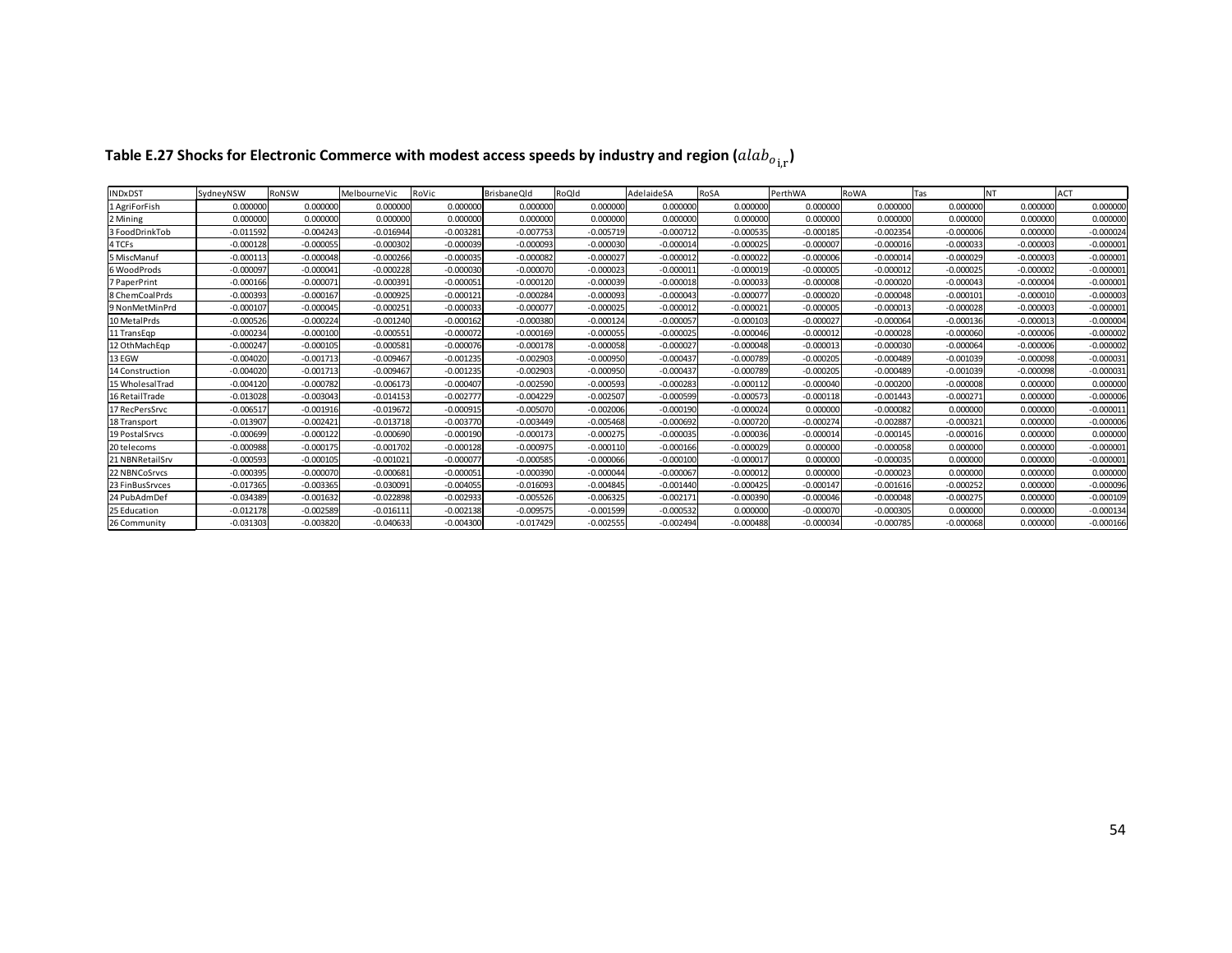| <b>NDxDST</b>          | <b>SydnevNSW</b> | RoNSW       | MelbourneVic | RoVic       | <b>BrisbaneOld</b> | RoOld       | AdelaideSA  | RoSA        | PerthWA     | RoWA        | Tas         | <b>NT</b>   | <b>ACT</b>  |
|------------------------|------------------|-------------|--------------|-------------|--------------------|-------------|-------------|-------------|-------------|-------------|-------------|-------------|-------------|
| 1 AgriForFish          | 0.000000         | 0.000000    | 0.000000     | 0.000000    | 0.000000           | 0.000000    | 0.000000    | 0.000000    | 0.000000    | 0.000000    | 0.00000     | 0.000000    | 0.000000    |
| 2 Mining               | 0.000000         | 0.000000    | 0.000000     | 0.000000    | 0.00000            | 0.000000    | 0.00000     | 0.000000    | 0.000000    | 0.000000    | 0.00000     | 0.000000    | 0.000000    |
| 3 FoodDrinkTob         | $-0.352066$      | $-0.204447$ | $-0.331281$  | $-0.133828$ | $-0.118061$        | $-0.183783$ | $-0.085170$ | $-0.031845$ | $-0.115692$ | $-0.048971$ | $-0.03261$  | $-0.011228$ | $-0.023619$ |
| 4 TCFs                 | $-0.003005$      | $-0.001492$ | $-0.003104$  | $-0.001021$ | $-0.001281$        | $-0.001469$ | $-0.00079$  | $-0.00021$  | $-0.001183$ | $-0.000391$ | $-0.00027$  | $-0.000082$ | $-0.000052$ |
| 5 MiscManuf            | $-0.002647$      | $-0.001314$ | $-0.002735$  | $-0.000900$ | $-0.001129$        | $-0.001294$ | $-0.000700$ | $-0.00018$  | $-0.001042$ | $-0.000345$ | $-0.00024$  | $-0.000073$ | $-0.000045$ |
| 6 WoodProds            | $-0.002266$      | $-0.001125$ | $-0.002341$  | $-0.000770$ | $-0.000966$        | $-0.001108$ | $-0.000599$ | $-0.000160$ | $-0.000892$ | $-0.000295$ | $-0.00020$  | $-0.000062$ | $-0.000039$ |
| 7 PaperPrint           | $-0.003893$      | $-0.001933$ | $-0.004021$  | $-0.001323$ | $-0.001660$        | $-0.001903$ | $-0.001029$ | $-0.000276$ | $-0.001533$ | $-0.000507$ | $-0.000359$ | $-0.00010$  | $-0.000067$ |
| 8 ChemCoalPrds         | $-0.009207$      | $-0.004572$ | $-0.009510$  | $-0.003129$ | $-0.003925$        | $-0.004502$ | $-0.002433$ | $-0.000652$ | $-0.003625$ | $-0.001199$ | $-0.00085$  | $-0.000252$ | $-0.000158$ |
| 9 NonMetMinPrd         | $-0.002499$      | $-0.001241$ | $-0.002581$  | $-0.000849$ | $-0.001065$        | $-0.001222$ | $-0.000660$ | $-0.00017$  | $-0.000984$ | $-0.000325$ | $-0.00023$  | $-0.000068$ | $-0.000043$ |
| 10 MetalPrds           | $-0.012341$      | $-0.006128$ | $-0.012748$  | $-0.004194$ | $-0.005261$        | $-0.006034$ | $-0.003262$ | $-0.00087$  | $-0.004859$ | $-0.001607$ | $-0.001139$ | $-0.000338$ | $-0.000212$ |
| 11 TransEqp            | $-0.005484$      | $-0.002723$ | $-0.005664$  | $-0.001864$ | $-0.002338$        | $-0.002681$ | $-0.001449$ | $-0.000388$ | $-0.002159$ | $-0.000714$ | $-0.000506$ | $-0.000150$ | $-0.000094$ |
| 12 OthMachEgp          | $-0.005780$      | $-0.002870$ | $-0.005971$  | $-0.001965$ | $-0.002464$        | $-0.002826$ | $-0.001528$ | $-0.000409$ | $-0.002276$ | $-0.000753$ | $-0.000533$ | $-0.000158$ | $-0.000099$ |
| 13 EGW                 | $-0.094245$      | $-0.046796$ | $-0.097348$  | $-0.032031$ | $-0.040175$        | $-0.046078$ | $-0.024908$ | $-0.006674$ | $-0.037107$ | $-0.012269$ | $-0.00869$  | $-0.002582$ | $-0.001617$ |
| <b>14 Construction</b> | $-0.094245$      | $-0.046796$ | $-0.097348$  | $-0.032031$ | $-0.04017$         | $-0.046078$ | $-0.024908$ | $-0.00667$  | $-0.037107$ | $-0.012269$ | $-0.00869$  | $-0.002582$ | $-0.001617$ |
| 15 WholesalTrad        | $-0.120496$      | $-0.036533$ | $-0.108639$  | $-0.019978$ | $-0.033705$        | $-0.035707$ | $-0.02383$  | $-0.005367$ | $-0.029234$ | $-0.005653$ | $-0.004520$ | $-0.001733$ | $-0.001912$ |
| 16 RetailTrade         | $-0.266165$      | $-0.143648$ | $-0.239995$  | $-0.090329$ | $-0.083553$        | $-0.127551$ | $-0.062835$ | $-0.027585$ | $-0.084154$ | $-0.035070$ | $-0.022665$ | $-0.006571$ | $-0.010110$ |
| 17 RecPersSrvc         | $-0.381187$      | $-0.137044$ | $-0.350847$  | $-0.089288$ | $-0.122174$        | $-0.139752$ | $-0.057888$ | $-0.013106$ | $-0.103013$ | $-0.024097$ | $-0.01253$  | $-0.011087$ | $-0.015793$ |
| 18 Transport           | $-0.242057$      | $-0.150750$ | $-0.223722$  | $-0.101043$ | $-0.093840$        | $-0.138927$ | $-0.052982$ | $-0.031344$ | $-0.083611$ | $-0.049108$ | $-0.013308$ | $-0.006638$ | $-0.004793$ |
| 19 Postal Srvcs        | $-0.012167$      | $-0.007578$ | $-0.011246$  | $-0.005079$ | $-0.00471$         | $-0.006983$ | $-0.002663$ | $-0.001576$ | $-0.004203$ | $-0.002468$ | $-0.000669$ | $-0.000334$ | $-0.000241$ |
| 20 telecoms            | $-0.092294$      | $-0.012380$ | $-0.052095$  | $-0.007073$ | $-0.016882$        | $-0.014665$ | $-0.008980$ | $-0.001285$ | $-0.014816$ | $-0.002415$ | $-0.00127$  | $-0.00081$  | $-0.002456$ |
| 21 NBNRetailSrv        | $-0.055376$      | $-0.007428$ | $-0.031257$  | $-0.004244$ | $-0.010129$        | $-0.008799$ | $-0.005388$ | $-0.00077$  | $-0.008890$ | $-0.001449$ | $-0.00076$  | $-0.000490$ | $-0.001474$ |
| 22 NBNCoSrvcs          | $-0.036918$      | $-0.004952$ | $-0.020838$  | $-0.002829$ | $-0.006753$        | $-0.005866$ | $-0.003592$ | $-0.00051$  | $-0.005927$ | $-0.000966$ | $-0.00050$  | $-0.000327$ | $-0.000983$ |
| 23 FinBusSrvces        | $-0.812411$      | $-0.215295$ | $-0.655760$  | $-0.121447$ | $-0.252891$        | $-0.261469$ | $-0.151710$ | $-0.028630$ | $-0.248098$ | $-0.046746$ | $-0.030596$ | $-0.015003$ | $-0.035546$ |
| 24 PubAdmDef           | $-0.768938$      | $-0.205534$ | $-0.416980$  | $-0.105430$ | $-0.209705$        | $-0.221657$ | $-0.112119$ | $-0.030330$ | $-0.152507$ | $-0.032722$ | $-0.04168$  | $-0.017538$ | $-0.038406$ |
| 25 Education           | $-0.434685$      | $-0.143946$ | $-0.350278$  | $-0.064592$ | $-0.12671$         | $-0.119559$ | $-0.06624$  | $-0.010051$ | $-0.106545$ | $-0.022322$ | $-0.01578$  | $-0.010398$ | $-0.024414$ |
| 26 Community           | $-0.968661$      | $-0.368698$ | $-0.752647$  | $-0.170060$ | $-0.317452$        | $-0.311894$ | $-0.229148$ | $-0.036241$ | $-0.259987$ | $-0.050466$ | $-0.050632$ | $-0.013691$ | $-0.044497$ |

# Table E.28 Shocks for Electronic Commerce with high access speeds by industry and region  $(alab_{o_{i,r}})$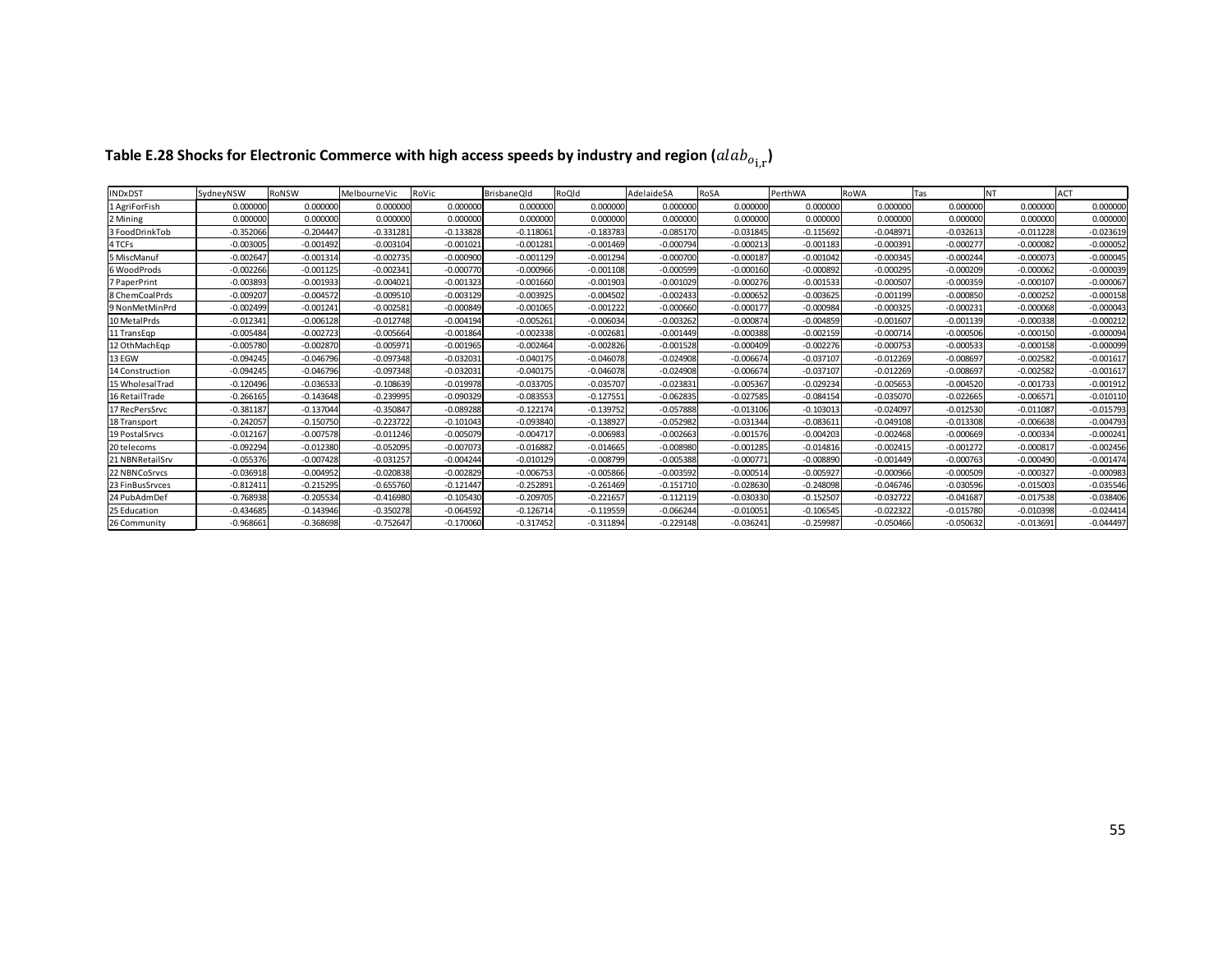Table E.29 Shocks for Online Higher Education with modest and high access speeds by region

 $(\textit{acap}_{\textit{T}duction \textit{'r}})$ 

| <b>Region</b> | <b>Modest</b> | High         |
|---------------|---------------|--------------|
| SydneyNSW     | $-0.1072605$  | -4.0458036   |
| RoNSW         | -0.2522690    | -7.5133519   |
| MelbourneVic  | $-0.2989537$  | $-7.2820871$ |
| RoVic         | $-0.5037738$  | -11.2427225  |
| BrisbaneOld   | $-0.0949551$  | -3.5774839   |
| RoQld         | $-0.1177558$  | -5.1553677   |
| AdelaideSA    | $-0.0908733$  | -10.3512826  |
| RoSA          | $-0.5102465$  | $-8.2282197$ |
| PerthWA       | $-0.0265783$  | $-7.0502461$ |
| RoWA          | -0.2946669    | -5.6158947   |
| Tas           | $-0.7618426$  | -7.8440172   |
| NΤ            | $-0.2498450$  | $-8.1863811$ |
| ACT           | $-0.0003657$  | -1.0048433   |

| Table E.30 Shocks for Telehealth Practice ( $atot$ $_{\textit{Community}'' , \textbf{r}}$ ) and Transport due to Telehealth             |
|-----------------------------------------------------------------------------------------------------------------------------------------|
| Practice by region ( $fsub$ <sup><math>m</math></sup> $r$ <sub>Transport</sub> $r$ <sub>,r,h</sub> ) with modest and high access speeds |

|                    | <b>Telehealth Practice</b> |              | <b>Transport</b> |             |  |  |
|--------------------|----------------------------|--------------|------------------|-------------|--|--|
| <b>Region</b>      | <b>Modest</b>              | High         |                  | High        |  |  |
| SydneyNSW          | $-0.473806$                | -14.934288   | $-0.017610$      | $-0.655529$ |  |  |
| RoNSW              | $-3.037825$                | $-19.631987$ | $-0.091277$      | $-1.983450$ |  |  |
| MelbourneVic       | $-1.013566$                | $-15.534254$ | $-0.034092$      | $-0.792353$ |  |  |
| RoVic              | $-3.310836$                | -17.769111   | $-0.107065$      | $-2.075783$ |  |  |
| <b>BrisbaneQld</b> | $-0.430786$                | $-10.249535$ | $-0.020098$      | $-0.647084$ |  |  |
| RoQld              | $-5.879312$                | $-26.107298$ | $-0.134552$      | -4.268352   |  |  |
| AdelaideSA         | $-0.146153$                | $-17.687363$ | $-0.013946$      | $-1.385354$ |  |  |
| RoSA               | -13.182782                 | $-17.637511$ | $-0.153327$      | $-2.745087$ |  |  |
| PerthWA            | $-0.057767$                | $-15.977122$ | $-0.007080$      | $-1.469828$ |  |  |
| RoWA               | $-0.620815$                | -12.923039   | $-0.165733$      | $-3.004564$ |  |  |
| Tas                | $-7.090253$                | $-19.842921$ | $-0.302200$      | $-2.737987$ |  |  |
| NΤ                 | -15.566382                 | -13.019981   | $-0.160387$      | $-3.993484$ |  |  |
| ACT                | $-0.000361$                | $-0.636200$  | $-0.000051$      | $-0.139874$ |  |  |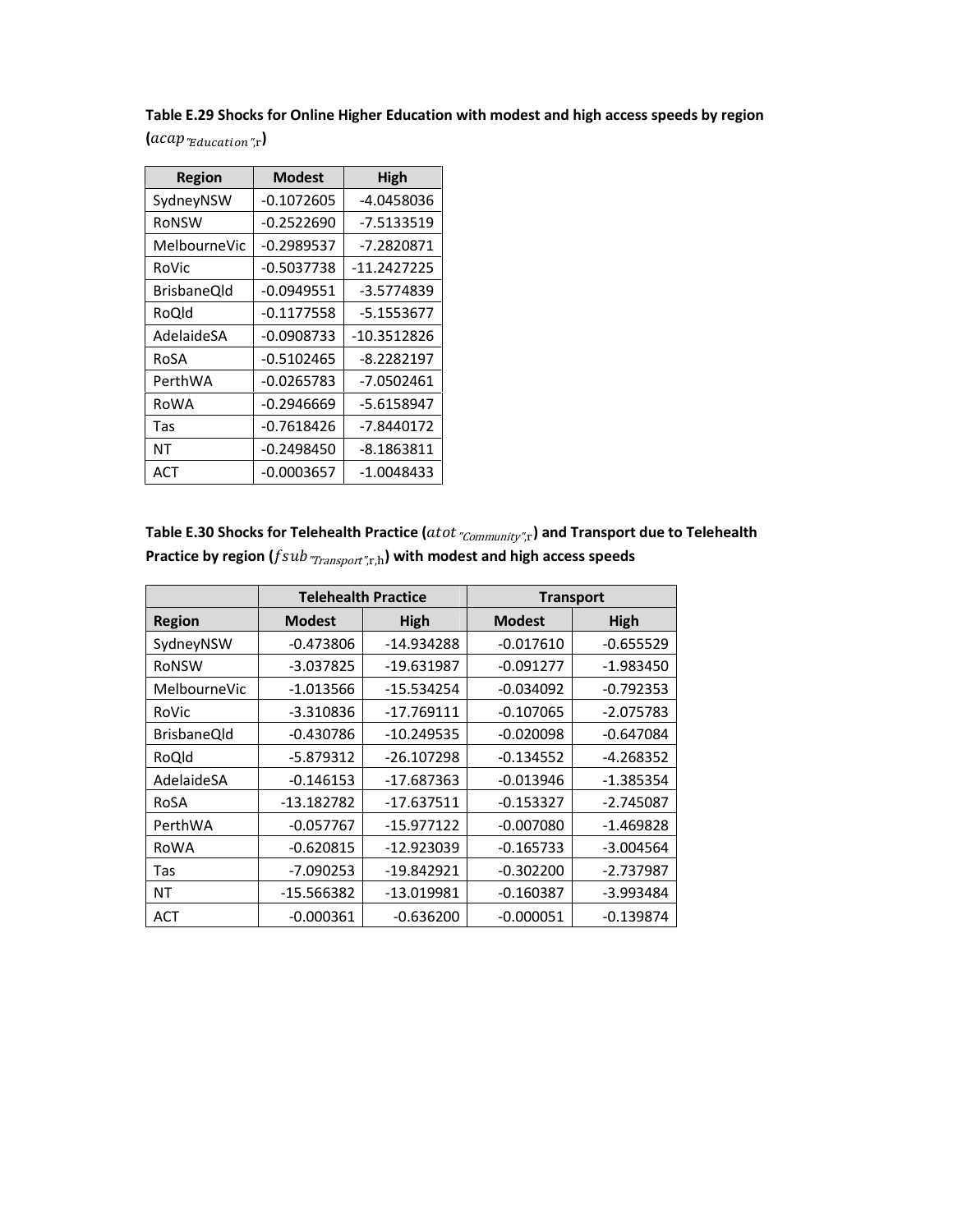| <b>INDxDST</b>   | Greater Sydney Rest of NSW |               | Greater Melbo Rest of Vic. |               | Greater Brisbar Rest of QLD |               | Greater Adelai Rest of SA |               | Greater Perth Rest of WA |               | Tas           | INT           | ACT           |
|------------------|----------------------------|---------------|----------------------------|---------------|-----------------------------|---------------|---------------------------|---------------|--------------------------|---------------|---------------|---------------|---------------|
| 1 AgriForFish    | $-0.00651391$              | $-0.01406032$ | $-0.01141571$              | $-0.01770916$ | $-0.00727355$               | $-0.00810738$ | $-0.00449133$             | $-0.02180698$ | $-0.00220573$            | $-0.01825960$ | $-0.04239406$ | $-0.01062995$ | $-0.00001648$ |
| 2 Mining         | $-0.00370105$              | $-0.00798874$ | $-0.00648613$              | $-0.01006192$ | $-0.00413266$               | $-0.00460642$ | $-0.00255187$             | $-0.01239020$ | $-0.00125324$            | $-0.01037467$ | $-0.02408729$ | $-0.00603968$ | $-0.00000936$ |
| 3 FoodDrinkTob   | $-0.00575052$              | $-0.01241254$ | $-0.01007786$              | $-0.01563376$ | $-0.00642114$               | $-0.00715725$ | $-0.00396498$             | $-0.01925135$ | $-0.00194723$            | $-0.01611970$ | $-0.03742576$ | $-0.00938418$ | $-0.00001455$ |
| 4 TCFs           | $-0.00493522$              | $-0.01065271$ | $-0.00864904$              | $-0.01341723$ | $-0.00551076$               | $-0.00614250$ | $-0.00340283$             | $-0.01652191$ | $-0.00167116$            | $-0.0138342$  | -0.03211958   | $-0.0080537$  | $-0.00001248$ |
| 5 MiscManuf      | $-0.00407716$              | $-0.00880059$ | $-0.00714528$              | $-0.01108446$ | $-0.00455263$               | $-0.00507454$ | $-0.00281120$             | $-0.01364935$ | $-0.00138060$            | $-0.01142899$ | $-0.02653515$ | $-0.00665346$ | $-0.00001031$ |
| 6 WoodProds      | $-0.00506874$              | $-0.01094092$ | $-0.00888304$              | $-0.01378023$ | $-0.00565985$               | $-0.00630869$ | $-0.00349489$             | $-0.01696892$ | $-0.00171637$            | $-0.01420855$ | $-0.03298858$ | $-0.00827160$ | $-0.00001282$ |
| 7 PaperPrint     | $-0.00485536$              | $-0.01048033$ | $-0.00850908$              | $-0.01320012$ | $-0.00542158$               | $-0.00604311$ | $-0.00334777$             | $-0.01625457$ | $-0.00164411$            | $-0.01361041$ | $-0.03159984$ | $-0.00792339$ | $-0.00001228$ |
| 8 Chem Coal Prds | $-0.00462708$              | $-0.00998759$ | $-0.00810902$              | $-0.01257950$ | $-0.00516668$               | $-0.00575898$ | $-0.00319037$             | $-0.01549034$ | $-0.00156681$            | $-0.01297050$ | $-0.03011413$ | $-0.00755086$ | $-0.00001170$ |
| 9 NonMetMinPrd   | -0.00547878                | $-0.01182598$ | $-0.00960163$              | $-0.01489499$ | $-0.00611770$               | $-0.00681903$ | $-0.00377761$             | $-0.01834162$ | $-0.00185522$            | $-0.01535796$ | $-0.03565720$ | $-0.00894073$ | $-0.00001386$ |
| 10 MetalPrds     | $-0.00476982$              | $-0.01029569$ | $-0.00835917$              | $-0.01296756$ | $-0.00532607$               | $-0.00593664$ | $-0.00328879$             | $-0.01596820$ | $-0.00161515$            | $-0.01337062$ | $-0.03104312$ | $-0.00778379$ | $-0.00001207$ |
| 11 TransEqp      | $-0.00343772$              | $-0.00742034$ | $-0.00602465$              | $-0.00934602$ | $-0.00383862$               | $-0.00427868$ | $-0.00237031$             | $-0.01150865$ | $-0.00116408$            | $-0.00963652$ | $-0.02237350$ | $-0.00560996$ | $-0.00000870$ |
| 12 OthMachEgp    | $-0.00483504$              | $-0.01043647$ | -0.00847347                | $-0.01314487$ | $-0.00539889$               | $-0.00601782$ | $-0.00333376$             | $-0.01618654$ | $-0.00163723$            | $-0.01355345$ | $-0.03146760$ | $-0.00789023$ | $-0.00001223$ |
| 13 EGW           | $-0.00380542$              | $-0.00821402$ | $-0.00666905$              | $-0.01034567$ | $-0.00424920$               | $-0.00473632$ | $-0.00262383$             | $-0.01273962$ | $-0.00128858$            | $-0.01066724$ | $-0.02476657$ | $-0.00621000$ | $-0.00000963$ |
| 14 Construction  | $-0.00635658$              | $-0.01372073$ | $-0.01114000$              | $-0.01728144$ | $-0.00709788$               | $-0.00791157$ | $-0.00438286$             | $-0.02128029$ | $-0.00215246$            | $-0.01781859$ | $-0.04137015$ | $-0.01037321$ | $-0.00001608$ |
| 15 WholesalTrad  | $-0.00454713$              | $-0.00981501$ | $-0.00796890$              | $-0.01236213$ | $-0.00507740$               | $-0.00565947$ | $-0.00313524$             | $-0.01522268$ | $-0.00153974$            | $-0.01274638$ | $-0.02959378$ | $-0.00742038$ | $-0.00001150$ |
| 16 RetailTrade   | $-0.00627190$              | $-0.01353794$ | $-0.01099159$              | $-0.01705122$ | $-0.00700332$               | $-0.00780617$ | $-0.00432447$             | $-0.02099680$ | $-0.00212378$            | $-0.01758121$ | $-0.04081902$ | $-0.01023502$ | $-0.00001586$ |
| 17 RecPersSrvc   | $-0.00501063$              | $-0.01081548$ | $-0.00878120$              | 0.01362224    | $-0.00559496$               | $-0.00623636$ | $-0.00345483$             | $-0.01677437$ | $-0.00169669$            | $-0.01404566$ | $-0.03261037$ | $-0.0081767$  | $-0.00001267$ |
| 18 Transport     | -0.00405850                | $-0.00876031$ | $-0.00711258$              | $-0.01103372$ | $-0.00453180$               | $-0.00505132$ | $-0.00279833$             | $-0.01358688$ | $-0.00137428$            | $-0.01137668$ | $-0.02641370$ | $-0.00662301$ | $-0.00001027$ |
| 19 PostalSrvcs   | $-0.00587154$              | $-0.01267376$ | $-0.01028995$              | $-0.01596277$ | $-0.00655627$               | $-0.00730787$ | $-0.00404842$             | $-0.01965649$ | $-0.00198821$            | $-0.01645893$ | $-0.03821337$ | $-0.00958167$ | $-0.00001485$ |
| 20 telecoms      | $-0.00307305$              | $-0.00663321$ | $-0.00538556$              | $-0.00835461$ | $-0.00343143$               | $-0.00382480$ | $-0.00211887$             | $-0.01028783$ | $-0.00104059$            | $-0.00861429$ | $-0.02000015$ | $-0.00501487$ | $-0.00000777$ |
| 21 NBNRetailSrv  | $-0.00672212$              | $-0.01450976$ | $-0.01178062$              | $-0.01827524$ | $-0.00750605$               | $-0.00836653$ | $-0.00463490$             | $-0.02250405$ | $-0.00227624$            | $-0.01884327$ | $-0.04374920$ | $-0.01096973$ | $-0.00001700$ |
| 22 NBNCoSrvcs    | -0.00672212                | $-0.01450976$ | $-0.01178062$              | $-0.01827524$ | $-0.00750605$               | $-0.00836653$ | $-0.00463490$             | $-0.02250405$ | $-0.00227624$            | $-0.0188432$  | -0.04374920   | $-0.01096973$ | $-0.00001700$ |
| 23 FinBusSrvces  | $-0.00541301$              | $-0.01168402$ | $-0.00948637$              | $-0.01471618$ | $-0.00604427$               | $-0.00673717$ | $-0.00373227$             | $-0.01812144$ | $-0.00183294$            | $-0.01517360$ | $-0.03522916$ | $-0.00883341$ | $-0.00001369$ |
| 24 PubAdmDef     | $-0.00450935$              | $-0.00973348$ | $-0.00790271$              | $-0.01225944$ | $-0.00503523$               | $-0.00561246$ | $-0.00310920$             | $-0.01509623$ | $-0.00152695$            | $-0.01264050$ | $-0.02934796$ | $-0.00735875$ | $-0.00001141$ |
| 25 Education     | -0.00537572                | $-0.01160354$ | $-0.00942103$              | $-0.01461481$ | $-0.00600263$               | $-0.00669077$ | $-0.00370656$             | $-0.01799662$ | $-0.00182032$            | $-0.01506908$ | -0.03498649   | $-0.00877256$ | $-0.00001360$ |
| 26 Community     | $-0.00546708$              | $-0.01180074$ | $-0.00958114$              | $-0.01486319$ | $-0.00610464$               | $-0.00680447$ | $-0.00376955$             | $-0.01830246$ | $-0.00185125$            | $-0.01532517$ | $-0.03558108$ | $-0.00892165$ | $-0.00001383$ |

# Table E.31 Shocks for Telework with modest access speeds by industry and region  $(alab\_o_{i,r})$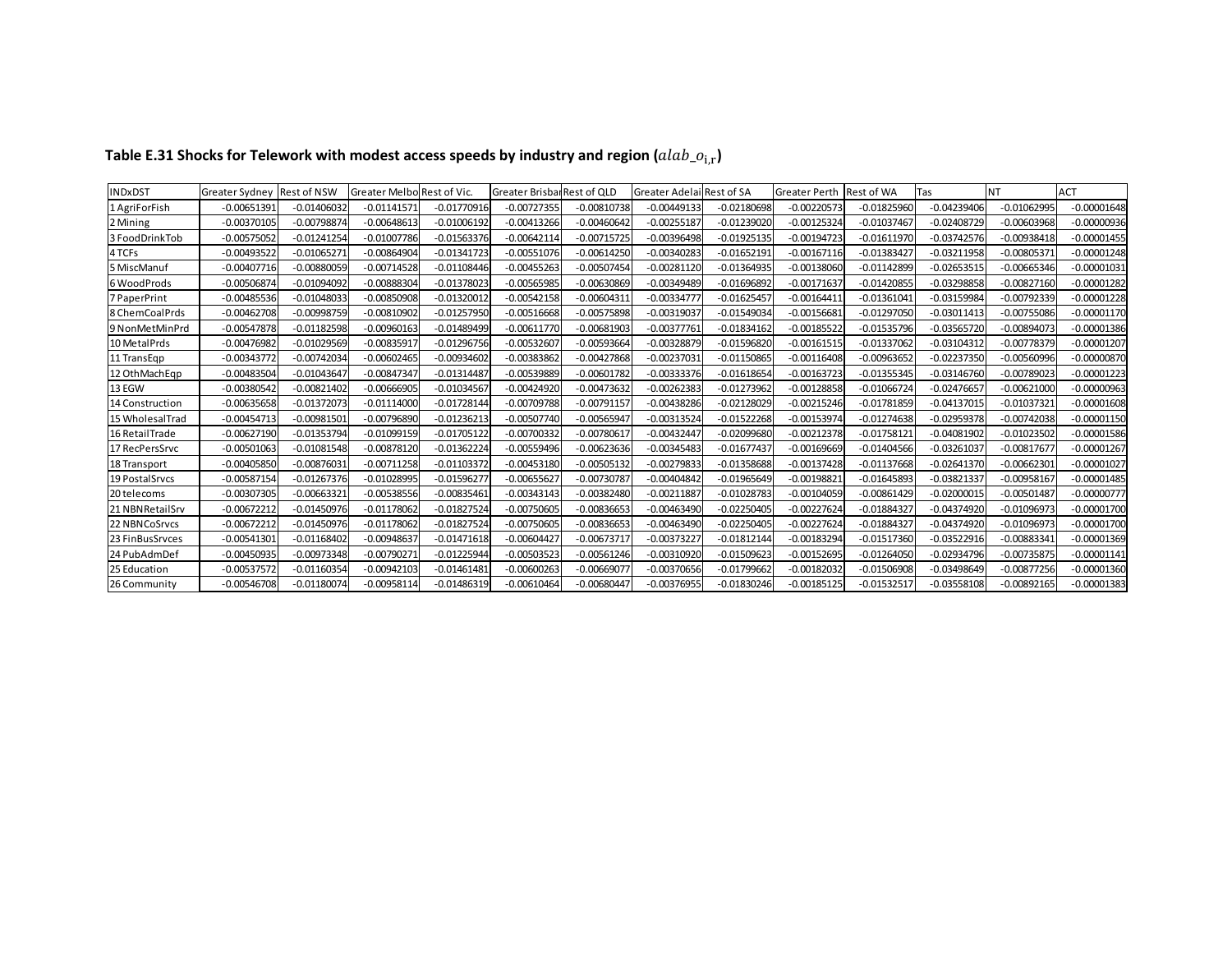| Table E.32 Shocks for Telework with high access speeds by industry and region $(alab\_o_{i,r})$ |  |  |  |  |
|-------------------------------------------------------------------------------------------------|--|--|--|--|
|                                                                                                 |  |  |  |  |

| <b>INDxDST</b>    | Greater Sydney Rest of NSW |               | Greater Melbo Rest of Vic. |               | Greater Brisbar Rest of QLD |               | <b>Greater Adelai Rest of SA</b> |               | Greater Perth | <b>Rest of WA</b> | Tas           | INT           | <b>ACT</b>    |
|-------------------|----------------------------|---------------|----------------------------|---------------|-----------------------------|---------------|----------------------------------|---------------|---------------|-------------------|---------------|---------------|---------------|
| 1 AgriForFish     | $-0.20274097$              | $-0.37650474$ | $-0.23095694$              | $-0.35657152$ | $-0.26558933$               | $-0.38273007$ | $-0.41049102$                    | $-0.32629873$ | $-0.41849047$ | $-0.33334984$     | $-0.39022634$ | $-0.32316275$ | $-0.04527790$ |
| 2 Mining          | $-0.11519256$              | $-0.2139209$  | $-0.13122420$              | $-0.20259539$ | $-0.15090149$               | $-0.21745805$ | $-0.23323116$                    | $-0.18539511$ | $-0.23777625$ | $-0.18940139$     | $-0.22171725$ | $-0.18361333$ | $-0.02572582$ |
| 3 FoodDrinkTob    | $-0.17898105$              | $-0.3323808!$ | $-0.20389030$              | $-0.31478367$ | $-0.23446400$               | $-0.33787661$ | $-0.36238416$                    | $-0.28805865$ | $-0.36944613$ | $-0.29428342$     | $-0.34449437$ | $-0.28529019$ | $-0.03997163$ |
| 4 TCFs            | $-0.15360534$              | $-0.28525630$ | $-0.17498299$              | $-0.27015403$ | $-0.20122198$               | $-0.28997288$ | $-0.31100578$                    | $-0.24721805$ | $-0.31706651$ | $-0.25256028$     | $-0.29565239$ | $-0.24484210$ | $-0.03430450$ |
| 5 MiscManuf       | $-0.12689894$              | $-0.23566056$ | $-0.14455978$              | $-0.22318403$ | $-0.16623677$               | $-0.23955710$ | $-0.25693314$                    | $-0.20423579$ | $-0.26194013$ | $-0.20864920$     | $-0.24424914$ | $-0.20227293$ | $-0.02834019$ |
| 6 WoodProds       | $-0.15776116$              | -0.29297396   | $-0.17971718$              | -0.27746309   | $-0.20666608$               | -0.29781815   | $-0.31942009$                    | $-0.25390657$ | $-0.32564480$ | $-0.25939334$     | $-0.30365131$ | $-0.25146634$ | $-0.03523261$ |
| 7 PaperPrint      | $-0.15111981$              | $-0.28064048$ | $-0.17215153$              | $-0.26578258$ | $-0.19796595$               | $-0.28528074$ | $-0.30597330$                    | $-0.24321774$ | $-0.31193596$ | $-0.24847353$     | -0.29086834   | $-0.24088023$ | $-0.03374941$ |
| 8 Chem Coal Prds  | $-0.14401470$              | $-0.26744579$ | $-0.16405760$              | $-0.25328646$ | $-0.18865831$               | $-0.27186789$ | $-0.29158756$                    | $-0.23178253$ | $-0.29726987$ | $-0.23679121$     | $-0.27719278$ | $-0.22955493$ | $-0.03216263$ |
| 9 NonMetMinPrd    | $-0.17052327$              | $-0.31667413$ | $-0.19425543$              | $-0.29990851$ | $-0.22338436$               | $-0.32191020$ | $-0.34525964$                    | $-0.27444639$ | $-0.35198789$ | $-0.28037701$     | $-0.32821523$ | $-0.27180875$ | $-0.03808276$ |
| 10 MetalPrds      | $-0.14845739$              | $-0.27569618$ | $-0.16911858$              | $-0.26110005$ | $-0.19447820$               | $-0.28025469$ | $-0.30058269$                    | $-0.23893275$ | $-0.30644031$ | $-0.24409595$     | $-0.28574385$ | $-0.23663643$ | $-0.03315481$ |
| 11 TransEqp       | $-0.10699671$              | $-0.19870068$ | $-0.12188772$              | $-0.18818091$ | $-0.14016499$               | $-0.2019861$  | $-0.21663697$                    | $-0.17220442$ | $-0.22085869$ | $-0.17592565$     | $-0.2059422$  | $-0.17054940$ | $-0.02389545$ |
| 12 OthMachEqp     | $-0.15048736$              | $-0.27946598$ | $-0.17143107$              | $-0.26467027$ | $-0.19713745$               | $-0.28408683$ | $-0.30469279$                    | $-0.24219986$ | $-0.31063049$ | $-0.24743365$     | $-0.28965104$ | $-0.23987214$ | $-0.03360816$ |
| 13 EGW            | $-0.11844108$              | $-0.2199537$  | $-0.13492483$              | $-0.20830874$ | $-0.15515703$               | $-0.22359054$ | $-0.23980846$                    | $-0.19062340$ | $-0.24448173$ | $-0.19474266$     | $-0.22796986$ | $-0.18879137$ | $-0.02645131$ |
| 14 Construction   | $-0.19784432$              | $-0.36741131$ | $-0.22537882$              | $-0.34795952$ | $-0.25917476$               | $-0.37348629$ | $-0.40057675$                    | $-0.31841788$ | $-0.40838300$ | $-0.32529870$     | $-0.38080151$ | $-0.31535765$ | $-0.04418434$ |
| 15 WholesalTrad   | $-0.14152623$              | $-0.26282451$ | $-0.16122279$              | $-0.24890984$ | $-0.18539843$               | $-0.26717019$ | $-0.28654912$                    | $-0.22777749$ | $-0.29213325$ | $-0.23269962$     | $-0.27240307$ | $-0.22558837$ | $-0.03160688$ |
| 16 RetailTrade    | $-0.19520863$              | $-0.36251663$ | $-0.22237631$              | $-0.34332398$ | $-0.25572201$               | $-0.36851068$ | $-0.39524024$                    | $-0.31417590$ | $-0.40294249$ | $-0.32096505$     | $-0.37572844$ | $-0.31115643$ | $-0.04359571$ |
| 17 RecPersSrvc    | $-0.15595247$              | $-0.28961508$ | $-0.17765677$              | $-0.27428204$ | $-0.20429670$               | $-0.29440374$ | $-0.31575802$                    | $-0.25099560$ | $-0.32191136$ | $-0.25641946$     | $-0.3001700$  | $-0.24858334$ | $-0.03482868$ |
| 18 Transport      | $-0.12631812$              | $-0.23458195$ | $-0.14389814$              | $-0.22216252$ | $-0.16547591$               | $-0.23846065$ | $-0.25575716$                    | $-0.20330100$ | $-0.26074123$ | $-0.20769421$     | $-0.24313122$ | $-0.20134713$ | $-0.02821048$ |
| 19 PostalSrvcs    | $-0.18274767$              | $-0.33937573$ | $-0.20818113$              | $-0.32140823$ | $-0.23939825$               | $-0.34498716$ | $-0.37001046$                    | $-0.29412079$ | $-0.37722105$ | $-0.30047656$     | $-0.35174419$ | $-0.29129406$ | $-0.04081282$ |
| 20 telecoms       | $-0.09564666$              | $-0.17762281$ | $-0.10895805$              | $-0.16821895$ | $-0.12529649$               | $-0.18055972$ | $-0.19365644$                    | $-0.15393723$ | $-0.19743032$ | $-0.15726372$     | $-0.1840962$  | $-0.15245777$ | $-0.02136065$ |
| 21 NBN Retail Srv | $-0.20922162$              | $-0.38853978$ | $-0.23833952$              | $-0.36796938$ | $-0.27407894$               | $-0.39496410$ | $-0.42361244$                    | $-0.33672892$ | $-0.43186759$ | $-0.34400543$     | $-0.40270000$ | $-0.33349270$ | $-0.04672521$ |
| 22 NBNCoSrvcs     | $-0.20922162$              | $-0.38853977$ | $-0.23833952$              | $-0.36796938$ | $-0.27407894$               | $-0.39496410$ | $-0.42361244$                    | $-0.33672892$ | $-0.43186759$ | $-0.34400543$     | $-0.40269999$ | $-0.33349270$ | $-0.04672521$ |
| 23 FinBusSrvces   | $-0.16847628$              | $-0.31287272$ | $-0.19192355$              | $-0.29630835$ | $-0.22070282$               | $-0.31804592$ | $-0.34111507$                    | $-0.27115188$ | $-0.34776256$ | $-0.27701131$     | $-0.32427527$ | $-0.26854591$ | $-0.03762561$ |
| 24 PubAdmDef      | $-0.14035062$              | $-0.26064133$ | $-0.15988358$              | $-0.24684224$ | $-0.18385839$               | -0.26495091   | $-0.28416887$                    | $-0.22588543$ | $-0.28970661$ | $-0.23076667$     | -0.27014033   | $-0.22371450$ | $-0.03134434$ |
| 25 Education      | $-0.16731578$              | $-0.31071758$ | $-0.19060154$              | $-0.29426731$ | $-0.21918256$               | $-0.31585515$ | $-0.33876540$                    | $-0.26928413$ | $-0.34536709$ | $-0.27510319$     | $-0.32204159$ | $-0.26669610$ | $-0.03736643$ |
| 26 Community      | $-0.17015924$              | $-0.31599809$ | $-0.19384073$              | $-0.29926826$ | $-0.22290748$               | $-0.32122298$ | $-0.34452257$                    | $-0.27386050$ | $-0.35123646$ | $-0.27977846$     | $-0.32751455$ | $-0.27122849$ | $-0.03800146$ |

Table E.33 Shocks for Telework with modest and high access speeds ( $NatMacro("AggEmploy")$ )

| <b>Modest</b>       | iøh |
|---------------------|-----|
| 0.0233768 0.6701248 |     |